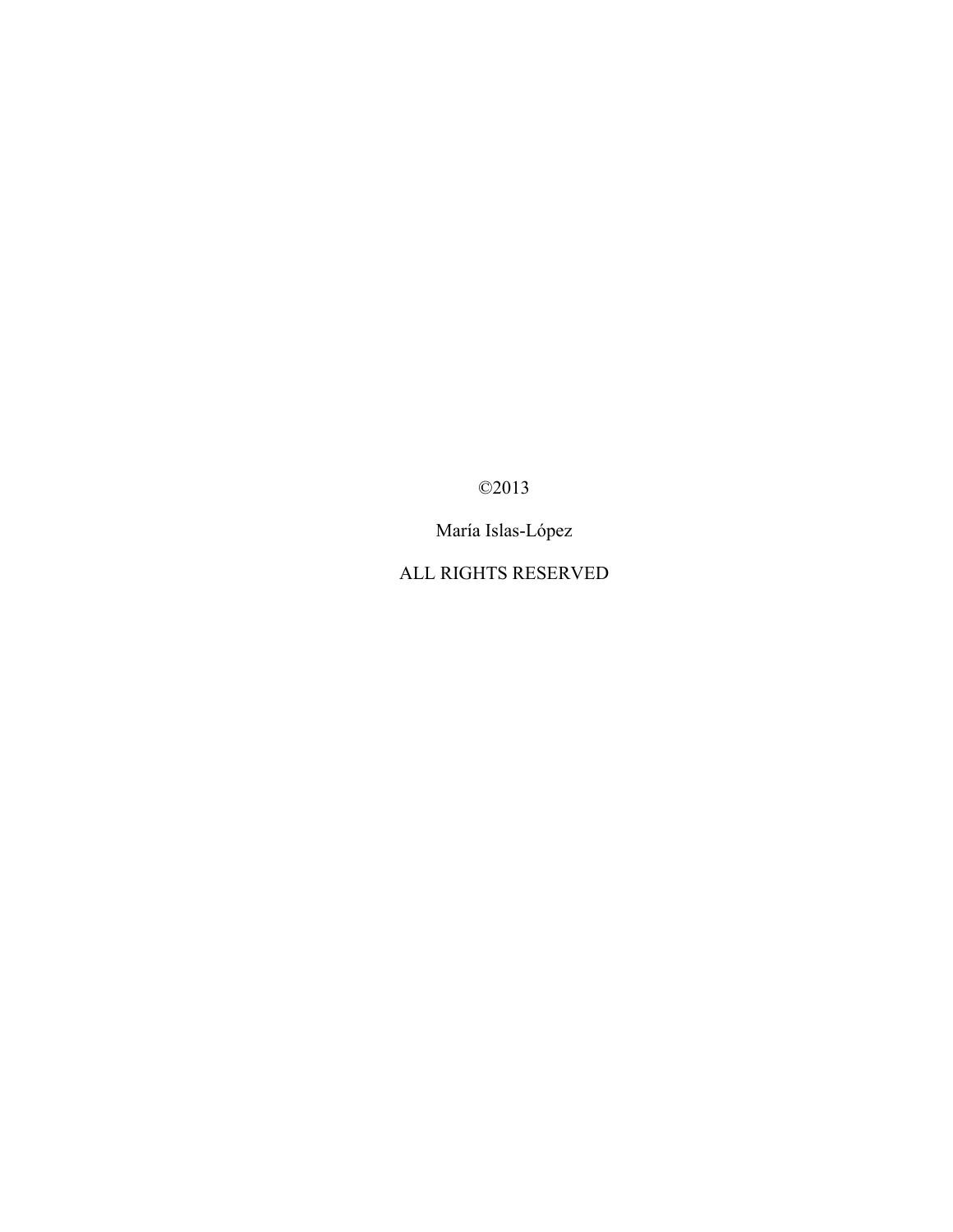## FUTURE IN THE PRESENT:

## PROJECTIVE PRACTICES IN A TRANSNATIONAL MIGRANT COMMUNITY

By

## MARIA ISLAS-LÓPEZ

A Dissertation submitted to the

Graduate School-New Brunswick

Rutgers, The State University of New Jersey

in partial fulfillment of the requirements

for the degree of

Doctor of Philosophy

Graduate Program in Sociology

written under the direction of

Ann Mische

and approved by

 $\mathcal{L}_\text{max}$  , where  $\mathcal{L}_\text{max}$  , we have the set of  $\mathcal{L}_\text{max}$ 

 $\mathcal{L}_\text{max}$  , where  $\mathcal{L}_\text{max}$  , we have the set of  $\mathcal{L}_\text{max}$ 

 $\mathcal{L}_\text{max}$ 

 $\mathcal{L}_\text{max}$  , where  $\mathcal{L}_\text{max}$  , we have the set of  $\mathcal{L}_\text{max}$ 

New Brunswick, New Jersey

*October 2013*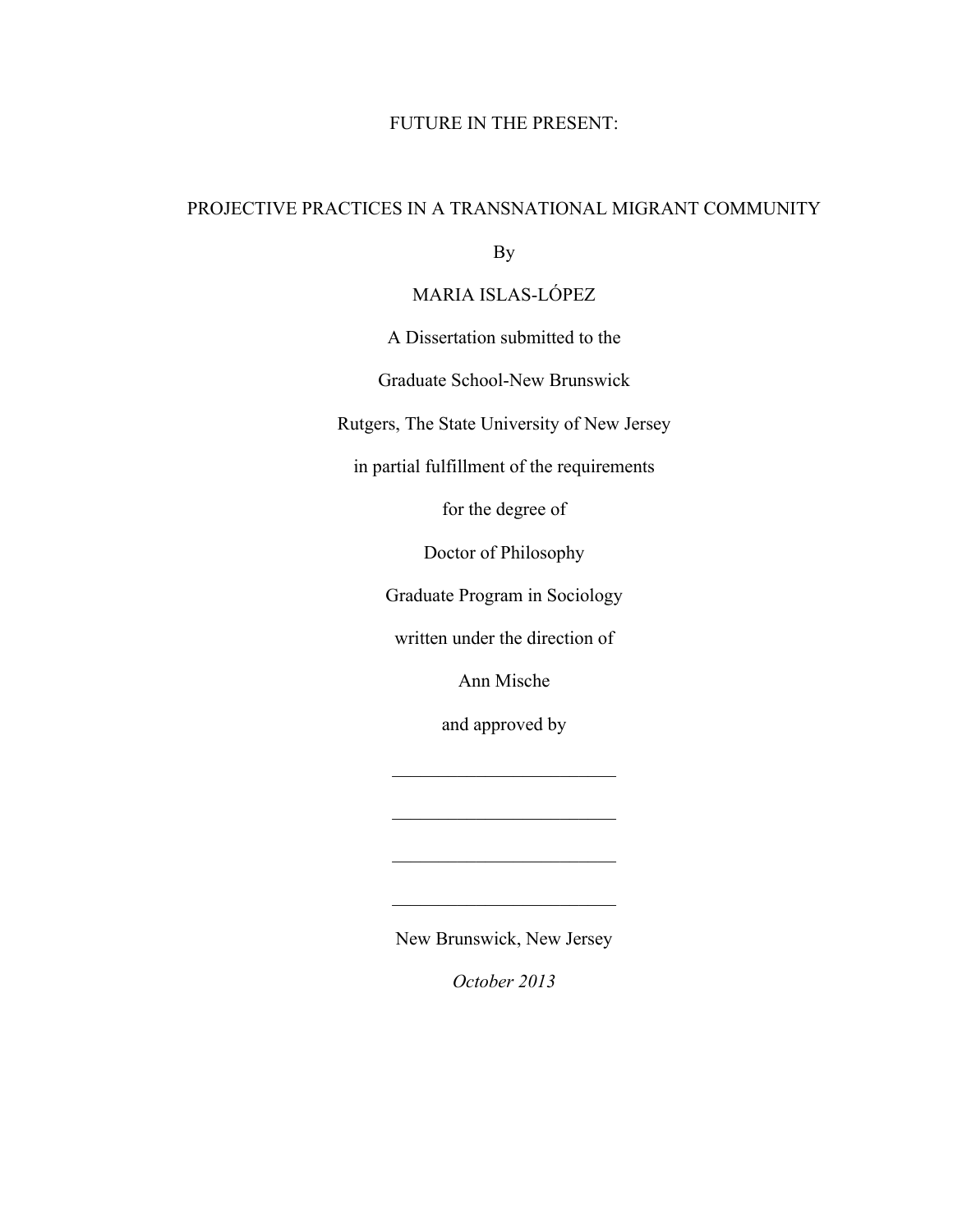#### ABSTRACT OF THE DISSERTATION

# Future in the Present: Projective Practices in a Transnational Migrant Community By MARIA ISLAS-LÓPEZ

Dissertation Director: Dr. Ann Mische

Future consideration in the form of plans, hopes, projects and dreams is a constitutive feature of the life of Mexican migrants and their families. This study seeks to understand this engagement with the future of transnational actors—of those that move around and those who stay. The study explores the ways in which this future consideration plays out in people's everyday transnational living and, accordingly, how people's future-oriented thinking is factored in transnational dynamics. Drawing on ethnographic fieldwork with families from a mountain-town in Oaxaca, Mexico with recent migrant ties to central New Jersey, this study explores the interplay of futurerelated processes of thought with people's practices and the contexts of their transnational movement. My analytical focus is on three interrelated elements: a) the socio-cultural processes that the imagining of the future results from, b) the form and process of consideration of future scenarios and, c) the forms of behaviors and experiences this future consideration creates. The analysis first addresses the ways in which the processes of future consideration in this town are responsive to transnational migratory dynamics. Second, drawing from research in the cognitive sciences, I elaborate on the subjective mental processes through which social actors create images of the future. I argue that future-scenario building is an outcome of reflexive processes that occur in conversation

ii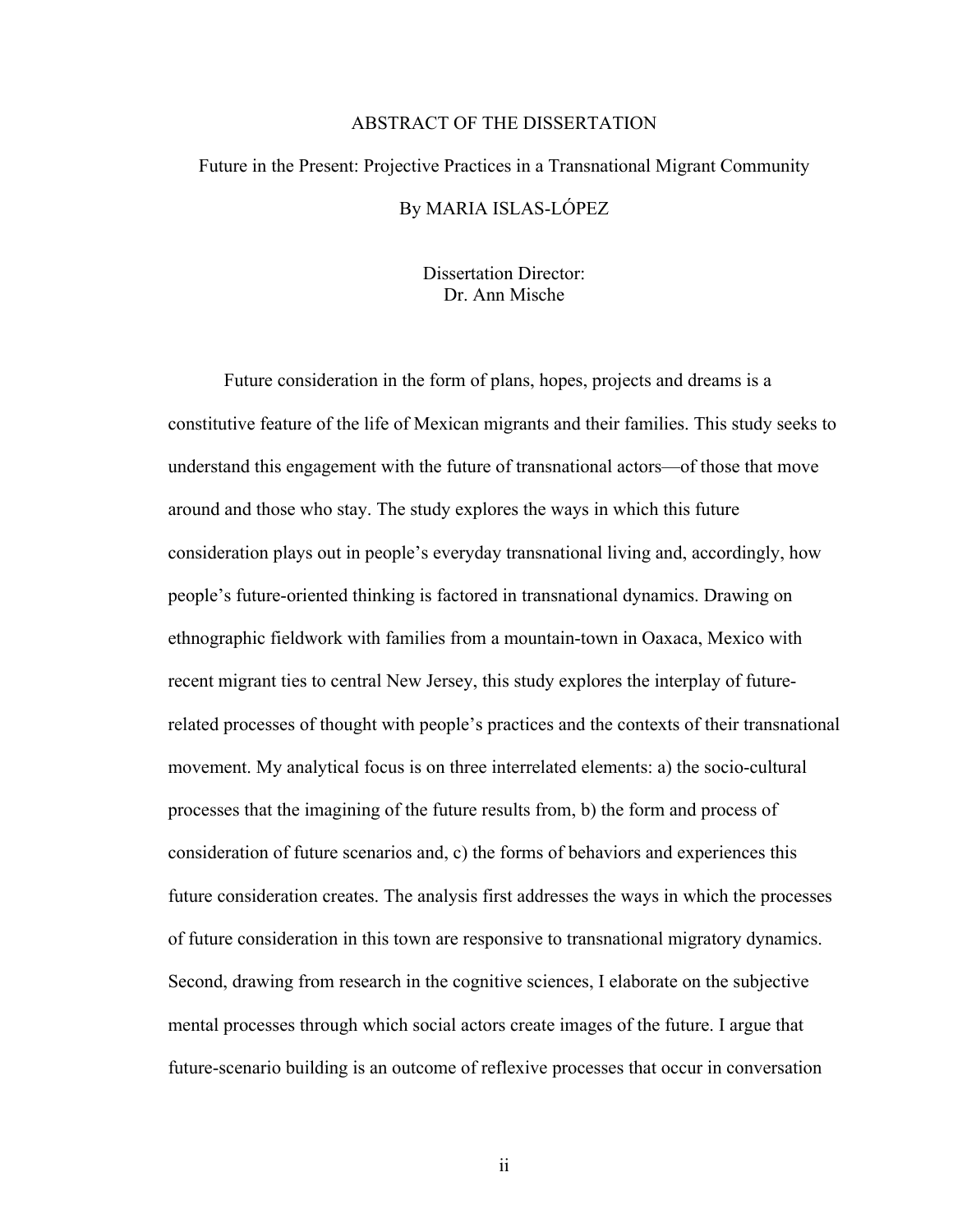with context and biographical history, and in relation to people's interactions with others. Third, I show the ways in which the puzzles of transnational everyday living pose challenges for social actors' future scenario building, exploring the ways that transnational actors conceptualize the future are consequential for strategic action. By examining these issues, this study proposes innovations to current migration scholarship, making subjective processes a central analytical focus in migration research. My findings suggest that the cognitive and emotional engagements with the future of transnational actors and the ways in which the modalities of this engagement take place produce subjectivity and action in their present. At the level of general social theory, this study addresses the projective capacity of human action and its relation to social and relational context.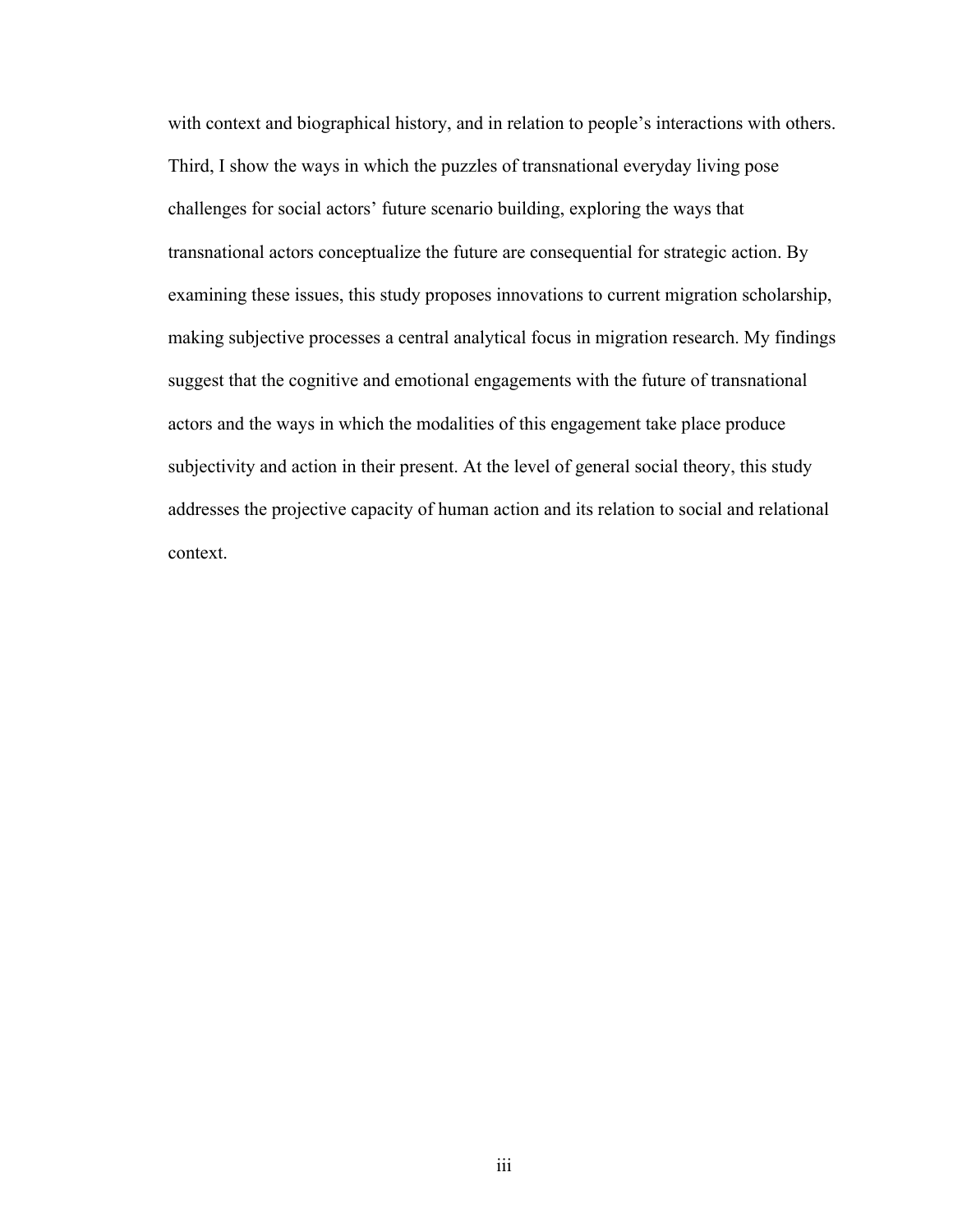#### **Acknowledgments**

As the following pages suggest, the making of the future is a collaborative effort; we rarely do it in isolation. Over the course of this project I have relied on many people with whom I have plotted together to make sense of and give shape to possible and actualized futures, the completion of this work being one of them. Much gratitude goes to all those who, at one point or another, have contributed immeasurably to my life and work and who, in their various ways, have nourished my mind, body and soul during the completion of this project.

As I conclude this work I continue to be astonished at the good fortune I have had to work with the best dissertation committee I could have imagined. I am profoundly grateful to them for their time and enthusiasm for this project. Their feedback helped me improve the present work and has opened a world of exciting possibilities for intellectual growth. Karen Cerulo's detailed and thoughtful comments helped me to sharpen and broaden my thinking. I am grateful to Hana Shepherd for stepping in during the last leg of the project and bringing a fresh eye to my work. I feel flattered to have Alyshia Galvez on board in this project and thank her for her excellent guidance in how to think about my work in new ways. Special thanks are due to Ann Mische, my advisor, who has been a continuous source of inspiration and insight. It is far from easy to describe her pervasive influence on my life and work. She has taught me a great deal about what it means to be a scholar and a teacher, all while being a firm yet friendly and sensible mentor. It was her work that drew me to appreciate the future and her intellectual courage, passion and generosity that has enabled me to keep my academic future moving. I am profoundly grateful for the endless hours of conversations—sometimes about everything but my

iv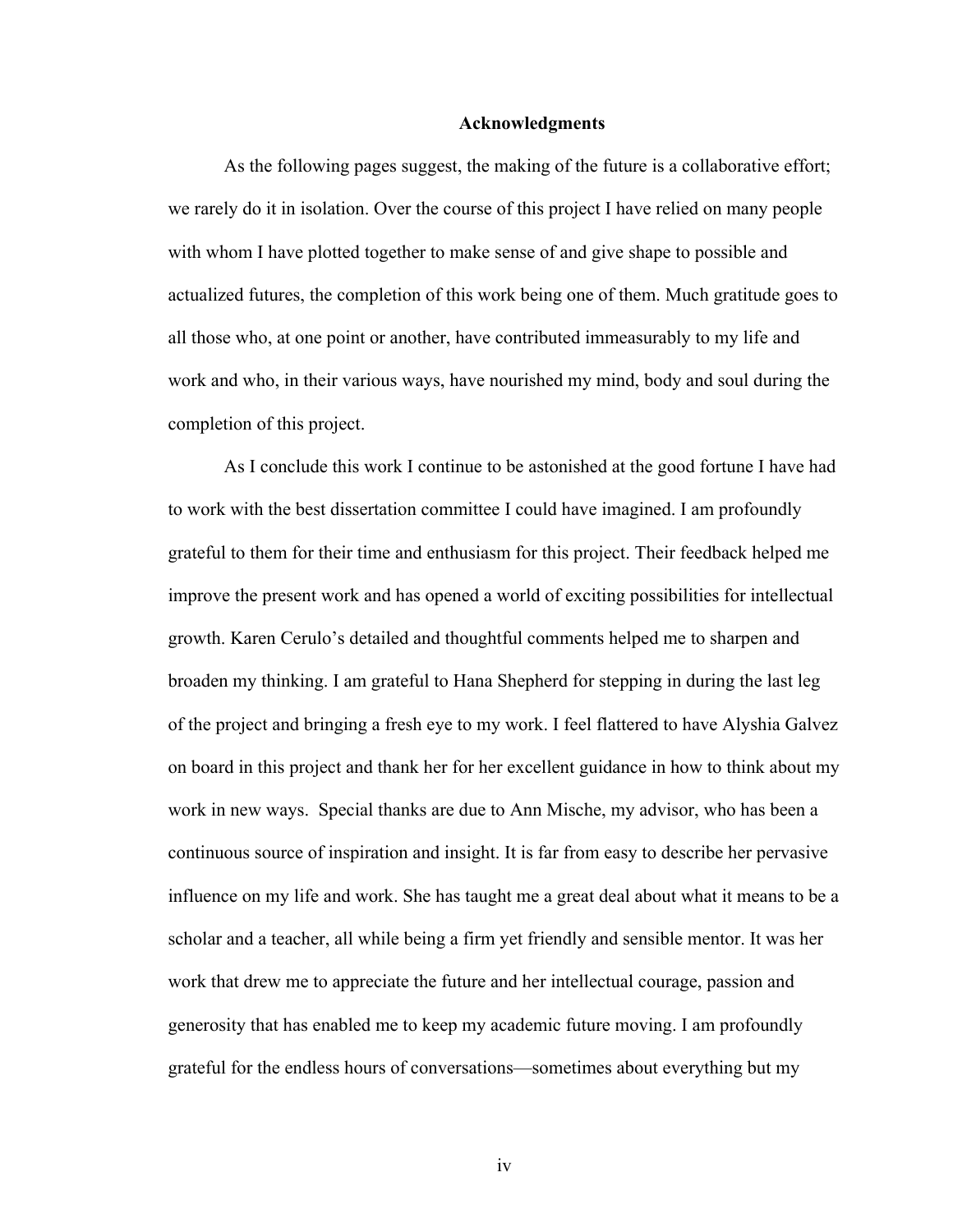work—and tireless support and enthusiasm for my life in general. I feel honored to have conceived and written this manuscript under her guidance.

In addition to the incredible support I received from my dissertation committee, the Sociology Department at Rutgers University has supported and nourished me with a generosity that has exceeded all expectations. Over the years of coursework, various faculty members also acted as tremendous advocates of my work, offering me guidance, feedback and enthusiasm for my sociological curiosity. I especially thank Eviatar Zerubavel for introducing me to questions of the mind even before I was given the opportunity to join Rutgers. Thanks to Cathy Greenblat who helped me turn a personality trait into a research skill. Special thanks are due to Robyn Rodriguez for her enthusiasm on my work and for introducing me to new audiences. I am also extremely grateful to the faculty that served as my graduate directors during my time in the Department for never giving up on me. Dianne Yarnell has always been a friendly guide throughout the administrative work that graduate school entails. I can't imagine how I would have got to this stage without her personal and professional support.

The Graduate School-New Brunswick provided generous funding for my graduate education and research via travel grants, teaching stipends, and a dissertation award. Also, my work has benefited from presentation in a variety of forums, including the  $106<sup>th</sup>$ *American Sociological Association Annual Meeting*, the *Transnational Citizenship Across the Americas Conference at Rutgers University*, the *From Neuroselves to Neurosocieties: Cross-Disciplinary Conversations Around the Neurosciences and Society* Conference at Hampshire College and the 2013 *Annual Meeting of the Eastern Sociological Society*. Thanks to the audiences and participants for their encouragements

v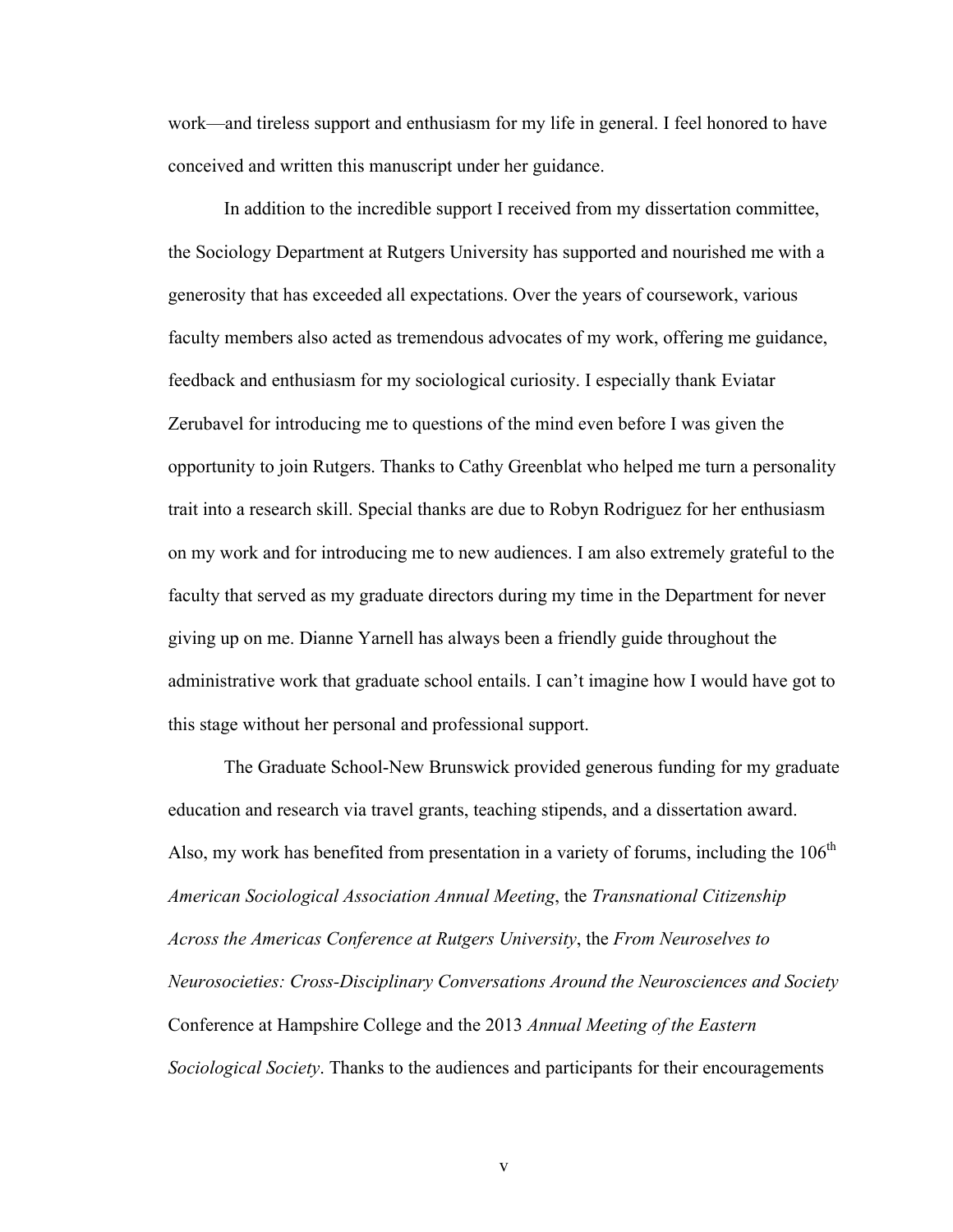and comments. Particularly, I am grateful to Karen Danna for inviting me to present my work to her students. Her kind encouragement and infectious curiosity about the workings of brain has been a source of inspiration to go beyond disciplinary boundaries.

During the course of this project I have been fortunate to find professional homes that have fostered my intellectual curiosity and enriched other areas of my professional career while providing me with material resources to keep me going. I want to thank the Sociology Department and the Life of the Mind Program at the University of Northern Colorado, as well as Dr. Sarah Chilenski from the Prevention Research Center at Penn State. Special thanks are due to Dr. John Worobey for trusting me to be his project manager. I am grateful to him for giving me an incredible professional opportunity that led me to discover the seed from which this work grew. John and his wife Harriet continue to be sources of friendship, caring and enthusiastic support. I want to offer my heartfelt thanks to them for welcoming me into their home as both a writing retreat and place of restoration.

This manuscript could not have been written without King-to Yeung, my toughest critic, most generous interlocutor and dearest accomplice. He constantly pushes me to think harder and more clearly and he deserves credit for keeping me focused and on the move at many moments through graduate school and beyond. He is a steady source of ideas and motivation—all while being an endless source of fun and great spirits. Thanks to him for his companionship and care, for helping me find something I thought I had lost, for reminding me about the compatibility of good laughs with good work, and for going beyond the call of duty to make sure I would cross the finish line. I cannot overstate my debt to him. I am looking forward to continuing plotting with him to make

vi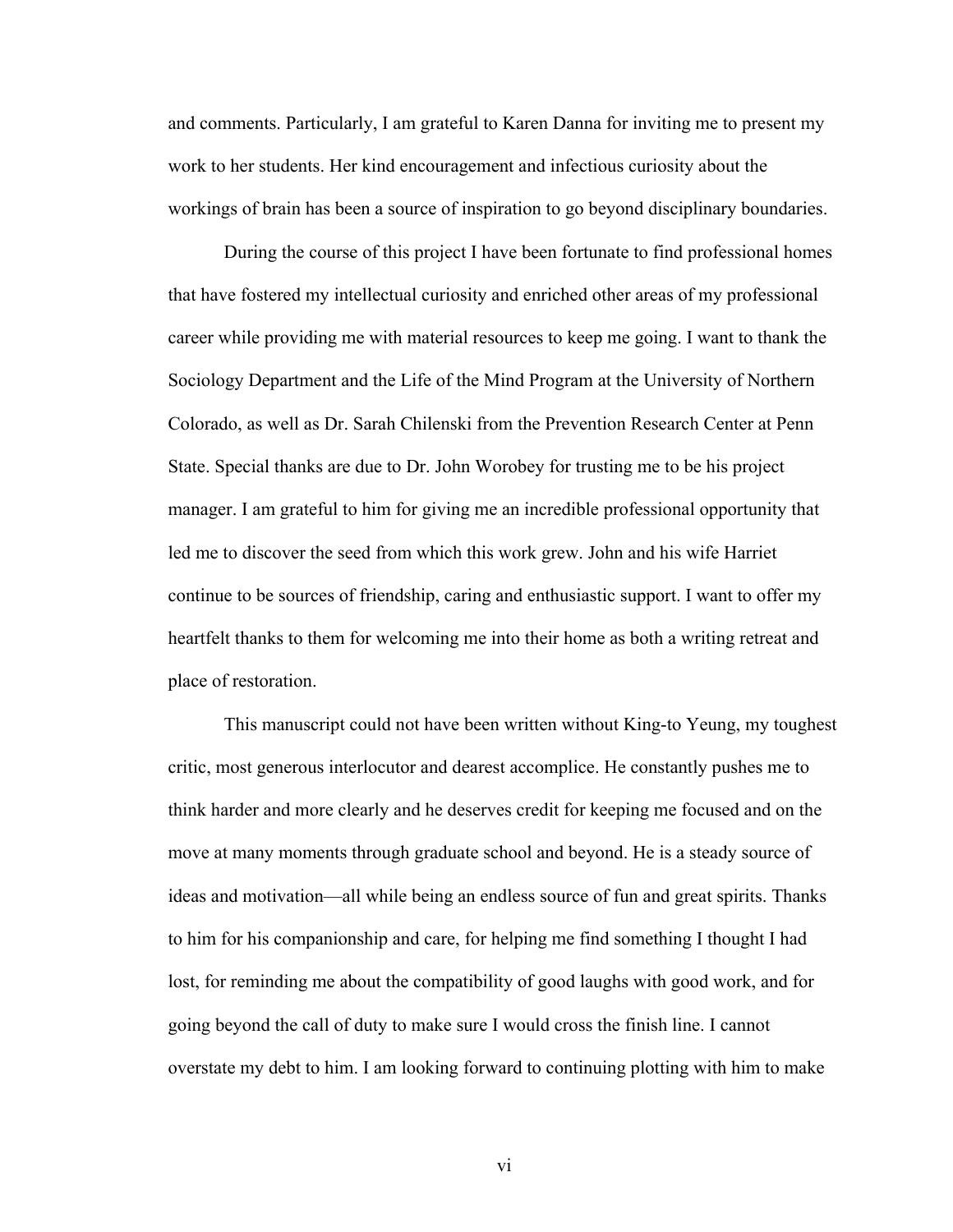academic life all that we imagine it could be.

There are many other people whose friendship made my life in Graduate School much happier and exciting than it would have been otherwise. Thanks to Adriana Rendón, Amita Patel, Quintus Joubert, Bruno El-Bennich, Tomeu Fiol, Rene Rodriguez, Anna Forster, Maria Kioko, Manjusha Nair, Erka Kosta, Bijita Majumdar, Chantelle Marlor, Vanina Leschziner and Fina Yeung. Warmest thanks to Guadalupe Hernández for her inexhaustible friendship and for being around for the long ride. Andrew Grossman provided me a space to bring my ideas into shape. I cannot thank him enough for the writing retreat.

I am indebted to those who had contributed to my well-being during the past years. Thanks to the doctors, nurses and administrative staff at Médica Sur in Mexico who took care of me when life took unexpected directions during the time of my fieldwork. Thanks to Dr. Jorge Hernandez for reminding me that in order to conquer the future, focusing on the present is all that matters. Dr. Dan Green, Dr. Rubén Cortés and Dr. Jesús Zamora turned the realm of probability into that of possibilities for me, I am deeply grateful for their knowledge and expertise and their flexibility at accommodating my sociological adventures. A very special thanks also goes to Ingrid Martínez for all the administrative help that allowed me to remain close to my research. Finally, I want to thank my trainers at the Rocky Mountain Cancer Rehabilitation Institute and to First Descents and my fellow campers for helping me bring my body, mind and soul back together. I am convinced I would have not made it to the finish line without the care and efforts of this group of people.

vii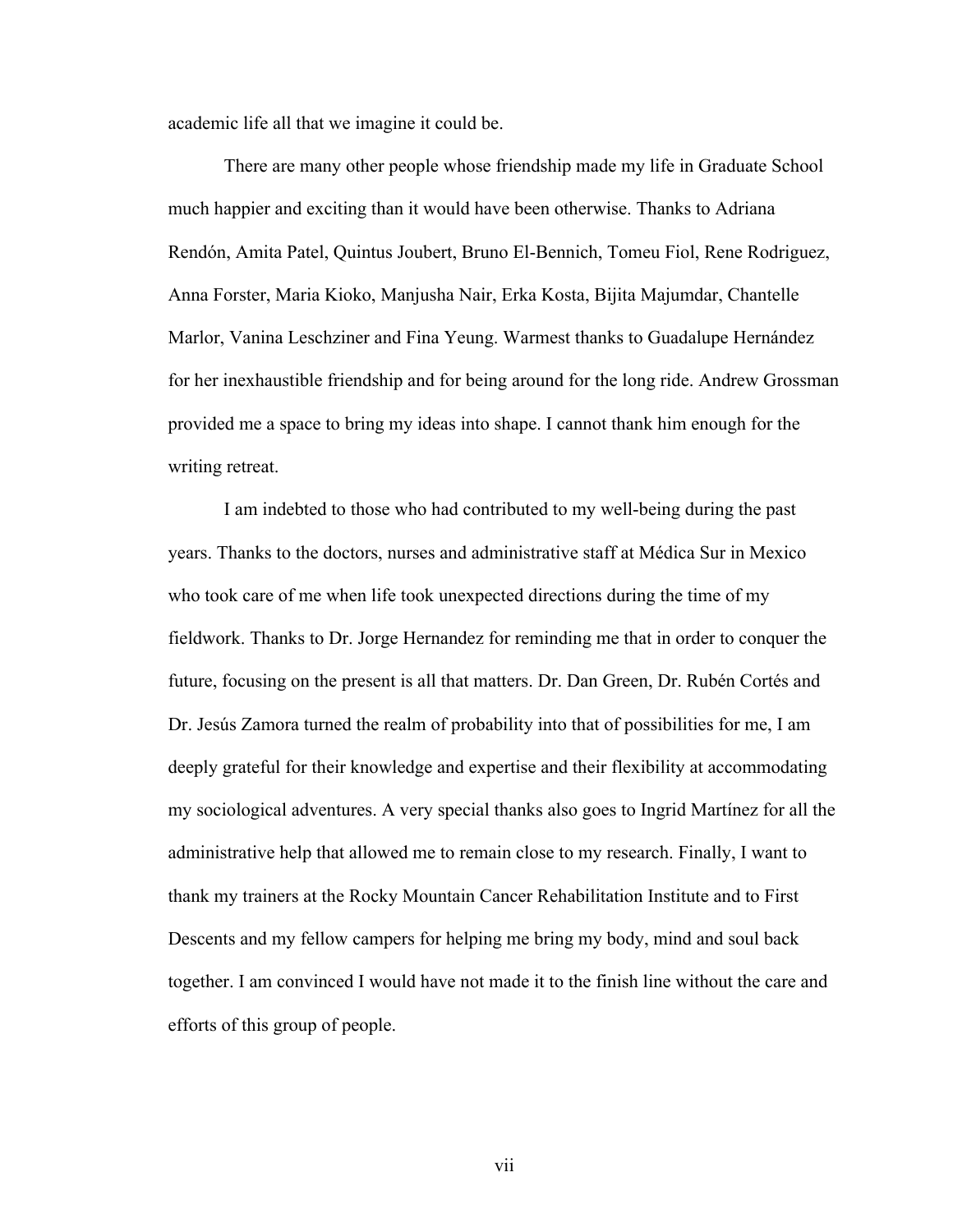I want to thank my supportive family who puts up with me and reminds me of the things that matter the most. I thank Catherine Chaves for constantly wishing that she could help me to finish my writing. I am grateful for her and Arthur Chaves, my parentsin-law, for reminding me that part of life is about embracing and learning to love distractions. I make my father partially responsible for my appreciation of people and their environments. I wish he could have seen me getting here. Always equipped with strength and encouragement, my two brothers have been a continuous source of inspiration—Alejandro with his deep sense of conviction and Salvador with his astonishing rectitude. My mother has been my fearless and uncomplaining travelling companion during this journey. I thank her for keeping me in motion and for teaching me to be excited about the unpredictability of the future.

My thanks go to Joseph Chaves, with gratitude for his love, for our togetherness in making memories, our shared commitment to the present and complicity for the future. He has been by my side from the first thought of this project to the last word I typed, serving as a sounding board, a research assistant, a copy editor, a generous critic, a safe space and an endless source of happiness. In many ways, he has fought fearlessly to make this happen and without him I would not be writing these words.

Finally, my greatest debt of gratitude is to all the people from *La Esperanza* and the many other men and women who, over the course of this project, have shared their life stories with me. During my fieldwork their experiences nourished my ideas, but their caring and generosity nourished my soul at a time in which I was in need of ways to keep me looking forward. To all of them, with gratitude and respect, I dedicate this manuscript.

viii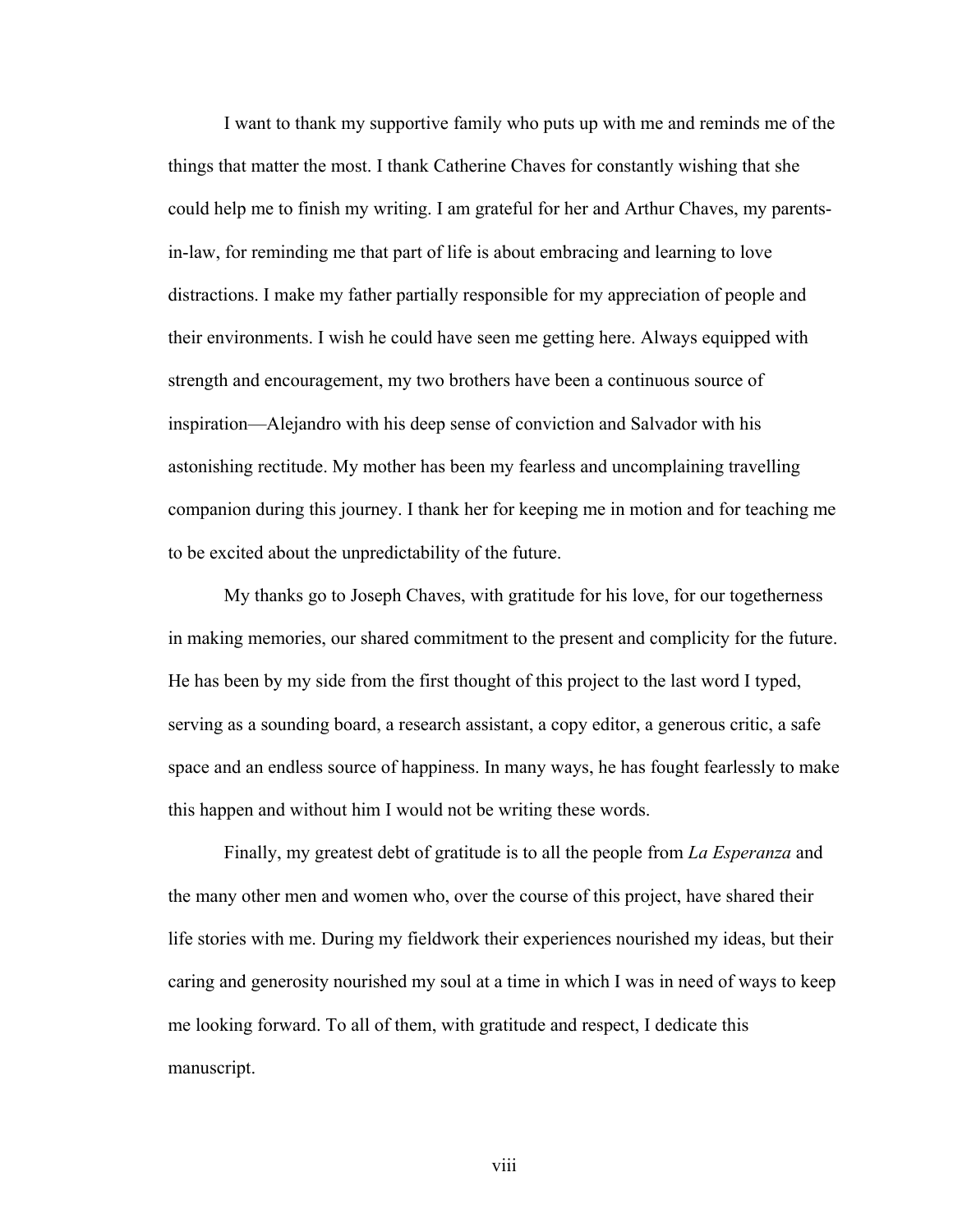# **Table of Contents**

| Theoretical Foundations: On Cognition (of the Future) and Social Processes19        |  |
|-------------------------------------------------------------------------------------|--|
|                                                                                     |  |
|                                                                                     |  |
| An Agenda For Researching The Future in (a Transnational) Context32                 |  |
|                                                                                     |  |
|                                                                                     |  |
| Chapter II: The Making Of A Canvas For Future Thinking: La Esperanza, Migration And |  |
|                                                                                     |  |
|                                                                                     |  |
|                                                                                     |  |
|                                                                                     |  |
|                                                                                     |  |
|                                                                                     |  |
|                                                                                     |  |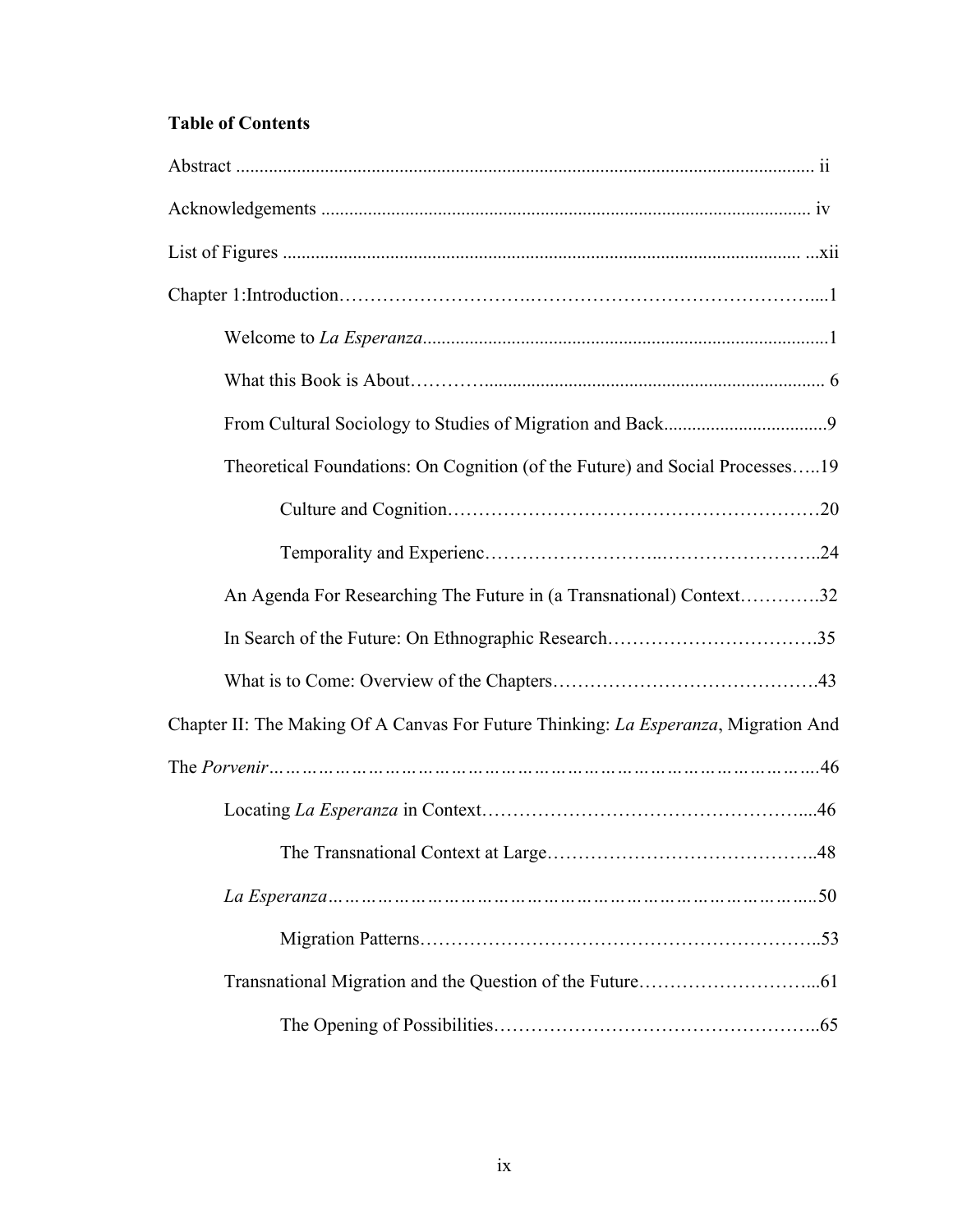| Future Consideration in La Esperanza, a Transnational Migrant |  |
|---------------------------------------------------------------|--|
|                                                               |  |
|                                                               |  |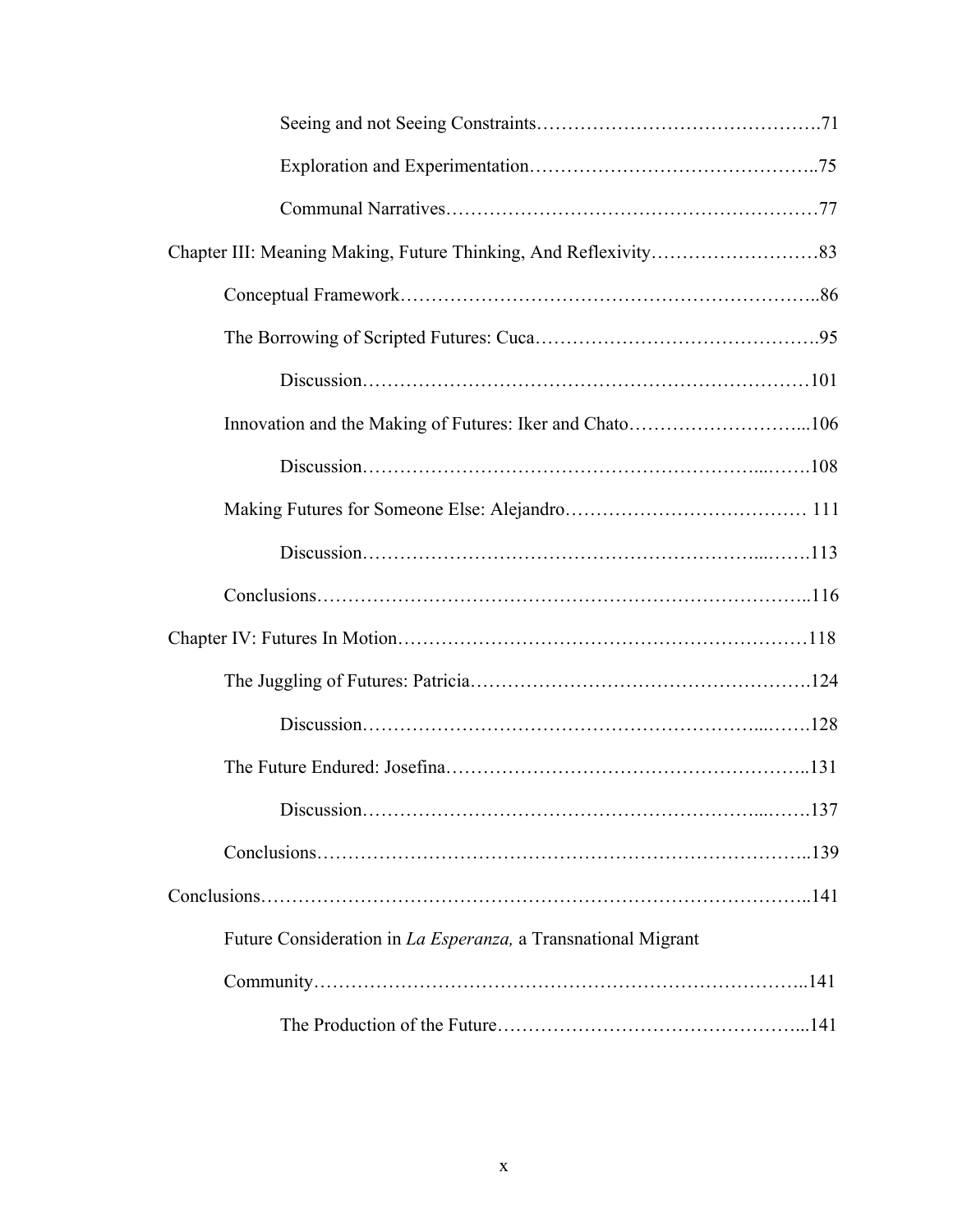| Epistemological and Empirical Challenges in Researching and Theorizing |  |
|------------------------------------------------------------------------|--|
|                                                                        |  |
|                                                                        |  |
|                                                                        |  |
|                                                                        |  |
|                                                                        |  |
|                                                                        |  |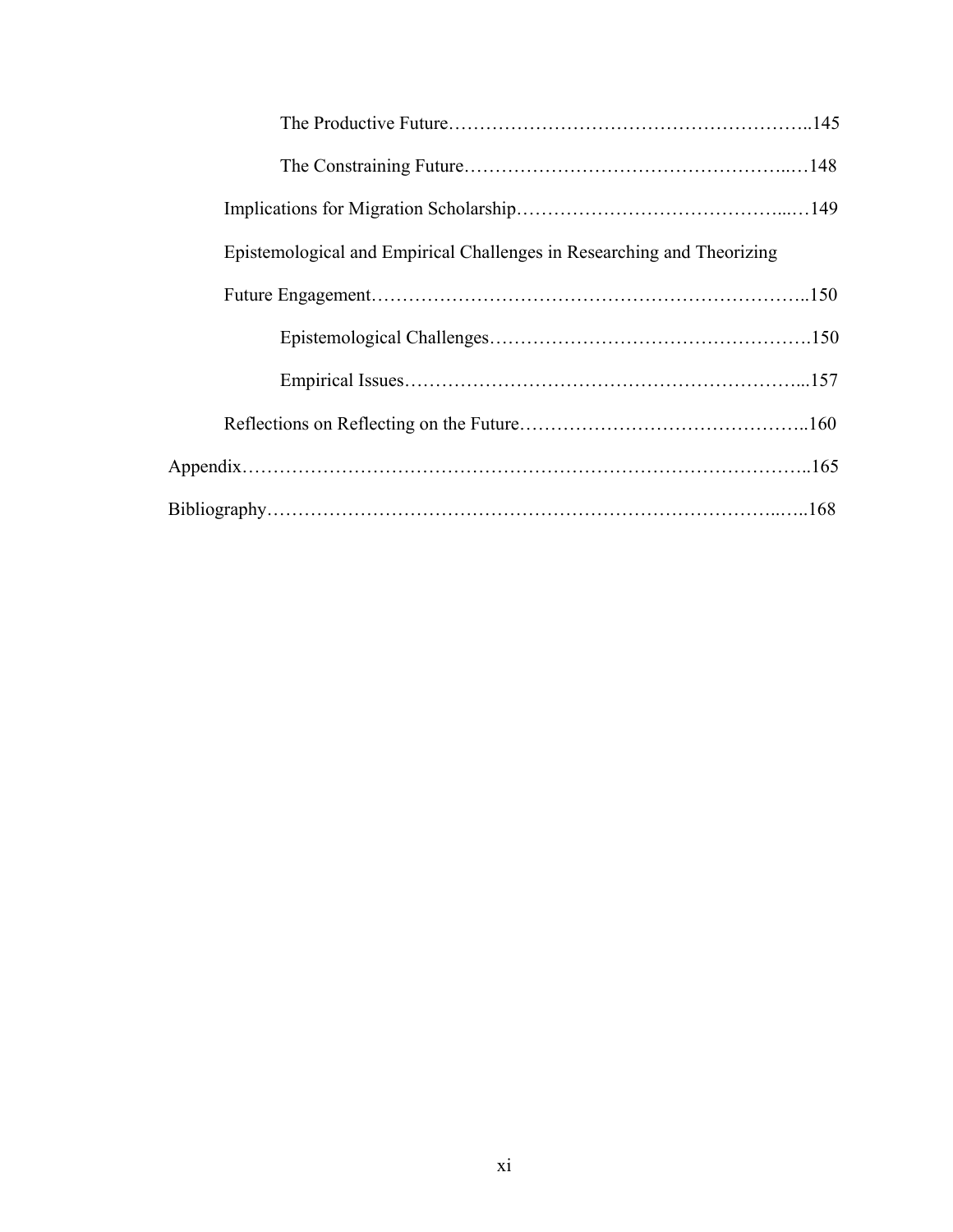# **List of Figures**

| Figure 1. |  |
|-----------|--|
|           |  |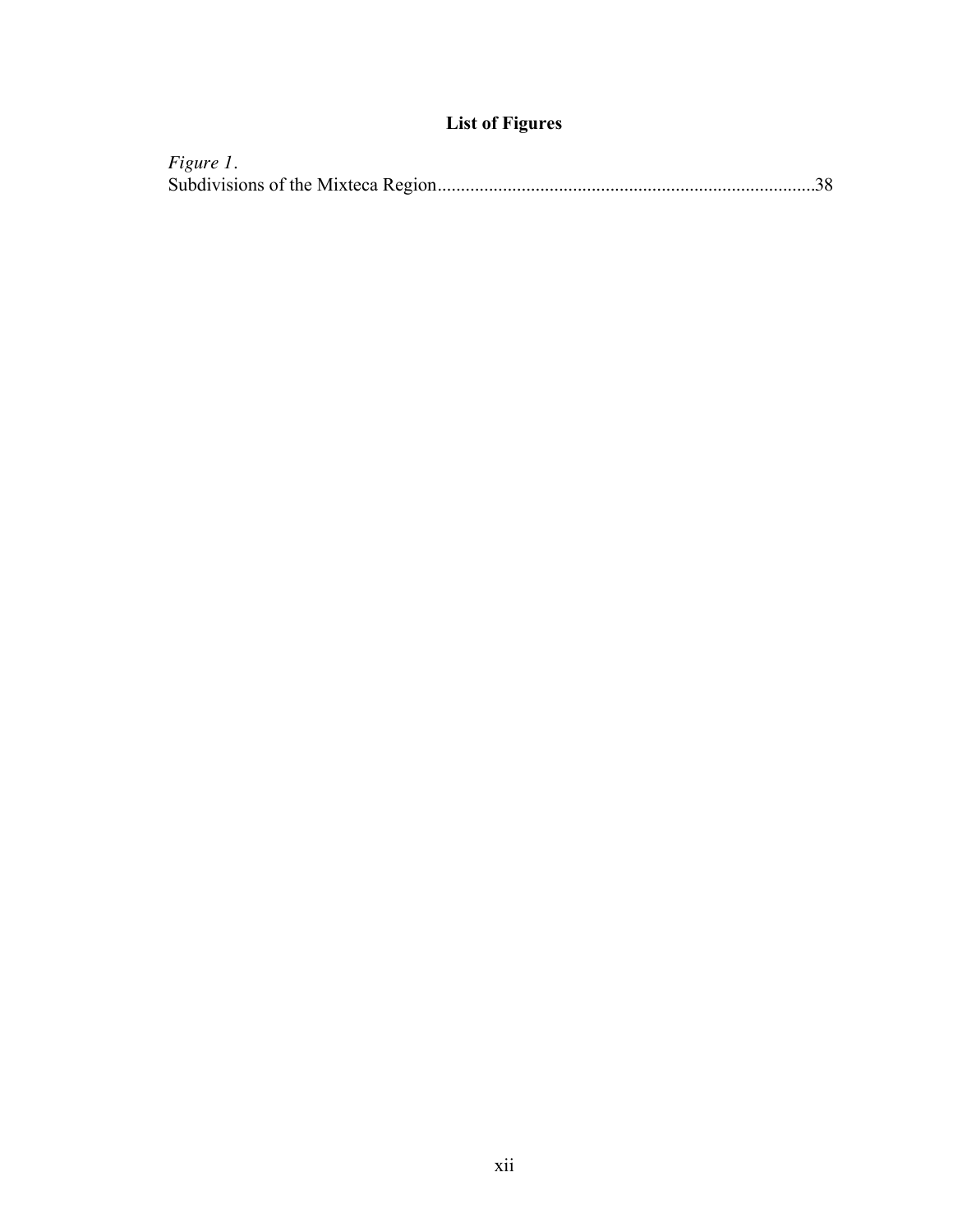#### **Chapter 1:**

#### **INTRODUCTION**

#### **Welcome To** *La Esperanza*

I was drawn to a the town I call *La Esperanza*<sup>1</sup> searching for the sources of the aspired futures I heard about from people I met in New Jersey, who were originally from this town in the southwest region of Oaxaca in Mexico. I arrived to *La Esperanza* after becoming intrigued with the ways labor migrants understood their day-to-day living through their anticipation of the future they hoped to realize back home in Mexico—of a time to come that existed in their minds even before they crossed the border. I was puzzled and fascinated by a phrase I kept on hearing in my conversations with migrants: "when I go back to Mexico…". Many times I heard stories about the houses people were building back home and the many plans they had for their return to *La Esperanza*, very often, to join the families they had left behind and with whom they shared plans, dreams and expectations. I wanted to understand what enabled these images for the future that, as the very act of migration proved, had tangible repercussions for people's everyday living. I wanted to know what was their connection to the places from which and for which they were imagined. During one of my conversations with Marcela, a migrant originally from *La Esperanza*, while in New Jersey, I asked her to tell me more about the house she was building back home. Marcela replied by suggesting me to see it myself, telling me that I should ask her parents, who were in charge of its construction, to show it to me.

<sup>1</sup> 

 $\frac{1}{1}$  $<sup>1</sup>$  "hope" in Spanish</sup>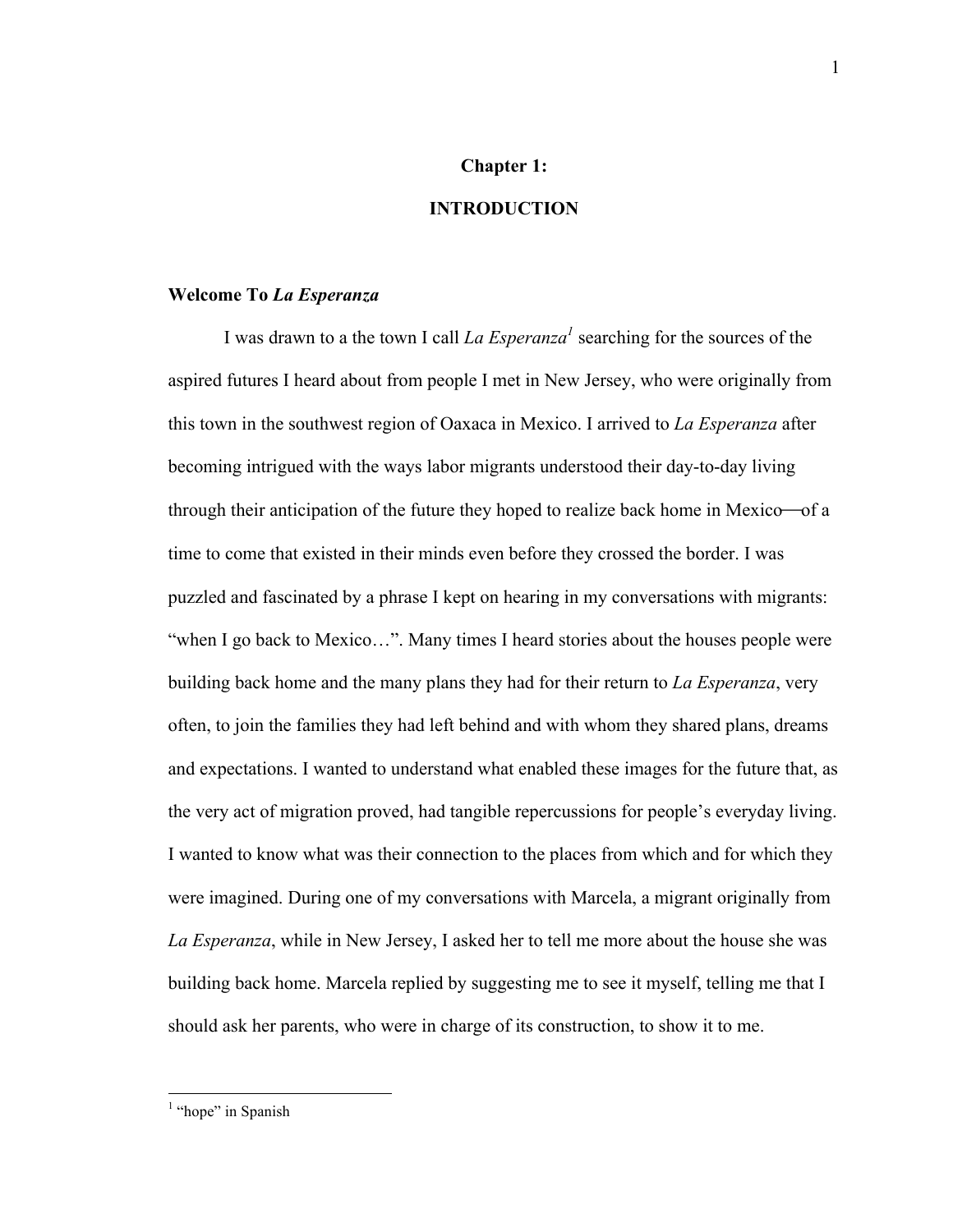When I walked down the streets of *La Esperanza* for the first time, I immediately saw images that matched the many stories people had about the future I heard back in New Jersey. I became aware very quickly of people's concern with what they call the *"porvenir"*—meaning, "that which is to come," their attempts at engaging it and making it happen. Popping up all over the town I saw the material representations of this concern in the form of many future-oriented projects, which were in various stages of completion. These materialized projects, as I later became aware of, corresponded to people's fulfilled dreams, in-progress dreams, and "on hold" dreams. During my first walk around, long before I reached the edge of the town, I saw several *casas de material*,<sup>2</sup> at different stages of construction. I could not stop noticing that on the roofs of the many semi-finished but inhabited houses there were construction rods poking out and sticking up, preparing the ground for the construction to continue one day. Many of these houses recognizably reserved a space at the front for building a future family store. I saw many of these stores as I walk down the modest residential *Avenida Malinche*. When I passed by the main street, where people were lining up at the *tortilleria<sup>3</sup>* and the credit union to cash in the remittances sent from abroad, I saw many businesses, all of them very similar to each other. I remember I kept on wondering why these businesses were there since, it was obvious, the market was already saturated in town.

As I walked around, I remembered the conversations I had in New Jersey and realized that the construction projects and the materialized entrepreneurial efforts I was observing were telling visual narratives about the social and cultural dynamics in this community caught up in the reality of transnational migration, which I started learning

 $\frac{1}{2}$  These are brick houses with cement floors (*material* stands in Spanish for construction material, cement blocks) that replace traditional thatched adobe huts with dirt floors.

<sup>&</sup>lt;sup>3</sup> A store that produces and sells freshly made tortillas.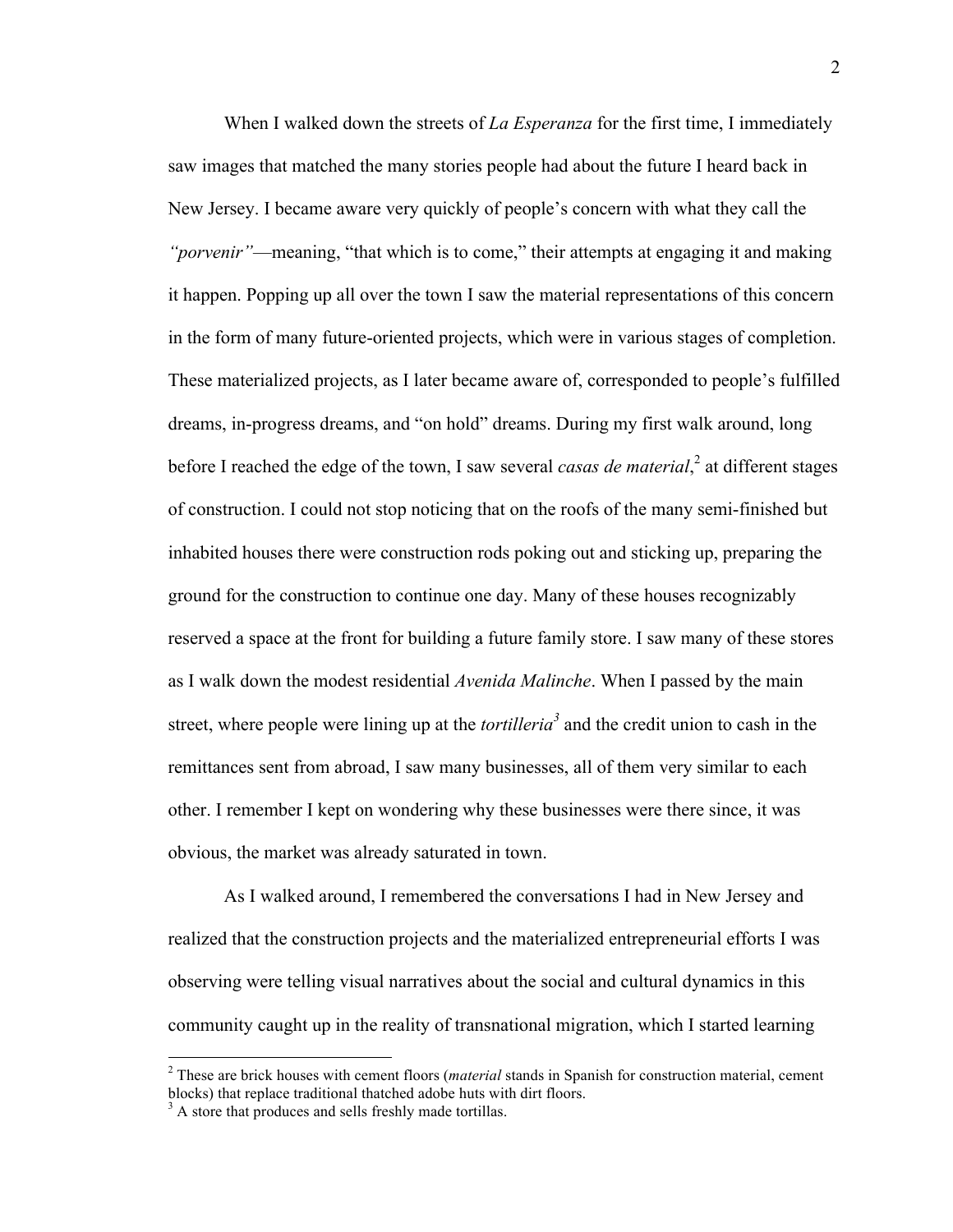about from my exchanges with other migrants from *La Esperanza* back in New Jersey. At the same time, this material reality also provided images about the cognitive acts that brought such projects about in the first place—namely, the mental operations that allowed people to extend imaginatively beyond their present moment, to look forward and to contemplate scenarios that have yet to take place. In many ways, I was seeing traces of people's *thoughts for the future*. An addition to an extant home, for instance, suggested to me the contemplation of specific personal episodes that may occur in the future, such as a wedding or a birth. But this also suggested the form of that contemplation: how far in the future were people thinking? How general or specific is their vision of the future? How much time have they spent thinking about it? Accordingly, in observing the material reality of the town, I was observing manifestations of the various ways people in town were experiencing the future.

One of the clearest memories I have of that first visit *La Esperanza*, is the many metal rods I saw poking out of the roofs of the many semi-finished houses I came across with. The number of "in-progress" houses I saw did not surprise me, though. This is something one gets used to seeing in migrant-sending regions all through out Mexico, as it is very common for people to build their "dream houses" with the money earned abroad.<sup>4</sup> What stuck me, however, as I came to understand more about the function and use of the rods, was how the exposed rods spoke to the promise of the future, of the (sometimes) undetermined and, yet expected time-to-come in which people's hopes of expanding their homes would be fulfilled.

These construction rods were the topic of several of my earliest conversations with people in town. During my first week in *La Esperanza*, I found myself having one

 $\frac{1}{4}$  $4$  For more on the significance of these houses see Massey (1987) and Fletcher (1997).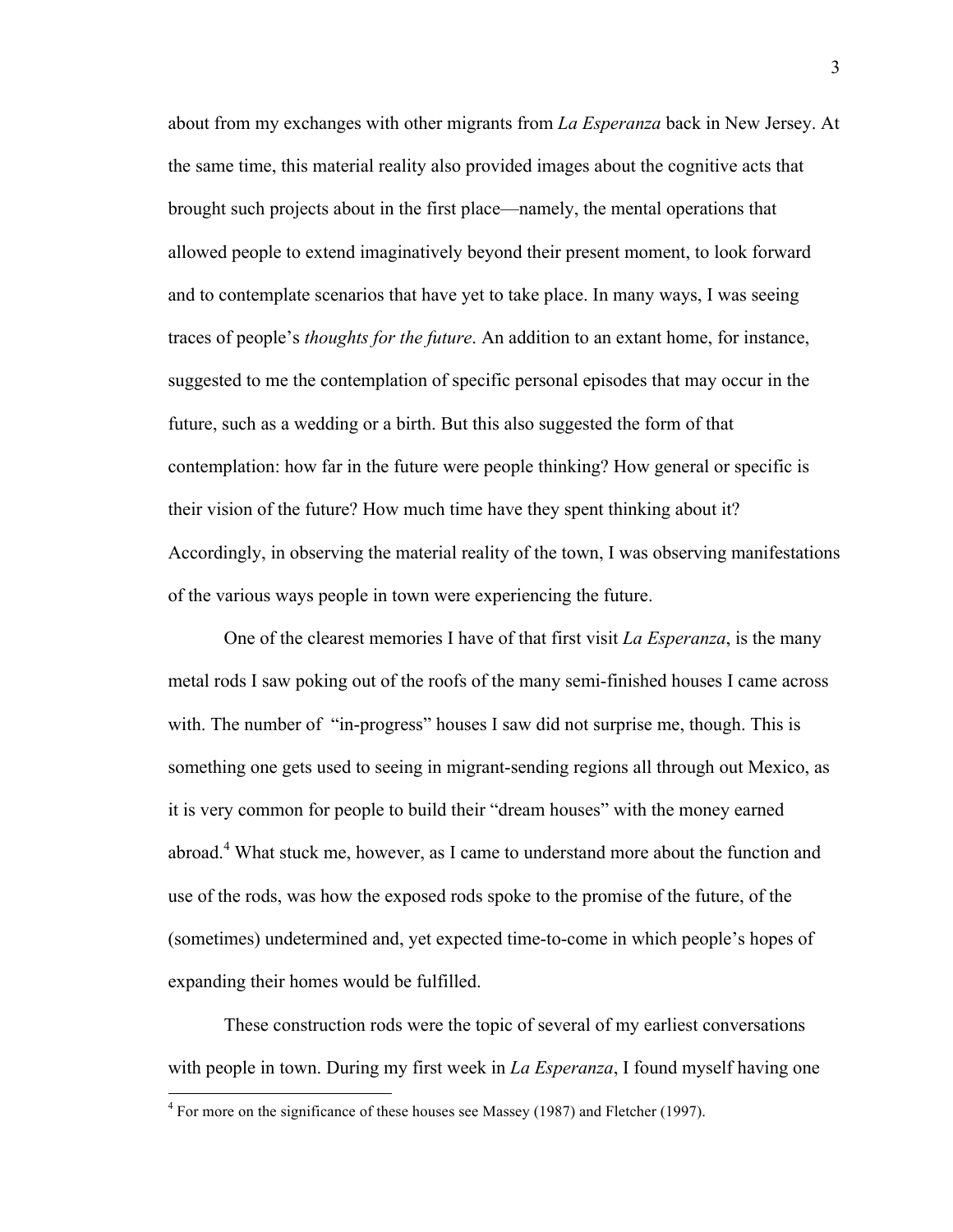such discussion with Patricia, whom I met after her sister Marcela recommended me in New Jersey a couple of months before to visit *La Esperanza*. We had been walking around town with her kids heading towards the soccer field at the edge of town, when I took a picture of the rods on the tile-covered roof of a *casa de material.* I was struck by the way these rods seemed to be competing with the vertical thrust of the surrounding mountains. Patricia was intrigued with me taking such a picture. After all, as she said, why would I want a picture of a roof? My attempt to respond to this question lead to a conversation with Patricia about her family's history with their "own rods."

Patricia talked to me about her parent's house, where she lived at the time along with her two sisters, her niece (Marcela's daughter) and two sons. The house, a building with a full three-bedroom apartment under construction on the second floor and partially finished but inhabited living quarters on the first, had been at different stages of planning and construction for the past 10 years. The construction began a few years after Patricia's brother, Alejandro, left to the United States to work sixteen years ago, when he was fourteen. When Alejandro left, he promised his parents he would send money to build a house to replace the thatched adobe structure where they lived at the time, like many families in town. Since then, he has been sending money on and off to start, continue and complete the construction, which has been overseen by Patricia's father. When they started building the house, Patricia said, she never imagined that it would become the construction it is now. Originally, she thought they were only going to build the living quarters where her parents and sisters live now. The second floor, as she said, just happened. "I think my brother wanted to make sure he would have a place to live when he comes back and gets married. With this house, I am sure there will be many girls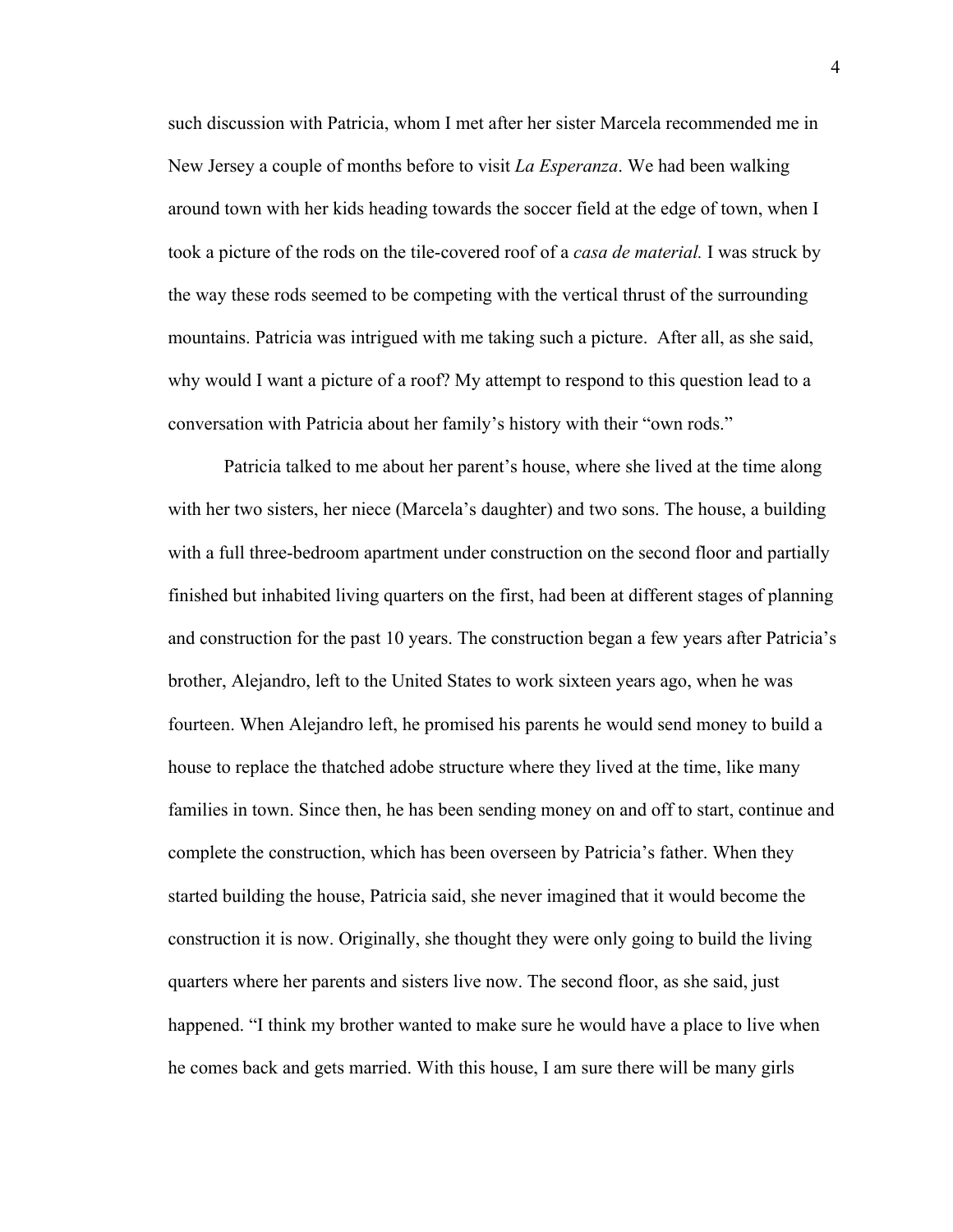lining up at the door for him," remarked Patricia mischievously. "When they started building the house, the street looked strange," she said, "I was not used to walking up the hill and seeing a house with bricks, before this was an empty *solar*.<sup>5</sup> I then got used to seeing the 'wires' [the construction rods]…. I cannot see those same wires anymore, they are buried now" she added, "but there are new ones, those that are peeking out from my brother's house."

After listening to Patricia, I was struck by the ways her family's consideration of future scenarios connected to material realities. The "wires," as Patricia called them, were an outcome of their future imagining as much as they were are also a means for future imagining. I was especially intrigued by the ways that this material world of Patricia's family own creation, enabled by the social circumstances of migration surrounding the family, was telling stories about the subjective processes that brought it about. As both a reflection and a reminder of their hopes and expectations, these construction rods helped this family to extend cognitively into the non-immediate future. For an observer like me, these rods were an indicator of the many ways in which Patricia and her family have surveyed, designed and engineered their future.

Patricia's family is one of the many in *La Esperanza*, a town that people used to refer to as "a place where everybody seemed to be equally poor and without a future," who are now "in the business" of "looking after their *porvenir*" (that which is to come). Patricia's family story, like that of many families in town, a story about how social circumstances facilitated the creation of frameworks for future-oriented thinking. It is, as well, a story about how this future thinking figures in social actors' inventiveness and

 <sup>5</sup>  $<sup>5</sup>$  Plot of land</sup>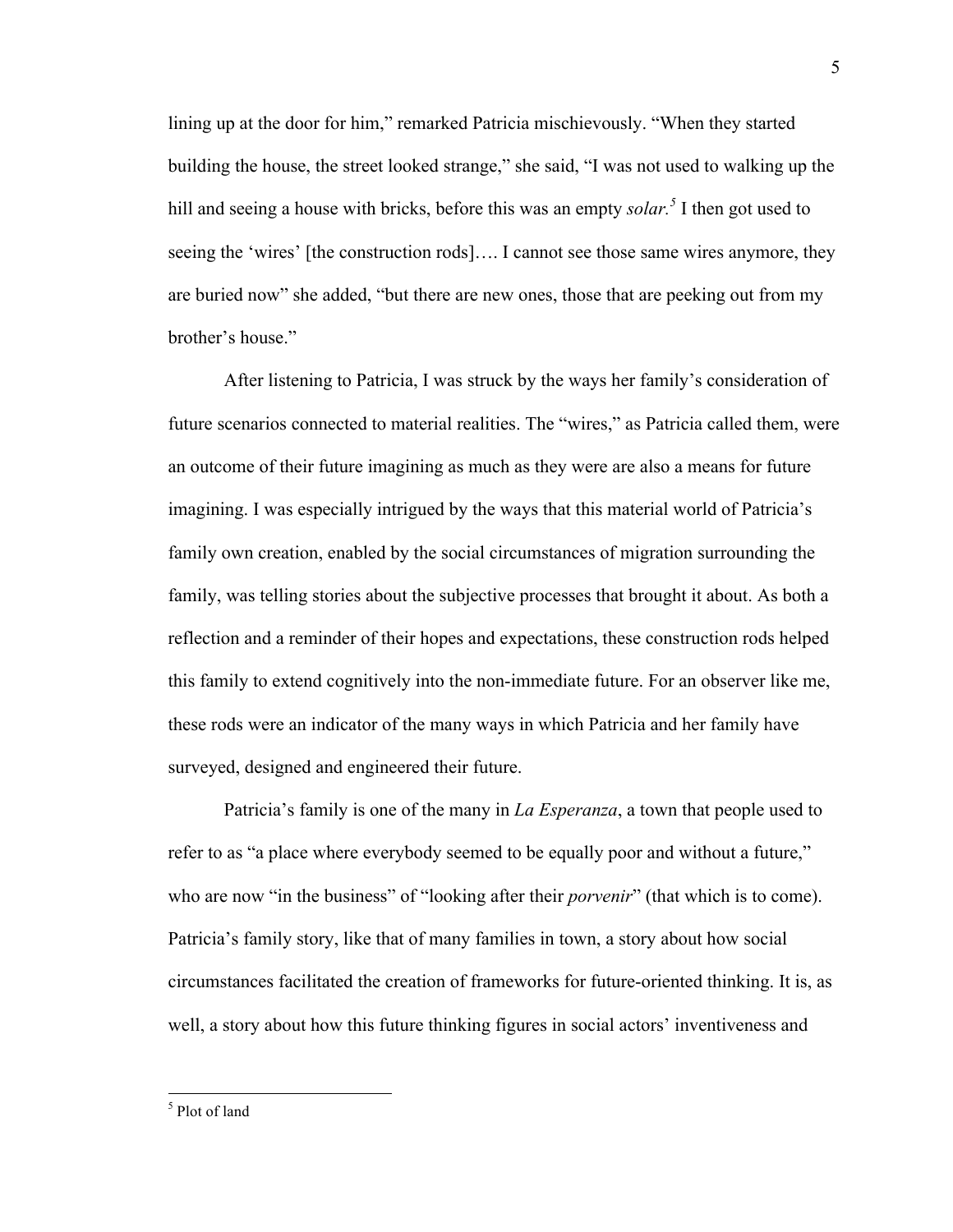action, and of how this forward looking shapes the ways in which people reproduce and transform the context in which they live.

#### **What This Book Is About**

Much like the metal rods on the houses, this study is about the construction of futures and the creation of possibilities. It is about how transnational actors like Patricia and her family come to know, interpret, evaluate and inhabit the future, and, in doing so, respond to and create the scenarios of their everyday living. This study is, at its heart, an exploration of people's future-oriented temporal-imaginative practices, and of how these are embedded within a situated social, cultural and relational context; in this case a context that is shaped by dynamics of transnational migration. Based on multiple periods of ethnographic research over the course of three years, this book uses the ways people from *La Esperanza—*a mountain-town in Oaxaca, Mexico with migrant ties to central New Jersey—think of, talk about and pursue the future, in order to explore larger questions about the interplay of future-related processes of thought and imagination (such as dreaming, planning and projecting) with people**'**s practices and understandings of their experiences. In particular, this book addresses questions about the ways in which this interplay informs and is informed by the contexts in which people happen to or choose to be living their lives. In this sense, this is a book that looks at what shapes people's thoughts about the expected "not yet," the ways in which people do this future-oriented thinking and what they do through that thinking.

Throughout this book, I explore these concerns as I follow the *projective practices*—those that allow people to extend temporally into the non-immediate future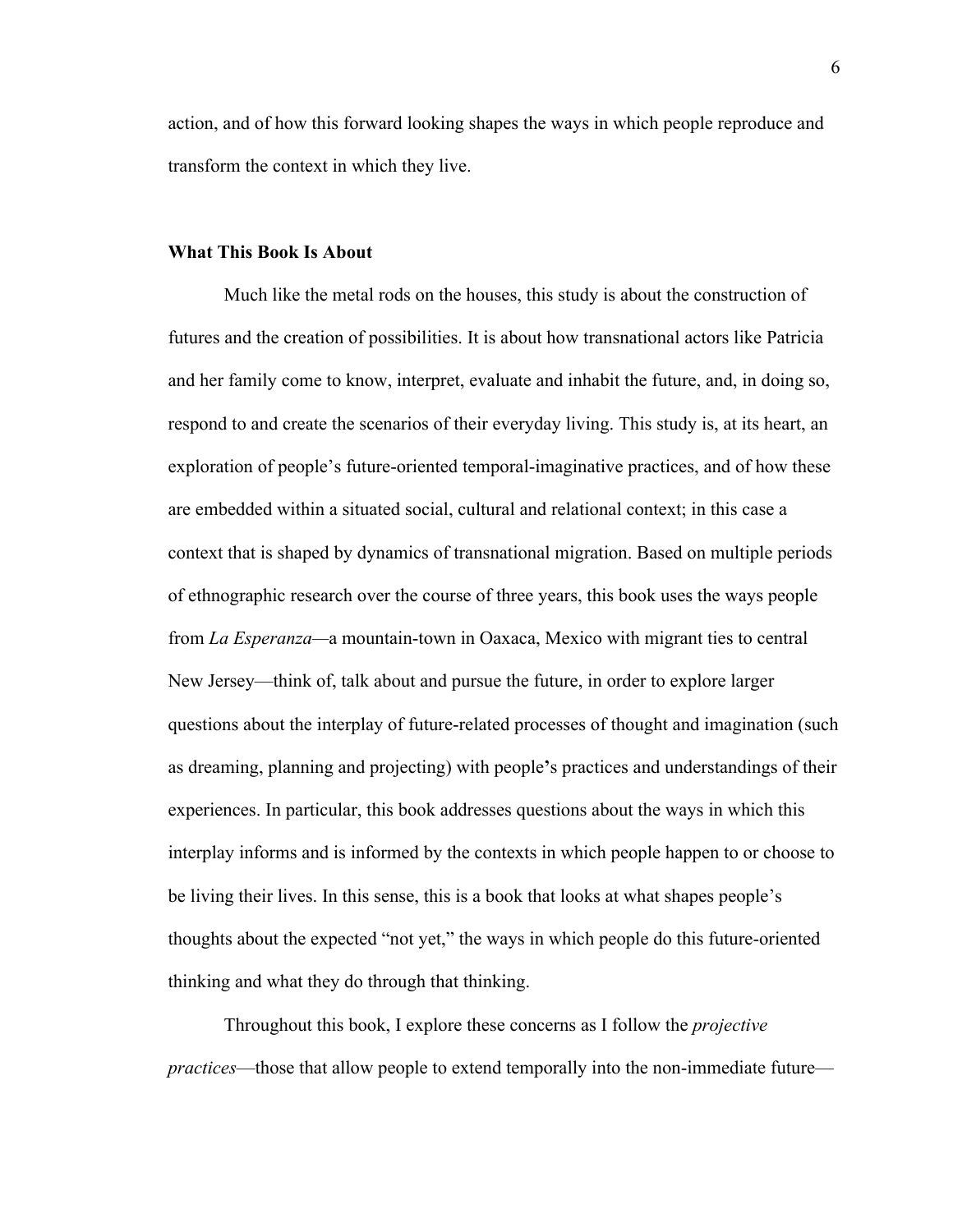of a number of extended families from *La Esperanza*. Here I try to understand how members of these families engage the future as they or those close to them move between their hometown in Oaxaca, Mexico and central New Jersey. In this sense, the book explores the shared and divergent meanings among people in town of the imagined and material aspects of, what in town it is called, their *porvenir* (that which is to come–-i.e. "tomorrow", "when I go back," "in five years" etc.), as well as their consequences for action. This book thus provides a detailed narrative of the ways in which people from *La Esperanza* schematize the future in relation to the different structural and cultural puzzles they are exposed to, and how such schematization is consequential for their everyday living, especially at the level of the choices they make as they participate in the particular reality in which they live*.* This book looks at the transnational reality as a contextual grounding for the understanding of experiences of the future and its relation to action.

In doing so, however, this book also tells another story: that of transnational migration. Intertwined with stories from people from *La Esperanza* and their engagement with the future, are images and stories of migration and transnational living as it is experienced and, very often, taken for granted by those in town. In this sense, this is also a book about what do processes of future consideration mean and do in the everyday lives of those living in contexts shaped by the overall context of Mexican migration to the United States—whether it is for the migrant themselves, their relatives abroad or for those living in communities with high levels of U.S migration. How do articulations of the time to come in the form of dreams, plans and projects enter into people's ongoing experiences and practices in contexts of migration? How is the act of looking forward in anticipation of the future (e.g. dreaming, planning, projecting) responsive to migratory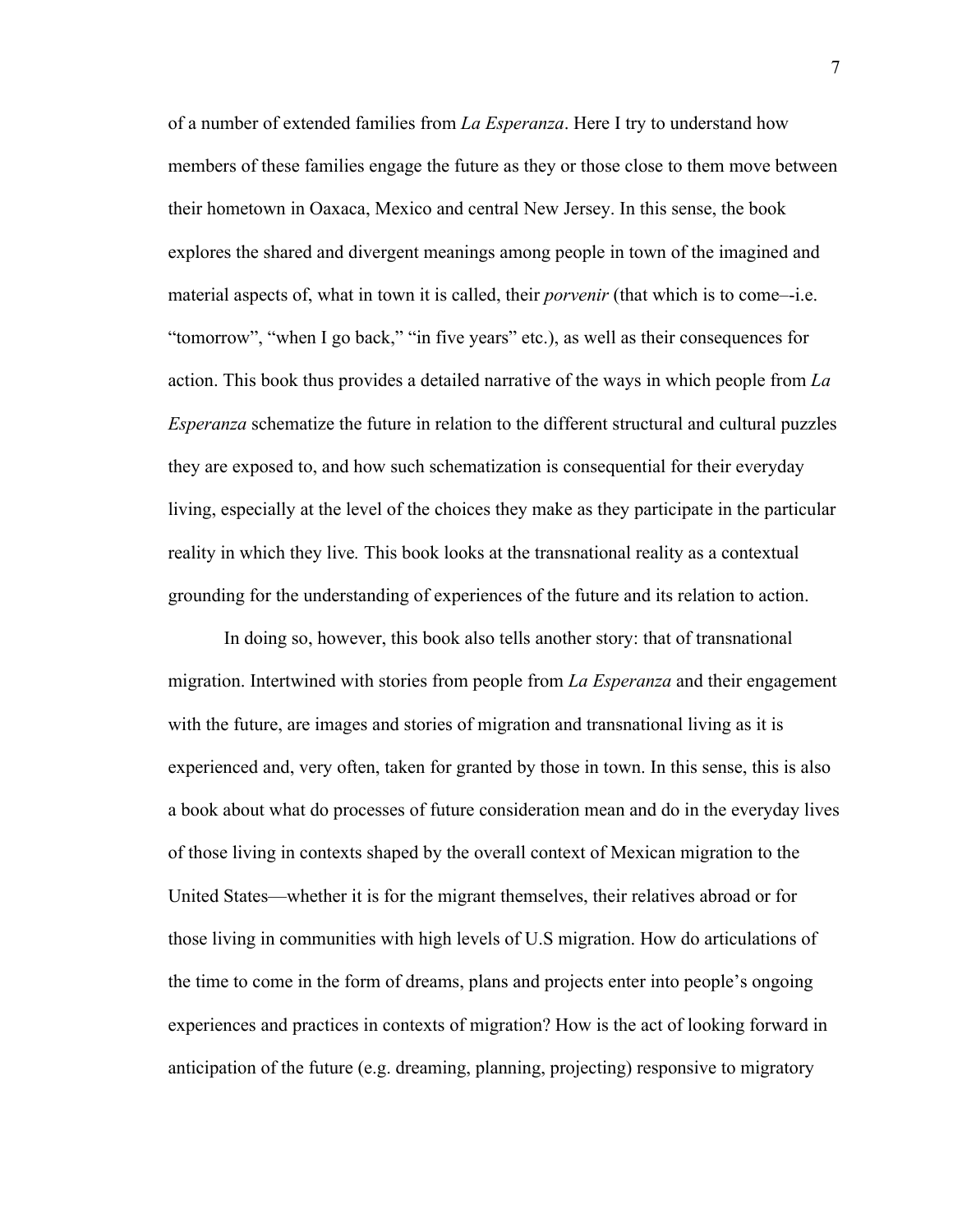contexts? How do representations of the future (e.g. dreams, goals, anticipations and projects) relate to the practices and strategies through which actors maneuver in these contexts? This book sets out to provide answers to these questions.

This book is about the simultaneously fragile and powerful quality of the *projective* capacity of human action, the way this takes place in social context, in the context of people's relations with others and in the physical and cultural surroundings where these relations are located (for a general theoretical statement, see Mische 2009). As the following chapters illustrate, just as our thoughts for the future take us into uncertain and intangible realities, our forward thinking is also the force behind many choices that are consequential to our everyday living. While we constantly reinvent and reexamine future scenarios in response to the puzzles of our daily life, we also hold to them and embrace them as a way to ground our present experiences and expectations. This book deals with this (often tension-filled) relationship by looking at what it takes and means to peruse, create, embrace, and let go of "the future" and the ways in which this future-oriented thinking responds to and impacts the contexts in which we live. *La Esperanza's* transnational context is the dynamic social canvas from which the book explores these concerns.

As a means to provide some backdrop against which to understand the content of the book, this introductory chapter pursues four specific tasks. First, I introduce a discussion of the analytical approach sustaining this book. Second, I provide the theoretical foundations supporting the analytical agenda I present in this book. This section is followed by the analytical concerns guiding my treatment of people's projective practices in *La Esperanza.* A section that provides an overview of fieldwork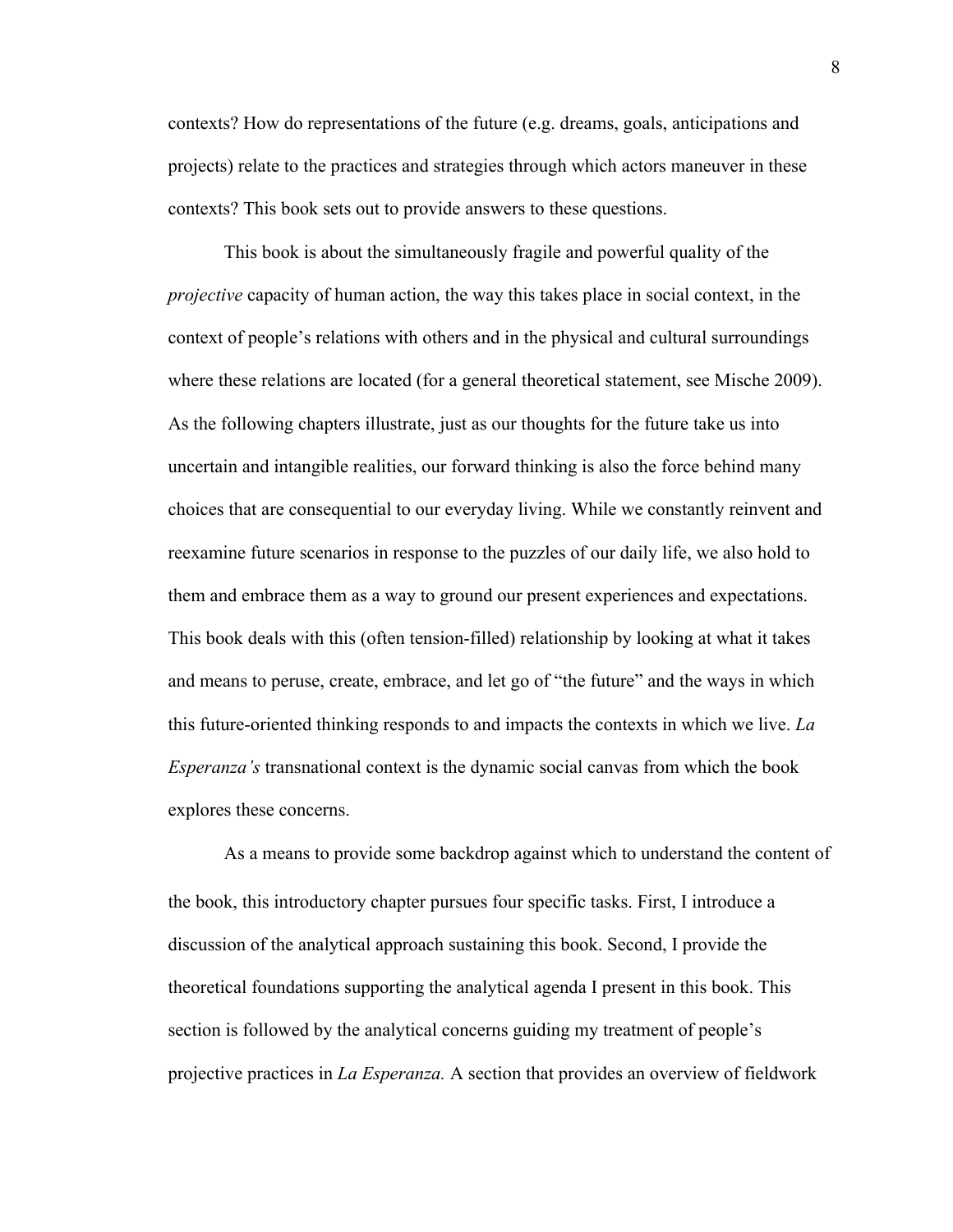and related methodological issues follows. I conclude by providing an overview of the book chapters.

#### **From Cultural Sociology to Studies of Migration and Back**

This book is written through the eyes of a cultural sociologist interested in social actors' future-oriented thinking and its connection to action. As a cultural sociologist, I look at people's meaning-making practices and the consequences these have for their actions and the social contexts in which these practices take place. Namely, this means an approach to social analysis that focuses on how social actors make sense of their everyday lives and the world around them. Likewise, this approach aims at understanding how in this making sense of the world, social actors respond to and construct the scenarios of their everyday living. Accordingly, as an analytical project, cultural sociology follows the active agency of social actors in relation to their contexts of action and explores the "webs of significance" (Geertz 1973, p. 5) mediating this relation as a means to account for social dynamics. This theoretical and cultural orientation strongly supports the work of this book. This book thus subscribes to an analytical and empirical agenda that highlights the powerful role that the domain of meaning—and affect, for that matter—plays in people's experiences and actions and in social life in general.

This study, however, takes this cultural analytical agenda one step further. It explores matters of meaning and its connection to how people structure their lives and intervene in their worlds as linked to social actors' future-related processes of thought and imagination. In this sense, this book aims to understand people's everyday action as embedded in horizons of meaning that are constituted through temporal-imaginative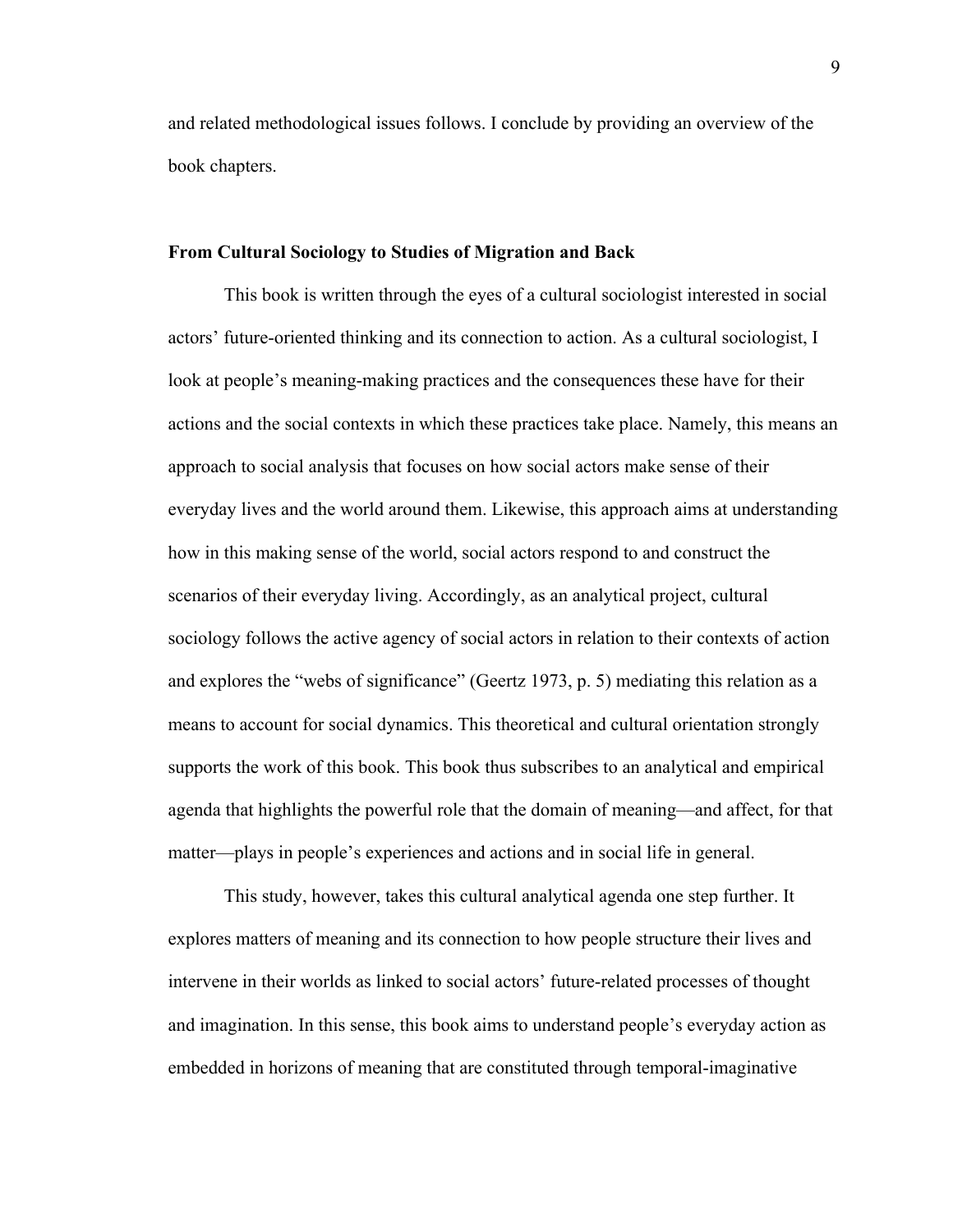processes of future consideration. In other words, this book looks at the ways in which people's future-oriented cognition impacts the actions and experiences of social actors. Thus, the analytical foci here are the ways in which such future-oriented meaning-making practices come into being, how these are executed in context and its consequences for people's experiences. In this sense, this book brings together meaning, action and cognition of the future under an analytical agenda that aims to understand the textures and pathways by which social actors fashion their lives.

This book embraces this cultural program in an analysis of the experiences and practices of social actors, such as Patricia and her family, involved in a transnational migration circuit (see Rouse 1991). In this sense, this is a study that brings these concerns on meaning, action and cognition of the future as central analytical foci into the area of migration scholarship. Accordingly, the analysis in this book is attentive to the form and process of consideration of future scenarios as they play out in the contexts and lives of social actors caught up in labor migration-related transnational movement—i.e. the migrants that move back and forth across national borders, the (im)migrants who, while remaining abroad, maintain ties with their community of origin, and the non-migrants whose lives are being impacted by the transnational movements of family and community members $6$ 

This need to focus on "futures in action" (Mische 2009) to understand experiences in the context of the transnational everyday life is more than a mere analytical posture, however. As the story of Patricia's family illustrates, future consideration in the form of plans, hopes, projects and dreams is a constitutive feature of the life of Mexican migrants

 <sup>6</sup> See Mahler 1998, Levitt 2001 and Golbert 2001 for examples of these different manifestations of transnational living.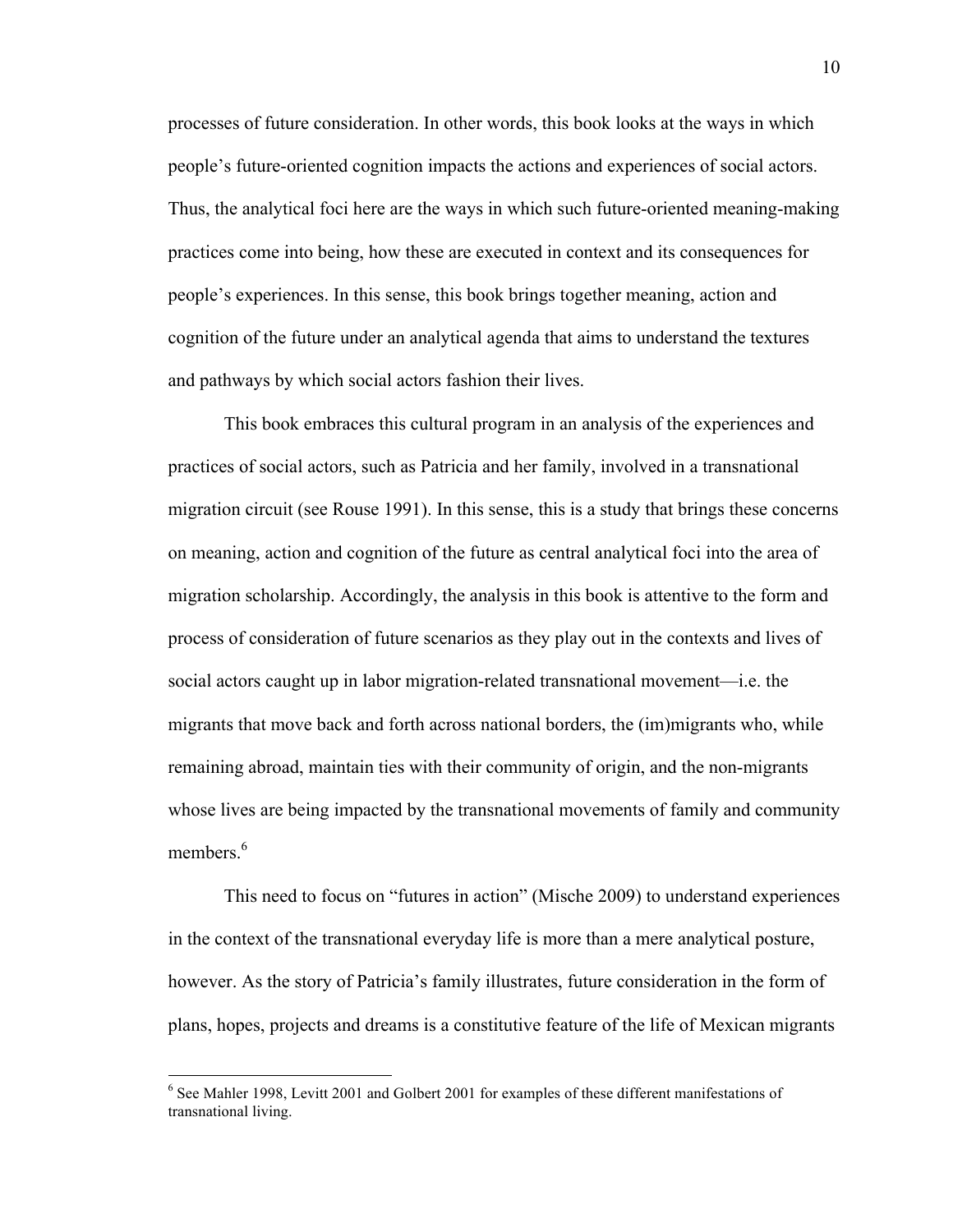and their families. For instance, in going to the United States, many expect to return home after earning enough money to realize the dreams and goals —such as education for the kids, a plot of land, a family business or, especially, home ownership and household renovations— that motivated their relocation in the first place (van Wey 2005; Flores et.al. 2004; Cohen 2004; Grimes 1998; Fletcher 1997). These dreams of and for the future are shared with family or community members who stay in Mexico and, as such, they circulate within families, around the community and across borders in the form of narratives, ideas, and materialized projects. In this sense, in many ways, the day-to-day living of migrants, stay-at-home families and community members is marked by the experience of anticipation of the time to come  $\sim$  of a future reality that begins to exist in people's minds even before, and often regardless of, actual border crossing and that is inherently connected to migration experiences. In this context, people's considerations and calculations of the future inspire and motivate practices, structure interactions between family members and are connected to a sense of who individuals and families are (Dreby 2010; Hirsch 2003). As the very act of migration proves, the future consideration of a projected reality has tangible repercussions for people's daily practices and for the socio-cultural contexts of origin and destination where people conduct their lives. For individuals and communities involved in Mexico-United States migration, considerations of the future—and their related expressions—are constitutive and constituent of their transnational social worlds.

The engagement of the future of transnational actors—of those that move around and those who stay—is so intertwined with the transnational migratory experience as to make it necessary to look at the consideration of the future as a central dimension of the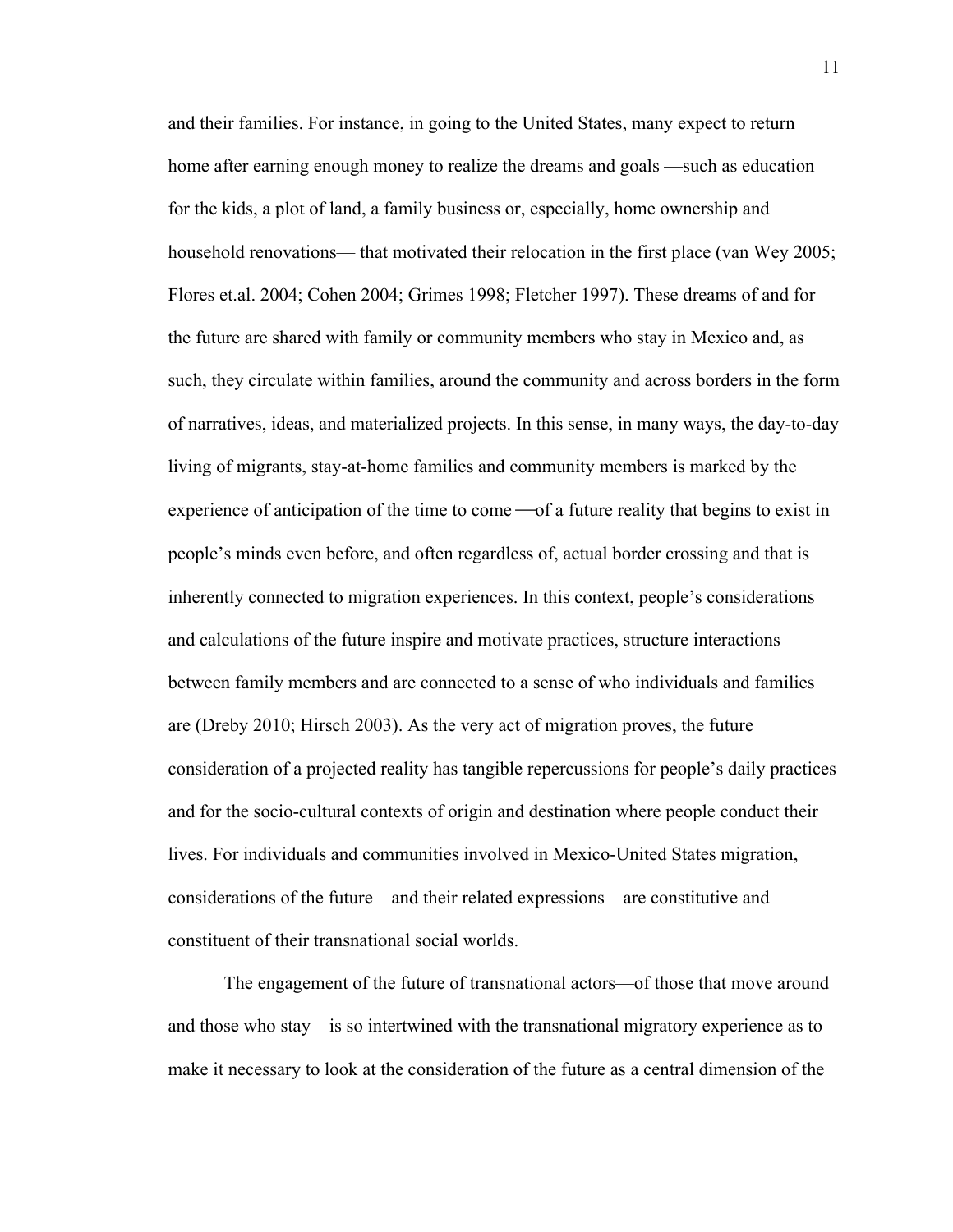transnational everyday life and of how contexts of migration are maintained and reproduced. We cannot make sense of the lives of migrants and immigrants abroad and of the non-migrants who stay at home—their relationships with each other, their practices and their choices—without attending to questions related to these future-related processes of thought and imagination. Accordingly, if we are to fully understand both the lives of transnational actors and migration itself, we must also understand this intangible world of future cognitions and meanings that undergird migrants' and non-migrants's participation in their contexts of origin and destination. This is an approach to the realities of transnational migration that stresses the role subjective processes, the non-material and the intangible meanings play in the transnational migration experience and that acknowledges their social and material effects. This book provides such an (inherently cultural) approach.

This cultural approach to the understanding of transnational everyday living fills in the blanks where migration studies still remain incomplete. Overall, work that bridges research about migration with examinations of meaning-making have been in the minority among studies considering contexts of migration and the different levels and scales in which migratory processes weave into the lives of individuals, families and communities. In fact, this is the case to the extent that, in the context of discussions about matters of meaning, the literature in the area openly recognizes that "migration scholarship has been allergic to culture" (Levitt 2005, p. 51), that "studies overlook migrants' *non-monetary* contributions" (Castellanos 2009, p. 140—emphasis in the original), and that migration scholarship "doesn't take culture seriously enough" (Levitt 2012, p. 1). Such statements acknowledge that there are relevant and evident elements at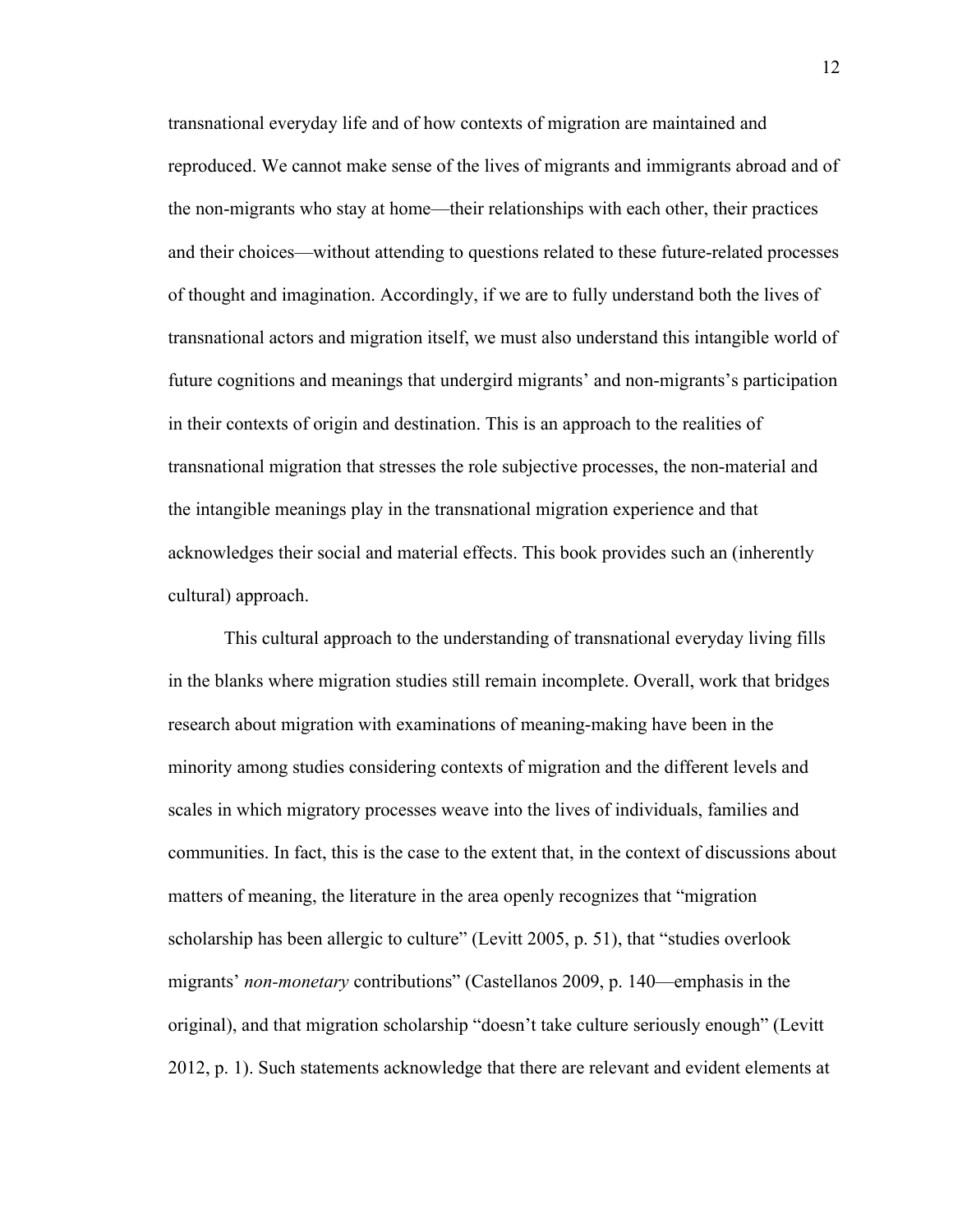play in the migratory experience that have not been a significant focus of analysis. Also, they suggest the need of frameworks and approaches that can reach into analytical domains that traditional research agendas in the area do not address in their explanatory narratives because of their emphasis on the domains of the material, the structural and related processes (in the case of research of Mexican migration, for instance, see Durand, Malone, and Massey 2003; Durand and Massey 2006; Cohen 2010; Riosmena and Massey 2012).

In recent years, however, there has been surfacing in the literature research that provides compelling arguments for the need to take seriously matters of meaning in migration scholarship. Faced with the challenges brought about by the complicated nature of contemporary migration trajectories, as well as the diversity of patterns and experiences within migrant populations, in their work some scholars are now subscribing to the idea that meanings filter into the daily workings of social actors and that these meanings circulate into structures and interactions. This body of work, scattered across different disciplines, thus is beginning to delineate a research program that is distinct from that predominantly based on the theoretical building blocks of the political economy frameworks that have traditionally guided the research agendas in the field of migration scholarship. With agendas that address the role the non-material plays in the migratory experience, some scholars seem now to recognize that analytical agendas that embrace the domain of meaning are central for understanding how social actors navigate in social contexts shaped by the reality of migration, the choices they make, the interactions they engage in and the goals they pursue.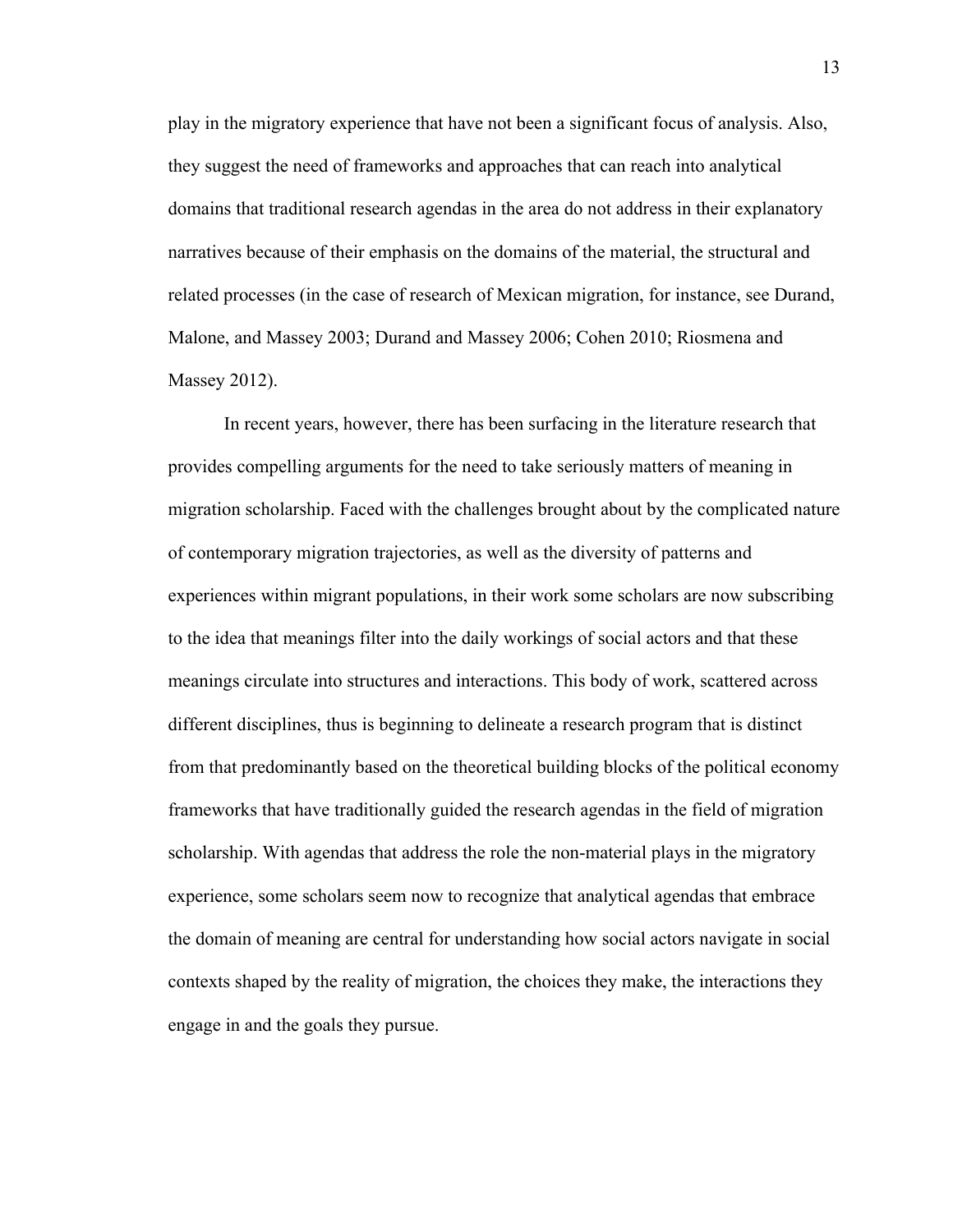At the forefront of this agenda is an emerging line of scholarship that looks at migration, borrowing Joanna Dreby's description of her own research agenda, as "an inherently personal process" (Dreby 2010, p. 3). In this sense, some scholars are now locating the "interior" world of individuals—that of the mind and the heart—at the core of their empirical work and are treating it as a key dimension in their analyses. Recent scholarship is now systematically addressing the intangible and subjective world of emotions, desires and cognitions and is exploring the ways in which these intertwine with dynamics of migration and related lived experiences and practices. Under this agenda, for instance, research is looking at the forms of emotional expression that emerge from the realities migrant populations face, at the ways in which the affective and the cognitive informs people's practices and at how these impact people's social, political and economic engagements.

Joanna Dreby's (2010) work, for example, explores the ways in which feelings such as sacrifice structure interactions among Mexican migrant parents in the United States and their children living abroad. Similarly, Maria Tapias and Xavier Escandell (2011) explore expressions of envy and jealousy among Bolivian migrants in Spain and address these as tied to migration processes, showing as well how these affective experiences shape social relations both in the host and the home countries. Keumjae Park's work (2007) stresses the role of the imagination in the creation of transnational selves, by looking at the ways in which Korean women negotiate their identities by virtue of their imagining as members of multiple communities across borders. Another set of studies considers the centrality of affective processes for the development of communities embedded in migrant circuits, from looking at the ways in which migrants'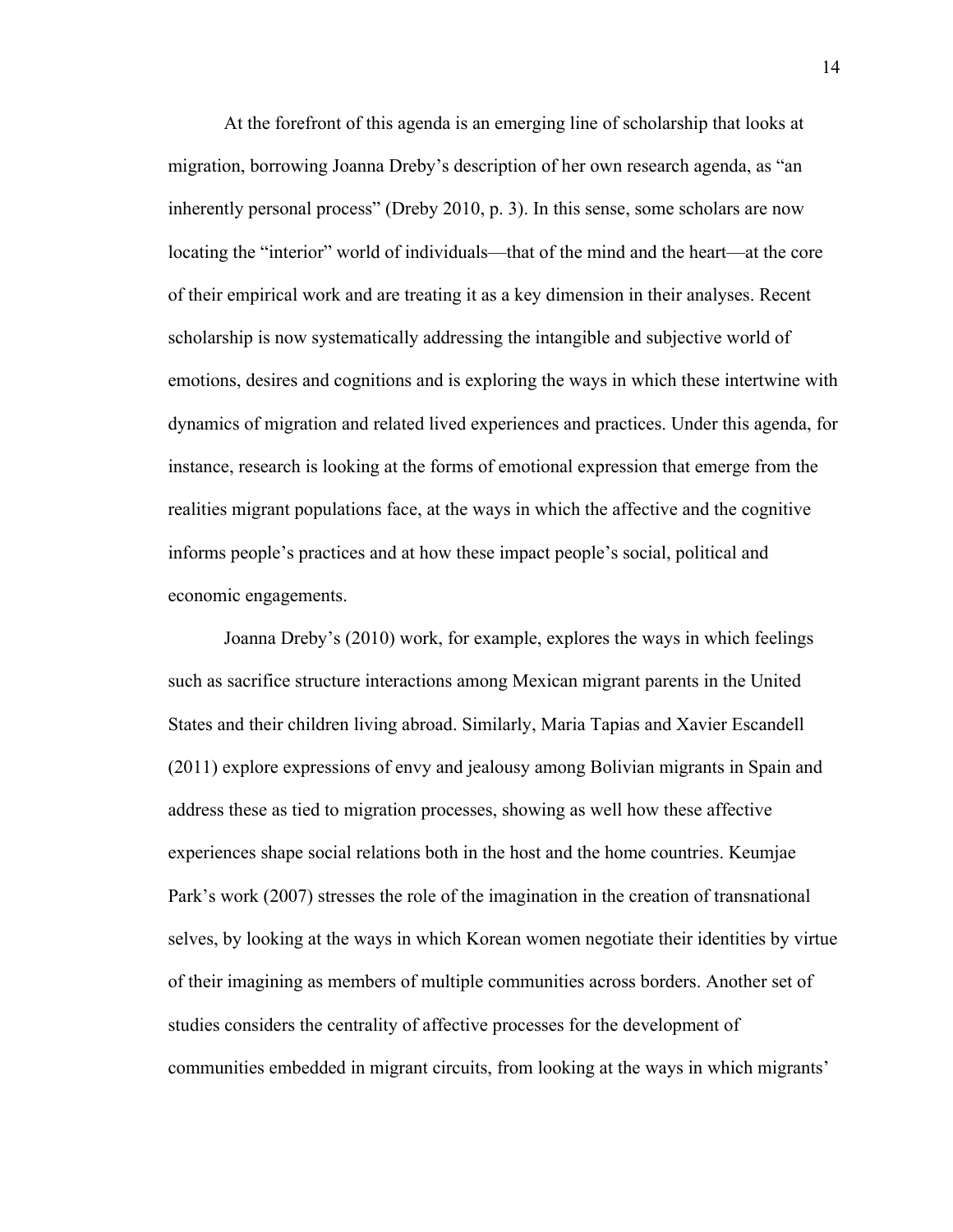financial flows and investments are linked to emotional experiences (McKenzie and Menjivar 2011; Lieba Faier 2013)—Federico Besserer, for instance, refers to remittances as "a product of love" (quoted in Castañeda and Buck 2011), to exploring the ways in which sentiments are used as resources that, much like economic remittances, contribute to community formation (Castellanos 2009).

The implications of incorporating this realm of the non-material, the subjective and meaning making into migration scholarship are many. To begin, this literature directs the attention to the fact that processes of migration are composed and constituted by the activities of individuals. Accordingly, these studies provide an image of migration and its outcomes that is in synch with its social ontology: namely, that migration is a social process that results from the activities of social actors who, by virtue of their human nature, have feelings, thoughts and sensations. Heuristically, this analytical approach allows us to focus on the lives of the "ordinary" people behind migration. As this literature already shows, this analytical agenda provides a more specific and nuanced understanding of the actors whose thoughts, feelings and actions contribute to the migratory scene. Correspondingly, these studies invite to consider the need to attend to the role of subjectivities in the making of migratory contexts—i.e. to locate the modes of affect and thought that are informing how migrants and non-migrants act upon these social contexts. In a different vein, conceptually this literature is also providing a roadmap for expanding the analytical boundaries of migration scholarship by bringing in concepts such as "love", "envy," "hopes," "desires" and "suffering" as central social and analytical categories into the field. By doing so, this set of studies is contributing to a more nuanced and enriched analysis of the processes characterizing contexts of migration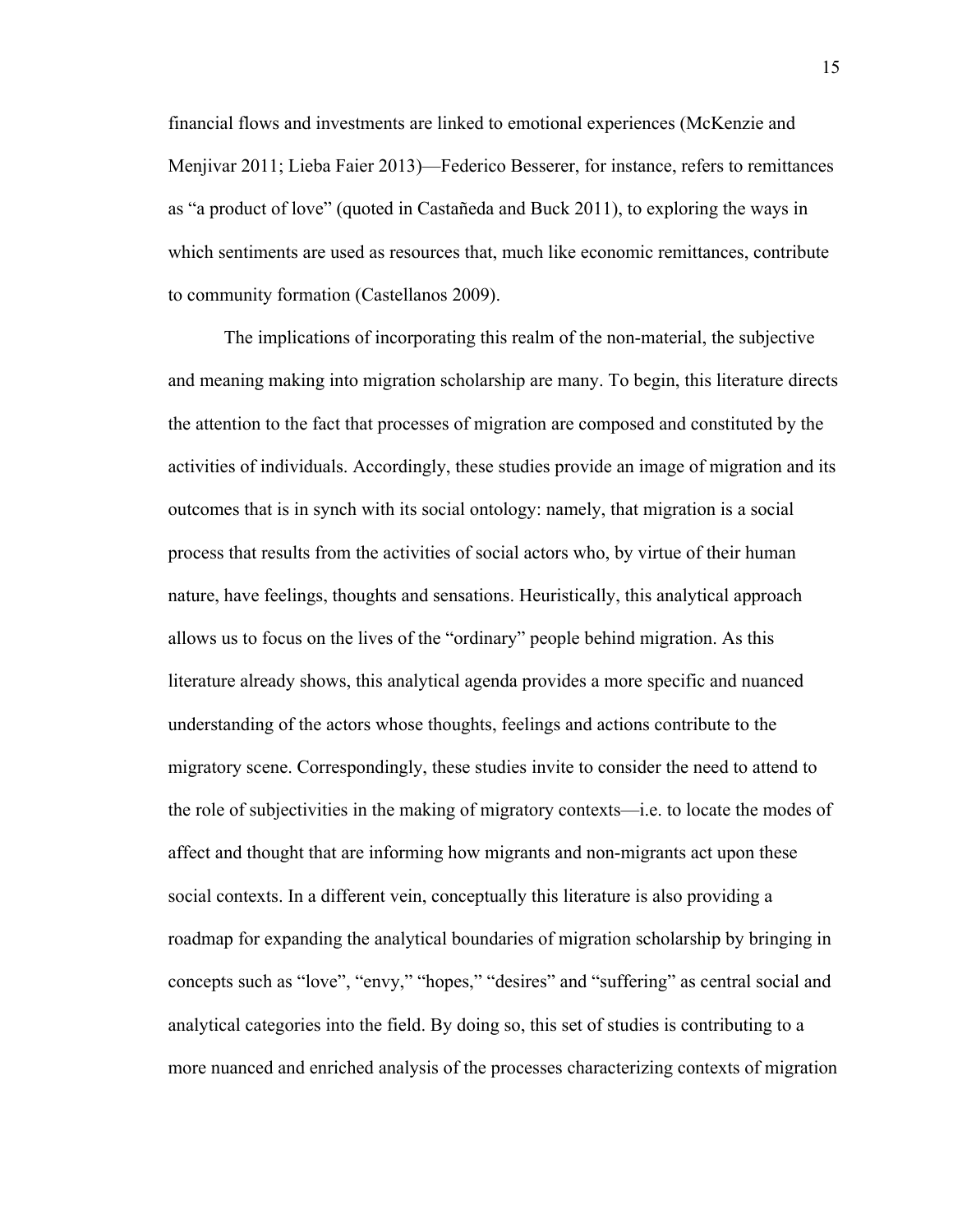and of the lives of those participating in these contexts. By documenting the complex relation between formations of meaning and the social, political and economic life in migrant contexts, this literature is stressing that the non-material realm, so inevitably intertwined with migration processes and outcomes, matters as much as the material does in these contexts.

This book speaks to this emerging body of work that is locating subjective processes and matters of meaning within the reality of the political economy of migration. Like the above mentioned literature, this study pays attention to the processes of the mind and the heart of the social actors of migration and explores the constructive role these processes play in migratory contexts. This study, however, is also focusing on these social actors as embedded in multiple socio-temporal contexts, meaning that they have orientations toward the past, the present, and the future (Emirbayer and Mische 1998) that are impacting what they do and how they do things in these contexts. The future orientation of transnational actors, its expressions and outcomes are the focus of attention in this book. In this sense, this study pays attention to the processes of the mind and the heart of the social actors of migration and explores the constructive role these processes play in migratory contexts.

Certainly, this book is not the first study to touch upon the ways in which social actors think and feel about the future in contexts of migration and transnational living. To be sure, social actors' future thinking has always appeared as relevant and evident in migration scholarship. Elsewhere has already been suggested that considerations of the future lie at the heart of the migrant career. A set of studies, for example, have touched upon these processes of future consideration by examining migrants' foresight and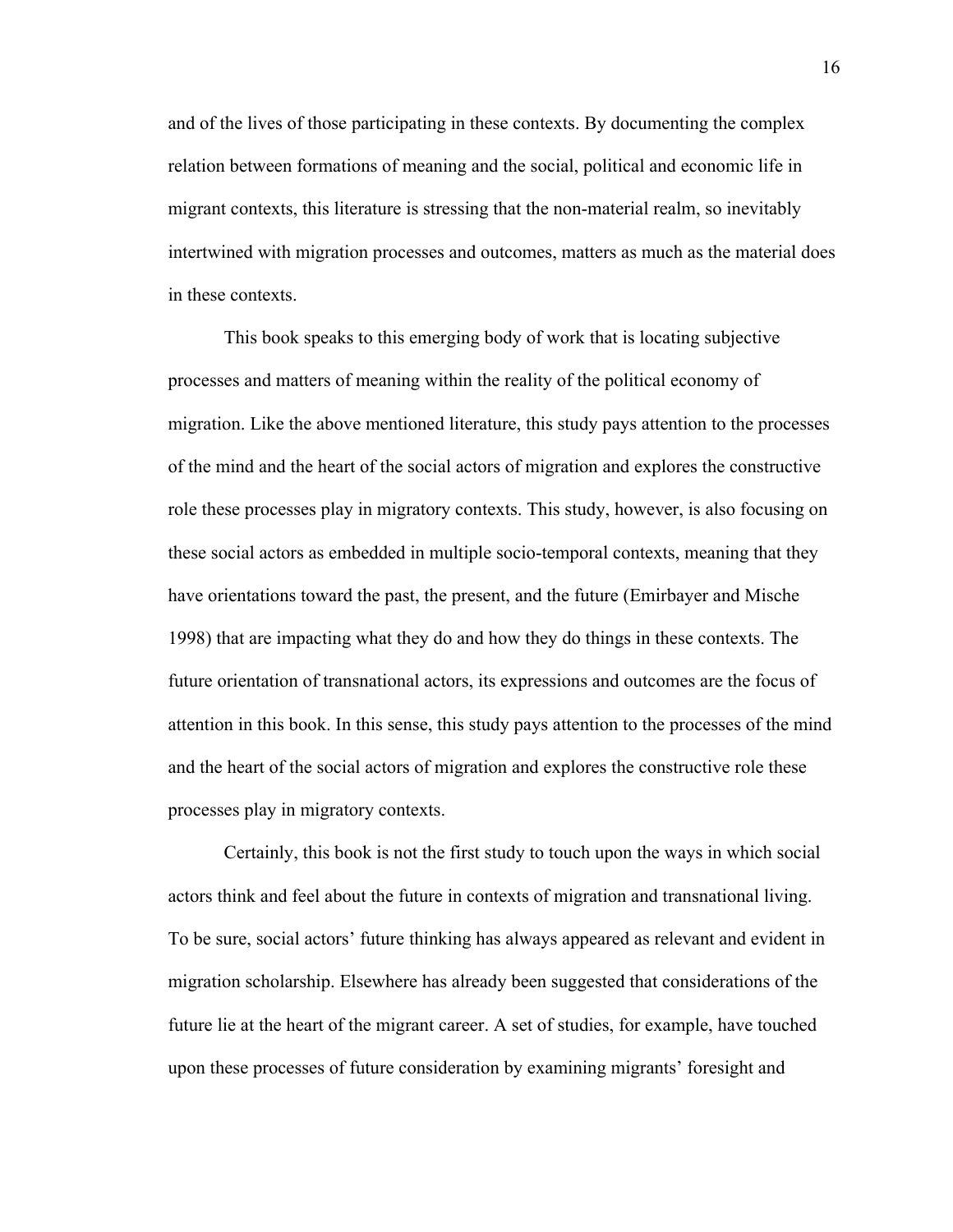scenario planning. For instance, from a socioeconomic and behavioral perspective, research has predicted migration move-stay decision-making on the basis of the subjective expectations of migrants (De Jong 2000; Roberts 1995; Piore 1979). More recently, David Kyle & Saara Koikkalainen (2011) introduced the concept of "cognitive migration" to understand the role of the future-related imagination in the migrationrelated decision-making process of potential migrants—the authors argue, for instance, that would-be-migrants visualize themselves in a future time and place and try out in their minds different situations or images about their futures in a different place when undertaking migration-related decisions.

In the particular case of Mexican migration research, social actors' forward thinking is a recurrent theme in many empirical studies—whether it is under the umbrella of discussions about goals, dreams, projects, prospects or expectations. Peri Fletcher's (1997) work, for example, focuses on the material aspects of migrants' construction projects—what she calls the "dream homes"—back home in a rural village in central Mexico to examine the impact of globalization on social and cultural reproduction. Alyshia Galvez (2011) in her work on pre-natal care among Mexican immigrant women touches upon the aspirational stance of immigrants and its impact upon their postures about life in the United States. In the context of discussions about social mobility, gender roles and adolescence life, Robert Smith's (2006) study on the transnational lives of Mexicans in New York addresses the dreams and hopes of multiple generations of immigrants as he documents the ways people move back and forth Mexico and the United States. Joanna Dreby's (2010) compelling analysis of Mexican migrants and their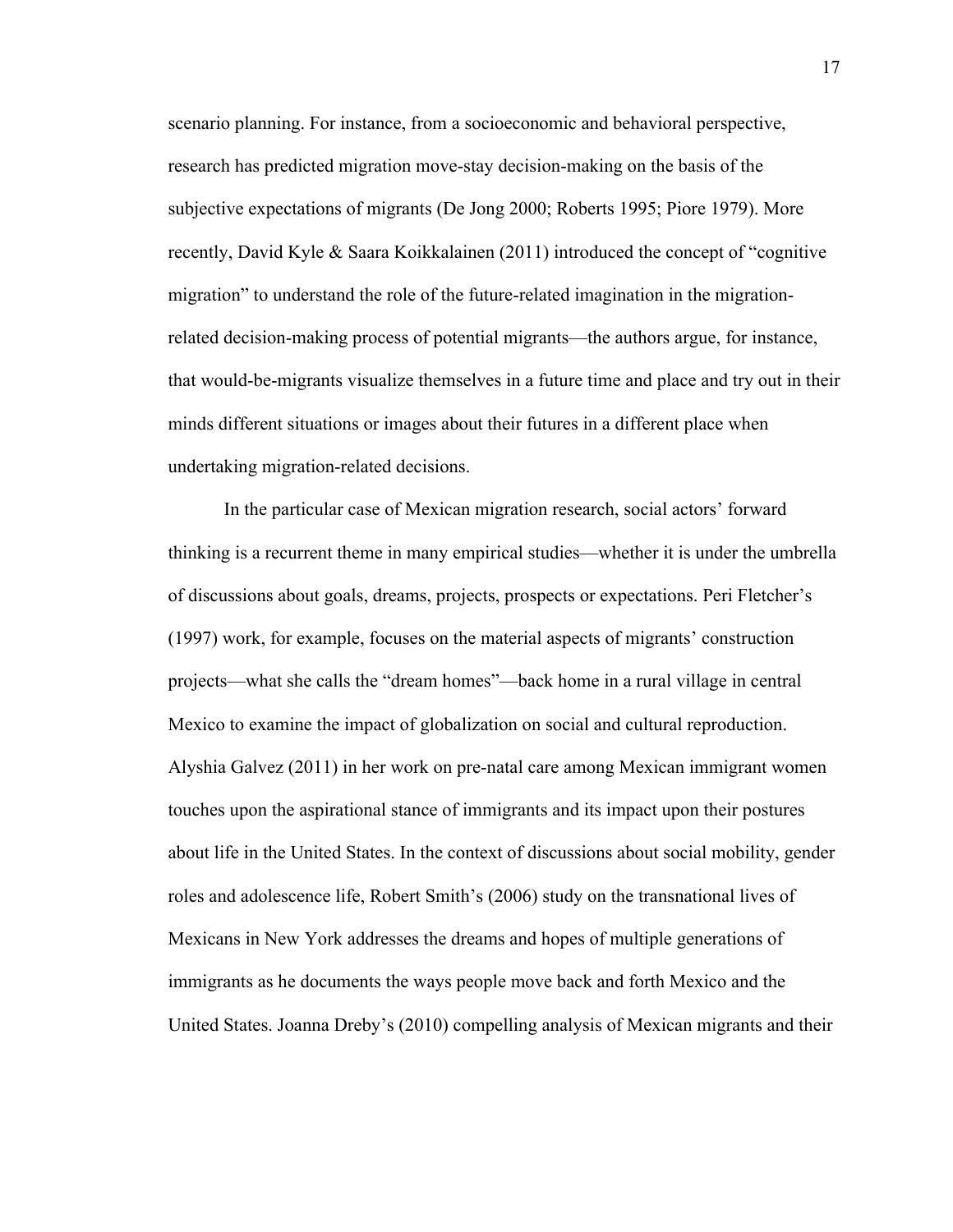children back home provides some insights of the ways in which goals and plans for the future navigate through the changing contexts and relationships of transnational families.

Although this scholarship and many other studies (e.g. Zavella 2011; Hellman 2008; Hirsch 2003) with Mexican migrants and with Mexican communities impacted by migration realities provide snapshots of the ways in which people's cognitions about their futures intertwine with their migratory experiences, not enough is known about the ways in which these future thoughts are playing out in the lived experiences of social actors and the ways in which these projections constitute dynamic forces in the everyday lives of Mexican families and communities involved in migration practices. In many instances in the literature, these subjective processes are taken for granted, are treated as peripheral or circumstantial to a different analytical agenda. In this book, I argue that there is a richer narrative to explore regarding this intangible—yet consequential—projective dimension underlying transnational practices. The key to reaching this narrative is to treat this cognitive dimension as an object of analysis in its own right. In this agenda, cultural sociologists–and especially so those interested in cognition—are well suited to be central contributors. Such an agenda, however, requires bringing into migration scholarship frameworks and analytical vocabularies that can allow us grasp and conceptualize this cognitive dimension and, accordingly, to create the necessary analytical bridges between the cognitive and the social. This book illustrates what exactly I mean with this. In the following section, I lay out the theoretical foundations underlying the analytical approach I introduce in this book. I then introduce the analytical framework guiding the analysis presented in the remaining chapters of the book.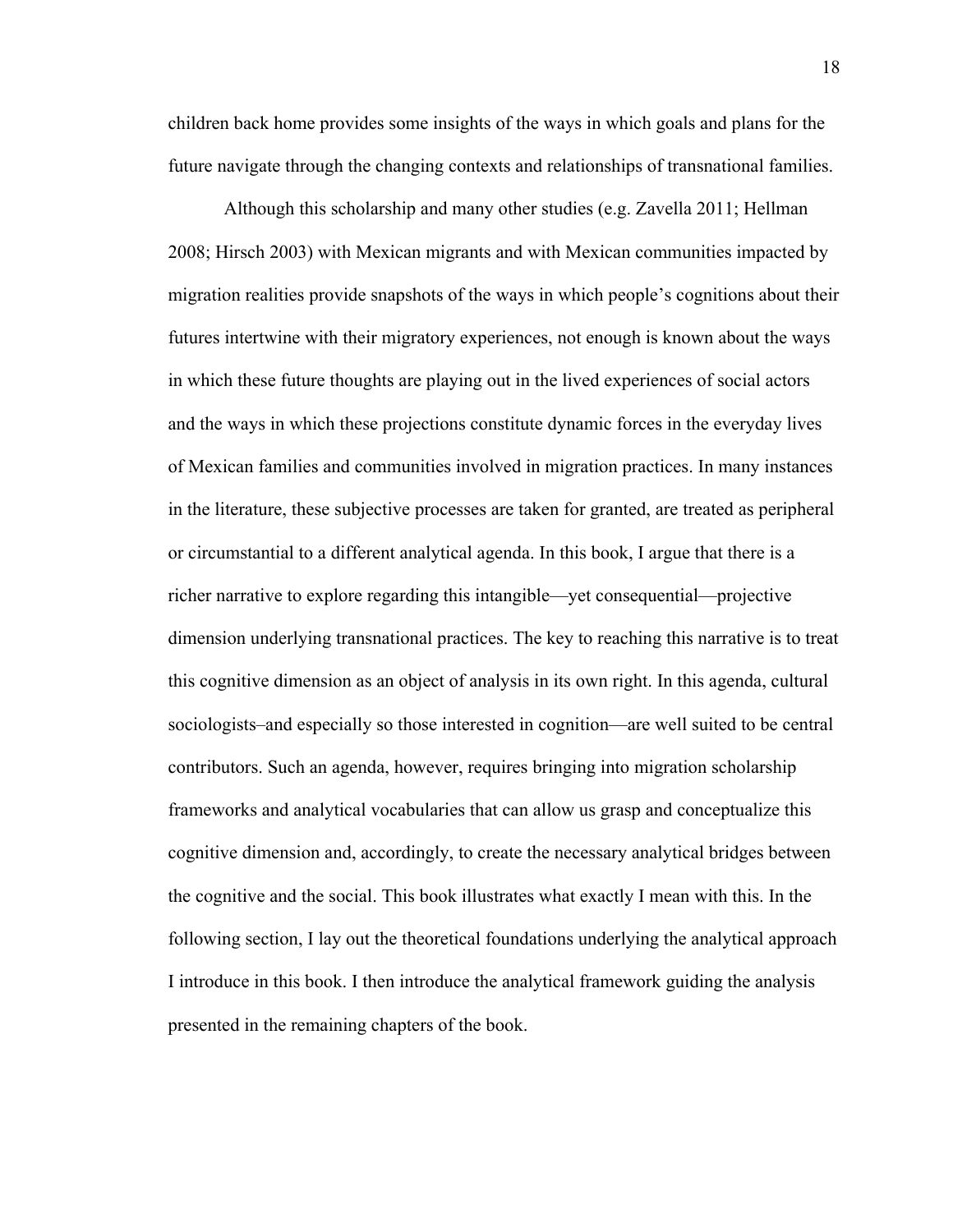#### **Theoretical Foundations: On Cognition (of the Future) and Social Processes.**

One crucial aspect for approaching the impact of social actor's engagement with the future in the transnational everyday lives of social actors is the acknowledgement that it is their awareness of their experience of time and their cognitive ability to reach into horizons that transcend the physicality of their present that makes the future accessible. In exploring how the future features in the transnational lives the book draws upon people's capacity to produce images about a reality that is yet to be lived, yet is nonetheless engrossing in the present. In this sense, this book is attentitve to people's future-oriented cognition.

The book rests on a sociological approach that takes seriously the cognitive and temporal engagements that set in motion the envisioning of projected future times, arguing that these engagements are responsive to and reflective on the situational contexts within which social actors are embedded.<sup>7</sup> Accordingly, this study is guided by an analytical framework that brings together insights from literature across the social sciences and neurosciences that explore the intersections between people's cognitive processes and social context, on the one hand, and that consider the impact of people's temporal focus on behavioral outcomes, on the other. This study is grounded in an approach that builds on sociological treatments of cognition, studies of temporal

<sup>-&</sup>lt;br>7  $<sup>7</sup>$  At this point it is suitable to make a distinction between my analytical take on the future and the line of</sup> thought to which the subject could commonly be associated within the discipline. In the form of an intellectual and normative concern with progress and utopia, the future has always been central to the sociological enterprise. Within the discipline, interest in the future is commonly translated into a concern with forward looking or a concern with the "social future" (for examples see a 1995 issue of the American Journal of Sociology focusing on prediction, Bell 1997; Toffler 1972; Bell and Mau 1971). A more contemporary sociological approach to the social future can be found on the work by those working on the "sociology of expectations", anchored in the tradition of science and technology studies (for an overview see Adam 2005, for an example see Brown, Rappert and Webster 2000).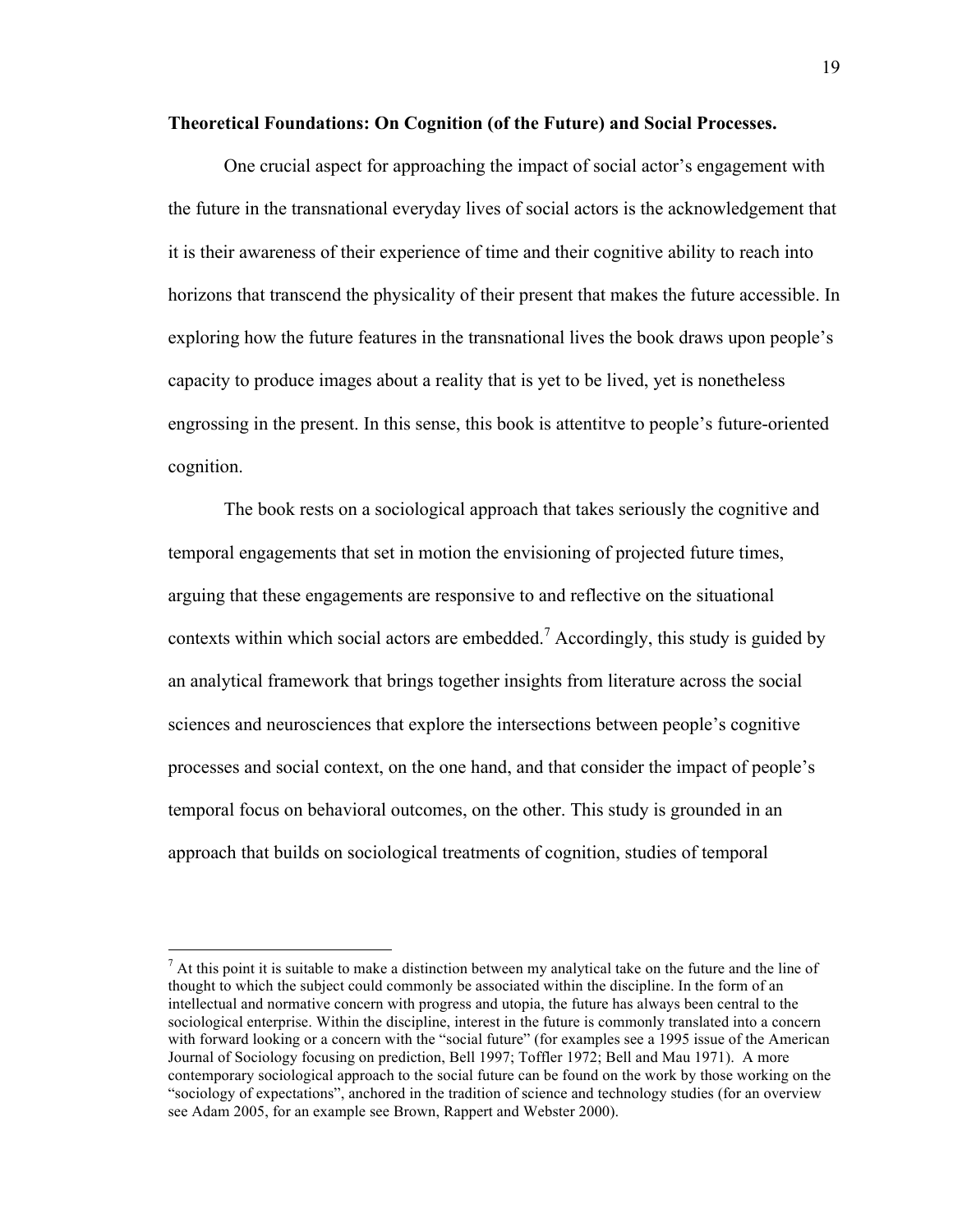orientation and mental future articulation in psychology and the neurosciences, and, in particular, from sociological and philosophical discussions about projectivity and action.

#### Culture and Cognition

This book builds upon a wide body of work in cultural sociology preoccupied with incorporating the cognitive domain into sociological explanation. A key concern in the literature that follows this agenda—commonly associated within the field to the area of "Culture and Cognition" (see DiMaggio 1997) or identified with Cognitive Sociology (see Zerubavel 1997)—has been the understanding of the connection between people's cognitive processes and the contexts in which these take place. From this perspective, cognition is "an act of social being—an act both enabled and constrained by one's position in the complex web of social and cultural experience" (Cerulo 2002: 3). This sociological program thus entails a search for the social roots of what people think and do, emphasizing the ways in which socio-cultural factors (such as institutions, group membership, shared experiences or collective interests, to mention some) mediate what enters and leaves people's cognitive apparatus. Cognitive activity is responsive to structure and culture and, as such, it shows patterned variation in different times and social environments (Cerulo 2002; Zerubavel 1997; DiMaggio 1997). This variation, this diverse methodological and theoretical body of literature suggests, can only be understood in the light of people's belonging to collectivities (families, nations, ethnic groups, subcultures, communities, etc) and of their placement in well-identified contexts of action (institutions, social movements, interpersonal relations, economic markets, etc.). Scholars recognize, for example, that the schemata by which people cognitively sort out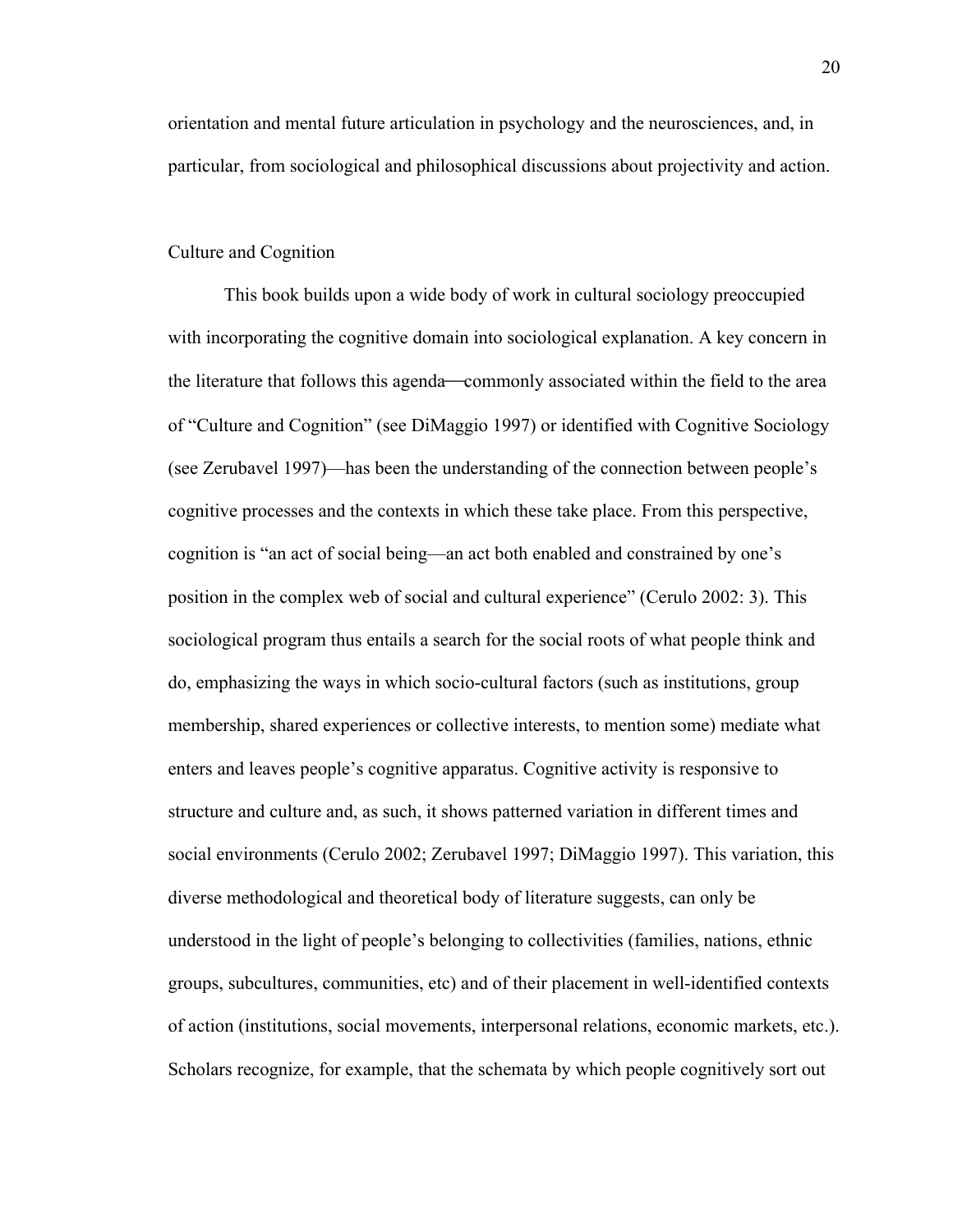the world is guided by distinguishable cultural elements and practices—e.g. rituals, symbols, metaphors and narratives—that synchronize cognitive experiences.<sup>8</sup> Others have shown that the strategies, principles and practices that people use in their cognitive work tend to accommodate cultural and socio-structural expectations. Thus, while brain structures are responsible for people's cognitive faculties, how people digest information is moderated by conventions and socially constructed meanings and understandings -e.g. values, beliefs, moral constructs, and other normative components.<sup>9</sup> Furthermore, as a different vein of research illustrates, cognition is also structured by situations or cultural circumstances particular to specific social scenarios—such as historical change, social crisis, or technological innovation. These circumstances, for example, can orient or switch attention by facilitating the effacement, modification or creation of frameworks for the perception of reality. $10$ 

 <sup>8</sup>  $8$  Zerubavel (1981), for example, uncovers the ways in which calendars and clocks create a collective sense of the passage of time. By exploring how commemorative practices and memorials create and sustain a collective recollection of the past, the extensive literature on collective memory (e.g. Schudson 1992; Wagner-Pacifici and Schwartz 1991) also suggests that the cognitive work of members of a community can be synchronized.

 $9^9$  Christena E. Nippert-Eng's (1996) research on the ways people carve out the boundaries between home and work is exemplary here. In her ethnographic-based study she unpacks the ways in which people's perception of this categorical configuration is based on the cultural understandings of these terms and exposes the ways in which social contexts encourage people to experience and practice this categorical distinction in specific ways.

<sup>&</sup>lt;sup>10</sup> For a classical study, see Benedict Anderson's (1993) work on the rise of nationalism. Though not specifically emerging from the sociological literature under discussion, his study on the rise of national consciousness illustrates the power of the social in the tempering of cognitive practices. The author argues that the interaction between a system of production and a new technology of communications at the end of the  $18<sup>th</sup>$  century, among other aspects, set the conditions for a collective shift in the ways people conceive their communion with others. By making possible new patterns of knowledge distribution for geographically vast regions, capitalism and print media led to the development of a new form of collective consciousness that substituted the one previously provided, for example, by religious ideologies. For other example see Meyorwitz (1997) arguments on how shifts in modes of communication are accompanied by shifting senses of place or Jasanoff's (2005) comparative study on how biotechnology has given rise to different social discourses and conceptual categories.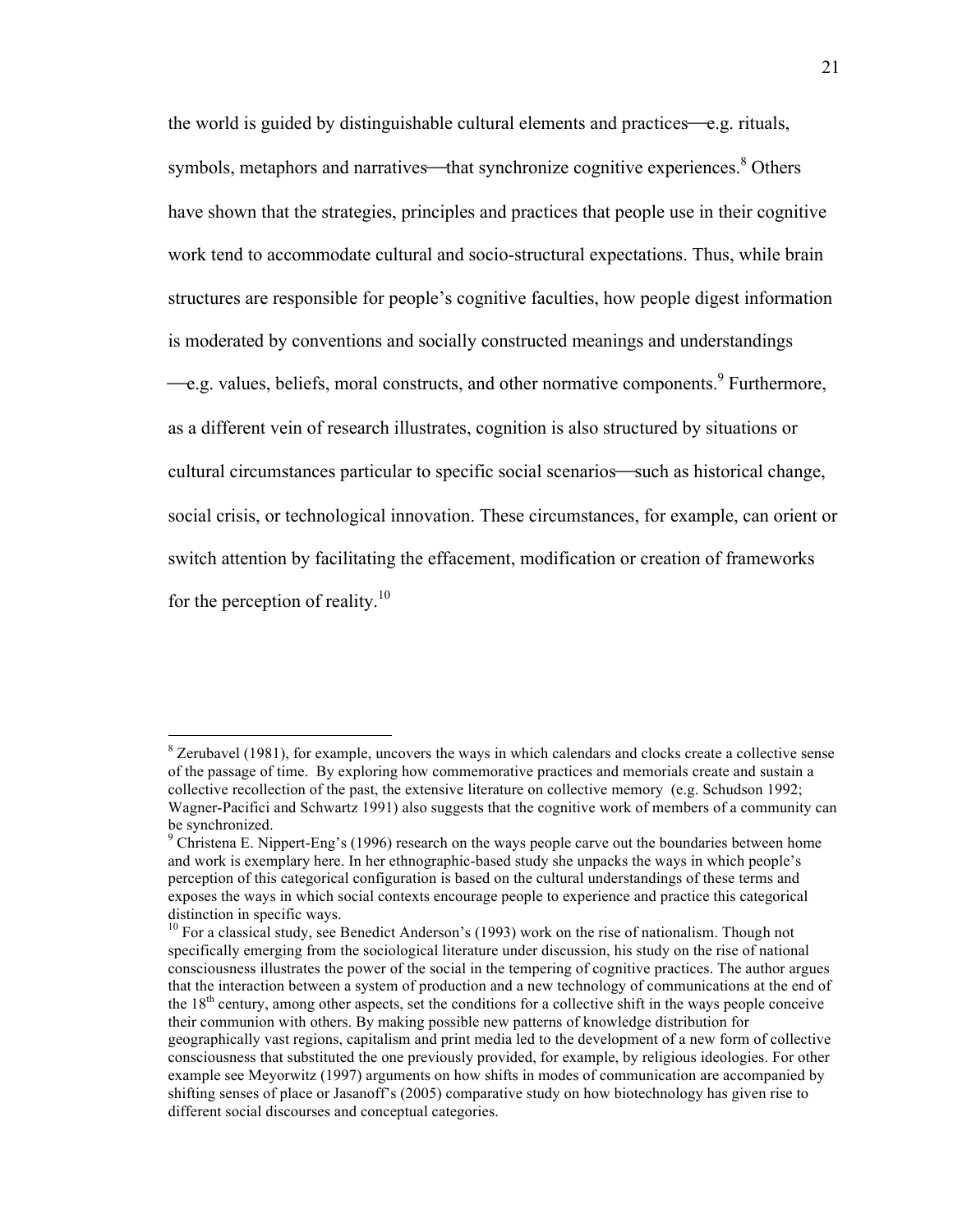Sociological research in other areas has also provided insights that point towards the other side of the cognitive/social coin, documenting the centrality of the cognitive domain for sociological processes. Scholars of social movements, for example, continuously call attention to the cognitive nature of collective action (e.g., Eyerman and Jamison 1991). Cognitive frames—particularly in the form of narrative structures enable people to bond intersubjectively and to take meaningful action; thus they are regarded as important mechanisms for guiding action and energy in specific directions. Social movements, research in this area suggests, articulate and use narrative frames as resources for mobilization, and activists make sense of everyday interaction and their own protests through existing frames (Eyerman 2006). For the various players in political mobilizations, cognitive framing plays a critical role in evoking set of meanings that helps to define situations.<sup>11</sup> The outcomes of social movements thus depend heavily on the cognitive processes that underlie people's actions. Other insights about the ways in which cognitive processes can direct action and inform social behavior could be pointed to—particularly from studies that turn the attention to the problem of the definition of reality in their research agendas (e.g. Cerulo 1998; Isaacson 2002) or from those that, to some degree, explore distinct ways in which people translate categorical distinctions into collective behavioral patterns (e.g. Nippert-Eng 1996; Bourdieu 1984).

Overall, by addressing the connection between cognition and social processes in its two modalities (i.e. the impact of the social on cognition, and the relevance of the cognitive for social processes), this literature provides a relational conceptualization of cognition that connects the life of the mind of individuals with the life of their social

 $11$  Of relevance here is the work on framing processes that has characterized recent social movement theory (e.g. Snow *et al.* 1986). For a discussion of the analytical utility on frames and framing see Oliver & Johnson (2000) and Benford  $&$  Snow (2000).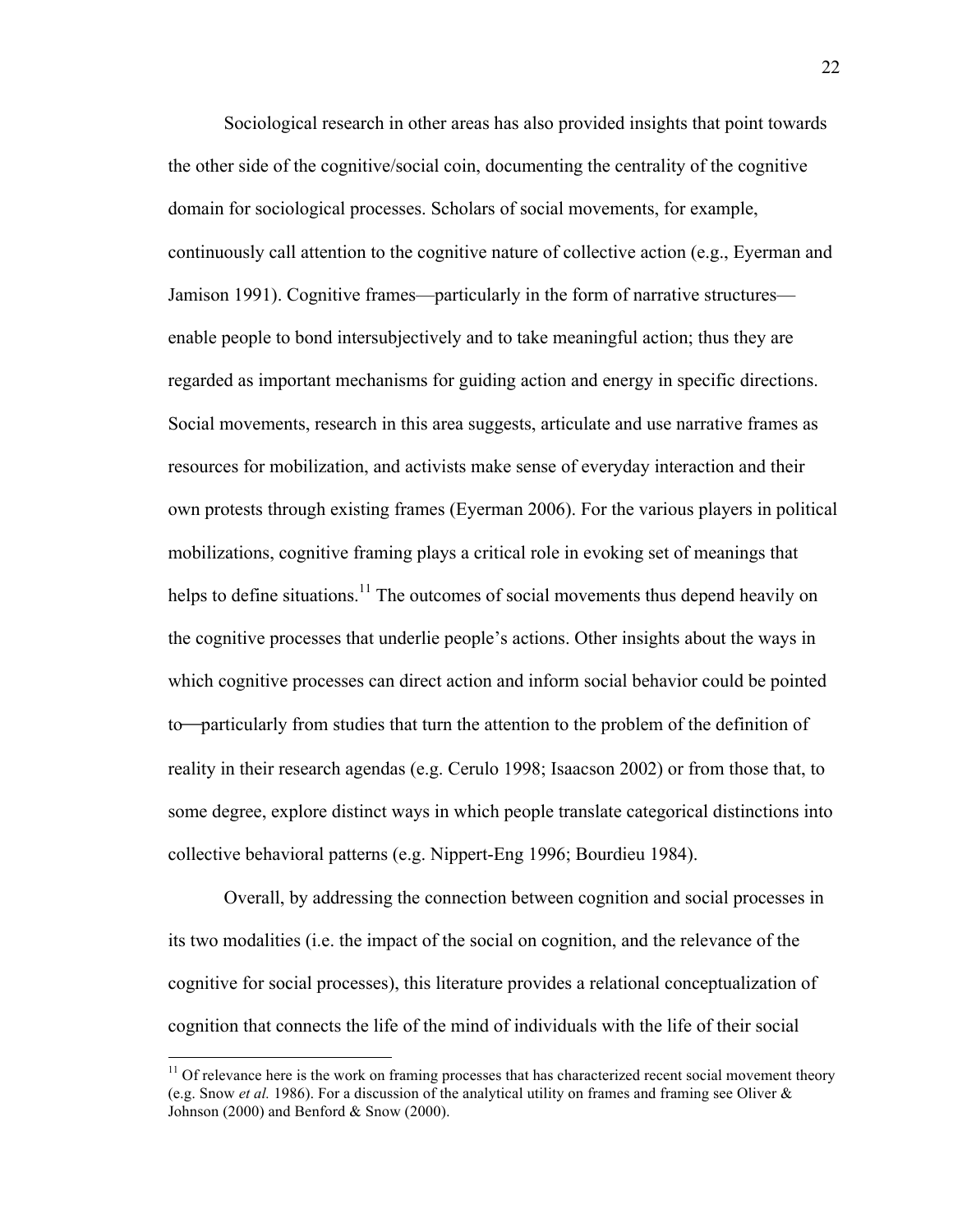contexts. This sociological approach to cognition speaks to an idea that is currently circulating in current developments in the Neurosciences' understanding of cognitive processes.

In the past two decades, for instance, the Neurosciences have abandoned a strong reliance on the "disembodied, atemporal intellectualist vision of the mind" (Clark 1997, p. 7) in favor of a notion of cognition that sees it as situated in place, as being embodied and, as such, as having temporal and spatial specificity (Clark 1999). This perspective invites to include the environment in which the mind-body interact into considerations of cognition, suggesting that cognition "can be social, particular and concrete" (Salomon 2006, p. 413). In other words, cognition "cannot be separated from context" (ibid).<sup>12</sup> Thus, more and more, in the Neurosciences, the understanding of cognition as autonomous operations of the brain is moving to an understanding of cognition as a result of transactions that occur between the brain and the word outside it.

In exciting new research agendas that are bridging the cognitive program in Sociology with the Neurosciences, in recent years, sociologists are beginning to systematically explore these transactions. Under this emerging agenda—referred to as a "new page in cognitive sociology, and more broadly, in the study of culture and cognition" (Cerulo 2010, p. 118), scholars are paying an increased and detailed attention to cognitive processes with respect to key theoretical and empirical concerns in social theory. Correspondingly, in their research agendas scholars in the field are locating the ways in which cognitive processes might be responding to cues found in the domains of the social and the cultural. Sociologists are pointing out to the fact that the organization

 $12$  This is exemplified by the movement in philosophy advocating for "situated cognition" (see Solomon 2006 and Clancey 1997)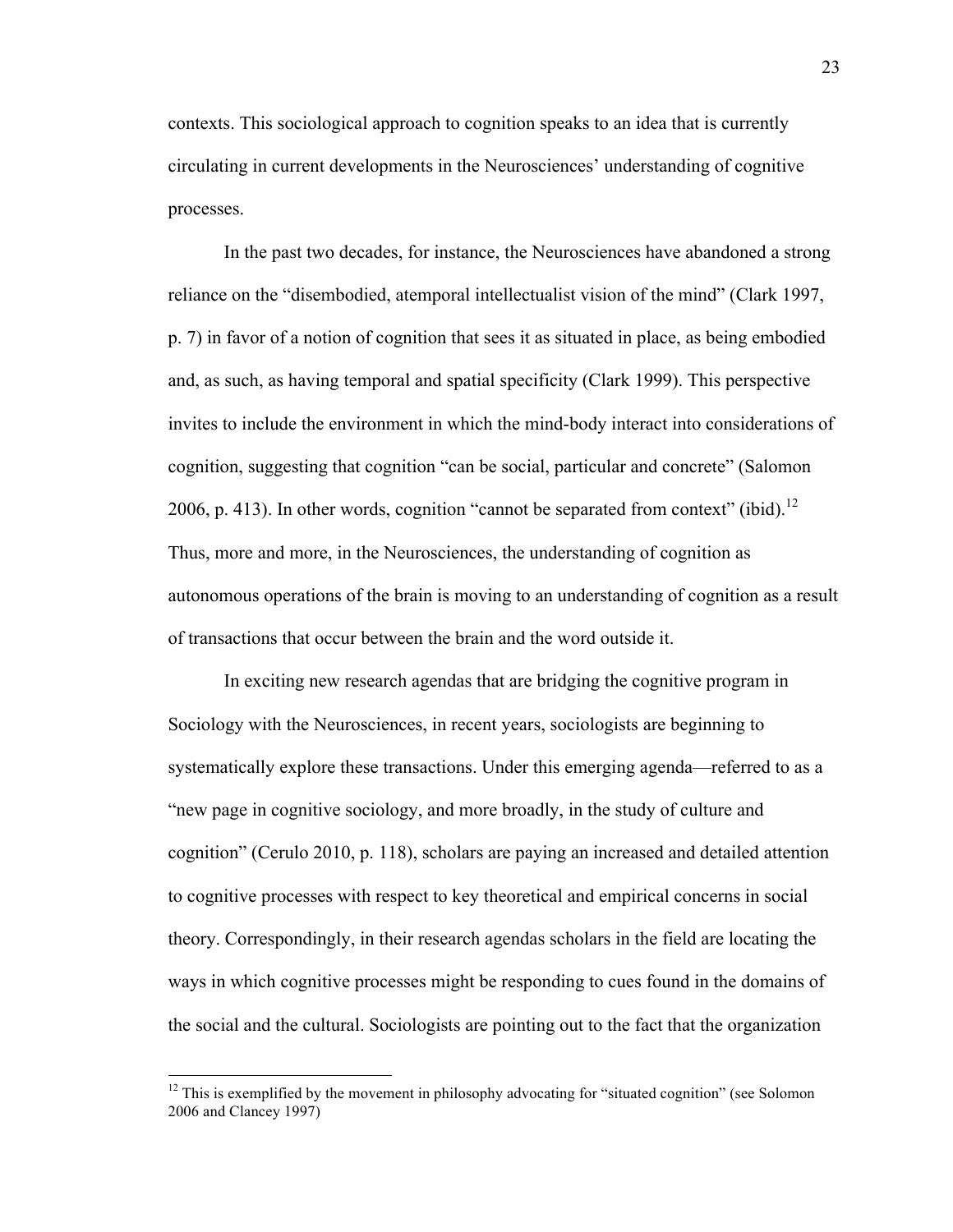of sociocultural contexts—as it relates to cultural routines, communication sequences, beliefs and traditions, for example—matters in the triggering of certain cognitive responses (Cerulo 2010). By looking at mental operations in action, as performed by social actors who are situationally, contextually and culturally located, scholars following this agenda are addressing now the relevance of attending to the mental operations that are impacting behaviors, on the one hand, and the sociological elements that are factored into these cognitive practices, on the other (e.g. Lizardo 2004; Cerulo 2006; Vaisey 2009; Danna-Lynch 2010; Daipha 2010). This book addresses people's consideration of the future under this agenda. It points out to the need to address the constant reciprocal flow between the brain and the surrounding world in explanations of social experiences, practices and processes. As such, it follows an analytical agenda that pays attention to the mental operations underlying people's thoughts about their futures.

### Temporality and Experience

While the book is grounded in these sociological treatments of cognition, the approach I present in this book also moves beyond them. As the imagining of the future implies the experience of a temporal distance between the moment of conception of a future and the moment of its potential realization, here I also turn attention to the temporal element contained in the act of projecting a future. Thus, I complement the insights offered by sociological research on cognitive practices with those of scholars who have dealt with questions of temporality. I rely on the work of social theorists who address these questions as part of their discussion of everyday action. I also draw upon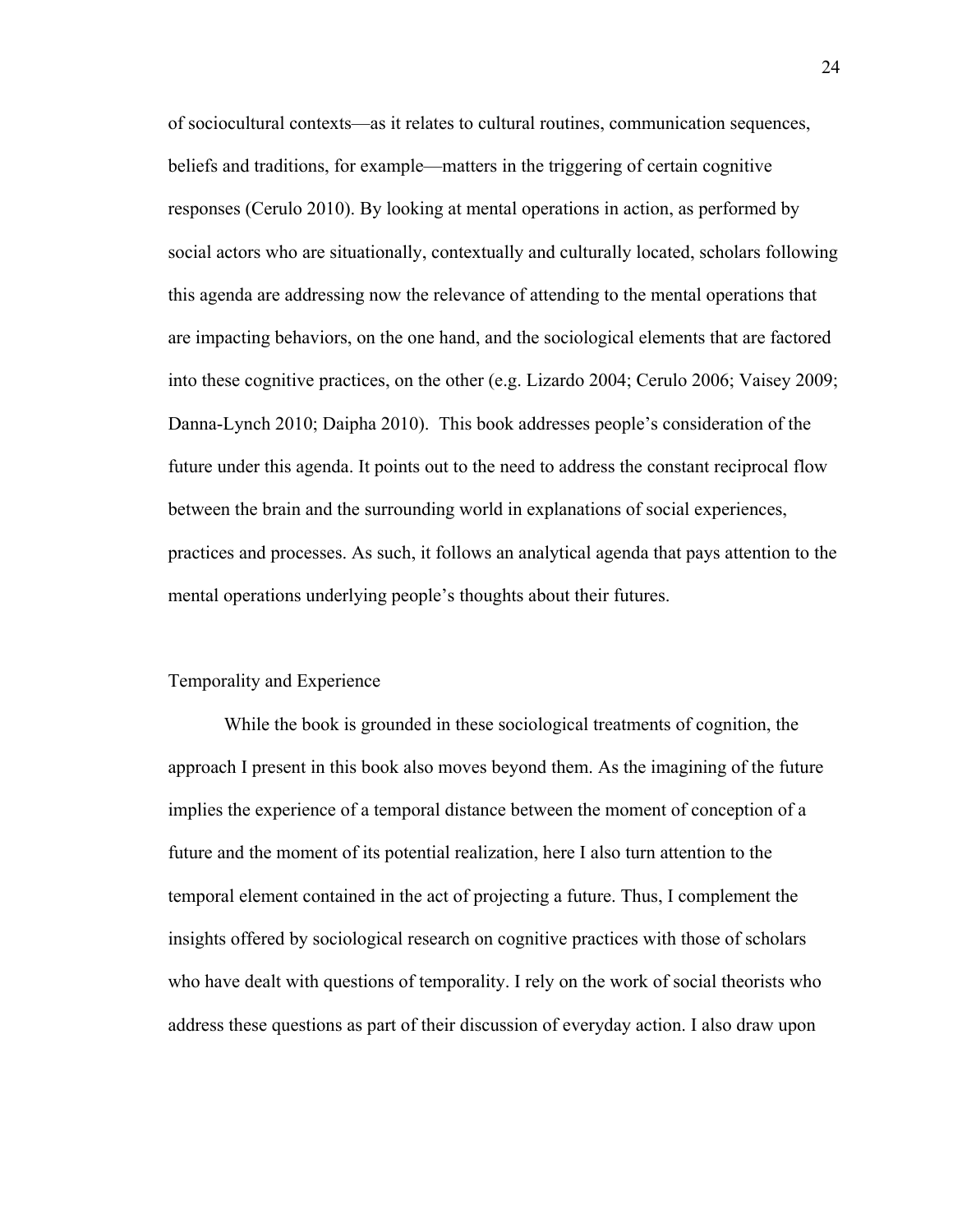social psychologists and neuroscientists who pay attention to these processes in their studies of temporal orientation and mental future articulation.

Temporality has been long recognized in social theory as deeply bound up with the content of human experience. In the humanities and the social and behavioral sciences, conceptions of temporality have long been understood to play a central role in the constitution of social and personal life (Adam 2005; Zerubavel 1999; Luhmann 1995). Literature scattered around these fields suggests that people's thinking and reflecting on temporality is indeed a powerful influence on how people think, feel, and act (Mead 1932; Schutz, 1967; Maines, Sugrue and Katovich 1983, Emirbayer and Mische Flaherty and Fine 2001). Thus, this literature puts forward the idea that people's relation to and understanding of temporality has practical implications for how people conduct themselves in their daily living.

One of the ways in which neuropsychological literature addresses this set of issues is by exploring what they refer to as "mental time travel" into the future (Suddendorf and Corballis 2007). Researchers proposed that mental time travel into the future is a facet of a more general brain-based capacity to be consciously aware of one's continued temporal existence and, accordingly, to mentally represent our subjective experiences in the past, the present or the future. This capacity is known as the autonoetic consciousness—or self-knowing consciousness. Along with another form of consciousness that makes thinking about subjective time possible (known as chronesthesia), this has been related to the prefrontal cortex in the brain and is determined by the properties of each individual brain. (Tulving 1985; Suddenford and Corballis 2007).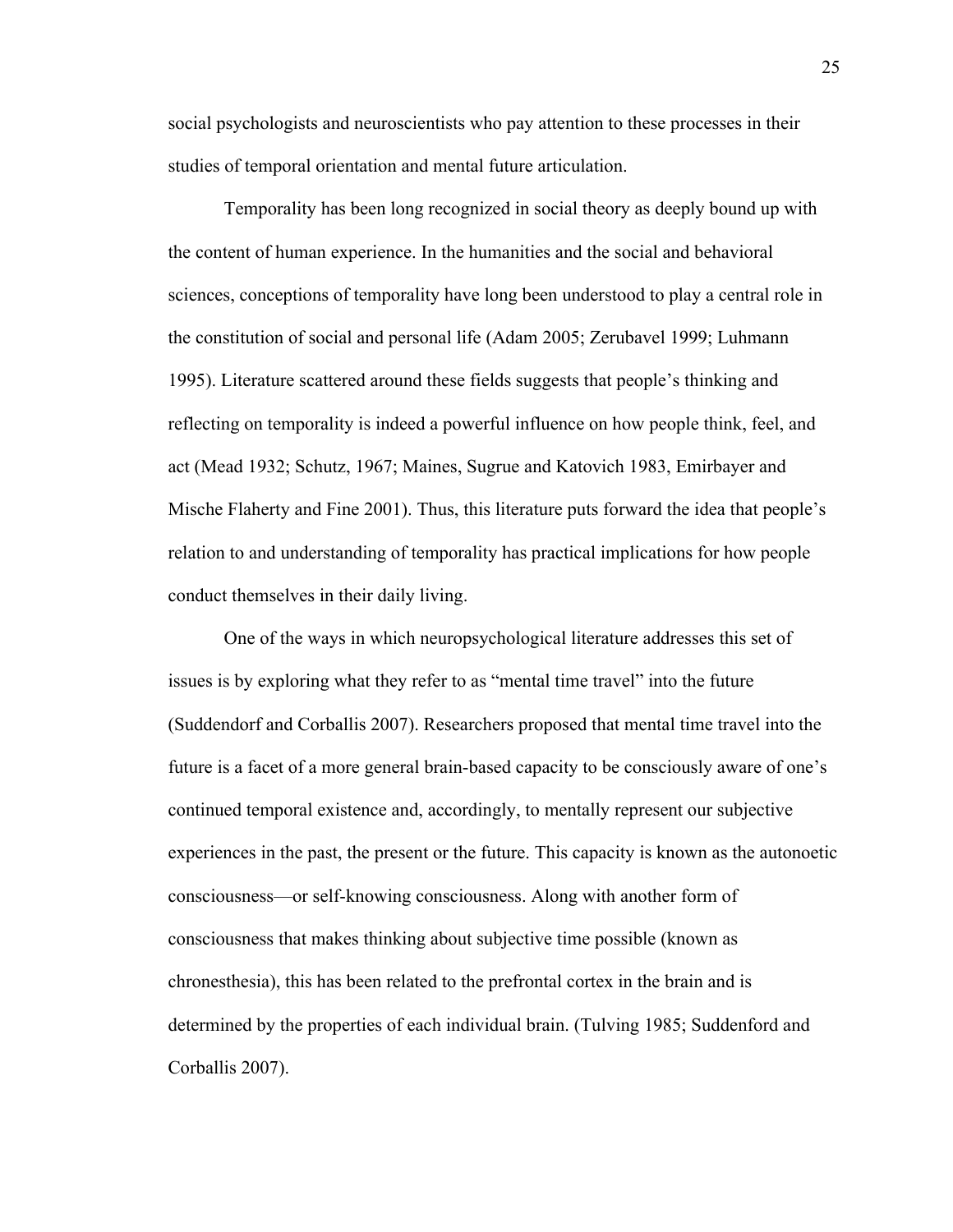Particularly helpful is the notion that people's view of and attention to temporal horizons constitute important elements for guiding action and energy in specific directions. Evidence from empirical research and theoretical work in the social and behavioral sciences show that attitudes toward and beliefs about the past, present and future—the nature of the articulations of these temporal horizons, how these are represented, how far these extend, how detailed they are, and their perceived importance and degree of possibilities, to mention some—are implicated in the ways in which people react to and act upon social settings. According to literature in these fields, people's articulation of a relation to the past, present and future is potentially related to behavioral and experiential outcomes, and, hence, is both a constructive and structuring feature of human action. (Nuttin 1985; Zimbardo 1992; Zimbardo et. al 2005)

Research in psychology, for instance, emphasizes that people's linking of the past and future to the present—a process known in the literature as *time perspective*—is a crucial organizational principle with implications for action, decision-making processes, attention and perception (Zimbardo and Boyd 1999). This literature suggests that people's tendencies to consider or emphasize particular representations of the past, the present and the future are key variables for behavioral functioning that predict how individuals will respond to choices and situations. Empirical investigations, for instance, suggest that the weight people attribute in their daily living to the past, the present and the future imply distinct modes of action. An emphasis on the future, to mention an example, is generally related to a proactive response to the environment and high levels of achievement. A focus on the past, on the other hand, is often associated with more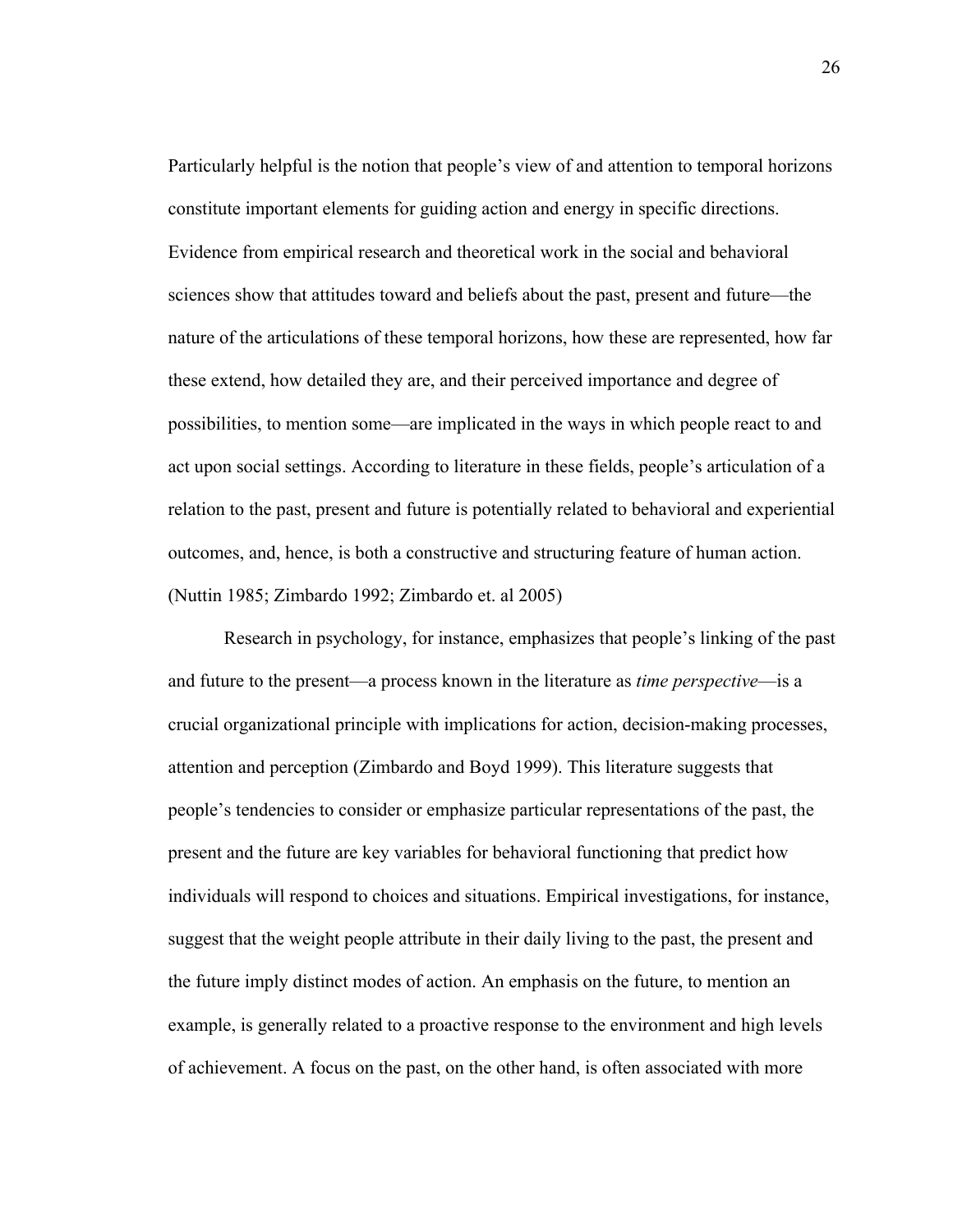conservative behavior, reluctance to change and minimum engagement in risk-taking practices (Oettingen and Mayer, D. 2002; Aspinwall 2005).

The significance of the intersection between temporal considerations and conduct also resonates in the behavioral economic literature that focuses on how people make choices overtime—referred to in the literature as *intertemporal choices* (Loewenstein and Thaler 1989). Interested in predicting and modeling decision-making processes, this body of work suggests that individuals confronted with making decisions that have consequences in multiple time periods engage in negotiating between the needs of their current and future selves. Thus, this literature posits the idea that choice (and, accordingly, the directing of human action) depends fundamentally on the way in which people discount the future - or rather its representation -, whether it concerns future resources (rate of interest) or satisfactions (time preference).

Central to the conceptual work I present in this book are what neuroscientists and psychologists refer to as episodic future-thinking and semantic future thinking. This is a distinction they identify when exploring the various mental activities that deal with the extended or non-immediate future. From their discussions that look at varieties of future experience, a particular distinction regarding modes of future thinking is relevant to point out. Episodic future thinking is the ability to think about the future in a personally involved way, by projecting the self ahead in time. This entails people anticipating or foreseeing themselves in the future in ways that are novel and uncertain. Episodic future thinking means that people understand that the future can be constrained by one's present conditions. Semantic future thinking, in contrast, refers to thinking of the future in a fairly script-like way. This is different from episodic because the unfolding of a future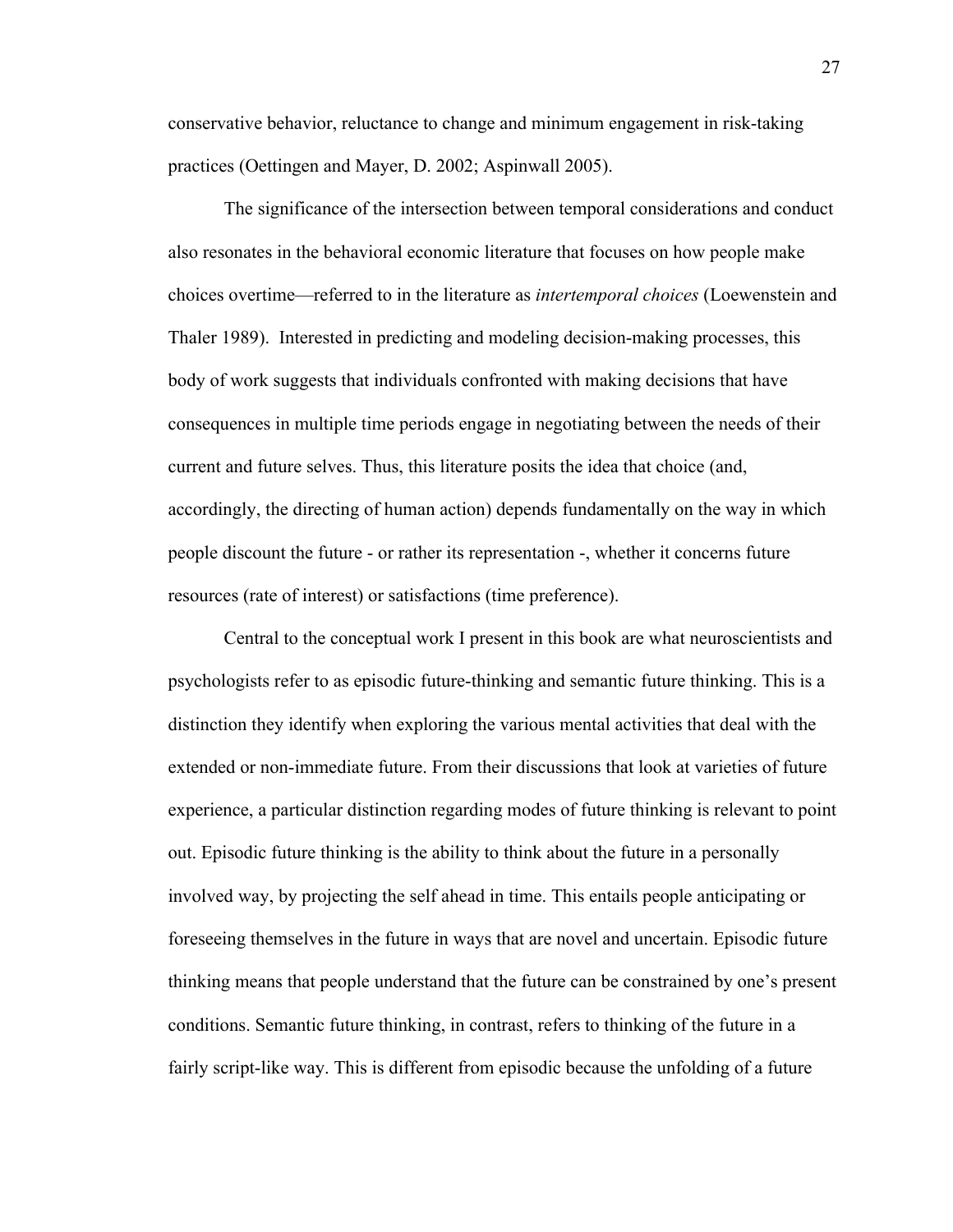event is seen as fixed rather than uncertain and, accordingly, focusing on the regularities (typicality) of events. Two points on this distinction are worth stressing here. First, differences in the ways in which people cognitively articulate the future are impacting the ways in which people envision future scenarios and the actions through which they are pursuing them, as one accommodates personal irregularities and constraints and not the other. Second, each of these types of future-oriented cognition represents different degrees of awareness of the self in time and connection to situational context. As can be expected, these might have implications in people's behaviors. (For further discussion see Chapter 3).

These concerns resonate in social theory that has explored the temporal elements of human action. This work points out toward and understanding of purposeful action that accounts for its connection to people's reflecting on their past, present and future. Classic instances of this literature are Mead's (1934, 1932) discussions of how the interpretation of the present, past, and the future are central to people's actions and intentions, and Schutz's (1967) treatment of the role of time in the construction of meaningful lived experience. More recently, Emirbayer and Mische (1998) and Mische (2009) proves most relevant here.

Drawing on the pragmatist and phenomenological tradition, Emirbayer and Mische suggest that people's agentic capacity—the capacity for evaluating and shaping the conditions of their lives—is responsive to their changing temporal orientations. Emirbayer and Mische argue "agentic processes can only be understood if they are linked intrinsically to the changing temporal orientations of situated actors" (Emirbayer and Mische 1998:967). In other words, people's acting in and reacting to their contexts of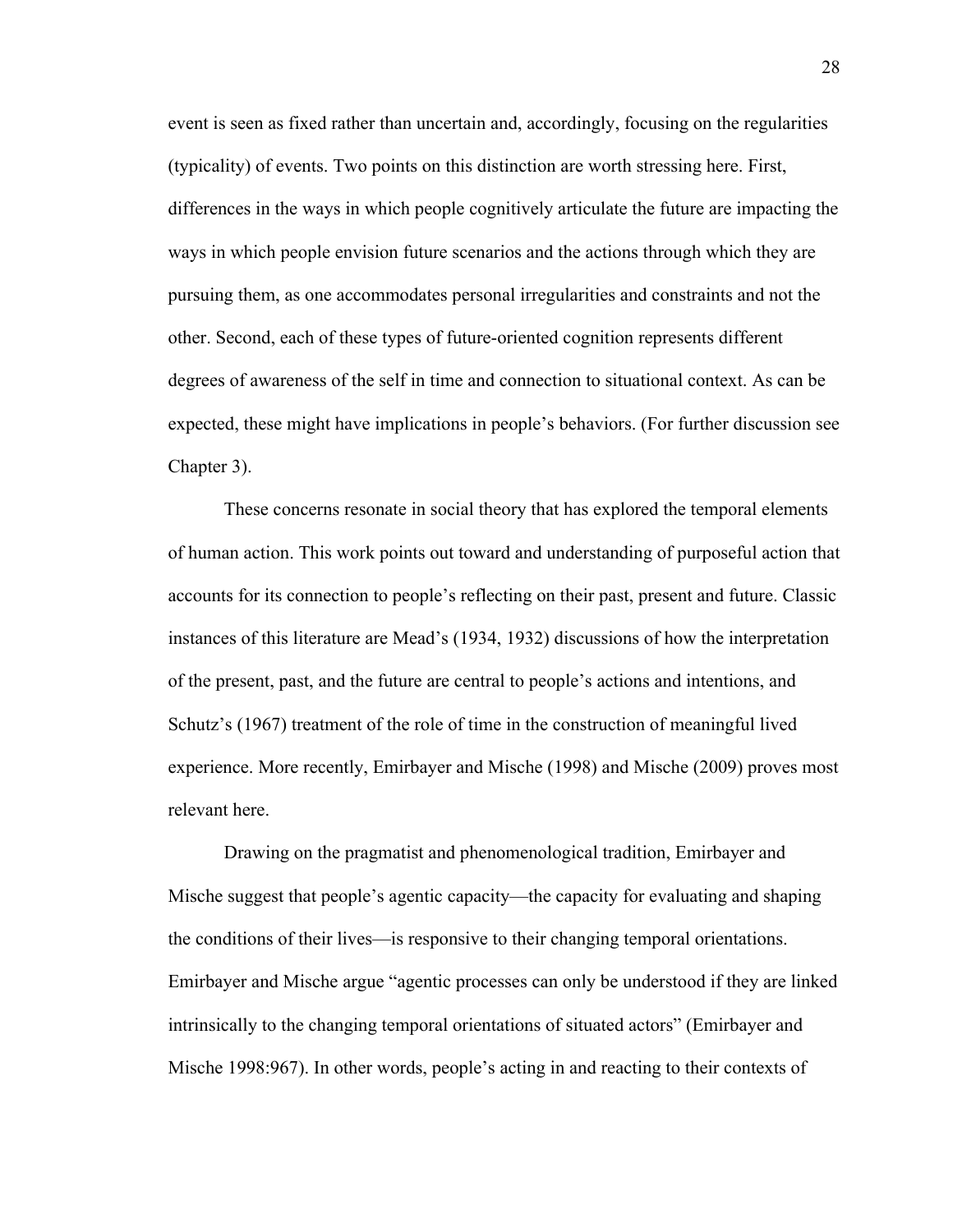action is informed by their qualitative engagement with the past, present and future. For instance, the past provides known patterns of action (i.e. traditions, routines and schemas) that enlighten people in responding to the demands and contingencies found in the present. At the same time, this response is also oriented by people's anticipations of the future in the form of imagined possibilities and options. Particular forms of creativity and intervention (i.e. particular types of social agency), the authors suggest, thus result from the different ways in which people construct—always in response to particular contexts of action—this relationship between past focused iterational behavior, present focused practical-evaluative behavior, and future focused projective behavior. Emirbayer and Mische therefore suggest that human agency is

the temporally constructed engagement by actors of different structural environments—the temporally relational contexts of action—which, through the interplay of habit, imagination and judgement, both reproduce and transforms those structures in interactive response to the problems posed by changing historical situations (ibid.: 970).

One aspect of Emirbayer's and Mische's discussion worth pointing out is how this conceptualization of agency suggests that the integration of the subjective time orientations of actors with their particular structural environments has implications for structures of thought and action. Accordingly, this integration has an impact in how individuals react to the contexts in which they are embedded, thereby also implying consequences for the contexts themselves. Agency and the sustaining and transformation of social environments, thus, have to do with the ways in which people are connected to the past, the present, and the future at any given moment.

What makes these writings important and relevant for the concerns of this book is their underlying implications: namely, that people's understanding, negotiation and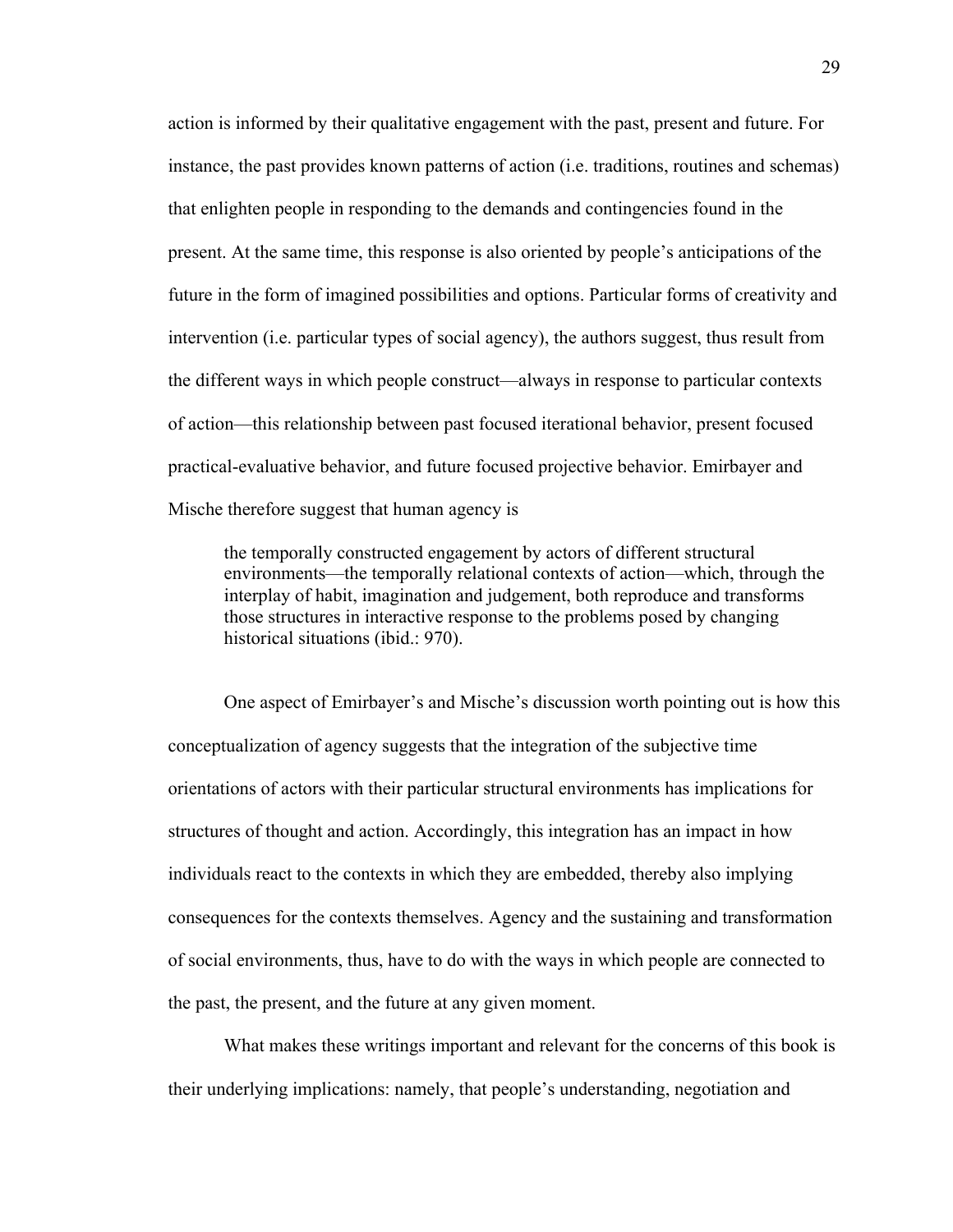commitment to their experience of the past, the present and the future are foundational for both societal and individual functioning and are central to any understanding of agency in relation to social processes. These insights suggest that for the understanding of the distinct forms through which people engage with their everyday contexts, it matters how and to what degree people think about temporality and how this thinking is contextualized in their responding to (and creation of) the situations of their here and now.

Emirbayer's and Mische's elaboration of forms of agency that are attentive to temporality provides a compelling foundation for this book, since it facilitates the positioning of the human experience of time in explanations of social processes. It is particularly useful because of the way in which the authors integrate micro-level processes (the subjective time orientations of actors) with larger structures (specific settings and contexts), suggesting that this integration has implications for how individuals react to the contexts in which they act and, consequently, for the contexts themselves. Overall, this framework allows for a consideration of the following two domains as mutually constitutive: 1) the formative influences of the reflective articulations of the future, and 2) the ways in which this reflective act plays out in particular contexts—especially at the level of variations in agentic activity that social actors might exhibit in context, as well as the outcomes that might result from this activity. Emirbayer's and Mische's framework is especially helpful for addressing the consequences of positing a future. After all, as the authors suggest,

the specific culturally embedded ways in which people imagine, talk about, negotiate, and make commitments to their futures influence their degree of freedom and maneuverability in relation to existing structures (i.e., it *matters* to what degree they understand time as something fixed and determinate, or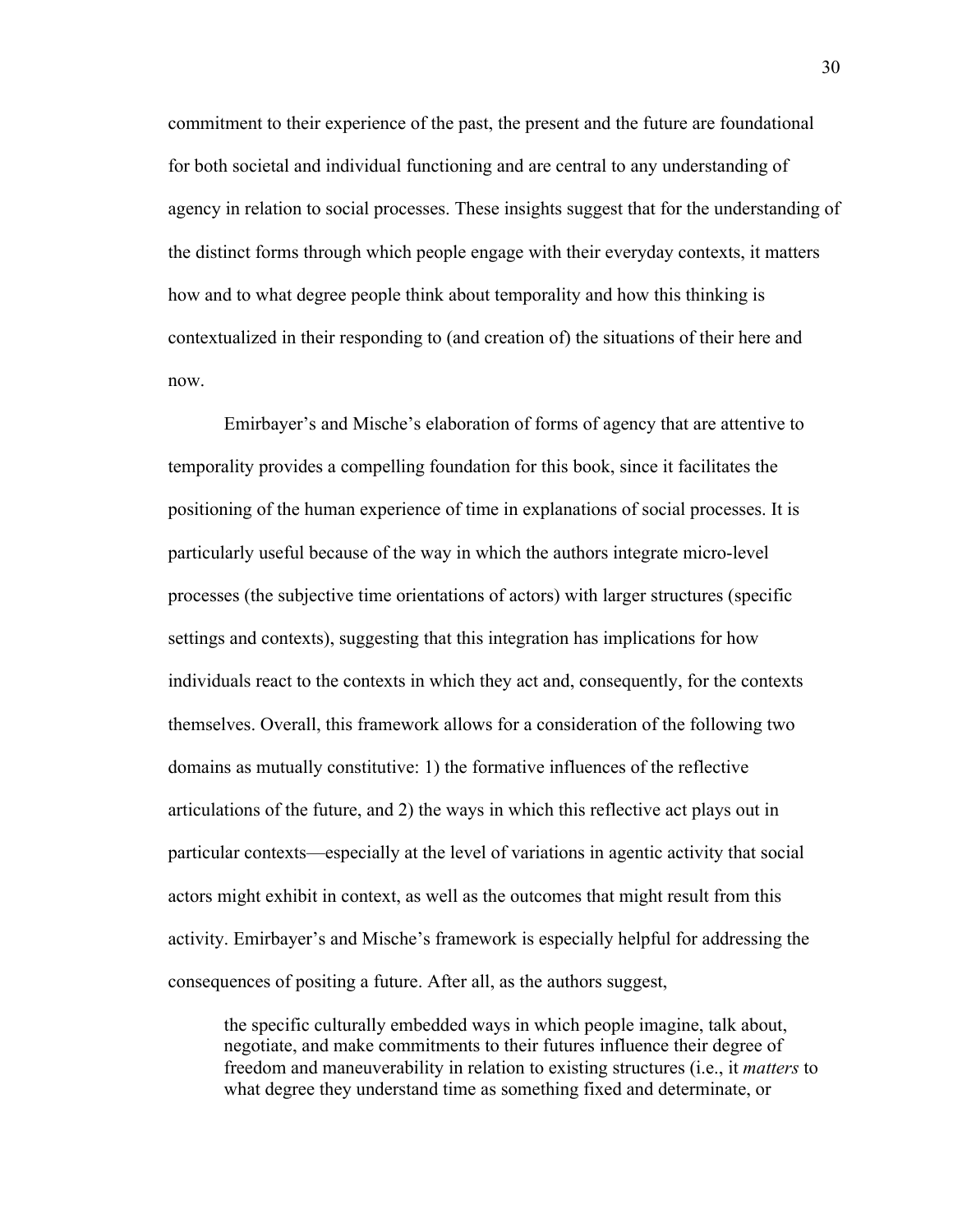conversely, as something open and negotiable) (Ibid: 985, emphasis in the original).

Of obvious relevance for the book is Emirbayer and Mische's conceptualization of the future-oriented component of agency, referred to as the *projective* element of human agency—people's construction of "changing images of where they think they are going, where they want to go, and how they can get there" (ibid.: 984). The authors point out that motivations for present action are situated in the context of a culturally embedded process of forward-looking, or future projecting. These motivations are outcomes of narrative processes through which projects are constructed and reconstructed in face of changing circumstances, both at the level of relational context and of personal biography. Since narrative structures provide content and direction, the construction of narratives that locate future possibilities is constitutive of strategic action and, consequently, central for the understanding of the distinct forms through which people engage with their everyday contexts. Projecting into the future is thus a creative and productive process with implications for the construction of reality.

Particularly relevant here is the notion of *projectivity*—"the imaginative generation by actors of possible future trajectories of action, in which received structures of thought and action may be creatively reconfigured in relation to actors' hopes, fears, and desires for the future" (ibid.: 971). "Projectivity" offers a particular suitable theoretical tool to frame the questions of people's cognition of the future in relation to context. This notion suggests that o the extent that cognition of the future is action oriented and action is oriented to and taking place in social contexts, future consideration is also contextually located and responsive to it. This notion of projectivity is also outlining an agenda for addressing these relation: to focus on the relation between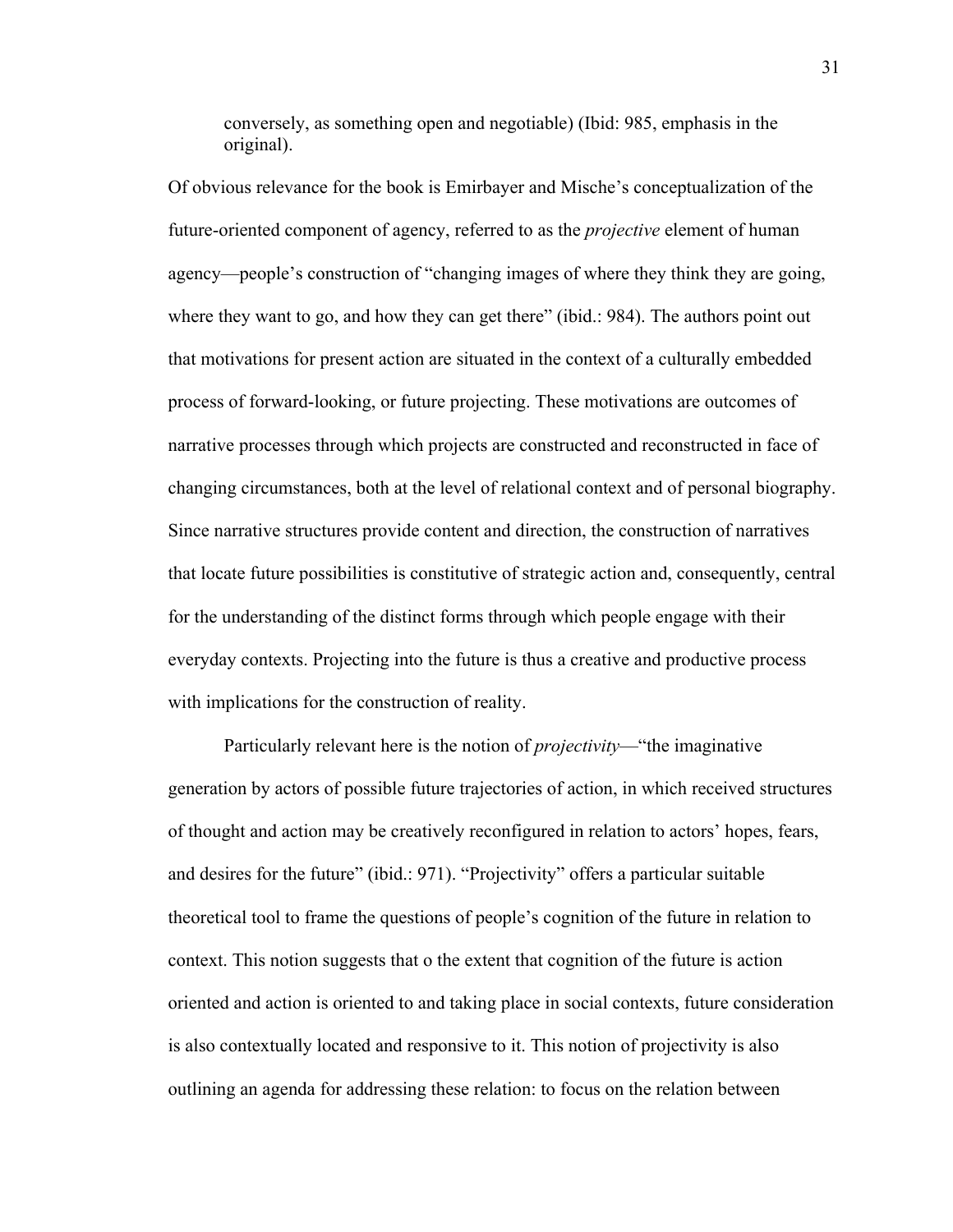structures of thought, structures of action and to the contextual circumstances under which "possible futures" get reconfigure. As a theoretical tool, this notion of projectivity offers a dynamic view of this relation.

Overall, this set of literature points out to a central theme that provide a basis for the analytical approach here proposed: that social actor's temporal focus has behavioral outcomes. In order to understand these outcomes, it is necessary to understand the form of people's temporal considerations, meaning that in addition to locating people's future consideration in their actions, it is also important to consider how people are cognitively articulating such projections and the circumstances and situations under which this mental process takes place (for a programmatic statement on this see Mische 2009).

# **An Agenda For Researching The Future in (a Transnational) Context**

Drawing on the above mentioned body of work, the analysis in this book is rooted on two general premises: First, that there are intersections between cognition of the future and social context, and, second, that future-oriented temporal focus is consequential for the practices and behaviors of social actors and, correspondingly, for the social contexts themselves. Accordingly, to address the concerns of this book—i.e. to understand how people's projection of the future is factored into transnational dynamics—my analytical focus is on three interrelated elements: a) the socio-cultural processes that the imagining of the future results from, b) the shape and manifestations of this imagining and, c) the forms of behaviors and experiences this imagining creates. This focus thus demands to make connections between three elements:

•Articulations for and of the future (i.e.. dreams, hopes, expectations, projects)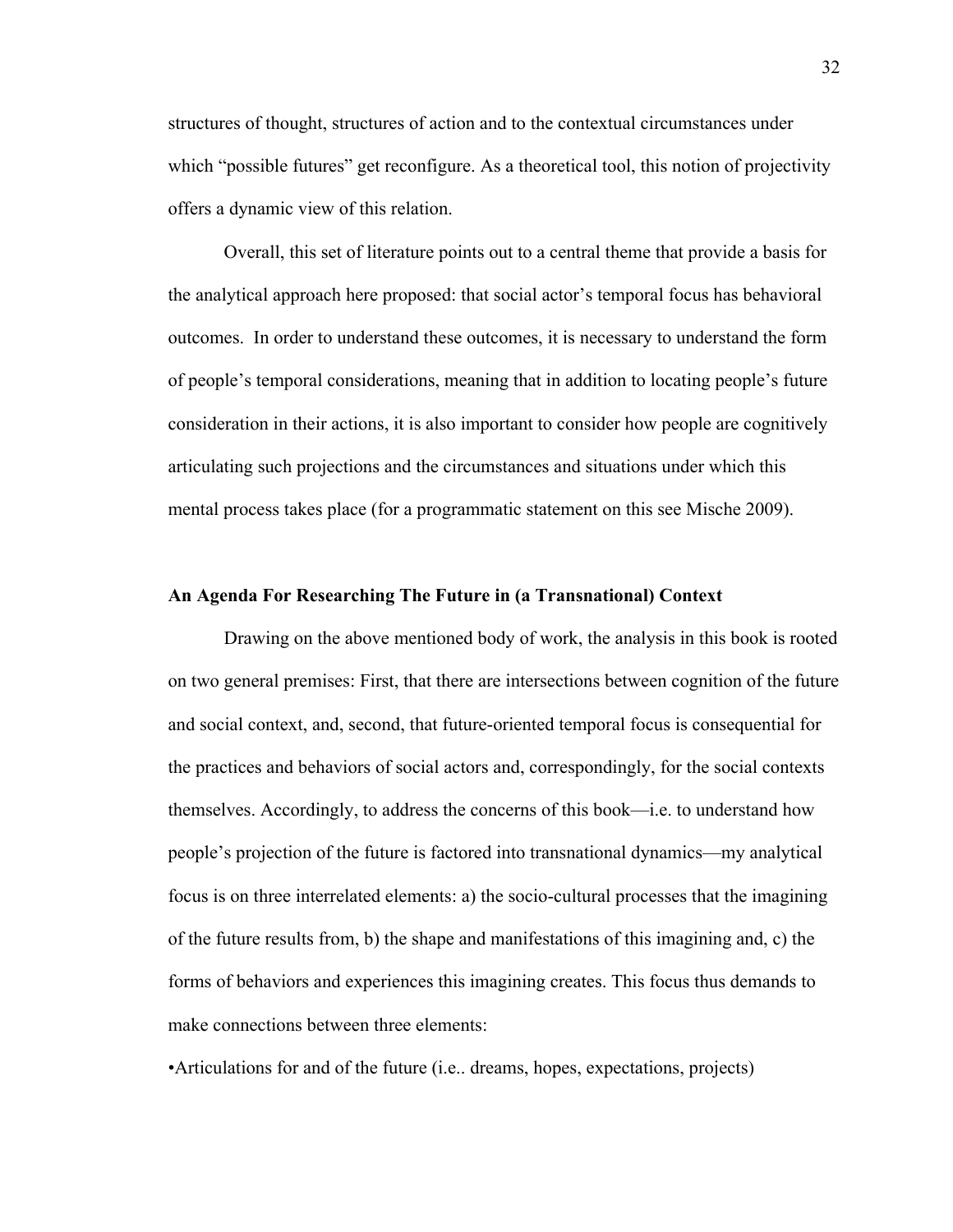•People's contexts and relations

•Practices and subjective processes (i.e. interpretations, reflections)

To gain empirical access to the mental category of the future, my analytical focus is on what I call *projective practices.* I define these as the practices that, through the mobilizing of ideal, material and emotional resources, allow people to cognitively extend ahead in time and to construct images of future selves and/or future scenarios for action. Accordingly, here I look at what people do, both at the level of the cognitively and material, on both sides of the Mexico-US border in their experiencing of the future.

Guided by these premises and foci, I developed three analytical themes that guide the fieldwork and analysis I present in the following chapters:

## *a) The Production of the Future*

This first theme explores the formative influences on people's articulations of the future—by future I mean the realm of possibility that exists outside of cognition and that, as an object of consideration, is constituted through reflective processes. This concerns with the ways in which people's future considerations are constituted at the level of social, cultural and relational context. In this sense, here I argue that people's future imagining takes place in social context, in the context of people's relations with others and in the physical and cultural surroundings where these relations are located. As such, forms of personal and collective engagement with the future are moderated by socially and relationally constituted meanings and understandings, as well as structured by situations or cultural circumstances particular to specific social scenarios. All together, these components constitute what I identify as a *system of projectivity*: an interconnected network of practices and knowledge creating mechanisms and resources that circulate in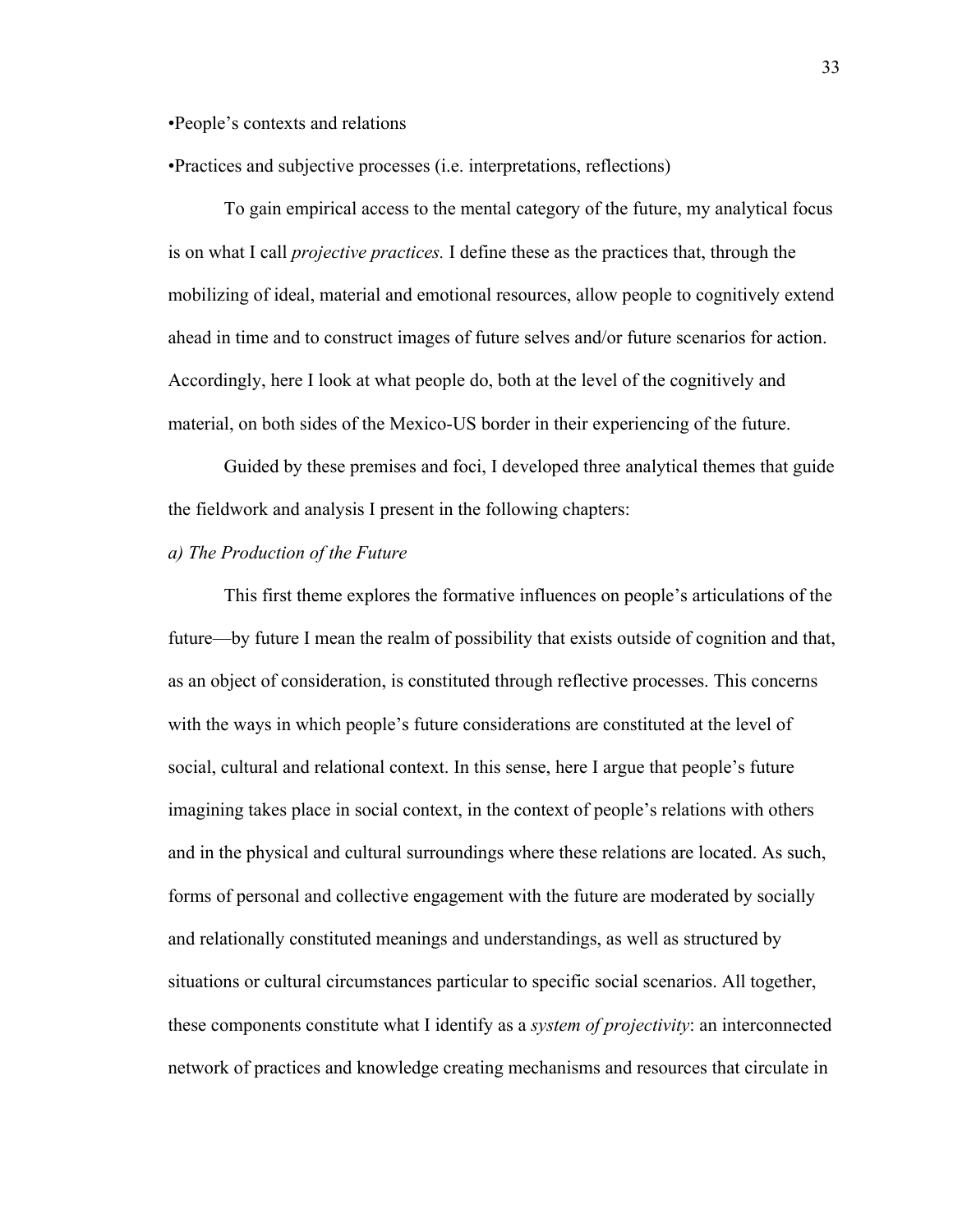situational context and to-from individuals and that actors draw on to develop ideas about the future. The goal of the following chapters is to locate this *system of projectivity and*  to understand the ways in which its operates in a specific context,

In addition, this first analytical theme also looks at the modes of people's engagement with the future, particularly at the ways in which these are articulated in form and content. Here I argue that how people engage the future—both materially and cognitively—matters. Central to this theme is the recognition of the processes by means of which images of the future—e.g. projects, future scenarios, dreams—are created.

*b) The Productive Future* 

This second theme uncovers the ways in which the projective act plays out in the processes through which people reproduce and transform their present realities especially in the variations in people's capacity for evaluating and shaping the conditions of their lives. This analytical theme thus concentrates on the tangible repercussions that dreams, predictions, anticipations, projects and other forms of future-oriented cognition have in people's everyday living. Here I argue that the imagining or consideration of the future (and, accordingly, the particular modes in which the future is imagined) define experiential scenarios for people, as these facilitate agency by impacting people's present decisions, identities, and relations. In this sense, the act of engaging the future has real effects that are independent from the actual realization or fulfillment of the future projection.

## *c) The Constraining Future*

This third analytical theme addresses the different ways in which people's projective practices pose limitations on people's acting and, accordingly, on the ways in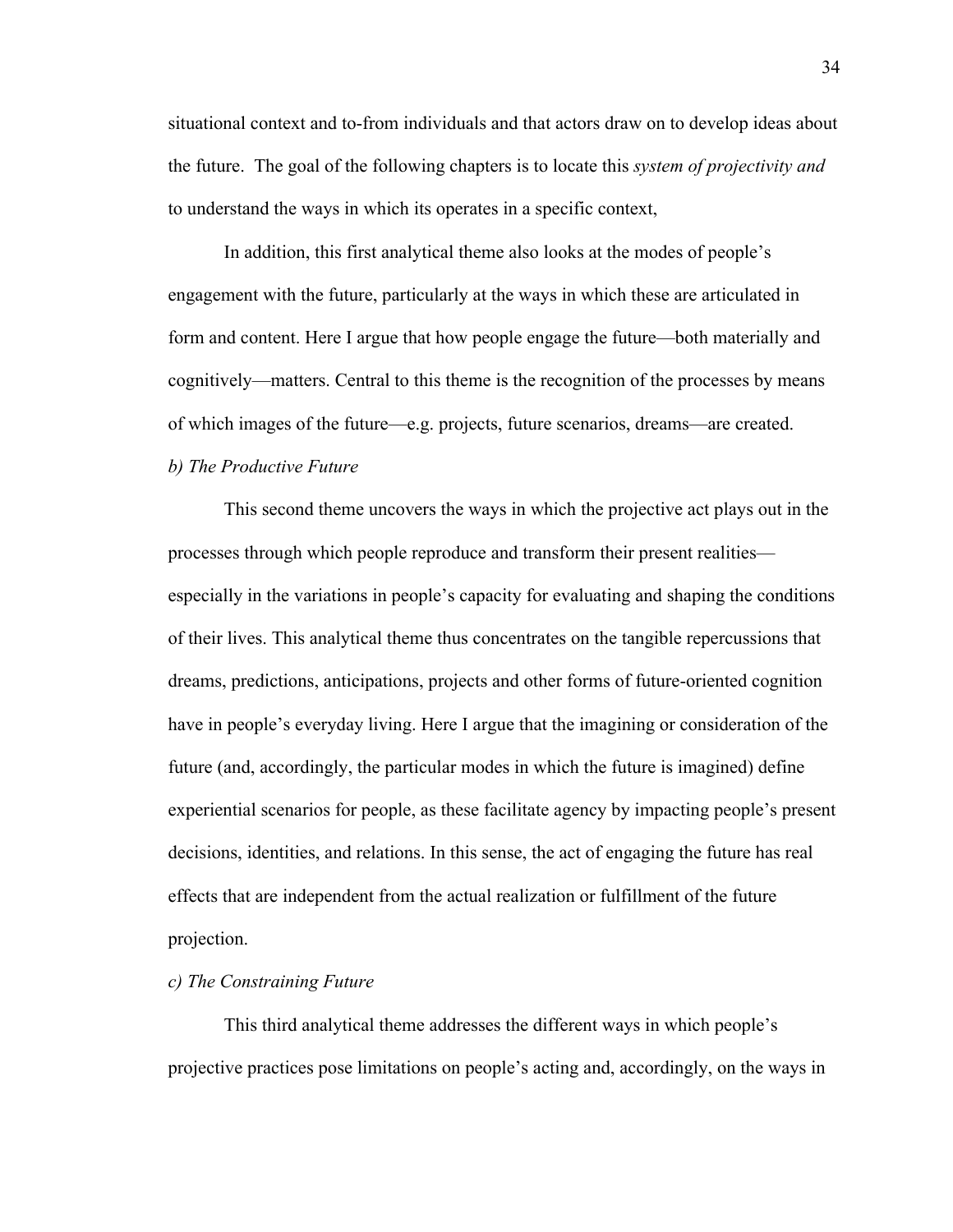which people relate to social context. Previously, I have argued about the productive nature of people's engagement with the future, as this becomes an enabler for action. This third theme points towards the other side of the coin, documenting the ways in which the act of positing the future translates into self-created constraints for action. Here I argue that by enabling people to act in certain ways, people's future imagining also enable them to *not act* in others, as future imaginings turn into blue-prints that guide actions in specific directions. In this sense, as the narratives that accompany future projections become more internalized and associated possibilities are defined, the consideration of and calculations about one future becomes constraining.

## **In Search of the Future: On Ethnographic Research**

The idea for this book began with random conversations I had in a city of central New Jersey with migrants, both women and men, from Mexico—most of them originally from the state of Oaxaca, particularly from the southwest of what it is known as the *Mixteca* region.<sup>13</sup> This city in central New Jersey, which roughly 25 years ago started receiving a large number of migrants from Southern Mexico, is one of a number of cities in the United States that have relatively recently become destinations for Mexican migrants.<sup>14</sup> Most of the people I had conversations with were part of the most recent

<sup>&</sup>lt;sup>13</sup> The *Mixteca* region, mostly rural and sustained by seasonal agriculture, spreads between three states in south-central Mexico. This region is located on between the south of Puebla, the western side of Oaxaca and the east of Guerrero. A highly diverse population characterizes the region as their communities incorporate mestizos and indigenous people. Particularly in Oaxaca—the most ethnically diverse state in the country— there exist 16 identified indigenous groups each with its own customs, social organization and dialect (it is believed that at least  $\frac{1}{2}$  of the state population still speaks a dialect of pre-hispanic origin). Oaxaca is the most ethnically diverse state in the country, placing third out of 32 states in the national marginalization index. (CONAPO 2001). The *Mixteca* region is divided into three subregions: Mixteca Alta (Northeast Guerretro and Western Oaxaca), Mixteca Baja (Northwest Oaxaca and Southwest Puebla) and Mixteca de la Costa (the Pacific coastline of eastern Guerrero and Southwest Oaxaca).

 $14$  For more on these new destinations see Zuñiga and Hernández-León 2005.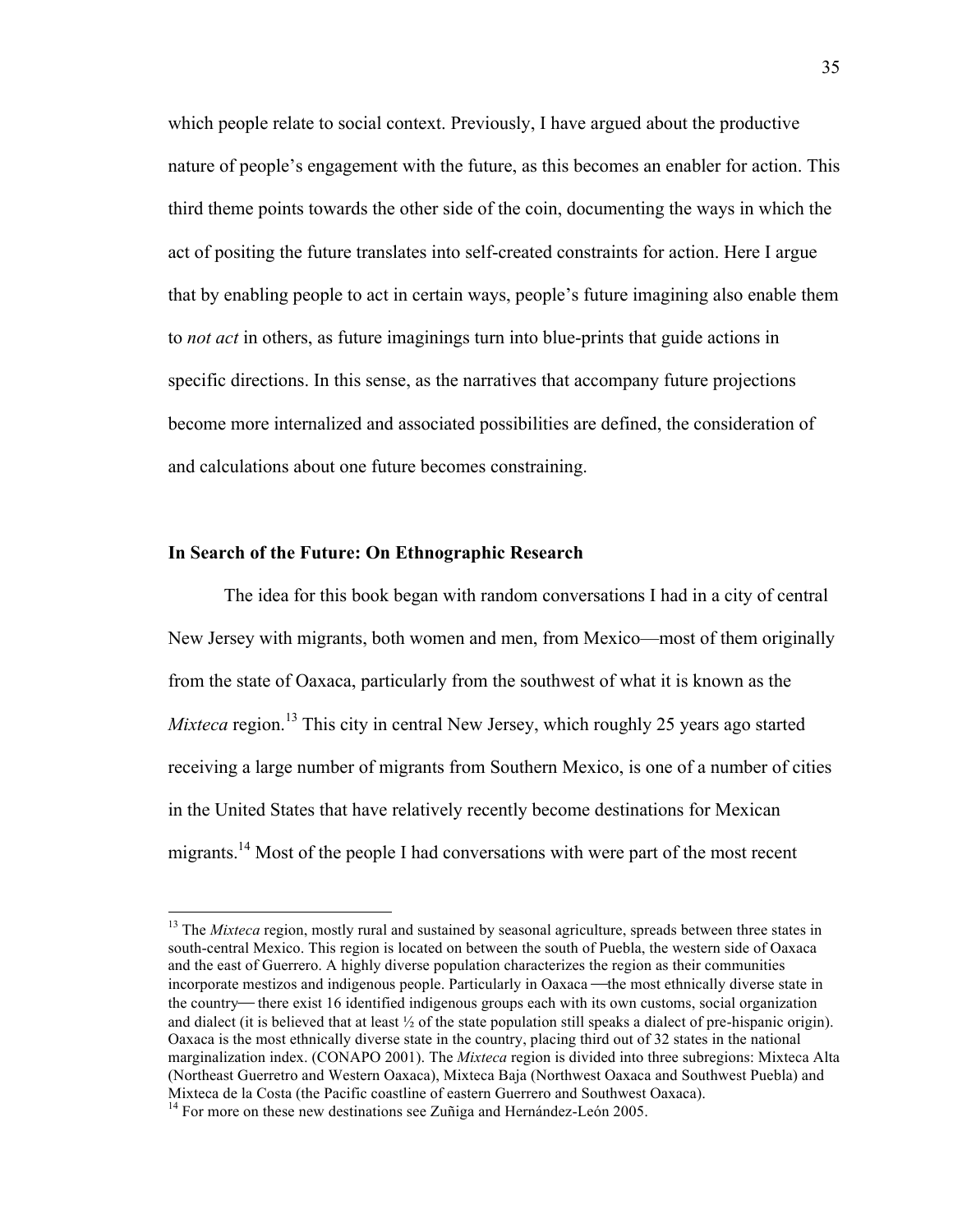migration wave to the city. Many were relatively recent undocumented labor migrants who had been in the United States for less than five years.

These conversations occurred in the context of my encounters with people as I conducted my daily living in this American city. Benefiting from the sustained patterns of migration from Mexico to the city and the growing economic practices of the Mexican community, I had been purchasing ingredients very specific to Mexican cuisine at the local Farmer's market, and finding imported goods at the Mexican owned corner convenience store where other Mexicans shopped. I would satisfy my cravings for sopes<sup>15</sup> and Oaxacan *mole*<sup>16</sup> at one of the (then) five Mexican restaurants in town and, in the process engage in small talk with other Mexican customers and service staff. Almost every other day I would engage in conversations with fellow Mexicans either at the bus stop, the laundromat or the convenience store, very often listening to their remarks about my Mexico City accent. Also, some of my conversations resulted from me volunteering as an ESL teacher in a non-profit organization working with immigrant workers and participating in community and family events.

The centrality of the theme of the future in many of the conversations I had during these encounters became the seed for this book. In these conversations I heard about people's futures, the expectations they had for the months and years to come and the goals they aimed to accomplish. Many of these thoughts for the future were connected to life back in their hometowns. These series of conversations led me to follow the origin of these futures and to locate them in the context for which and from where they were conceived.

 $15$  Corn masa patties topped with fillings such as beans, cheese or meat.  $16$  A chocolate and chile based sauce often served with chicken.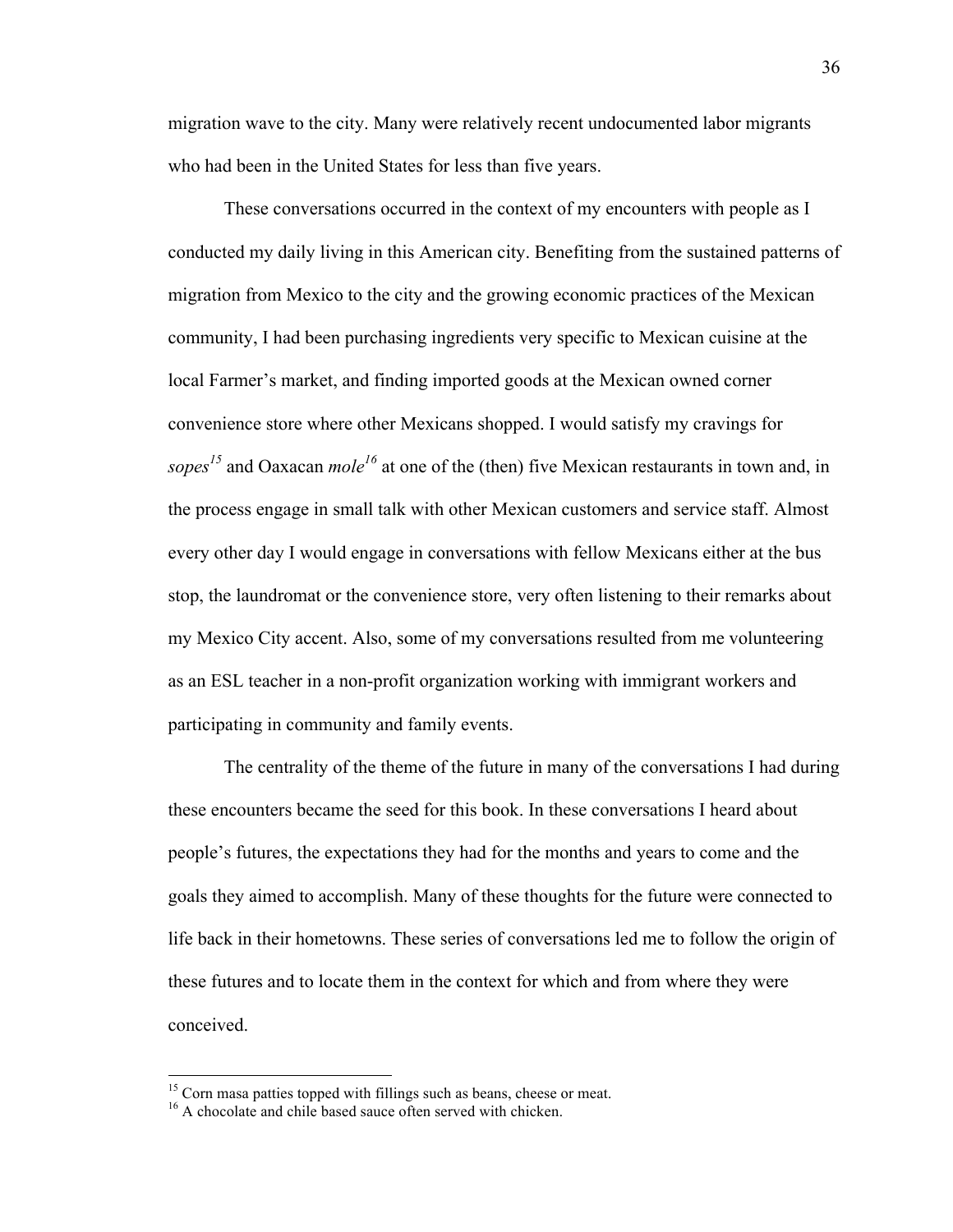Prior to beginning formal research for this book, I spent a summer traveling in the region in Oaxaca where some of the people I had met back in New Jersey were from. Particularly, I visited family members of some of the people I had met in New Jersey in various towns of the region in Oaxaca known as the *Mixteca de la Costa* (figure 1).<sup>17</sup> Towards the end of that trip, after visiting a few small settlements, I reached the town I call *La Esperanza*, a mid-size community of roughly less than 5000 habitants,<sup>18</sup> located in the northern section of this region. Because many of the migrants I had met in New Jersey were from *La Esperanza* this mountain town community became the main location of my research. In this sense, I found myself following the pathways of the *migrant circuit* (Besserer 1999; Kearney 1995) I had been exposed to in New Jersey.

*La Esperanza* is reached via mountain roads built into the thickly forested hillsides of the Sierra Madre mountain range. To get to the town, in any direction, one has to travel through the rugged terrain of this mountainous section of the state, in parts through the federal highway and in others through dirt roads. Depending on the location, this is an approximate 5 hours drive from the City of Oaxaca and the region of the Central Valleys, about 4-5 hours away from the *Mixteca Baja* region and a 3 hours drive from the closest section of the *Mixteca Alta.* The closest airport on the Pacific coast of the state is about 4 hours away by car.<sup>19</sup> Thus, while *La Esperanza* shares many

 $17$  Research on labor migration points a direct connection between social networks and migration (Massey and Espinosa 1997; Massey 1987). Migrants draw on people they know to lower the costs and risk of movement from their locality of origin to the destination country. As a result it is likely to find people from the same community migrating to the same places. This dynamic organically concentrated my fieldwork, which originated in central New Jersey, in the specified geographical region in Oaxaca.<br><sup>18</sup> INEGI (2005)

<sup>&</sup>lt;sup>19</sup> Examples of research on migration concerning communities in these other regions are Jeffrey Cohen's (2004) work in the Central Valleys, Joanna Dreby's (2010) and Cornelius's et. al (2009) analysis in communities of the Mixteca Baja on the Oaxacan side of the region and Robert Smith's (2006) fieldwork in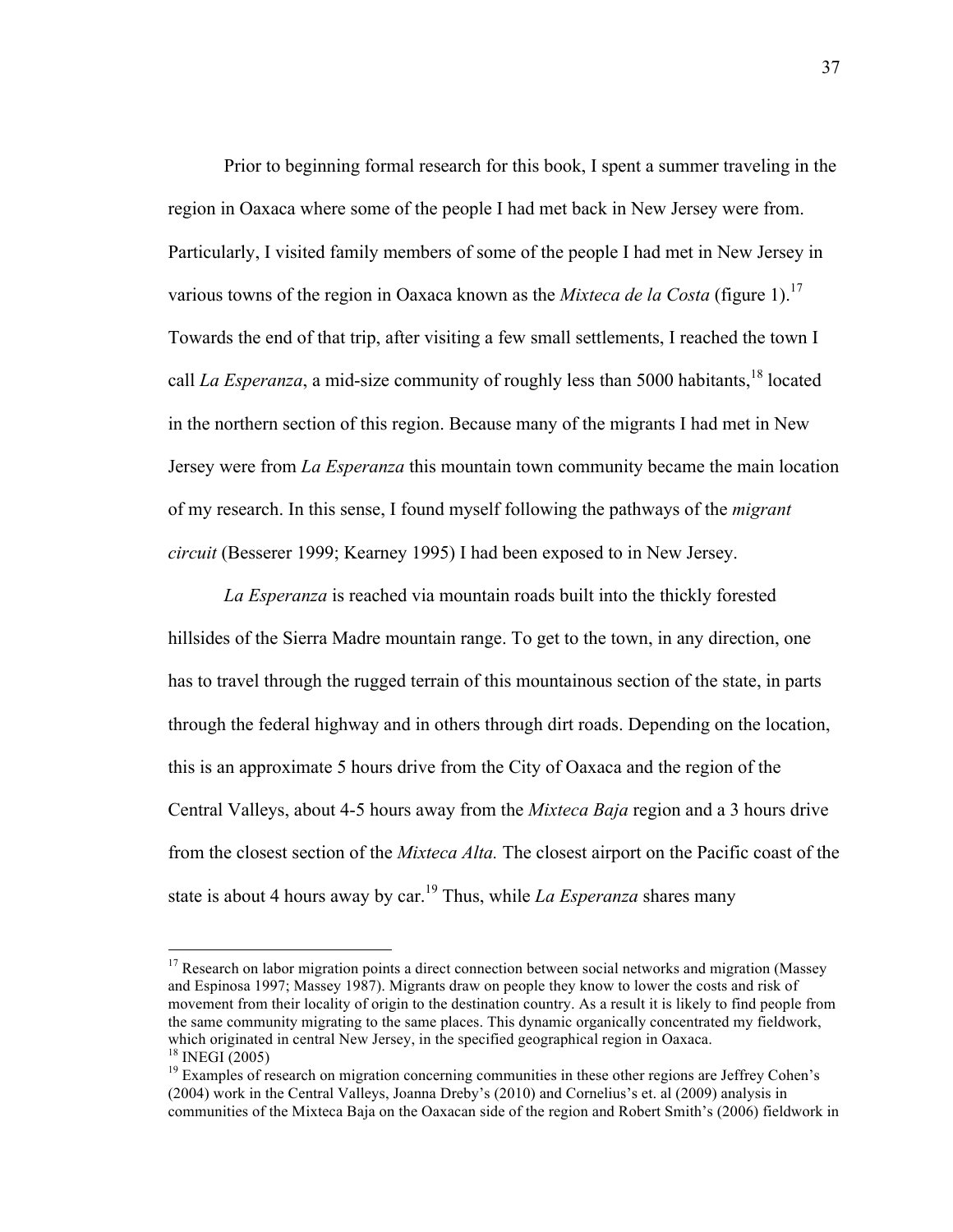characteristics with other communities in the state, its geographical location makes it also different than other places even within the general *Mixteca* region. For instance, because of the disperse patterns of migration in the region, the history of migration cannot be generalized for all communities in the *Mixteca* (see Besserer 2004). The following chapter elaborates more on this.



**Figure 1. Subdivisions of the Mixteca Region**. Based on Romero Frizzi 1990. Image source (approximate border divisions drawn by myself): http://www.lienzoculinario.com/2012/03/asi-sabe-oaxaca-chiles-oaxaquenos.html-- A= Mixteca Alta B= Mixteca Baja

C= Mixteca de la Costa

This book draws on materials gathered over the course of three years of fieldwork

at different periods, with families from *La Esperanza*, both in their home-town in

Oaxaca, Mexico, and in central New Jersey. In this sense, this is a book that looks at the

a community of the Mixteca Baja on the side of the state of Puebla. For more research on the Mixteca see Kearney and Besserer 2004.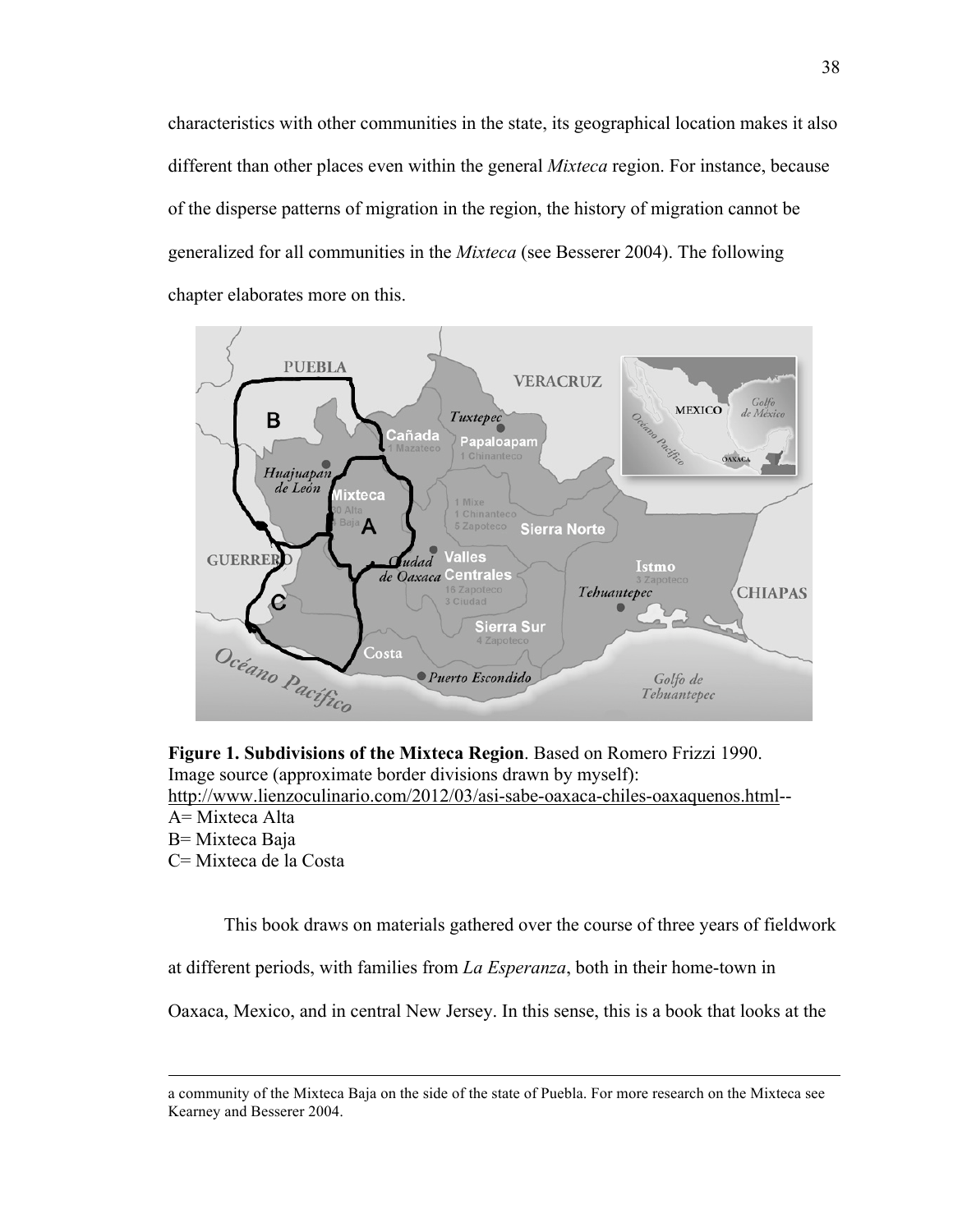lives of transnational families, those "divided by international borders and who maintain significant emotional and economic ties in two countries" (Dreby 2010 p. 5), and follows its members in both sides of the border. This methodological choice follows that of others who have conducted research with migrant populations by moving across borders just as their research subjects do (Levitt, 2001; Smith 2006; Mahler 1999). Fieldwork in both sites was based on semi-formal interviews, life stories and informal conversations, observations of immediate home and community contexts and participation in people's day-to-day living (e.g. language instruction, family and community events, sharing meals with families, assisting people with errands, translating English-written materials into Spanish). Conversations focused on various aspects of the individual and collective experiences of and ideas about the future and, predominantly, on daily life in general. The analytical concerns presented in this book had their origins in the content of these conversations. This fieldwork generated data both on community-level patterns of behavior and on the experiences of families and individuals at a mezzo- and micro-level.

During this fieldwork, I employed families as windows of observation. A number of families<sup>20</sup> from *La Esperanza* served as a data collection site that provided a situated window on the processes that interest here. Early on during my research I noticed differences in the manner in which future-oriented thinking manifested—both at the level of the imaginary and the material— across generations within families and also within generations among different families (and even between different lines of the same extended family) in town. To some degree, these differences resulted from the specific ways in which the social experience of each generation was framed by the historical

 $^{20}$  I am using a broad definition of family, understanding families as "cross-generational kin networks of any shape linked by descent or marriage" (Bertaux and Thompson 1997: 12). Thus, here I think of families as composed by many nuclear families that share a common origin.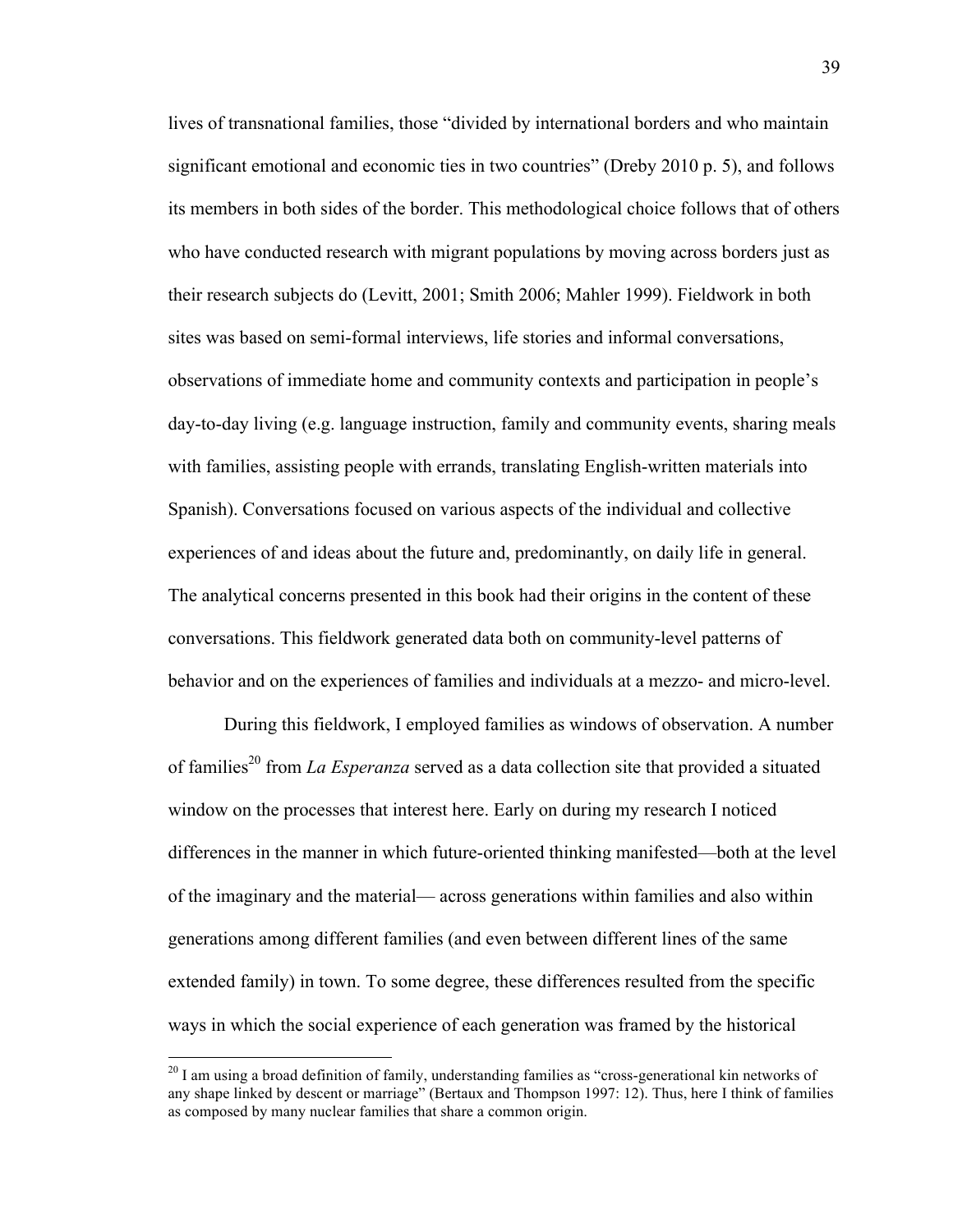periods they have witnessed as community members and, thus, by the ways in which the maturity of migration patterns (and its social consequences) over time had impacted each generation's time perspectives. However, I noticed that the variation in projective activity also involved the interplay between the particular migratory experiences of family members and the ways in which these intersected with different aspects of the community's complex social dynamics. In addition to giving access to the sociohistorical change that had taken place in this community for the past fifty years, identifying this difference in experience was very enlightening for exposing some of the underlying logics interacting with the temporal-imaginative practices that concern me here. In this book I turn this empirical finding —the possibility of understanding societal dynamics by means of examining concrete experiences among families with distinct relational contexts—into a methodological strategy.

Social scientists from diverse areas have already proven the feasibility of familybased research for talking about social processes in general (Bodemann 2005; Bertaux and Thompson 1997; Lewis 1961; Lewis 1959) and, in fact, for migration-related studies in particular (Dreby 2010; Miles 2004; Bailey and Ramella 1998). As these studies suggest, families are wonderful channels for examining social phenomena through exposing the ways in which these impact private life trajectories. Since families can be situated at the crossroads between the micro and the macro, studies of this kind provide the opportunity to explore societal processes while focusing on the experiences, practices and subjective processes of family members. A focus on dynamics within families thus makes possible what C. Wright Mills (1978 [1959]) considers the goal of sociological thought: the grasping of history and biography—in other words, of social structures and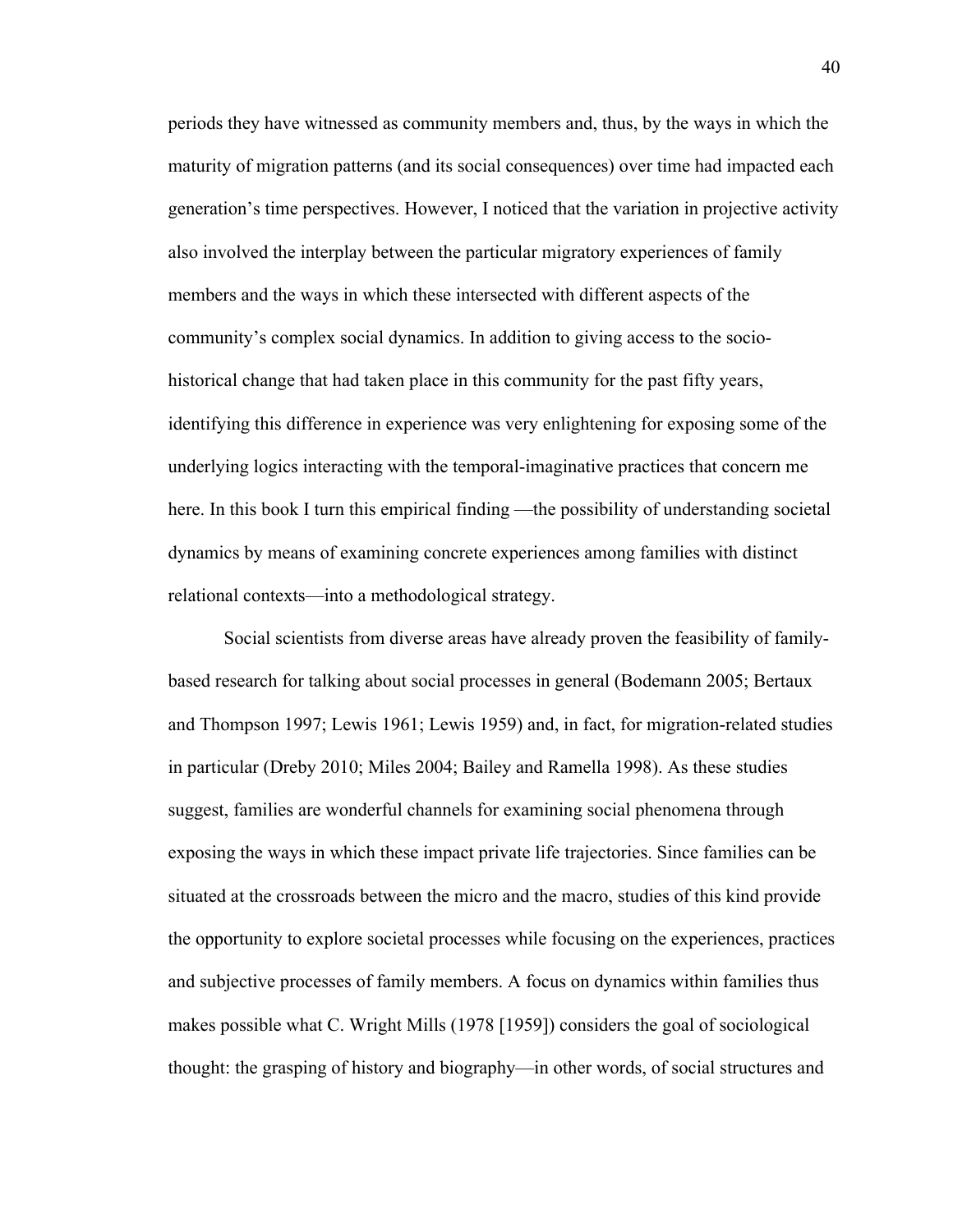individual social actors—their points of intersection, and their changing relations over time. For the concerns that interest here, the methodological potential of this family focus is particularly important.

Overall, the bulk of the data here presented draws on what is known as family case history research. Bertraux and Delcroix (2000) argue that family case histories "function as small mirrors of general cultural and social patterns, of societal dynamics and change; and the idea is, by multiplying them, to grasp these patterns and their dynamics of reproduction and historical transformation" (p. 71). Identified as an extension of the life story method, this method considers families as units for social analysis by means of which it is possible to shed light on a given common issue. Its focus is on the narrative accounts of different generations of a number of families sharing a common social reality, concentrating on what people have to say about their own experiences, the experiences of other family members and the relations with these members. The final analytical goal of the family case history method is to expose the variety and commonalities of patterns of relations, settings and family stories in order to map from below the dynamics that generate social phenomena and how they have changed over time through the concrete situated actions of people. Thus, through in-depth explorations of the lived experiences of individuals *in context* and of their interpretations of their actions and the actions of others-–through a "thick description," as Geertz (2000 [1973]) would suggest, it is possible to piece together the inner workings of social arrangements, on the one hand, and, on the other, the underlying logics of distinct courses of action. This method allows social analysts to focus on the intersection between social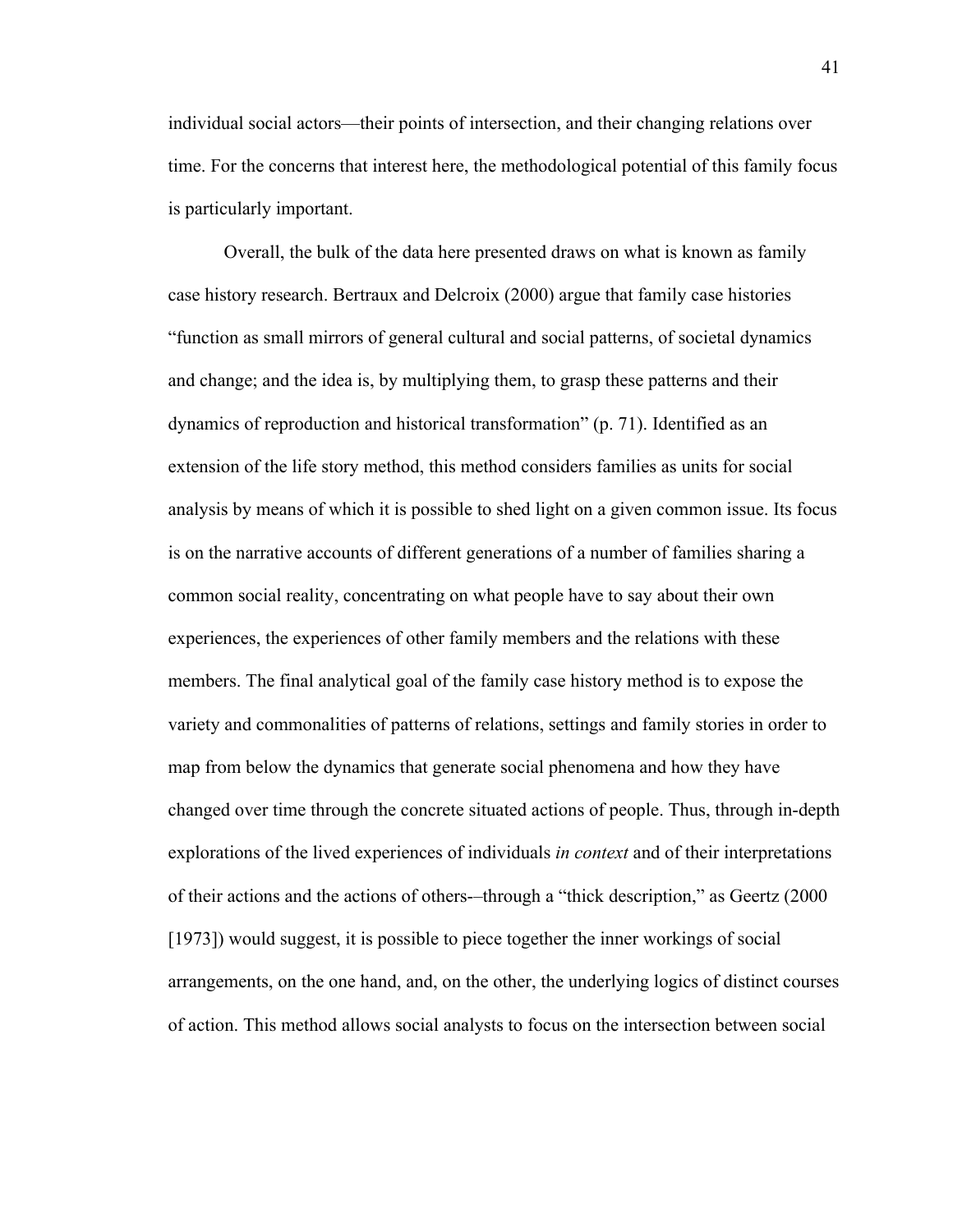context and individual action—thus, to move back and forth between socio-structural factors and individual agency and related subjective processes.

Particularly for the concern at hand, the methodological relevance of this technique for conducting empirical research relies on what its narrative and relational approach brings into the research process and how this contributed to the analytical goals of the book. During fieldwork, its narrative approach facilitated the eliciting of people's reflexivity, making possible to explore the meanings, causes and outcomes of people's practices as these relate to particular material practices and situations. This was crucial to my effort to understand the nature of people's temporal-imaginative practices. Because of its focus on the life stories of individuals belonging to different generations and their comparison within and across families, this methodology also allowed for an in-depth exploration of the causes and effects of people's practices of projection while accounting for their intersections with the different historical times of the local context.

I reconstructed case histories of the families after multiple conversations I had with them and their members, at different times during the different stages of my fieldwork. All of the families I interacted with had family members who have had migratory experience to the United States. Most of my interactions with these families were anything but formal and these occurred in the context of other activities such as sharing a meal, walking around town or attending social events, to mention some. While I frequently had specific questions I wanted to explore with them during these encounters, more often my interaction consisted of spending time chatting about anything and everything with family members. The bulk of the data this article draws on emerged during these long and spontaneous conversations that, often, included unsolicited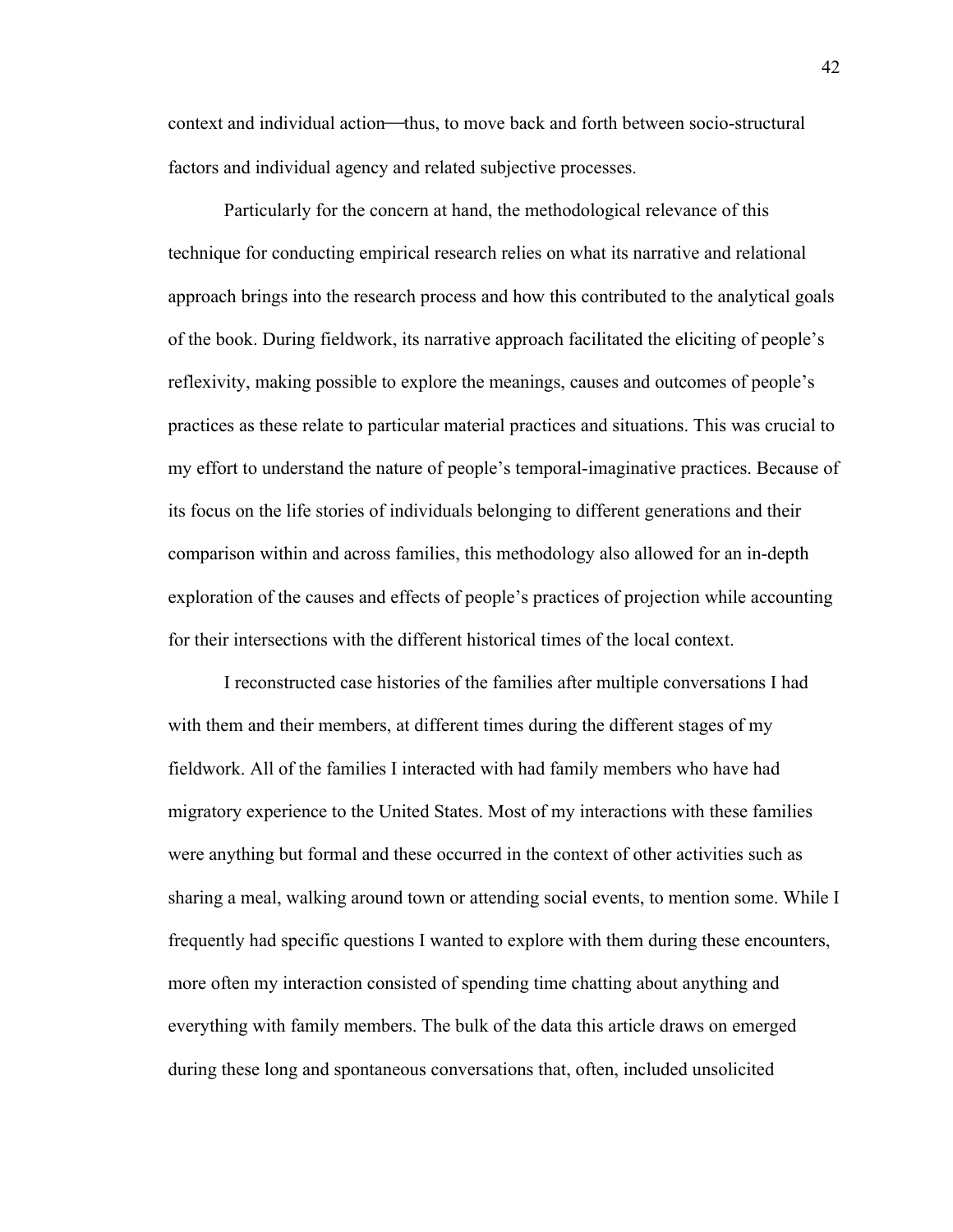accounts related to migration, family relations, everyday life and plans for the future. In this sense, the families' everyday thoughts, their activities, and my casual observations provide the foundation for the analysis that is presented in the following chapters.

All conversational data, originally in Spanish, $^{21}$  is based on my field notes. Since most of the data contained here are outcomes from unstructured encounters, I did not tape-record while I was conducting fieldwork. The bulk of the quotes have been reconstructed from dialogues recorded in field notes and my recollection of my interactions with people. Thus, the conversational data are only as accurate as memory and ear allow. For expository purposes and to preserve anonymity, I have changed all proper names and, in some cases, when it does not impact the analysis some identifiers of the people who appear in the ethnographic stories of the following chapters.

# **What is to Come: Overview of the Chapters**

Chapter II, "*La Esperanza*, Migration and the *Porvenir*," relies on conversational data to provide an overview of *La Esperanza* and of the circumstances that have led to a boom in people's consideration of future possibilities. The chapter thus takes a wider look at how projective practices in town and their related vocabulary are linked to a wider societal process that brought about changes in people's temporal orientation. This chapter places people's projective practices into a broader social fabric defined by the emergent dynamics of migration and their intersection with the particular socio-cultural context in this town. This chapter will provide the necessary backdrop against which to understand the processes explained in the following chapters and through which to situate the ethnographic stories that follow.

 $21$  Unless otherwise indicated, translations are my own.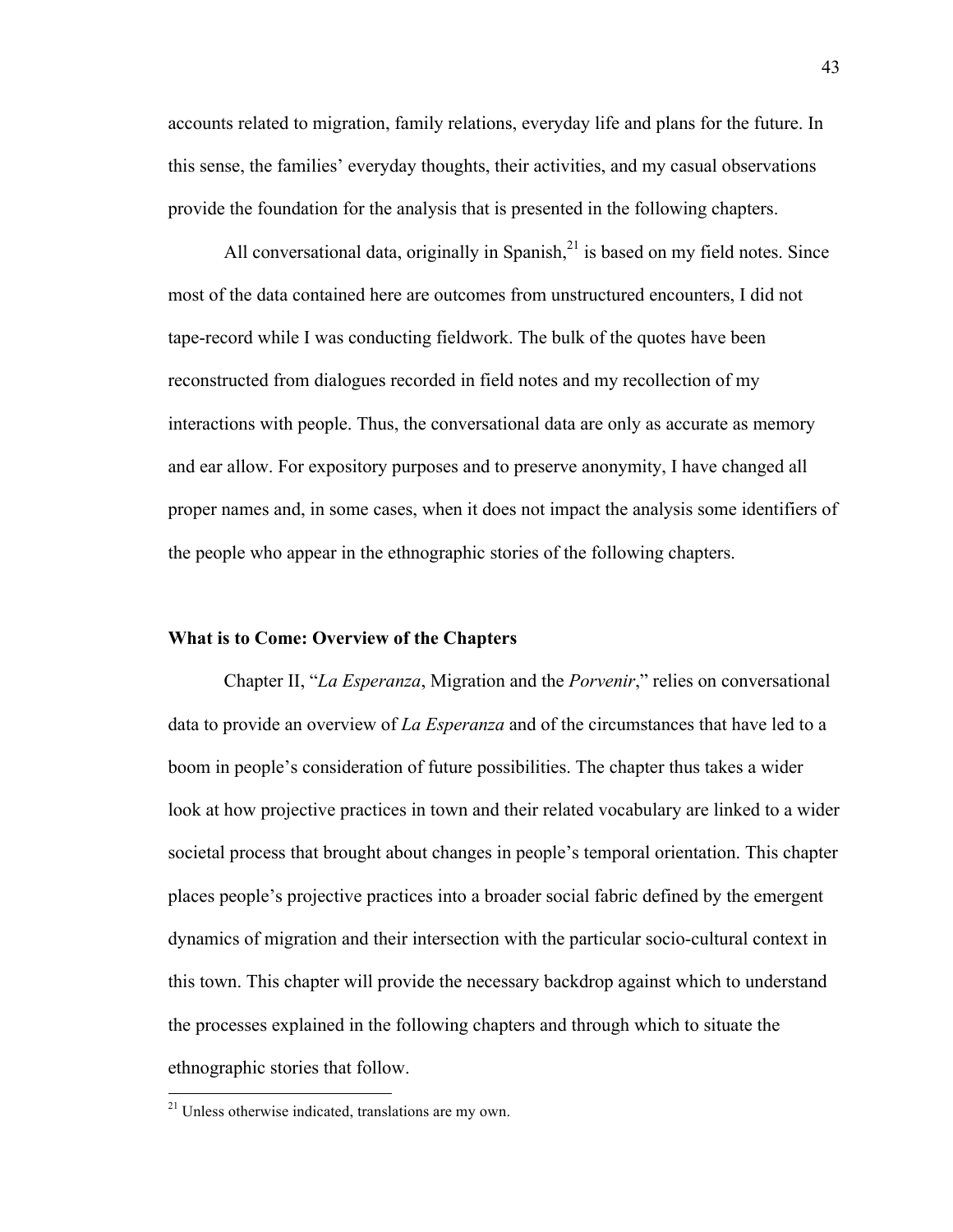Chapter III builds on the analysis of the previous chapter by further exploring the kind of cognitive work people do in *La Esperanza* as they engage the future. However, in contrast to chapter II, this chapter explores the meaning making mechanisms through which people in town articulate future-oriented cognition in *La Esperanza,* as this is expressed through some of the ways in which people in town articulate and pursue futureoriented projects. This chapter looks at people's projective practices as relying on subjective mental processes that are articulated reflexively in conversation with context and biographical history, on the one hand, and in relation to people's interactions with others, on the other. Here, I engage with research in cognitive neuroscience as a means to understand how future experiences are articulated. I use their distinction between episodic and semantic future thinking as heuristics for the analytical purposes of this chapter. I build my argument around a set of three stories, each touching upon different forms of future experience-articulation.

"Futures in Motion" is the subject of chapter IV. This chapter draws on ethnographic accounts that depict the dynamic nature of people's future scenario planning. This chapter presents two biographical accounts to illustrate the constant reinvention and reexamination of future scenarios as people move between different contexts. Here, I look at the future as a unit of meaning that is biographically shaped and socially rooted. In conversation with the biographical accounts, I treat people's future as real players in people's transnational experiences. I do so by exploring the ways in which the puzzles of transnational everyday living pose challenges for social actors' future scenario building. The chapter points out to how transnational actors' conceptualization of the future—the way they structure the image of the future—is consequential for their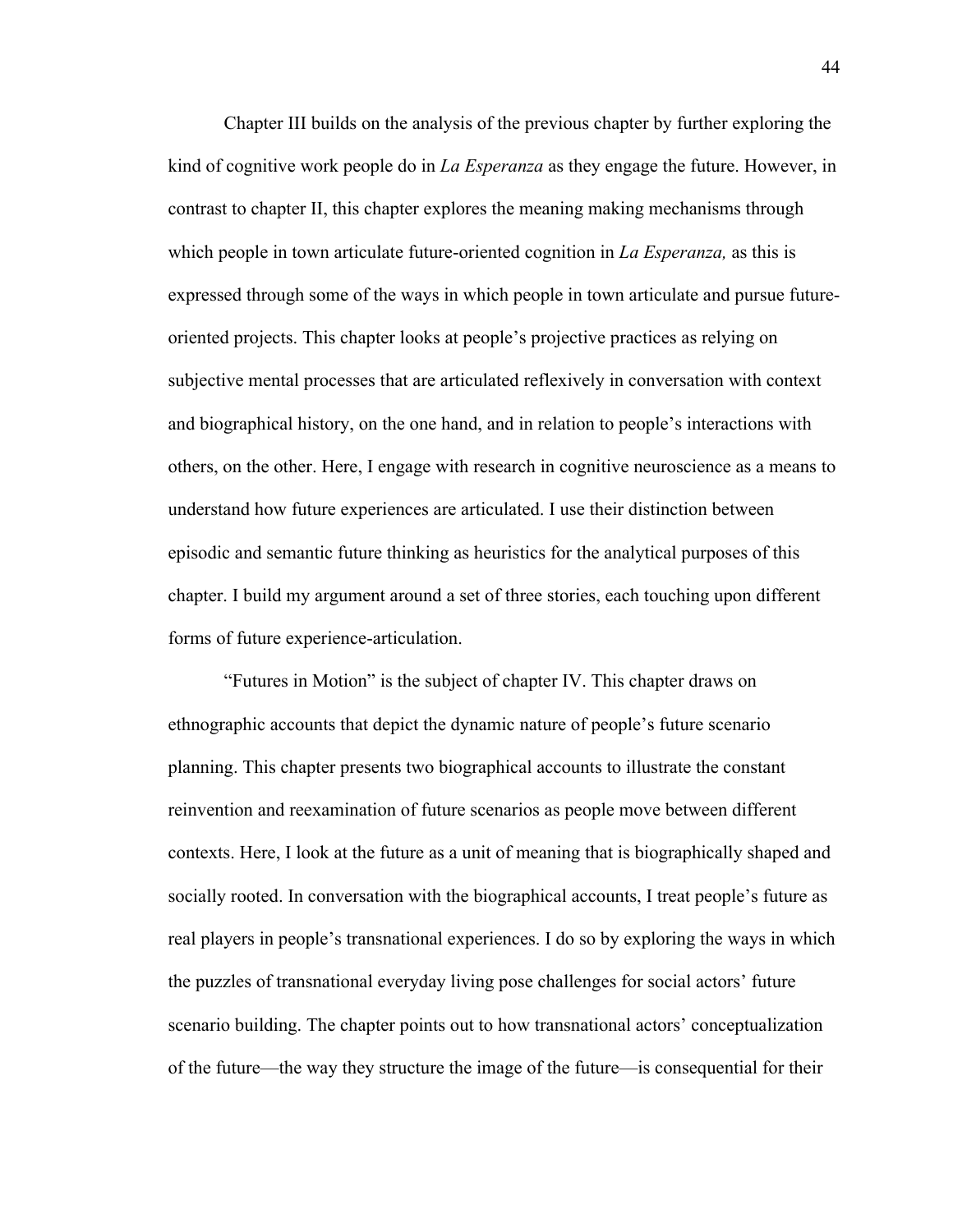strategic action.

In the concluding chapter, I pull together all the threads of the analysis of previous chapters to formalize the understanding of the concerns addressed in the introduction. I organize these concerns around the three analytical themes introduced in this chapter: the production of the future, the productive future and the constraining future. I close this chapter with the story of the unfolding ethnographic process and my personal encounter with the substantive theme of this book.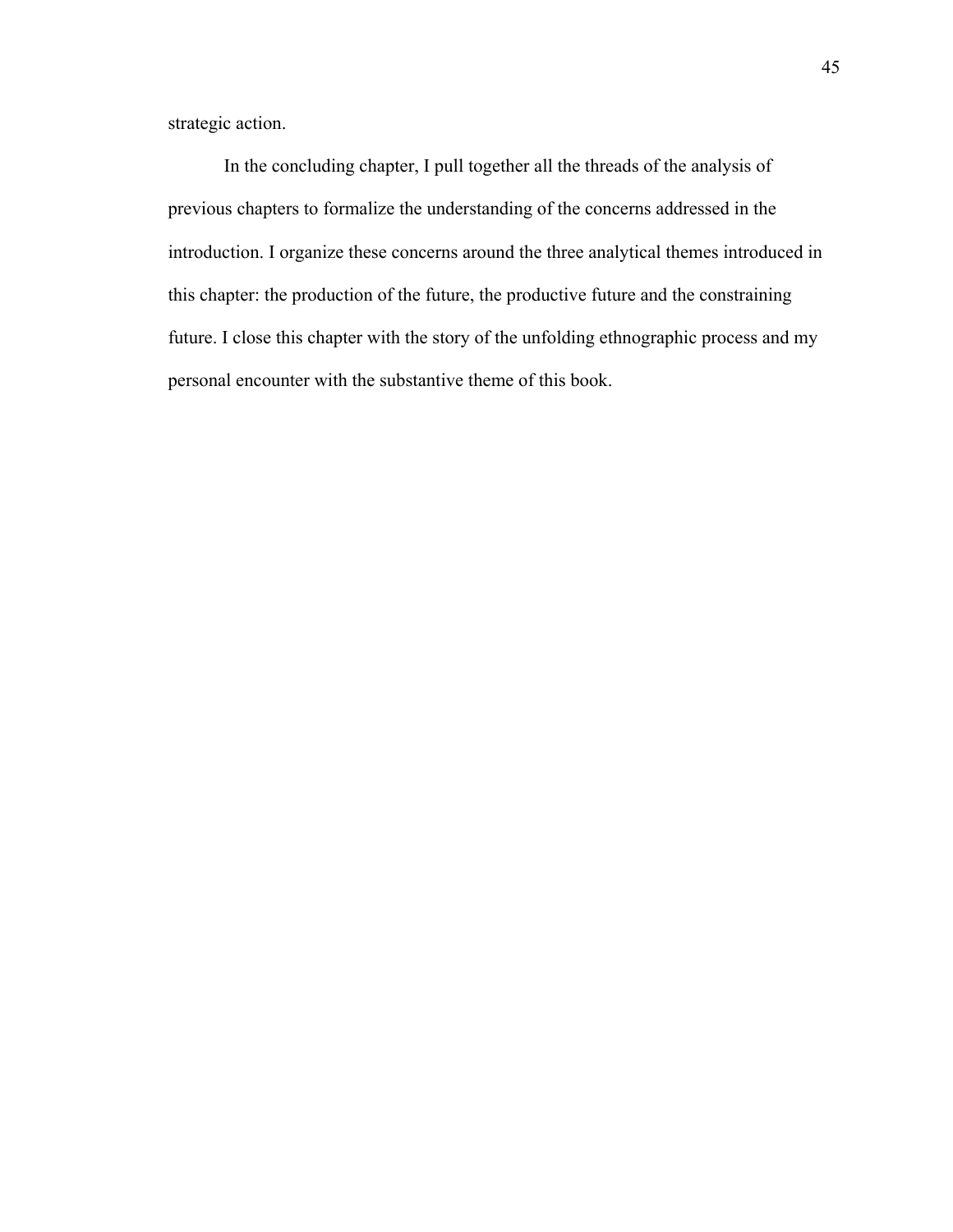#### **Chapter II:**

# **THE MAKING OF A CANVAS FOR FUTURE THINKING:** *LA ESPERANZA***, MIGRATION AND THE** *PORVENIR*

In this chapter, I begin to explore the experience of the future I introduced in the previous chapter with the narrative of my encounter with people from *La Esperanza* and my observations of the manifestations of people's future-oriented thinking. I do so by taking a socio-cognitive stance that treats this experience as intertwined with social and cultural context. I explore these issues as they relate to people's capacity to mentally represent their subjective experiences in the future. In particular, I look at the question of future orientation—"the tendency for a particular individual to devote a considerable amount of his or her mental life to thinking about the future" (Szpunar and Tulving 2011: XX). Ultimately, this chapter points to the recognition of the projective behavior that brought me to *La Esperanza* in the first place as responsive to a communal system of projectivity that relies on the socio-cultural features of this context, as this facilitated the creation of frameworks for future-oriented thinking. I define a system of projectivity as an interconnected network of practices and knowledge creating mechanisms and resources that circulate in situational context and to-from individuals and that actors draw on to develop ideas about the future.

The purpose of this chapter is twofold. On the hand, this chapter looks at how projective practices in *La Esperanza* are linked to a wider societal process of change, due to the town's incorporation to the transnational migration scene as it impacted people's temporal orientation and future engaging practices. On the other hand, this chapter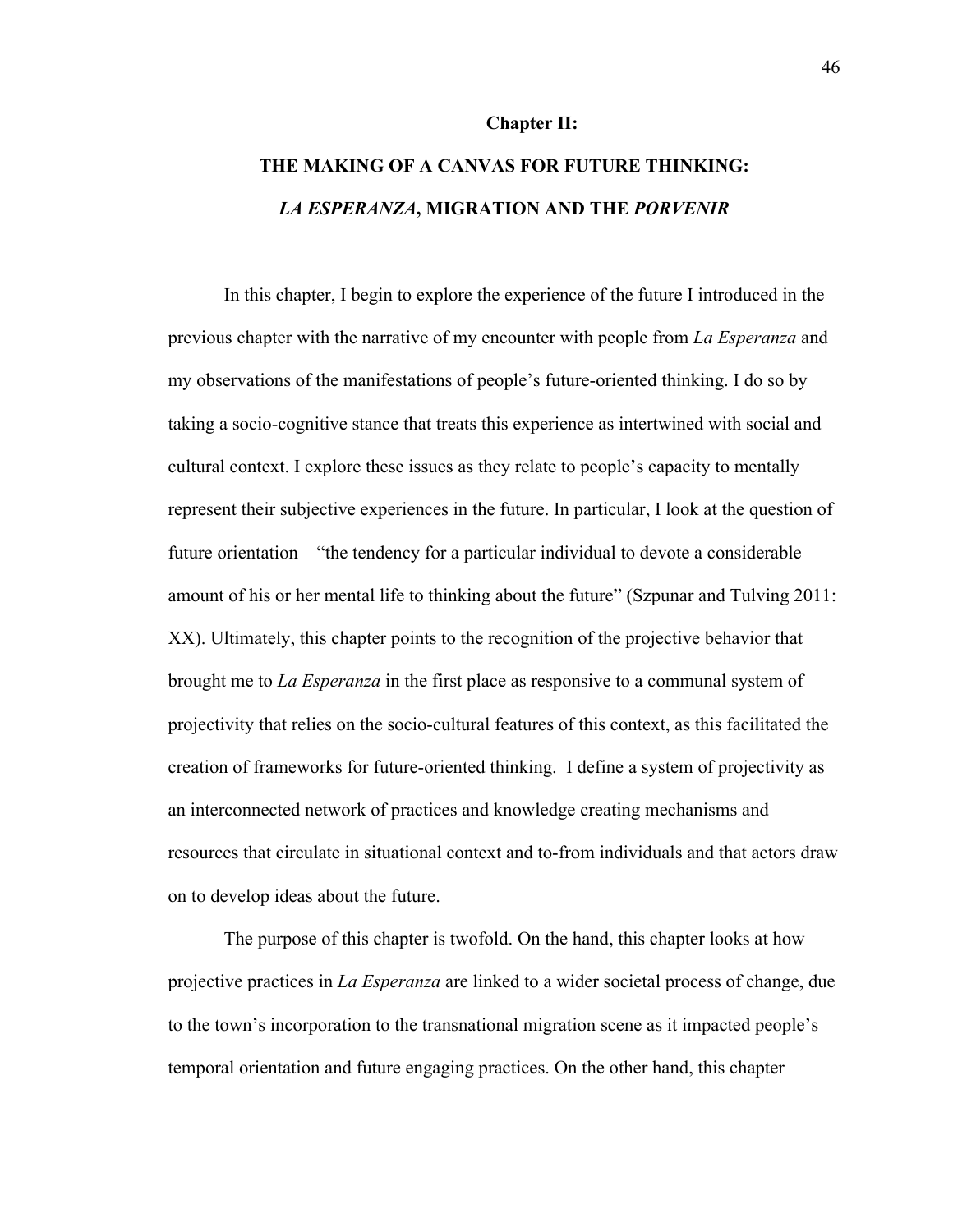provides some relevant background on the situational context to help locate the ethnographic stories introduced in the following two chapters. In what follows, first, I introduce the largest context of *La Esperanza*, namely its relatively recent history of transnational migration patterns*.* This section includes a further elaboration of the connection between migration and the question of the future, as well as a more detailed description of *La Esperanza.* Next, I provide a more detailed analysis of the ways in which this context of migration has provided frameworks and resources for people's engagement with the future.

# **Locating La Esperanza in Context**

*La Esperanza* is one of a number of communities in the state of Oaxaca, in southern Mexico, with a significant indigenous population that, after having no substantial history of relocation outside their regions, have shown in the last two decades sustained patterns of migration to the United States $^{22}$ -in this particular case, to central New Jersey and surrounding areas in New York and Pennsylvania. As of today, virtually every household in town has or has had at least one of its members residing abroad permanently or for periods of time, usually ranging from two to five years. These migrant experiences are central for understanding why the future, both as a concern and a form of subjective experience, has become so prominent in town, particularly in the past 20 years. The border crossing experiences of community members are at the core of the many ways in which the future features in the community's daily practices, both in its imaginary and material dimensions.

 $^{22}$  For more on these new emerging patterns of migration in the region see, for example, Fox and Rivera Salgado (2004).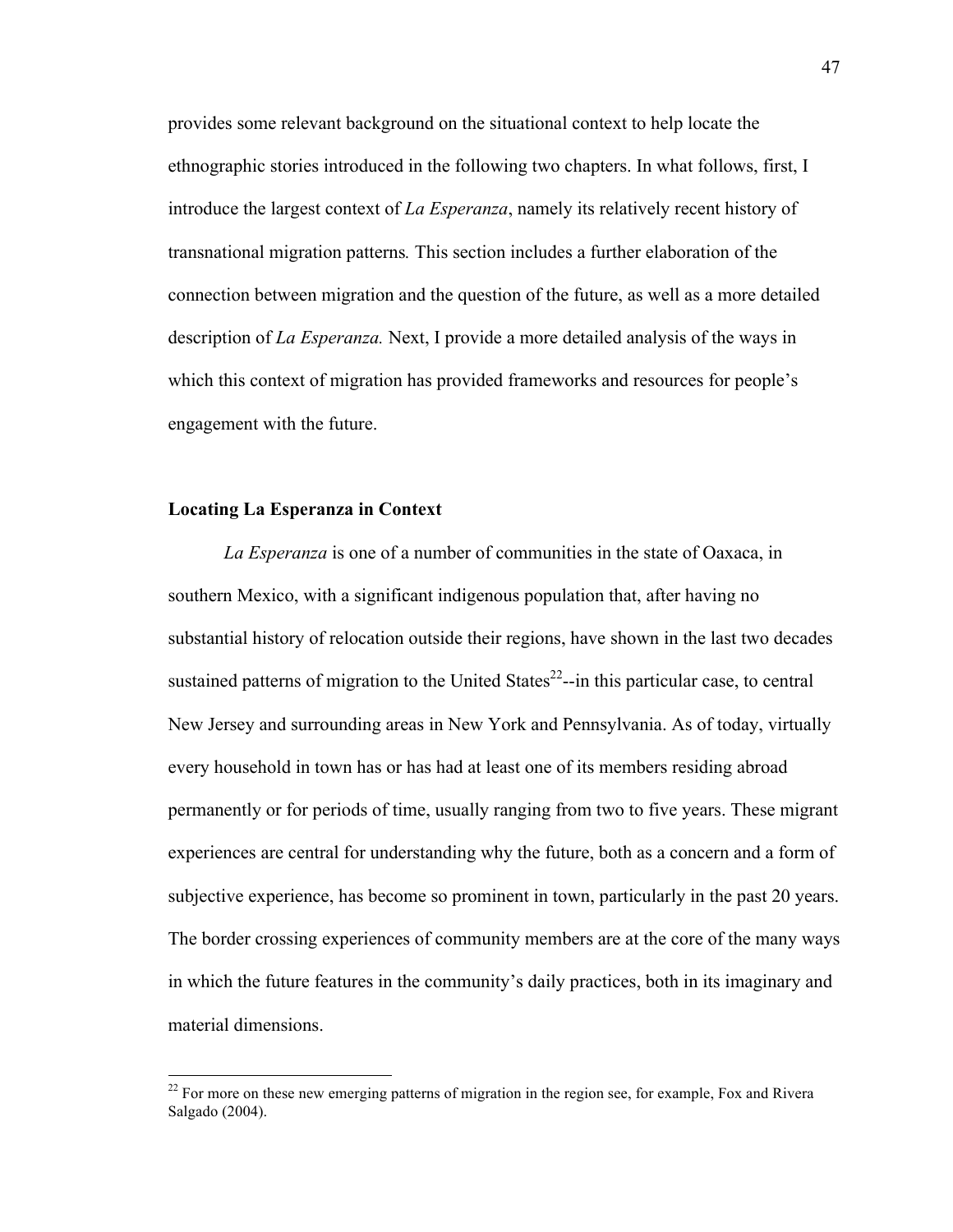The Transnational Context at Large

Over the past 25 years, high levels of out-migration have become a common denominator in most, if not all, of the state of Oaxaca. At the same time, the process of mass out-migration has affected communities at widely varying rates. This variation in rate has surprisingly significant consequences for the concern at hand. A brief overview of the history of migration in the region is thus appropriate here. This overview is not intended to provide a thorough treatment of the dynamics of out-mass migration from the region, but just enough to provide some context for the concerns of interest in this chapter.

The Oaxaca-Northeast United States connection is a relatively new phenomenon. In fact, overall, Oaxacan migration to the United States is not as prevalent as that from other more traditional sending regions in Mexico (Cohen 2004).<sup>23</sup> It is estimated that only 2.9% of the total state population migrates to the United States, ranking number 16 out of 32 among Mexican sending states (INEGI 2000). Some migrants from this new sending region have settled in traditional destination areas in the United States such as California, Texas and the Midwest. However, breaking the traditional migratory pattern to these receiving regions, many migrants have chosen new destinations of settlements in the East Coast of the United States in places like New York, New Jersey, and Florida and other

<sup>&</sup>lt;sup>23</sup> Central-western Mexico, mostly composed by *mestizo* rural communities, is well recognized in the literature as the traditional heartland for migration. Identified sending states in this area with historically sustained migratory patterns are Guanajuato, Jalisco, Michoacán, Aguascalientes, Zacatecas, San Luis Potosí, Durango, Colima and Nayarit. (Durand, Massey and Zenteno 2001).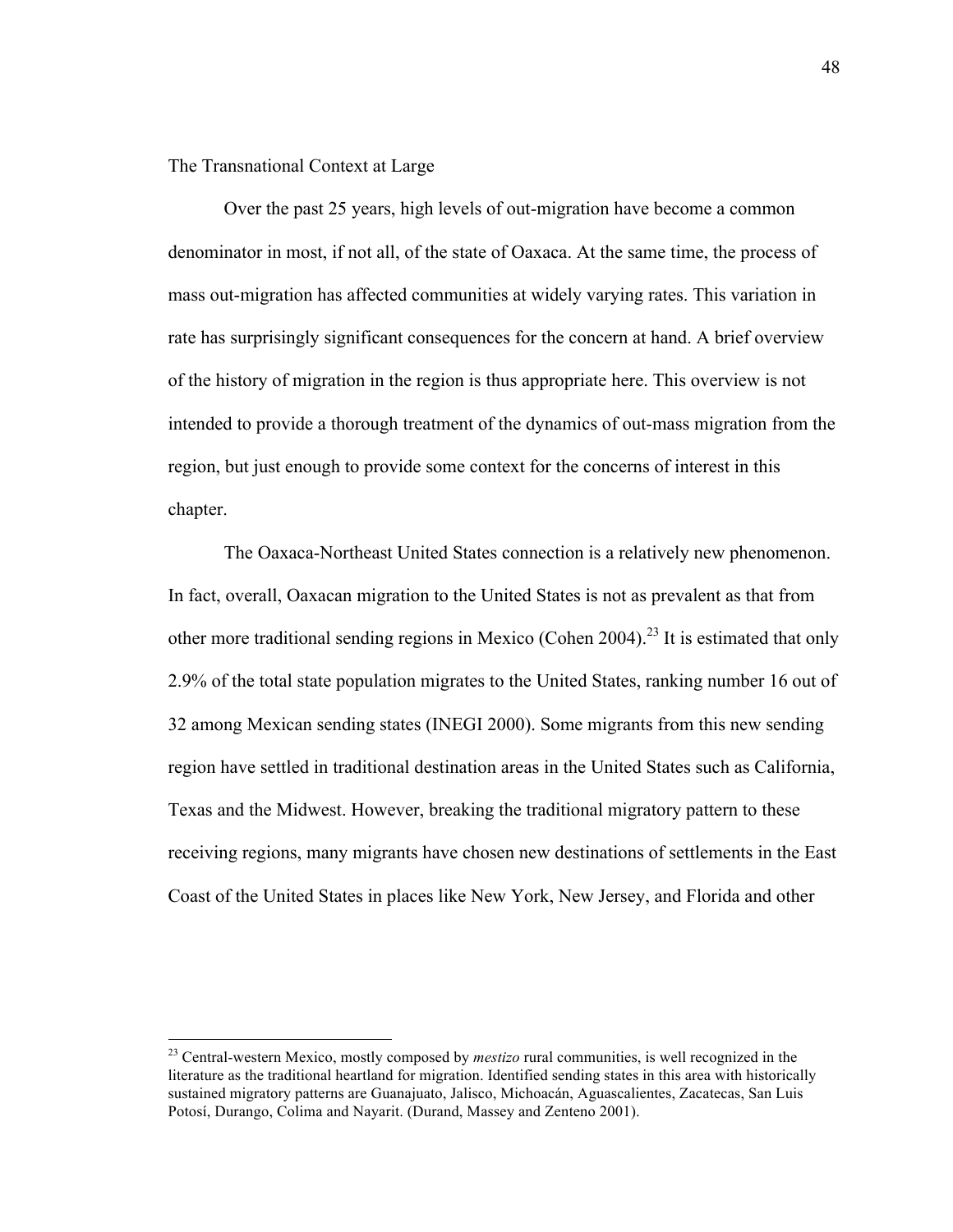locations in Oregon, Washington and North Carolina (Fox 2006; Zepeda and Appendini  $2005$ ).<sup>24</sup>

Migration from the southwest of the state (the *Mixteca de la Costa* region), where *La Esperanza* is located, has proceeded more slowly not only than the traditional migration from western Mexico but also than that from other regions in Oaxaca. In fact, most of the research on Oaxaca concentrates on the communities with long-standing ties to California, largely located in Oaxaca's central valleys, in what is considered the northern Sierra region and the northern section of the Mixteca region (e.g. Van Wey, Tucker and McCornell 2005;Cohen 2004; Runsten and Kearney 1994). This focus thus has left little documented the communities located in the southwest of the state and their counterparts settled in the United States, mostly in NJ.

It could be said that *La Esperanza* is relatively new to the transnational scene. While Oaxacan migrants began traveling to the southwest of the U.S. in the 50s through the Bracero Program,  $^{25}$  it was not until the 1970s that the flows became more steady; it was only in the mid-'80s, following the 1982 economic crisis in Mexico, that the numbers of Oaxacans in the US considerably increased (Rivera-Salgado and Escala-Rabadán op.cit.). It was during this time of crisis, as locals recall, when people from the region started arriving to the East Coast. Thus, while migratory practices are not new to the region where *La Esperanza* is located (some people were part of the first migration

 $^{24}$  It is worth mentioning that this new migratory pattern not only has defined new transnational geographies but also, given the complexity of the socio-political reality of the indigenous population in Mexico— Oaxaca being the state in Mexico with the highest number of indigenous groups—has brought up new analytical and empirical puzzles for social scientists. Examples of these can be found in recent research agendas concerned with the question of how migration — in particular the emergence of indigenous participation in transnational public and political spheres— influence the structures of indigenous organization and community identity (see, for example, Fox and Gaspar Rivera-Salgado 2004b).

<sup>&</sup>lt;sup>25</sup> This was a guest worker program for Mexicans in the United States that last from 1942-1964. For more on the topic as it relates to the Oaxacan migration see Cohen (op. cit.).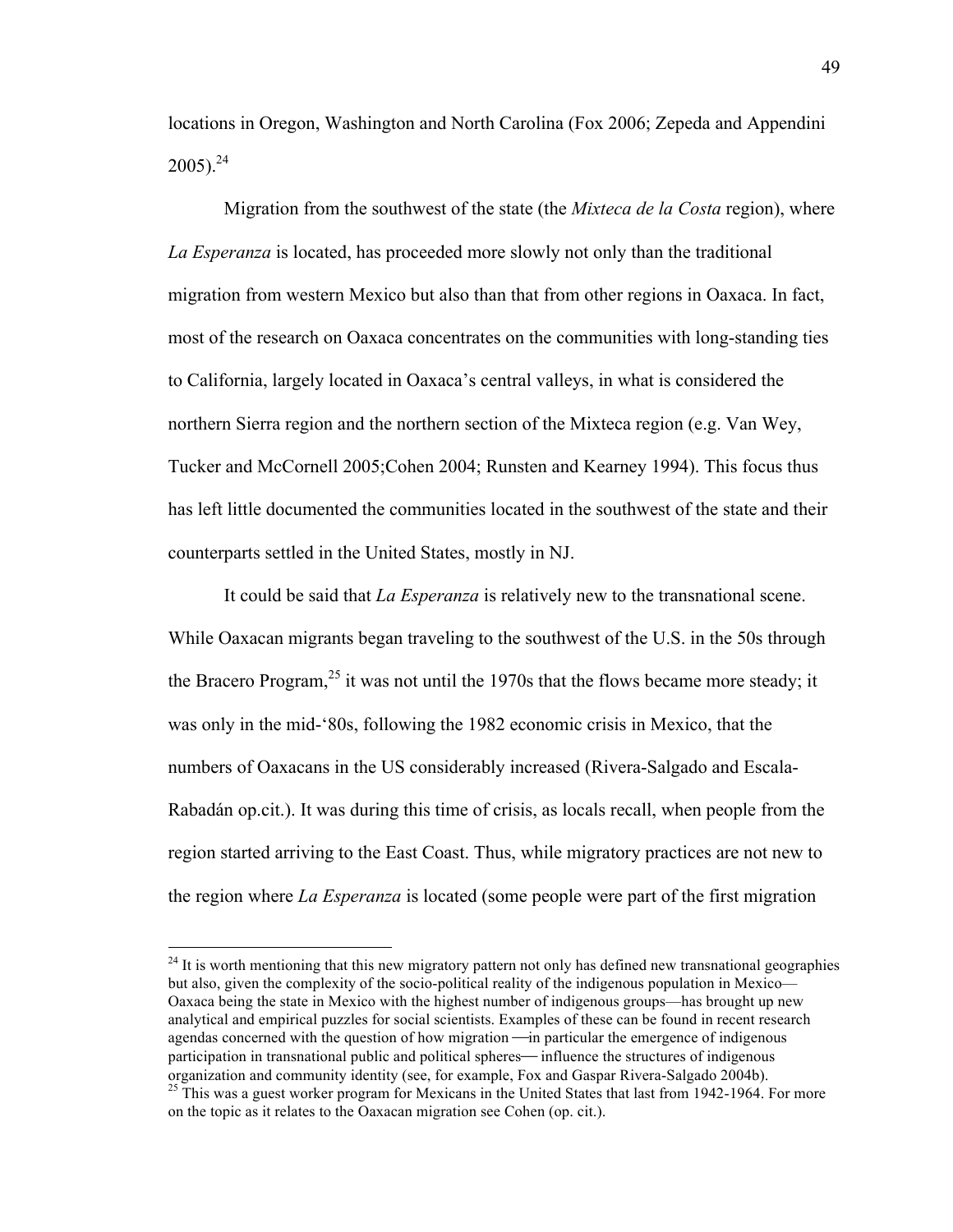wave to California), it is only within the past 15 years that sustained patterns of migration from the area to New Jersey could be recognized. It is now possible, for example, to locate dense transnational connections that extend from southwestern Oaxaca to places such as Atlantic City (Grimes 1998), Princeton (Maloney 2002) and other locations in central New Jersey (Dreby 2010), where many people from *La Esperanza* relocate.

## *La Esperanza*

*La Esperanza* is located in the mountain range known as Sierra Madre del Sur in the state of Oaxaca. The town is a small grid of paved and non-paved streets (it takes about 30 minutes to walk from south to north and about 20 minutes from west to east). It is divided into barrios frequently inhabited by members of the same families. At its center, *La Esperanza* has a main street—this is a segment of the federal highway—where almost all the quotidian activities in town take place. It is on the main street that the church, the municipal hall, the basketball court (which doubles as the town's main square) and most of the businesses in town are located. Also in the center of town, there is a loudspeaker placed on the roof of a store through which the local events and announcements are made all throughout the day. People pay the equivalent of \$2 to have their announcement made three times. Beginning at 6 am and ending around 9pm, the speaker broadcasts announcements for community events, services and goods such as are where to buy fresh meat or homemade tamales, the time and location of town meetings, reminders about school activities or promotions offered by the local dentist, to mention some.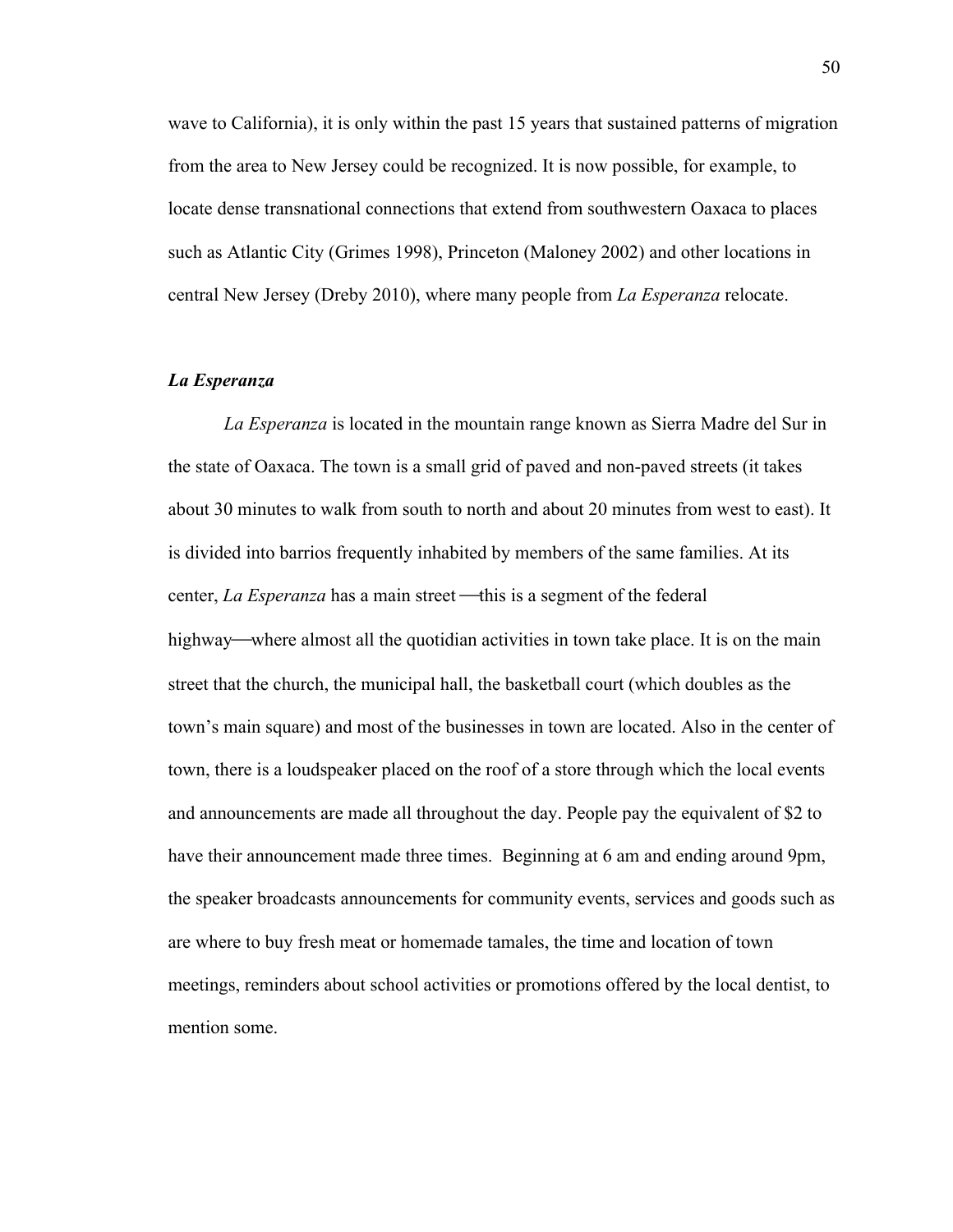Locals recall that before the highway reached town somewhere between 1959 - 1960, *La Esperanza*—which at the time was no more than a small rural settlement with scattered dwellings and a main dirt road—was very isolated from the rest of the communities in the region and, as a result, very impoverished. People remember that it used to take people two days of walking or riding a donkey or a horse through the mountains to get to the closest nearby city. If they wanted some basic products, they would have to wait until merchants known as *canasteros* (or basket-carriers) from regions beyond the closest city arrived to the town loaded with goods such as fruits and clay pots. Some remember that when the highway was inaugurated, there was still no drinking water, sewage, telephone or electricity available in town. Now, because of its location on the federal highway and its centrality for the smaller communities around, the town witnesses a lot of activity provided by the commercial trucks and passenger buses that stop by on the way to the capital of the state and the nearby large cities *La Esperanza* is located between, thus turning *La Esperanza* into a locus of commercial and interethnic relations. So while it still relies on the nearby largest city (about an hour away driving distance, approximately five times *La Esperanza's* size) for the supply of goods and services, as the seat of the municipal government in the area, *La Esperanza* remains the social, educational, economic and political center for the rest of the villages in its municipality (the town, for example, hosts the municipality's health clinic and the only high school, which opened in the early 1990s). $^{26}$ 

 <sup>26</sup> All states in Mexico are divided into administratively autonomous municipalities. *La Esperanza* belongs to a municipality that has the same name. It is composed by 36 settlements accessed from the head locality mostly through dirt roads. Excluding the town of *La Esperanza*, the population totals range from 5 to 1657 people per settlement (average population per settlement: 320 people) and total 15417 persons in all the municipality. Approximately 26.53 % of population <15yrs in the entire municipality is illiterate. Oaxaca state places third out of 32 states in the national marginalization index. (CONAPO 2001)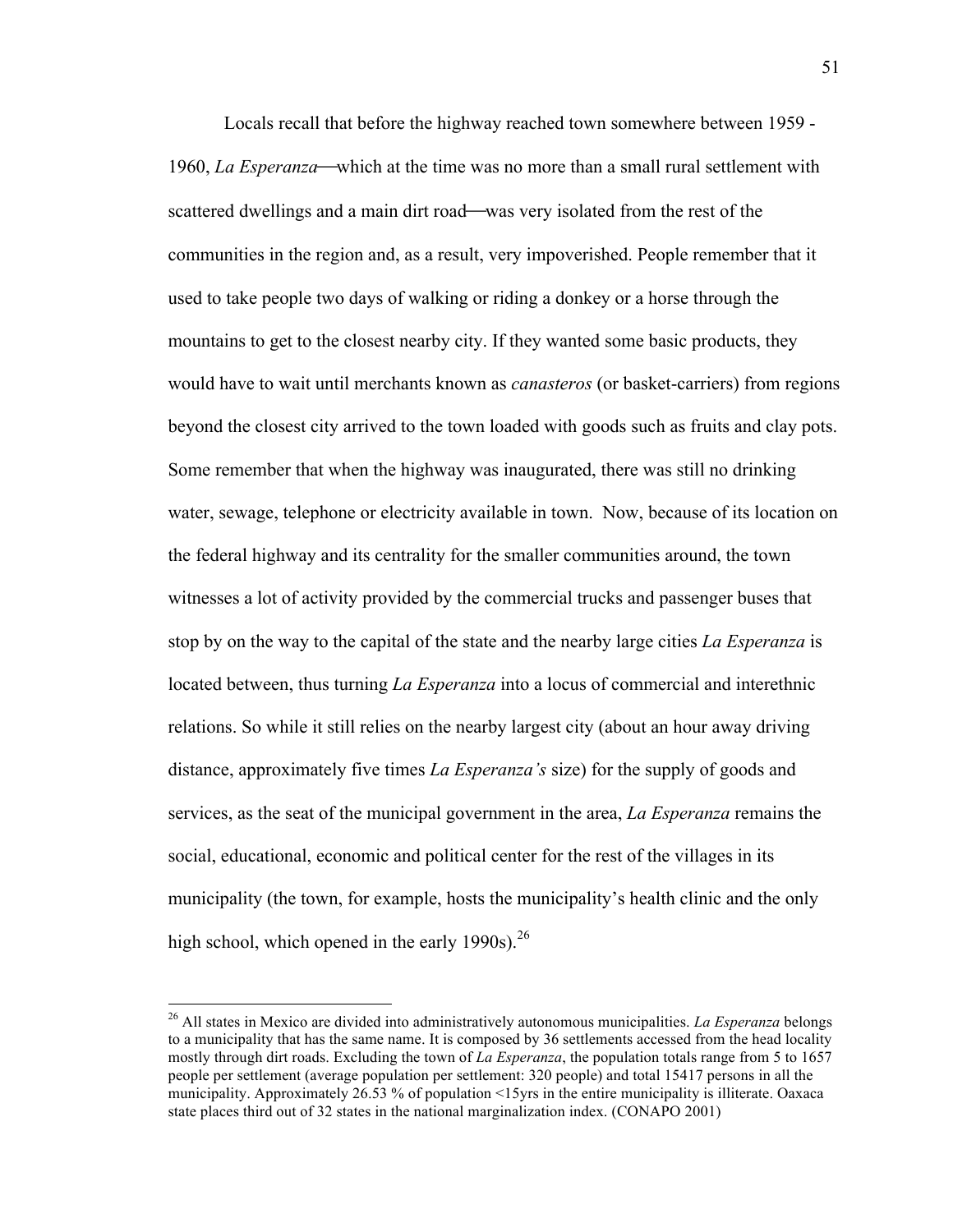Economic life in the town is sustained by subsistence agriculture and livestock raising for household and local consumption, native textile production, small scale commerce and, in great part, from remittances sent by community members working abroad. In addition to accounting for a significant portion of the family income for some, these remittances are very often invested in housing construction and small service businesses. According to government estimates, 69.82% of the population have a daily income of 2 minimum salaries (the equivalent to 8.6 US dollars) and 57% of the adult population over 15 years of age did not finish elementary school.<sup>27</sup>

Like many other communities in the region, *La Esperanza* has clear dynamics of ethnic stratification defined by its mix of indigenous and mestizo population  $\sim$ or, as it would be referred to in town, of "naturales" and "gente de razon".<sup>28</sup> One of the fourteen indigenous groups of Oaxaca and considered the first settlers in the region dating back to prehispanic times, the indigenous population make up about 1/3 of the total elderly, and only speak Mixteco while the younger generations only speak Spanish. This ethnic community still preserves its distinctive forms of social organization, cultural practices and beliefs. Thus, while at first sight *La Esperanza* seems culturally homogeneous (Spanish language and people dressed in what could be considered occidental clothes are predominant), there exist clear social boundaries between them and *mestizos*, who are said to first arrive to the town from nearby municipalities in the early 1920s. Currently, as it is the case in all of the communities in Mexico with a mix of indigenous and *mestizos*, the indigenous population is most often at the bottom of the

 $27$  Source INEGI (2005).

 $^{28}$  In English: the "naturals" and the "people of reason". This distinction dates back to the times when Mexico was a Spanish colony.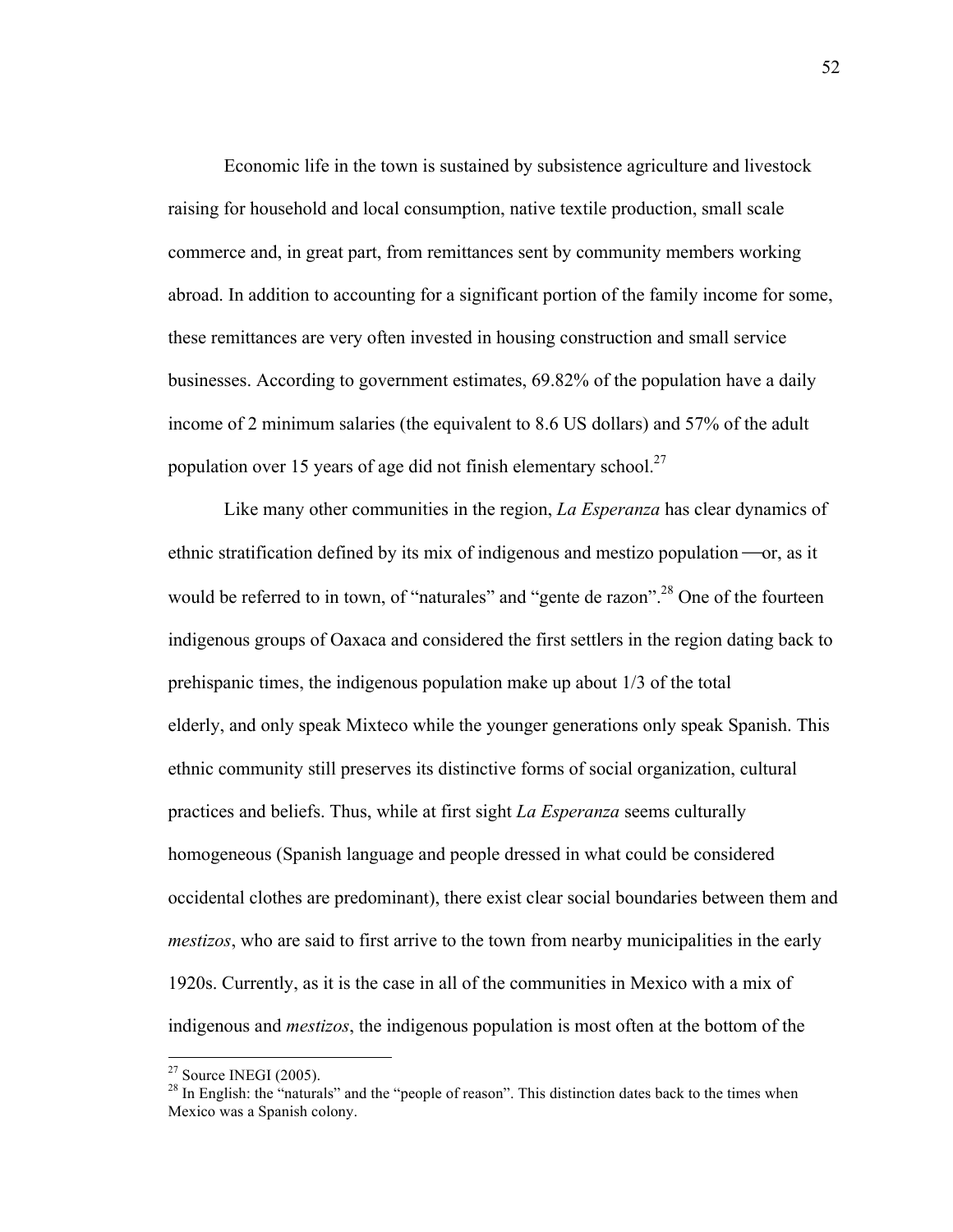community stratification system as a result of land expropriation and unequal access to educational opportunities and value-producing resources. However, thanks to out-group marriages, changes in the household economy of some indigenous families due to the monetary benefits resulting from migratory practices, and the implementation of bilingual classes in schools, their incorporation to the education system in the mid 1970s have helped to somewhat level the field for some, as it is remarked by some in town.

# Migration Patterns

While *La Esperanza's* migratory history to the United States started during the times of the *Bracero* program, according to locals, steady migratory practices to the North East of the United States started to develop in the mid/late 1980s for *mestizos,*  mostly men, and a decade later for the indigenous sector of the population. Accordingly, three different periods of migration-related experiences to the United States can be identified from talking with people in *La Esperanza.*

I encountered some people in town in their seventies and eighties who can tell stories of travelling to the United States when they were young. Talking about the United States with them meant listening to narratives about the many adventures they had when moving freely from one state to another and from coast to coast, and about the many employment opportunities they encountered abroad. The timing of these stories seems to coincide with that of the *Bracero* program that began in the 1940s and continued through 1964, though it was not clear to me I was listening to bracero stories *per se*. In fact, I did not meet anybody who openly identified himself or herself as a bracero, though this does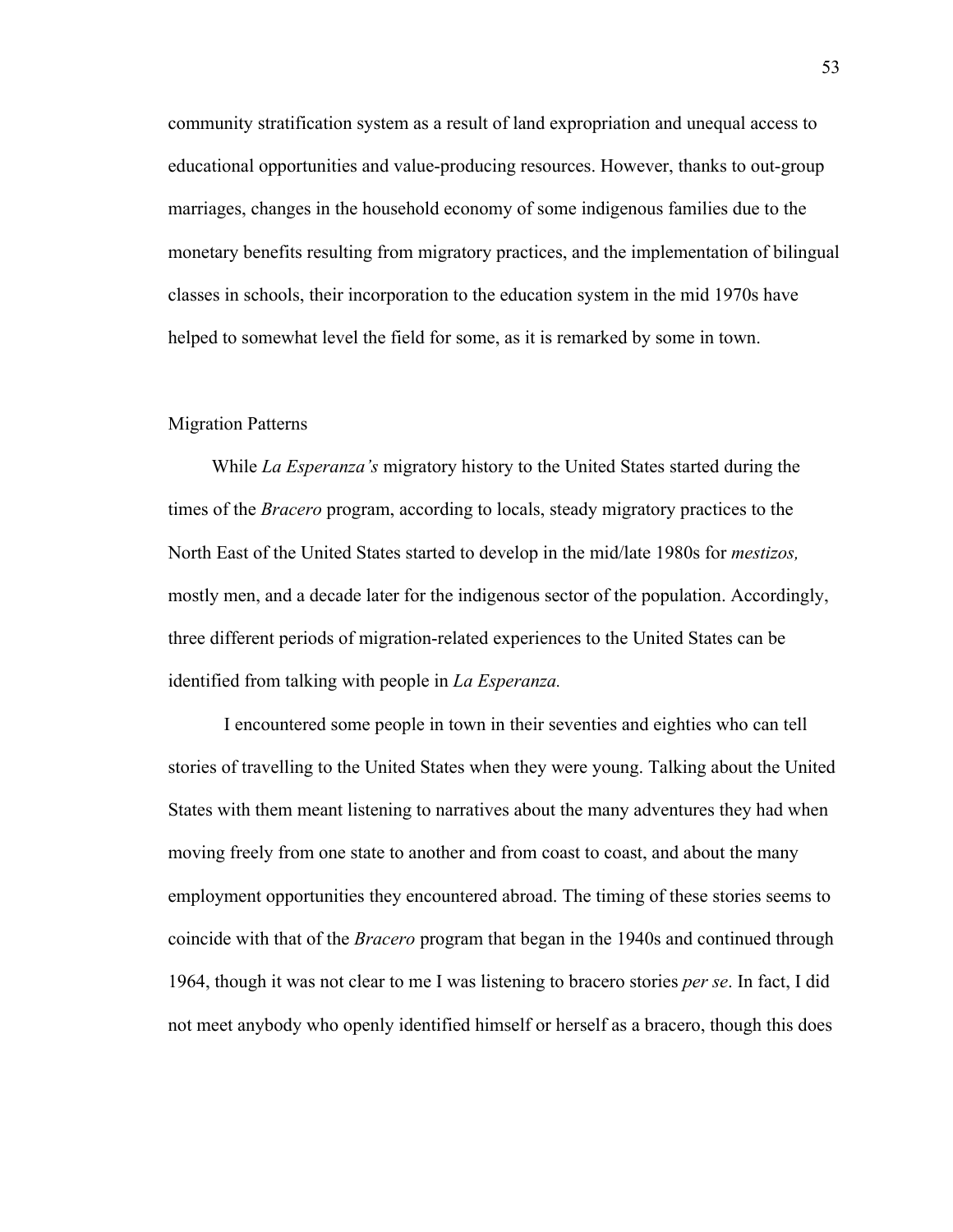not mean that there were none in *La Esperanza*. 29 What was clear to me, however, was that usually those with such stories were not people originally from *La Esperanza* but immigrants from other bigger towns in the region who, after building up capital, settled their businesses in town during the 1960s and 1970s, possibly as a result of the completion of the highway that made *La Esperanza* a potentially valuable commercial center. Accordingly, I would not identify those who told me their migrant stories as being the first people from the town who gained migratory experience. Instead, I see these people as the beginning of the arrival of migration-related outcomes and experiences to the town.

The first significant movement to the United States from people from *La Esperanza*, however, began in the early 1980s but intensified in the last five years of the decade. For instance, by 1985 the networks abroad, particularly in New Jersey, were solid enough to enable the migration of many mestizos to Central New Jersey—those with the earliest traveling experiences initially moved to border cities such as Tijuana, Los Angeles and San Diego before heading North. This is what can be considered the first big wave of migration from *La Esperanza* into Central New Jersey. Many of those who participated during this wave already had experiences spending periods of time working in different cities within Mexico, particularly in larger cities such as Puebla, Oaxaca City and Mexico City, and some close nearby touristic cities such as Acapulco and Huatulco. The migratory pattern from this time resembled that of many other traditional sending regions, namely mostly composed by young men in their mid-twenties, some of them married or with intentions to get married once they have saved some money abroad.

<sup>&</sup>lt;sup>29</sup> After all, while the efforts of the bracero program recruiters did not reach Oaxaca with the same strength as it did in the center and north of Mexico, it is documented elsewhere (Grimes 1998) that some people from the geographical region of La Esperanza did participate in the program.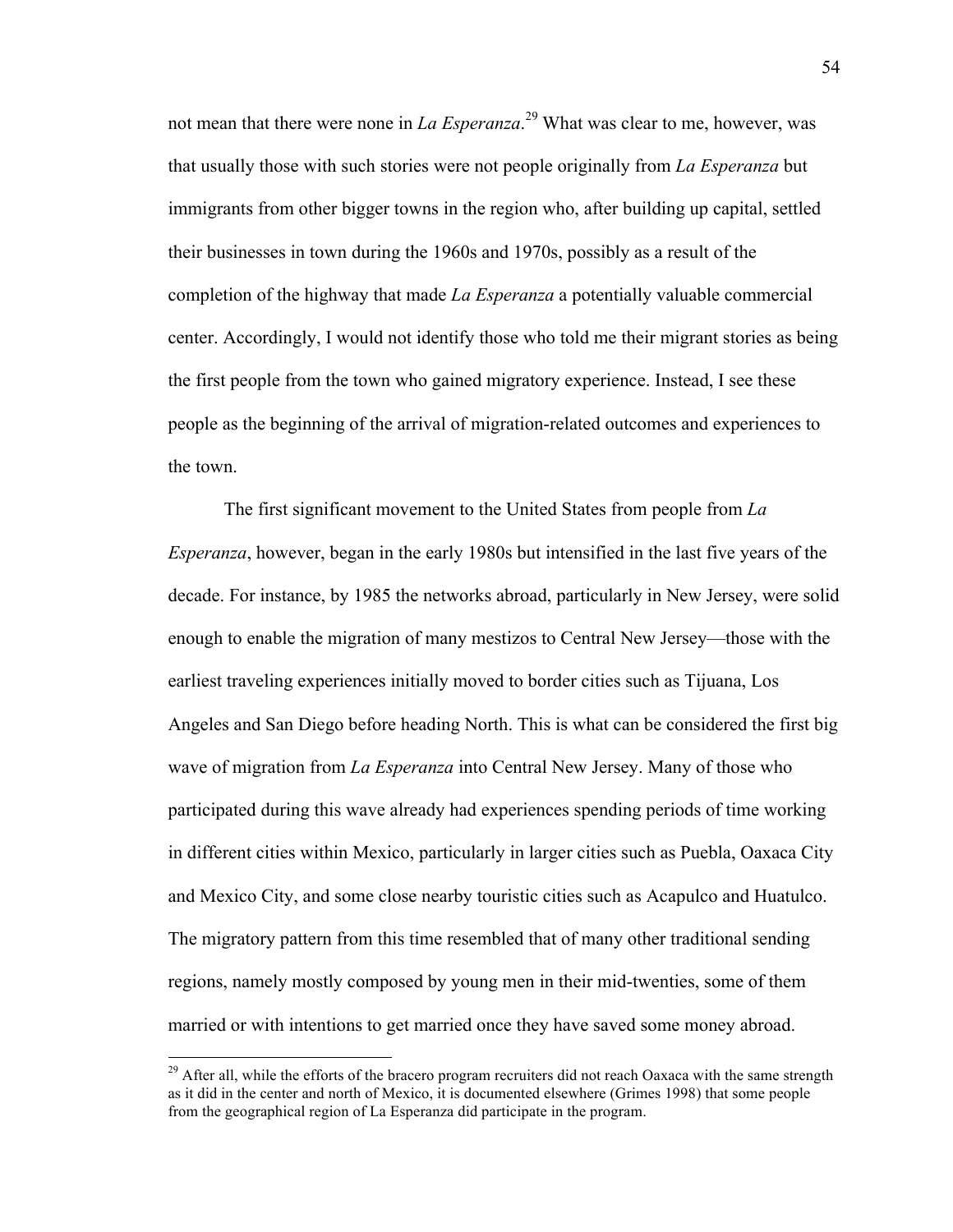People estimate that non-indigenous women joined these patterns in the early 1990s. When inquiring about this with a former migrant, he said to me: "sisters, sisters-in law, nieces, wives… they all began to follow their brothers and husbands… now they do not need to follow people that much, they just go."

The second significant phase of migration is that of the indigenous population in the mid 1990s (although it was during the first five years in the 2000s when the number of the indigenous population who were leaving town increased). People attribute the delayed migratory practices of the indigenous population to their "being scared." After all, some said, these were people who not long ago lived exclusively in the *monte* (in the surrounding mountain side, away from the center of town) and who had never left *La Esperanza* or surrounding areas before. Unlike the *mestizo* population, who had more experience due to their internal migratory practices, for most indigenous people this was the first migratory experience. People in town estimate that it was around 1995-1998 that the indigenous population began to travel to the United States.<sup>30</sup> They initially went to California to harvest grapes, tomatoes and cherries but pretty soon after they began moving north.

Because of how steady this second phase of migration has been, currently people in town cannot really see any difference in the rate at which each group (mestizos, indigenous, men and women) is leaving for the United States, something they were able to do before. This is illustrated by a comment from a former migrant who I met in *La Esperanza*:

now they all go equally, people of reason [mestizos], naturals [indigenous], women…. The youth, for example, they become boyfriend and girlfriend here,

<sup>&</sup>lt;sup>30</sup> For an overview of patterns of Oaxacan indigenous migration to the United States see Fox and Rivera Salgado 2004.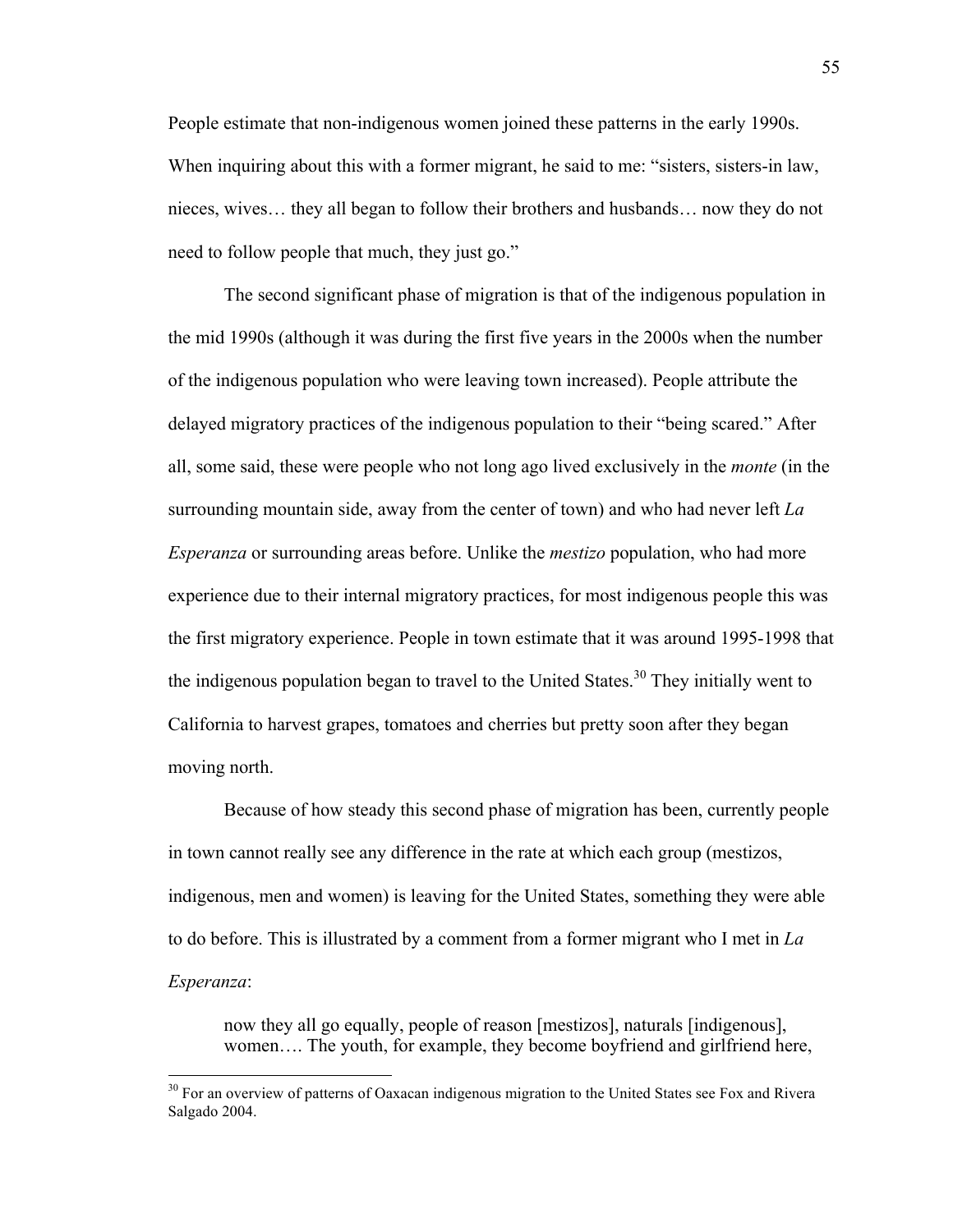they talk to each other and tell each other 'I am going up north and I wait for you there'… whether it is the man's or the woman's idea… there is more freedom for people to do whatever they want.

As could be expected, the historical change that has occurred between each of these phases of migration matters in how people live and understand transnational movement. In particular, the variations of the socio-economic context in the destination city in the United States have significantly framed people's migratory experiences and their outcomes. For instance, because *mestizos* have been part of the migratory scene for more time than indigenous have —and thus have enjoyed for a longer time the economic benefits associated with migration— the differences in migratory history between groups has exacerbated the status differences between them in town. It is clear that those belonging to the first wave of migrants have had the chance to accumulate wealth through good investments of their earnings in productive activities such as cattle raising. Furthermore, for some families, having an earlier migratory history also translates into more family members having regularized their immigration status in the United States or having been born abroad, a condition that seems to be highly valued in town. In this sense, while now everybody in town would agree that almost (though not all) every household in *La Esperanza* has some sort of migratory history, it is impossible to say that the outcomes and experiences resulting from migration are the same for everybody. The context of reception in the United States is of particular relevance here.

Temo, a taxi driver and a seasonal merchant in town, describes very articulately the difference in experiences, particularly between the first and second wave. He belongs to the first significant wave of people from La Esperanza who arrived in New Brunswick in the 1980s, following the path of a couple of friends who were already there—they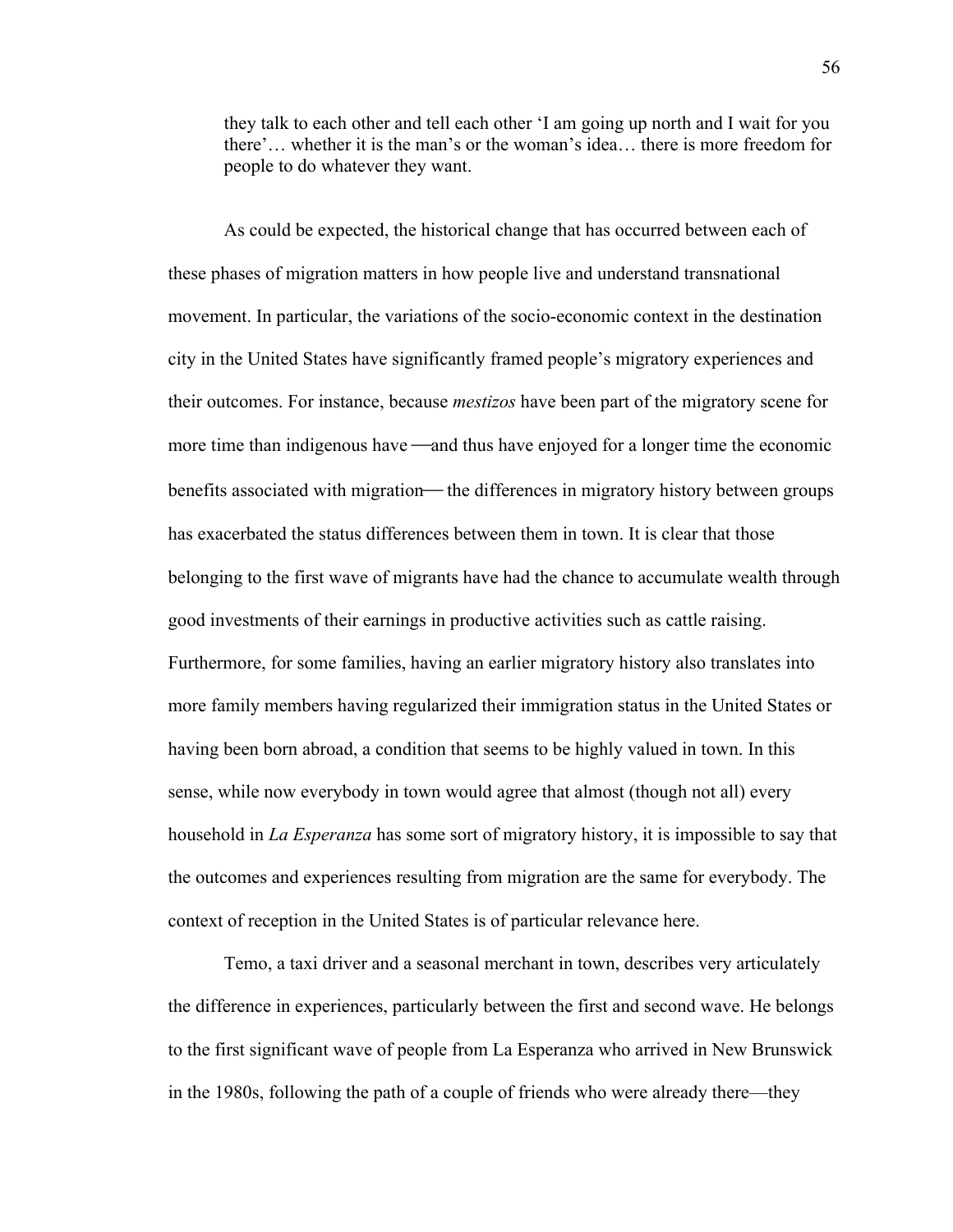were invited by an uncle who is considered one of the pioneers of the community abroad. He left for the United States in 1985 and stayed in New Brunswick for a couple of years, working two shifts at local factories. He returned to *La Esperanza* in 1987 and remained home for 15 years, operating the very successful fruit business he built with his earnings from abroad. In 2000, following personal challenges that turned into economic problems, he returned to the United States, where he remained for six more years. His accounts of his experiences abroad during each of these periods speak to the many ways in which historical change—mostly due to changes in the economy and the maturity of the networks abroad—brought about very different contexts of action for those who left in the mid-eighties and those who began to do so a decade later. Temo's experiences resonate with those of others who shared with me their thoughts about border crossing experiences, employment circumstances, and, overall, the everyday community life in their host American city.

Temo and many others who left during the second migration phase remember the times when border crossing implied just having enough money to pay for the transportation costs between their hometown and the United States—about \$300-\$600 US dollars. People would find their own way to the border and, once there, someone they or an acquaintance knew would help them find their way across. It is not rare to hear people talking about their border crossing contacts with fondness and to listen to them being very grateful because of people's kindness in helping them to make it to the 'other side.' "It was very easy to cross, now it is harder…there are more risks," Temo said. His remark refers to the challenges that those waiting to make the journey northward currently have to deal with, referring to the newest migrant wave starting in the late 90s.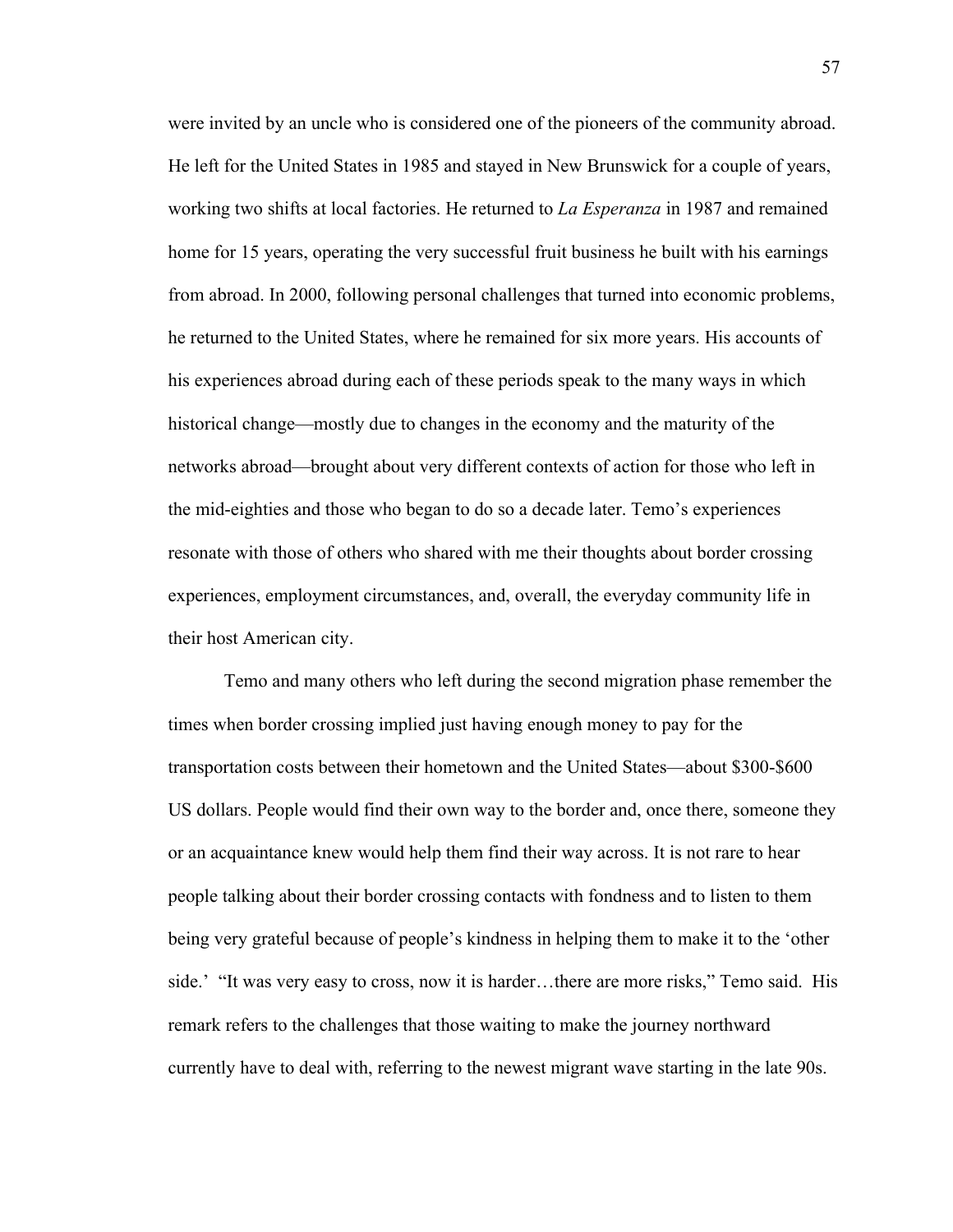The most significant change is the centrality of *coyotes*<sup>31</sup> in the border crossing experiences. The hiring of a coyote became one of the principal strategies people in town began to use in response to an intensified U.S. border enforcement. For the last migrant wave, a successful border crossing thus implies spending between \$2600-\$5000 dollars in travelling fees, depending on the means of transportation used to get people to the destination.<sup>32</sup> There are many consequences in hiring these paid guides. For instance, people seem to be more vulnerable during the border crossing experience—there are many stories of coyotes abusing and even abandoning their customers. However, it is the economic consequence of this investment that impacts people's experiences abroad. To begin with, those belonging to the third phase of migration have to pay off first the loans from which they obtained the money for the coyote before starting to send remittances back to *La Esperanza.* Also, because border crossing is not as "easy" as it seemed to be for those who left in the 1980s, people tend to stay longer periods of time, which makes life in the United States seem more permanent—Temo, for instance, remained six years his second time around. This has implications for the ways in which everyday life abroad is articulated as being less of a short and condensed period of hard work than it was for the previous wave.

Perhaps what made the biggest impact for Temo when comparing his two experiences abroad, were the changes that he encountered at the level of the migrant community and, especially how much this has grown both in size and significance. In his most recent trip, he found a very well established migrant enclave that had taken over an entire section of this American city. When he was in the United States for the first time,

 $31$  smugglers

<sup>&</sup>lt;sup>32</sup> Once occurring through bus rides, some people are now traveling in planes, for instance.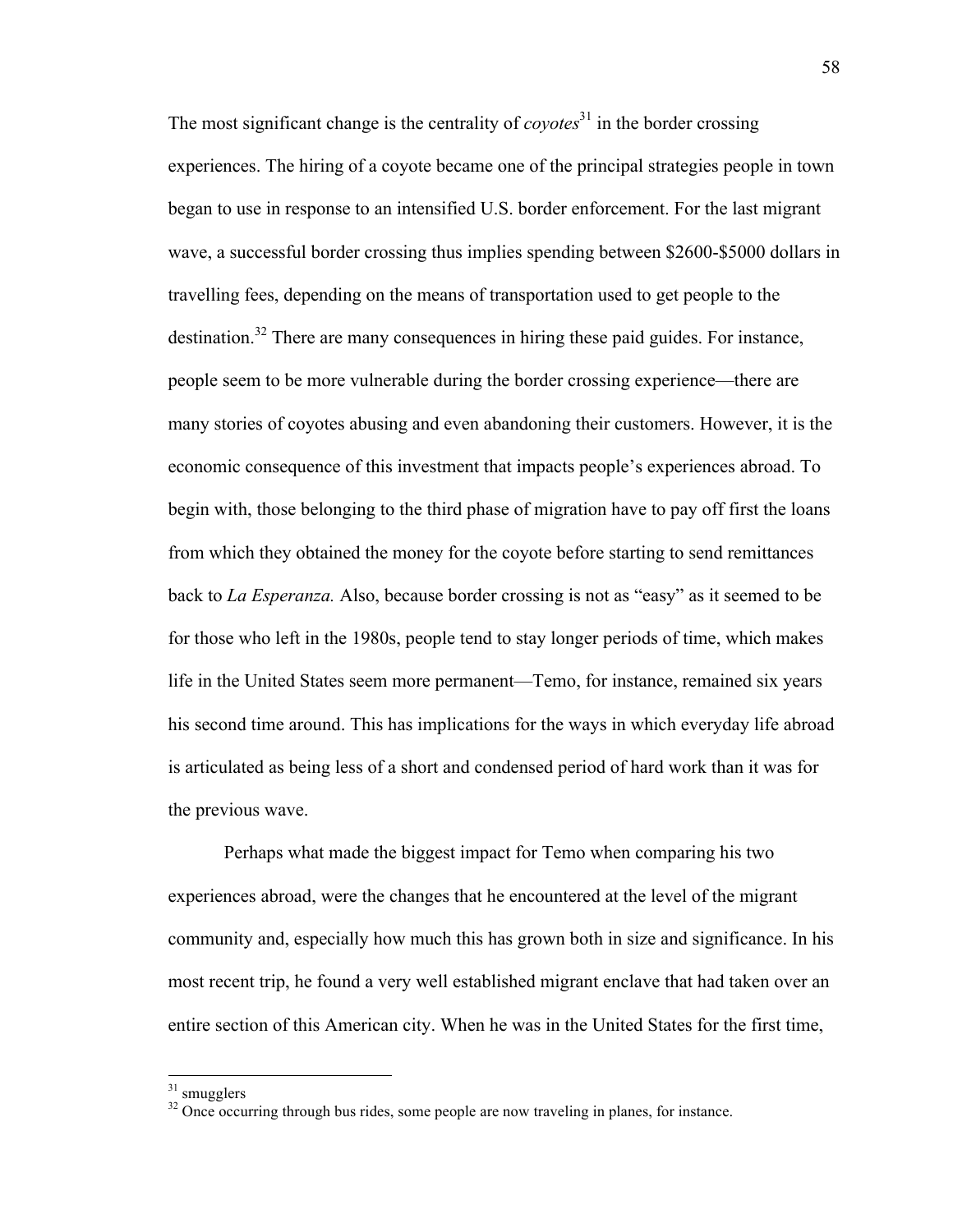there were not many Mexicans. In fact, he remembers, it was very easy to stay together because there were not that many to keep track of. They were always trying to be together looking after each other, especially because they were not very trustful of black Americans. "There was nothing," he says, "we did not have a place where to eat what we liked or to buy things we were used to, like tortillas… there were no kids and no women." Now, he says, things are different. He talks about the many people from Mexico that can be seen walking around the streets during the weekdays (including many children and women) and crowding the local bars and the many Mexican food restaurants that opened since his first time around—all of these restaurants are owned by people from the first wave who permanently settle in the United States. Temo is also quite amused by the ways that Mexicans are recreating La Esperanza life in New Jersey. For instance, as he said,

Mexicans there now can do everything we do here… they have their weddings, they celebrate the Mexican Independence Day, they go to parties, they have children… When I first went there, we knew that we were not in our country, now people seem more comfortable.

This increase in the migrant population not only from Mexico, but also from other places such as Honduras, Dominican Republic, El Salvador and Puerto Rico, has had significant consequences in the employment sector. "Before, there were many jobs," Temo pointed out, "you can still make it through now, but it almost feels like it does in Mexico. There was not much competition before. Of course, you can still make money now, but not that much, and people have to go through a lot of sacrifices and challenges." Not only did the employment opportunities seem greater in number in the 1980s, but als, the perception of how valued and needed were the Mexican workers was different. For instance, Temo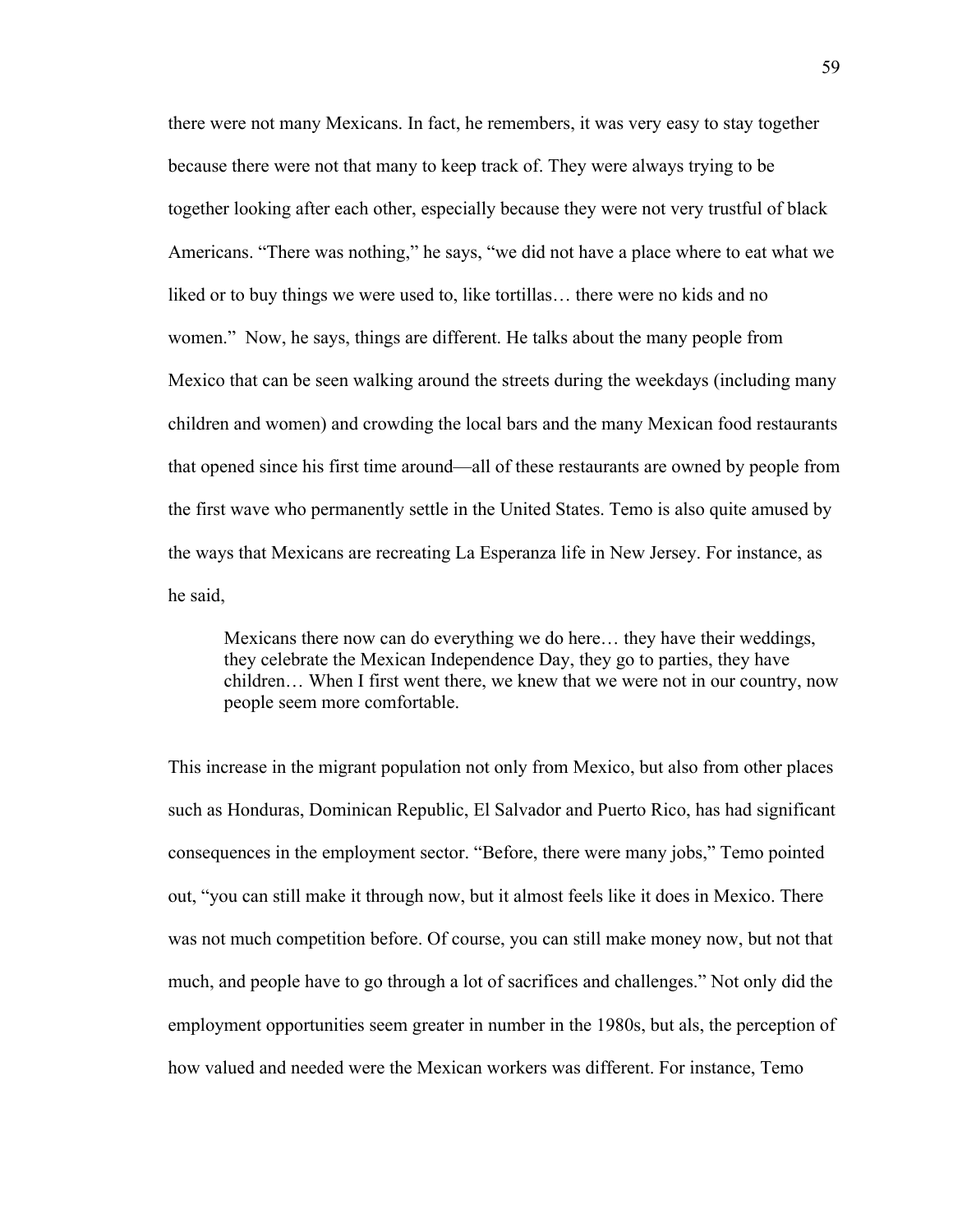recalls how during his first time in the United States, he could get away with arriving late for work---something he explains was very exceptional, and would only happen if he had had a couple of extra beers with friends the night before. He recalls the many times in which his boss would call him to ask him to show up to work no matter he was already late, even offering to pay him for the full 8 hours of work. For instance, Temo recalls

They did not care if we were late, they just wanted us to show up because they needed us…they even wanted us to stay. I got plenty of offers from my boss to help me regularize my papers…some people did get their papers during that time, but I was not there to stay.

During his most recent trip, he says, things had changed a lot and he attributes this to the growth of the migrant population looking for jobs. For instance, if someone does not show up at work, this person would be fired: "People need to take good care of their jobs because there are a lot of people looking for jobs; they can replace people very easily." Accordingly, the wages seemed to be lower than he was used to. On his second stay abroad he began working for the same employer he had in his first stay, but he had to change jobs because he was not being paid enough to make his stay worthwhile.

The employment-related challenges he now identifies are also due to the proliferation of employment agencies for temporary jobs, which Temo recognized as a "new thing." On the one hand, migrant workers complain a lot about the agencies taking too much of their profits and charging a lot of fees. Thus, in addition to there being more competition for the available jobs, these jobs are not permanent and the profit obtained is lower. Additionally, the increasing use of employment agencies also poses challenges for making personal connections with the employers—this connection was pivotal in the maintenance of a steady job, in the obtaining of residency papers for some and in being referenced for other jobs. Like some other people in town who were in the United States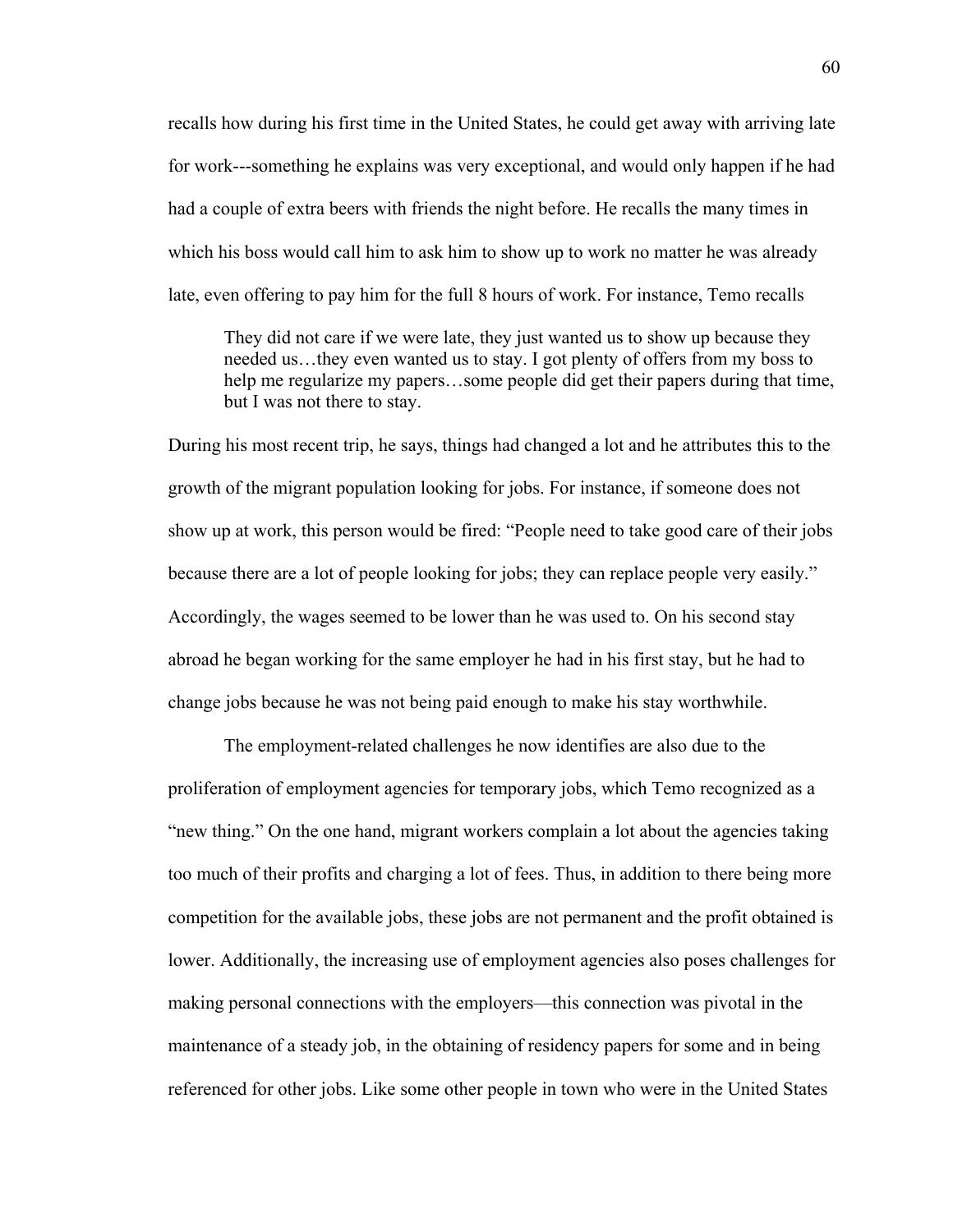during that period, Temo speaks fondly of his former employer, with whom he still stays in touch. He even showed me his employer's business card, which he carries in his wallet.

Needless to say, these phases of migration are not rigid. People conduct multiple border crossings during their migrant careers, thus their behaviors expand over different phases. It is common to see people who began travelling in the 1980s pursuing short-term stays during the 1990s and even 2000s. Also, while the indigenous population began their migrant careers mostly during the second wave, they were not the only ones engaging during that period in migratory behavior, as some *mestizos* were beginning or even continuing their migrant careers.

## **Transnational Migration and the Question of the Future**

As is the case in many other regions in Mexico, in Oaxaca, variations in migratory history between regions and the manner in which this has locally impacted the fabric of daily life translate into variations in such contexts. As I observed while traveling between towns in the region during my fieldwork, how people engage with the future seems to be related to the social picture that results from the impact of sustained migration in the community's daily life. After all, the anticipatory experience of the time to be, how clearly and detailed it seems to people and how far away it feels are not independent from the times in which people live and the contexts from where they imagine (and for which they might imagine) futures.

In communities with lengthier migratory histories, for example, migration has become a phenomenon of permanent relocations instead of repetitive and temporary ones.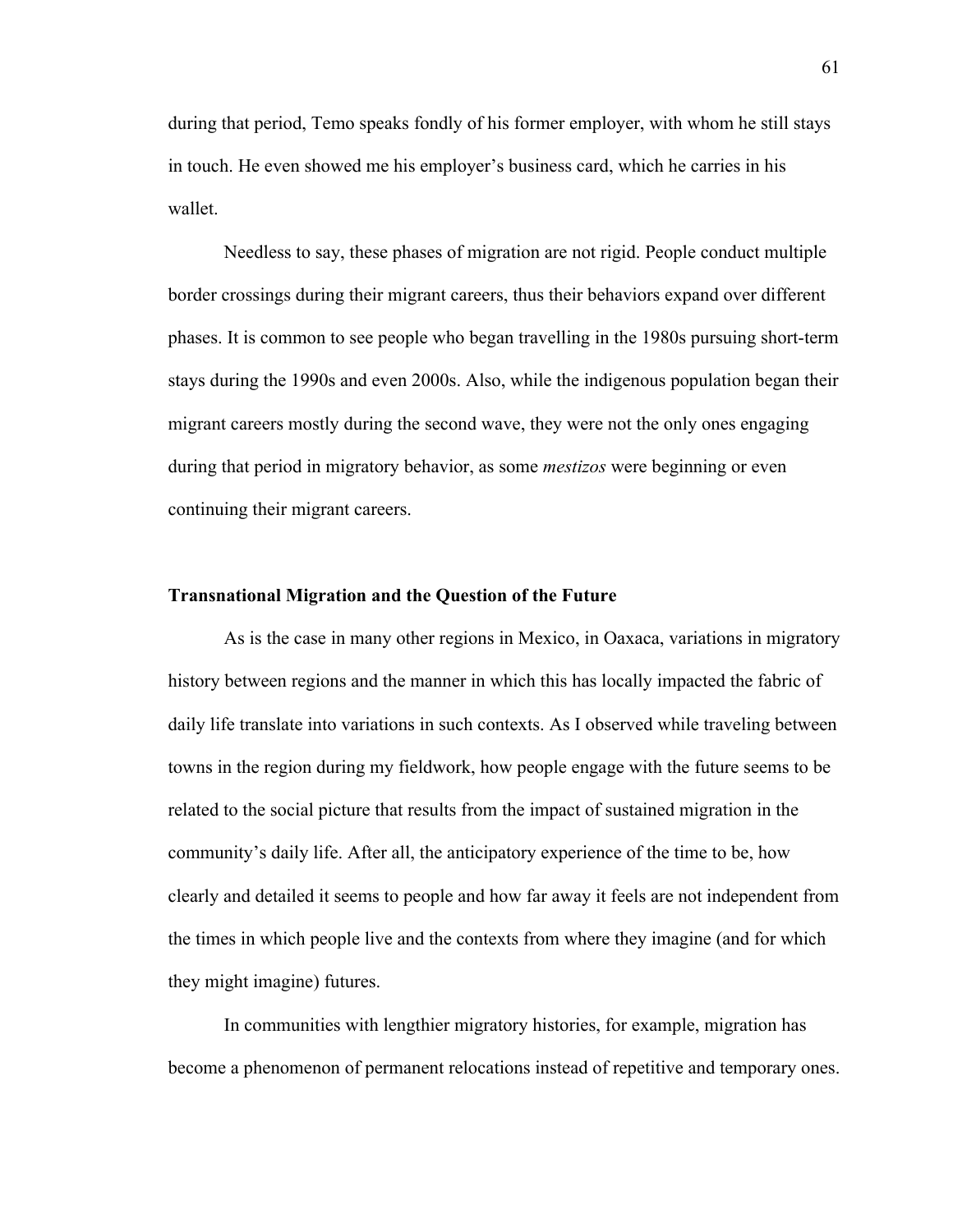These communities, especially those small in size and isolated from larger commercial towns, have seen a shift from a pattern of circular migration to and from the United States to one in which migrants end up sending funds for their families to join them abroad. Over the years, this change in pattern has emptied communities from working-age people creating a demographic imbalance and an economic dependence on remittances among those left behind—mostly elderly taking care of the young kids until they become old enough to join their parents or to migrate by themselves.<sup>33</sup>

These communities—that have followed the paths of many others in states with long and steady migratory histories—can be found all through rural central Oaxaca. Here the evolution of migratory dynamics, along with a lack of local support for community development, has created barriers to the opening of local opportunities, producing a social scenario that constrains the imagining of local futures. For those staying, as I observed during fieldwork while traveling between sites, the shape and feel of what is to come is inseparable from their image of an extended present. For the younger population (many of whom are expected to leave at some point), the future is conceived as preordained by the anticipation of the time when they will go to the United States. To the casual observer, particularly for the younger population their relationship to the future seems to be unreflective and is mediated by the knowledge of what has previously happened to others in the community. It is a relationship in which people appear to be recipients of futures instead of their makers.

*La Esperanza* is unlike many of these communities with lengthier histories of migration, especially those small in size and isolated from large commercial towns,

 $33$  For more on this see the research in Durand and Massey (2004).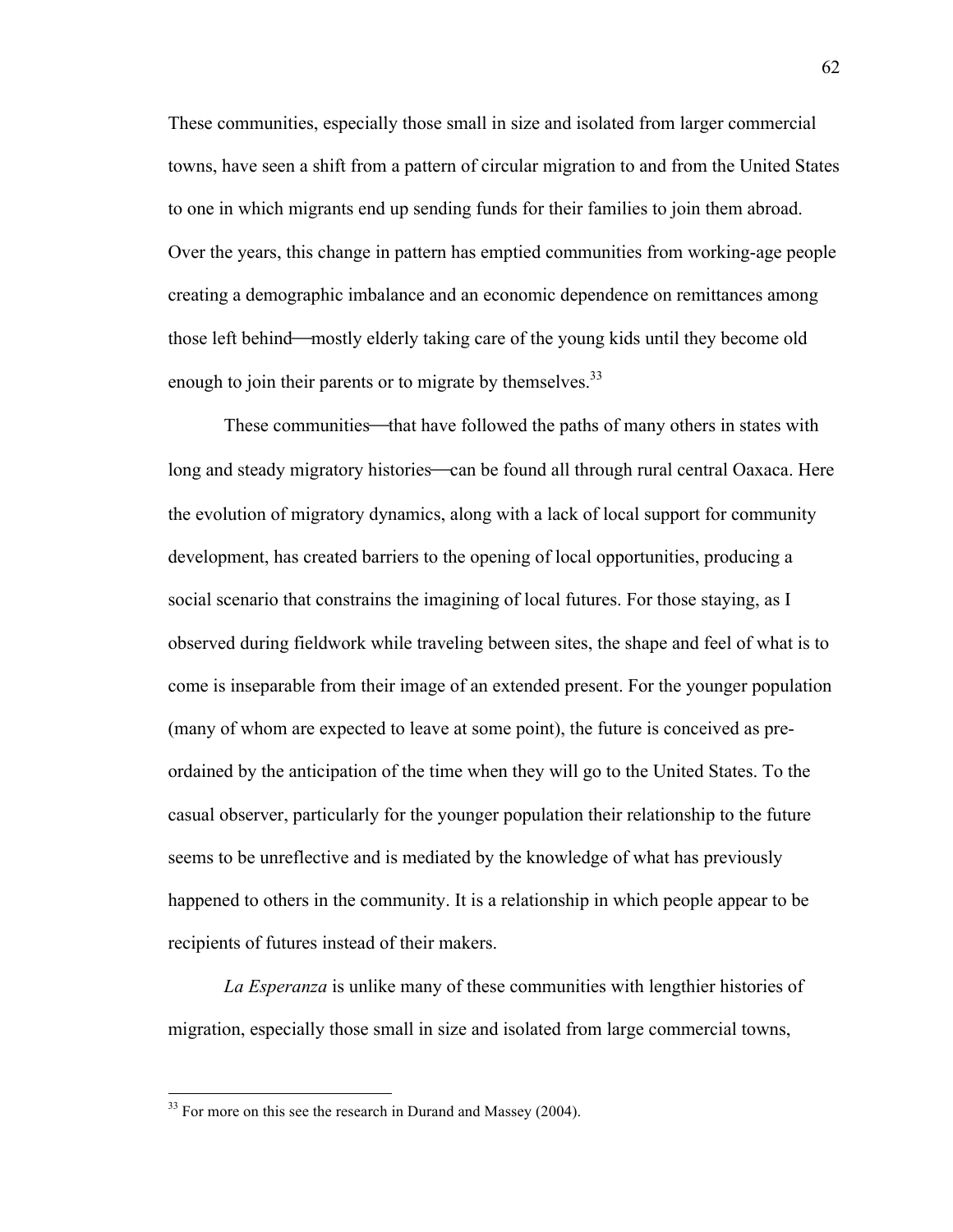where minimal development and intensified patterns of permanent relocations abroad have posed serious challenges for community life—leading, in some instances, to what some both in academia and popular media refer to as "ghost-town communities" (see, for example, Cohen op. cit, Thompson 2001 and Fletcher op. cit). In *La Esperanza,* the intersection of its recent migratory history with a relatively dynamic community life given its centrality for the surrounding towns, has created social scenarios where people actively imagine, design and produce future scenarios by means of projects, plans and goals. As a community that, to some degree, has become the economic center for the surrounding villages, transnational migration plays an important role in the maintenance and reproduction of locality.

As an alternative to the lack of financial support from the state, the income obtained abroad has been helpful in maintaining, often in enhancing, the social and economic positions of community members. For some, migration is still seen as a shortterm solution for specific needs such as the purchase of livestock, land or a family business. Thus, unlike in smaller villages, it is still common to find migrants who have returned home and have invested their earnings in a small business, especially in the service sector. Either in the form of a taxi service that connects villages through dirt roads or in a weekly supply of chickens for selling, these investments have helped to create and support economic activities providing opportunities for community and family subsistence.

*La Esperanza* still does not offer sufficient opportunities to satisfy the local demand for economic resources. In many ways, *La Esperanza* follows the paths of many other Mexican rural communities with lengthier migratory histories that, partly because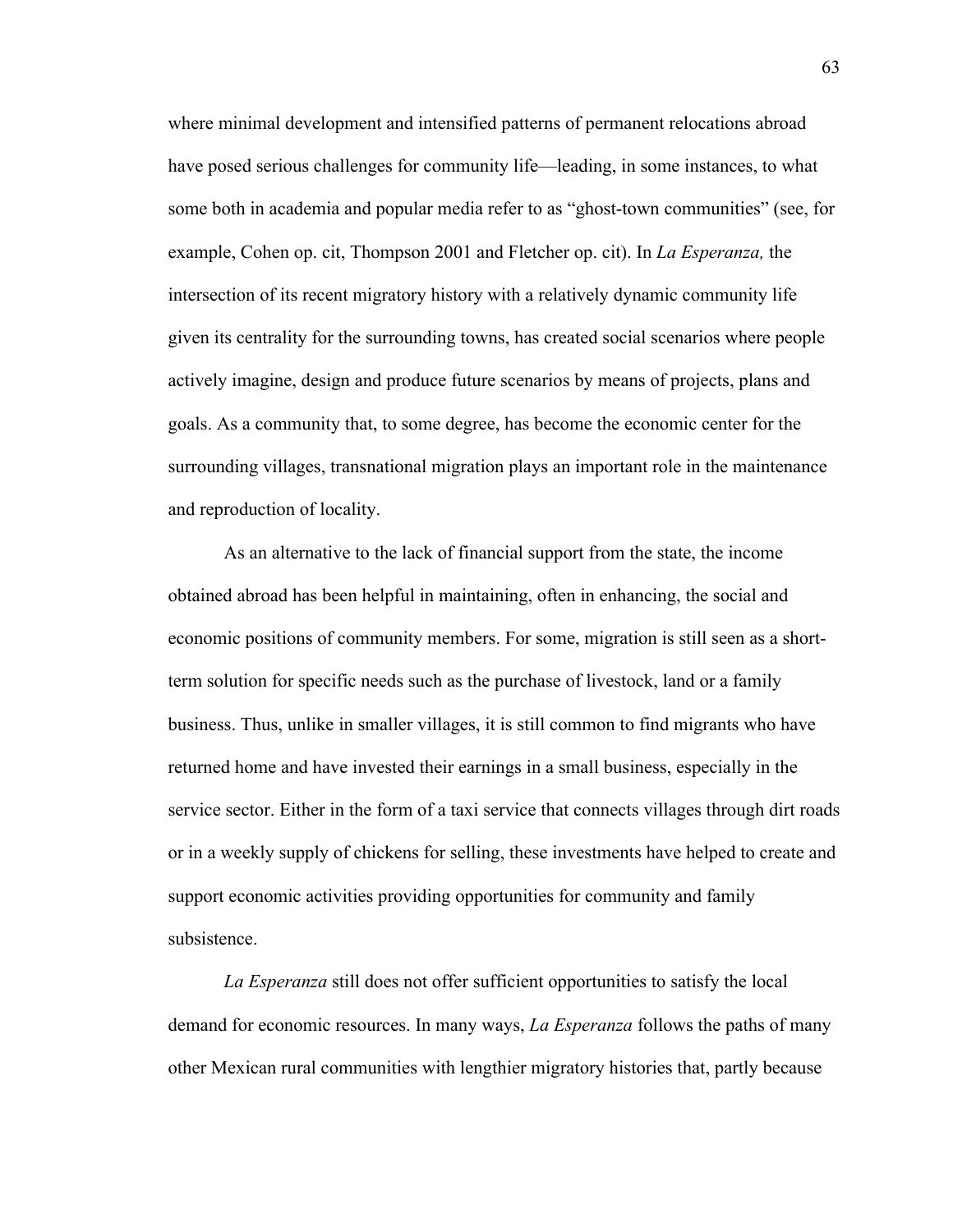of the lack of government support and a history of pervasive social and economic inequality, do not offer sufficient opportunities to satisfy the local demand for economic resources and, thus, encourage migratory flows facilitated by the maturity of the networks abroad. In this sense, *La Esperanza* is experiencing the same tangible consequences high levels of out-migration have brought to other migrant-sending communities over the years. *La Esperanza*, for instance, is not free from the exodus of working-age people, the decomposition of families because of physical separation, population imbalance and the increasing dependency on remittances so characteristic of migratory contexts.<sup>34</sup> However, it offers a different social picture than the communities portrayed earlier. Because people still plan short and medium-term stays abroad, motivated by specific goals, these are contexts in which everyday life is articulated around a continuous interplay between the present and the future aimed for or fantasized about. Here it is common to see people considering, planning and projecting futures, relating them to the production and transformation of their everyday living. As limited or boundless as these futures might be, or as real or virtual as they might seem, this act of extension into the future allows for the development of varying degrees of inventiveness and intervention at the level of community and family life (the migratory act being one of their consequences). Here the future appears as a horizon of latent possibilities. The future is more than a temporal given; it is a reality subject to surveillance, to being imaginatively structured and restructured and, most important, to be lived and worked for.

 $34$  For more on this as it affects other communities see, for example, research in Durand and Massey (2004).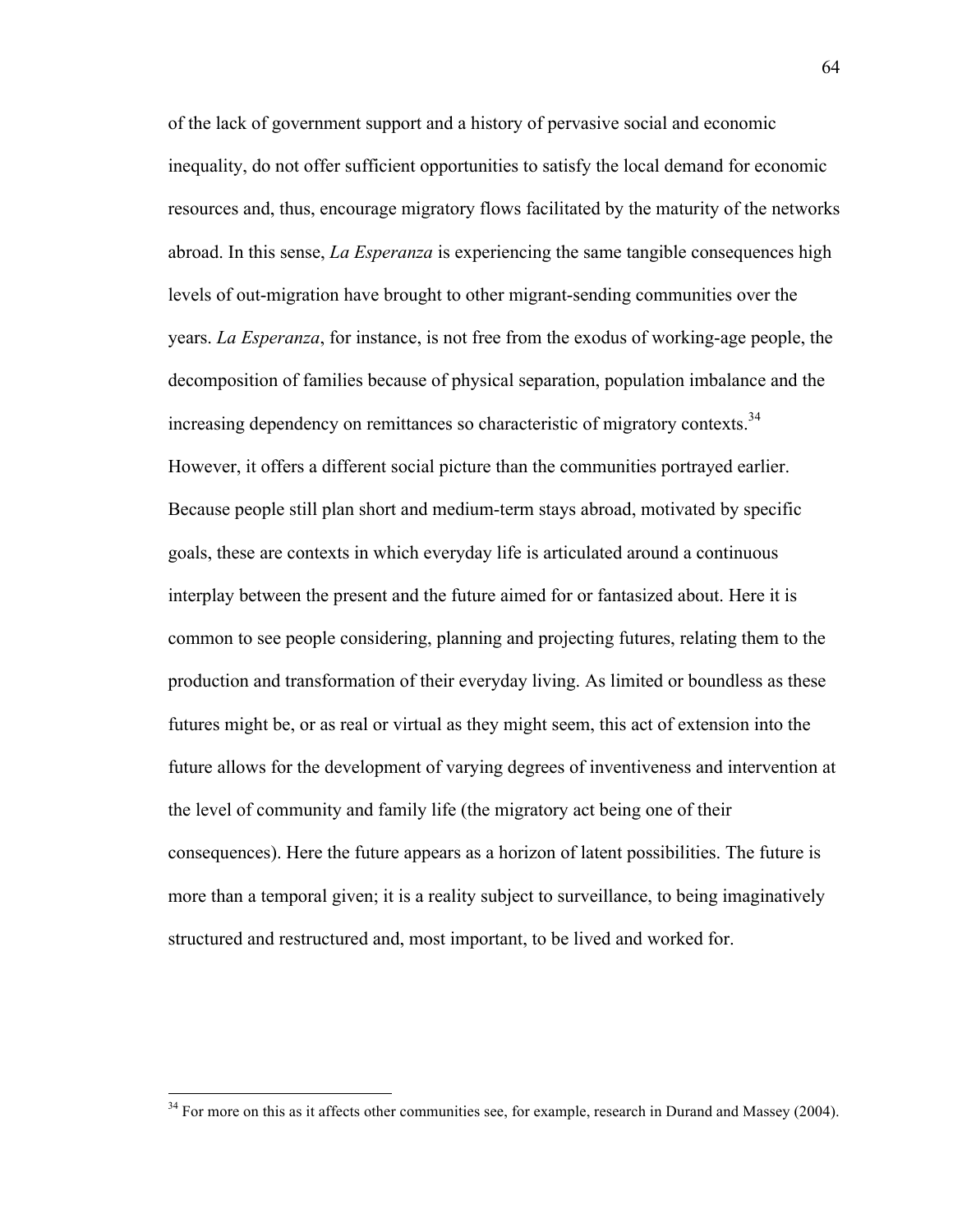The Opening of Possibilities

Among the community, there is the consensus that migration is highly responsible for *La Esperanza's* transformation from a scattered rural settlement with *redondos*  (dwellings in round shape made out of hay), thatched adobe huts and dirt roads, to a formally organized town with family owned businesses, access to consumer goods, paved roads and *casas de material*. Migrants' experiences abroad are at the center of the material prosperity perceived in the town, the entrepreneurial practices that have sprung up particularly in the past 15 years and the improvement of the standard of living of both mestizos and indigenous (which, as could be expected, varies from household to household and very often is not necessarily translatable into access to productive resources and financial stability). Because of this, transmigratory practices are perceived as potentially transformative of people's realities and are pursued as a means to materialize plans, dreams and projects.

People proudly recognize that earnings abroad have brought a building boom into town. For many (if not for everybody), this is an indicator of progress and of people's concern with the *porvenir* of their families. For instance, people track and measure the success of community members abroad and their interest in their future wellbeing through the characteristics of the houses they are building and the pace in which they are being built. Thus, even if one community member has gained financial stability abroad, if he or she has not built a home in town, it is common to hear people comment, "all those years abroad and he or she has done nothing". This is the case, for example, of a woman who left *La Esperanza* in the mid 1980s and over the years had established two successful businesses (a restaurant and a bar) in New Jersey and had put her three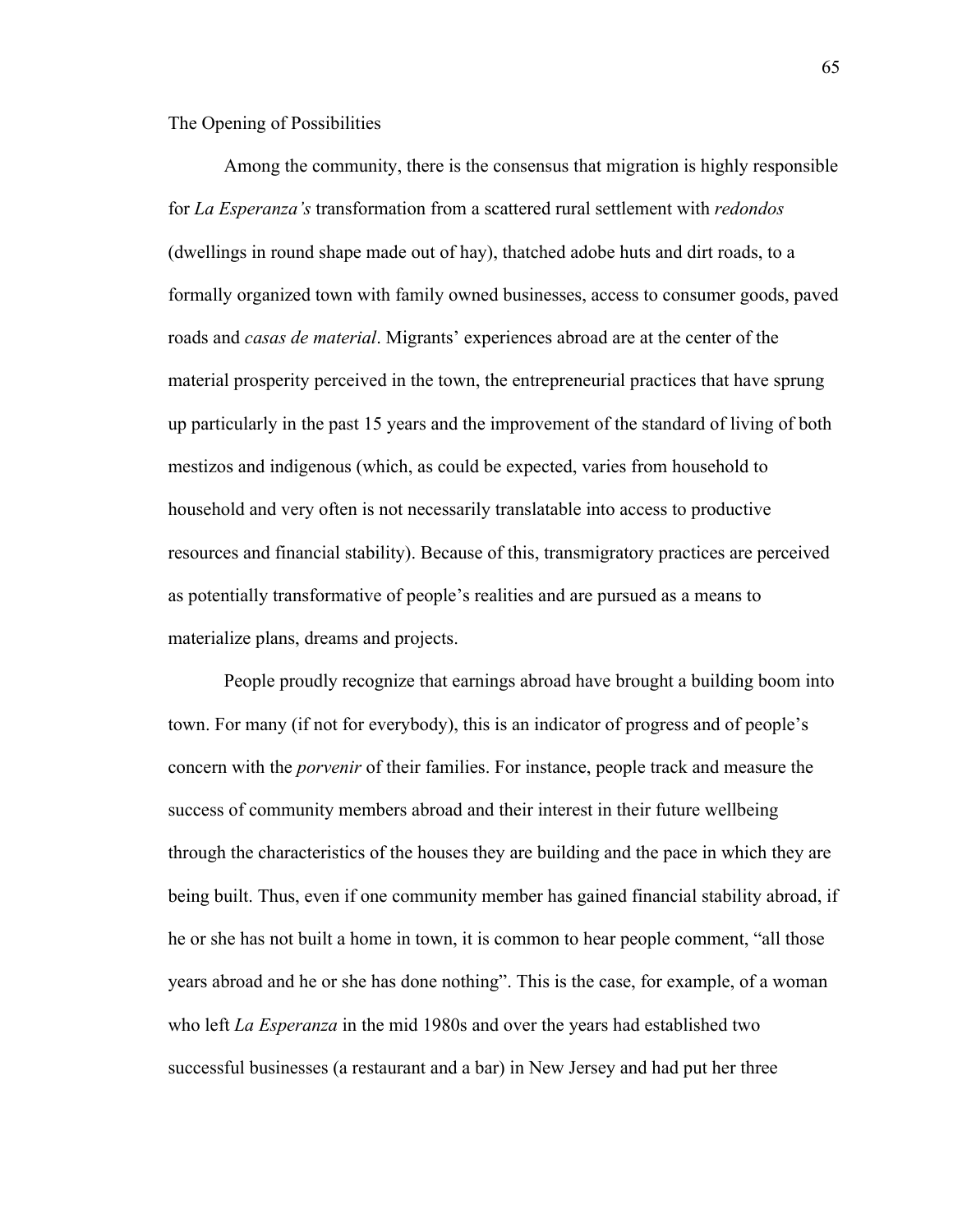children through private schooling (her eldest son is now in college). Nonetheless, regardless of her accomplishments abroad and people's awareness that (unlike many) she is not returning to *La Esperanza*, she is not necessarily considered a success story: she has no home in town and her father's house (her parents are separated and her mother lives with her in New Jersey) remains unchanged.

Migrant money has also facilitated investments in potential money-making activities in the hope of securing steady income. While not necessarily all successful providers of income and often relying on remittances to survive,  $35$  businesses such as family owned groceries and clothing stores, taxis, food stands, telephone booths for long distance calling, and, recently, premises with computers and internet access (known locally as "cybers") are common in *La Esperanza's* streets. Success of these enterprises varies considerably. Very often, this variation is related to the early migration practices of the owner or the degree of novelty of the business idea. Nonetheless, while people are aware that running a business does not necessarily provide additional resources (because saturation of the market is becoming a real problem in *La Esperanza*), central to people's understanding of their everyday life is the planning of and working towards achieving business ownership. As mentioned earlier in this chapter, common to the design of most of the *casas de material*, for example, is a space at the front of the house purposefully planned to be one day the family store.

Beyond providing economic means, migration to the United States has also provided some people with valuable experience to draw on in opening and planning opportunities for themselves and their families both in Mexico and the United States. In

<sup>&</sup>lt;sup>35</sup> As migration has become more inclusive and access to remittances more widespread, people have replicated each other's businesses and saturated the market.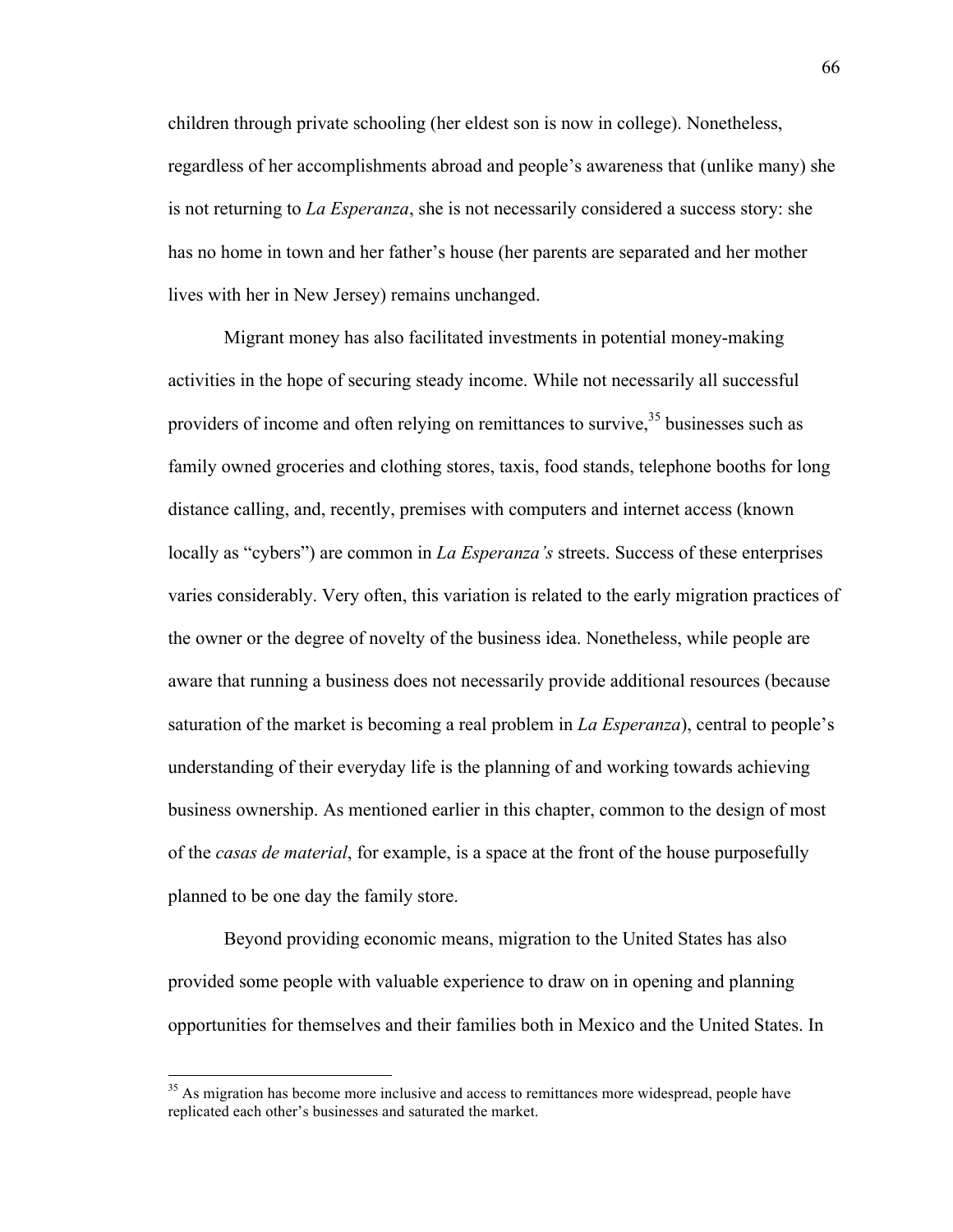New Jersey, for example, capitalizing on the increasing immigration to the area, some of those who were among the first to arrive in the mid 1980s have drawn on their experiences working in the kitchens of diners to open their own family-owned restaurants. This is a compelling example of the impact of what Peggy Levitt calls *social remittances:* "the ideas, behaviors, identities, and social capital that flow from receivingto sending-country communities." (Levitt 1998, p. 927). In *La Esperanza*, within the past 10 years, some have used their experiences abroad for creating business ventures in town with the expectation that they will be as profitable as they seemed to be in the United States. On some occasions, these ventures actually provide people with solutions for existing needs or problems in town. For instance, a former migrant who spent 15 years going back and forth between *La Esperanza* and New Jersey is currently building a Laundromat with a 24/7 convenience store on the second floor. His idea for this business venture reflects both his experience as a migrant spending every Sunday feeding coins to a washer machine to do laundry, and his awareness that he can capitalize on the lack of steady water supply in town<sup>36</sup> and on the needs of the non-locals renting single rooms in town because schooling or temporary employment brought them to town. On other occasions, migrants' experiences abroad suggest possible business ventures for which there has been no previous felt need but that, in the eyes of those opening them, now seem useful and even necessary. Within the past eight years, for example, migrants who worked as cooks in take-out restaurants have been taking advantage of the skills they learned abroad to open their own businesses. Because of this, *La Esperanza* now has a pizzeria where you can also buy Philly cheese-steaks, a Chinese restaurant, an Italian

<sup>&</sup>lt;sup>36</sup> The town does not have a municipal water system, thus people rely on self-supplied cisterns or wells.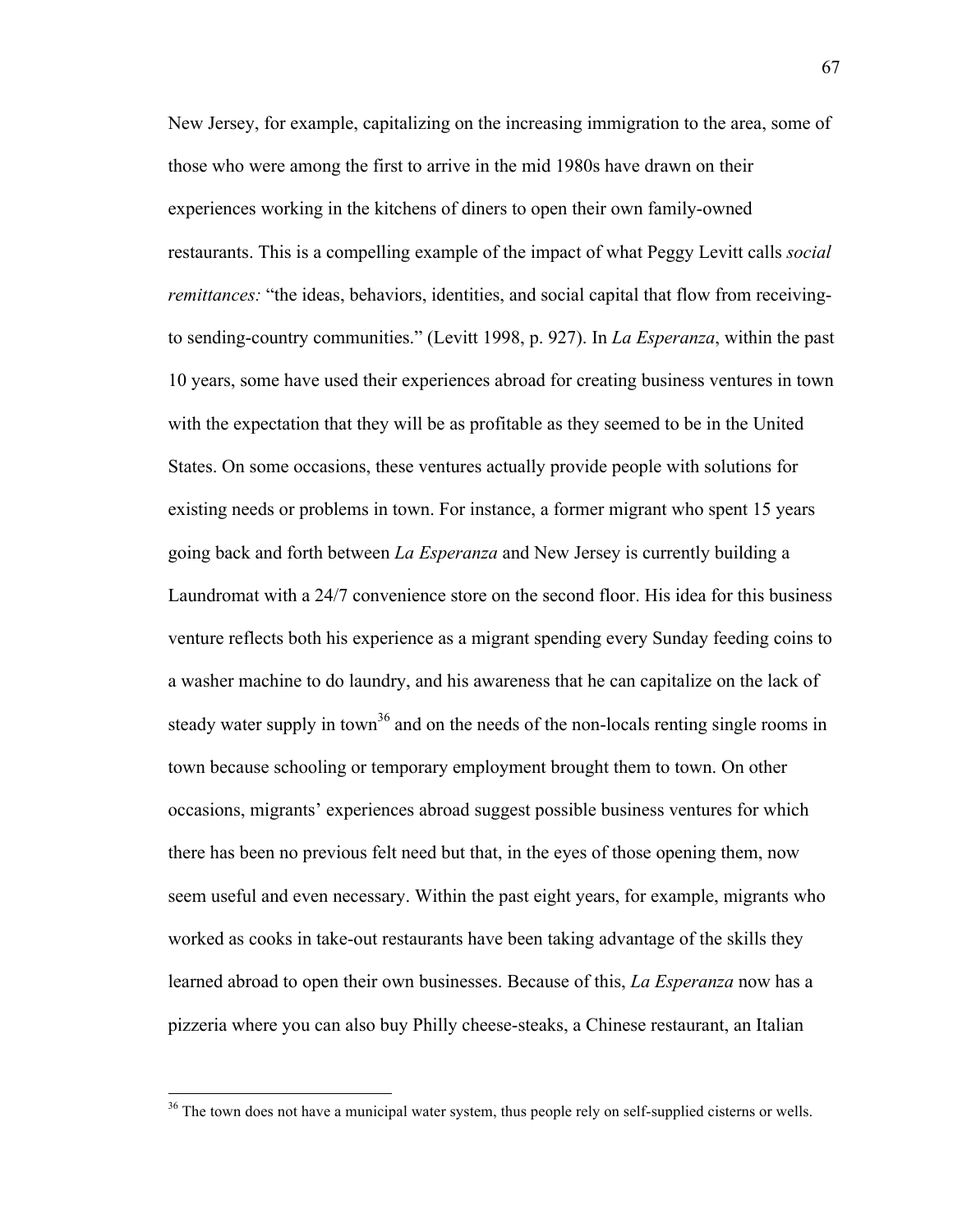restaurant with a name in English that doubles as a disco-bar with DJs, and a sports bar that serves, among other things, french fries, hamburgers, and buffalo wings.

Migratory experiences have also enabled people to acquire new perspectives in contemplating future wellbeing, especially for their children. On multiple occasions I heard former migrants talking about how much they learned abroad about prioritizing the well-being of children above anything else. A taxi driver, who spent three years abroad he returned to La Esperanza in 2005—was very vocal about this issue:

I got the idea in the United States because they do everything for a kid to grow up well. That is how you guarantee a good future for them. The kids always go first there and there are many services that are working towards that aim... I figured that one can always find ways to provide clothes and food, but children need love, they need care. I have relatives in the United States and I see that in order for them to work, they need to put the kids under the care of someone else. Their kids do not look nourished; they are not active. When I was in New Jersey I saw that those kids that are loved and whose parents devote time and attention to them grow up *bonitos* ["pretty," meaning well nourished]. I want that for my kids, that is why I came back… I see my kids here, we go out for day trips. When I came back we decided that my wife would not work so she can spend more time with our kids. My daughter is only 4, and people believe she is 6 because she is very smart. It is because of all the stimulus and attention from my wife.

Another way in which transnational movement has contributed in the opening of

possibilities for people in town has to do with the way in which migratory practices have changed the boundaries between the mestizo and the indigenous population that have traditionally defined opportunities for each group. Earlier in the chapter, I mentioned that the monetary benefits resulting from migratory practices have contributed to leveling the field between these groups. People began to have access to goods and material resources that turned into a better standard of living for many indigenous households. People recognize that the youngest generation in these households is growing up differently than their grandparents and even than how their parents did, particularly as it relates to living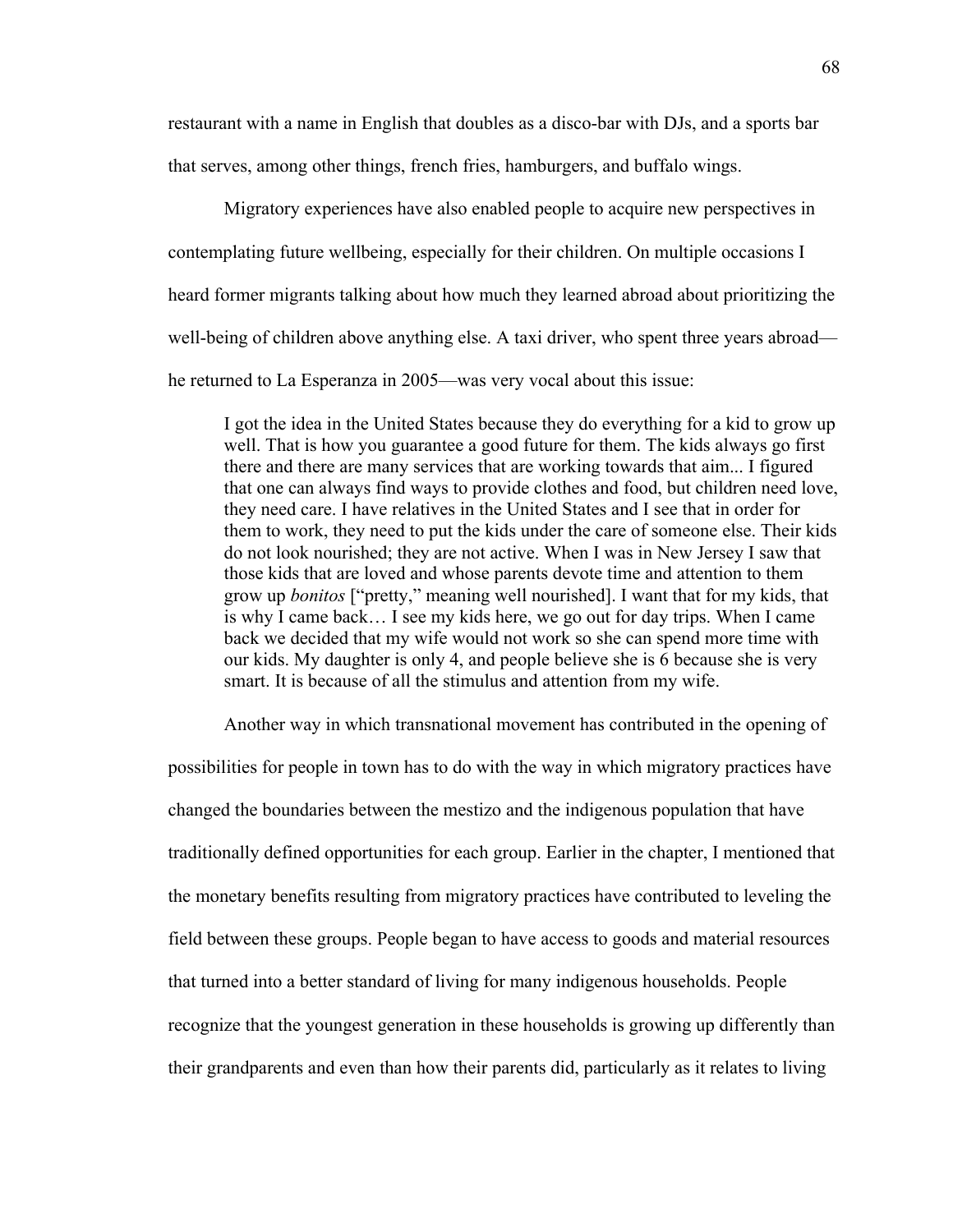arrangements and schooling opportunities—for instance, as it is the case with many mestizo households, relatives abroad are contributing (and very often fully sponsoring) the costs of schooling for the kids in town. To be sure, in part this opening of opportunities is also due to the convergence of migration outcomes with the town's own development and transition from a small rural settlement to a more established town and its growing centrality for the social and economic practices of the region, as illustrated with the opening of the bilingual school and the introduction to the town of government programs to motivate indigenous students to stay in school.

Inter-group relations have also changed a lot since members of indigenous families joined the migratory field in the 1990s. Such changes have contributed to break some opportunity barriers for the younger generation of indigenous households—or, at least, to give the illusion that these barriers can be overlooked. For instance, people were able to clearly establish distinctions between mestizos and indigenous given the indigenous everyday use of traditional clothing; $3^7$  this is not the case anymore. Locals attribute the decreasing use of the traditional attire to the changes that the indigenous migration to the United States has brought to the community. I heard many comments that treated the loss of traditional clothing as a symbol of upward mobility:

..since they now have siblings up north and the facility for buying better clothes, they do not like dressing like they used to. Now you cannot tell among the youth who is mestizo and who is indigenous and they can do pretty much the same other mestizo kids do… you see them walking around with cell phones and at the cybers… there is no distinction now.

 $37$  The traditional male clothing is a handmade white cotton shirt made of two long strips open on the sides with long sleeves only closed at the wrist, and matching undergarments. Women wear a loosely fitting dress called *huipil.*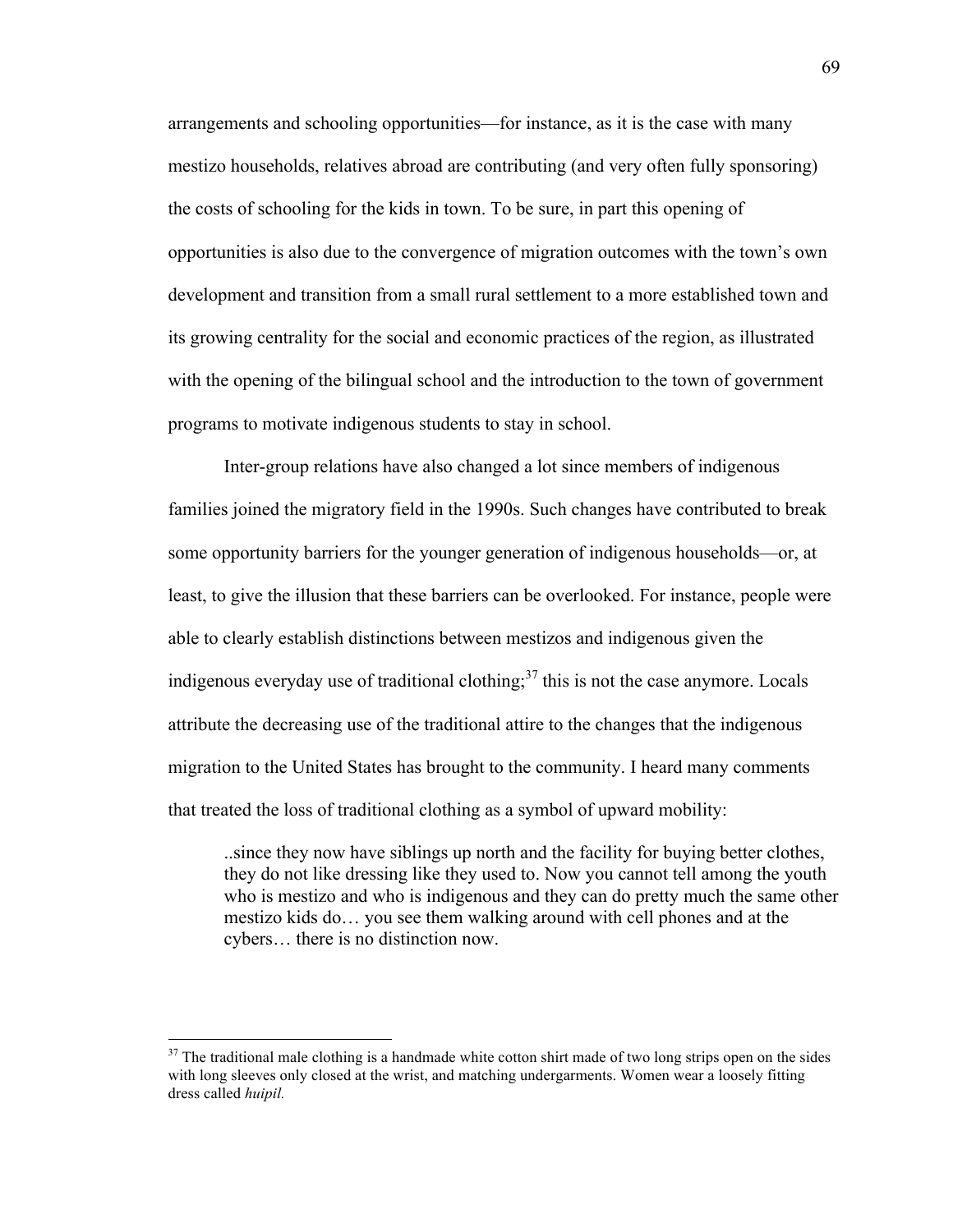However, what people seem to be talking the most about is how migration has enabled inter-group dating and marriages between mestizos and indigenous—traditionally, people in the region were not open to inter-group marriages, this was seen out of the norm as it was not very common. "Things have changed a lot," someone said to me:

 these changes happen when mestizo and indigenous kids meet in the United States. Kids forget there how things work here [in La Esperanza]…[while in the United States] they get together and do things that would not be seen here, like getting married. Then they come back with children of their own and you have now families that have no other choice than to be okay with them being together.

The manner in which everyday life is produced in this transnational community expresses the multiple ways that local and transnational experiences have become bound together for people in town in the last 20 years through the reality of migration. As illustrated above, transmigratory practices have had a dramatic impact on the social and physical landscape of the town. Not only have these contributed to the transformation of the everyday realities of many individuals and families; they have also changed the economic and social shape of the town as a whole. *La Esperanza's* current state is indeed reflective of the cross-border movements and economic achievements of migrants and of the efforts of their stay at home families, often responsible for allocating the remittances into the projects that originally drove their relatives to move. Nonetheless these remittances are meant to support long or short-term projects through which people aim to materialize visions of an anticipated future. Above all, the town's current state is an outcome of people's imaginative practices of projection and of the ways in which these practices are intertwined with the cultural and structural conditions in this transnational context.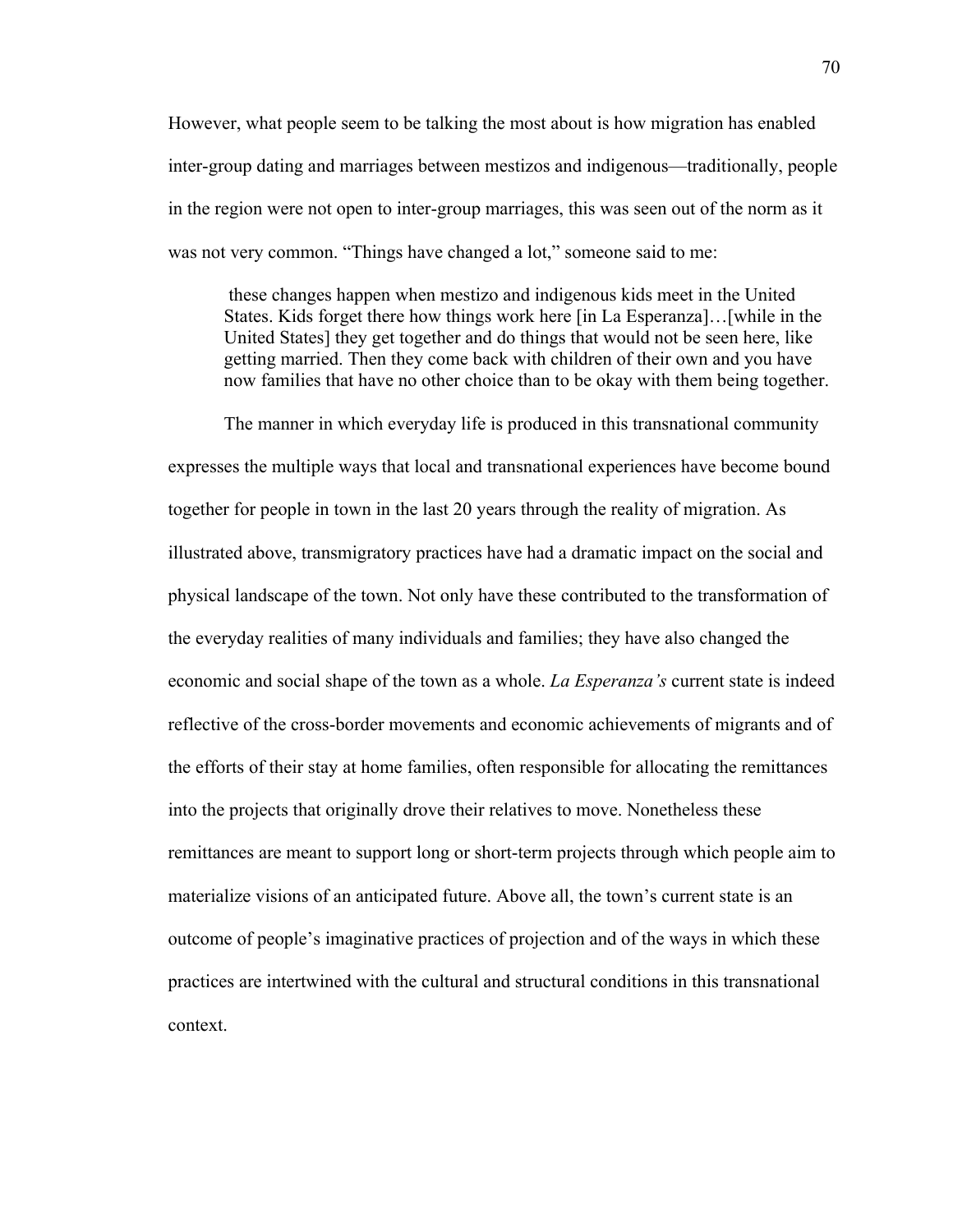In short, the incorporation of people's experiences abroad in the form of resources (such as money, knowledge, practical skills and ideas) into the fabric of their daily lives, has brought about, in the collective mind, the possibility and attainability of change. This perception of the possibility of change, in turn, has created a social context where "to figure out how to move ahead" becomes a central activity of everyday life (whether their future articulations actually move them ahead is of course a different story). Thus, for instance, it is common to see people considering, planning and projecting futures by means of short or long-term goals—even when these goals appear to be the same for most, like building a house. These are very basic and general examples, but they underline a basic point: Migration made new futures possible, and also renders possible new ways to relate to and engage future thinking.

### Seeing and not Seeing Constraints

With the arrival of the opportunities associated with migration, giving form to the future became a viable possibility for many. Migration brought the promise of the resources needed to support people's planning and, by doing so, it opened new attitudes for thinking about what now seem "apparently" attainable futures. Iraidi, a former migrant herself, now in her mid 40s told me:

we did think before about things we would like to see happening and had plans, I guess. I liked going to school a lot and I wanted to become a teacher, but at that time there was no high school in town and we had no money to send me to school in [the nearby town]; then I stopped thinking about it. I guess we used not to think about the future that much because there were not many options around… I do not know why now people seem to be more invested in it.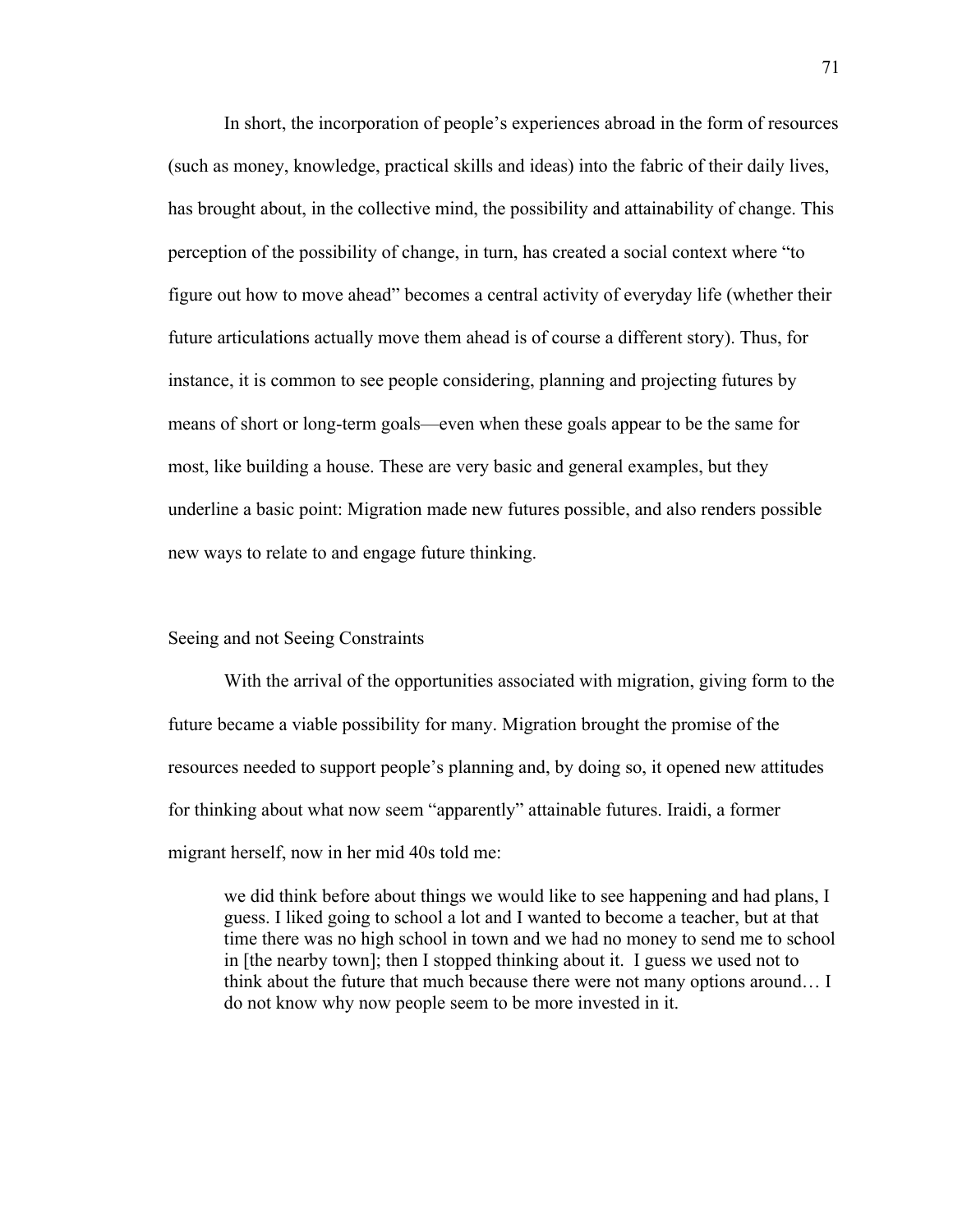Iraidi's comment resonates with that of many other people in town: people have always thought about the future, but now they are invested in the future differently—and as I argue further ahead, they engage it in different ways as well. The consideration of future possibilities is indeed not something new to *La Esperanza,* and arguing that it only came about as a consequence of migration would be a big mistake. After all, as a basic human ability embedded in our neurological machinery,<sup>38</sup> forward thinking—in its multiple varieties of dreaming, hoping, planning, and projecting—is one of the most remarkable capacities through which people adapt to the context in which their lives are played out, making a huge difference to what people are and how people live. In my many casual conversations I had with people in town, I heard plenty stories about the plans, dreams and hopes for the futures people had when they were kids and, especially, before people's transnational practices brought about the town's large-scale changes. I was moved, for instance, by the nostalgia with which people talked about the dreams that were never accomplished (like Iraidi's desire to become a teacher) or even about those that were achieved, though not in the form they were envisioned originally.

A story Rode, a woman about the same age as Iraidi, told me is a good example of this forward thinking and its associated nostalgia. Rode clearly remembers the day in which Almita, her daughter, shared with her images of how she saw herself as a young adult. When Almita was in elementary school she told Rode she wanted to become a TV presenter when she grew up and wear high heels, particularly needle heels. Rode had no idea how Almita knew that TV presenters wore high heels and when she asked her about this, Almita added that she wanted to see the marks of the thin heels showing on the dirt

<sup>&</sup>lt;sup>38</sup> While this is common to many, this capacity varies depending on personal and individual characteristics. For instance, research indicates that certain brain injuries brain can impact people's capacity to think of the future.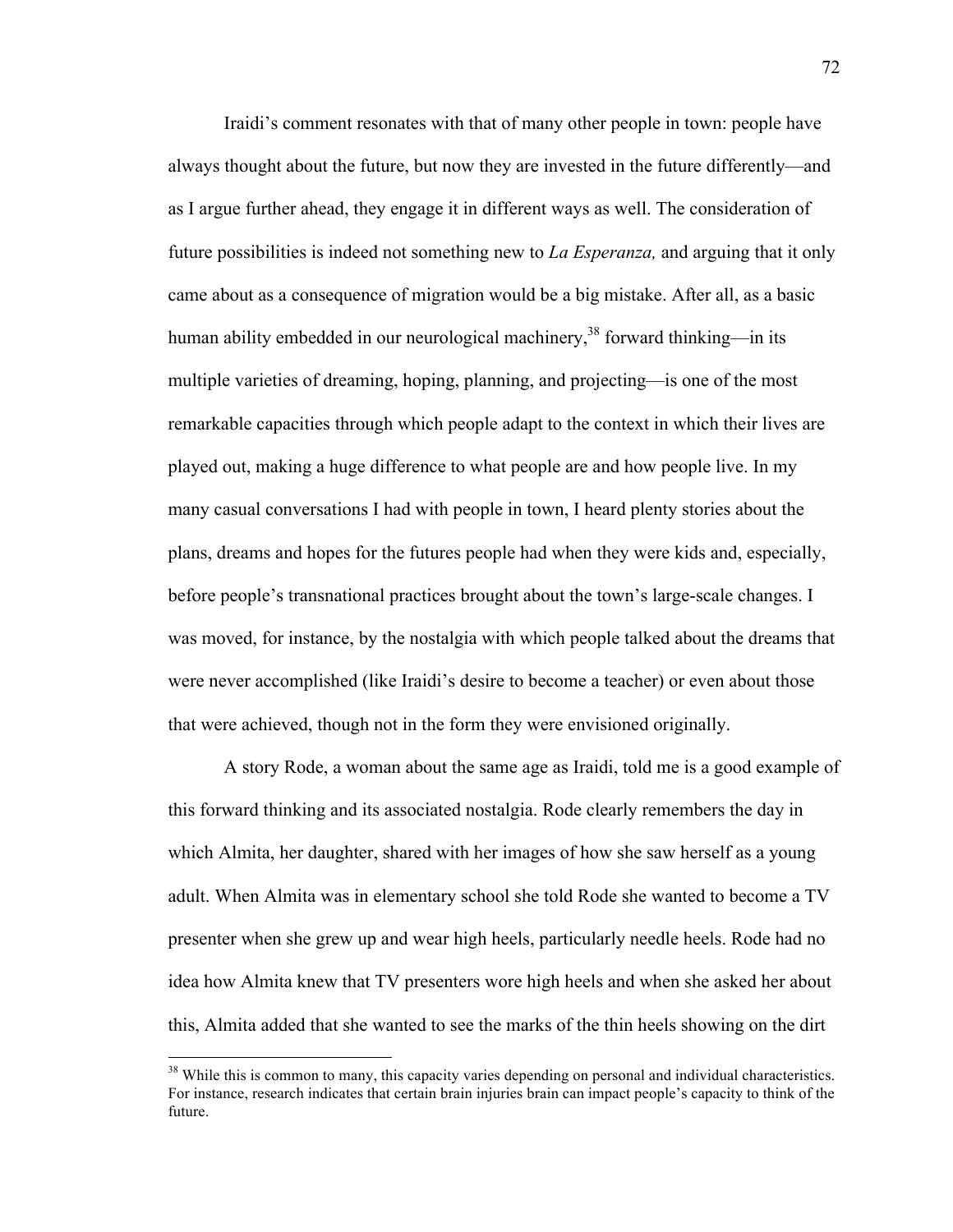floors of their house. Rode talks about the image of these marks fondly; in many ways these are the symbolic representation of her daughter's thinking about her own future at a very early age, and of the goals she, as a parent, would pursue for Almita. Almita is currently a senior in college pursuing a degree in Communications thanks to her uncle, a successful immigrant in New Jersey,  $39$  who is paying for her college education in a private university away from *La Esperanza*. Almita is now wearing heels as well, though there are no marks of them on the floor to be found. Rode and her family now live in a house with cement floors, a house she built with the remittances her husband earned over the many years he spent going back and forth *La Esperanza* and New Jersey. Rode is very proud about the house they live in now. After all, as she says, she built it herself, pretty much she was in charge of everything involved in its construction and put a lot of her own hand labor in it. Still, she feels nostalgic about that component of the future that "did not happen."

I will come back to Rode's story later. For now, however, let us return to Iraidi's comment above and to what it suggests about how changes at the level of social context in town rendered possible new ways to relate to and engage the future. To begin, Iraidi's comment points to the recognition of objective constraints, and, especially, to the ways in which this acknowledgement impacts people's dreaming of and planning for the future. For Iraidi, for example, the limited educational opportunities in town—the local high school opened only in the early nineties—posed limitations to her envisioning of her future self and of how much it was worth thinking about it. She is not alone here. Many people of her generation and above narrated similar stories that exposed the many ways

 $39$  He belongs to very first wave of migrants who left town and who had the opportunity to enjoy paths for obtaining legal residency abroad, hence providing opportunities for success in ways newest migrants do not have.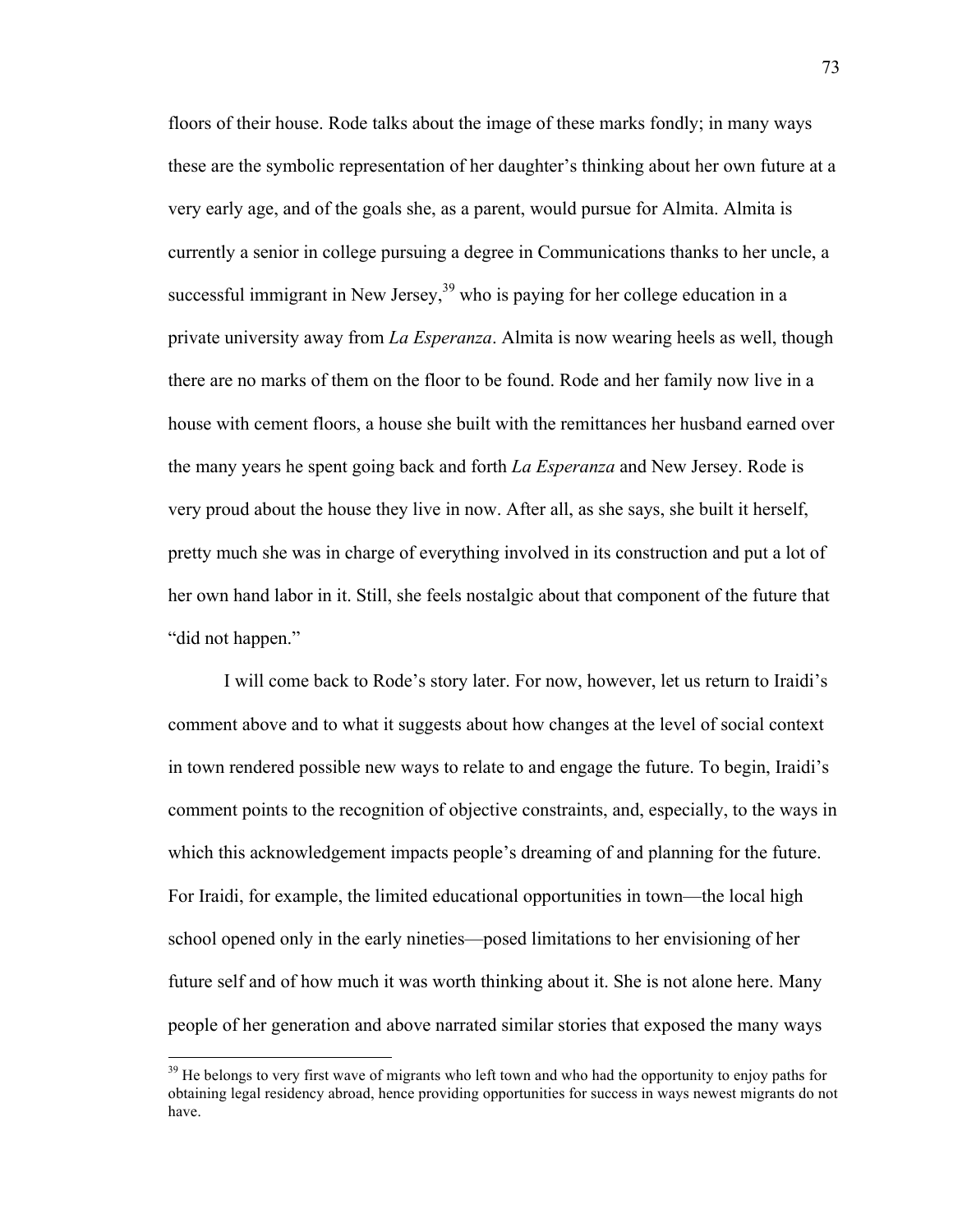in which material constrains became cognitive constrains as well, as they posed challenges to people's projective practices both in content and frequency. As Iraidi suggests, as an object of reflection, people used not think about the future that much because there was no way people could get away from the consequences of the economic deprivation and limited opportunities in town—or, better said, there existed the perception of not being able to get around such constrains.

As Iraidi indicates, people's relationship to the future seems now to have changed. Though she cannot pinpoint exactly what made people being more interested in it, it is clear to her that there is more consideration about the future than there had been in the past—as it is clear to many others as well. The material changes brought about by people's transnational practices and how these have combined with the town's own economic development, have indeed impacted people's attitudes towards the future. If it is true that people's transnational practices in town brought resources that had ameliorate some of those material constraints, for many the constraints remain the same. What has changed, however, are the ways in which people think about these limitations, and the meanings that they attribute to them in relation to their own projective practices. With the change in the perception of those material constraints, people started to think about what were once unavoidable obstacles as 'defeat*able'* (even though, in practice, this is not necessarily the case). Constraints somehow seem conquerable, and the future appears somehow more 'coloniz*able*.'40 Planning now seems more feasible in ways in which it was not before, and creating images of future selves seems not to be so pointless anymore. (Chapter 3 explores in further detail the processes through which planning and

 $40$  I am aware that both "defeatble" and "colonizable" are not words, though my choice for using these speaks to a sense agency that feels appropriate to stress here.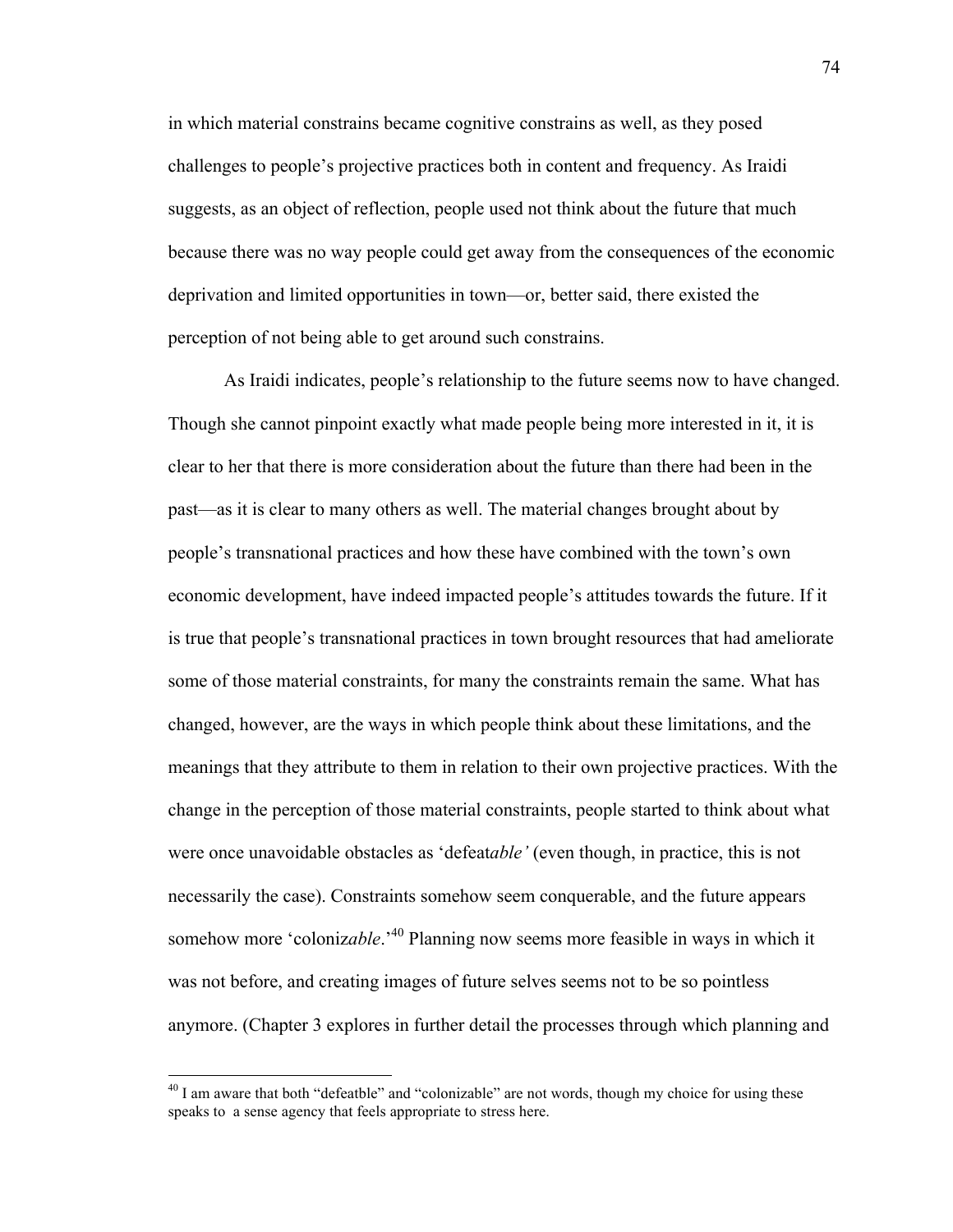## Exploration and Experimentation

"We used not to think that much about what we would like in the future," Lupita, a pharmacy owner in her thirties, once told me. "When I was a girl," she said, "I do not remember people having projects like they do now… now it feels like a competition… everybody is trying to figure out how to move ahead" she said. I heard these words in the context of a conversation that had to do with the many businesses people are opening in town and about Lupita's ideas about why this was happening. Lupita's words refer to something others have noticed as well, namely that since people began to move to *el Norte* there has been an increase in the generating and executing of plans that will somehow enable people to achieve something in the future. People are acting with the future in mind in ways that were not evident before. People seem to be constantly exploring future-oriented options and, furthermore, experimenting with them.

The highly changing nature of the business scene in town is a clear example of this "trying out" of the creation of possibilities. If you pass by the main street at different moments during the year, you will notice new businesses that were not there before as much as you will notice others that had been replaced. It is not rare to see people opening business ventures and close them just to open a new one soon after, or to switch from one form of business to another. For instance, internet access points locally known as "cybers"—very popular among junior high and high school students for chatting online increased in just two years from one to eight, and the number of taxis increased from 39 to 110. Others keep on adjusting the scope of their businesses, trying to branch them out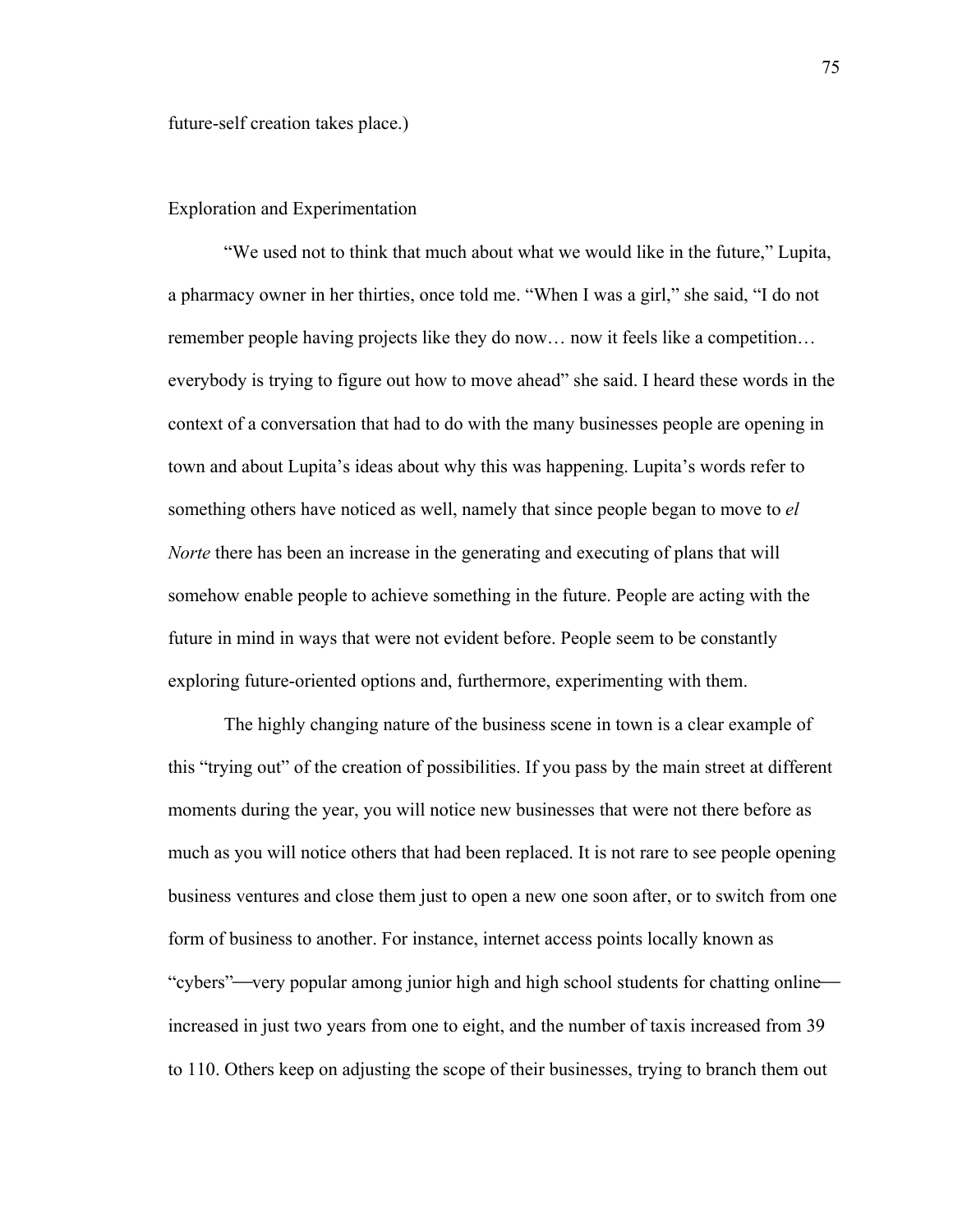in as many directions as possible. Rode, who I already mentioned early in this chapter, for example, began taking care of the laudromat she owns with her husband, a venture it came about, as mentioned earlier in the chapter, as an outcome of his experiences abroad and his evaluation of the current needs of *La Esperanza*. Within six months of its opening, Rode began offering table cloth rentals for parties which she sewed herself, and more recently, she has an improvised stand at the front where she sells handmade hair accessories and leather sandals she purchased from a vendor who stayed at the hotel she helps to administer.

At a very basic and obvious level, this exploration and experimentation is related to the availability of material resources brought about by the transnational practices that have allowed people to pursue, in varying degrees, opportunities for themselves to move ahead, on the one hand, and to pay for new services, on the other. The many small convenience stores and food stands popping up in people's homes, as well as other business ventures such as the cybers and taxis, are indeed, in one way or another, related to family remittances and, especially, to the ways in which these have impacted the local economy and people's consumer practices.

However, this exploration and experimentation of possibilities also speaks to something else that goes beyond the mere mobilization of economic resources. This has to do with the ways in which people started considering new (or previously unavailable) courses for future-oriented action, what I refer to as *projective pathways for action* namely, the courses of possibilities for acting in which or from which a plan or a series of plans for the future are hoped to be realized (i.e. the possible paths by which future plans are encated). With the change in the perception of constraints elaborated in the previous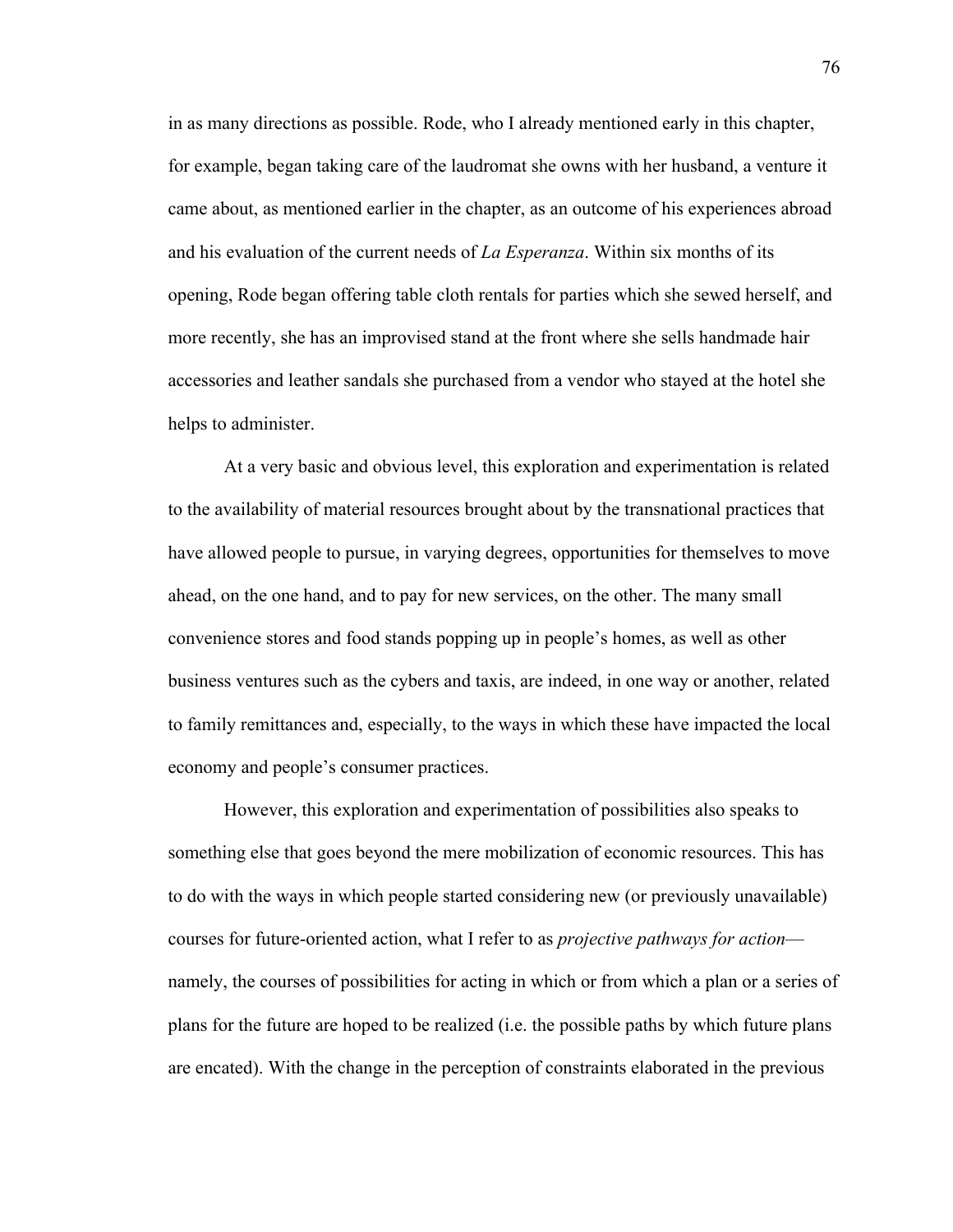section, and hence their impact on people's understanding of what they can and cannot pursue, there came along as well the opening and unlocking of routes for acting towards the accomplishment of future goals and for articulating those goals. Accordingly, it is not only that people in *La Esperanza* are exploring and experimenting with the future, but also that they are doing so through roads that seem novel or that were not even considered before. These new pathways are responsive to the changes that have resulted from the intersection of the town's migratory history with its own community development.

Almita's pursuing of college education is a good example here. Not only is she pursuing a projective path not available for her mother—nor even conceivable for people like Iraidi—but also, due to the help of her uncle, she is expanding that pathway into attending a private institution. This is similar to the case of some of the kids from indigenous households, in which the thought of a college education now seems "more attainable" and a feasible expectation to have—though in many cases, this goal is not accomplished due to constraints that go from the lack of economic resources, the challenges and limitations of the town's schooling system, the pervasive dynamics of ethnic stratification in town and their family backgrounds (many of these kids are first generation elementary school graduates).

### Communal Narratives

Sociologist Margaret Somers highlights the ways that social actors "come to be who [they] are (however ephemeral, multiple and changing) by locating [themselves] (usually unconsciously) in social narratives *rarely of [their] own making*" (Somers &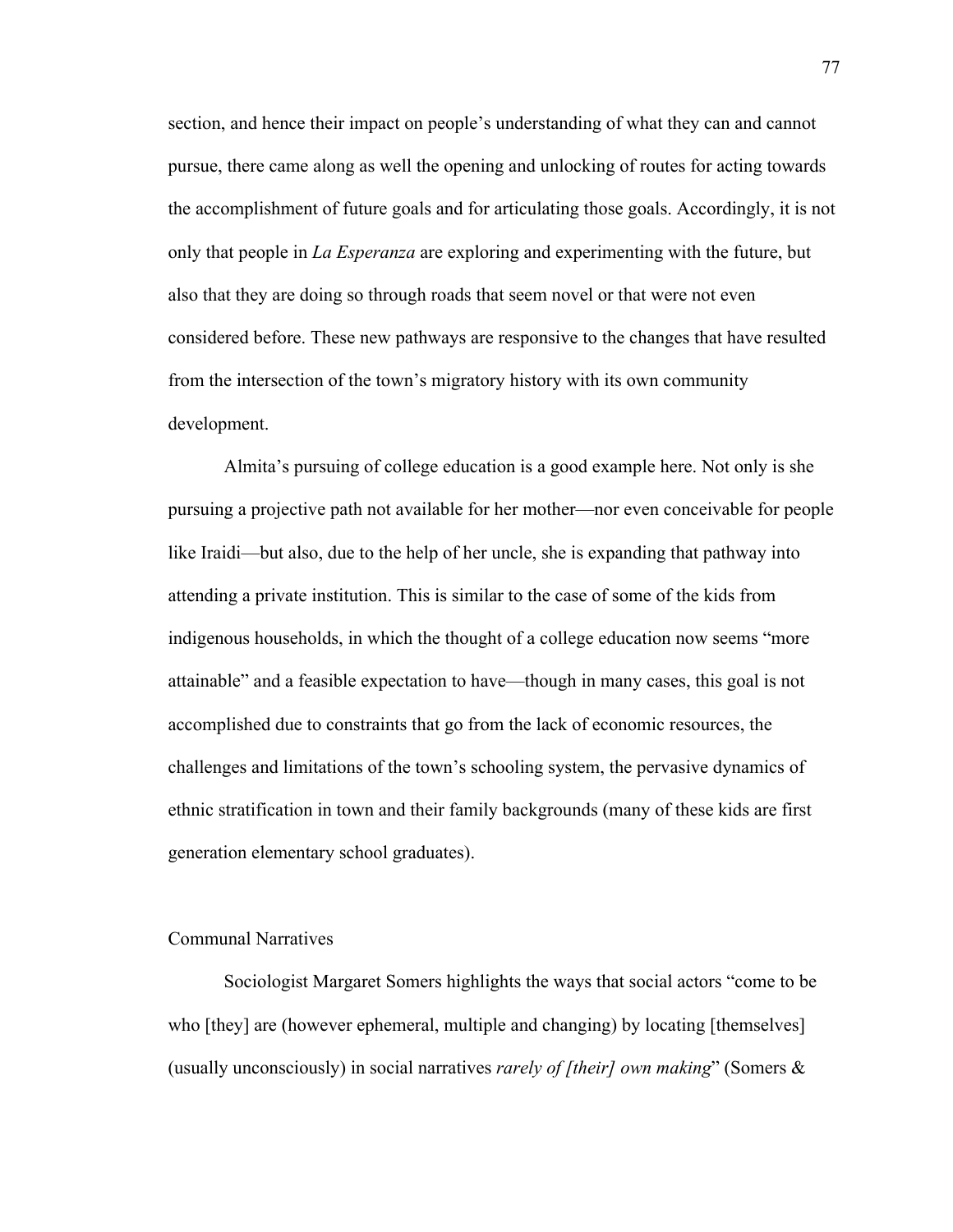Gibson 1994: 59, emphasis in original). In this sense, the narratives through which people prospectively structure experience are configured on the basis of socially available narratives that circulate, for example, at the level of the family, nation, or community (Somers identifies these as "public narratives"). This suggests that people configure their lives through versions of the stories they have been exposed to and of which they are also part as actors in a specific social landscape. To this, I would add that these narratives suggest clearly defined projective pathways for action. Combined with stories particular to people's biography, these socially available narratives provide with a supporting frame that encode images about people's past and future, helping them to orient and motivate their actions in accordance with these visions.

*La Esperanza* has plenty of these narratives circulating around. Embedded in the town's history of transnational practices, migration-related narratives have been central in articulating people's future-oriented action. These have been especially pivotal in suggesting plot-lines for people's projective practices, as often these narratives have served as means through which many have articulated visions of themselves at different points ahead in time. These narratives are indeed sources of inspiration and motivation. Also, these provide versions of alternative possible scenarios for action and, especially, they are used as means through which people create knowledge (or learn) about the futures that *can* be. In other words, migrant narratives are interpretive devices through which people in town produce stories about their own futures. In this sense, public narratives of migration are informing the futures of many.

To an increasing degree, because of the maturity of migration patterns and the growing diversity in migratory experience among those engaged in transnational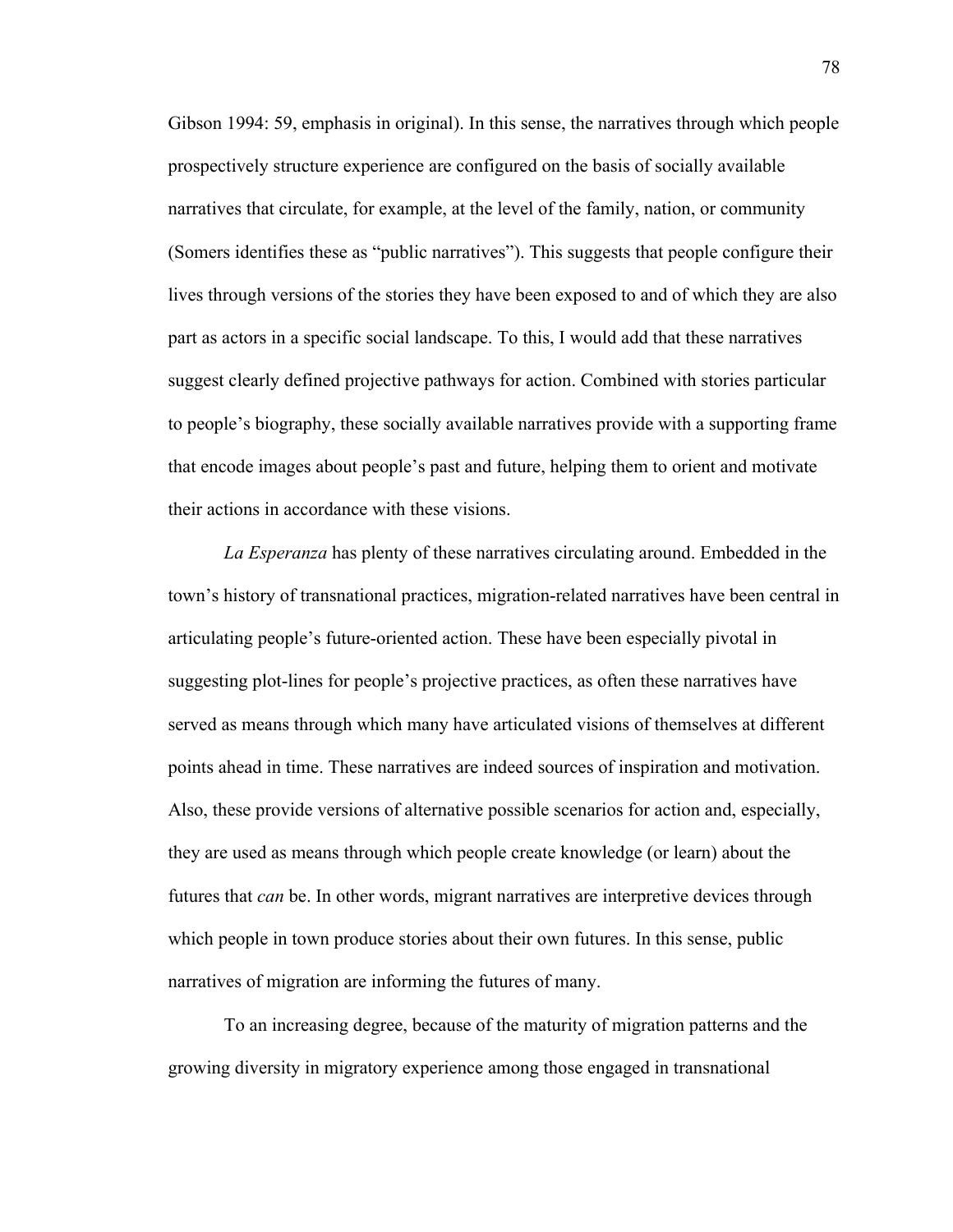behavior, people in *La Esperanza* now have a plethora of migration story-lines to choose from: the success story, the voyager, the lay about, the expatriate. This variation of storylines reflects the changing circumstances migrants are currently facing in the United States in relation to those encountered by earlier migrants. These changes are due, for example, to the increasing competition among migrants for jobs (an outcome of the rise of the number of migrants leaving the town), a different economic time in the United States and the strengthening of a Mexican community abroad. Though from all these available narratives, there is one that, while it no longer necessary reflects migrants' actual reality in the United States, continues providing a recurrent plot line for people to articulate projective pathways for action.

This public narrative is first and foremost a story about the hard-working migrant that succeeds on the basis of effort and the seizing of the many opportunities available abroad. This migration story is principally connected to a plot that exposes a grand moral purpose: one goes to the United States to work hard and accomplish something. This outstanding plot is thus associated with notions of what people should be doing abroad and what they can and, further more, should achieve. In this narrative, of which I heard many examples, people who leave for the United States are presented as agents of change and progress. One useful example here is the story of the locally famous "Felipe *Tortilla*", which is celebrated in a popular song written as a *corrido*. 41 The story tells Felipe's immigrant story, from leaving town in the mid 1970s and associated hardships in arriving to the United States, to his personal shortcomings and his achieving of financial success. Felipe accomplished socio-economic ascent in the United States initially by

 $<sup>41</sup>$ Corridos are a form of narrative song often about daily life, social events and historical facts very popular</sup> particularly in countryside regions in Mexico. To this date, these remain important popular forms for the dissemination of information, particularly in rural Mexico.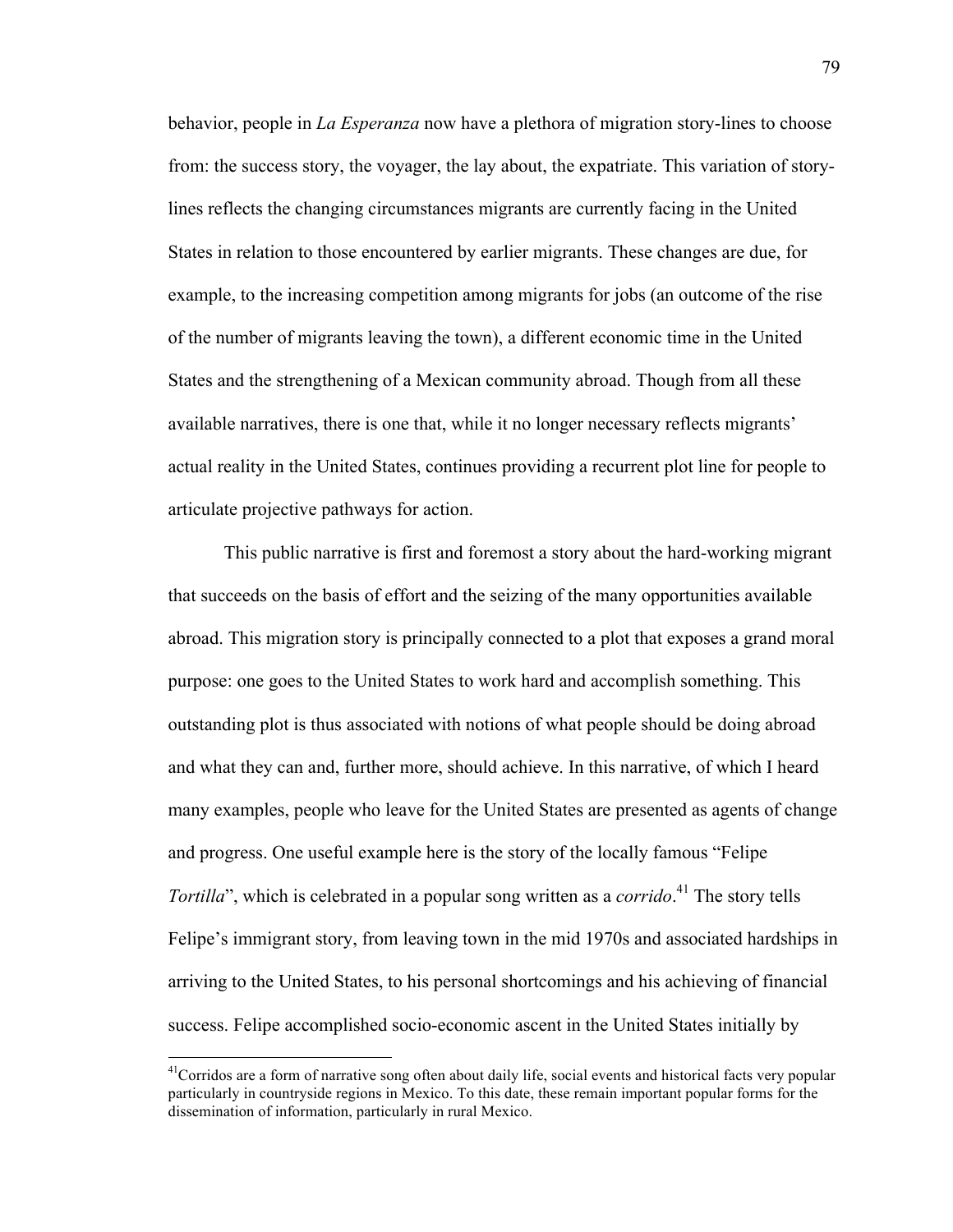selling *tortillas* door-to-door (this explains his nick-name) and then opening service businesses for immigrants. His story stresses how through hard work, entrepreneurship and fighting against adversities he has succeeded in his search for his *porvenir* abroad— Felipe is a local legend both in *La Esperanza* and among the migrant community in the American city where most people from the town have settled. $42$ 

This narrative of the hard-working migrant provides a supporting structure for many of people's projective practices. For many, this story has turned into a moral imperative, a sort of responsibility about how to construct futures and how these should look like. In other words, this is the standard against which people are articulating images about the future, and, accordingly, against which they evaluate future-oriented actions and measure achievements and goals. Thomas and Lupita, a couple that owns a pharmacy in the center of town can help to illustrate this point. Lupita, who is not originally from *La Esperanza*, met Thomas while she was doing her practical training for becoming a nurse. Soon after they married and moved to *La Esperanza*, Thomas began spending periods of time working at the kitchen of a restaurant in New Jersey. With Thomas's remittances, Lupita financed the necessary arrangements needed for her to open a pharmacy—the first one in town with a registered nurse—something she had dreamed since starting nursing school. For Thomas, the pharmacy was an unexpected outcome. While he has always been very supportive and makes efforts to learn the business, he does not really understand how the pharmacy could translate into a better future for them.

 $^{42}$  I first heard about this story when Patricia asked me if I knew him, after she learned that I had spent a few years where her sister Marcela lives in NJ. She played for me the song that day from a cassette. I met Felipe a couple of years later at a convenience store he owns in New Jersey. I learned then that he had in fact commissioned the song to be written by a popular band from the region. Currently, there exist different versions of this song circulating in the area. This *corrido* has been recorded by different local music groups and different videos that showcase images that illustrate points of the story can be found in you tube.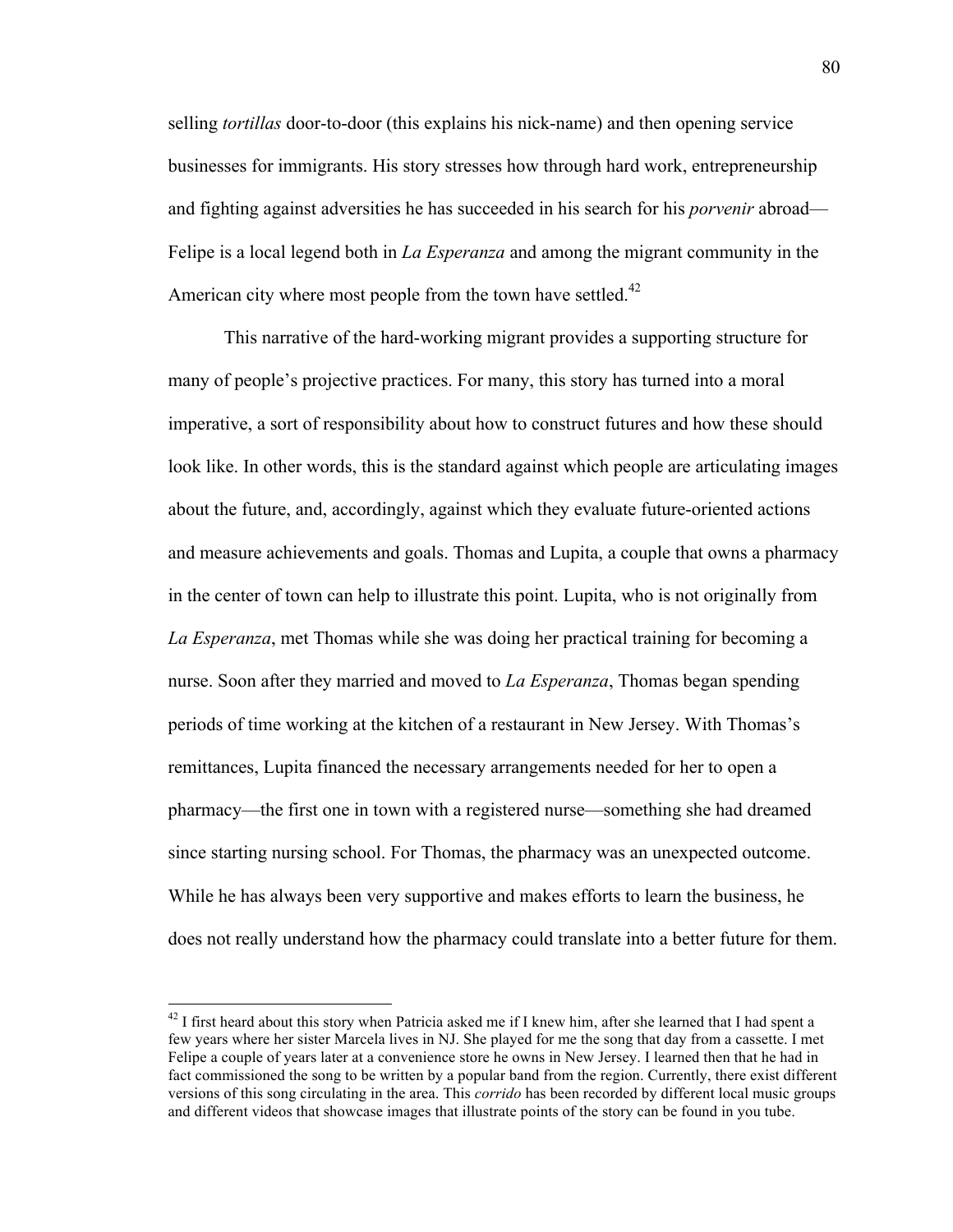He acknowledges that it is good for making ends meet, but it is not a framework for him to think about the future wellbeing of his family. For Thomas, the way to achieve progress is going to the United States. He is very invested in this migrant story of striving and persistence, valuing these as character traits and characteristics that one can demonstrate perhaps even best of all through the process of migration. Thomas is very invested in the narrative of the hard working migrant and keeps on dreaming about returning to the United States. Very often, while spending long periods sitting on the doorsteps of the pharmacy, he speaks fondly about his former crushing 16-hour work shift in the kitchen at the dinner in New Jersey. In his mind, the conception of future fulfillment is associated with what he describes as almost heroic migrant experiences. Lupita is very frustrated by this attitude and does not understand why Thomas cannot think differently about how they can achieve future wellbeing. No matter what Lupita tells him, it is the narrative of the migrant that defines the way Thomas understands progress and future achievement.

These publicly available narratives, however, are not the only ones that structure people's projective practices. Some draw from other sources such as other people's biographical stories to create narratives that are negotiated with personal biography and internalized into one's projective practices. In this sense, the plotting for the future also occurs at the level of the biographical. Rosalinda, for example, helps her husband operate the restaurant he opened when he came back from the United States. They met and married soon after he returned to *La Esperanza*. Her husband opened a Chinese restaurant, modeled after the take out restaurant where he worked at in Atlantic City, hoping that it would eventually generate the kind of wellbeing he saw in successful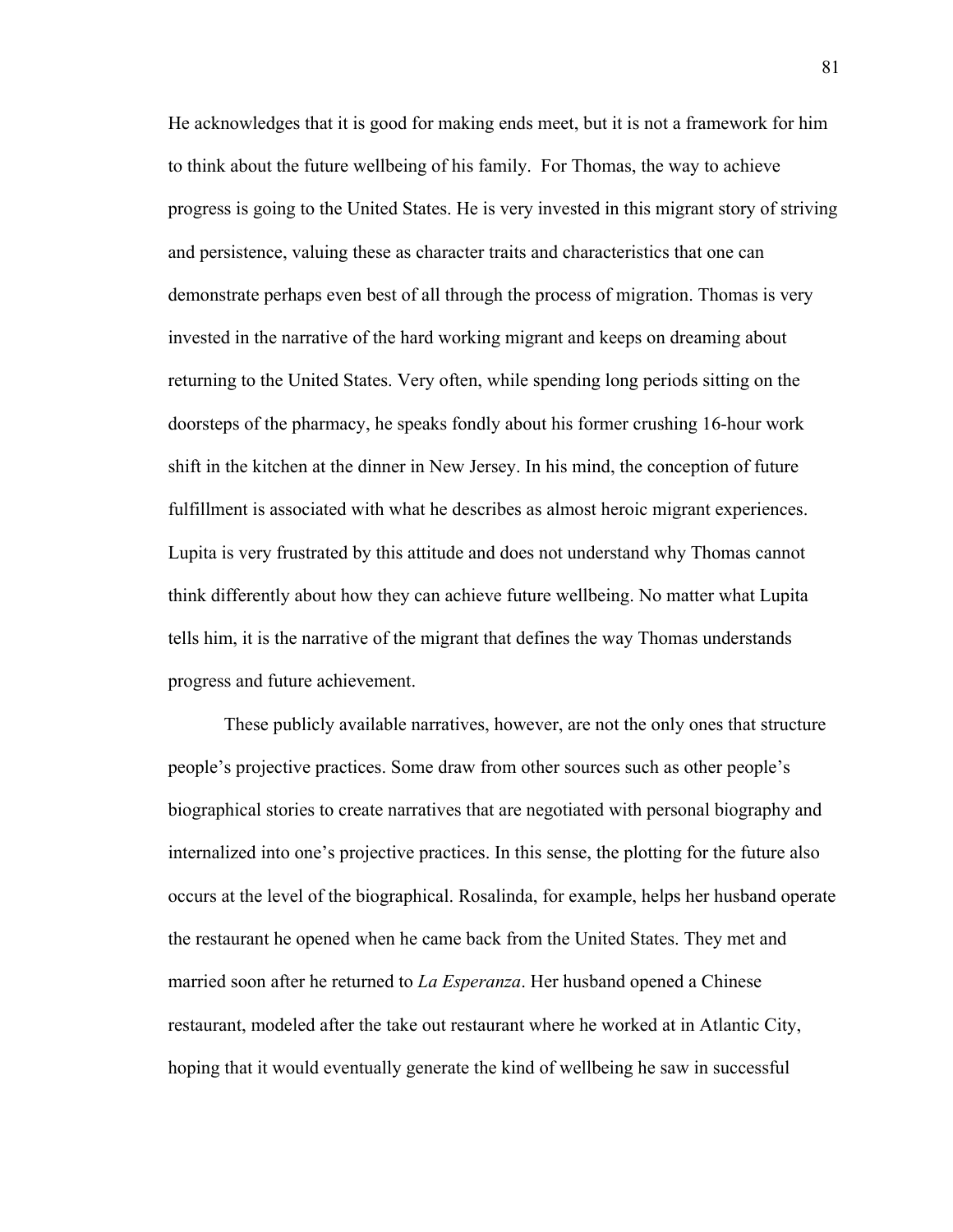examples in the United States. When I went there, Rosalinda asked me whether the restaurant food was the way Chinese food should taste, because she has never left Oaxaca and was unfamiliar with it. Rosalinda interprets the potential success of the restaurant, and thus creates knowledge about her own future wellbeing, through her husband's narrative. I will come back to Rosalinda's husband later in the book. For now, it is enough to point out that people draw stories from their relational others; thinking about the future is a collaborative experience, as people project with and through others. The following chapter touches upon this relational element.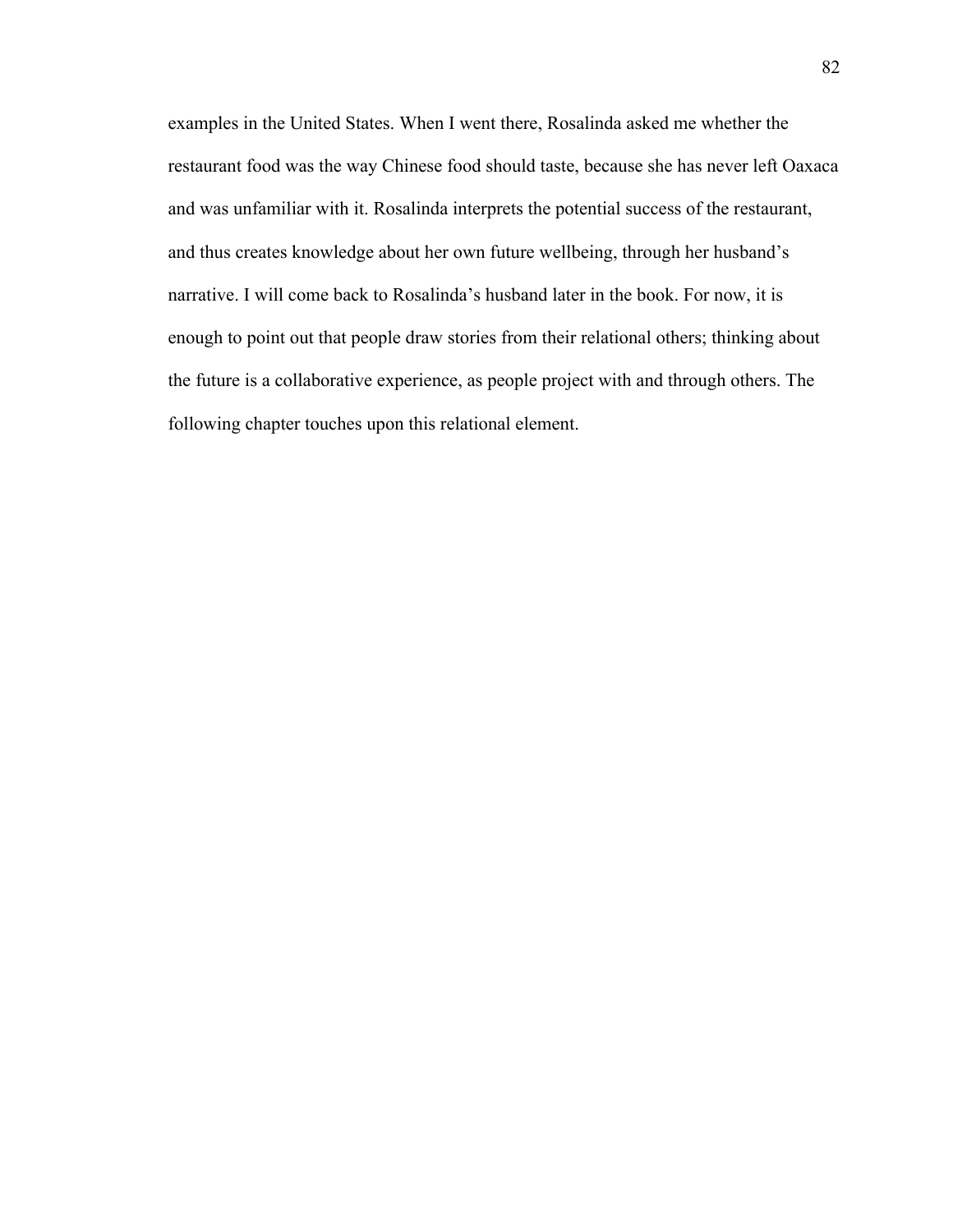#### **Chapter III:**

### **MEANING MAKING, FUTURE THINKING, AND REFLEXIVITY**

During the many conversations I had with people from *La Esperanza*, both during fieldwork in Mexico and in the United States, very often I was struck by the clarity in which people talked about the future. I recall the first time I heard about the house Marcela was building back home. Though she had never seen the construction, the image of this house was very clear. Marcela was able to describe to me the spatial composition, including the number of rooms it would have—this included one room for her and her husband, a family room, one for her daughter, and a front store for setting up a small flower business. She talked about this house with excitement, though with tones of nostalgia about home, her daughter—who was six when she left—and the moment when she decided to join her husband abroad. With both making money, she believed they could get the house finished much faster and have him back with them sooner. She had been gone from *La Esperanza* for a year already; her plan was to stay in the United States for two more years until the house was completed: "we figured that is how long it would take," she remarked. Marcela was getting updates from her father, who was in charge of the construction—like when she learned that they had just put up the frames for the windows and the front door—and talked to her daughter a couple of times a week.

It had been three years since Marcela left *La Esperanza* last time I saw her. She felt she was lucky in always having work. Through an employment office, she had found a job at a factory, and she remained working there pretty much for all the time she has been abroad—in fact, she managed to find a job there for her sister Patricia too, who left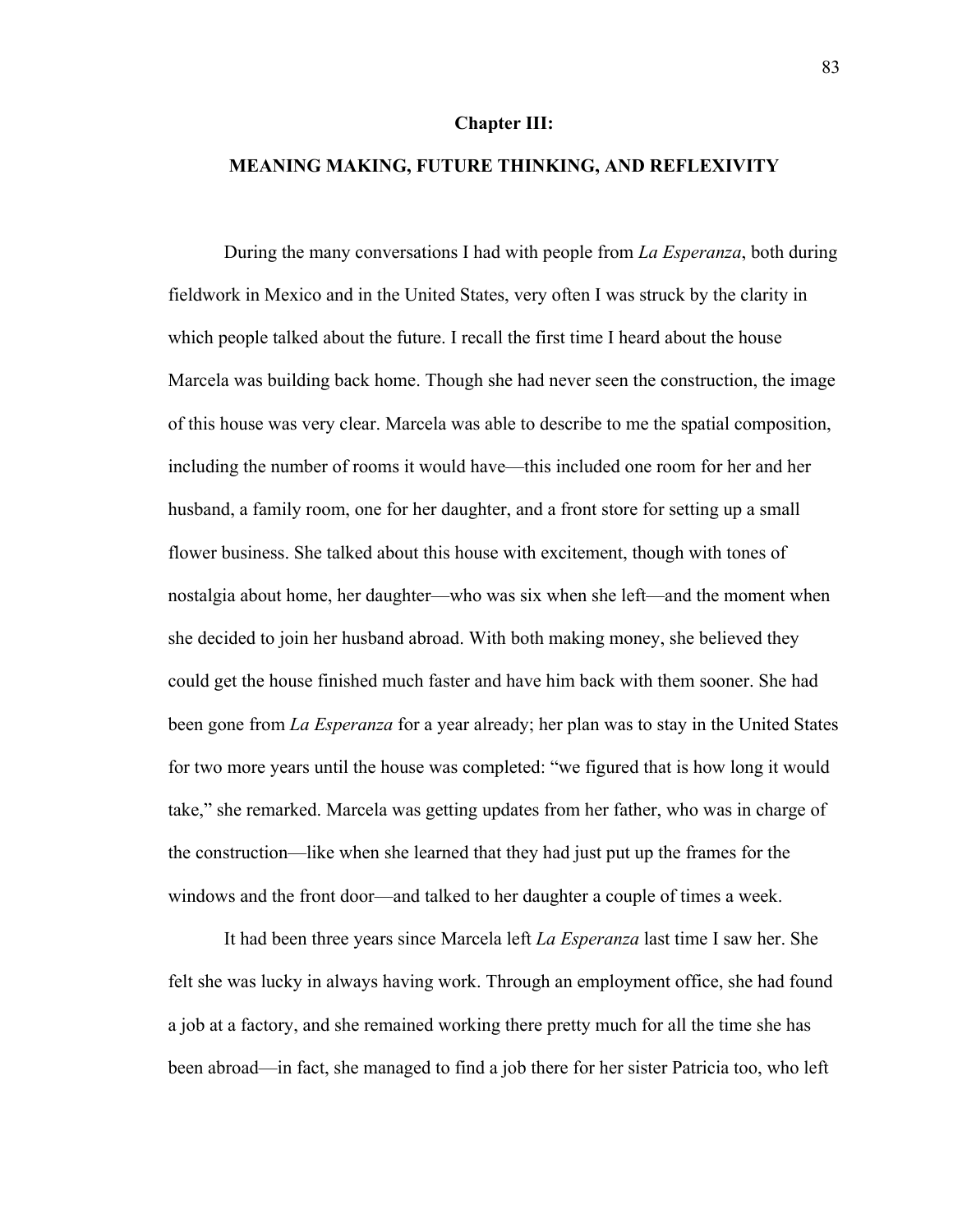*La Esperanza* a year after she did. While there had been some progress in the house over this period of time, at the time of our last conversation for a few months not much new work was done to the house. Marcela and her husband had continued sending money, but with Miriam getting older there were more expenses that went from the necessary to the desires of a pre-teen with a mother who tries to give her what makes her happy. Miriam, however, once excited about the house, did not want to move there when her parents came home. Her home, she said, was with her grandparents. She did not see the other house (still in the structural work stage) as "pretty." Marcela still thought of the house as the material component of the future she would encounter when she returned home. However, while she never stopped providing her daughter with what she needed and wanted—and she felt that this was especially more important once she was away—she was not able to contribute much more money to complete its construction. She came to feel that she had to prolong her stay abroad to make enough money to complete the house back home. It could be three more years, she said, but she wasn't sure. By then, her daughter would be twelve.

Marcela's account points out to a form of articulating a future-scenario that uses a cognitive script about the future—that of the house—which, over the course of her time abroad, has become removed from the very rich experiences of her everyday living both in New Jersey and her family context back home. Accordingly, the image of the future she is working for seems to be not necessarily attuned to her changing contextual circumstances, even though she is making choices and decisions for her current everyday life on the basis of that image. This experience speaks to the processes through which people's future scenarios are articulated, the ways in which people make use of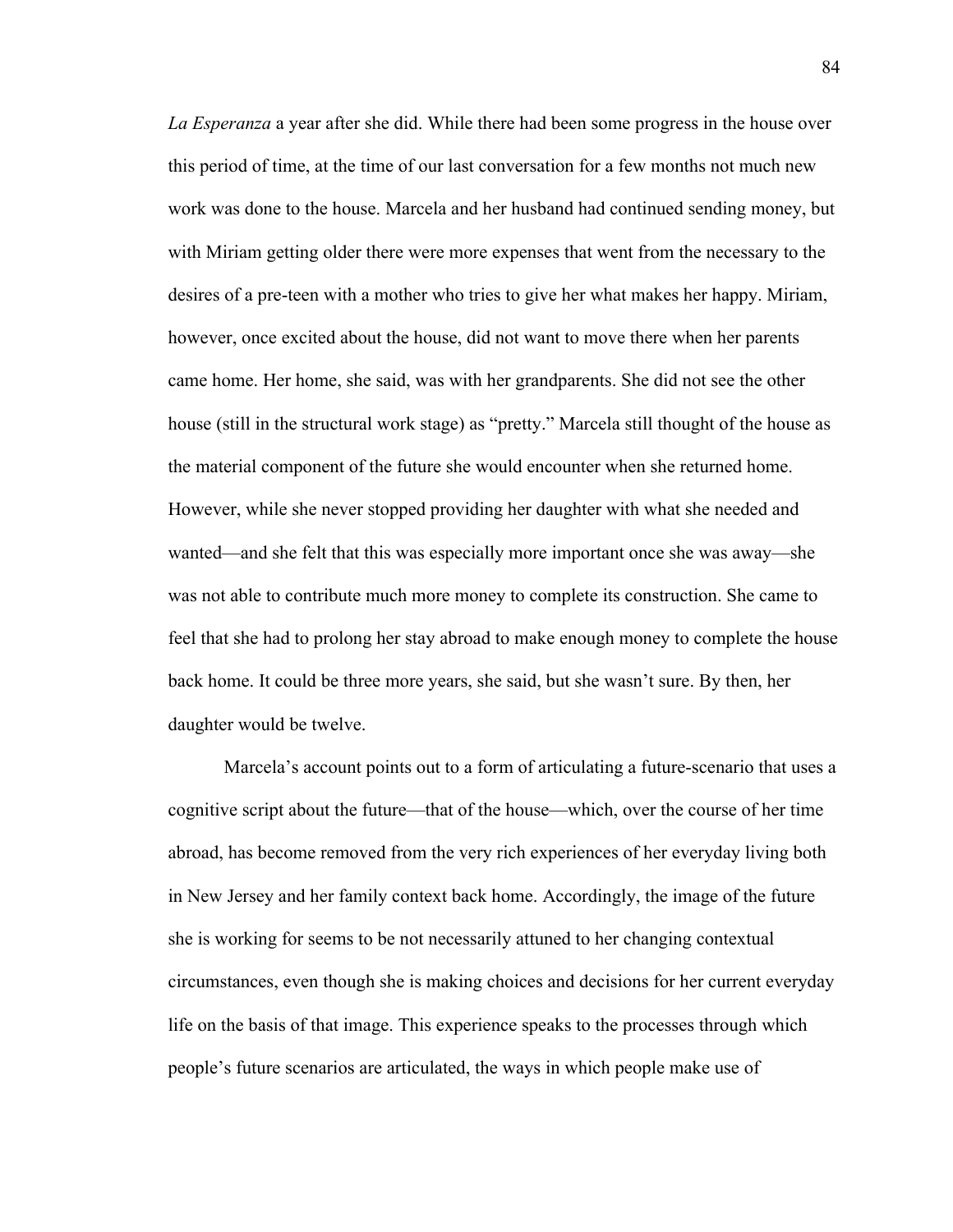resources—both material and cultural—for thinking about the future, and how, in this processing of the future contextual and biographical circumstances are accounted for.

This chapter builds on the analysis of the previous chapter by further exploring the kind of cognitive work people do in *La Esperanza* as they engage the future. The present chapter explores people's projective practices as relying as well on subjective mental processes that are articulated a) through varied forms of reflexivity in relation to situational and biographical context, and b) in the context of people's interactions with others. The chapter also places specific forms of projective practices into the broader social fabric that results from the impact of migration-related changes in the town's daily living and their intersection with the particular socio-cultural context in this town. In this sense, this chapter talks about how distinctions in how people experience the future connects with different forms of social experiences in this town. To accomplish this, the chapter makes a connection between forms of future-oriented thoughts and the ways in which these connect to people's practices. The chapter, thus, complements the previous chapter, which took a wider look at how projective practices in town are linked to a wider societal process that brought about changes in people's temporal orientation. In this sense, the previous chapter looked at the power of social and cultural circumstances in the tempering of cognitive practices, as these circumstances facilitated the creation of frameworks for future-oriented thinking.

To enrich the understanding of the projective practices that interest me here, I engage with research in cognitive neuroscience as a means to understand how future experiences are constituted. In particular, I build on the distinction between *episodic* and *semantic future thinking,* two ways the existent literature assumes that people articulate

85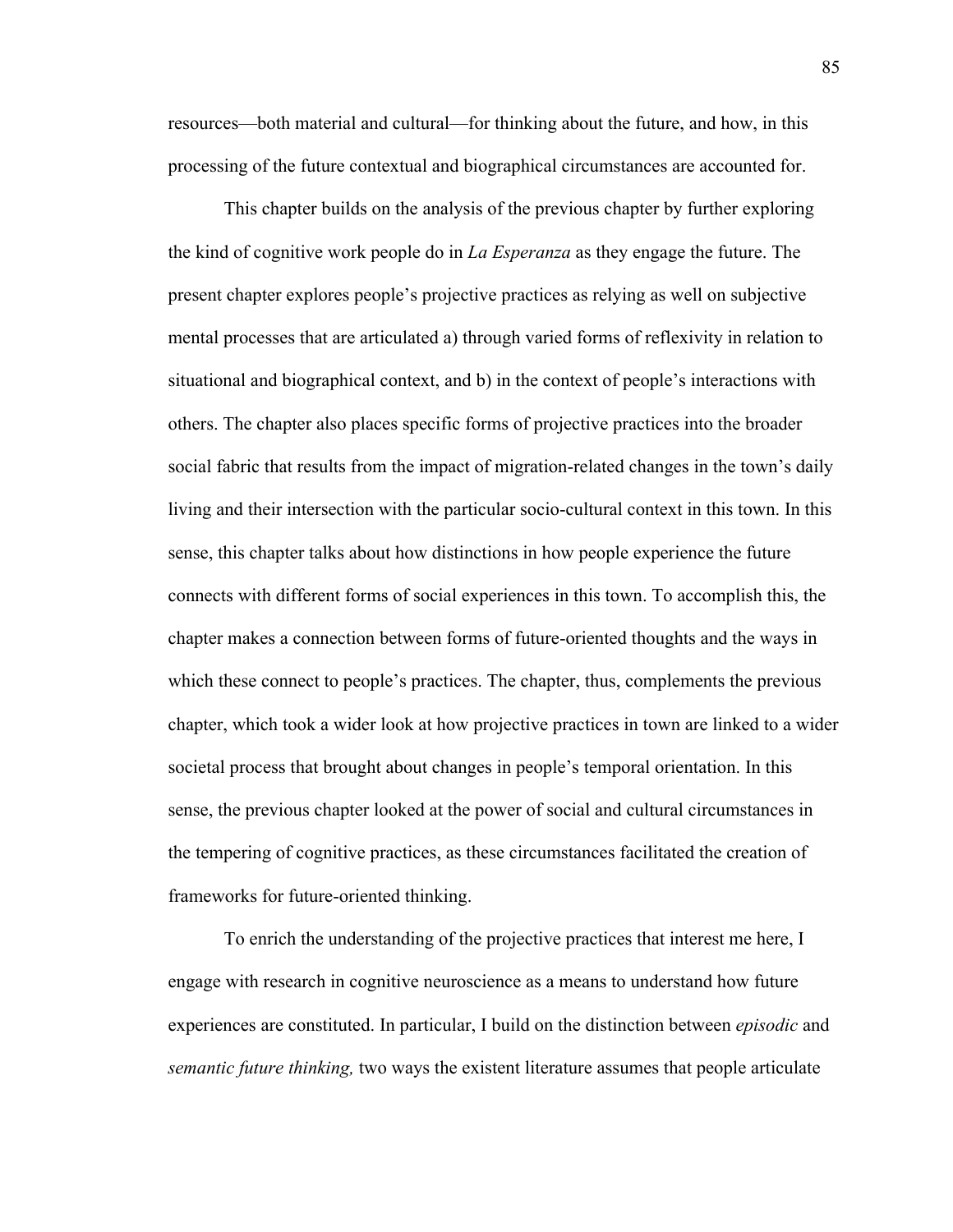mental representations of the future. I treat this distinction as a heuristic tool to represent distinct meaning-making mechanisms for future-scenario building that have distinct implications for action and for how people relate to, adjust to or transform existing structures. I consider how this process of future scenario building is constituted not only by the actors' needs and desires, but also by the specific demands and offerings of the context, and, especially, by the ways in which experiences of other people are interpreted and internalized into one's own future scenario planning. In this sense, here I propose that the forms of future-oriented cognition at hand are relationally constituted.

### **Conceptual Framework**

The problem of anticipation—namely, how the brain creates knowledge of scenarios and outcomes not yet at hand—has recently acquired an increased interest among neuroscientists and psychologists. In the neurosciences, this act through which people cognitively extend themselves into a non-immediate time is referred to as "mental time travel" (Suddendorf & Corballis 2007) This is a facet of a more general brain-based capacity to be consciously aware of one's continued temporal existence, on the one hand, and of the passage of time, on the other.

Within the past ten years, but especially in the past five, there has been an increased interest in the neurocognitive research in the mental processes and brain functions related to people's construction of mental images about the future. This research agenda has been quite fruitful in two parallel and partially overlapping directions. On the one hand, thanks to neuroimaging studies in laboratory settings and observations of patients with brain damage in clinical psychology, research has provided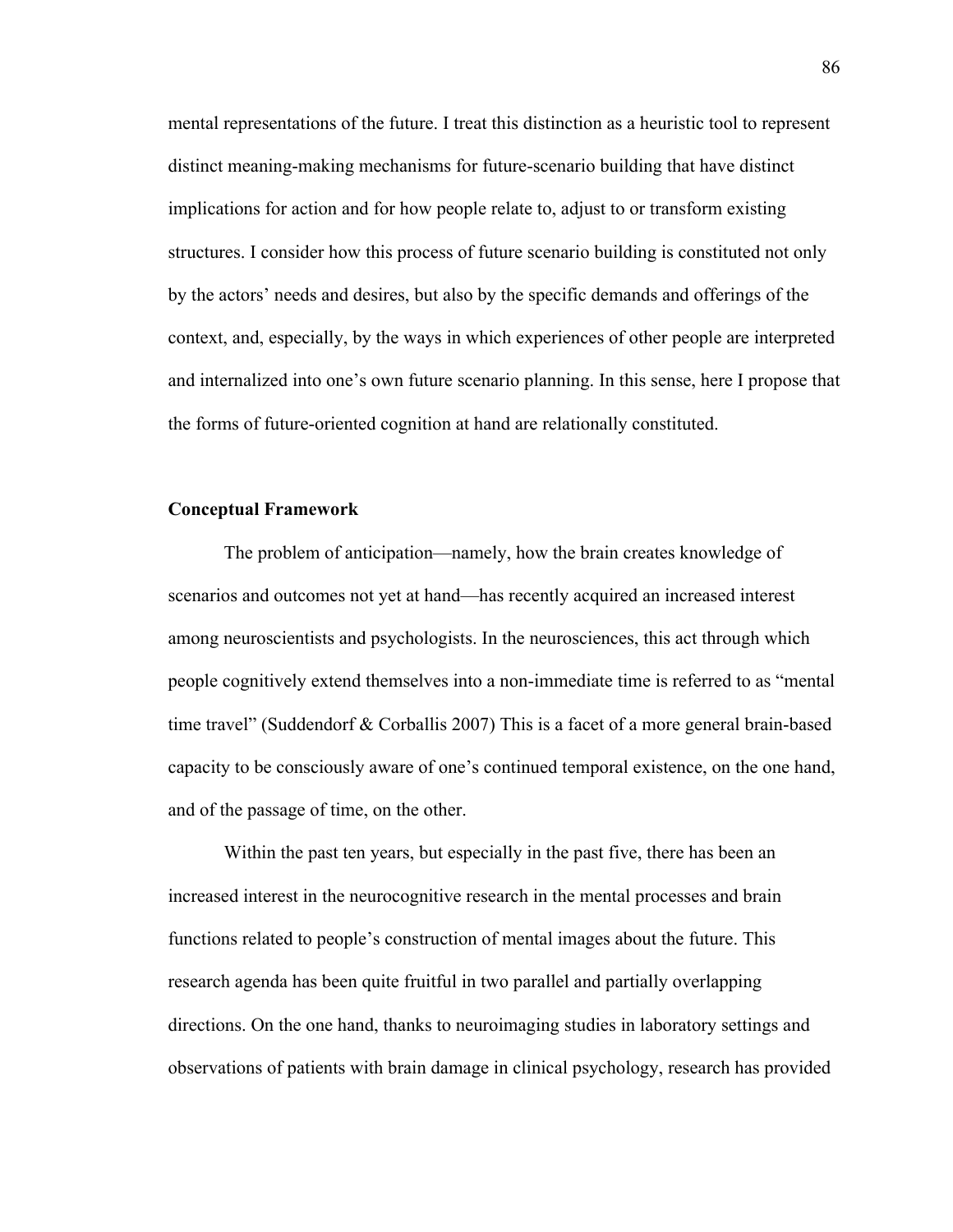data on the neurological machinery involved in people's thinking about the future (see Addis,Wong, & Schacter 2007; Klein, Loftus, & Kihsltrom, 2002; Tulving 1985). Evidence suggests, for instance, that the process of imagining the future depends on many of the same neural mechanisms that are involved in thinking about the past (Shachter 2007). This emergent research agenda has resulted in various approaches for understanding people's experience of the temporally extended future, as well as provided neuroscientists and psychologists with useful heuristic devices for characterizing these experiences. Accordingly, terms such as 'future orientation,' (Aspinwall 2005) 'episodic future thinking,' (Atance and O'Neill 2001), and 'mental simulation,' to mention only a few, have become common to the vocabulary for speaking about how people contemplate their future.

Building on a construct introduced in the psychological literature in 1972 for characterizing memory (Tulving 1972), neuroscientists have been exploring the characteristics and differences between two ways of thinking about the future that draw on differences in the nature of people's knowledge of the world: 'episodic future thinking' and 'semantic future thinking'—also referred to in the literature as 'episodic and semantic prospection.<sup>43</sup> Among the many concepts that have emerged from the agenda that addresses the various human capacities related to the cognitive processing of the future, this distinction is one of the most recent. Within the past few years, this distinction has suggested new experimental questions and research directions and, as evidenced in the available neuropsychological literature, it seems to have become an important and permanent entry in the taxonomy of future-related cognitive processes.

<sup>&</sup>lt;sup>43</sup> See Race et al 2012.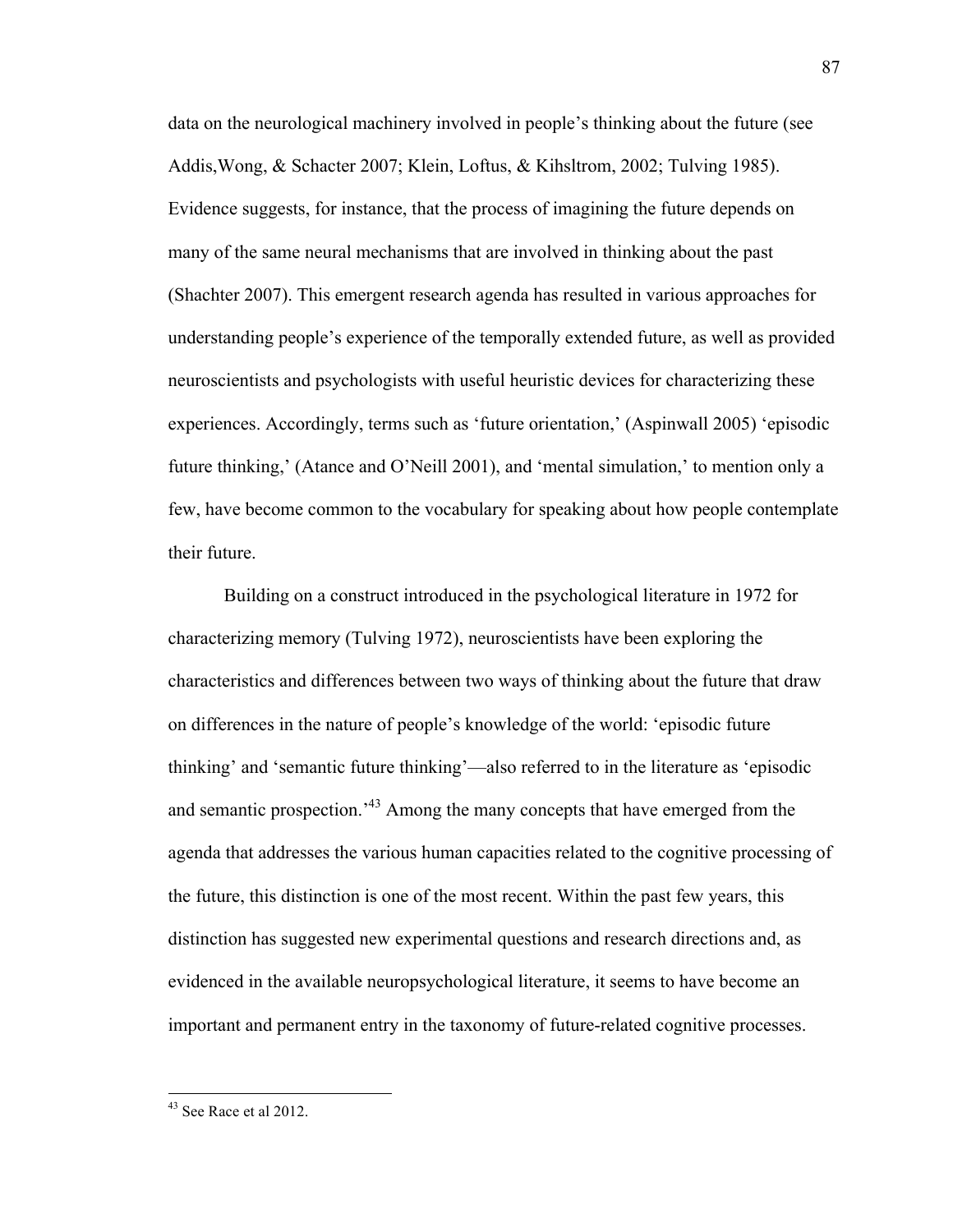Those who study how the mind enables us to mentally represent future thought distinguish between 'episodic future thinking' and 'semantic future thinking' as belonging to two distinct systems for cognition, namely one that relies on subjective experiences about the future (the episodic) and the other that draws on scripted factual and generalized knowledge (the semantic). In this sense, episodic future thinking and semantic future thinking imply differences in a) the nature of the information used to construct mental images of the future, and b) the element of self-awareness in the conception of future outcomes.

This characterization of future thinking builds upon the episodic/semantic distinction that began in the field of memory research and the understanding of people's construction of mental images about the past as a result of the re-experiencing of past events, on the one hand, or as the outcome of the recollection of factual knowledge about the world in general, on the other (see Atance & O' Neill 2001).<sup>44</sup> This characterization is also related to a recent paradigm shift in which memory is viewed as an adaptive and constructive process that enables the imagining of possible events in the future—thus, the extension of the distinction from the realm of memory to that of prospection seemed logical.

Currently dealt with as part of the major mental cognitive capacities enabled by the brain, in the literature *episodic future thinking* is treated as "a projection of the self into the future to pre-experience an event" (ibid., p. 533). Though there exist various working definitions and conceptualizations, a central core feature is the articulation of

88

<sup>&</sup>lt;sup>44</sup> These are assumed to be systems related to declarative cognition. Originally postulated as heuristic tool, this distinction has now been embraced in the field and research has produced findings that scientists consider as plenty evidence for suggesting that this in fact a system of the brain, a subset of declarative cognition, that that is related to conscious processes.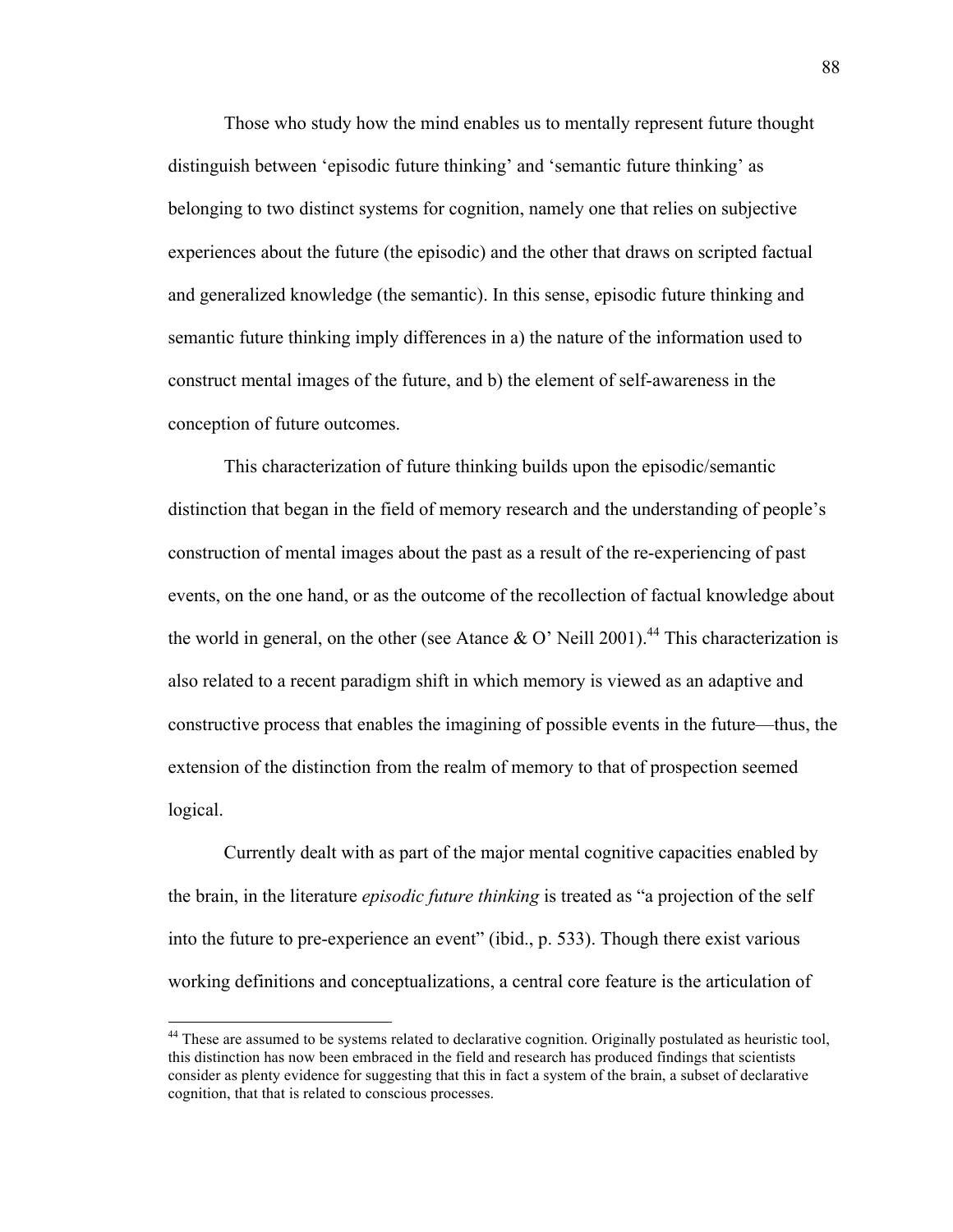future thought through representations that involve images of the self—some sort of putting one's present self into the shoes of the future self in the process of conceptualizing future events and behaviors. In this sense, episodic future thinking refers to thought about the future that is based on the anticipation of one's personal experience in the future. Accordingly, underlying this practice of self-visualization in time is the awareness that one's personal and contextual circumstances might be impacting one's visions of events to occur in the future—some sort of self-consciousness. In other words, this implies the consideration of the future consequences of present circumstances. An example mentioned in the literature is that of a child with an upset stomach who, after being asked to go to a friend's birthday party, recognizes that she will not be having cake (Atance & O'Neill 2005: 138); another example is the consideration of one's budget in the envisioning of an upcoming vacation (Attance  $\&$  O'Neill 2001: 533). As these examples illustrate, at its basis, episodic future thinking implies the recognition of constraints and the appropriate adjustment of mental representations of the future.

*Semantic future thinking* has received much less explicit attention than its counterpart, though it is often mentioned as the referent construct in the episodic future thinking literature. Semantic future thinking is different from episodic future thinking regarding the resources it draws on in creating knowledge about the future and in the kind of representation of the future it produces. Unlike episodic future thinking, here the articulation of future thought does not involve the projecting of oneself into an anticipated event. Instead, visions of a future time are constructed on the basis of a repertoire of scripts—or database, as some suggest (MacLeod & Conway 2007)—of learned factual and conceptual knowledge about the world. In this sense, semantic future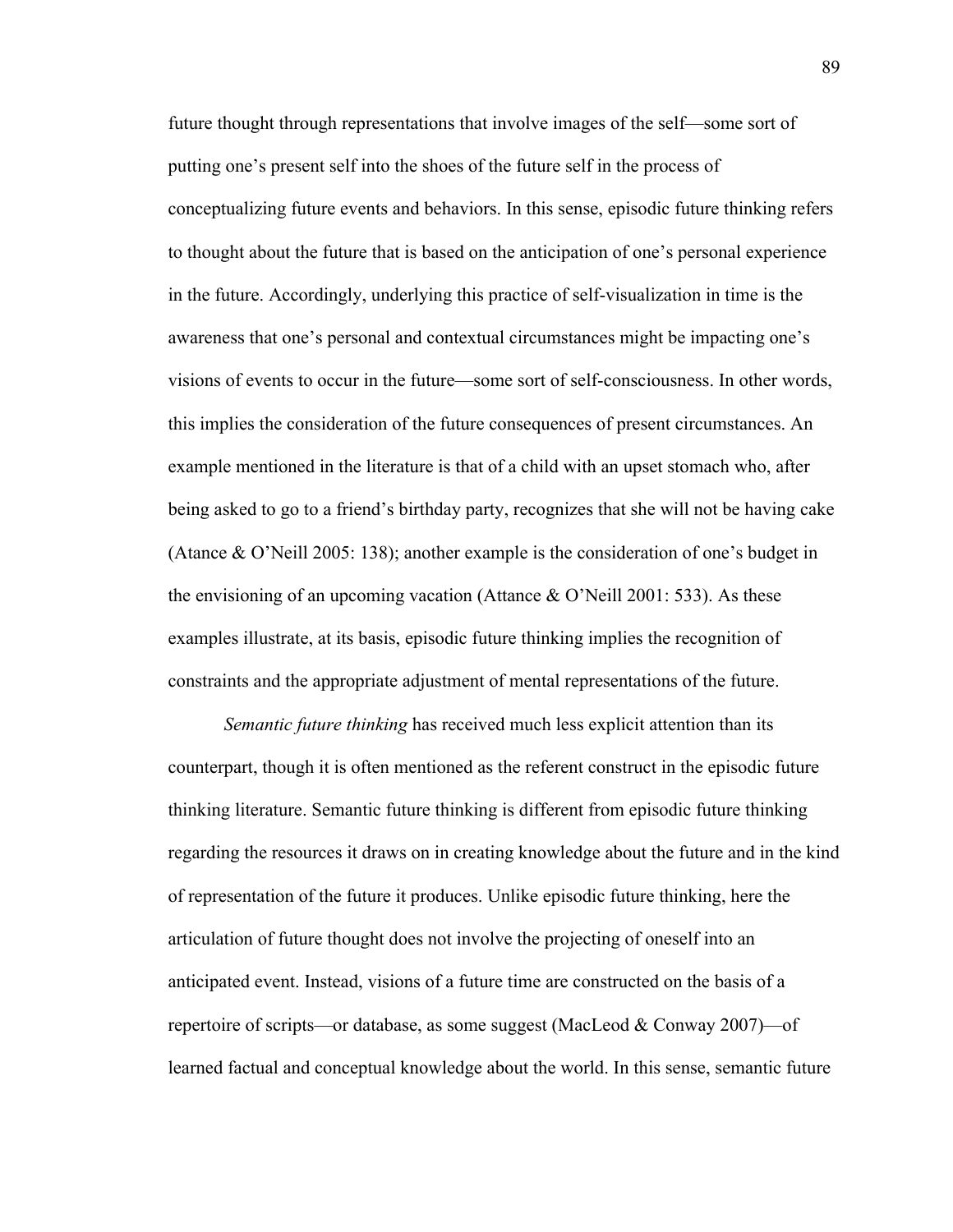thinking highlights the regularity of events rather than the particularities of personal and contextual circumstances in the consideration of future consequences. In other words, semantic future thinking is "knowing in a fairly script-like, general way, the sorts of things that happen in the future" (ibid., p. 115). As such, mental representations of future scenarios tend to be fixed, generalizable and impersonal, as these are constructed through well-established scripts or routines without reference to specific personal contexts. To follow-up on one of the examples previously introduced, when the same child is asked what she will be doing at the friend's party, she envisions the party scenario as involving a cake and that she will be eating it. In this case, knowledge about the typicality of birthday parties provides this child with schemas and meanings for the making sense of the future. $45$ 

To address this distinction in clinical studies, researchers rely on markers to identify the presence of episodic future thinking or semantic future thinking. A clear example in the literature is a study that assesses episodic future thinking in young children (Atance & O' Neill 2005). Faced with the challenge of recognizing these mental operations—and aiming to identify when this this ability for future thought emerges in childhood—the authors pay attention to some aspects of a child's behavior, as well as aspects of the child's language. For instance, to mention just a few of these markers, the authors look for evidence of ''anticipatory'' behaviors, of the child's understanding the future consequences of present constraints, and pay attention to the manner in which children talk about the future (i.e. whether the vocabulary used is speculative in nature episodic oriented—or presumes the unfolding of a future events fixed—semantic oriented).

<sup>&</sup>lt;sup>45</sup> This example is as well mentioned in Attance & O'Neill (2005), but the interpretation is mine.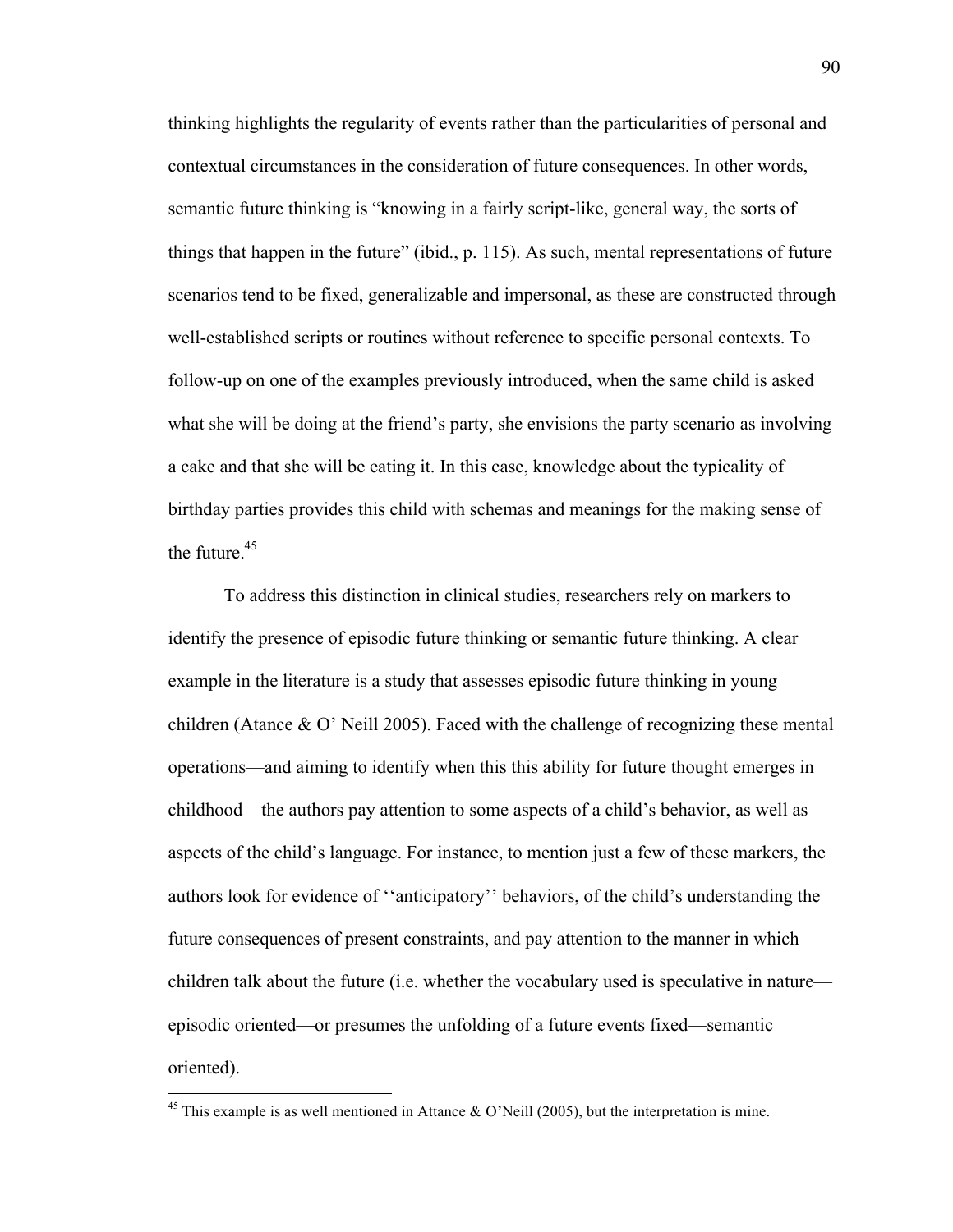The three critical, and often overlapping, questions that seem to be underlying much of the research in the area are how these two forms of future thought relate to adaptive behavior (a behavioral question), how these relate to memory (a cognitive question), and how the brain supports these two systems (a neurobiological concern). In the literature, the interest in these questions has translated into intriguing data and theoretical statements that suggest insights on the phenomenological experience accompanying future thought. For instance, research suggests that temporal distance from the present affects how people experience the future (D'Argmbeau and Van der Linden 2012); that the familiarity of the imagined location, the people and the objects impact the vividness of our future thoughts (D'Argmbeau and Van der Linden 2012); that how we experience the future depends on available information about the spatial context (Szpunar & McDermott 2008), and that the sensation of one's personal future lies in the relevance of imagined events with respect to personal goals (D'Argembeau and Van der Linden 2012).

What is interesting here, as well, is how the episodic/semantic distinction has shown promise in the cognitive sciences and psychology for addressing empirical questions, holding analytical value in considering phenomena such as planning, goalattainment and emotional states, to mention some (for an overview of this utility see Szpunar & Tulving 2011 and Atance & O'Neil 2001). This distinction can guide us to understand the nature of the projections associated with people's future-oriented practices—i.e. whether they are more episodic- or semantic-like. Indeed, it can represent an important organizing construct in the understanding of people's practices, of how they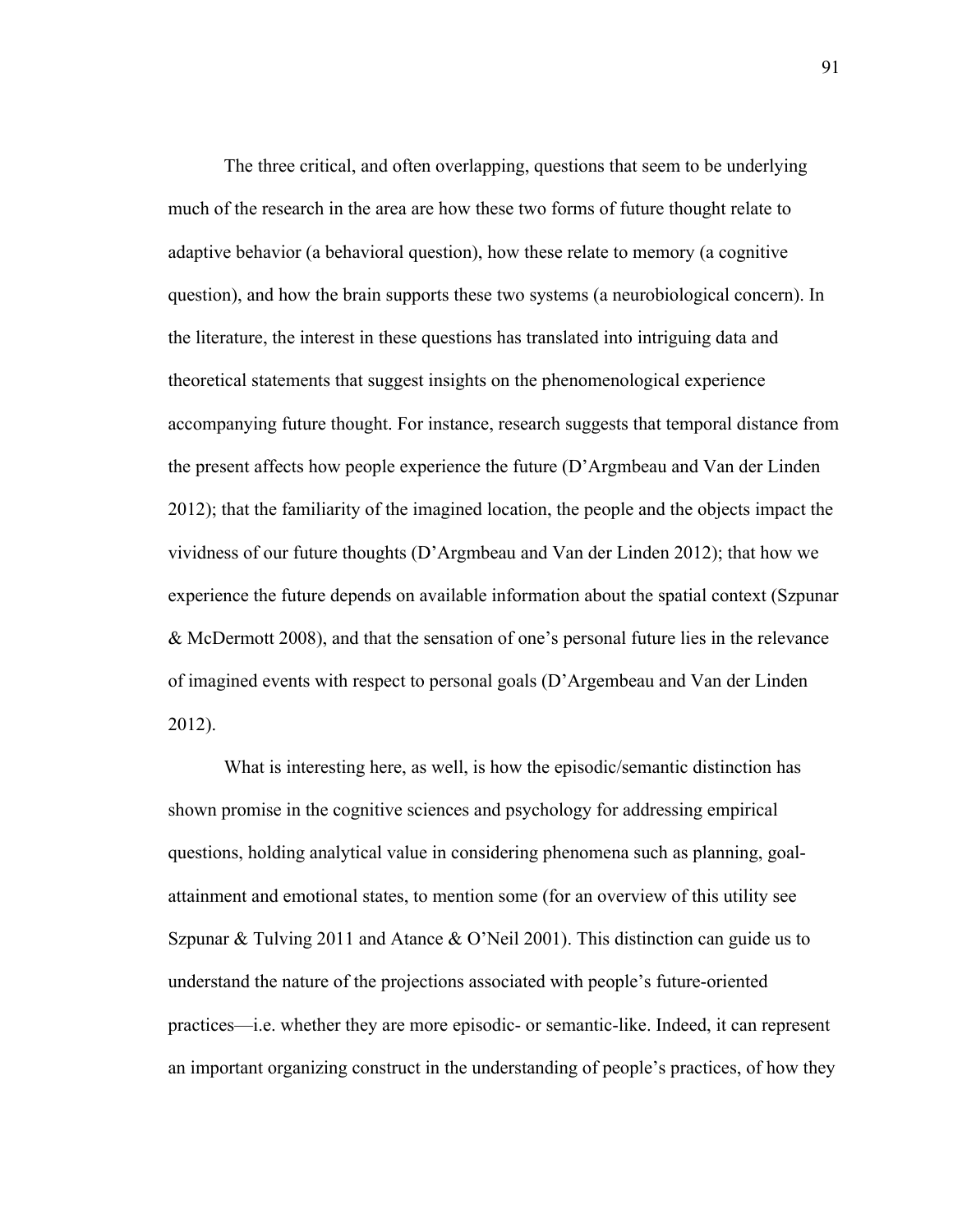articulate and make sense of everyday living and of their relation to situational context. Thus, I argue, the mental operations through which the future is anticipated—the articulation of mental images about the future—is a sociological question as well.

In fact, some of the issues at the core of the episodic/semantic distinction resonate with classical concerns in social theory, as the experience of a future time is a recurrent theme in phenomenological treatments of experience and action. For instance, in his work, Alfred Schutz (1959) argues that people create knowledge of what will happen in the future (and plan for those future events) on the basis of the stock of knowledge at hand at the time of projecting. This stock of knowledge—i.e. schemas, repertoires, recipes for action and meaning making in the everyday life—is developed through past and present experiences: "we cannot expect any event of whose typicality we have had no pre-experience," (Schutz 1964, p. 292). Dewey, to mention another example, describes deliberation as "a dramatic *rehearsal* (in imagination) of various competing possible lines of action" (Dewey 1922, p. 190, italics are mine). His conceptualization points towards the processes of self-representation in the future talked about in the previous paragraphs: "[deliberation] is an experiment in making various combinations of selected elements of habits and impulses, to see what the resultant action would be like if it were entered upon…the experiment is carried on by tentative rehearsals in thought" (ibid.). Dewey's arguments thus suggest an imaginative engagement with the future in ways that are personal and that emphasize projected consequences in the imagining act.

I am not saying here, however, that Schutz and Dewey are necessarily talking about semantic future thinking and episodic future thinking, respectively. I propose that this distinction can be used to tackle the interplay between reflexivity, situation and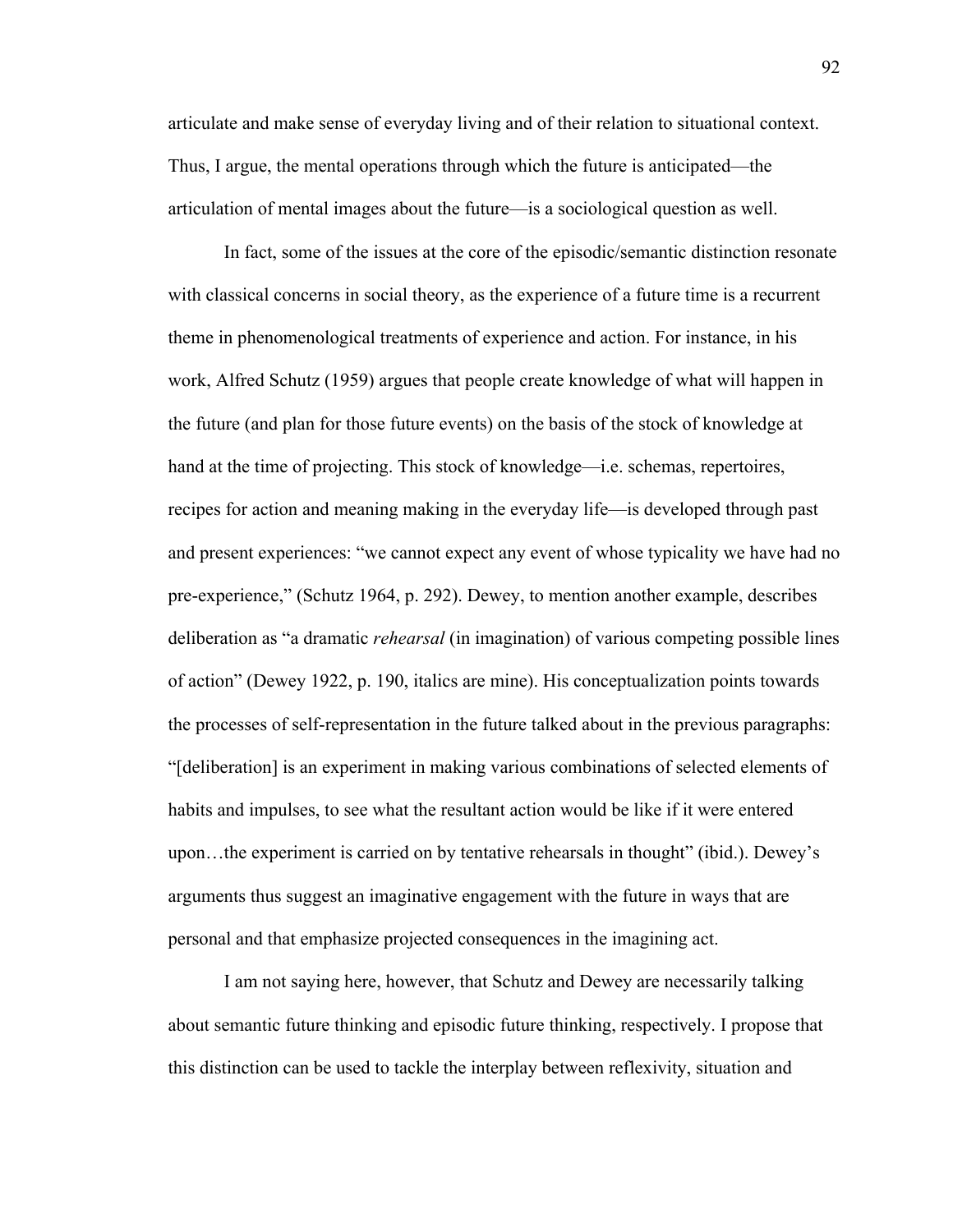temporal experience so central to sociological treatments of everyday action—a concern central to the chapter in relation to future-oriented thinking. Furthermore, connecting insights from sociological treatments to the phenomena described in the episodic/semantic distinction adds an aspect to the understanding of prospective cognition that is quite overlooked in current treatments in the neuroscientific and psychological literature: that people think of the future in (and for) situated contexts and that they do so with (and, often, because of) others. In this sense, for instance, as Schutz work suggests, the knowledge that serves as the substratum for mental representations of the future results from people's everyday activities as members of social groups; it is biographically modeled, socially derived and situationally-generated. To address people's future scenario building and its related actions, sociologists may not necessarily find answers in the cognitive scientific literature, but what this body of work has to say about people's mental operations could pinpoint directions for further research. In the same way, a sociological eye can help to demonstrate the underpinnings of certain cognitive mechanisms that cannot be explained by looking at cognition alone.

As a taxonomy of future-oriented cognition, the distinction between episodic and semantic future thinking is useful for addressing what seems central for understanding the forms of projective practices associated to the present (but future-oriented) behaviors from people from *La Esperanza*. Namely, I refer here to the different forms of reflexivity towards one's experiences and contexts of action, going from the non-personal and regular to the subjective and autobiographical, that impact people's behaviors. These reflexive processes occur both outwards—towards the cultural, social and relational context—and inward—towards the realm of the biographical and subjective experience.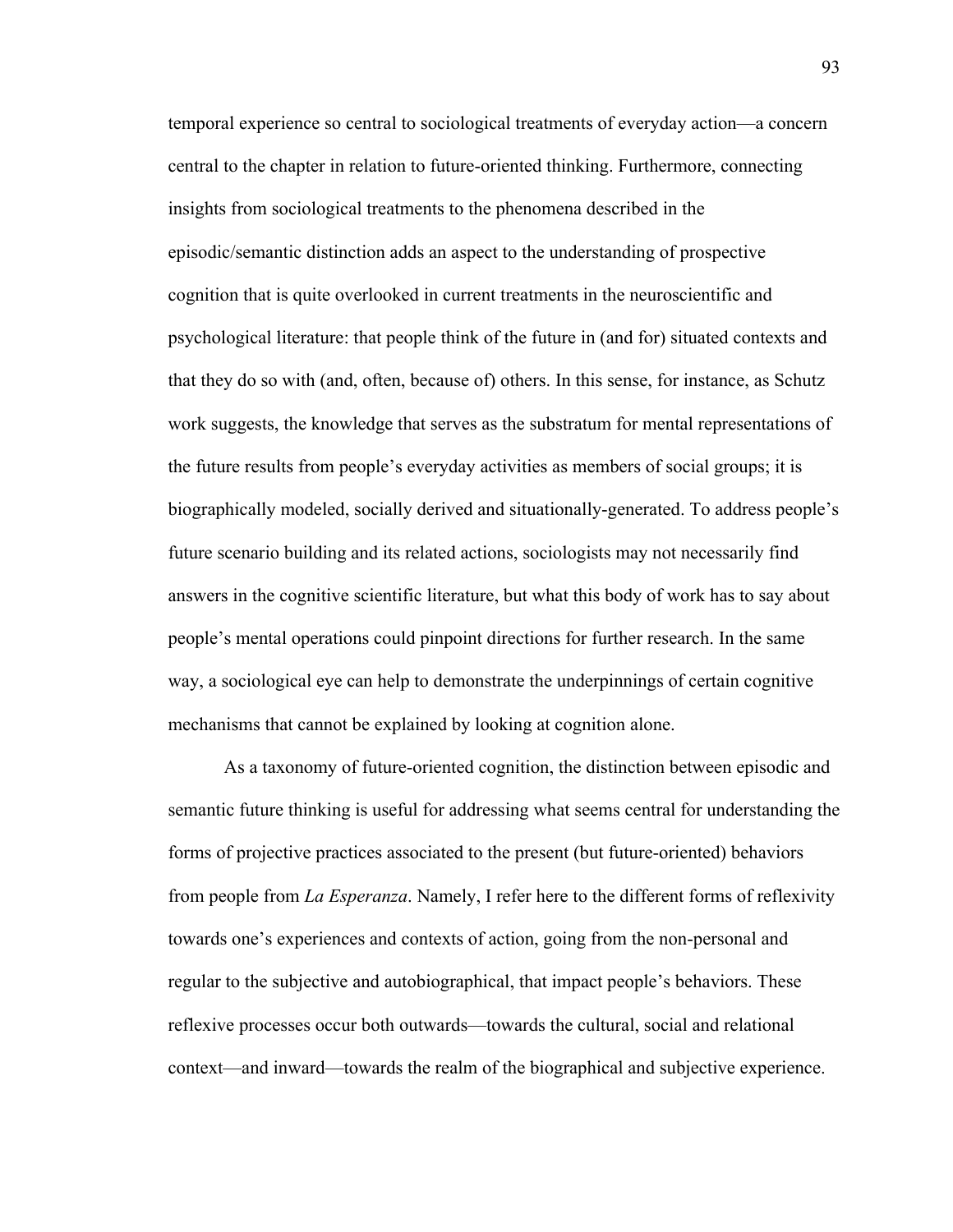By looking at the nature of the information used to construct mental images of the future (script-like vs. highly subjective experiential), the analytical distinction between episodic and semantic future thinking provides a window to specify these reflexive processes. Different ways in which people create knowledge about the future (more semantic-like or episodic-like) would be consequential to people's behaviors in different ways, especially to the forms in which people intervene in their contexts of action, and in the way they contemplate alternative paths of action. In this sense, episodic future thinking and semantic future thinking can represent two distinct meaning-making mechanisms that have distinct implications for action and for how people relate to, adjust to or transform existing structures.<sup>46</sup>

In the following pages, I explore how episodic and semantic future thinking plays out in this context as a meaning making mechanism through which actors navigate the complexities of this context. This context is both shaped by biographical histories of migration and changes in the social fabric of the town related to the transnational reality and the town's own development. My argument here is that distinct forms of reflexivity, as related to the distinction between semantic-like and episodic-like future thinking, lead to different forms of social experience and contextual intervention. I organize this argument through three accounts that illustrate forms of future-oriented meaning-making, each followed by an interpretation. These accounts point to some of the ways in which future oriented thoughts get enabled by particular forms of reflexivity and of how this future scenario building connects to people's situational and relational context.

<sup>&</sup>lt;sup>46</sup> Accordingly, I am adopting this distinction as a useful heuristic device. I do this primarily for facilitating theory construction—rather than as an expression of a profound believe that I am in fact looking at what lies in people's minds, or locating the structural and functional distinctions neuroscientists try to identify.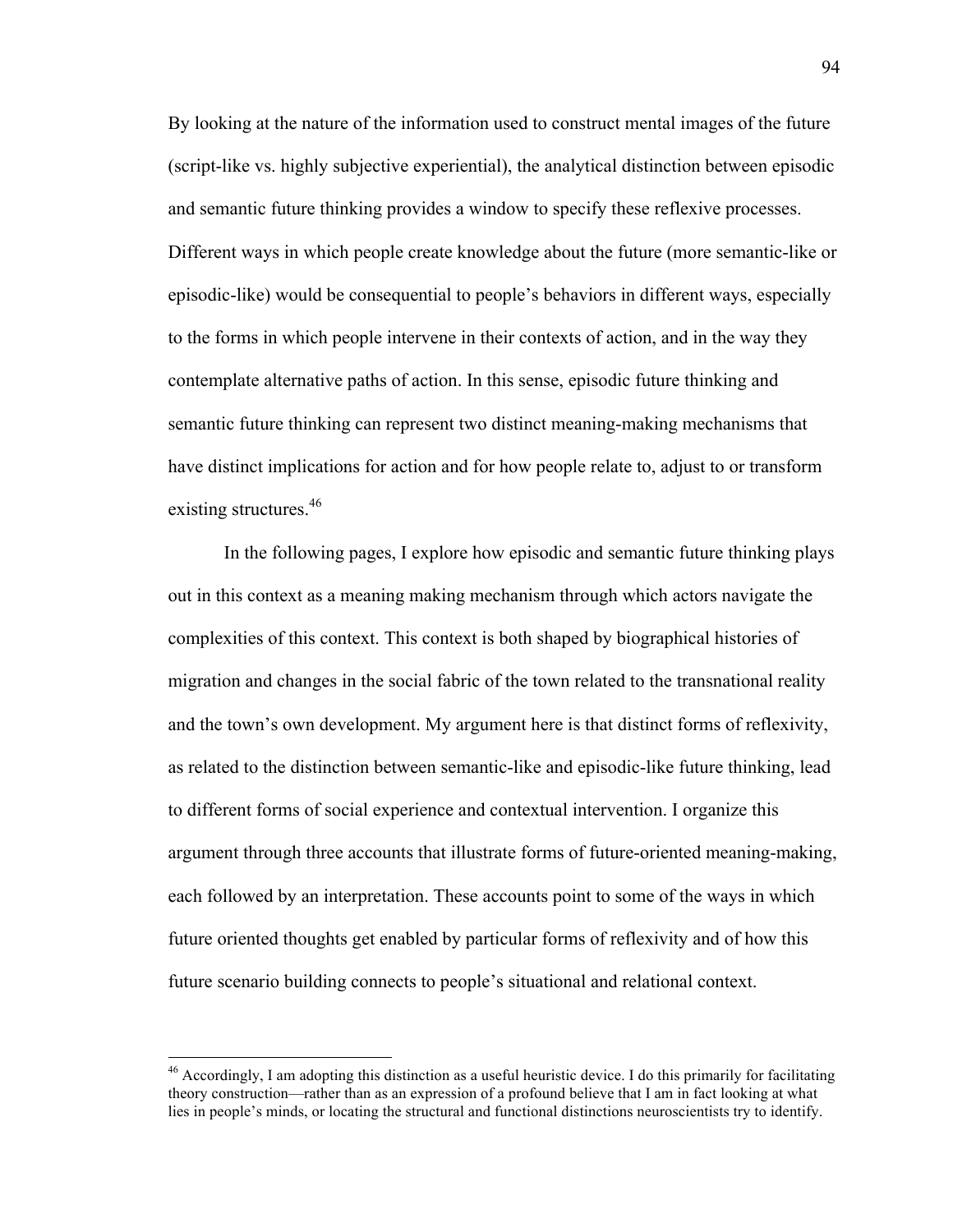# **The Borrowing of Scripted Futures: Cuca**

Cuca is a fifty-something indigenous woman mother of five. She is Marcela's and Patricia's mother, whom I introduced in the opening paragraphs of the current chapter and of Chapter I respectively. Cuca has another son, Alejandro, currently living in the United States, having left town as a teenager about 14 years ago. Cuca has two other children, Ady (fourteen) and Irazi (eleven). She is also taking care of her three grandchildren while the parents are abroad: Patricia's children, Julian and Beto (eight and six, respectively) and Miriam, Marcela's daughter. She and her husband Salvador—a farmer who estimates that he is making about \$10 working in his *solar* (plot of land) supplement their income with the remittances sent from the United States. These remittances finance Cuca's convenience store as well.

The day I first met Cuca and her family, they were all sitting outside by the storefront entrance. The kids were putting together a hot air balloon with tissue paper, and Cuca and Patricia were hanging out outside, being amused by the kids trying to make the paper balloon fly up. Cuca's store is not unlike the many others in town: it is set up at the front of a private home, it does not have a large inventory and sells basic household supplies for cleaning and cooking, soda and candies. This kind of ownership is common. Given the lack of employment opportunities, self-employment through the opening of small businesses is a common practice in town, as it is in many other migrant-sending rural towns. Like many other small stores in town, Cuca's store is largely financed by the remittances sent by family members abroad. Both Alejandro and Patricia contributed resources to set it up.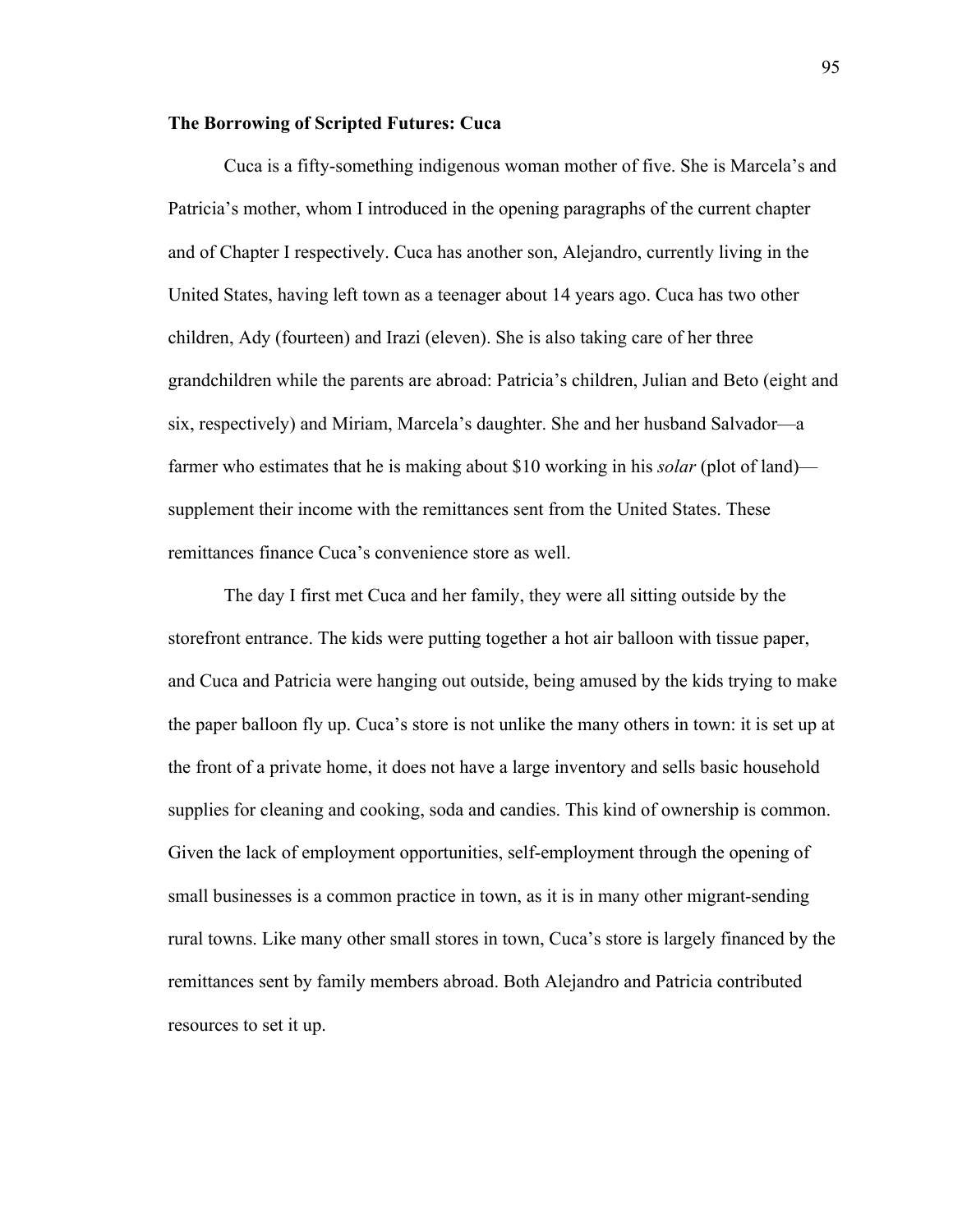The store occupies the space in between the open-air area where the family cooks and the building where they sleep and hang out. This is a rectangle-shaped space with unfinished concrete walls and floors that extends from the street to the back of the house, with an exit door to the open-air area. A couple of heavy industrial looking shelves line the wall on the left side. These are covered with a few household supplies (oil, flour, paper cups, a few canned goods, and basic cleaning supplies). A wooden structure with some crates with some vegetables is located on the opposite side right next to a small fridge with sodas and ice pops. At the far end of the area, opposite the entrance with the rolling gate, there is a table with an old-fashioned balance scale, a couple of jars with candies, and plastic bags; this area serves as the cashier. Glued on the top surface of the table there were a few scraps of paper with the names of those who owed money and the amounts they owed.

Cuca's relationship to this store is complicated. On the one hand, Cuca feels very proud of having the store. After all, it stands for the efforts of her daughter and son abroad who sent the money to open it and continue providing funding to keep it in business. Because of this, Cuca is convinced that she needs to keep the store running even if, for the past months, the only regular "customers" have been her own children and grandchildren, who make use of the store as if it was their own pantry. "That is what you do when you have a store, you just keep it going," she says. Still, she does not seem to be very invested in the store beyond the merely operational aspects of the daily transactions with customers, who are often handled by one of her daughters or whomever is around whenever a customer shows up.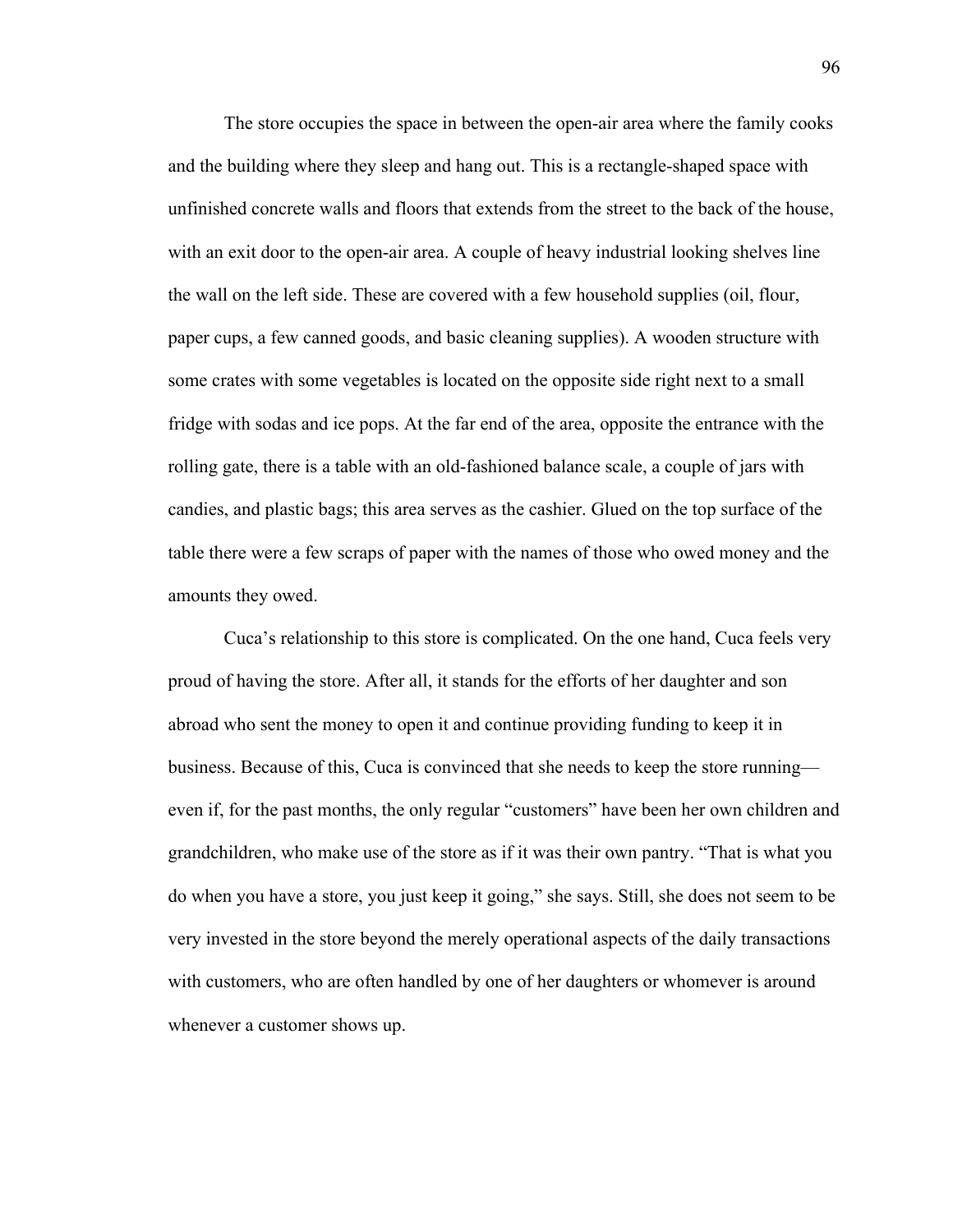On the other hand, despite the positive feelings she has towards the *idea* of the store—in particular as these relate to the promised economic scenario that originally came along with it—she is puzzled and, at times, frustrated by it. It is clear to her that the store plan is not working in the way they all thought it would and as they saw it has worked for others; it has not turned out to be what she envisioned it would become. Cuca blames this on the opening of a number of similar new businesses located within a few blocks of her house—and these stores have the same characteristics as hers. When she first opened the store, she was the only one in the small section of town where they live and, according to her, "business was good." It also helped that she was raising chickens and offering fresh chicken meat to order (now Patricia, who is responsible for the idea of selling chickens, and who was in charge of this part of the business is in the United States, and nobody wants to take care of the chickens, nor do the necessary killing). With a store two blocks down from her house, one on the street behind hers and, one right across from hers, the scenario is now different. Days could go by before someone bought something. Though, according to Cuca, before the other stores opened, they were not selling that much merchandize either but, as she said, "people were showing up for business, especially to buy chicken." As a side note here, it is not obvious to me that the other stores are doing well either.

For Cuca perhaps more puzzling than the lack of business in her store is the way the other store owners are trying to compete with her. She is particularly angry with the woman with the store across the street, Lucia, who asked her husband working in the United States to set her up with her own store, about a year after Cuca opened hers. Talking about Lucia with Cuca means listening to plenty of anecdotes about how

97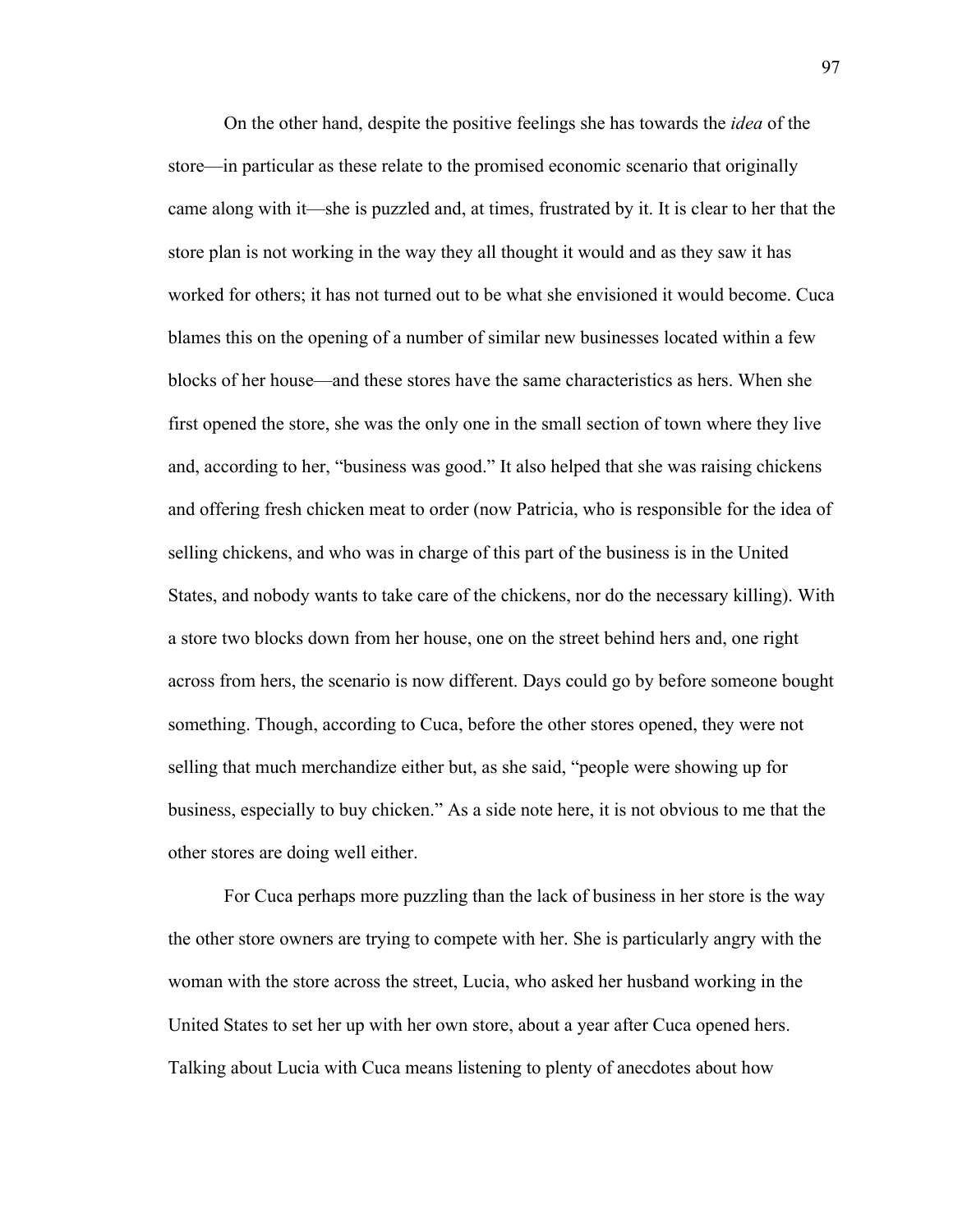"sneaky" her business competitor is and how much she is trying to copy her business. For instance, before Lucia opened her store, she would spend a lot of time at Cuca's store getting information about what to order and where to order. Cuca stopped sharing information once it was obvious to her what Lucia was doing and, thus, Lucia started sending her own kids to Cuca's store to find out things for her. If Cuca had a new product, soon after it would show up in Lucia's store. Also, a common practice for Lucia has been to stop the delivery truck that supplies Cuca's inventory and asking them to replicate Cuca's order. Lucia's store is in fact larger and much more well supplied than Cuca's, also it is more "well put together" than Cuca's, still it is not clear how profitable this store is. During the many times I hung out at Cuca's, I do not recall seeing much activity happening at Lucia's store either.

For Cuca, Lucia's behavior is an example of how envious people have become in *La Esperanza* after steady migratory flows to *el Norte*—meaning, the United States increased and turned economically productive for families. In fact, she is not alone in making these remarks. That people in town had become envious and greedy is a generalized feeling in town. Like Cuca, many believe that with migration everyone started desiring what other people were obtaining, hence copying each other's ideas about their *porvenir*, and the continuous flow of remittances made these desires become a possibility for many. And, indeed, when some began to buy pick up trucks, others did too, even if there was nobody to drive them; when some got stores, others copied, even if they did not attract a lot of customers; when some improvised a street food stand others did too and, even if people were not in the best economic position to pursue these projects, they would dream about one day attaining them.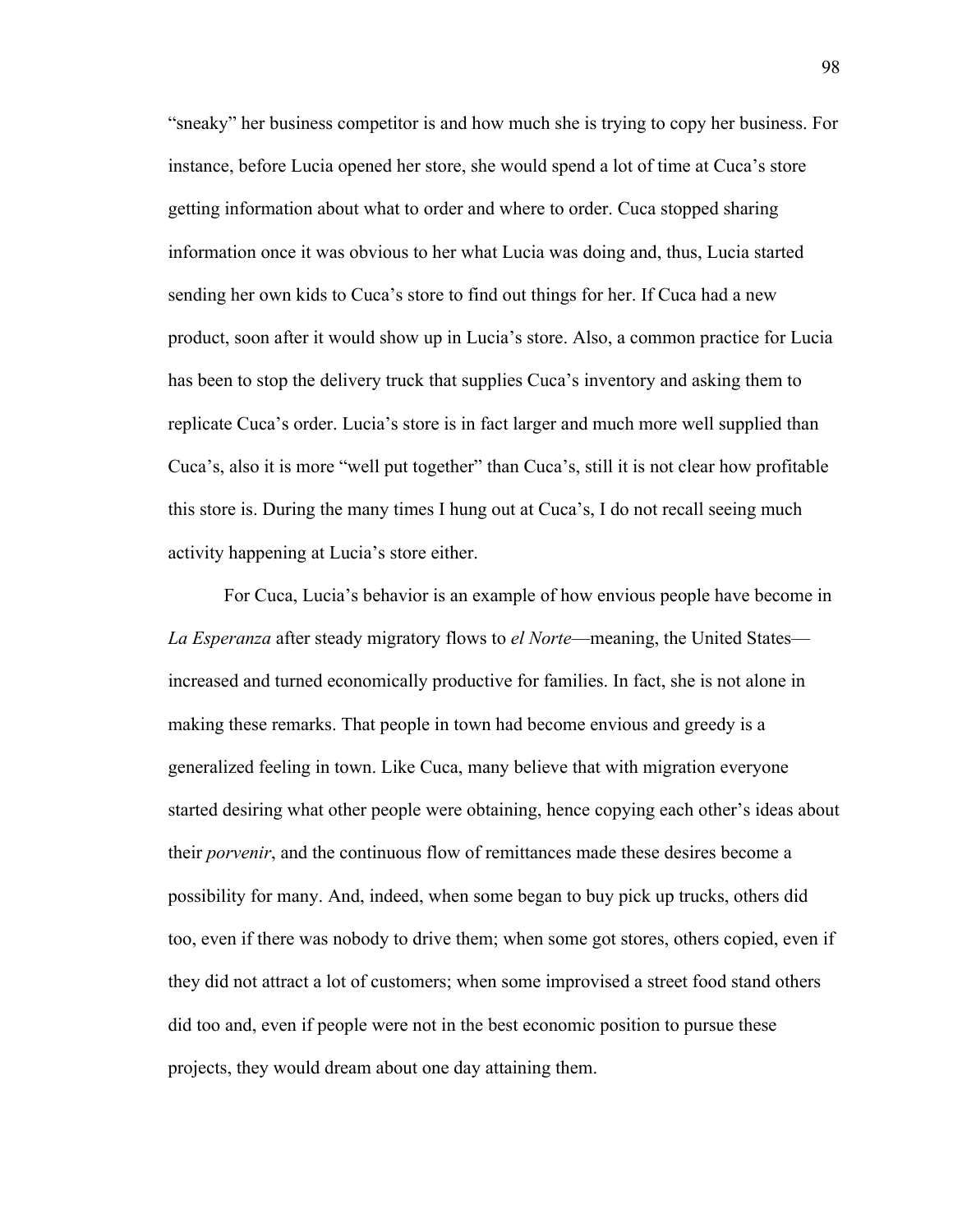I heard comments from many people in town referring to this as "a competition" driven by desiring what other people want. The owner of the fonda, the most successful restaurant in town, is very vocal about this issue. One of the most hard working women I met in town, she once mentioned to me that this envy and competition is something new to the town, and she attributes this to people having more resources than in pre-migration times to obtain what they want. She seems to argue that with money from the United States, it is easier for people to pursue projects. Overall she thinks this is good. After all, she says, the town has dramatically changed and improved, and it is good to see people trying to look after their *porvenir* "now that they can". However, she wishes people were not copying so much other people's projects. "It is not good for business," she said, "because there are so many of the same in town, not all of them do well, and then you see people who do not know what they are doing." She referred here to the many other food businesses that open and close in town—she is very proud of hers being the only one that remains always successful. "If you are going to have a restaurant, you need to know about cooking, about how to treat the customers, about how to choose the right product… there are a lot of things involved…You do not open a restaurant just because others did." Accordingly, she is very critical about the other food restaurant businesses in town, though she says that the new pizza place that had just opened a couple of blocks away from her restaurant is doing an okay job.

As for the fonda owner, it might seem to observers that projects such as the restaurants she is talking about, Cuca's store and even Marcela's house are not well planned, that people do not know how to execute them or that they do not have a clear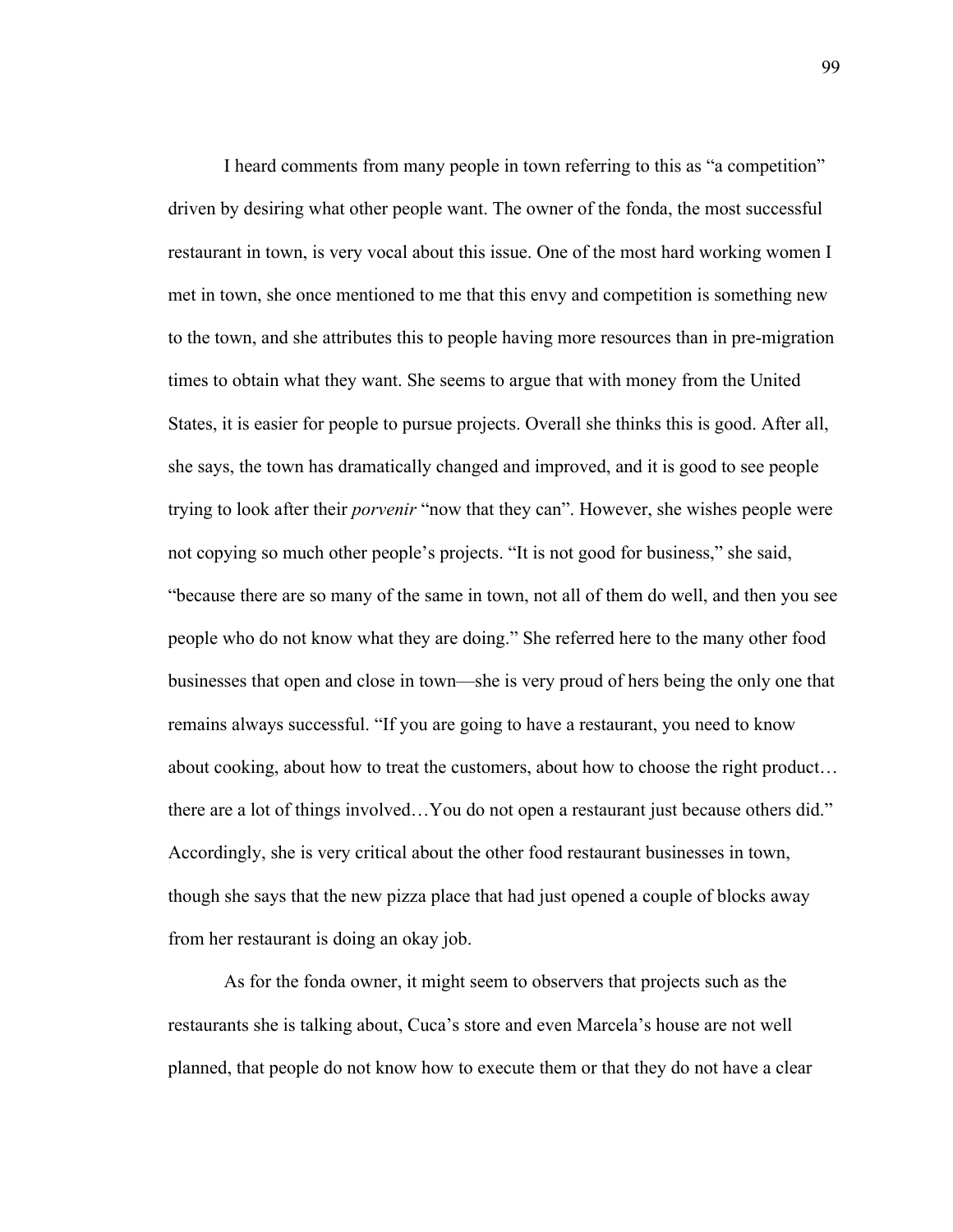vision about them to begin with. In some way, it could be argued there is some truth to this. The fonda owner's comments point towards an issue common, to varying degrees, to many of the projects you see in town—especially those that are business-related: people's projects are not in synch with the actual resources (far beyond the mere economic) they have (or have access to) for attaining them—not to mention the constrains brought to this equation by the actual limitations associated with the town's historic and economic reality. This gives the impression that people are operating under some sort of magical thinking that stresses the power of personal desires and hard work in making things happen. However, as the following section in the chapter elaborates, there is more to observe here beyond people failing to think about and execute these projects—or even people's envy (and hence, their need to have what others have) impacting the feasibility and success of people's projects, as materialized in the entrepreneurial practices through which people aim to fulfill images of future wellbeing.

The account of Cuca's store, including its contradictions, confusions and interpretations, is a clear example of the paradoxical nature of planning the future and of the devising strategies to transport people into the image of such futures. On the one hand, people see these future-oriented projects as a motor for change. On the other, however, people's future-oriented actions and their expectations are inconsistent with the actual outcomes of their behaviors. In this sense, there is a social scenario in which expectations for the future, future-oriented practices and future-projected present outcomes do not seem to go together.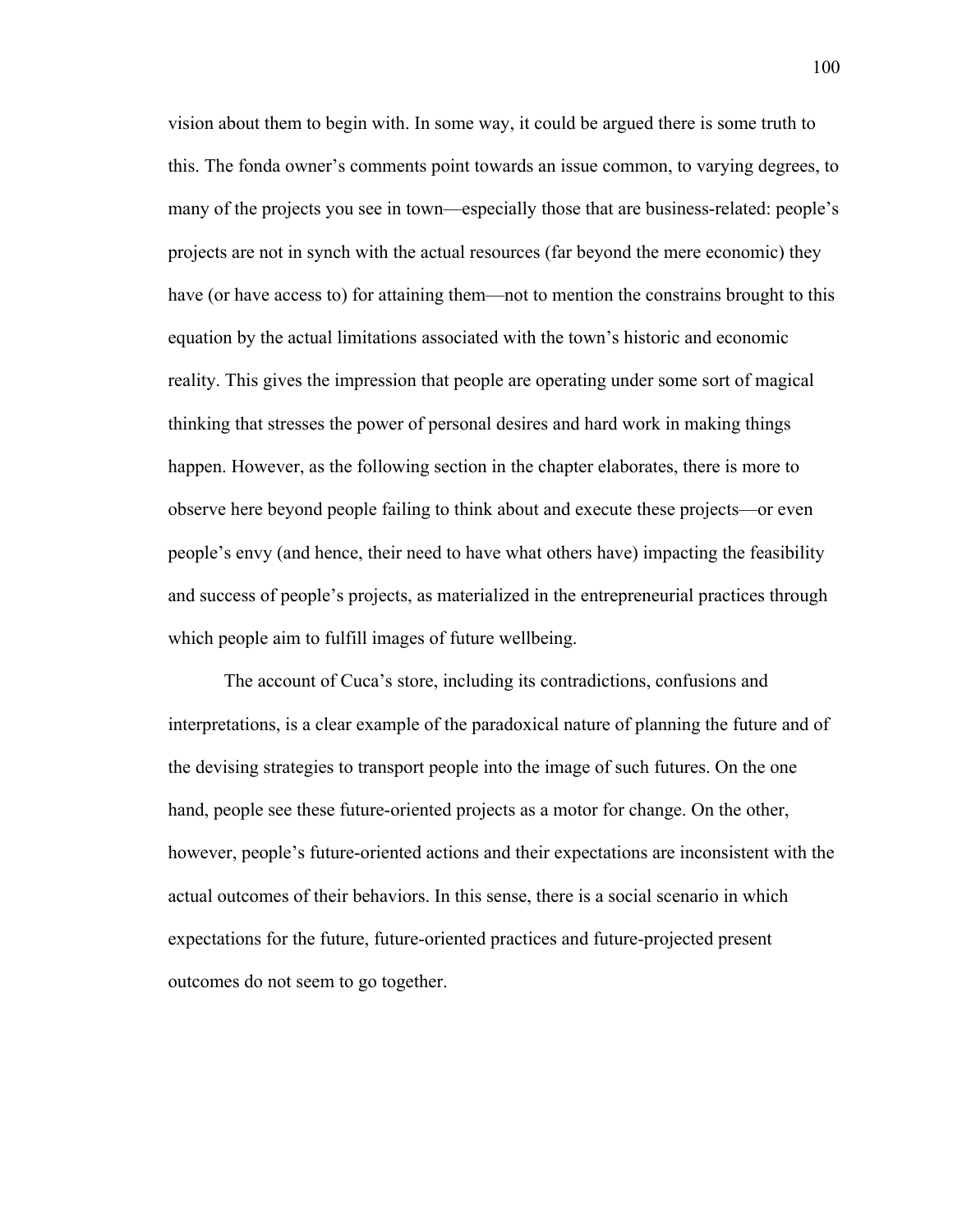**Discussion** 

Cuca's store illustrates a form of reflexivity that can be characterized as semantic in its approach to thinking about the future. Semantic-like future thinking "appears" to be guiding her actions and choices. How she thinks about her *porvenir* and by means of what she articulates these thoughts about the future is highly mediated by a general stock of knowledge and conceptual framework for thinking of the future that circulates in town. In this sense, the store becoming economically profitable is envisioned as a "known fact to happen," as it has occurred for others.

Given the lack of other viable ways for thinking about the self-opening of opportunities, for many such as Cuca, the idea of opening a store has become a reference point to draw on in their desires to move ahead in life. In the minds of many, business ownership provides the path for enabling changes in the conditions of their life and for guarantying some sort of future financial stability. In many ways, the narratives of success of business owners are one of the few scripts available (if not the only one) for articulating ways for opening the future. This script serves both as a heuristic tool for articulating knowledge about people's future and, to varying degrees, as a blue print for defining a sequence of expected behaviors. In this sense, Cuca is focusing on the routinized behaviors available in the context and on generalized knowledge on already existent scenarios as a means to articulate her own future-scenario in a characteristically semantic-like approach.

This semantic approach to thinking about the future, and especially to articulating projective paths for action, to varying degrees, is also present in many other material projects that can be found in town. The envisioning of the *casas de material*, and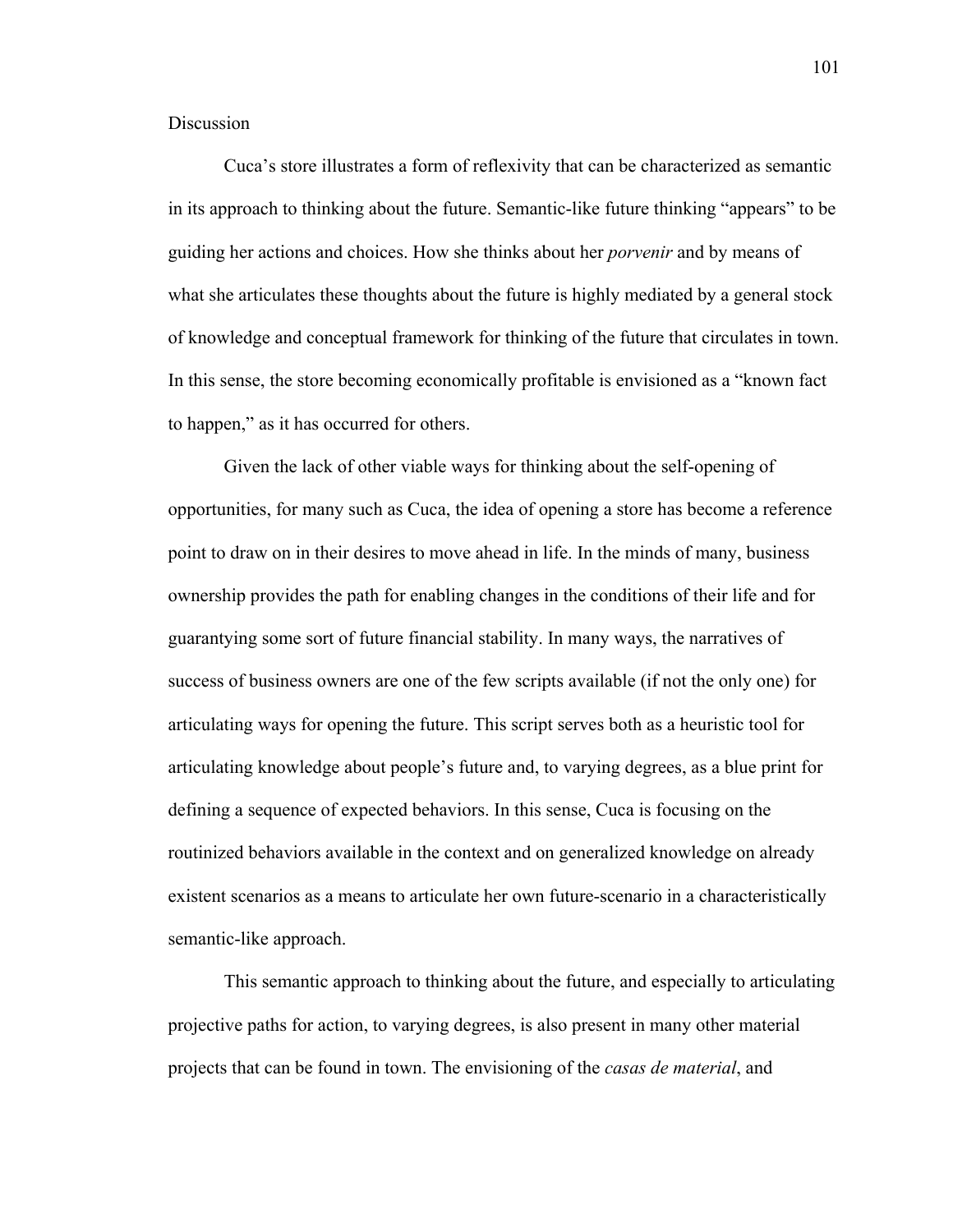accordingly its associated future scenario planning, is a relevant example to point out and, perhaps, the most significant of all. For many, an interest in future wellbeing necessarily translates into the construction of a house. As it is the case with many other migrant sending regions in rural Mexico with a history of economic inequality, the image of the casa de material stands for the image of the future. In this sense, knowledge about the future is knowledge about a house that would have certain characteristics—the most obvious, for instance, that it will be made out of cement, bricks and metal rods. The future is a known fact and it is treated and pursued as such.

Take, for example, the way Marcela thinks about her future back in Mexico. In the introductory paragraphs to this chapter, I mentioned the many conversations I had with her about the house she envisioned upon her return to Mexico. She left to the United States with a clear and fixed idea of what her future back home would look like, she had a script about how things would evolve based on the typicality of this type of projects that had become so abundant in town as a result of a pervasive use of remittances for construction projects. Regardless the changing circumstances of her family context—i.e. a daughter that does not want to move to the house, expenses that keep on growing and impacting how much she can invest in the construction of the house—she continues thinking about the house in terms similar to those she armed herself with in leaving home. Her projecting into the future, her thinking about this house, is semantic in nature; it is composed of general knowledge about facts of the future imagined and an extended state of being that is not accounting for the contextual and temporal constrains impacting the fulfillment of the house project. Thus in some way, while she is emotionally invested on the house project, the project appears to be existing outside from her present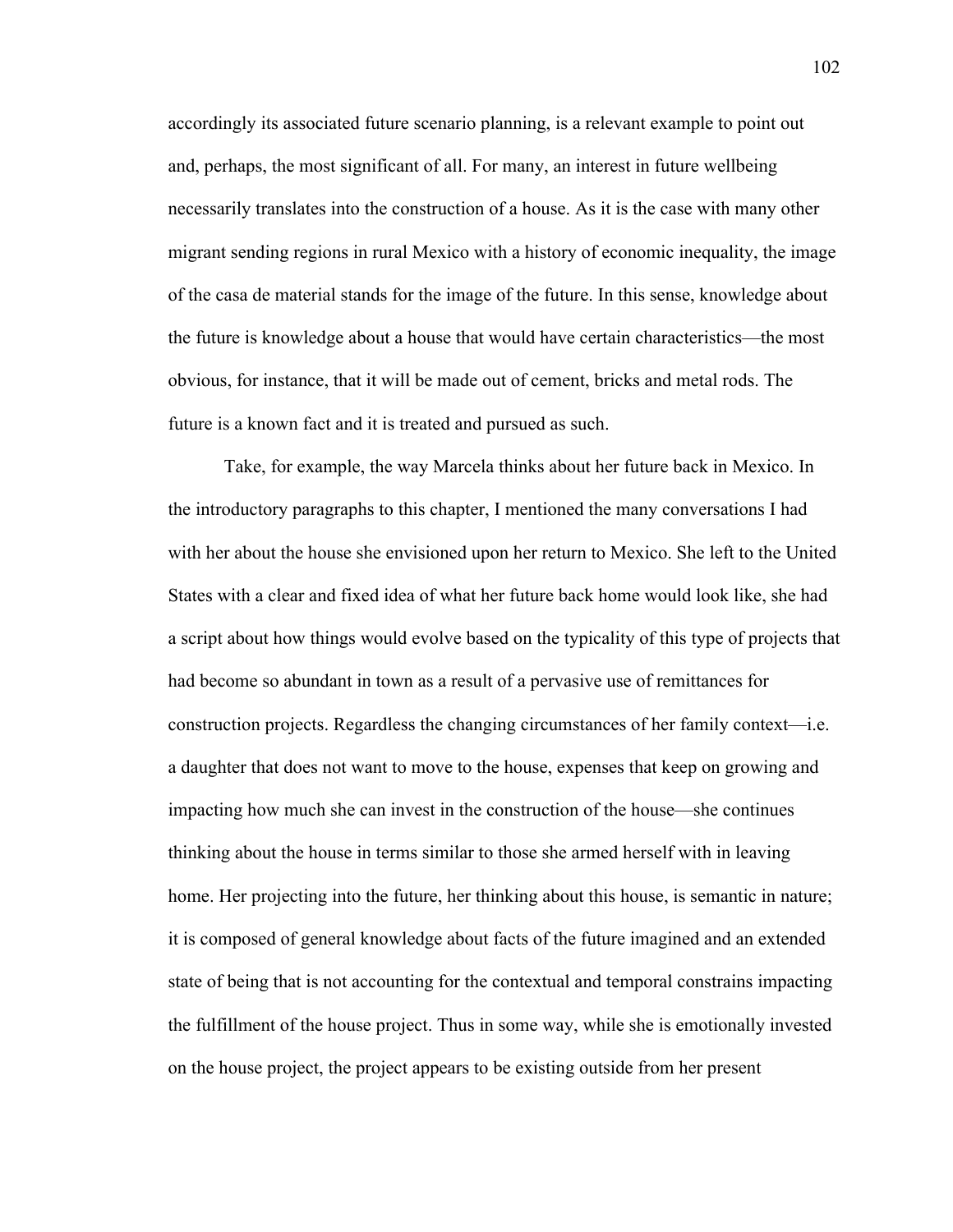conditions having acquired a life of its own that is not compatible with the contextual circumstances of her current life. This form of projecting herself into the future is posing challenges for the strategizing of when to go back to Mexico and, overall, for the development of an action plan for her and her husband. In paradoxical ways, she is committed to a representation of the future that is not accommodating her specific circumstances.

A critical question here is how this semantic knowledge about the future is constructed, particularly how people's thoughts about the future acquire semantic detailing through publicly available images of future possibilities. While this is too big of a question to answer here, there are a few elements to point out to begin providing and answer. As illustrated by Lucia's and Cuca's interactions, as well as by the fonda owner's comments regarding competition in town, people are *looking at each other* projecting and executing plans for the future. And, it is not only that people are seeing each other doing things (like building a house), but they are seeing the outcome of their doing (the house). The highly material nature of people's projects provides clear visual narratives about future scenarios that, by virtue of their visibility, become publicly available to those in town. Accordingly, it is enough to be looking across the street—like Lucia did—to create knowledge about how a future time looks like if pursuing a sequence of behaviors. In this sense, material landscape translates into a social mindscape (Zerubavel 1997) for future thinking. In a town that, as suggested in the previous chapter, was so eager to move forward and yet, so "new" at doing so, these flows of activity that are so public and visual play a pivotal role in the giving of meaning to the future.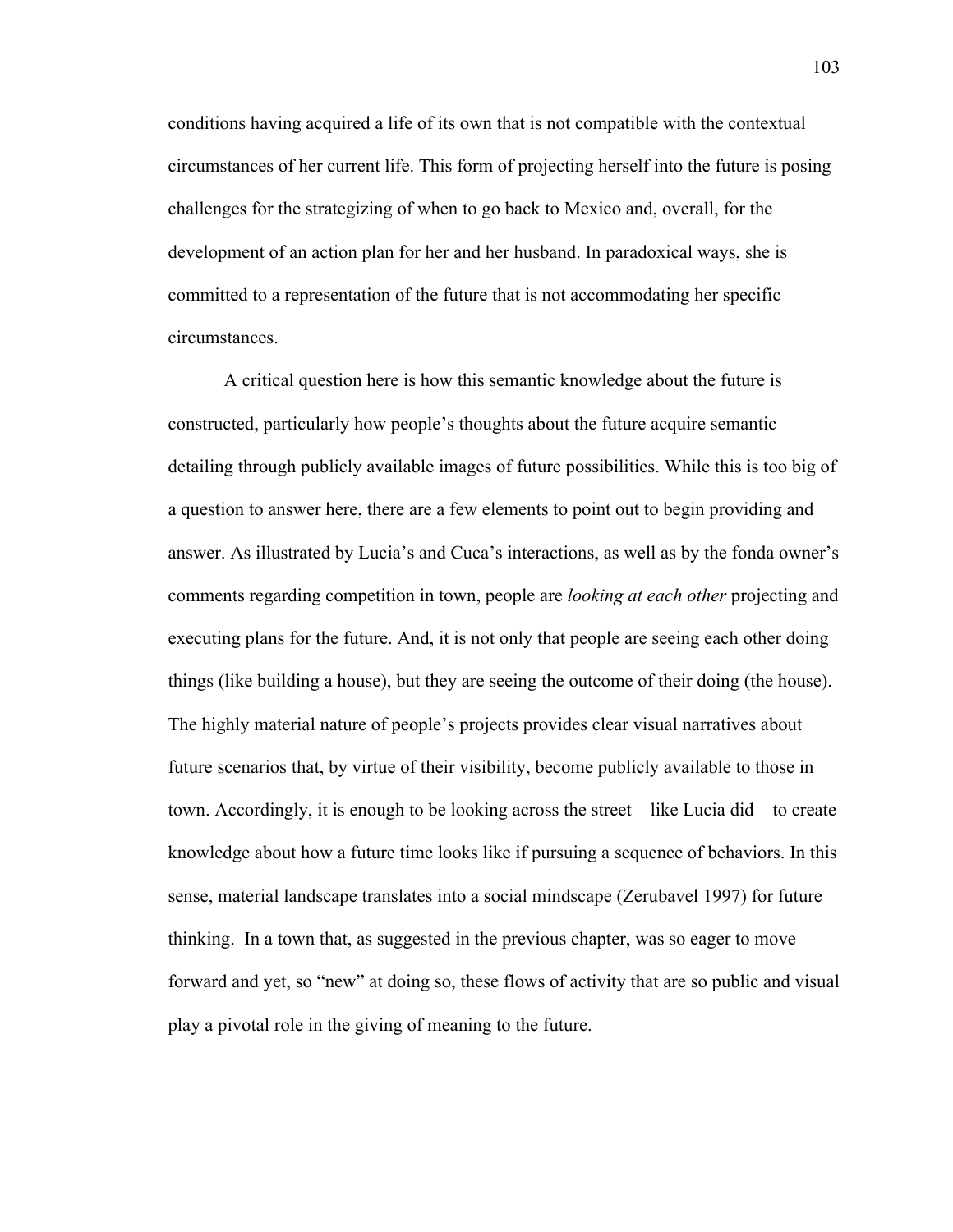I am arguing that forms of future-oriented cognition emerge as people engage the future through their interpretations of the ways those around them have engaged with their own futures. What is happening here is that people are learning about the future from observing personal experiences of others and through the ways in which these experiences are being communicated through the material reality in town. This implies a process of interpretation, appropriation and re-contextualization (or de-contextualization) of other's experiences, through which the particularities of someone else's reality lose their sensitivity and association to particular circumstances, creating the form of generalized and factual knowledge about the future I am encountering. People's observations are thus providing the scripts for their own action.

Identifying the extent to which, for example, in her future thinking Cuca is adopting the perspective of another or the perspective of her future self, or even variations within this continuum, allows me to see her business practices as something other than, for example, a failed cost-benefit analysis. In the same terms, it allows me to seek an explanation not based in Cuca's lack of entrepreneurial capacities or perhaps a failure in education—as someone suggested to me—but rather in other kinds of cultural phenomena, such as the circulation of models for future thinking. So, in this sense, what is mediating people's actions in *La Esperanza* is not necessarily pure envy as people in town have interpreted it. Underlying people's behaviors there is a system of stories about the future that are being shared, interpreted, appropriated and externalized.

This form of reflexivity for future-scenario building points to a context that already shows very scripted experiences of migration and related material benefits, because transnational movement has already gone through many years. There is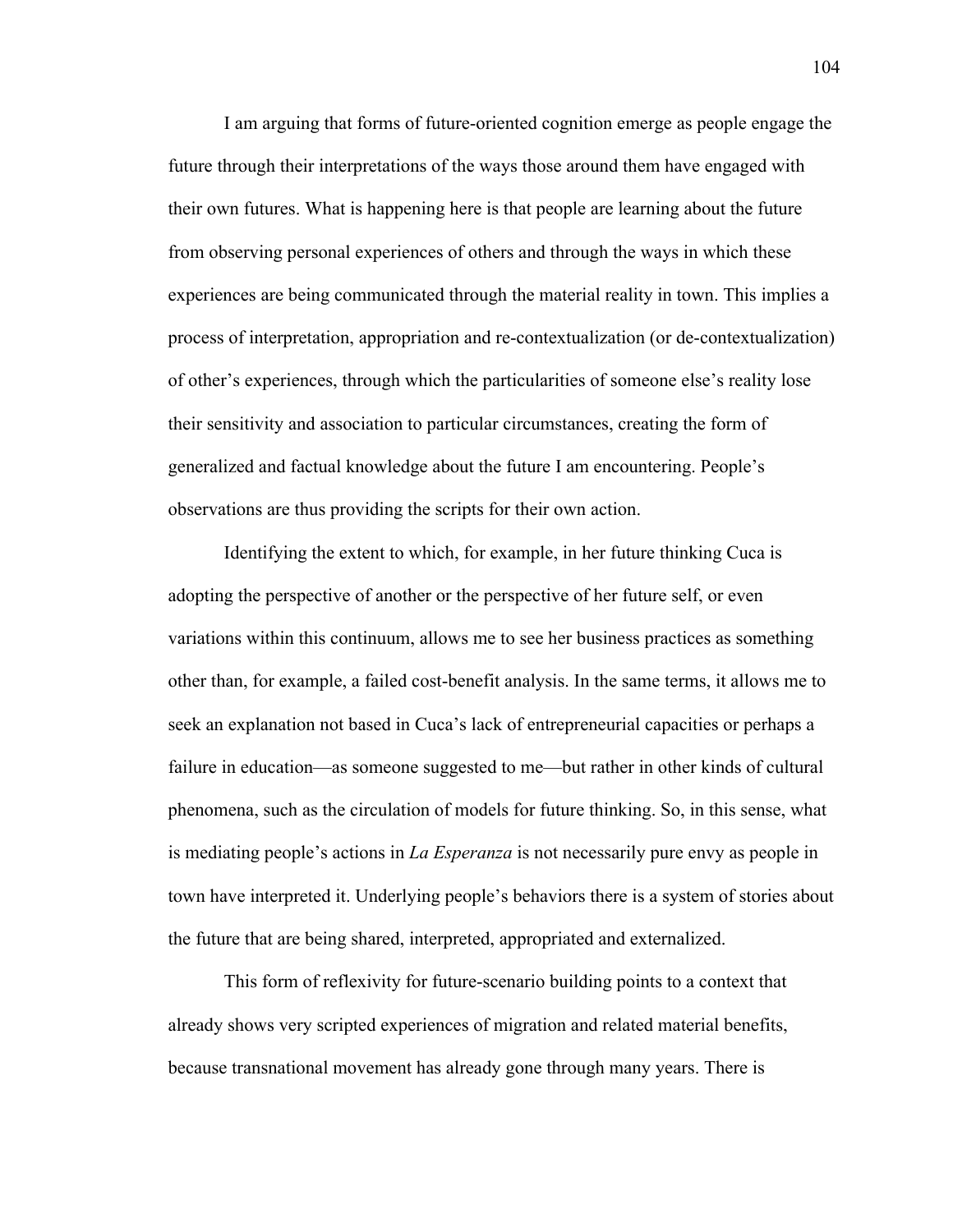saturation in the market and also in the narratives available for people to plan ahead on the basis of economic practices. Because of the many years of experiences of migration and of economic changes, models for opportunity-building have become routinized and institutionalized—this is happening in *La Esperanza* as much as in neighboring towns. In other words, the conditions that facilitate Cuca's particular form of reflexivity have to do with the town having experienced many years of material benefits from migration which created opportunities for people copying each other, and hence to *compete for futures*. The problem also is that, while the town is indeed growing, it is not yet providing other varieties for people to nourish other kind of future-oriented narratives. Especially for generations like Cuca, there are not many other cultural resources to draw on for futurebuilding.

Also, it is important here to point out that the kind of scripts that people are adopting—i.e., the script that when people go to the United States, it is likely they would have a house completed upon their return—corresponds to a different historical moment. The opportunity structure has changed in the United States over the course of the many years since the outcomes of the benefits of migration began to show considerably in the *casas de material* people built in the 1990s. Inflation in the town also makes it difficult for people to complete their homes. Therefore people are searching for similar outcomes to experiences and borrowing scripted futures that occurred in historical and economic times that are not the same.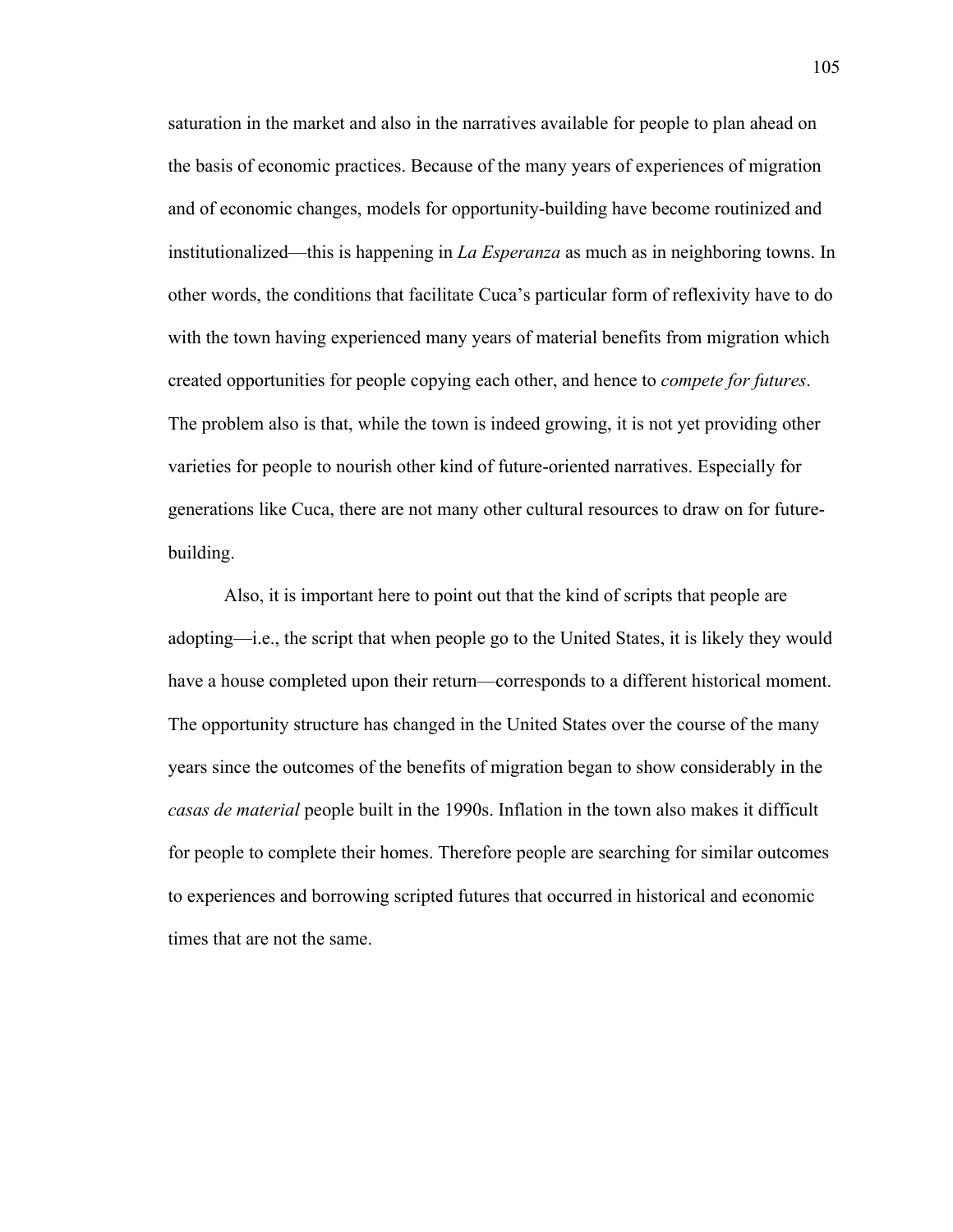#### **Innovation and the Making of Futures: Iker and Chato**

I met Iker when I took the taxi he was operating on my way to the bank in the city that is about an hour drive away through the mountain.<sup>47</sup> It had been three years since he returned to *La Esperanza* in 2005, after spending a period of time beginning in the early 2000s working at a restaurant kitchen in New Jersey. Like many other people in town who plan short/medium-term stays abroad, he came back to *La Esperanza* because, as he remarked, he knew he could make a living back home. He admits liking the United States: "it is a country that is a good place to live in, it is a country that is doing very well.. if I was 'legal' I would have liked it for living there, but as someone 'illegal,' there are many things one cannot do. One cannot buy a car, one cannot buy a house… there is no future." Iker has many family members living abroad, mostly from his wife's side of the family, who continue encouraging him to return to the United States. However, he continues telling them that he is happy with what he has and what he wants: "why should I be looking for trouble… it is difficult to be away from the family," he said. Iker has two children, one in pre-school and a second grader.

Iker bought his taxi when he came back to *La Esperanza*. During our ride to the

nearby city, he told me about this taxi:

before, there were not that many taxis… it was very rare to find someone who bought a taxi… I thought it was going to be big business because people were paying for someone to take them between the many *rancherias*<sup>48</sup> and to the largest cities through the mountains.. for a while business was good, then, all of a sudden, many people started buying taxis… it seems to me there are more than a hundred taxis now [within the past 4 years].. and the town is very small, there are way too many.. now, even people in the smaller towns are also starting to get their own taxis.

<sup>&</sup>lt;sup>47</sup> Since I conducted my fieldwork, a branch of a bank opened in *La Esperanza*.<br><sup>48</sup> Small rural settlements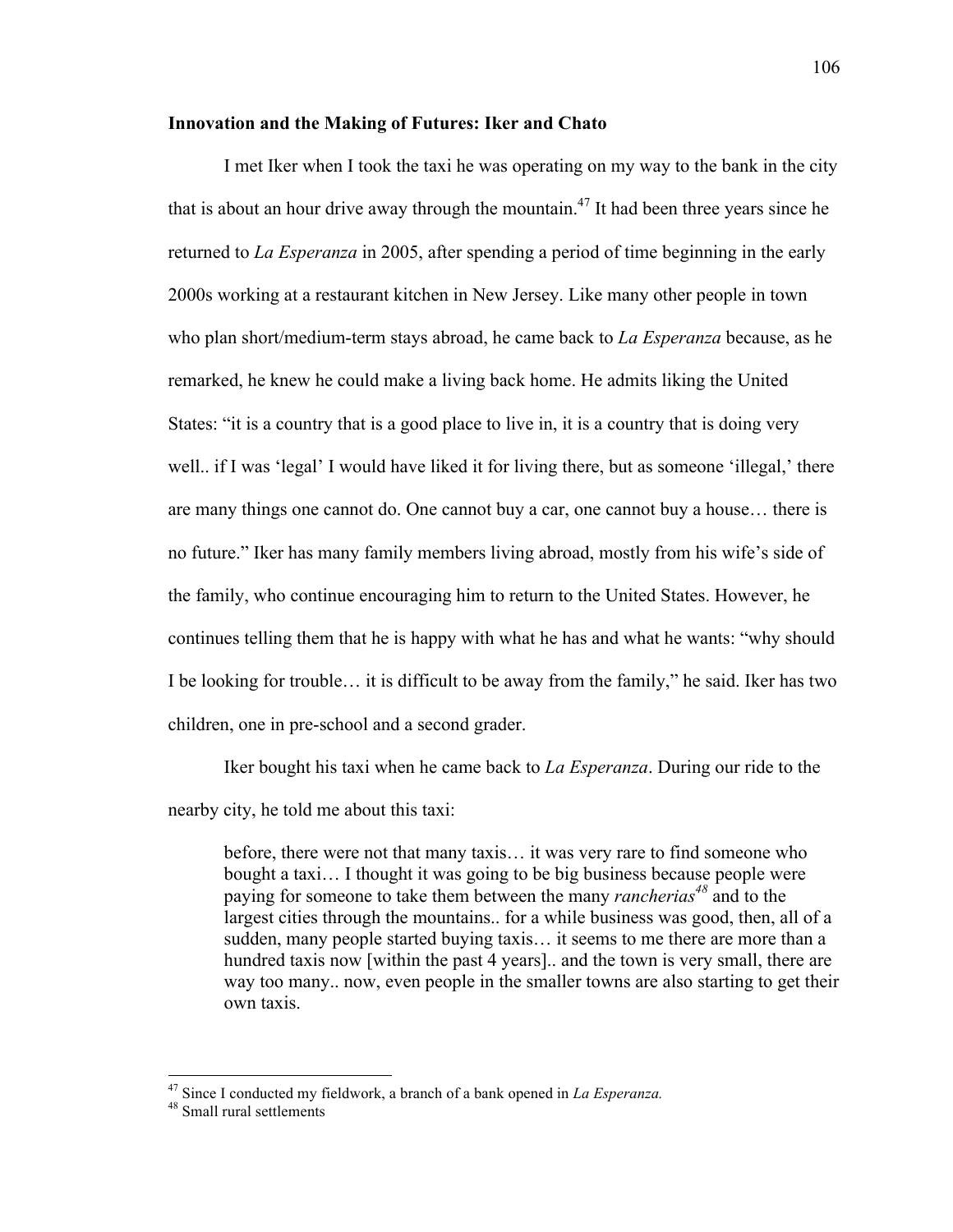Iker is talking about the same kind of competition we learned about in Cuca's story, which is impacting how profitable this business venture is for him. He now treats his earnings from the taxi as a supplemental income. With the rapid increase in the number of taxis, the rate for each trip got lower, making this business not as promising as he had envisioned. His other source of income, however, is the one that he is the most proud of: a video and photograph service for events and parties.

Iker came up with this idea when he was in the United States, after seeing the events that were held at the restaurant he worked in and after being exposed to the videos and photo albums people he knew had paid for. At the time, he did not recall any local people that provided that kind of service back in *La Esperanza*. "To go the United States, one needs to have a goal to achieve, and I wanted to make some money to have my own business that could provide for the future, and at the end I came up with my business idea too." During his time abroad he did research about the equipment he needed, saved money to buy the equipment and, when he returned home, he brought with him the cameras and film equipment he now uses in weddings and parties.

"Business is going well", he says. With the taxi and this camera business, he points out, his family is doing okay money-wise. After all, as he says, his kids are very young and they do not ask for much, so he can focus on making the video and photograph business grow. "Perhaps in the future I will go back to the United States," he said to me, but it is not my plan right now."

Recently, his brother, who lives in the United States, has been trying to convince him to go back so he can upgrade his camera equipment:

He keeps on telling me that I need to get new equipment if I want to see my business grow.. It is not worth taking the risk to go back for the sake of buying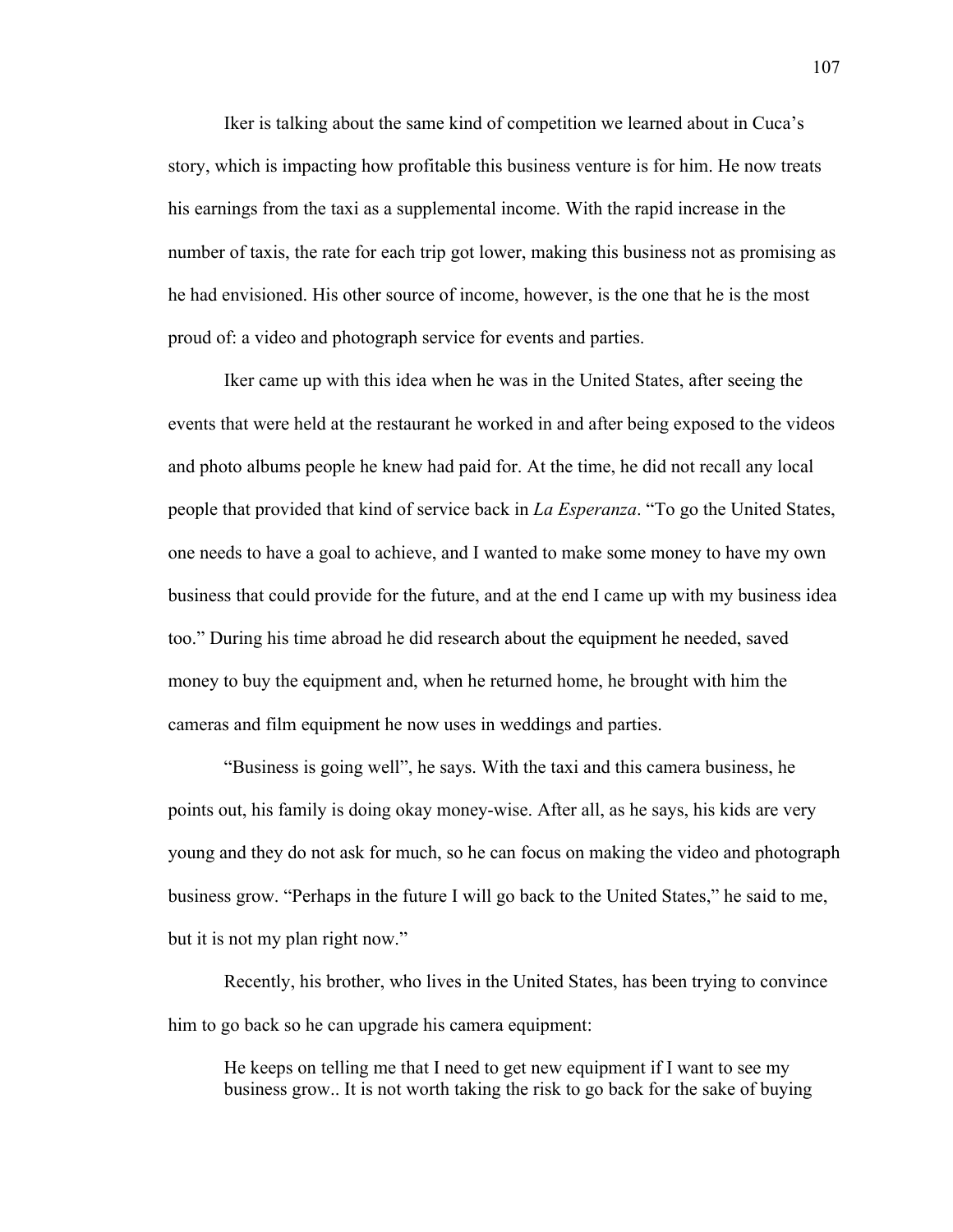camera equipment. Here in *La Esperanza*, the technology does not show as it does in other places [meaning that people do not notice technological change], right now, I can manage with what I have… back in the United States, things get outdated in a matter of months, but that is not the case here. Here years can go by before something gets outdated... I keep on telling him, that things do not work here like they do in the United States, where everything is readily available. Here people do not have access to things so easily, one need to go all the way to the city of Oaxaca [an 6-8 hr drive through the mountains] or even to Mexico City to find things. That helps me because what I have is what people can get here.

## Discussion

Iker's story encapsulates a recurrent theme in *La Esperanza:* that people are drawing on their experiences abroad to articulate future scenarios.<sup>49</sup> In the previous chapter, I began to mention this, though as a meaning-making process for articulating images of future wellbeing this deserves closer scrutiny here. This issue illustrates a different kind of reflexivity on context and biography than the one that characterizes Cuca's story, in which ideas for the future is acquired through the attentiveness to routinized behaviors in the social context that turn into what seems generalized information about the future. Her story illustrates the highly scripted nature of people's future scenario building, both as responsive to the impact of sustained migration-related entrepreneurship in town, and as reflective on the competition and oversaturated market that has taken over the town in very recent years.

In contrast, Iker's account illustrates a kind of future-scenario building that implies a reflexivity that is more attentive to biography and that contemplates particular constraints that are relevant to personal history and the contexts in which this takes place. Accordingly, Iker's future-scenario building is more episodic in its approach. For instance, in his planning on the growth of the video and photograph business, there is a

 $49$  See Levitt (1998) concept of social remmittances here.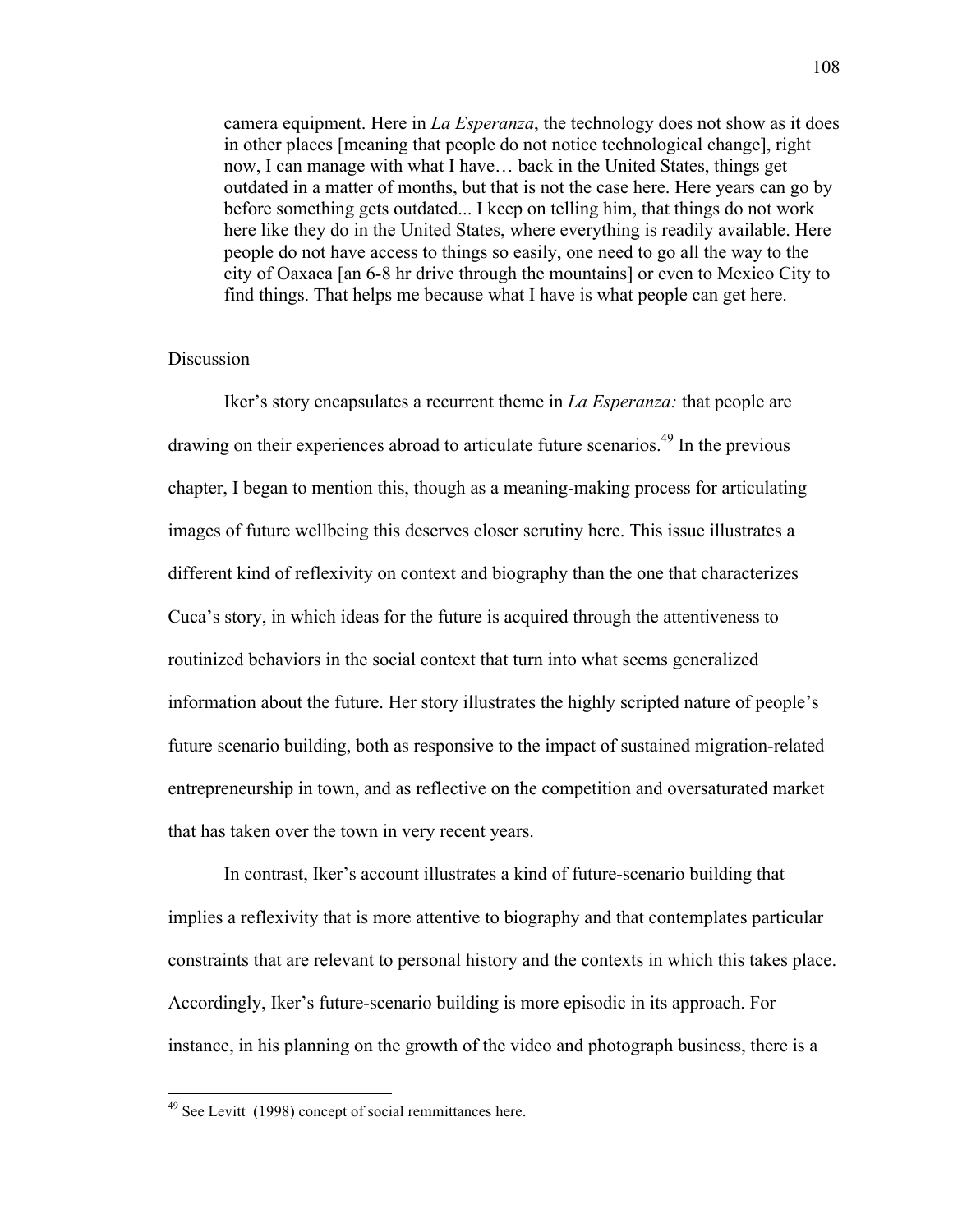clear consideration of the specificities of the context in where this plan is taking place. Also, he is making choices accordingly about whether or not to follow his brother advice to engage in migratory behavior. This consideration of the conditions of his own biography, which include his family context and experiences, shape the vision he has for how he sees himself pursuing this venture.

Iker is not the only one in town that is doing this episodic-like reflexivity. Iker's form of reflexivity accounts for the many experiences of innovation that I encountered in town and that, in many ways. This reflexivity characterizes those cases of future scenario building that capitalize on the novelty of migration-related experiences and the changing context in *La Esperanza* as an outcome of the town's growth, both as semi-urban center and as a transnational community. Let me follow up here on the Chinese restaurant I introduced in the previous chapter.

The Chinese restaurant owner, Chato, is a former migrant with a history of multiple stays abroad that began in the mid 1990s. For most of his migrant career, he worked in the restaurant business; his latest job was at a Chinese food take out restaurant in Atlantic City, where he had worked already during earlier trips. He prides himself on how much his former employer taught him about how to cook "real" Chinese food, about how well he learned about the ingredients used in Chinese cooking—some of which he has never heard of before, as he pointed out—but, especially, about how savvy he was at writing down everything he saw and learned. He then figured this would be a good business back home for two reasons. On the one hand, the restaurant was very popular among the many other Mexicans living in the area. On the other, the restaurant would be the "only" Chinese restaurant in town. "That was the beginning of my plan," he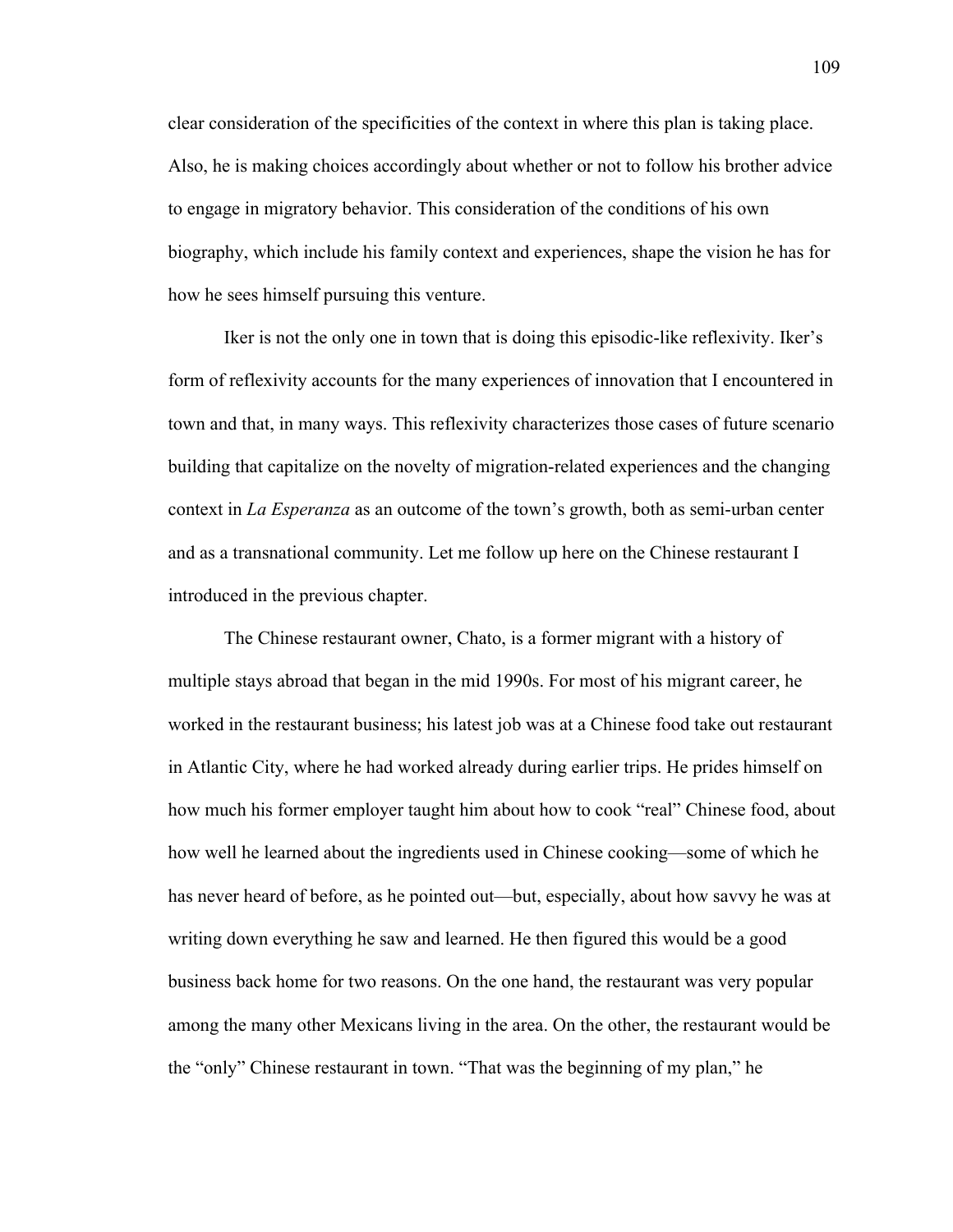responded when I asked him about how he came up with the idea. Upon his return to Mexico—he always knew he would return to *La Esperanza* to get married—someone told him that the restaurant space located at the edge of town (formerly a night club) was closing down. By then he had already met Rosalinda, his wife, and soon after he got married, he made the restaurant their project.

The opening of the restaurant, however, brought about many challenges. As he said, while showing me items in the restaurant pantry, he could not cook Chinese food without the right ingredients. Accordingly, he had to become very resourceful at exploring the available options for obtaining the supplies necessary to make the restaurant work. "if you could see how resourceful I was…how active." Chato now travels on a periodical basis to Mexico City to get the right supplies.<sup>50</sup> Though more expensive than many other restaurants in town—mainly because of the costs of the "special ingredients"—Chato's restaurant is very popular in town; many of the customers are former migrants. When I first heard of this place someone told me "the fried rice tastes just like the rice the Chinese make." For many, the mural of the Great Wall painted on the back wall also adds to the "real" Chinese experience.

Like Iker, Chato is drawing on his own biographical experiences and reflecting on his contextual circumstances while designing and executing his plan. Though, Chato is not necessarily drawing on his migrant past in his future scenario building, he is in fact drawing on the biography of who he has become with that experience, an "experienced" Chinese food cook. He recognizes that "now" he is someone who can make fried rice, who knows what ingredients to buy and where to buy them. It is on the basis of this selfawareness of who he has become from where is able to articulate and execute plans.

 $50$  About 400 miles away.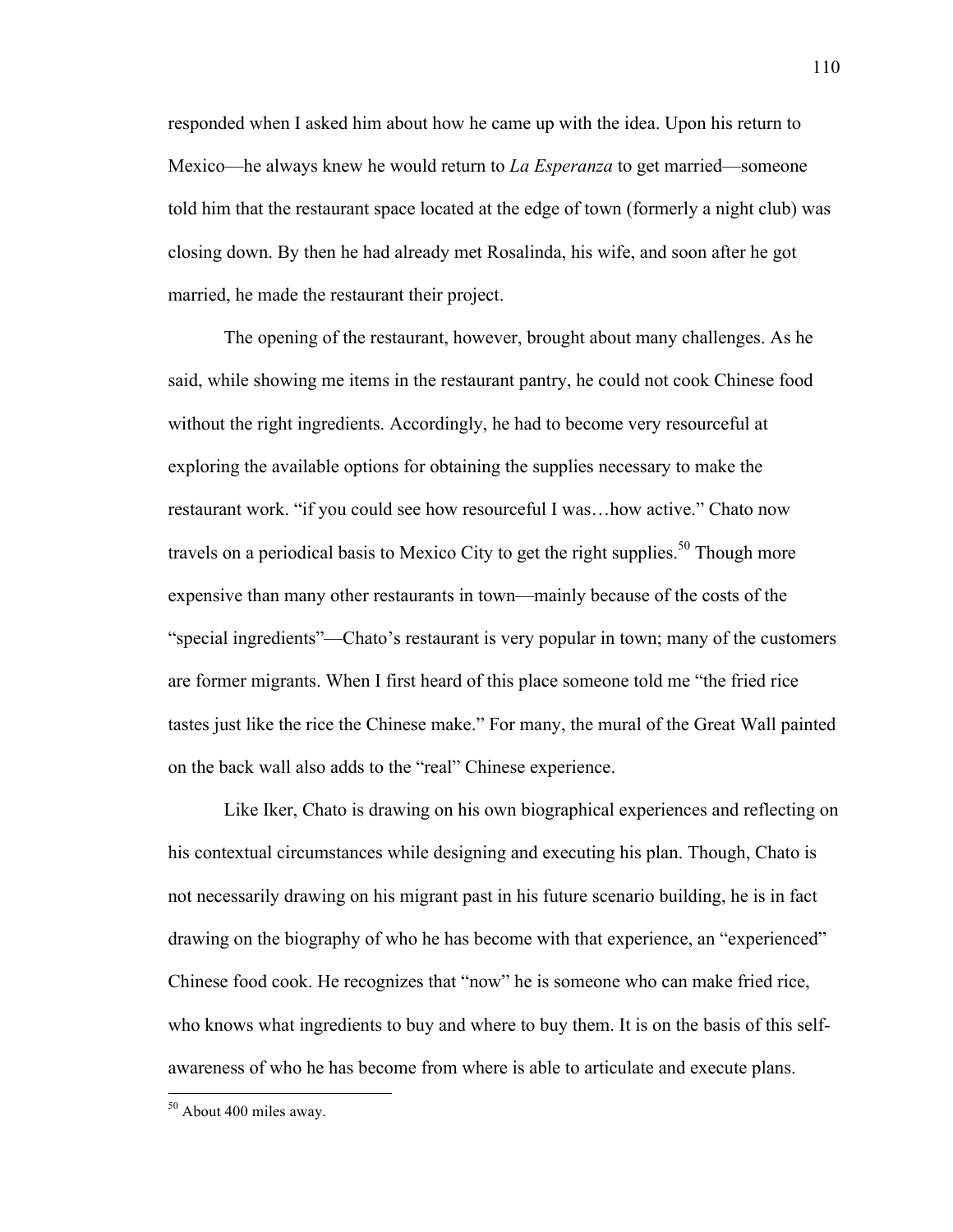"When I left I used to work in the field, now I am a cook," he said, and as such he is projecting accordingly. Also, as a form of meaning making mechanism for articulating the future this also enables Chato to mobilize his resources and to look for the ways to make things happen. This enables a distinct kind of agentic element. Thus the negotiation of resources and the reconciliation of settings and experiences implies as well a certain kind of agency.

As illustrated by Chato's story, such an episodic-like approach to envisioning the future—as entailing a reflexive process that attends to the present circumstances of the self in the consideration of future outcomes—allows for the reconciling of two sets of experiences that occur in different spatial and temporal contexts, as well as the constant negotiation between the cultural and material offerings and demands of each context (that of *La Esperanza* and the United States). Chato's and Iker's accounts, thus, illustrate a couple general themes here. First, in the consideration of future possibilities in this context, people are mobilizing biographical-based resources as a means to navigate the overly saturated market in town. Second, for many, choosing paths for future scenario building is a process of negotiation between the biographical, material and cultural resources that exists in two different geographies.

#### **Making Futures for Someone Else: Alejandro**

Alejandro is Cuca's son. He left to the United States when he was a young teenager (he is in his early thirties now) and has what seems a pretty stable job working, already for many years, in the kitchen of a restaurant in New Jersey. Unlike his sisters who are abroad, he seems to have more permanent living arrangements abroad.

111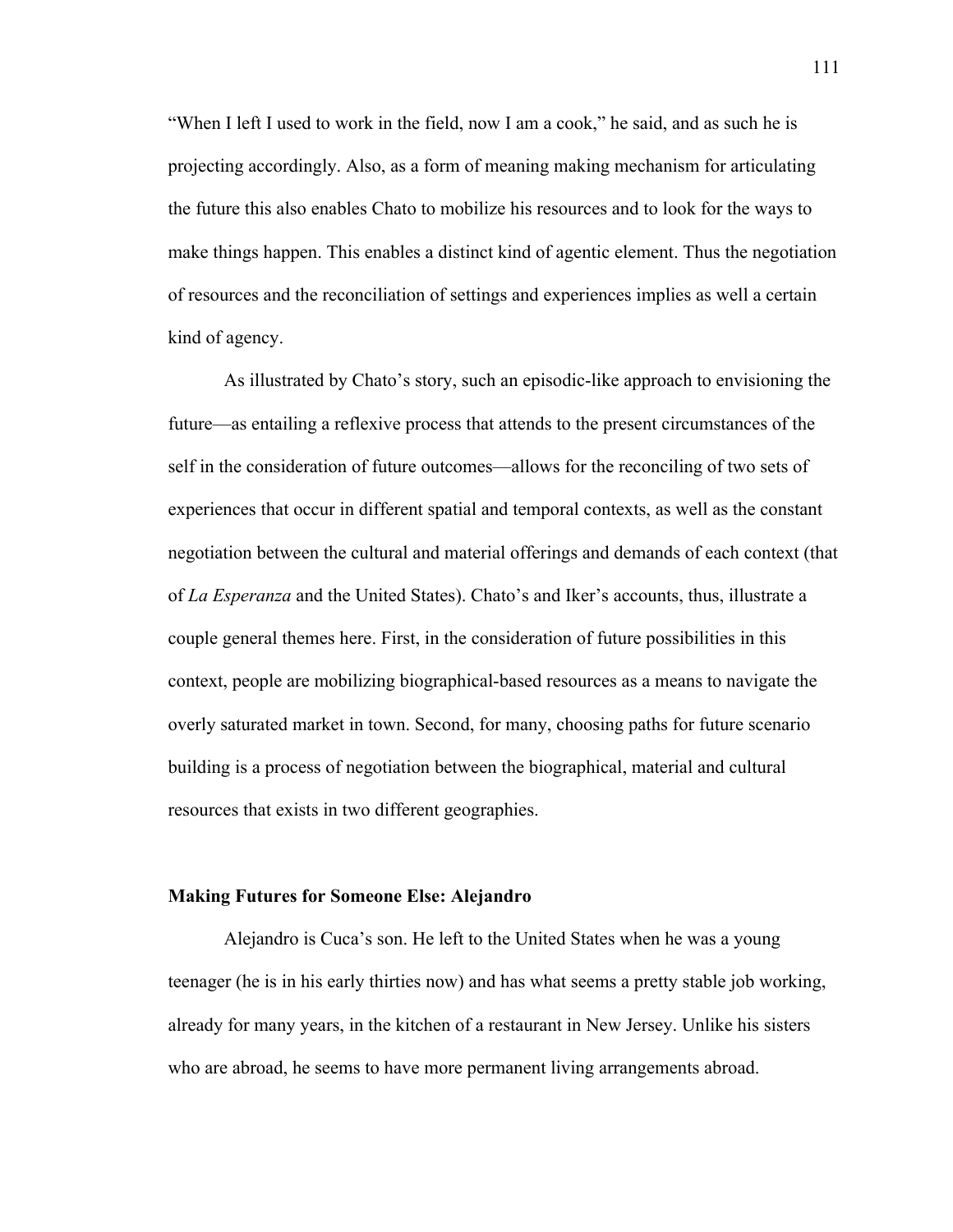Migration-wise, many would agree that Alejandro was one of the first of his generation and family background to engage in transnational movement in the early 1990's. As I mentioned in the introduction to this book, over the years, Alejandro has been building his own apartment back home, in addition to having built the living quarters where his parents and sisters live now. While Alejandro has given instructions of what he wants for his apartment, he has never seen it—not even in pictures—all what he knows about it is through what Salvador, his father who is in charge of the construction, reports to him when he calls every other week. This apartment seems to be almost done, though. The first time I visited *La Esperanza*, Alejandro had recently bought a truck for himself; this is parked in the open space area next to Cuca's store. At that time, nobody in the family drove—in fact, the truck was being used as an extra recreational and storage space—and it was unsure when would Alejandro return, though there were many conversations with me about him "almost having all his papers straighten to come back." When I returned to La Esperanza a couple of years later, Alejandro was still not back, though Cuca and Salvador assured me one more time that his papers were almost ready.

When I visited the family for the first time, I saw a brand new stove by a water tank in the open area of the house—where there is an open fire cooking area constructed with bricks that stays on pretty much all day; this is where food is cooked at unscheduled times of the day. The stove had a wood board on top to serve as a counter space where a variety of plastic containers were piled. The oven was serving as extra storage space for supplies—very much like the microwave oven did, which was buried under a pile of fabric. I learned that Alejandro had sent money to buy the stove for his mother; he also told his father to buy the microwave for her. Alejandro has always shared with his parents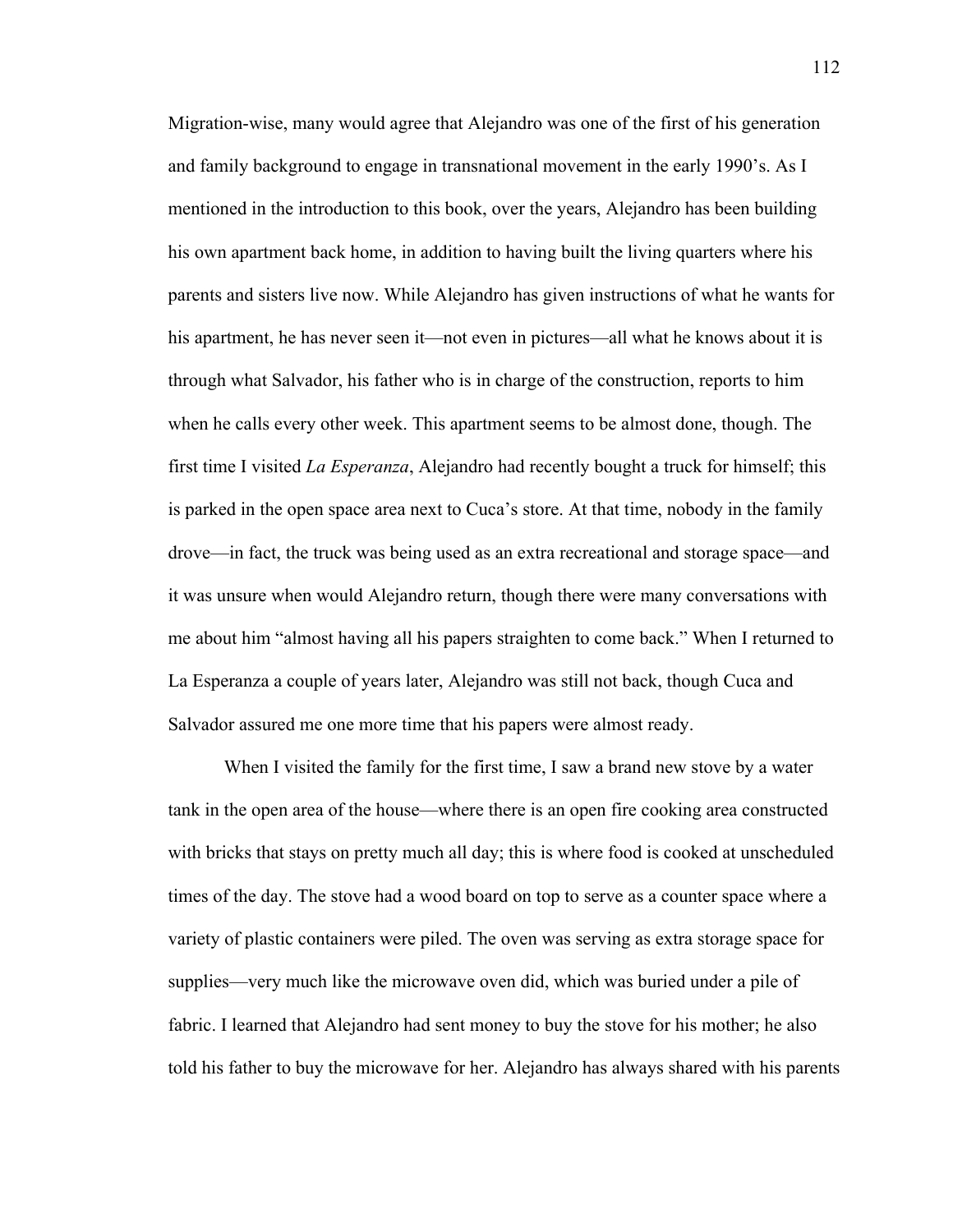his thoughts about the comforts of the apartment he shares with others in New Jersey. In fact, he has send pictures of his air conditioner unit that keeps the house cool.<sup>51</sup> The stove came to Cuca's house with the promise of comfort and wellbeing for her mother who has to light the fire pit everyday if she wants to cook. However, for Cuca, the stove turned out to be unpractical and she does not understand very much why Alejandro thought she would need it, "it is too expensive to buy a gas tank," she said, "and food does not cook as well as it does on the open flame."

## Discussion

Alejandro is drawing on his own experiences for articulating hopes for her mother. His experiences abroad provide a reasonably good script for suggesting future wellbeing for her. He is moving his personal experiences into her mother's context for constructing visions of future wellbeing for her, in ways that do not incorporate her contextual circumstances. Alejandro is, thus, acting semantically when articulating images for the wellbeing of her mother, though, he is thinking in an episodic-kind of way about the stove. For instance, the stove materialized Alejandro's understandings of what his mother's future self could be doing. The interesting point here is that this image was articulated through his own understanding of his own experiences. In this particular case, Alejandro's vision of his mother's future self<sup>52</sup>—or, better said, his interpretation of such self—is articulated as an expression of his own self. Alejandro transferred his own experiences and expectations to his mother's reality. Because of the differences in the

 $<sup>51</sup>$  La Esperanza's average temperature is 82 degrees Fahrenheit, thus this information is of particular</sup> significance for them.

 $52$  I refer to the future self as a "cognitive representations of one's essence or identity at a particular moment or place," (Cerulo 2009, p. 537) in this case in a future time.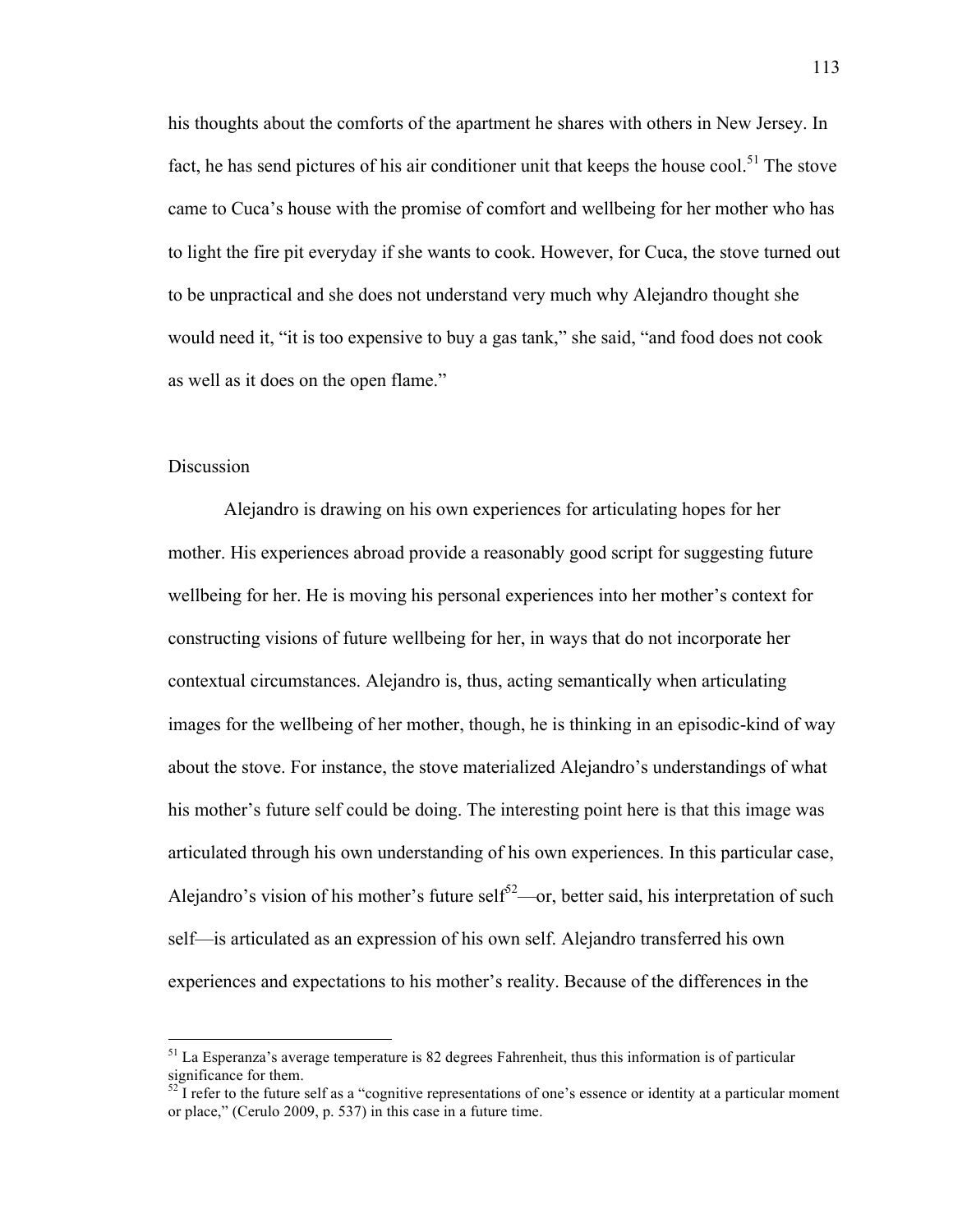context and circumstances, he is not accounting for his mother's specific constrains, such as the challenges with purchasing a gas tank. This vision of future wellbeing translates into a vision of a future that feels semantic in nature seen from the mother's side. However, from Alejandro's perspective this vision of his mother's future self feels more episodic in nature—it is personal, specific and biographical. In contrast to the case of Cuca, in which there is a borrowing of experiences in the conception of future selves, then Alejandro is transferring his experiences to other people to create images of future selves for others, in this case his mother. This is consequential because his actions are articulated on the basis of these images.

Alejandro' account also speaks to a common theme for many households with family members living abroad, namely that future scenario building is accomplished for the sake and in the name of others and that this is accomplished transnationally. This is a reality in many households with family members living abroad that are cognitively and emotionally engaged in various ways in the creation of futures across geographical borders. Alejandro, for example, in addition to continuing envisioning what he interprets as a better daily living for his mother, he is also very active in the creation of "the future" for his sister Ady.

At the time of my fieldwork, Ady was in high school and she was about to become the first member of his family who completed elementary school, junior high and high school—her younger sister, Irazi, quit school after graduating from elementary school and her two other sisters, like Alejandro, dropped school before reaching that stage. Overall, Ady's family is very invested on her education, but, Alejandro is especially invested—he wants her to stay in school to avoid the need to go to the United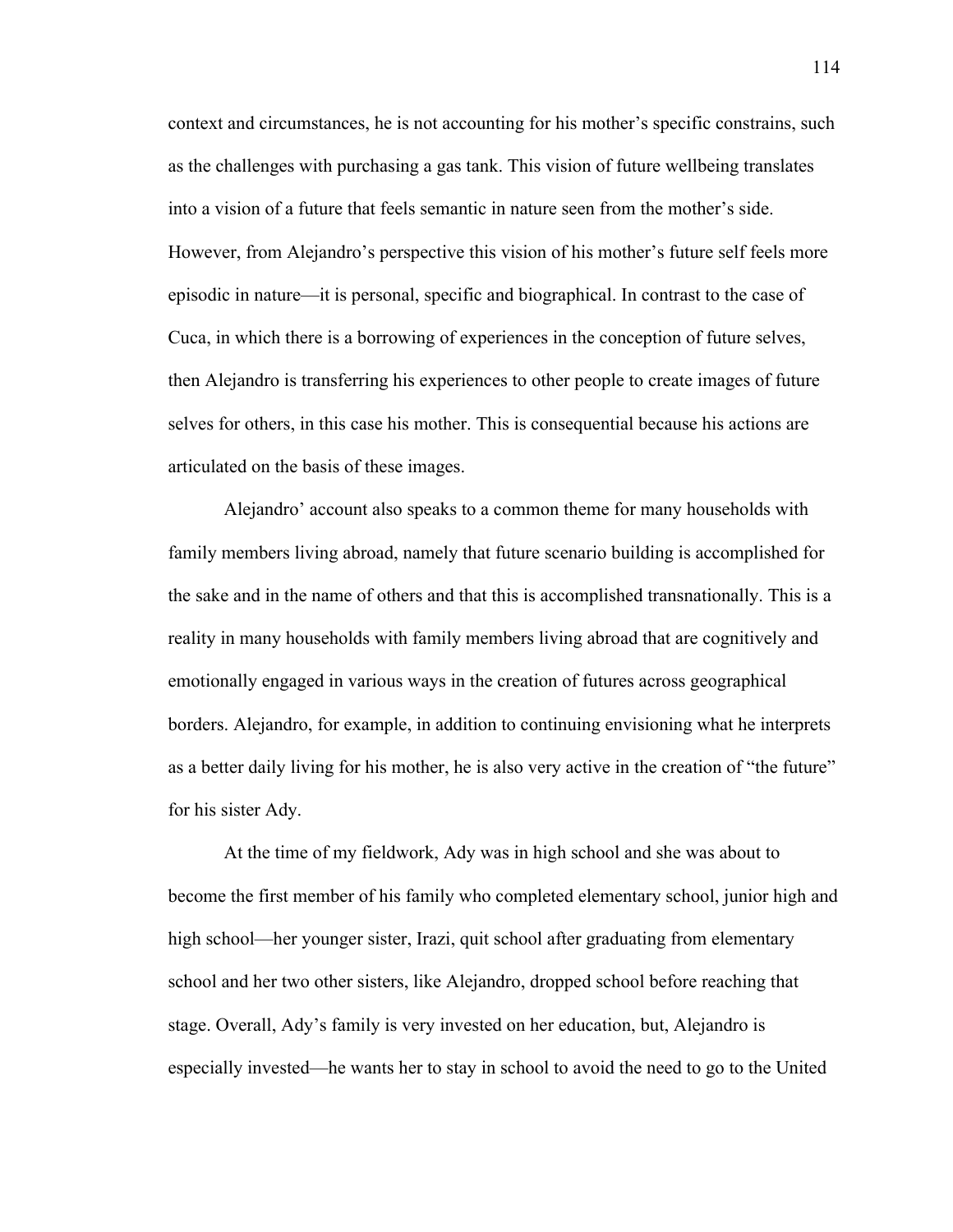States like he and his other two sisters did. Thus, Alejandro sends remittances explicitly destined to Ady's educational costs. However, in addition to monetary resources, he also has ideas about Ady's future. As it is the case with his mother's stove, some of these ideas are being articulated semantically—through scripts about the outcomes of achieving a higher education degree. Ady is, in fact, constructing images of her future self in relation to these images and articulating plans for the future that, while in accordance with those images, overlooks the structural constrains over which they do not have control. Alejandro, for instance, is encouraging Ady's desire to attend a private college in a town about four hours away to the west of *La Esperanza*. This behavior is encouraged by the parents, who bought a very expensive laptop computer for her on the advice of Alejandro—he told them to get the "best computer" she could use. For Ady, college away represents not only a future education but also, a future self that is far from her hometown, which she is beginning to find too boring. However, there exists constraints beyond the mere economic and her academic performance, that need to be factored in this future-scenario building such as the high competitiveness in the higher education system and the elitists cultural environment of the private higher education system, both posing real challenges to the viability of this planning.

For Ady, her future self is an outcome of a collaborative effort. It implies the bringing of experiences, understandings and constrains from actors in distinct context. Ady's future thus has both semantic and episodic elements. On the one hand, her future scenario building draws on scripted knowledge about how college educating impacting mobility. On the other hand, part of this image of the future also takes into account her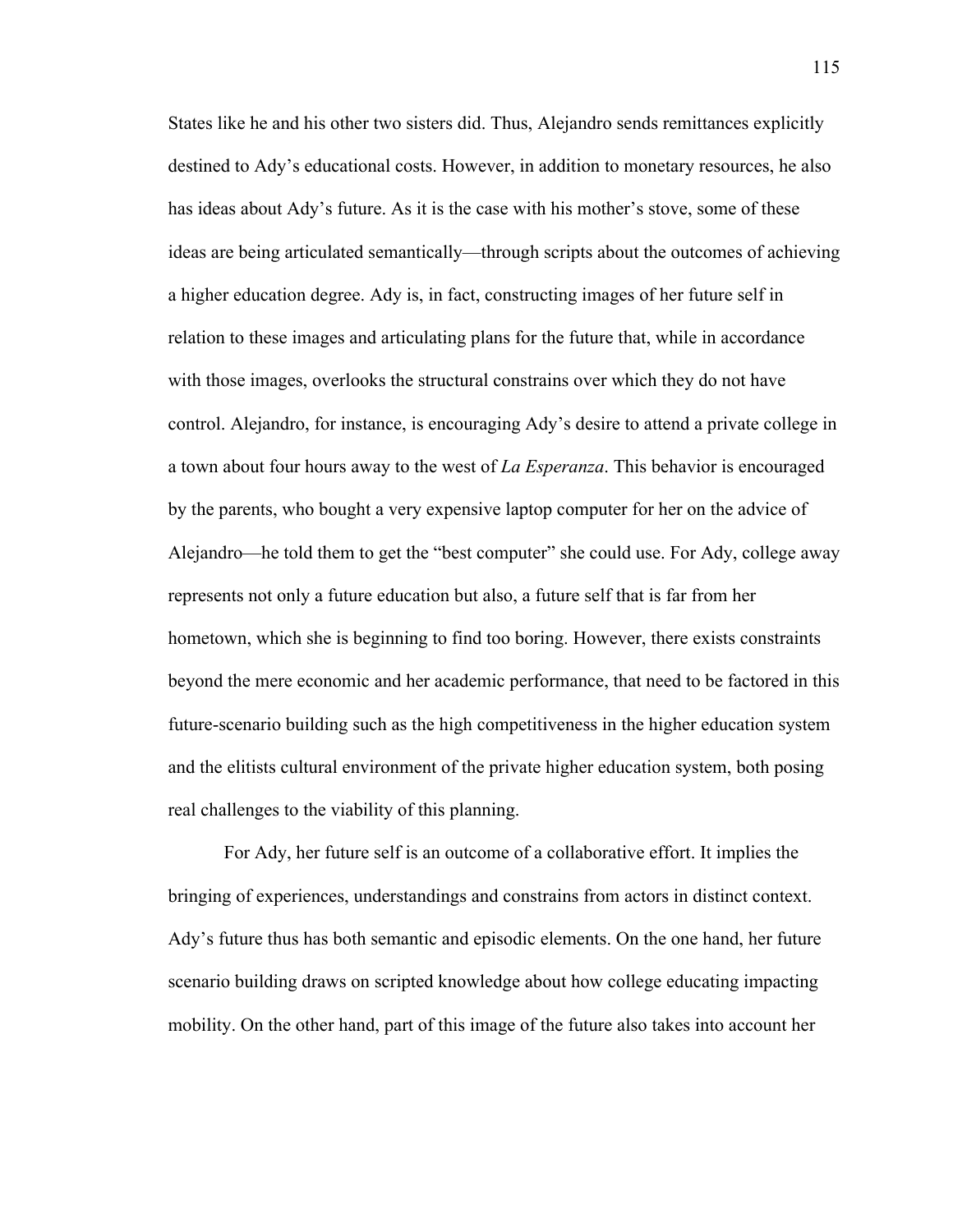own biographical present and considers future consequences according to her brother support for her education and his perceived financial viability.

Alejandro's and Ady's relationship illustrates a particular dynamic of futurescenario building that occurring across different experiential contexts (the United States and La Esperanza). This implies a kind of projective behavior that, as pointed out before, attends to a form of reflexivity that navigates between two mechanisms of meaning making: the semantic-like and the episodic-like.

### **Conclusions**

As sociologists we can contribute to understanding how cognition of the future works and what makes it possible, if we figure out which are the ways in which this interaction between cognitive processes and social context occurs. In the chapter, I have found very useful to adopt the vocabulary provided by neuroscientists and psychologists that distinguishes between two different ways for thinking the future: episodic and semantic. Episodic future thinking is the ability to think about the future in a personally involved way, by projecting the self ahead in time. This entails people anticipating or foreseeing themselves in the future in ways that are novel and uncertain. Episodic future thinking means that people understand that the future can be constrained by one's present conditions. Semantic future thinking, in contrast, refers to thinking of the future in a fairly script-like way. This is different from episodic because the unfolding of a future event is seen as fixed rather than uncertain. Semantic future thinking focuses on the regularities (typicality) of events.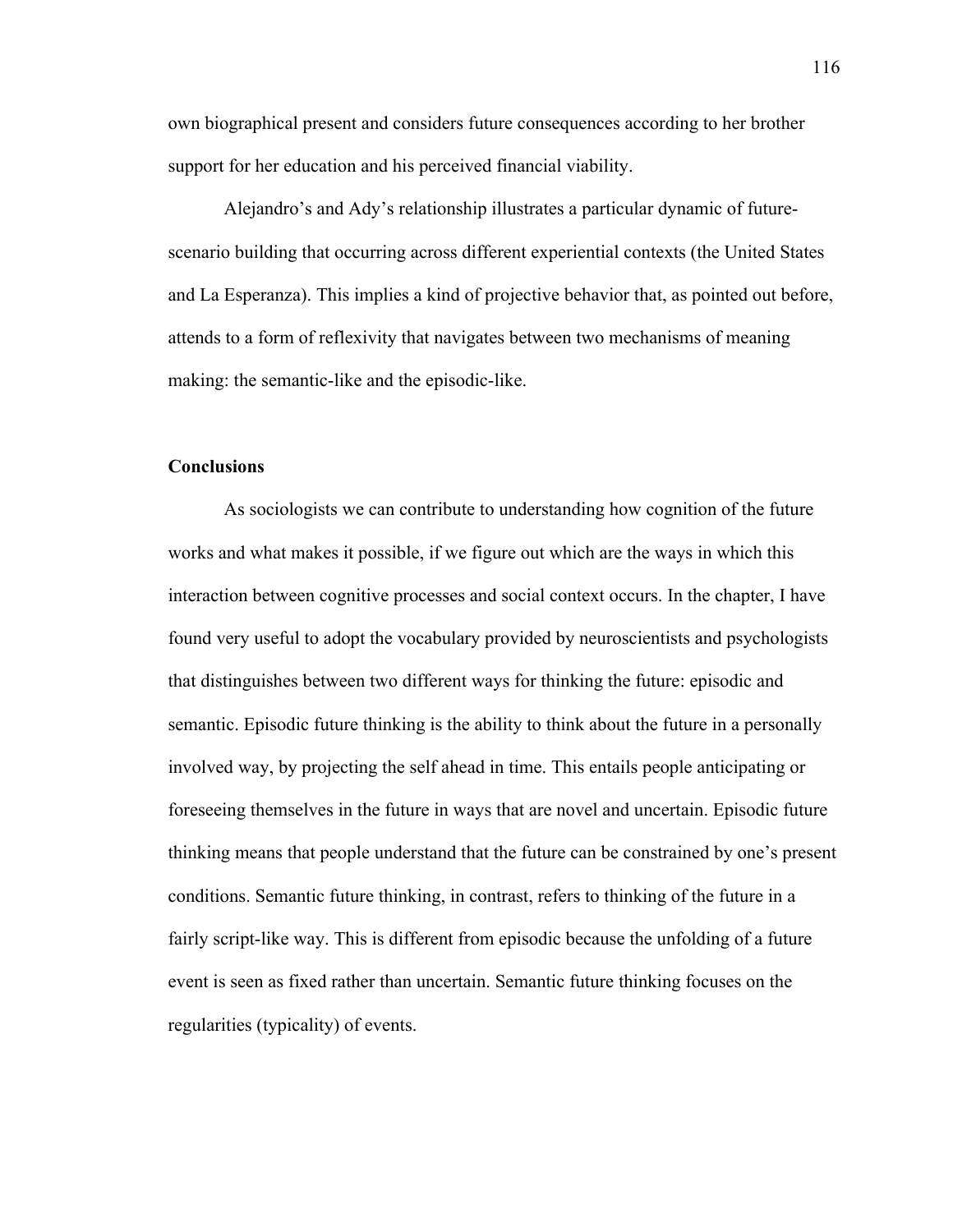What is particularly valuable here is the way in which the distinction between episodic and semantic future thinking allows me to address how, in constructing futurescenarios, people draw on situational context and biographical history. I treat each of these types of future-oriented cognition as standing for distinct forms of reflexivity that address people's attentiveness to the non-personal and regular, on the one hand, and the subjective and autobiographical, on the other. In this sense, this distinction also addresses issues related to the understanding of the interplay between reflexivity, action, situation, and social reality. Key to the understanding of the way people engage the future in *La Esperanza*, is the acknowledgement of the relational component in this mental processing of the future. This implies looking at the relations between people as the starting points in the creation of the experiences of the future and, accordingly, of the ways people articulate their future-oriented thoughts and behaviors.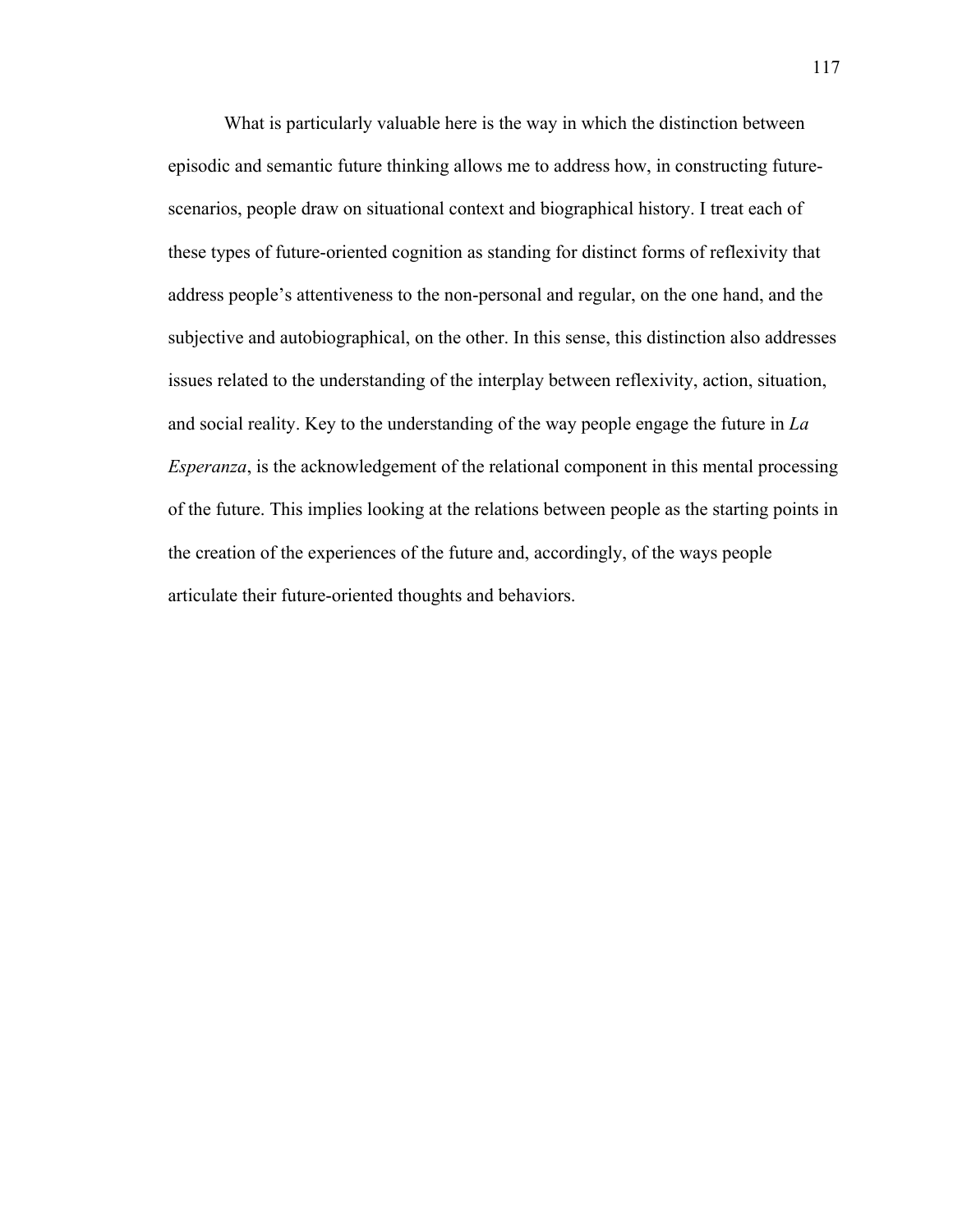#### **Chapter IV:**

# **FUTURES IN MOTION**

This chapter is organized around the accounts of the lives of two cousins, Patricia and Josefina, 53 and their conceptions of their *futures*, 54 as reconstructed through the many encounters and conversations I had with them and their families across two distinct geographical contexts, *La Esperanza* and New Jersey, over the course of almost 4 years of their lives. Within that time frame, I saw Patricia and Josefina respond to the circumstances of their everyday living in *La Esperanza* and, in doing so, I saw them engage the future through their planning and strategizing in the present. For instance, I saw Patricia, Cuca's daughter [we met Cuca in Chapter III], be creative about how to maximize her mother's store success when she came up with the idea of selling chickens. I also saw Josefina always coming up with new ideas to implement in her sewing and seamstress store—from the selling of regional clothes, to making costumes for the school's end-of-the-year performance, to designing handmade accessories with the trademark stitching that characterizes the town. In the setting of *La Esperanza,* I saw their lives happening as intertwined with the reality of transnational migration so engrained in how everyday live happens in *La Esperanza*. For instance, I visited Patricia in the house built with the remittances his brother sent from abroad; I helped Josefina translate some documents she needed to obtain dual citizenship for her US-born son, and I listened to

 $53$  Both in their twenties (Josefina being the oldest)—their mothers are sisters.<br> $54$  Here I am using the conceptualization of futures as units of meaning that are biographically carved out and socially rooted and that encompass ideas, expressions of self and biographical experiences.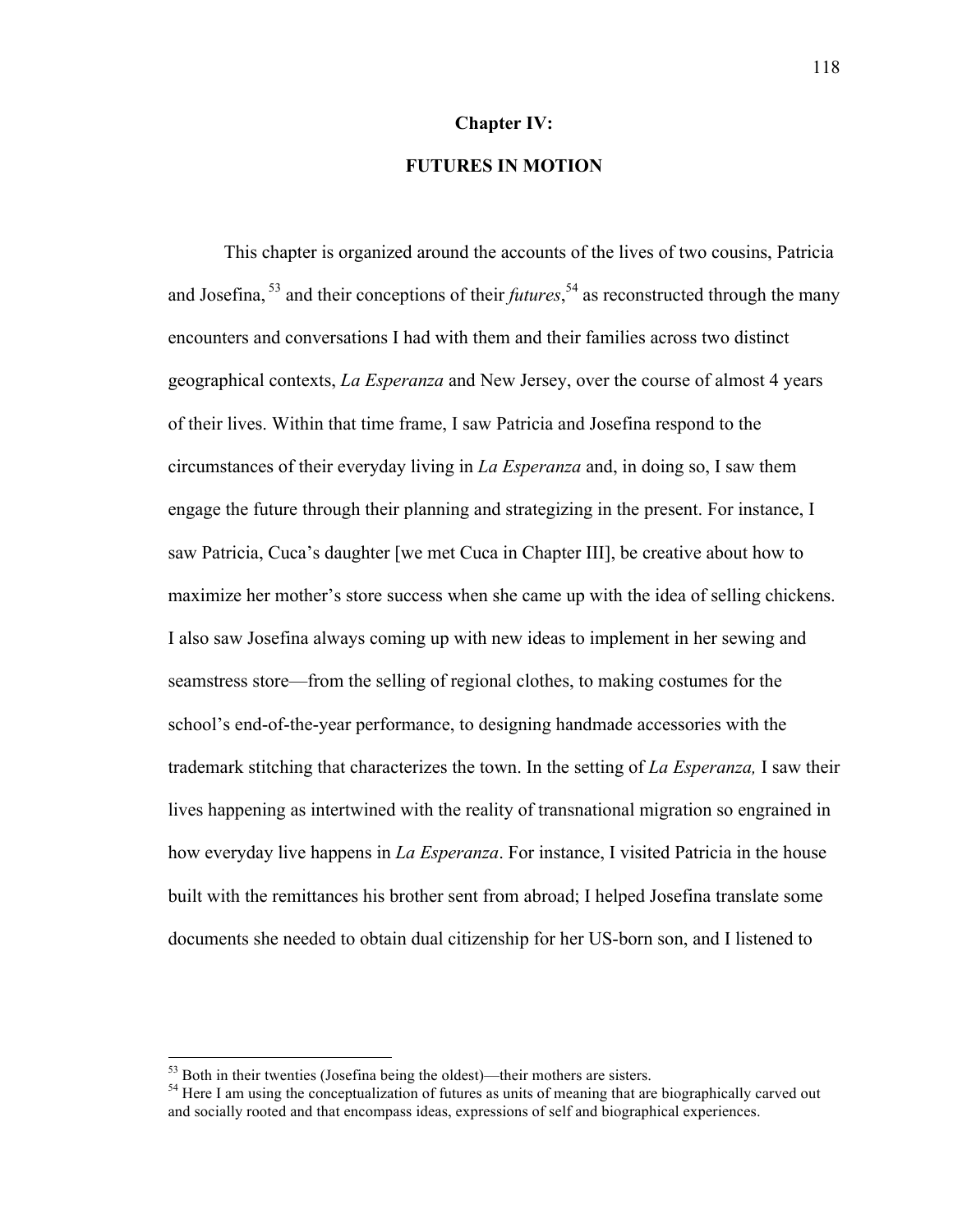both telling me at different times about the moment when returning migrants mention to them that they had seen their respective estranged husbands abroad.<sup>55</sup>

Within that timeframe, I also saw Patricia and Josefina moving between different contexts of action, as they engaged in transnational movement from *La Esperanza* to New Jersey. As they moved from one geographical, social and cultural context to the other, I saw them moving as well from one biographical time to another. During the time I remained in touch with them, Patricia's and Josefina's lives changed both in context and content. I learned about their changing experiences navigating the American context, the challenges they had encountered, and the new skills they have acquired—like Josefina's accounts of her responsibilities at work in a fast food restaurant, and Patricia's use of new words—"el bos" "parquear" "el rait" (Spanglish for "the boss", "to park a car", "the ride")—that speak to her not living anymore in *La Esperanza.*

In the context of this spatial and biographical movement and its related changes, I saw Patricia and Josefina design futures for themselves and for the sake of—and because of—their children. For Patricia, there is a house with all its implication of independence from her parents. For Josefina, there is an already successful store she hopes to expand. For both, there is their kids' opportunity building—Patricia has three kids and Josefina one. When they moved from their hometown to New Jersey, I saw these futures initially conceived in *La Esperanza* move with them as well, as they brought projects, expectations to fulfill and goals with them—this is one sense in which this chapter is about futures-in-motion

<sup>&</sup>lt;sup>55</sup> When I met them, both had estranged husbands living in the United States and were caring for their children alone with the help of family.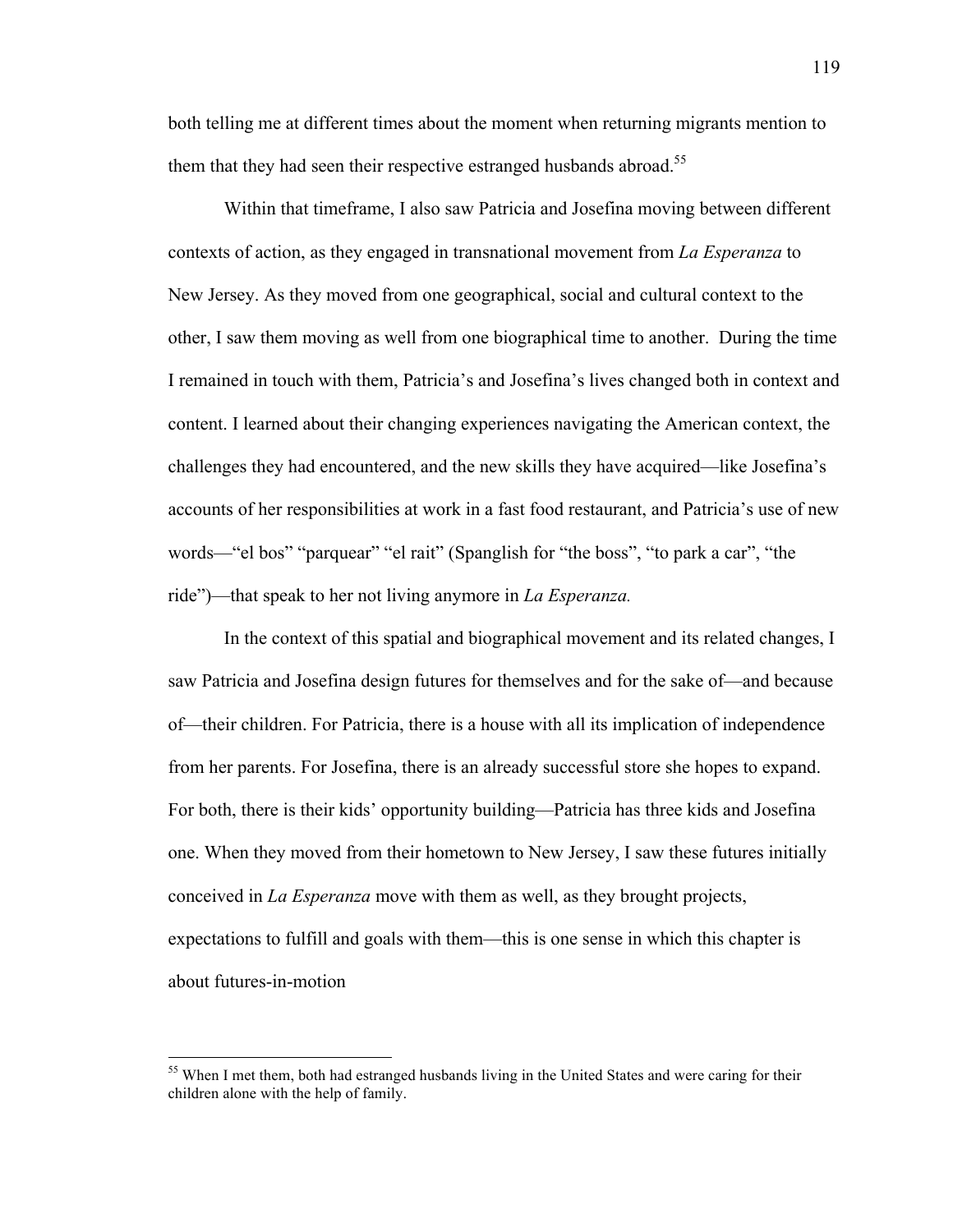There is another way, however, in which this chapter is about futures in motion one that much like the other just mentioned, is a byproduct of Patricia and Josefina participating in transnational movement and might be less obvious and yet as meaningful as the first and tightly imbricated with it. In arriving to the United States, Josefina and Rosalba also set in motion another process: the taking in of new information as New Jersey becomes not just one component of a plan—i.e. an interpretive framework or a stage for the consideration of future possibilities—but also a real place with all kinds of new and unexpected experiences, dynamics and possibilities. Almost inevitably, this move from the idea of life in the United States to the reality of living there impact Josefina's and Patricia's future consideration. For instance, the contexts of action change for them, and accordingly, the circumstances under which the pursuing of plans takes place—the expected speed in which their goals would be attained gets modified, as well as the viability and even desirability of these goals. Their *futures* were suddenly in motion in this sense too—speeding up or slowing down along biographical lines, making unplanned stops in face of unforeseen circumstances and switching tracks like a train that was set in motion at the original moment of the consideration of future scenarios. While the consideration and reconsideration of plans might be inherent to all future-making—as "possible future trajectories of action … may be creatively reconfigured in relation to actors' hopes, fears, and desires," Emirbayer and Mische 1998, p. 971), transnational dynamics make futures' motion especially dramatic as it complicates the processes of future consideration.

As observed in *La Esperanza* and in New Jersey, because of the circulatory nature of contemporary migrations—and this is especially the case for Mexican migration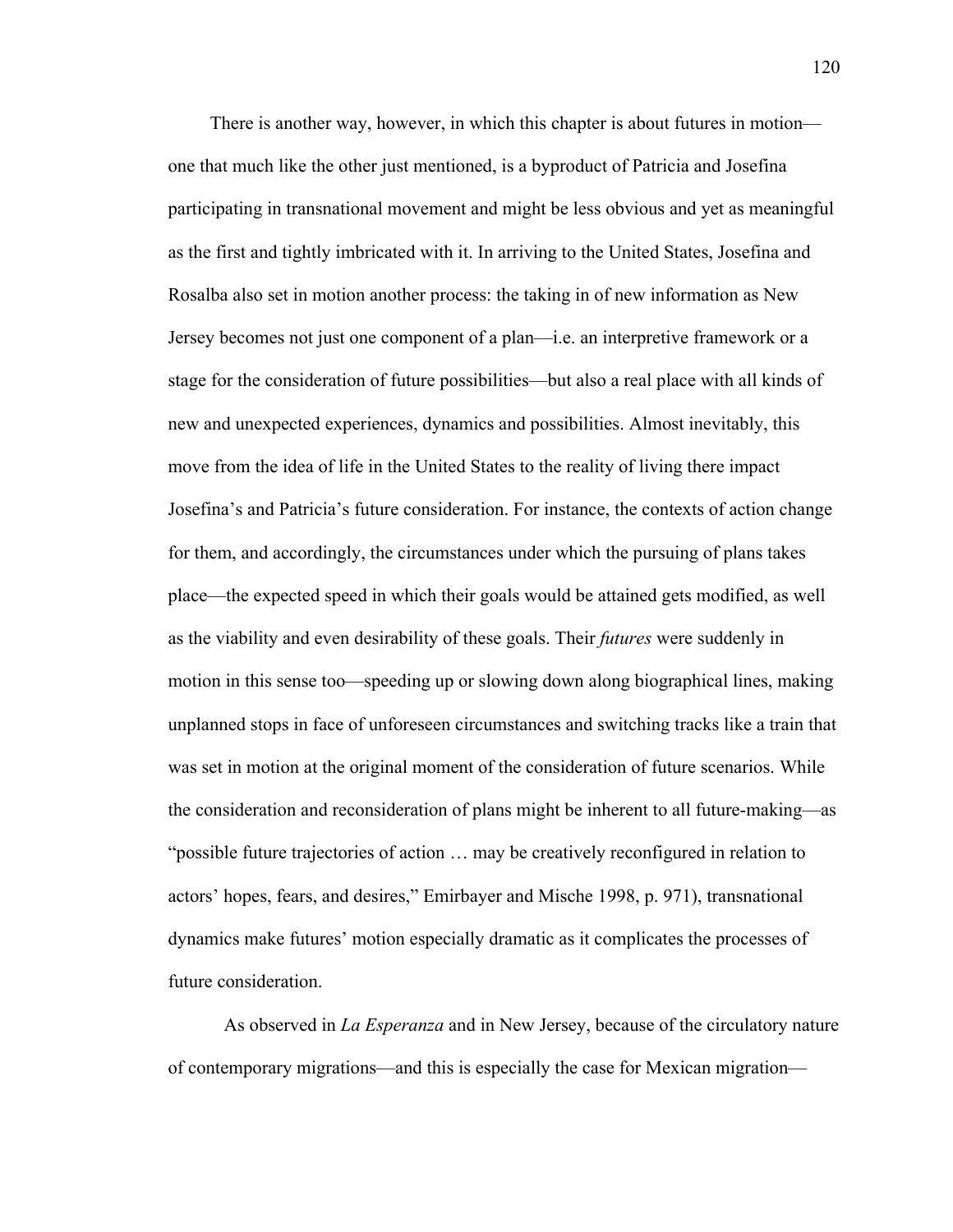people engage cognitively and emotionally with futures that take place in settings that transcend the geographical boundaries of their present actions. A recurrent theme I encountered, for example, is that people's futures exist in several contexts rather than in a single location. In New Jersey, for instance, I met people that, while being abroad, were invested cognitively, emotionally and materially in the future they will encounter once they went back to *La Esperanza*. As someone I met earlier in my fieldwork told me, "I am here [in New Jersey] because I want to build a house for my mom in Mexico." In *La Esperanza,* on the other hand, I had interactions with people that were working toward the fulfillment of projects that would take place in *La Esperanza*, and yet they related to these projects across borders. Take for example, Ady, who we met in the previous chapter. She lives in *La Esperanza* and receives remittances from Alejandro, who is working in the United States, and, thus, she is able to entertain the idea of attending a private college in Mexico. This represents not only a future education and the possibilities that will open up, but also a future life that is far from her hometown. Of course, this is a vulnerable future because a change in the working conditions of her brother could put her plans in jeopardy. Ady's future is being both constituted in the United States and in *La Esperanza,* as the image of college exists in relation to her brother's experiences abroad, and, as such, is being impacted by both contexts.

In the previous chapters, I have already looked at how the process of future consideration is situated in context and the ways in which it is interrelated with the particular scenarios in which people live. Chapter III, for instance, explored people's projective practices as relying as well on subjective mental processes that are articulated through varied forms of reflexivity in relation to situational and biographical context, and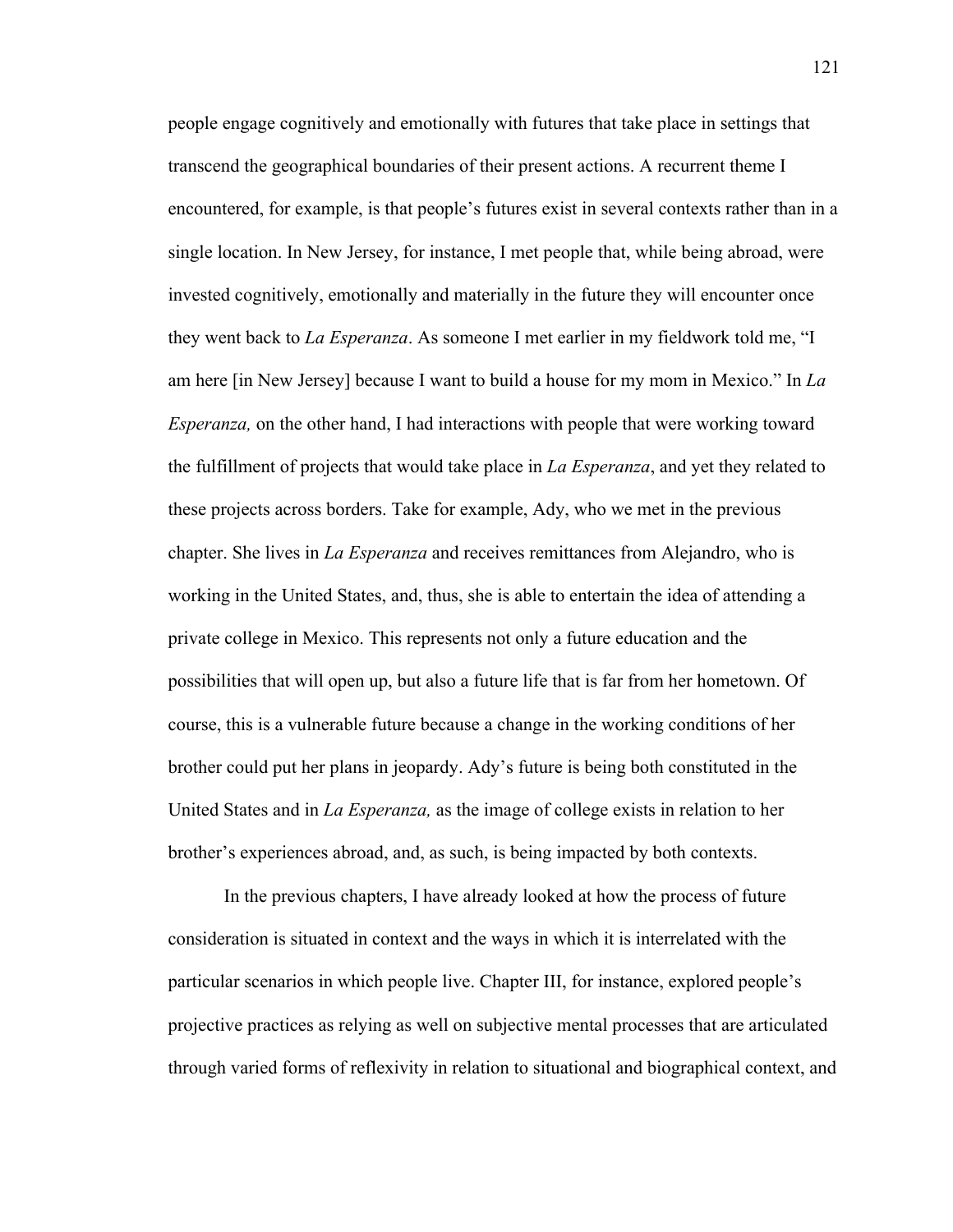in the context of people's interactions with others. This brings up a few fundamental questions: how do transnational actors manage the future when moving between contexts? Conversely, how does thinking about the future along the lines of different spaces, times and contexts look like? What are the practical implications of future consideration and pursue when these are tightly imbricated with transnational living and the related consideration of other futures? This chapter explores these questions.

The chapter complements the previous chapter, however. Chapter three touched upon the meaning-making entailed in the creation of future-scenario building; namely it looked at the form of cognitive work that people in *La Esperanza* reflexively engage with in conversation with their context and biography. This chapter, conversely, looks at the outcomes of those meaning-making processes—i.e. the projects to be completed, the dreams to be fulfilled, the goals to be achieved—and the ways in which these play out and are negotiated in the context of people's changing life circumstances. In this sense here the focus is not necessarily on the mechanisms for thinking about the future, but about the ways in which people negotiate these futures once they are articulated and made intelligible. In other words, this chapter deals with the question of how transnational actors live with *the* future(s) they are looking forward to, those they have designed, embraced and that have used to define pathways for action as they engage in transnational movement.

There is a premise underlying the analytical work in this chapter: Social actors do more than cognitively articulating futures. Actors need to deal with these futures once conceived and embraced. As such, these futures become part of the cognitive and emotional baggage actors carry around, replace or leave behind, as they navigate between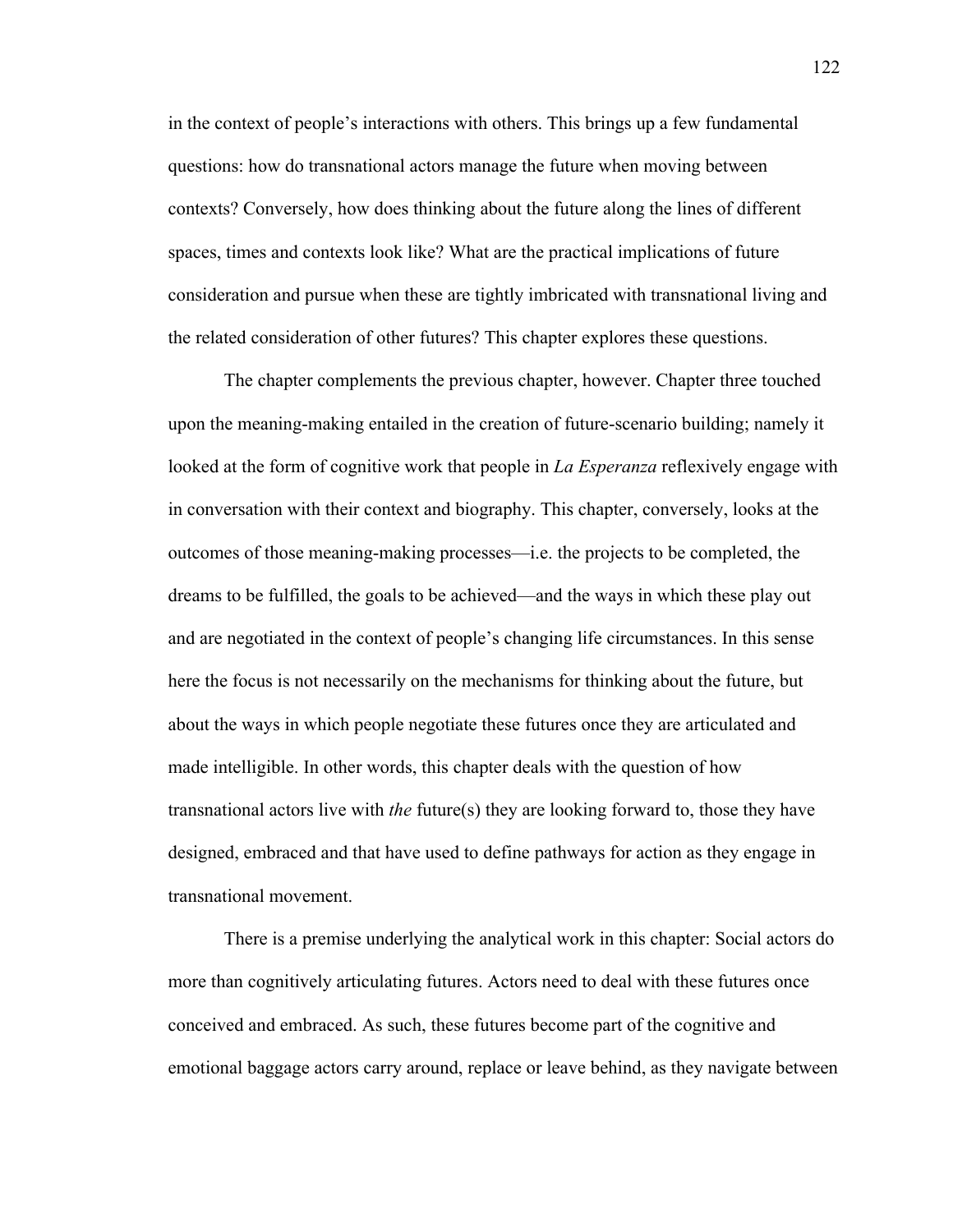distinct contexts and biographical histories. In this sense, people's futures are in the move as much as those who hold them are. This movement is multidimensional. These futures move as actors physically move from one geographical, social and cultural context to the other; this movement thus has spatial features. Also, futures move up and down within people's biographical history. Futures can become a foreground and background concern, as these get repositioned in relation to the puzzles of people's everyday living. Accordingly, to understand this movement (and its consequences), it is necessary to acknowledge that this movement occurs when people consider already articulated units of meaning in new contexts; when they incorporate them to novel biographical scenarios; when they modify them according to circumstances, and when they compare them to some other possible futures, to mention a few of the ways in which this carrying around of futures can take place.

Correspondingly, in this chapter, I am using the word future to refer to the conceived future people relate to—i.e. the image of the future vs the actual realization of a planned future scenario. Accordingly, I am not talking here of the future in its temporal dimension, as a time horizon that follows the "here and now" and that gets actualized in the present through people's planning and its related fulfillment —i.e. a temporal experience. Instead, I am referring to the biographically carved out and socially ingrained futures that, like Josefina's store, evoke meanings in people's minds and to which people relate reflexively. Accordingly, these are the futures that people nourish through their interpretive practices and to which, one way or another, they relate to emotionally in their present.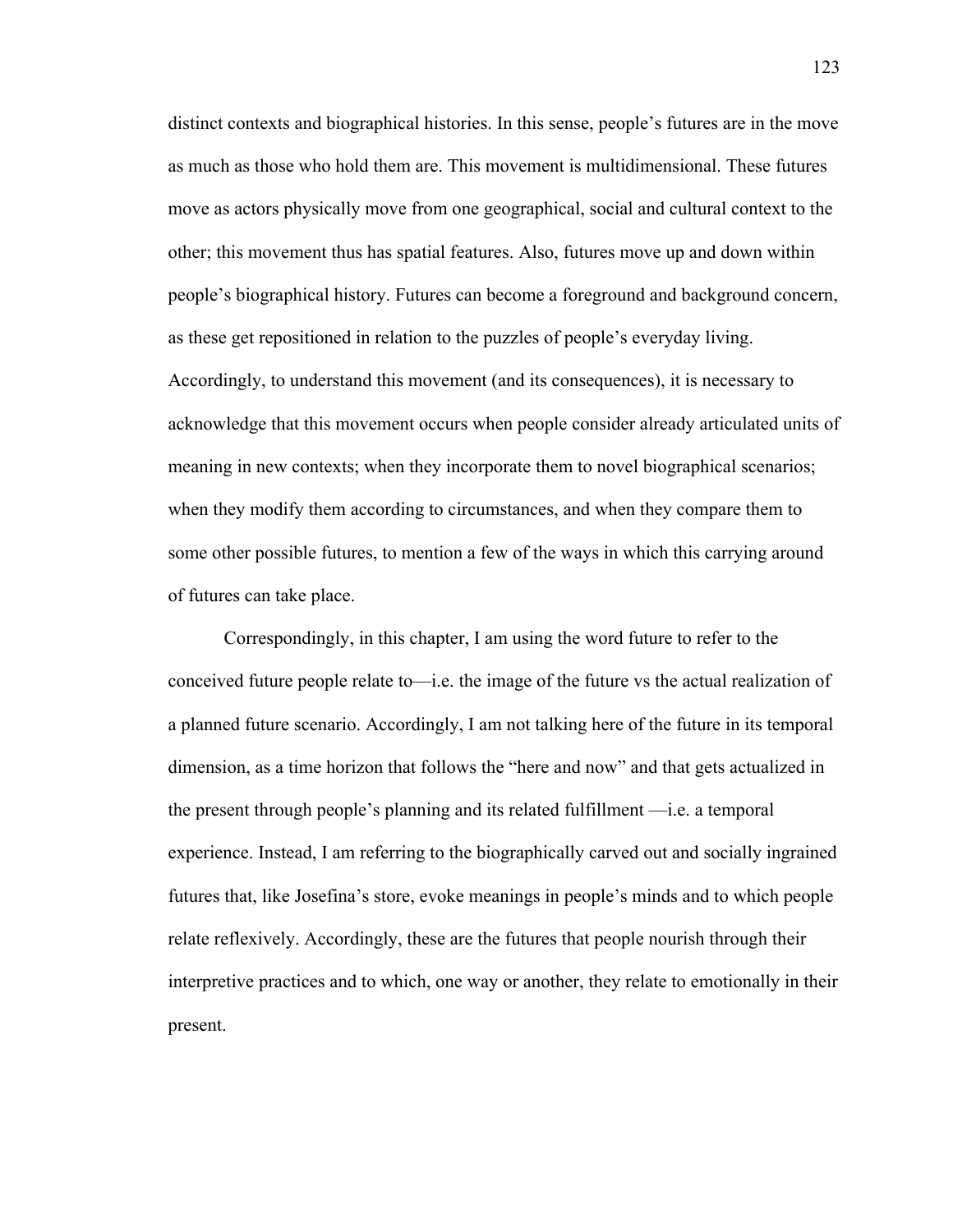Through the account of Josefina's and her cousin Patricia's future consideration as this intertwines with their respective migratory behavior, I touch upon this theme of futures in motion and the implications of this movement. I locate this movement along the axis of the changing circumstances, both in space and biographical time, brought about their engagement in transnational movement. I present the story of Patricia first followed by a discussion. Josefina's account and its respective discussion follows. In both accounts, attention should be put on the spatial and biographical movement both of Marcela and their respective futures and, particularly in the ways in which these futures play out in the context of the decisions and choices they make. A conclusion that returns to the analytical theme of futures in motion ends this chapter.

### **The Juggling of Futures: Patricia**

I met Patricia when I visited *La Esperanza* for the first time. Patricia is Cuca's daughter and sister to Alejandro; she is also Josefina's cousin. When I first met her, she was living with her two children, Julian and Tito (eight and six, respectively), in the small adobe structure located at the back of the property where Cuca lives—this was where Cuca used to live before Alejandro built the living quarters on the front of the property. When I met the family, Patricia was in charge of Cuca's store and, especially, of the family's chicken business—Patricia would take care of slaughtering and cleaning of the chickens upon people ordering them.<sup>56</sup> This business was her idea, an idea she felt very proud of it.

 <sup>56</sup> People in *La Esperanza* are not used to refrigerated meat and all of the meat consumed in town comes from animals slaughtered within a couple of hours from being sold.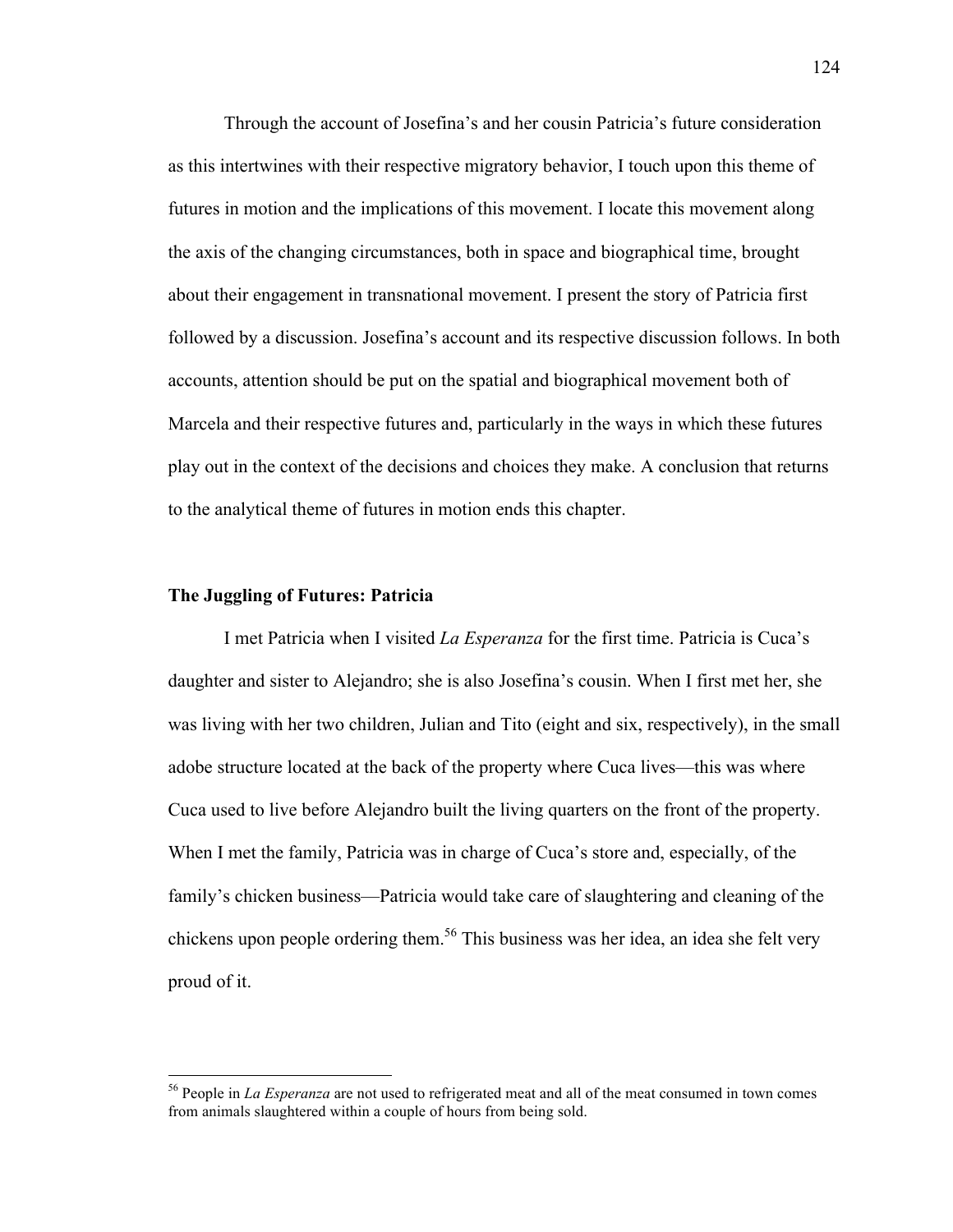Like her sister Marcela, Patricia also wanted to have a house of her own. When I met her, it had been three years since her husband<sup>57</sup> left with the promise of sending money to finance this house. When her husband left, for a few months she remained living at her parents-in-law's house—as it is accustomed for some people in town though some family conflicts with them led her to move back in with her parents. My conversation with her about this house seemed to generate mixed feelings for her. On the one hand, she was hopeful about the day she would move to a house of her own--so she did not want to be living with her parents for a long period. She talked about the idea of the house with excitement, though it did not seem to me that she had more information about what this house would entail. On the other hand, talking about the house puzzled her. There was too much uncertainty and confusion around the idea of the house. Particularly, as it related to her not knowing about when it would happen—or if it would ever happen, for that matter. Long periods would pass without hearing news from her husband abroad. She had never had a steady flow of remittances from him.

I returned to *La Esperanza* a couple of years after this first visit. To my surprise, Patricia was not living in *La Esperanza* anymore. A month after I met her, she had moved to New Jersey with her sister and husband. She had left her parents in charge of her two oldest kids. I also learned she had given birth to a baby boy, who was then one year old. Cuca showed me a few of the pictures of the baby Patricia had sent to them. Everyone in the family was excited about the new baby. "He does not look like his two brothers here,

 $<sup>57</sup>$  Like other marriages in town, this was an arranged married.</sup>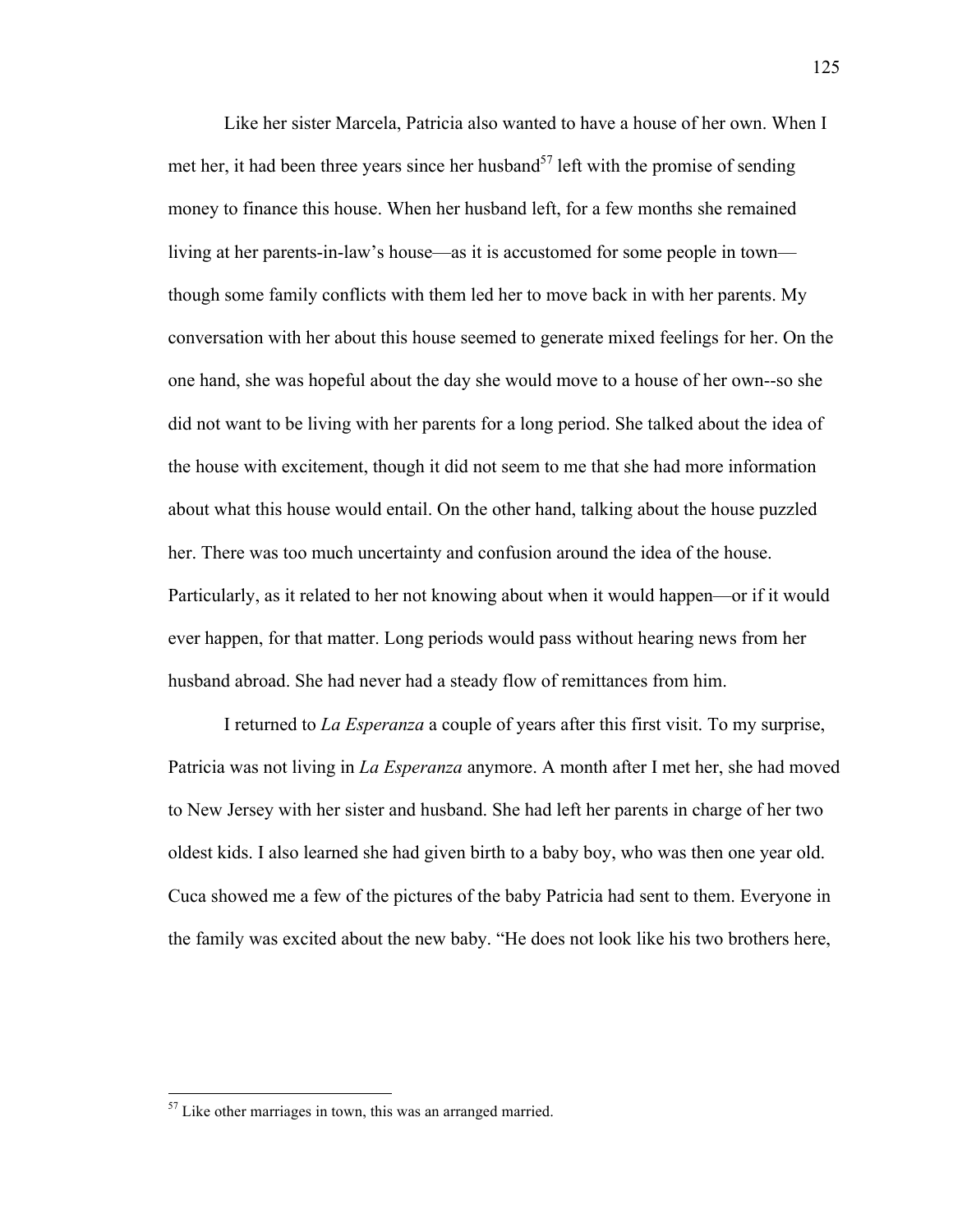Cuca told me, "because he was born in *el norte*, he is *blanquito* [pale]; he is *gringo* like your husband."<sup>58</sup>

I met with Patricia a few months later; this time it was in New Jersey. Along with her husband and another couple, she was living in the two-bedroom apartment where Marcela and her husband live. Her son, Danny, of whom she was very proud, was already walking. At the time, Patricia was not working. In fact, since she arrived to the United States she had not been employed steadily. Initially, Marcela helped her find some work at the same factory where she was employed. For a while, Patricia worked the afternoon shift and was able to earn enough money to send some to her parents to help with her kids' expenses, as well as making arrangements with a local delivery service to bring a video game console to Julian and Tito. However, with the pregnancy first and then the taking care of a newborn, she found it hard to continue being employed. She could not wait to get back to work, though. She was very motivated to put the idea of the house into motion. After all, she said, that is why she decided to join her husband abroad, a decision that came about when she saw the opportunity to travel to the United States. She felt somehow anxious at the time because of how long it was taking her to start moving towards the house, but she was very happy that life in the United States had given her Danny. When I asked about deciding going to the United States after not having talked about it with me when I first met her, she said that "it just happened," Marcela helped her with the travel expenses. Alejandro, her brother, was surprised to hear she was in the United States when he found out she had made it to New Jersey.

<sup>&</sup>lt;sup>58</sup> Because of the constant exposure to the sun, people in town are very tanned. Thus, kids who are born abroad, because of their paleness, are perceived as being white. For some, this seems to be understood as an inherent feature of being born on American soil. Grimes (1998) documents as well this perceptions about kids born abroad in her own research in another town with ties to New Jersey. Also, here Cuca was referring to her knowledge of me, a co-national, being married to an American Citizen.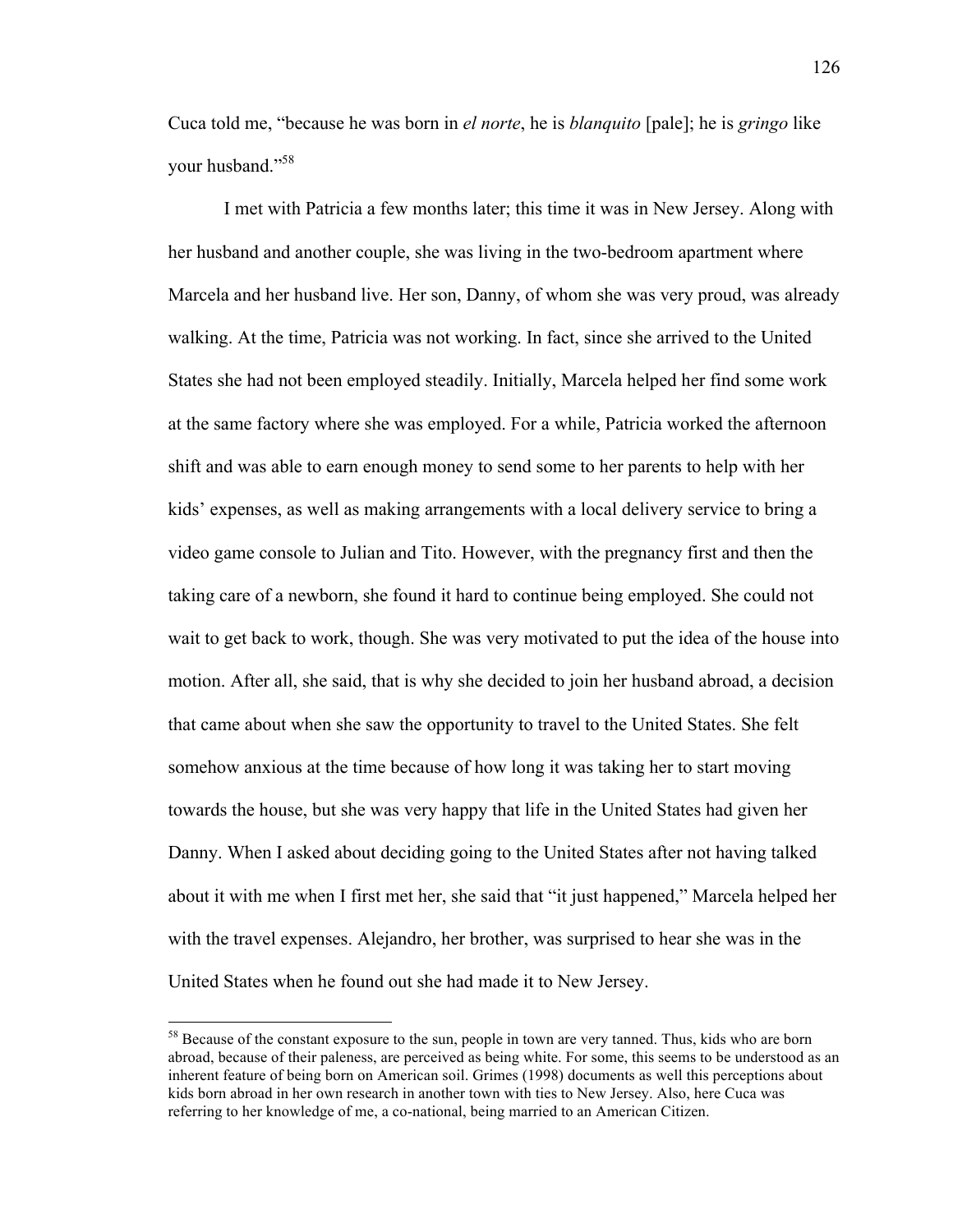I saw Patricia again after I had been in *La Esperanza* for a few more times. She was still living with her sister in New Jersey and Danny was three years old. The day I met her she was getting ready to go to work. Recently she had found work through an employment agency. While not always in the same job, she had been lucky to be called to work very often—though, I did not have the impression this was steady over the month. She was happy about having work, though she was also troubled about not making enough money. To begin with, she was getting paid less than she was in her first job; there were fees due to the employment agency and she also had to pay for the ride that brings her back and forth from a designed location in town to her site of employment.

When I first arrived to Patricia's apartment, she was putting together Danny's back-pack to give to the woman who takes care of him when she works, which included some food and clothes. We walked together to the house of the baby-sitter—she takes care of other 4 children, as well—to drop Danny off. Marcela would pick him up on her way back from work. "This is another expense," she said. Sometimes the shift she was assigned to coordinated well with Marcela's and she managed to save the money she spent paying for someone to care of Danny. Though this was not often the case: "for me to make money," she said, "I need to spend money."

Patricia talked about her life in the New Jersey with mixed feelings. She was very proud that finally she was earning some money. She was hoping she could start building her house soon. She still had this future in mind, just as when she decided to join her husband abroad. She came to the US to get the house done and, as she said, she "cannot go back without having finished her house for her kids." "That is why I am here," she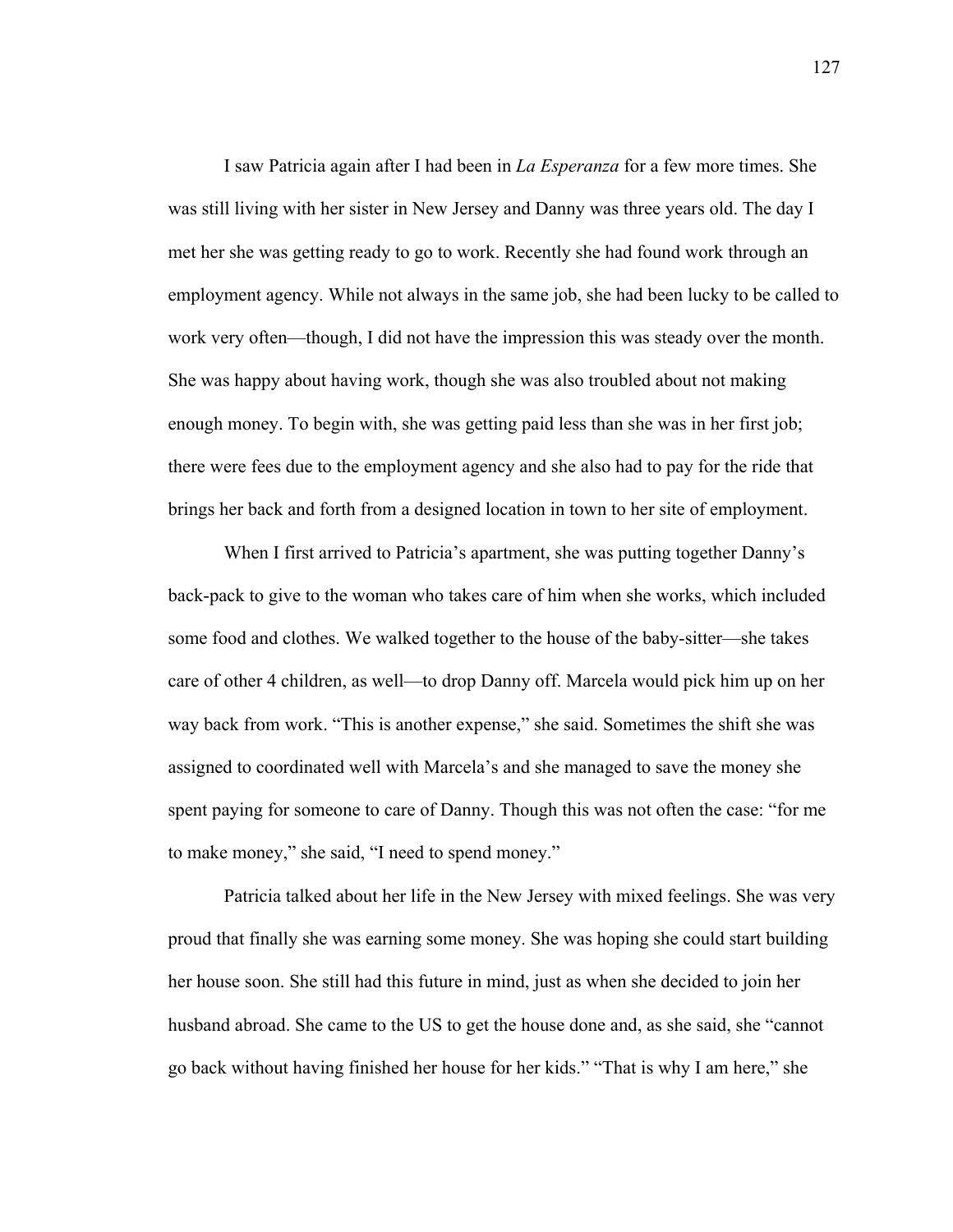mentioned to me in a couple of times. Also, Julian and Tito had more expenses and her earnings from abroad could help her parents with that. However, at the same time, she acknowledged she was having a hard time and that things did not turned out as she thought they would. She also remarked that even if she decided to return, she and her husband had no money to go back to *La Esperanza.*

Additionally, Patricia did not see her returning to *La Esperanza* feasible because of Danny. "I cannot bring him back to Mexico," she said, "he 'belongs' here; if I bring him back, they [some sort of public official like social services, I figure] would go look for him and take him away from me. Here they take care of their children." Patricia was also concerned about where Danny would go to school and the services that he had available by virtue of being born in the United States. Though, she also believed that Danny should be with his brothers, Tito and Julian, and she wanted to have all her kids with her. She had thought about bringing her children to the United States—Julian, particularly kept on telling her he wanted to be in the United States with her. However, she had no money to pay for the costs of the trip for the kids, either. Julian and Tito remained attending school in *La Esperanza* with Patricia's parents taking care of them.

### Discussion

Patricia's account speaks to the theme of futures in motion and the implication of such movement in the lives of transnational actors. To begin, Patricia's future plays out in two contexts. For instance, while her house might be physically located in *La Esperanza*—or, better said, the fulfillment component of this future is found back in Mexico—it also exists for Patricia in the context of the United States, and on several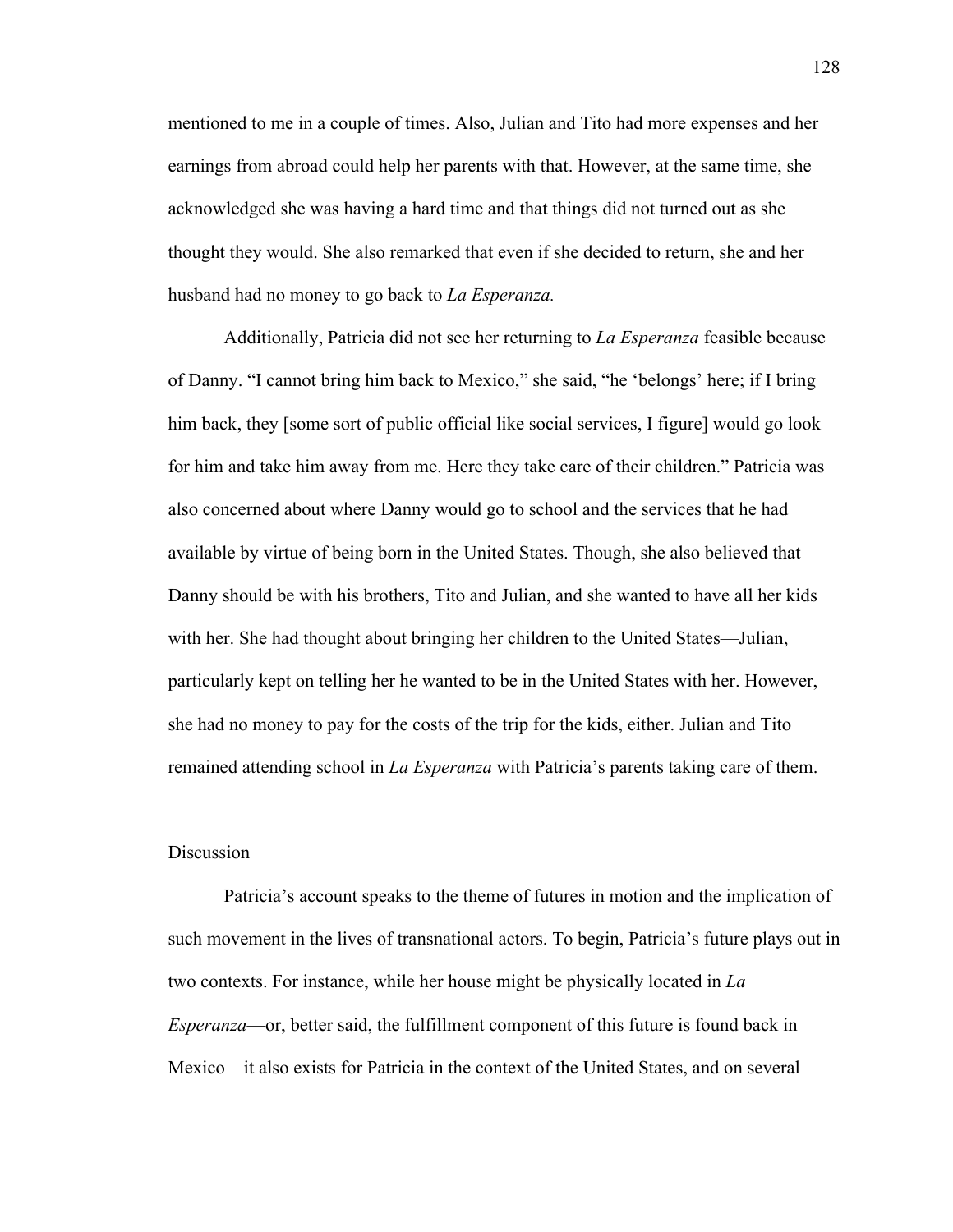levels. For instance, long before she even left Oaxaca, Patricia's relation to her future is mediated by her own subjective experience of what the United States would be and bring to her—in this case, the United States served as the framework for her future consideration. Her experience and knowledge of the United States before leaving town as well as after her arrival in New Jersey are intrinsic to her future. It is because of her experiences of housing in *La Esperanza* and her association of it with the United States both related to her not having a house of her own and the script of the *casa de material* predominant in *La Esperanza*—that the future of the house took shape. Conversely, her work experiences in the United States are central for the sustenance of this future. Life in the United States is a central component of this future, both as a condition for its conception and its future realization.

Conversely, Patricia's story demonstrates other ways that futures move through space and biographical history, so that futures constructed for one place play a role in other places. In moving to the United States, Patricia contemplates her future while being abroad, and this future thinking becomes significant—central, even—to her understanding of life in the United States. Patricia's ideas about why she 'cannot' go back to Mexico are a good example to illustrate this point. One of the reasons she is able to articulate her having to remain in the United States, despite her awareness of the obvious challenges she has encountered, speaks to the centrality of the house future in the meaning-making process through which life in New Jersey—and away from her other two children, Julian and Tito—is made sense of. In this sense, Patricia's future is part of the vocabulary through which social experience is being justified. Also, the house as a unit of meaning that stands for the future is the scaffolding that somehow holds this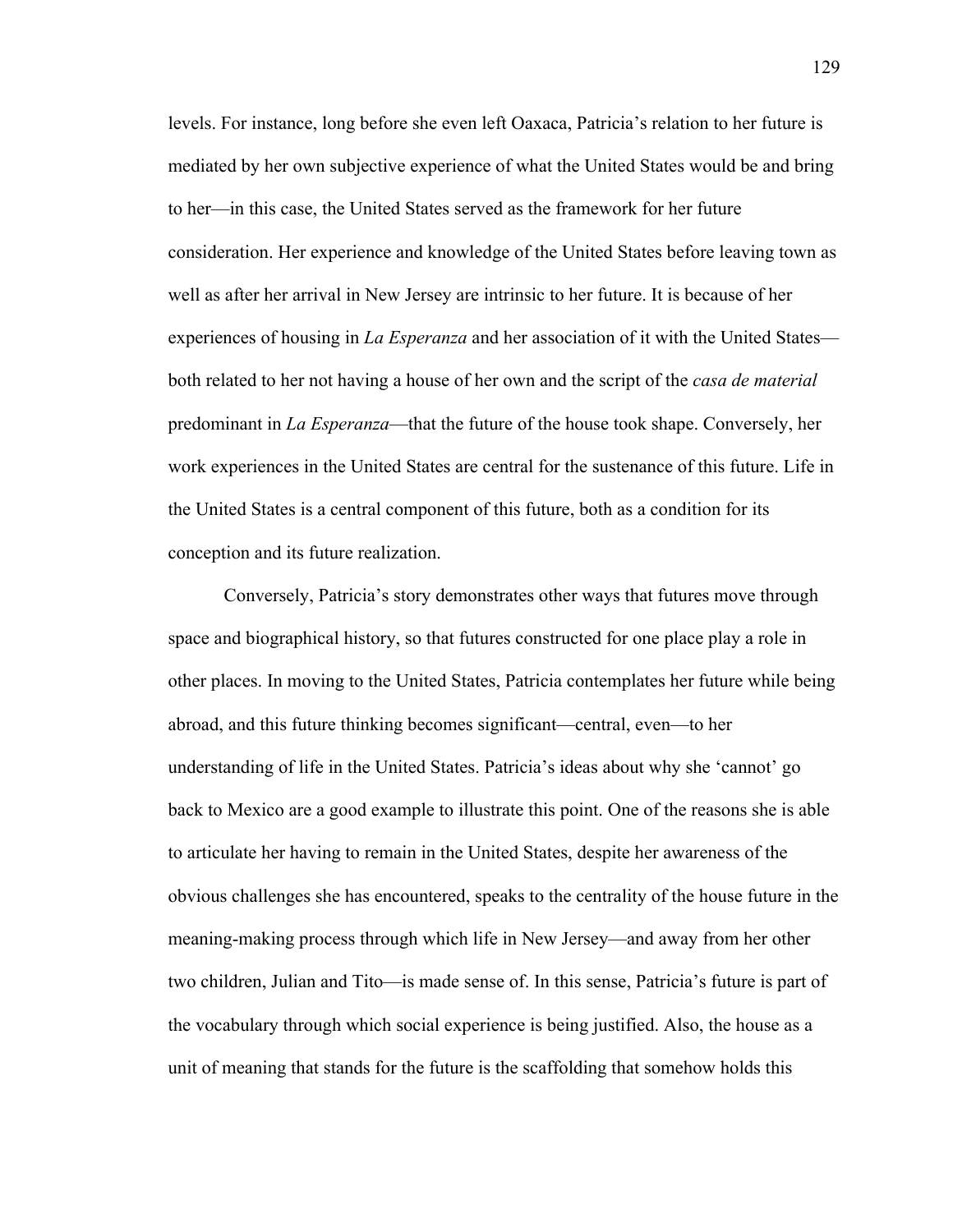experience together by placing her in a particular position from which to make sense of the situations she is going through. Moreover, the house future ties Patricia (during a challenging time of extreme fluidity) not only to a potential scenario in Oaxaca, but also to the scene from which that future was projected.

There is another way in which the future manifests in Patricia's experiences in the United States beyond helping her to make sense of her experiences abroad. This has to do with how this future becomes a player in the ways in which Patricia conducts her living and, particularly, in the choices she makes. For Patricia, her future as related to the house is keeping her in the United States. Also, this is impacting the choices she is making regarding employment and the need to look for child-care for her son, Danny. After all, as she said, she needs to pay someone to look after Danny so she can work and save money to continue pursuing the building of the house. Still, she struggles with the ways in which this future has not been compatible with the contextual challenges she has encountered and the changes that have occurred in her life at the level of biography what prompts her to wonder about returning to Mexico. However, Patricia also has another future operating in her life, namely the one related to Danny, her son. This future encompasses meanings that have to do with the maintenance of the opportunities Danny has by virtue of being born in the United States—opportunities for which she has become very resourceful and knowledgeable about. Because of different mechanisms, this future is also keeping her from going back to Mexico. Though, this is also impacting the future that is related to her other two kids back home, and that she tries to reconcile by wanting to bring them with her to the United States.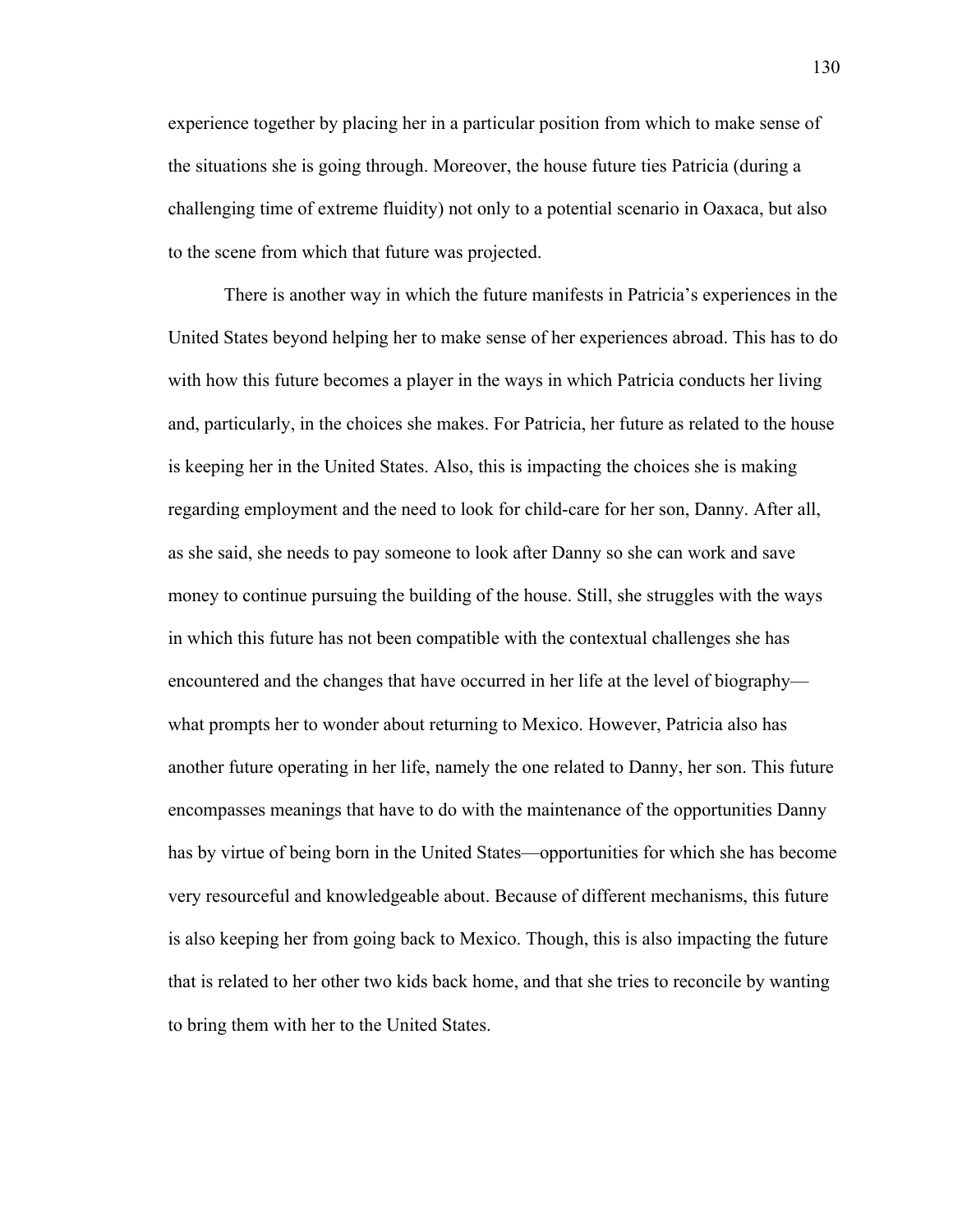Patricia's struggle captures the ways in which in this movement of futures between contexts, the ways in which actors insert them into novel contexts or carry them along from one biographical time to another matters. Patricia's future as it relates to the house back in Mexico is a good example here. The future of the house is not negotiable, it is not open to changes or modification. The struggle is oriented by future that is experienced as having fixed boundaries. This treatment of the future as fixed has real consequences for how she evaluates the choices she has to make and, especially, for how she tackles the puzzles of the daily living, both at the level of structural constraints and opportunities. Josefina's negotiation of futures presents a different story, however.

#### **The Future Endured: Josefina**

I remember the day when I found out that Josefina was leaving *La Esperanza*. I just had lunch at the *fonda* located across the town's main square and spent the afternoon making my usual rounds on *La Esperanza*'s main street before walking down the main street towards Lupita's pharmacy, which I used many afternoons as my "observation post." In many ways, that day seemed like the many others I spent in town: the cyber was getting crowded with kids on their way home from school; people were lining up at the *casa de ahorro<sup>59</sup>* which was about to start distributing the remittances received for the day; taxis were waiting for clients at the terminals of both taxi unions in downtown, and the town speakers were making their (almost) daily announcement for the fresh tamales for sale at a house in the neighborhood. However, when I looked ahead on the main street and did not see the awnings that usually displayed the colorful regional clothing hanging of Josefina's store, my experience of the town's daily life became different from that of

<sup>&</sup>lt;sup>59</sup> Lending and saving money institution.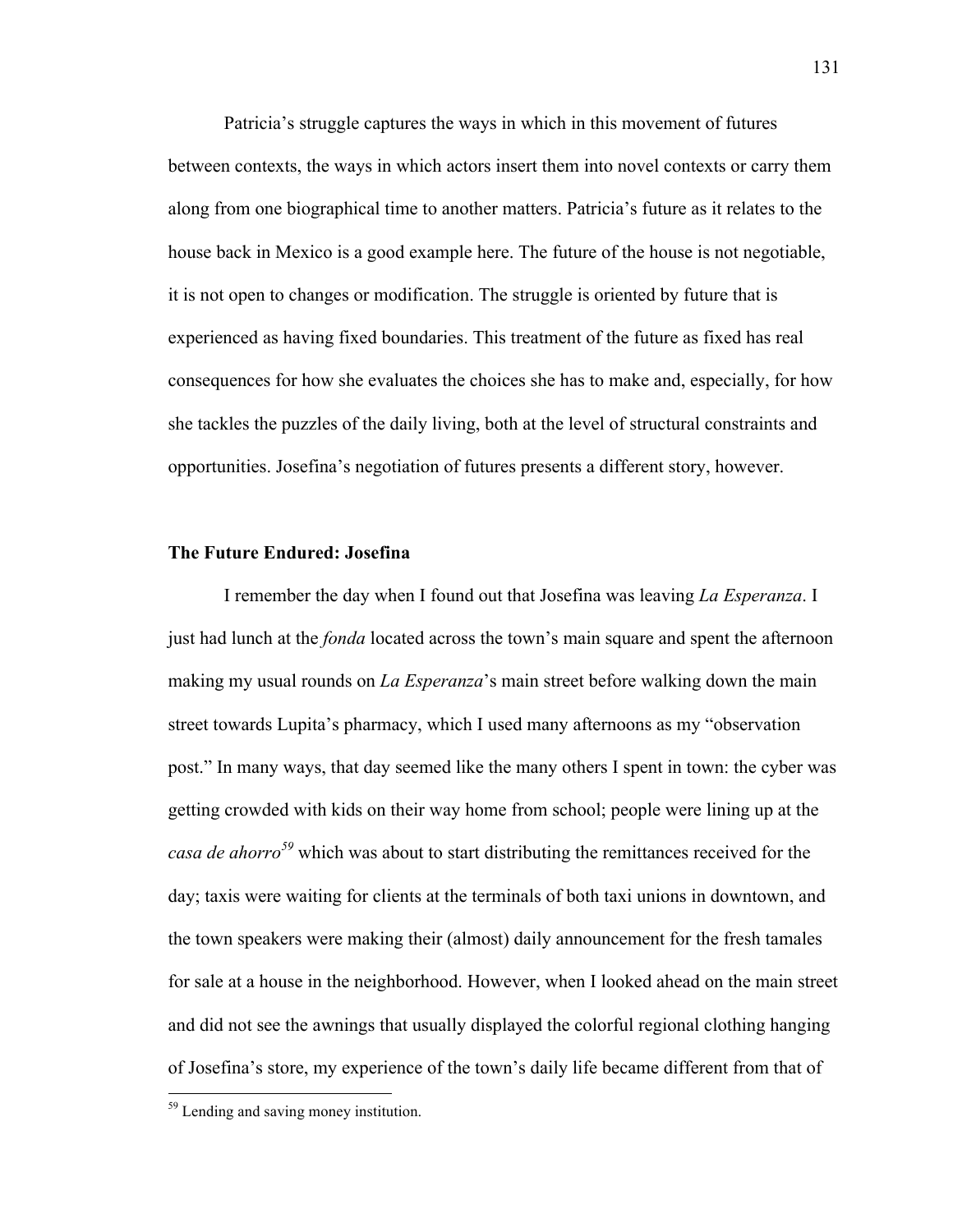the many I had before. Josefina's sewing supplies and seamstress business seemed to be closed. Since my first visit to *La Esperanza*, I had never seen Josefina—one of the most hard-working women I met in town—take a day off. Later that day I found out that she had sold her stock and would be leaving to the United States any time soon.

She had been telling me about how she was hoping her store could become an affiliate of one of the largest fabric stores chains in the country, and not long ago she had met with one of their store managers. Her store was the only in town of its kind, and thus, the sole provider of sewing supplies for *La Esperanza* and the many smaller surrounding towns. Though she often complained of time constraints and very long workdays—she was open 7 days a week—she had what she and others considered a very good business with a steady local and out-of-town client base.

After learning the news, I met with Josefina at her mother's house, where she lived with her son Saul, again. During our conversation, she pulled out "samples" of her work from the wood armoire that keeps her sewing projects and pointed out the pictures decorating her wall that show some of the clothes she had made. She proudly talked about the dress she made for her niece's third birthday party, the traditional outfits she embroidered for the school festival, the party dresses she designed for herself and the many pieces she had made over the years for Saul, her eight-year-old son—she seemed to be especially proud of the homemade Spiderman bedspread on Saul's bed. I learned that Josefina sold everything she had in the store to a woman living in the opposite side of town. It was a hard decision, she admitted, as it took her many years to have it so well stocked.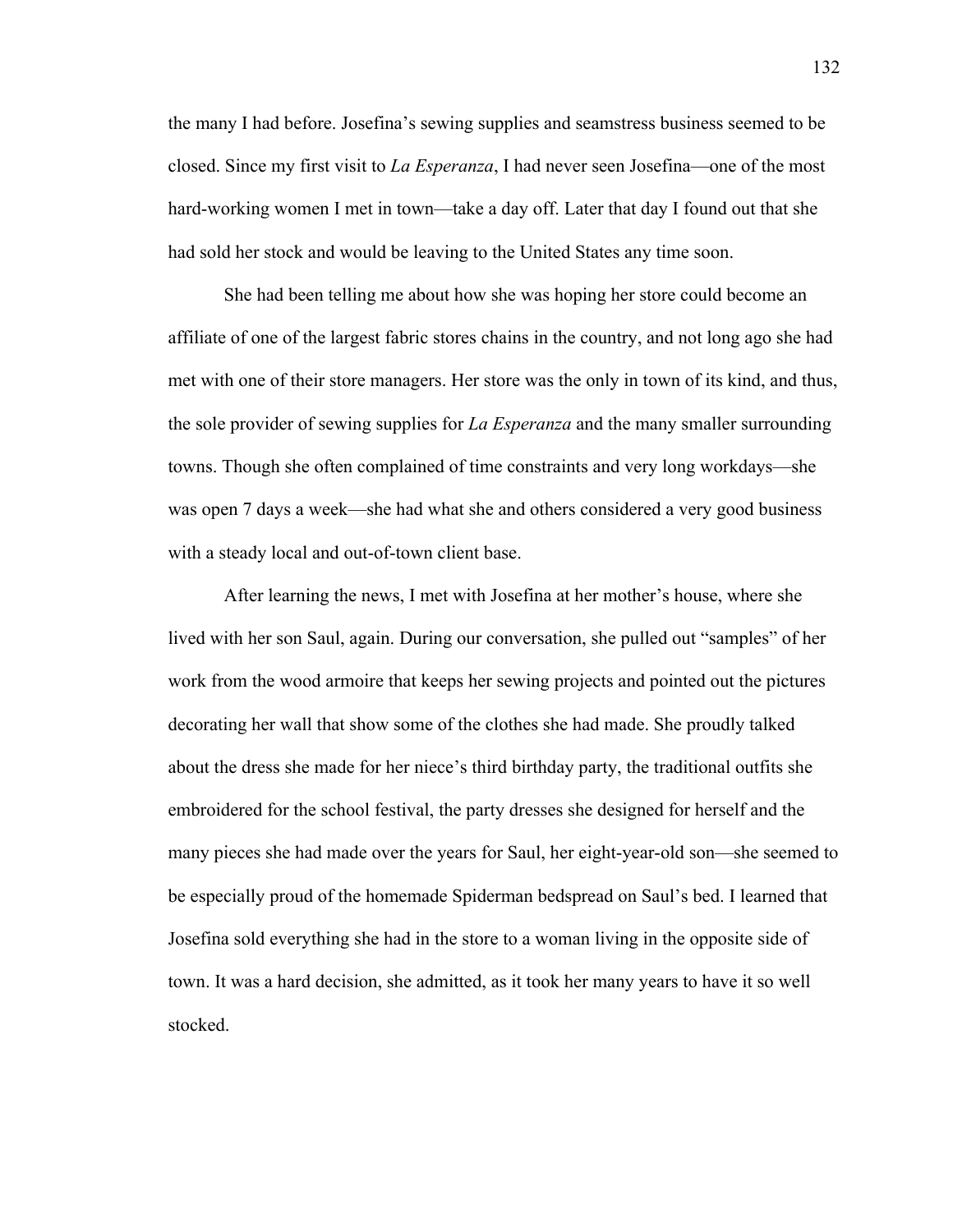I learned that Josefina had not changed her mind about expanding her business; she was just taking what she considered a shortcut. For quite a while already, her sister living in New Jersey, who had heard of Josefina's long workdays, had been inviting Josefina to join her with the promise of helping her finding a job that would pay well. With Gustavo, her other brother, an experienced migrant himself, planning to go as well—thus making the border crossing seem safer—this time she agreed. "Just a couple of years," she said, "it is worth trying." I asked Josefina about Saul, who was watching TV swinging in his grandmother's hammock as we conversed. Josefina assured me that she was doing this for him and that as soon as she could, she would send money to have someone bringing him to her. "After all", she said, "he is American and he belongs there too." Josefina had already spent a couple of years abroad before, living with her now estranged husband—Saul was born during that time. Upon her return, she settled in town as a single mother convinced that all it takes is willpower, hard work and an eye on the *porvenir* (that which is to come) to make things work. Her store, she often highlighted, was a good example of this work ethic. "Will you miss sewing?" I asked, knowing how much her identity evolved around her craft. "My sister told me she already has a [sewing] machine waiting for me," she proudly responded. "When would you leave?" I asked. She did not know, though she knew it would be soon. It all depended on the *coyote.*

I met Josefina at her sister's house in New Jersey. Her son, Saul, was already with her. For the past year, Josefina had been staying at the front porch sunroom of her sister's house, where she had improvised a sleeping area and a workspace for Saul to do his homework. This arrangement would not last much longer, though. Josefina had just found a room at an apartment very close to Saul's school and was planning on moving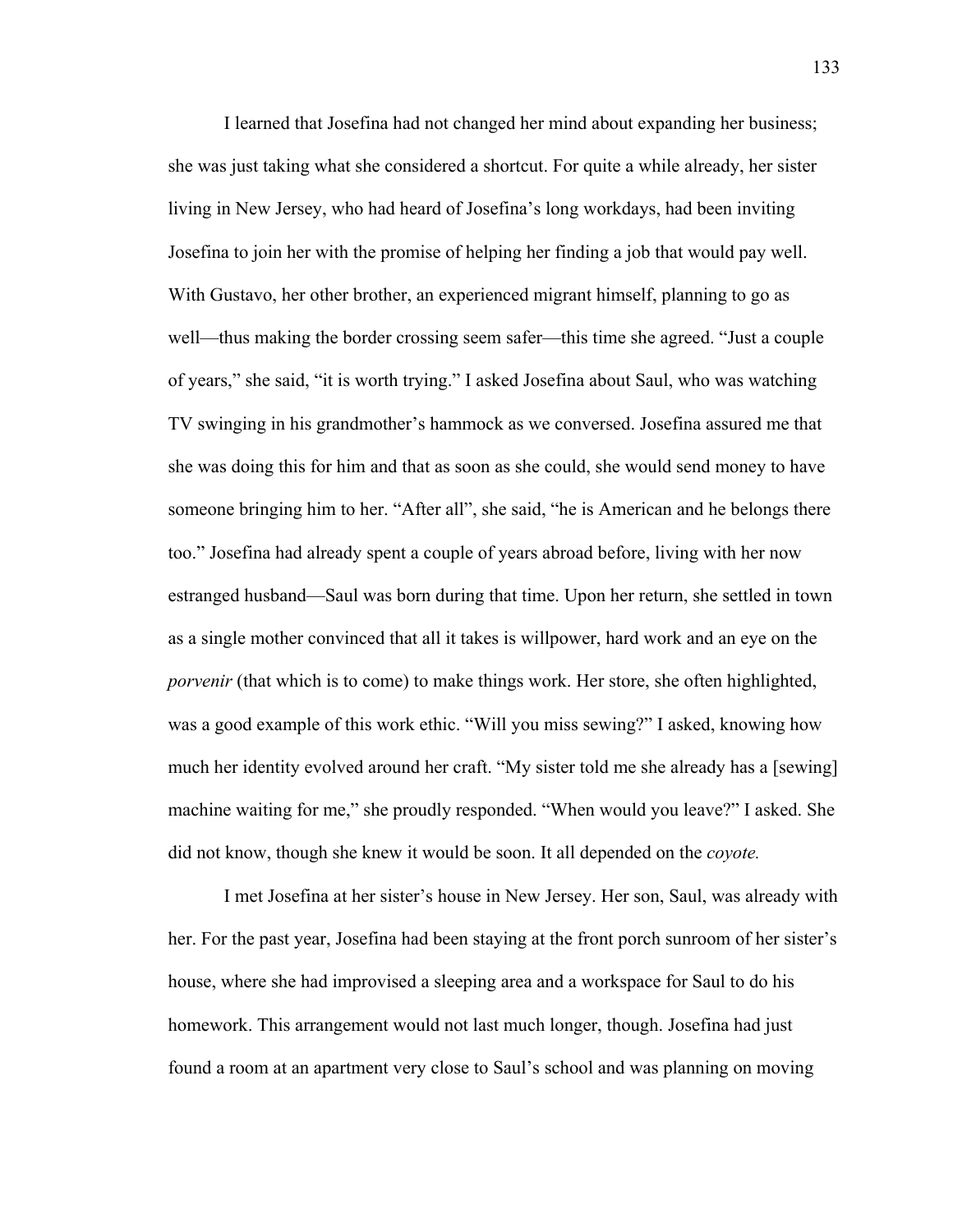out within the next weeks. "I want my independence, and a better space for Saul to sleep … during the winter it gets very cold out here" she said.

That day Josefina showed me around "her new town." On our walk, I could not help being fascinated by Josefina's excitement about the town and about her constant remarks on how beautiful everything seemed to her. I kept on hearing phrases like "this is where I wait for the bus," "we like coming to eat here," "Saul's school is that way," "that is the casino, it is very pretty inside". The enthusiasm with which she was sharing with me what had become her landmarks in town and the ease with which she was able to communicate her life to me was remarkable. She seemed very comfortable, quite adjusted and authentically happy. I was not surprised, though. Josefina was one of the most resilient women I had met in *La Esperanza* and I had always admired her capacity for always making things work. That day Josefina showed me what had become her favorite spots in town. It was a sunny Saturday late afternoon and people were strolling around and hanging out on the benches along the boardwalk in town. Saul was running in circles asking his mother to buy things for him. "See how pretty this is!" she said to me as she pointed out to the waterfront; she seemed very excited about her new environment.

Josefina had been working at a fast food restaurant pretty much since she arrived to the United States. Her sister helped to arrange the position for her before her arrival so, unlike other newcomers, she did not have to wait long before starting earning money and being able to pay off the border crossing costs. Josefina could not be happier about this new job. After having worked all her life without a fixed schedule, and never having drawn any clear line between home and work, she found her new fixed-hours schedule very refreshing and, as she said, "very easy and without worries." She especially liked

134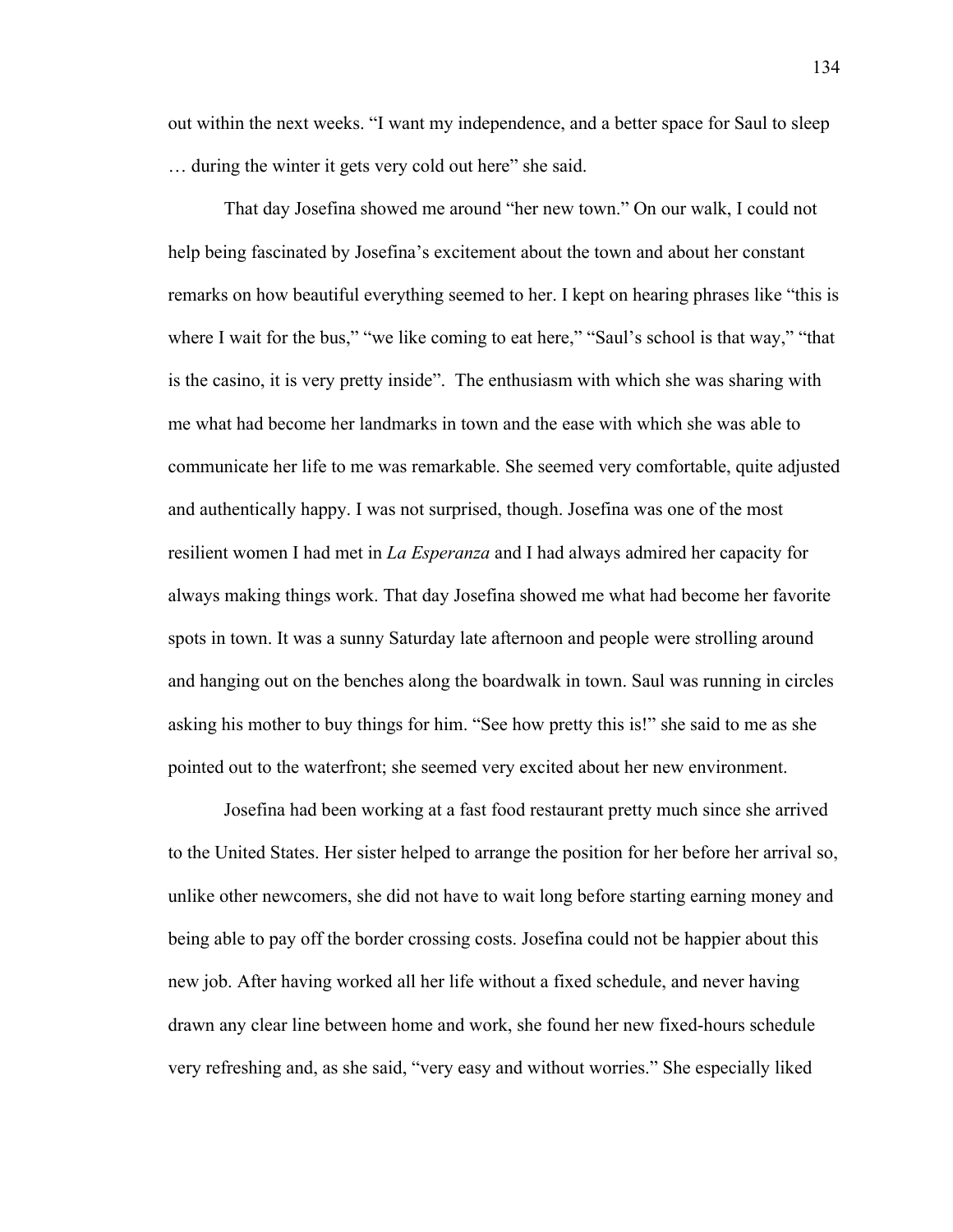being able to drop Saul at school in the mornings and having time to have fun with him during the weekends. From the way she talked about her daily life at the fast food restaurant, it was clear that she was thriving at work. Within a few months of her starting date, Josefina was moved from her entry-level position as a kitchen worker to helping at the drive-through window and, very recent on occasion, to the cashier. During our time together, she spent a lot of time passionately talking about what she has done in each of these positions and how she is continually learning new skills. She seemed very surprised to hear herself telling me about her learning how to operate the appliances, about how fast and efficient she could be during certain times of the day, and about the many times she had been asked to interact with customers, especially when she has had to speak a few basic words to them in English—at that time she had just began taking formal English lessons. "I tell them to call me *Josephine*—that is my name here, right?" she said.

Towards the end of my day with Josefina, I could not help asking her about her plans of going back to *La Esperanza* and the prospectus of reopening her business back home. After all, as I reminded her, that was the reason she had left. "Of course I will go back and I still want to have my store…this time it will be bigger " she responded, "but I do not know when." Though, there was one thing she was certain about: she knew she had to be back in *La Esperanza* by when her niece, turns fifteen (at the time she was five) to make the dress for her *Quince Años* party. "I want to have a house of my own and that takes time. I want it to look just as pretty as the ones they have here, with everything I need and I want it all white." To that end, she proudly mentioned to me she had just bought a *solar<sup>60</sup>* nearby her mother's house. She told me she used to own a *solar* that she inherited long time ago, but gave it to his younger brother when she got married, since

<sup>135</sup> 

 $60$  plot of land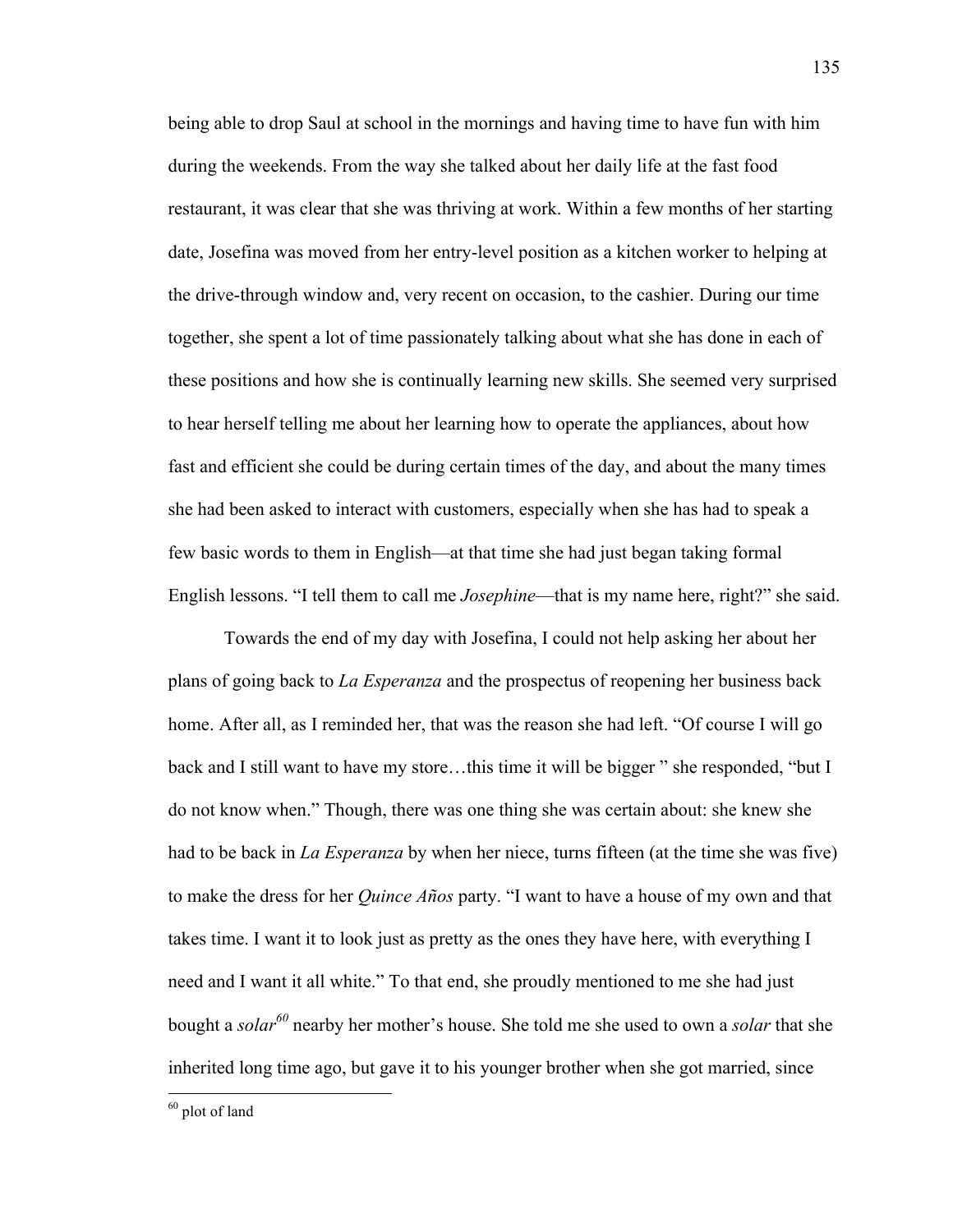she had a husband that would provide her with what she needed and his brother had nothing. Though, with her marriage not turning out as she expected, she was left with no property and no place to go back but her mother's house. With her new acquisition, things are different now, she said. I was surprised to learn about her buying a plot of land, especially because it felt to me she had not been abroad long enough to earn sufficient money to invest in *La Esperanza's* increasingly high real estate market.<sup>61</sup> When I expressed my surprise, she seemed authentically confused: "I have been working all my life, I had enough savings back home… why would I need the money from here?"

Right before saying good bye to each other, Josefina told me about the new ideas she had for the future and, especially, about the ways in which thinking of opportunities for her son Saul (an American citizen) made her adjust her ideas about how her life would look like for the next few years. Saul, for instance, adjusted very well to school and to her he seemed very happy. "There are things here he does not have at home, and I have to pay attention to that." Her words made me think about all the time and energy Josefina put over the past years in getting Saul's dual citizenship straightened out—one of the few people in *La Esperanza* I knew were taking care of this legal issues. I could not help thinking about the many times I knew she wondered about what it would mean for Saul's future to have the possibility "to live legally" both in Mexico and in the United States and to let him decide to live wherever he wanted. Within a year of this encounter I learned that she was expecting another baby in the United States.

 $<sup>61</sup>$  During my time there, I heard news that a house was sold in the equivalent of a \$100, 000 US dollars.</sup> Many locals remarked to me that migrant money has raised real estate prices as people's purchasing power increased, as well as their desire to better their living arrangements or guaranteeing a place to go back upon their return to *La Esperanza*.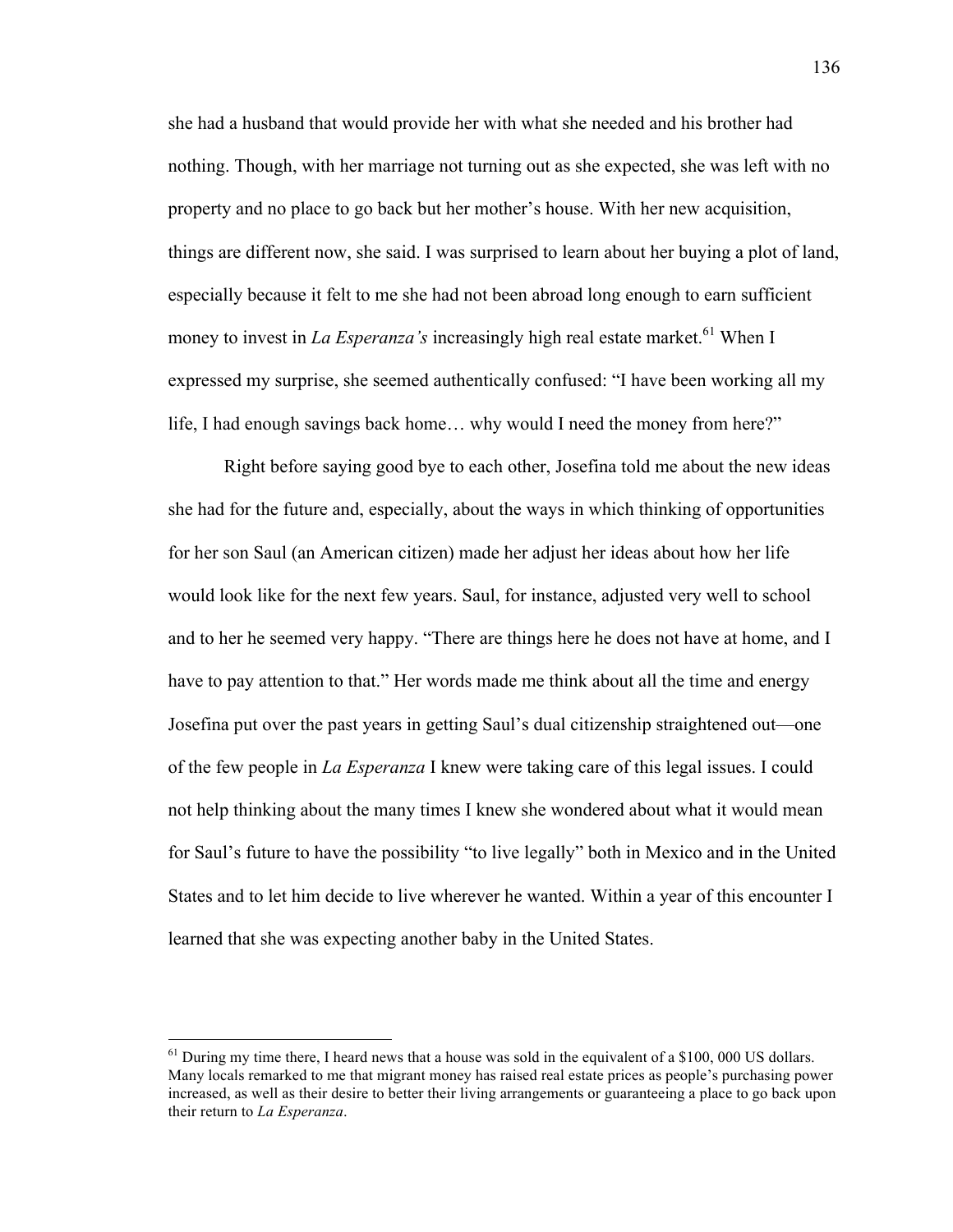**Discussion** 

Similar to Patricia's, Josefina's account speaks to the ways in which futures move from one context to the other and the ways in which these play out in the lives of transnational actors. However, Josefina's story looks very different than Patricia's in this respect. In Josefina's store—both as an ongoing project and as an image of the future the United States was not present until very recently. Unlike many other businesses in town that, in one way or another, are connected to the United States (either through economic or social remittances), Josefina's store had never been constituted through resources, material or experiential, from abroad. While she spent some time in the United States during the year Saul was born, her experiences abroad were very limited and she describes them as uneventful and unproductive due to personal conflicts. "I accomplished nothing while I was there; things began to look good when I came back," she once remarked to me.

When Josefina left *La Esperanza* for New Jersey, however, she carried along with her the future of the store. Though she had already sold the material reality of this store, when leaving to the United States, she still considered this future, particularly because of the way in which this connects with personal growth as a seamstress.

When leaving to the United States, moreover, she also carried along the future as related to Saul's opportunities. More than this, however, in New Jersey she began to elaborate goals for Saul that applied not only, as she had originally imagined, to the longterm future back in *La Esperanza*, but also to the median future in New Jersey (improving his studying and sleeping spaces). At the same time, Josefina explained her taking care to attain and maintain dual citizenship for Saul as a wish to keep a more open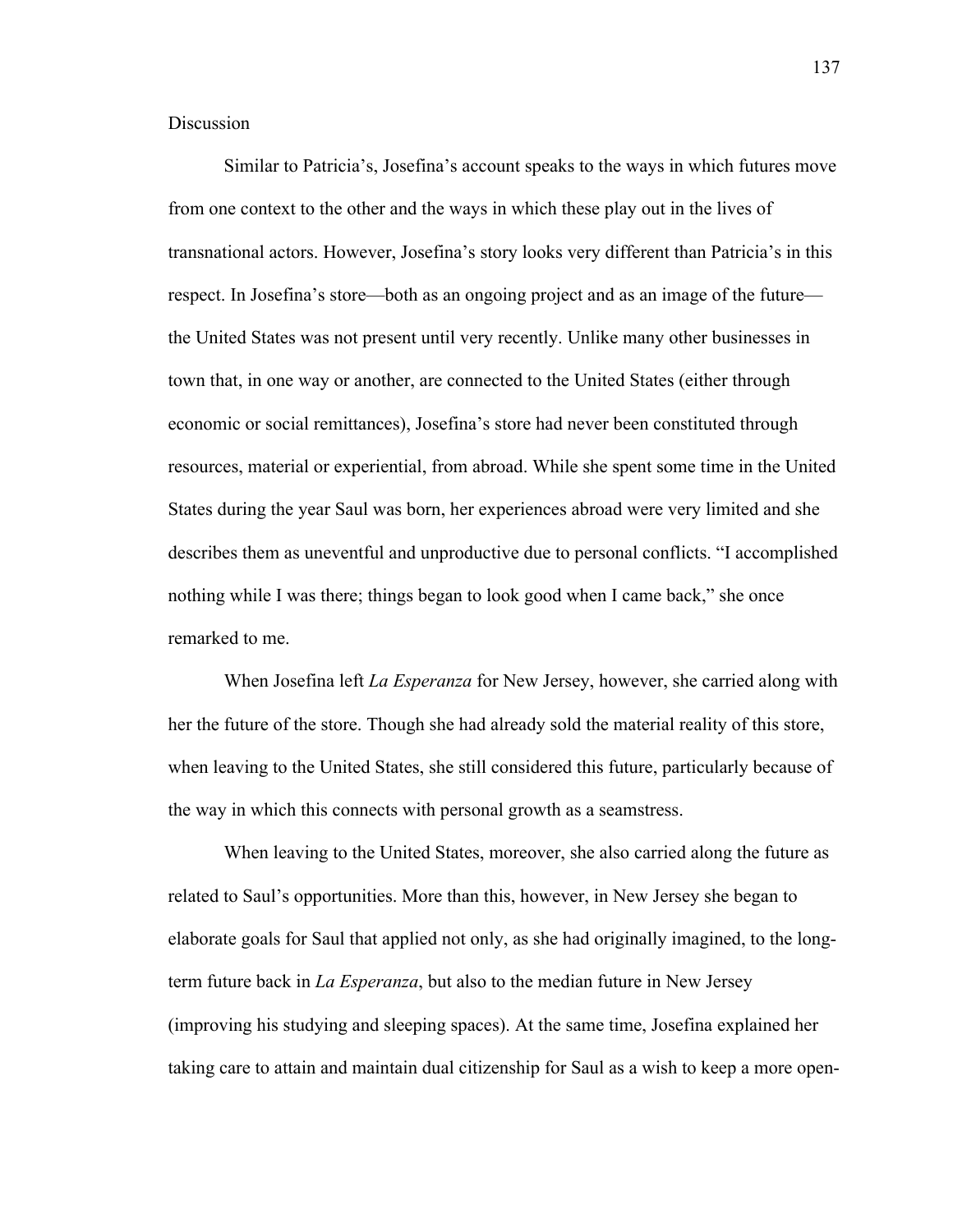ended future, one in which Saul had agency. All of these factors lead to a stark contrast of Josefina's future planning with that of Patricia, because Josefina's includes life abroad not only as a means, but also *as a constitutive element of the future*.

Even the future of the store, which seemed, already in *La Esperanza*, so compact and clear to Josefina, has already acquired a new component: Josefina's time in the United States. Because Josefina's future has, unlike Patricia's, permeable boundaries, this works in reverse as well: as Josefina's future opens up to New Jersey, the realization of projects like the store, on her return home, will 'contain' and 'carry' within them, as it were, the time spent abroad.

Josefina's plans, of course, require integrating the short-term future of New Jersey and the long-term future she imagines fulfilling in *La Esperanza*. Her open-ness to extend the future back from a distant future, closer to the present, is complemented by a new elasticity in her vision of her future in *La Esperanza*. We may view Josefina's commitment to her niece's *Quince Años* party not only as an investment in that event as such, but also as a way of stretching and grounding 'the time to come' in *La Esperanza*. This concrete but somewhat distant celebration even ties Josefina back into the web of extended family as the future Saul becomes independent.

In this sense, Josefina's future is a future that, unlike Patricia's is conceptualized as malleable and that is changing along with Josefina's changing life circumstances. The structure of her future is a future that appears as having interlocking components—as opposed to Patricia's who seems to be composed by many co-existing and, apparently, incompatible futures. In contrast to Patricia, Josefina held her futures negotiable, adaptable, fluid in their boundaries. What is interesting here are the ways in which her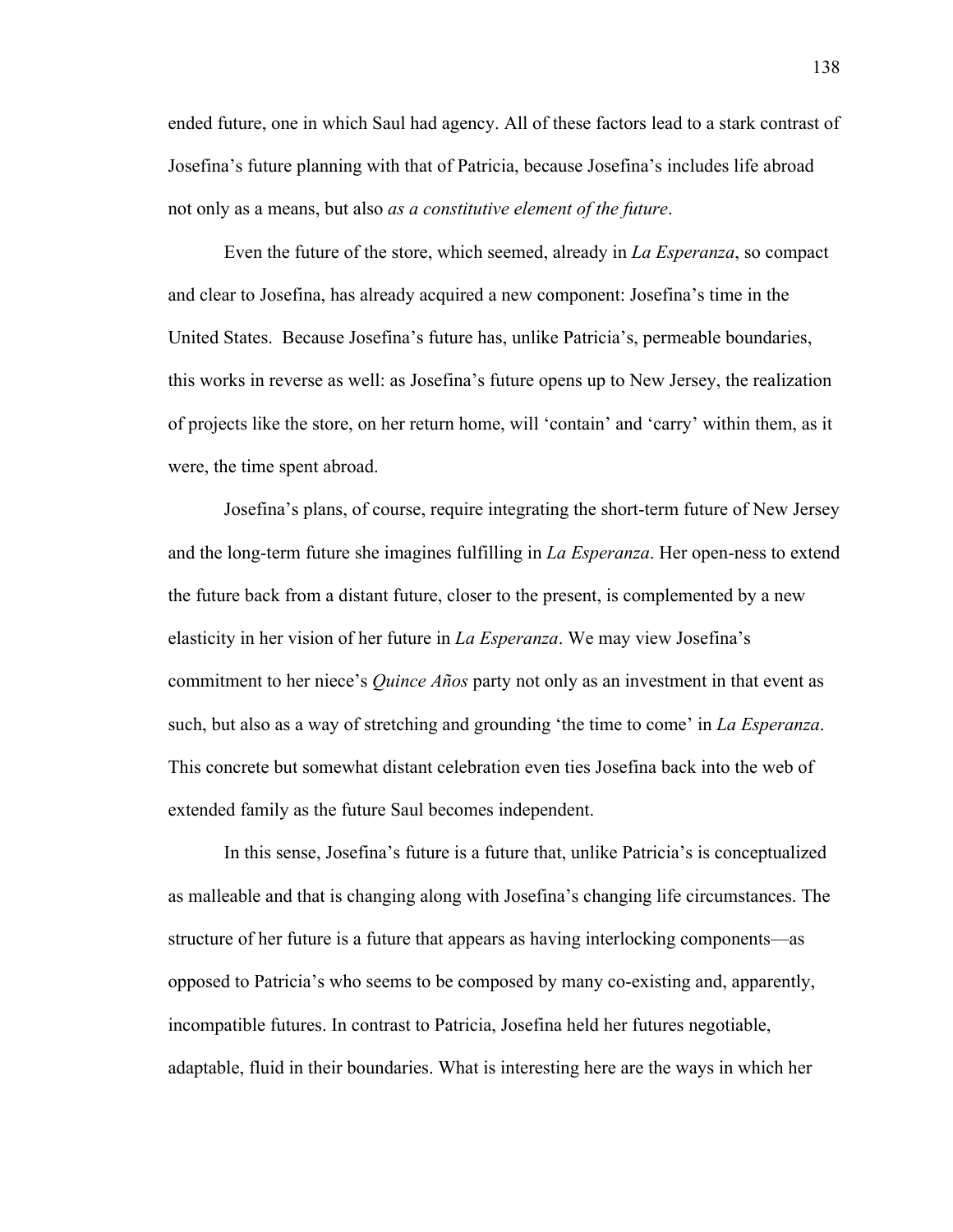treatment of these futures as flexible and adaptable to her changing context, allows her for varying degrees of flexibility in the ways she adapts to context, on the one hand, and on the other, allows her to maintain the future of the store as compatible with the changing circumstances in her life, both in context and biographical history. Relating to this future in dialogue with context and biographical change has also elicited particular responses to the new context of action she encountered in New Jersey. This is a distinct kind of intervention in context than the one Patricia displays.

## **Conclusions**

Patricia and Josefina's examples speak to the complexity of the experience of the future for people whose lives are happening across borders. This is particularly the case because people's futures seem to have transnational life as well; these futures move around by virtue of social actors evaluation, reconsideration, alteration, and adaption of their futures to their context into which they move and for which they plan. Though looking at how social actors move their futures transnationally and the content of their futures is only part of the story. It is necessary to explore what this future is doing, directly and indirectly, for those who hold them and carry them along with them.

The previous paragraph speaks to a relevant theme: that in this movement between contexts, and as people bring futures along from one context to another and create novel ones in the new contexts, people need to juggle, negotiate, reconcile and make choices regarding co-existing futures. Patricia for instance, is negotiating three futures in the United States, two (the house and her two oldest kids) rooted in her biographical history back in Mexico and one, Danny, as engrained in her biography in the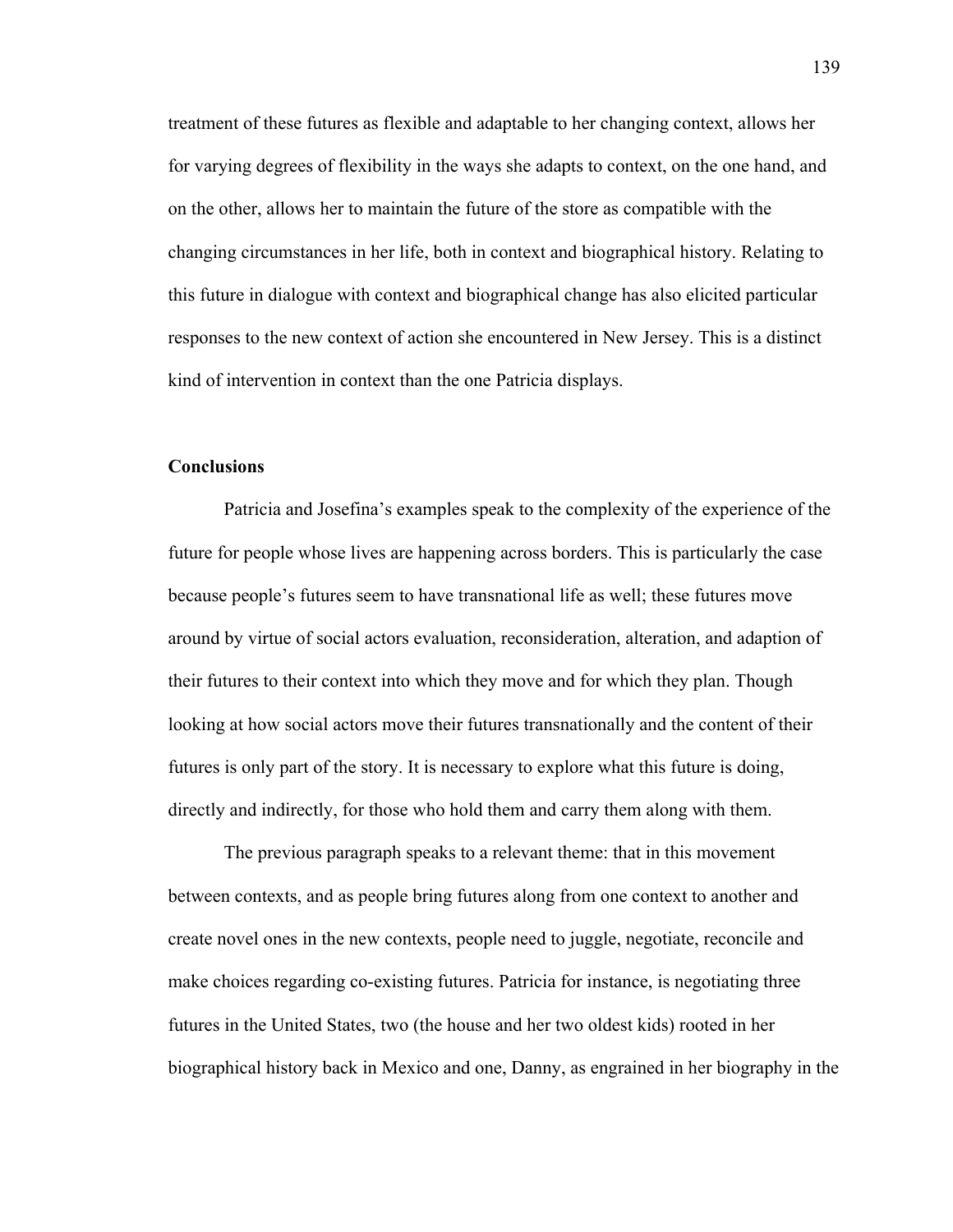United States. Josefina has three: the store back in Mexico, the opportunities for Saul and the ones that is related to her personal growth. What is important to pay attention to here is that these futures are playing out differently in their daily living. These are indeed different types of futures that provide them with different standpoints for action. I argue here that these standpoints are a function of the ways in which Patricia and Josefina conceive of these futures and of how they relate them to each other, as they encounter constraints and opportunities at the level of contextual and biographical history. The point here is that the ways in which transnational actors such as Patricia and Josefina conceptualize the future—the way they structure the image of the future, either as fixed or flexible, co-existing or interlocking——is consequential for their strategic action. Structures of thought then translate into structures of action.

Another theme is relevant as well. People's futures do not exist exclusively in the realm of the possibility and the strategizing, but they are real players in people's present. By virtue of their composition and emotional load, futures can be pull and push agents that elicit thoughts and action, such as in the case of Patricia and Josefina. Futures make people orient behaviors; they can suggest people to confront context and can make them see constraints. In this sense, futures are enablers and constrainers of agency and cognition, as they bring out people's responses. Futures also play important roles in shaping people's interactions with others and, especially, in defining the contexts in which those interactions take place. In other words, futures are agents for the present, they make things happen or not happen.<sup>62</sup>

 $62$  See Cerulo (2009) for a thorough review of non-human elements as legitimate elements in social interactions, in particular the author's reflection on mental images as social interactants.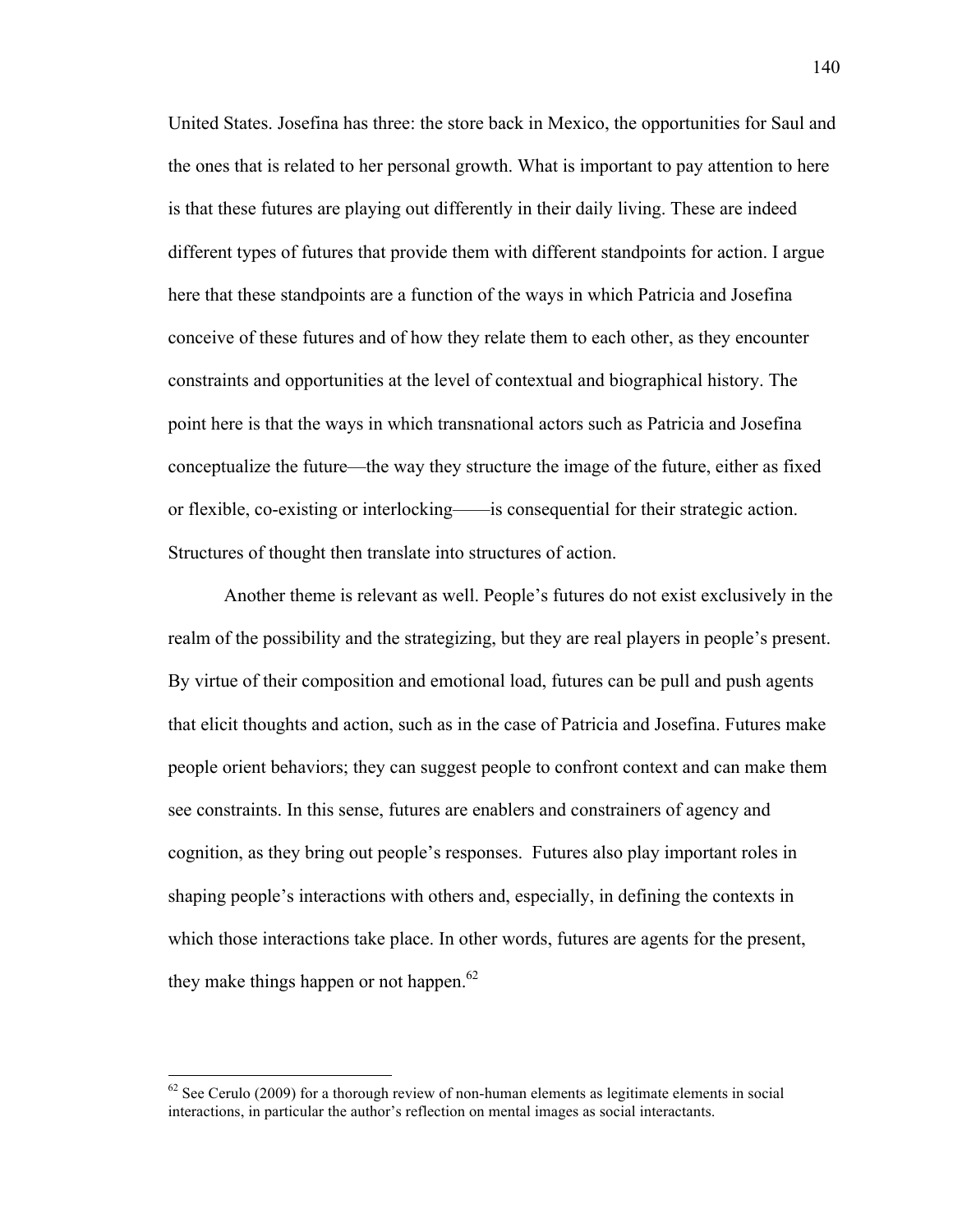### **CONCLUSIONS**

This conclusion is divided into three sections. The first section provides an overall summary of findings organized around the analytical themes introduced in chapter I, each exploring a different dimension of the relation between people's consideration of the future, socio-relational context and situational action. The second section considers the implications the issues raised in this book have for migration scholarship. At the level of cultural analysis, the following section presents a reflection on the challenges, both epistemological and empirical, I encountered while theorizing and researching the future in *La Esperanza.* The third section is of reflexive character, providing an account of my personal encounter with the substantive analytical theme of the book during fieldwork. This account leads to a reflection on the impact of this encounter in my research and subsequent analysis of the material here introduced. All together, these three sections provide an overview of what it meant to engage with people's imaginative capacity for thinking about the future and its related action, meanings and understandings.

## **Future Consideration in** *La Esperanza,* **a Transnational Migrant Community**

The argument of this book can be summarized under the analytical themes introduced earlier: the production of the future, the productive future and the constraining future.

## The Production of the Future

The "production of the future" refers to the formative influences on people's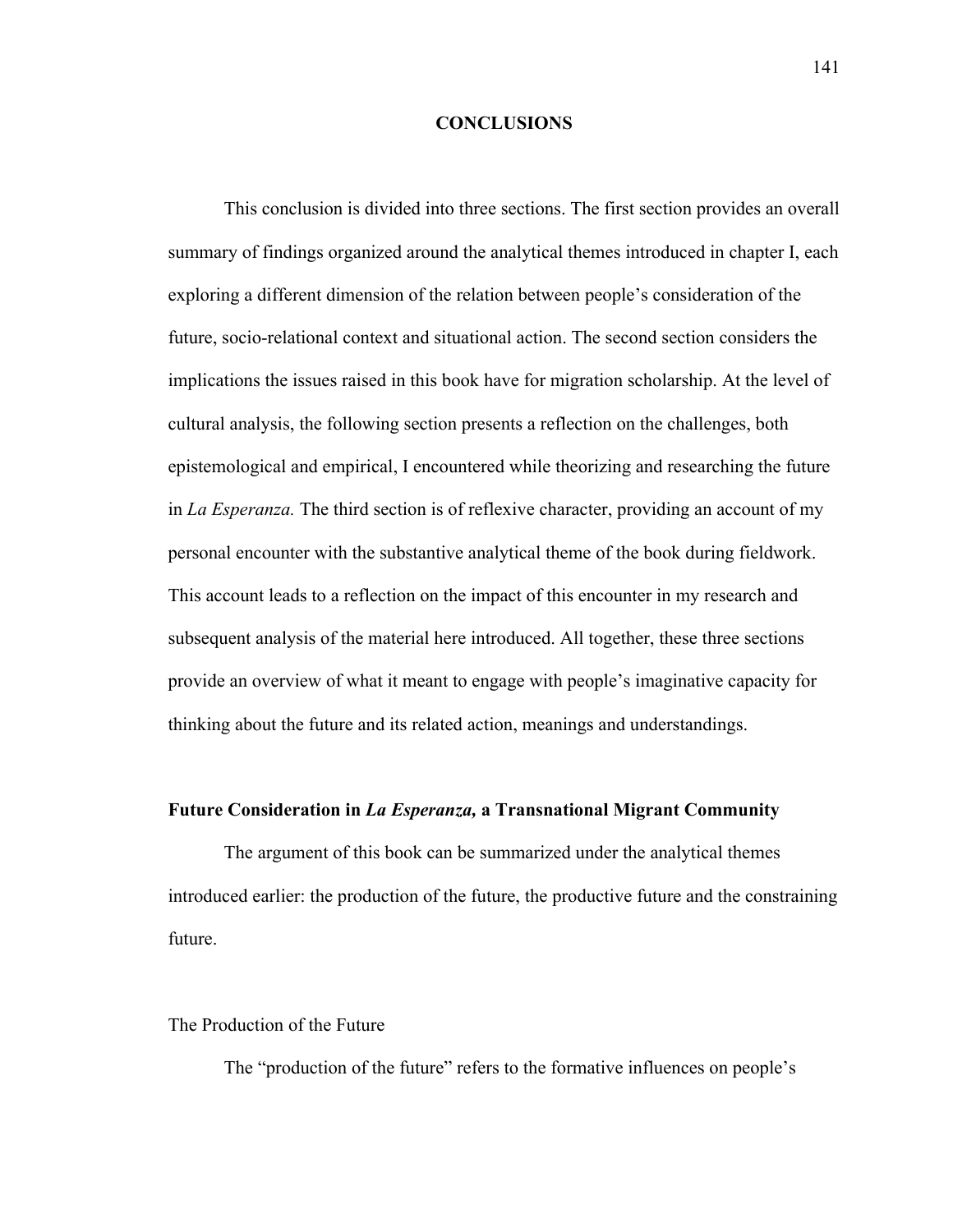articulations of the future. This theme concerns with the ways in which social actors' consideration of future possibilities are constituted at the level of social, cultural and relational context.

Throughout the book, I have tried to map out *La Esperanza's system of projectivity—*the interconnected network of practices and knowledge creating mechanisms and resources that circulate in situational context and to-from individuals and that actors draw on to develop ideas about the future. The bulk of this mapping occurs in Chapter 2 where the intersections between *La Esperanza's* history of migration and people's temporal orientation towards the future are discussed. In the chapter, I explore people's concern with what they call their *porvenir—*"that which is to come"—as intertwined with people's migratory practices and the town's own community development. I argue that the distinct forms in which social actors in town imaginatively extend beyond their present moment—as it is reflected on material and behavioral outcomes—result from contextual and relational dynamics. The core argument here is that projective practices in town and their related vocabulary are linked to a wider societal process that encompasses two interrelated aspects. First, a more heightened concern with the future is associated to collective perceptions of change and progress that accompanied the material changes in town brought about by migratory behaviors. These perceptions, in turn, translate into a shift in people's understandings of what at some point were seen as constraints for future-oriented thinking and, accordingly, into the opening and exploration of future possibilities. Second, people's projective practices resulted from people turning novel experiences acquired during their migrant career into new vocabularies for thinking about the future and opportunities for articulating future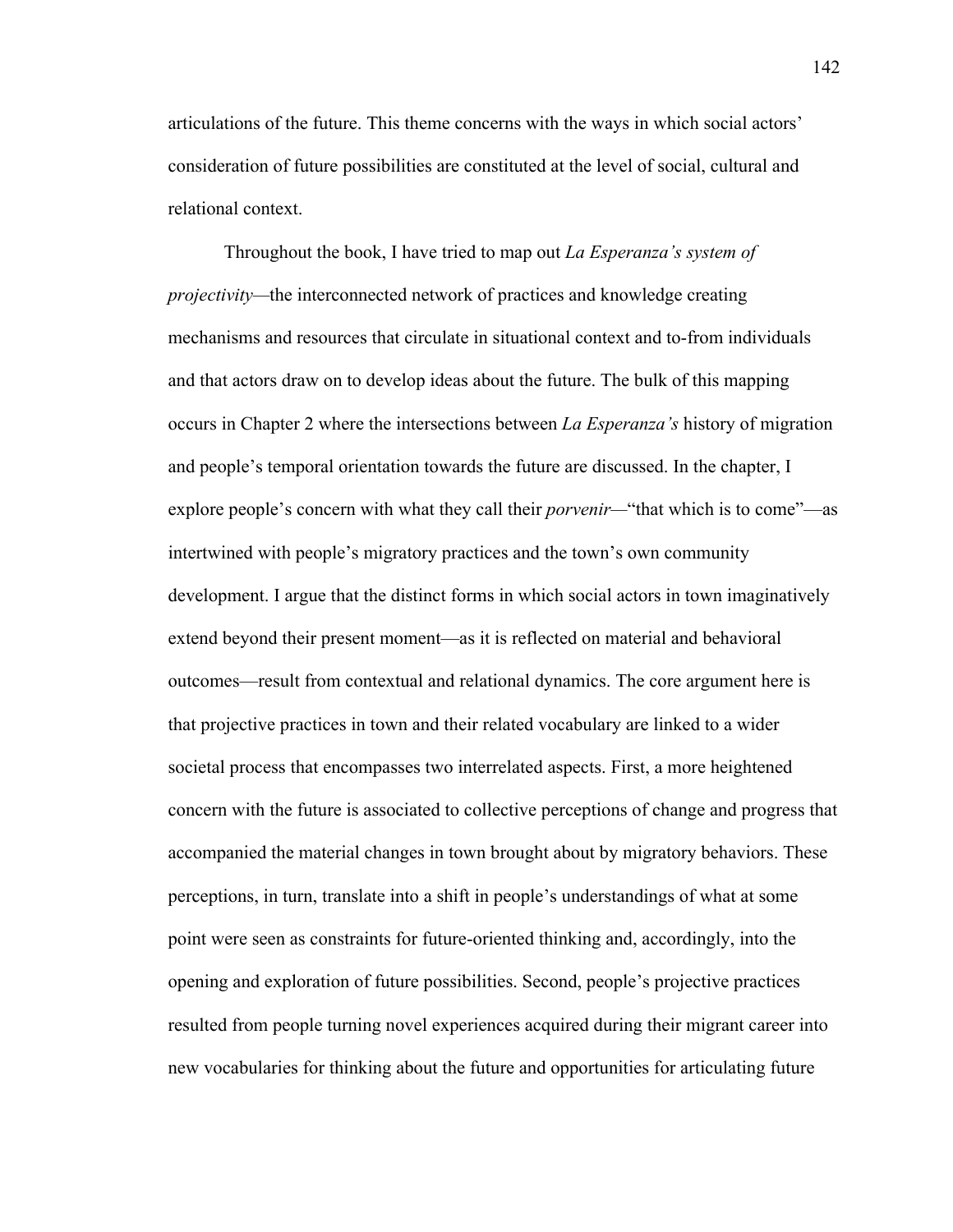wellbeing. This exploration of possibilities is related to a) the availability of material resources brought about by transnational practices that have allowed people to pursue opportunities and b) the consideration of new or previously unavailable courses for future-oriented action. In the chapter I refer to these courses of action as *projective pathways for action*—the courses of possibilities for acting in which or from which a plan or a series of plans for the future are hoped to be realized.

The "production of the future" also refers to the modes of people's engagement with the future in *La Esperanza,* particularly to the ways in which these are articulated in form and content. Chapter 2 describes the ways in which socially available narratives embedded in the town's history of transnational practices help configure social actors' ideas for the future, structuring people's projective practices. Combined with stories particular to people's biography, in *La Esperanza* socially available migration-related narratives provide with a supporting frame that encode images about people's past and future. These narratives, that manifest both at the level of the communal and the biographical, draw on people's migratory experiences and have been especially pivotal in town in suggesting plot lines for people's projective practices. Often, these narratives serve as means through which many in town have articulated visions of themselves at different points ahead in time. In other words, in town, migration-related narratives as well people's own experiences abroad have served for social actors in *La Esperanza* as interpretive devices through which they produce stories about their own futures and design courses of action.

Chapter 3 touches upon this issue as well by exploring different forms in which future experience articulation manifests in *La Esperanza* through processes of meaning-

143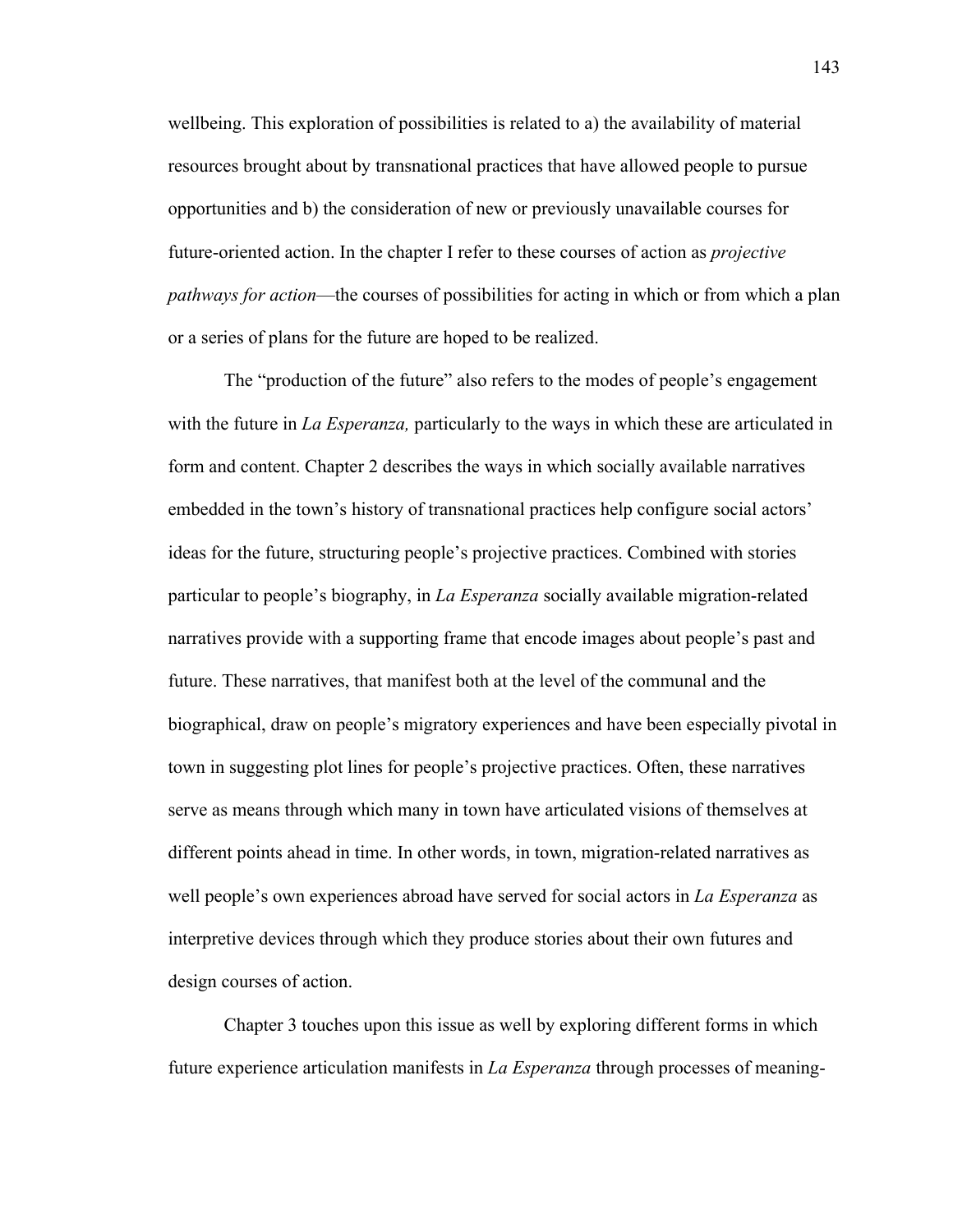making*.* The chapter elaborates on the subjective mental processes through which social actors articulate images of the future. The central argument is that future-scenario building is an outcome of reflexive processes that occur in conversation with context and biographical history, on the one hand, and in relation to people's interactions with others, on the other—I identify different forms of these conversation as *episodic-like* futurescenario building and *semantic-like* future-scenario building. This conversation, however, occurs at distinct levels that go from the personal and biographical to the general and non-personal. I tackle this distinction through an analysis of three modalities through which people articulate futures for themselves and others, mostly concentrating on some of the entrepreneurial practices encountered in *La Esperanza.* For instance, some social actors in *La Esperanza* construct images of the future through a form of reflexivity that points to attentiveness to routinized behaviors in the social context that turns into what seems generalized information about the future that actors use in their meaning-making practices—i.e. semantic-like future-scenario building In this sense, future-scenario building is articulated relationally through observations and interpretations of the other's experiences. Conversely, other social actors are drawing on their own personal experiences abroad to articulate future scenarios. In this case, attentiveness goes towards biography and particular constraints that are relevant to personal history and the contexts in which this takes place*—*i.e*. episodic-like* future-scenario building. The chapter discusses a third form of future-scenario building that has to do with the ways in which people are articulating future scenarios for others. Particularly common in households with family members living abroad, social actors draw on their own personal experiences to articulate images of the future for others. In these cases, people "produce futures" by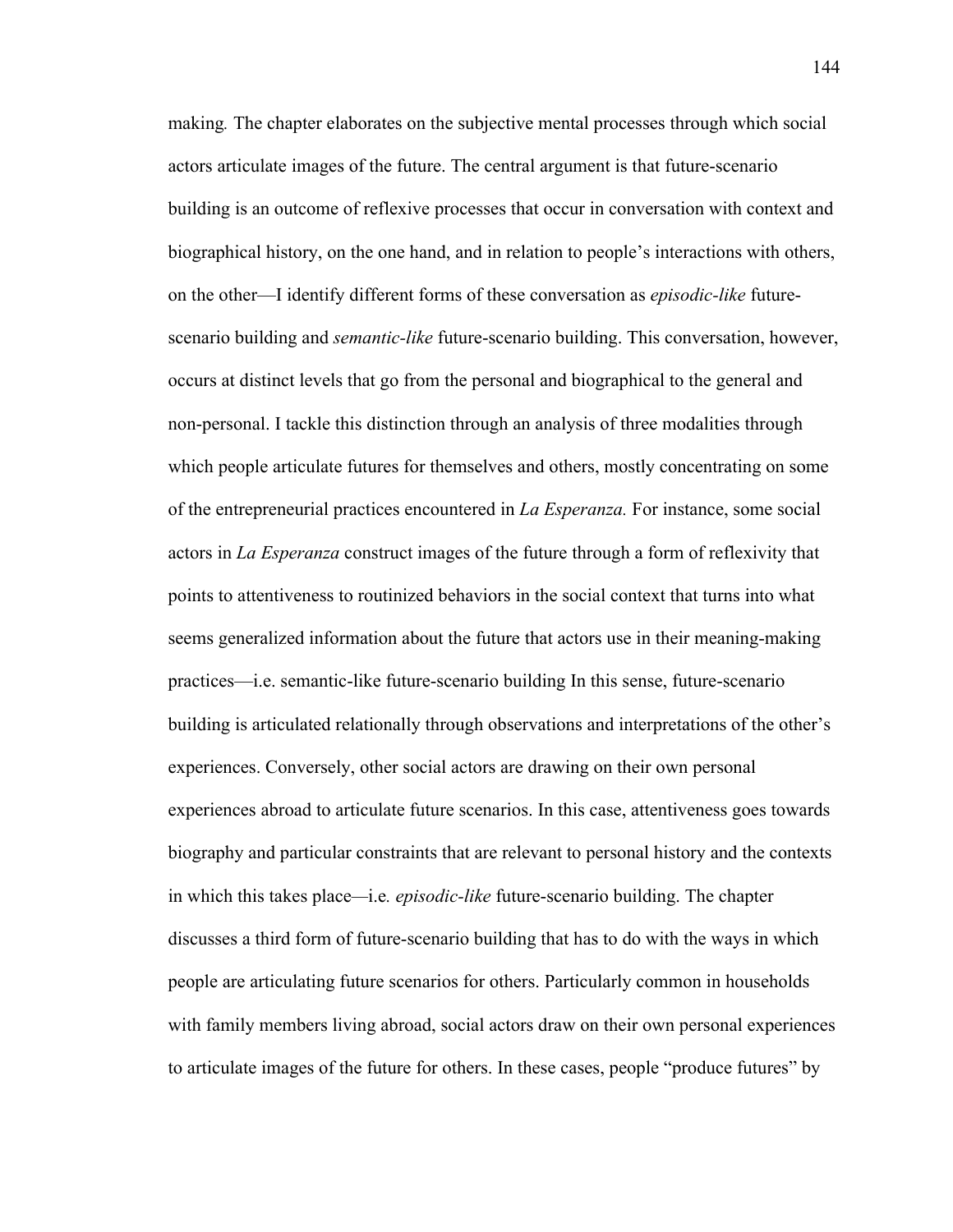attending to personal biographical experiences in the creation of scripted knowledge for the future scenario building of others.

### The Productive Future

The "productive future" refers to the tangible repercussions that social actors' projective practices have in their everyday living and on the contexts in which this daily life takes place. This section thus focuses on the ways in which future consideration plays out in the processes through which social actors in *La Esperanza* reproduce and transform their present realities—especially in the variations in their capacity for evaluating and shaping the conditions of their lives.

At a basic level, the first couple of chapters introduce this issue in their treatment of the material changes occurred in *La Esperanza* as an outcome of people's planning and consideration of opportunities for achieving future wellbeing. We have the example of the many *casas de material* that are being built in town; these speak to people's transformation of this setting both in its material and socio-cultural realties as an outcome of their projective practices. Following up on this example, there is an increase in people's entrepreneurial practices in town that have transformed the social scene in *La Esperanza* with businesses that keep on opening and changing. Chapter 2 elaborates more on this theme as it touches upon people's production and transformation of their everyday living in relation to the entrepreneurial practices through which people are trying to shape (and in some cases) alter the current conditions of their lives—this in response to a pervasive history in town of deprivation of opportunities due to the town structural constraints.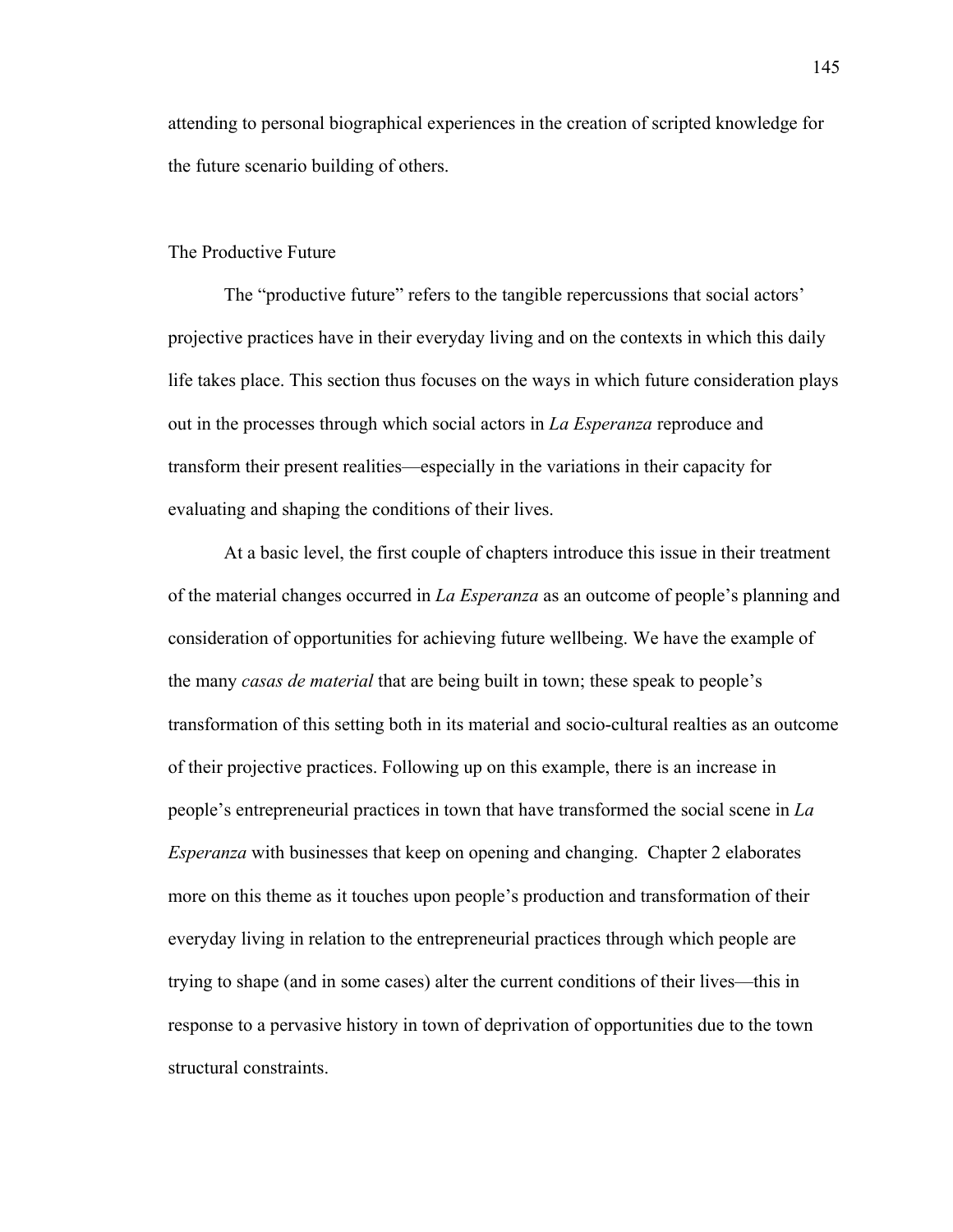This material component leads to evaluate the productive nature of people's cognitive extension into the future at a different level as well. People's projective practices expressed through plans, projects, expectations and ideas about the future has enabled in town varying degrees of inventiveness and intervention at the level of community and family life. Through out the chapters are examples that illustrate the many ways in which cognition about the future translates into action in the present in the form of future-oriented behavior. Social actors' projective practices have consequences both at the level of the individual and the social. The many experiences of migration mentioned in the book are a clear example, as people engage in migratory motivated by their consideration of the material goals, dreams and projects that they hoped to realize on their return to *La Esperanza.* Chapter 3, also, explored the consequences that distinct forms of future-scenario building have both for the modes of people's intervention in context and for the context themselves. For instance, certain forms of future-scenario building translate into a competitive businesses market in town, while other forms allowed for forms of innovation in La Esperanza's entrepreneurial field.

Beyond these instrumental effects, there are other ways in which the productive nature of people's projective practices manifests in *La Esperanza*. As explored in chapter 3 and four, people's future-scenario building (and, accordingly, the particular modes in which this takes place as well as the imagined outcomes in shape and content) define experiential scenarios for people, as these facilitate agency by impacting people's present decisions, identities, and relations. Chapter 3 addresses these issues as it explores the ways in which people's future-scenario planning in town relate to people's understanding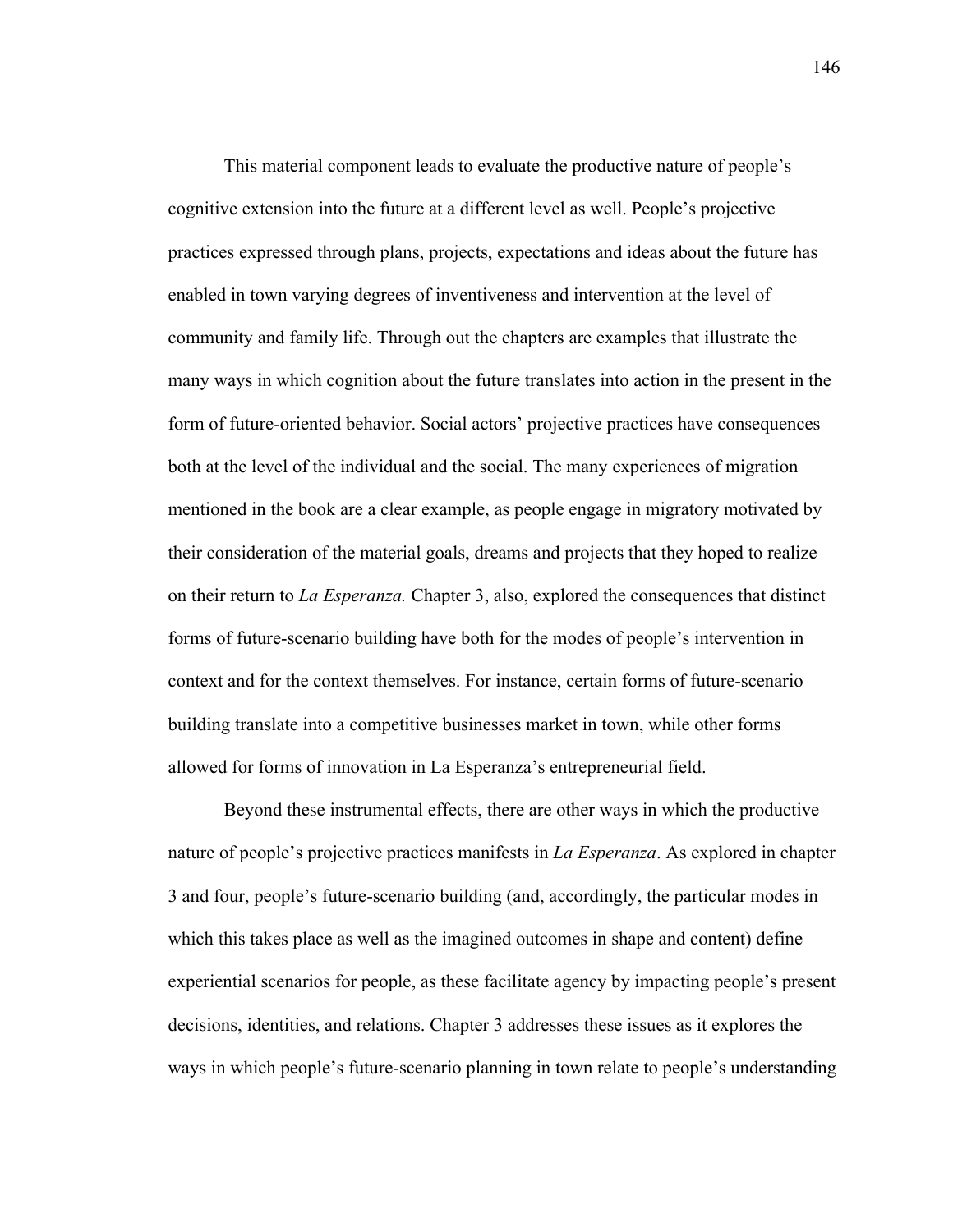of their relations with others. Also, as in the case of family members abroad who participate in the creation of futures for those left behind, projective practices serve as mechanisms that mediate people's interactions with others. Additionally, by creating images of future selves through the design of future experiential scenarios and opportunities structures, projective practices serve as enablers of behaviors. In this sense, as seen through out the chapters in this book, the act of engaging the future has real effects that are independent from the actual realization or fulfillment of the future projections. Chapter 3 illustrates this with the examples introduced regarding the stores people are opening and that are not producing the expected outcomes. Chapter 4 also touches upon this issue as it narrates the experiences of two women who make decisions and choices on the basis of images for the future that are yet to be fulfilled.

In this sense, understanding how the future is productive in town implies looking at two mutually constitutive levels: a) as having instrumental effects, as it enables people to act in certain ways, and 2) as consequential for the production of people's subjectivity in the present, as it provides a standpoint for action and locates people in a particular position from which to make sense of their being in the world. Chapter 4, for instance, explores this instrumentality and positionality, particularly as it explores the ways in which social actors reconcile already articulated futures as they encounter different puzzles for daily living when they relocate transnationally and incorporate into their frameworks for action futures that were conceived in a different geographical and biographical time.

In the last two Chapters of the book, attention was placed in documenting the ways in which the act of positing the future translates into particular pathways for action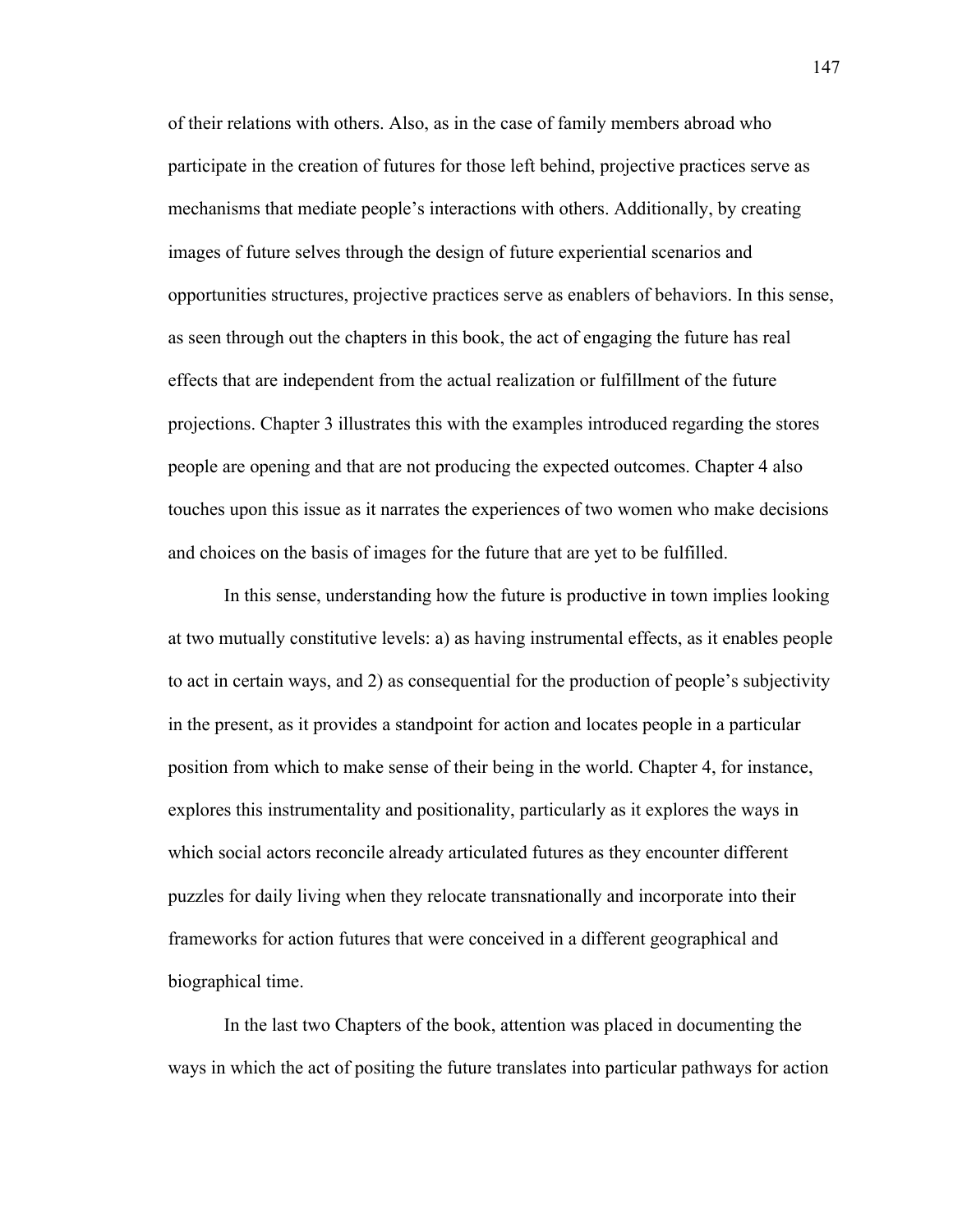that, in turn, define identifiable forms of intervention at the level of social context. Though, while it is clear in those chapters that people's future-scenario building orient behaviors, it is also clear that it produces constrains for agents. The "productive future" thus has another dimension that points towards the ways in which social actors' projective practices translate into constrains for action for some in *La Esperanza.*

## The Constraining Future

Chapter 3 and Chapter 4 explore this paradoxical nature of planning the future by exploring the ways in which the devising of strategies to transport people into the prospect of an articulated future, translates into blue-prints or scripts that become obstacles for strategic action and responsiveness to contextual and biographical circumstances. This is particularly the case when social actors are faced with the need to negotiate and reconcile plans or visions of the future that seem not to be in synch with the changes at the level of context and biographical history they are faced with. In this sense, as the narratives that accompany future projections for those abroad become more internalized and associated possibilities are defined, there are two modalities in which consideration of and calculations about one future becomes constraining: 1) as limiting the recognition of alternative paths of action offered by context, and 2) as limiting because social actors cannot reconcile narratives associated to what are perceived as incompatible paths of action. Chapter 3 and, especially, Chapter 4, point to the challenges that accompany the consideration, articulation and pursuing of future scenarios in the transnational reality people from *La Esperanza* are immersed in. They show the ways in which the puzzles of everyday living that takes place in two geographical and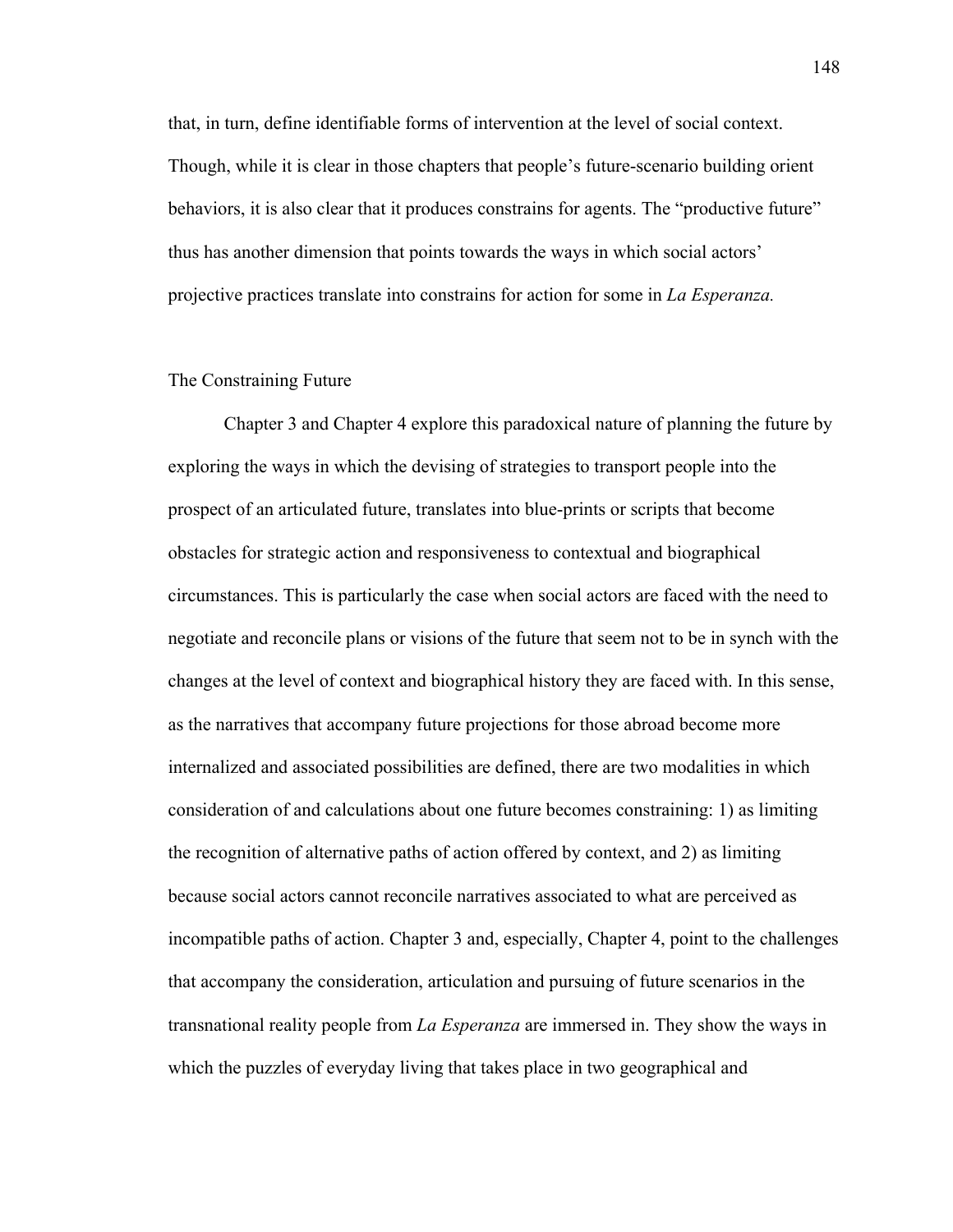biographical spaces pose challenges for social actors's projective practices and the ways in which they relate to their futures, both new and old.

### **Implications for Migration Scholarship**

In exploring the ways in which people think and feel about the future, this project touches upon a recent interest in transnational studies on what Mahler and Pessar (2003) describe as the "transnational cognitive space," namely the realm of the imaginary thought that prefigures, shapes and underlies transnational living. Despite the fact that, as the authors point out, "much of what people actually do transnationally is foregrounded by imaging, planning and strategizing" (p. 817), people's cognitive actions remains a neglected dimension in transnational studies. By looking at the temporal-imaginative practices through which families from *La Esperanza* survey and cognitively articulate an expected time to come, this book touches upon this underexplored concern. By doing so, this book helps us to understand that the everyday choices of social actors who participate in transnational dynamics are not about mere economic conditions or desires, but about the meanings that mediate social constraints, biographic history, and actions.

Much has been written in migration scholarship regarding the experience of transnational living, yet, much more needs to still be known about the texture of such experience. Tracking the intangible—yet consequential—projective dimension underlying transnational practices improves our understanding of the complex ways in which transnational contexts are constituted by the daily practices of social actors. My findings suggest that the cognitive and emotional engagements with the future of transnational actors and the ways in which the modalities of this engagement take place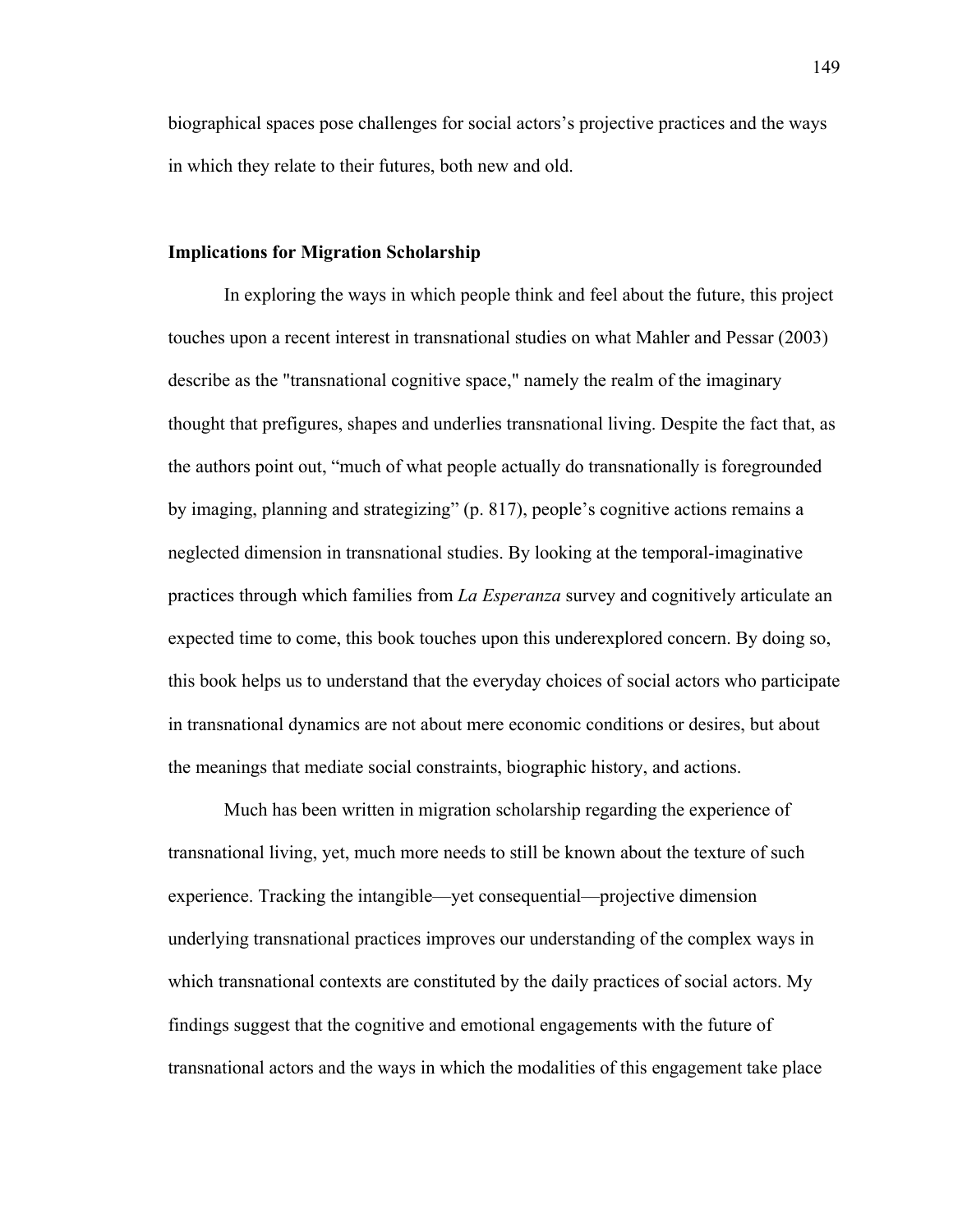produce subjectivity and action in their present. Yet, studies looking at the lives of transnational actors and transnational communities tend to ignore these subjective processes in their explanatory frameworks. Research traditionally has focused on uncovering the macro forces at play in shaping transnational lives. The analysis here presented suggests that locating subjective processes and matters of meaning within the reality of the political economy of migration not only contribute to a broader conceptualization of transnational processes, but also to discussions about the constructive role "the life of the mind and the heart" play in migratory contexts.

# **Epistemological and Empirical Challenges in Researching and Theorizing Future Engagement**

## Epistemological Challenges

This book, as its content shows, is about people contemplating the future. However, as the book moves from chapter to chapter, the meaning of 'engaging the future' changes, as well as the form of social experience associated to this engagement. In following the ways in which people in *La Esperanza* look after their *porvenir*, Chapter 3, for instance, touches upon this as related to the problem of temporal orientation. $63$  In this chapter, the future stands for the time regarded as still to come—the realm of the possibility that represents the 'not yet'—to which social actors are attentive to and act upon. Chapter 3 explores the meaning making processes through which social actors construct representations of the future and its respective outcomes. Here, this engagement with the future speaks to the cognitive exercises through which the future, as a mental

 $63$  "the tendency for a particular individual to devote a considerable amount of his or her mental life to thinking about the future" (reference)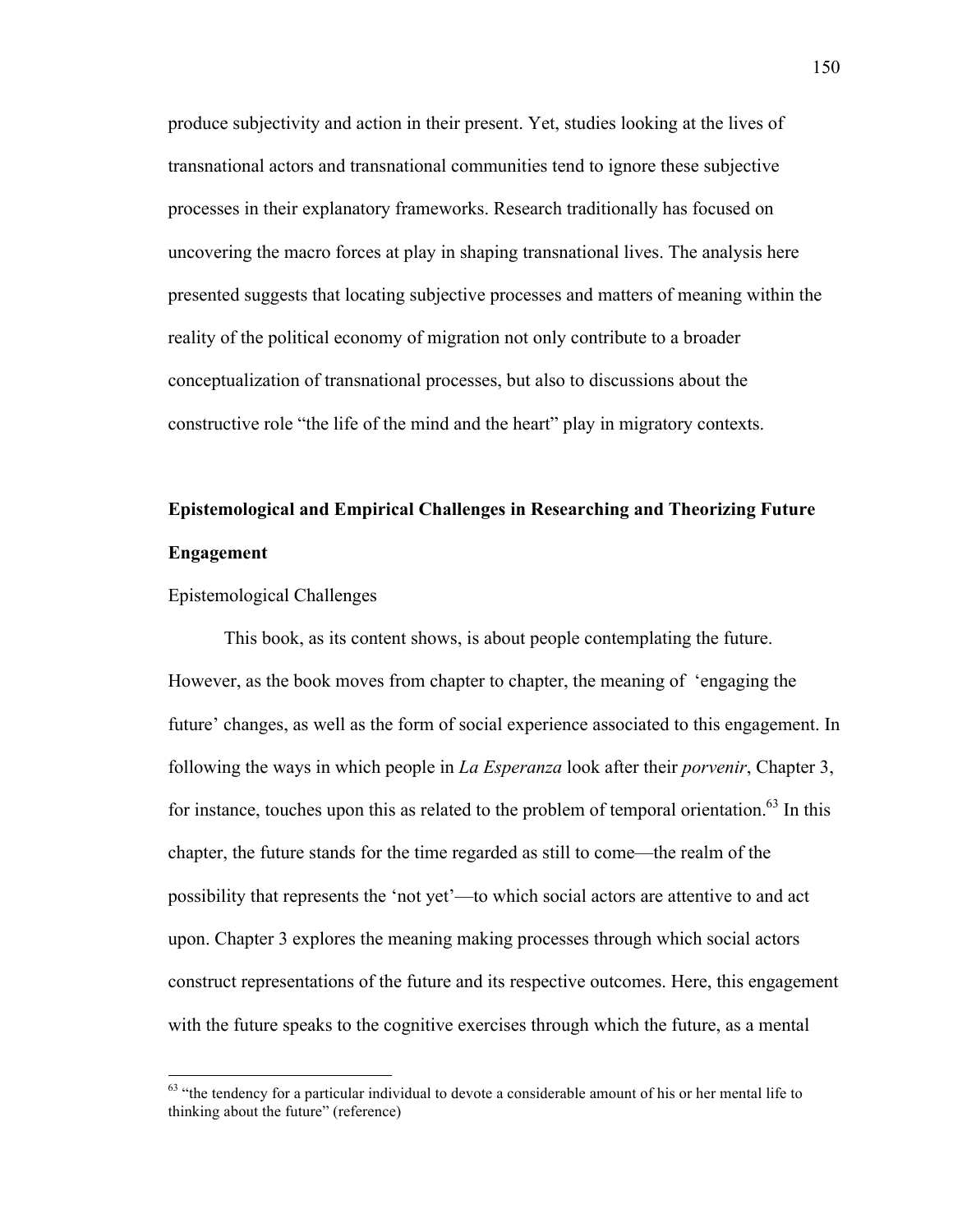representation of a temporally located scenario, is thought about and acquires content. Lastly, Chapter 4 locates social actors in relation to a set of meanings and understandings expressive of a prospect that is negotiated as part of everyday living. In this sense, each of these chapters in this book corresponds to a distinct form of thinking the future. Better said, each chapter has examined different modalities through which people experience the future. As seen in these chapters, the engagement with the future, as an object for analysis, seems to have many nuances, many different manifestations. This poses a larger question that stayed in the back of my mind all throughout the working on the project this book is an outcome of: how can one analytically grasp something that seems so fluid and ambiguous?

The above paragraph speaks to the challenges encountered in conducting the kind of analytical agenda here presented. What exactly does it mean when people talk about considering the future? As this book illustrates, this implies many things. We are not dealing with one set of phenomena, and, accordingly, we are not dealing with one set of experiential consequences. Phenomenologically speaking—and a similar argument could be made at the level of cognition—it is not the same to talk about the future as an experience of time, than to talk about future-scenario building. In similar terms, talking about mental representations of the future, is not the same as talking about the process of determining the future, nor is it the same as talking about the process of actualizing the future or the experience of expecting the time to come. As distinct modes for contemplating the future and manifestations of people's future thoughts, we as sociologists are dealing with various forms of phenomenological experiences that, in turn translate into distinct expressions at the level of social experience. Looking at the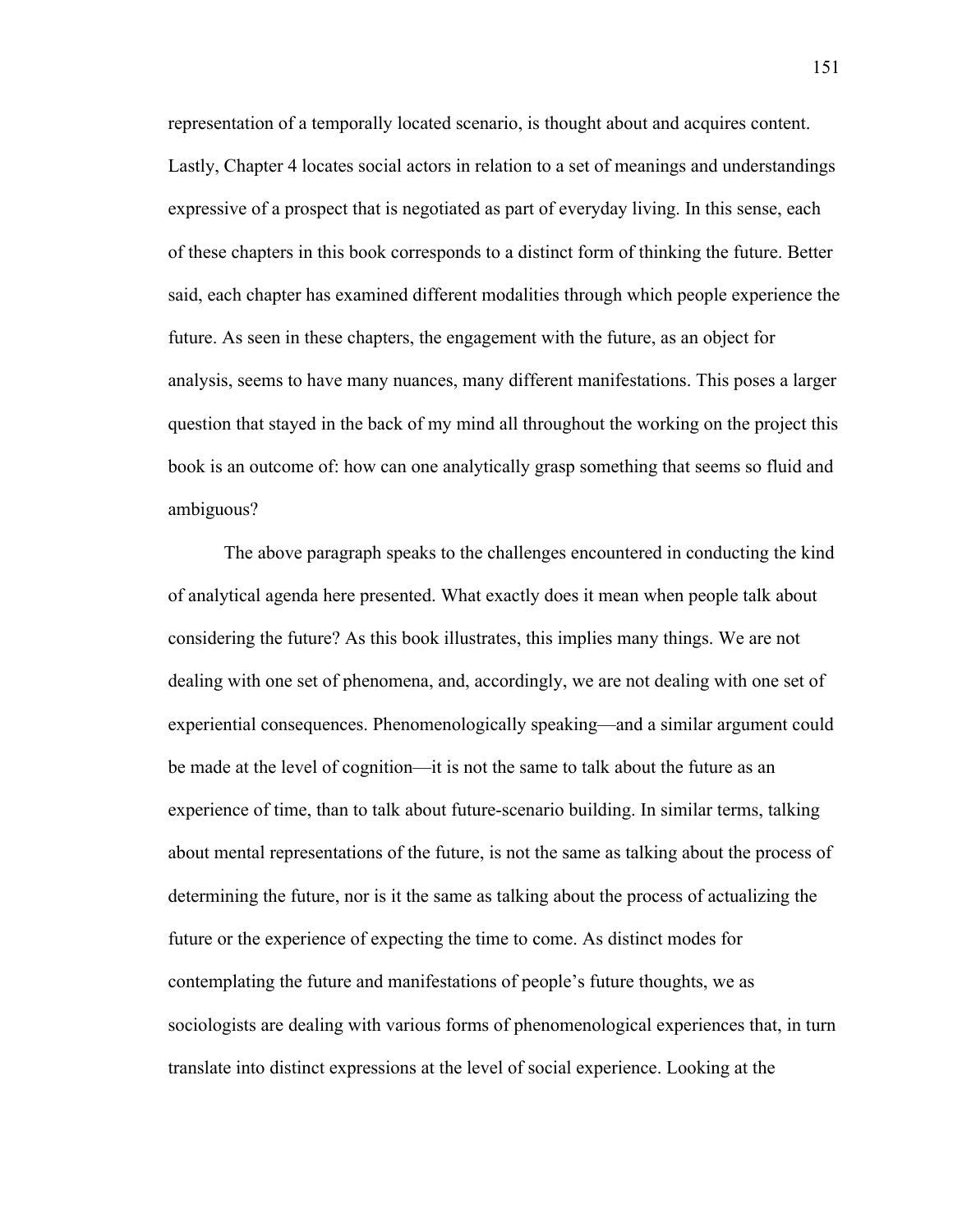consequences of people's consideration of the future indeed poses real analytical challenges. Myself, I experienced these challenges while trying to make sense of the particular nuance of future thinking I was dealing with in relation to the behavioral manifestations I was observing.

In additional to the differences in its phenomenological manifestations, another difficulty is that there is not enough conceptual vocabulary for talking about futurerelated experiences—or, for that matter, that there has been an unambiguous use of terms to make reference to similar, yet not equal phenomena (myself, I am guilty of this in this study). Those dealing with people's experiences of the past might encounter similar challenges. Though, in contrast with the domain of future thinking, research on past thinking counts with more identifiable vocabulary with terminologies such as "collective memory," "remembrance" or "collective forgetting" to aid in the analytical task. Sociology is not alone in this challenge, however. In the neuroscientific and psychological literature, researches have also expressed this concern as it relates to their own fields (see Attance and O'Neil 2001, and Szpunar—varieties). Particularly in Sociology, despite the fact that, as discussed in Chapter 1, notions of temporality and concerns with the future as a temporal dimension have been part of the vocabulary of social theory, there is, at present, little research that has examined forms of futureoriented cognition both as an analytical and empirical concern. To be true, however, in recent years there has indeed been an increased interest in imagined futures and projections as objects of and for sociological analysis (see Mische 2009, Frye 2012). This interest, in turn, has opened the vocabulary to address these issues, for instance in the literature we can now find terms such as "projectivity," "imagined futures," "future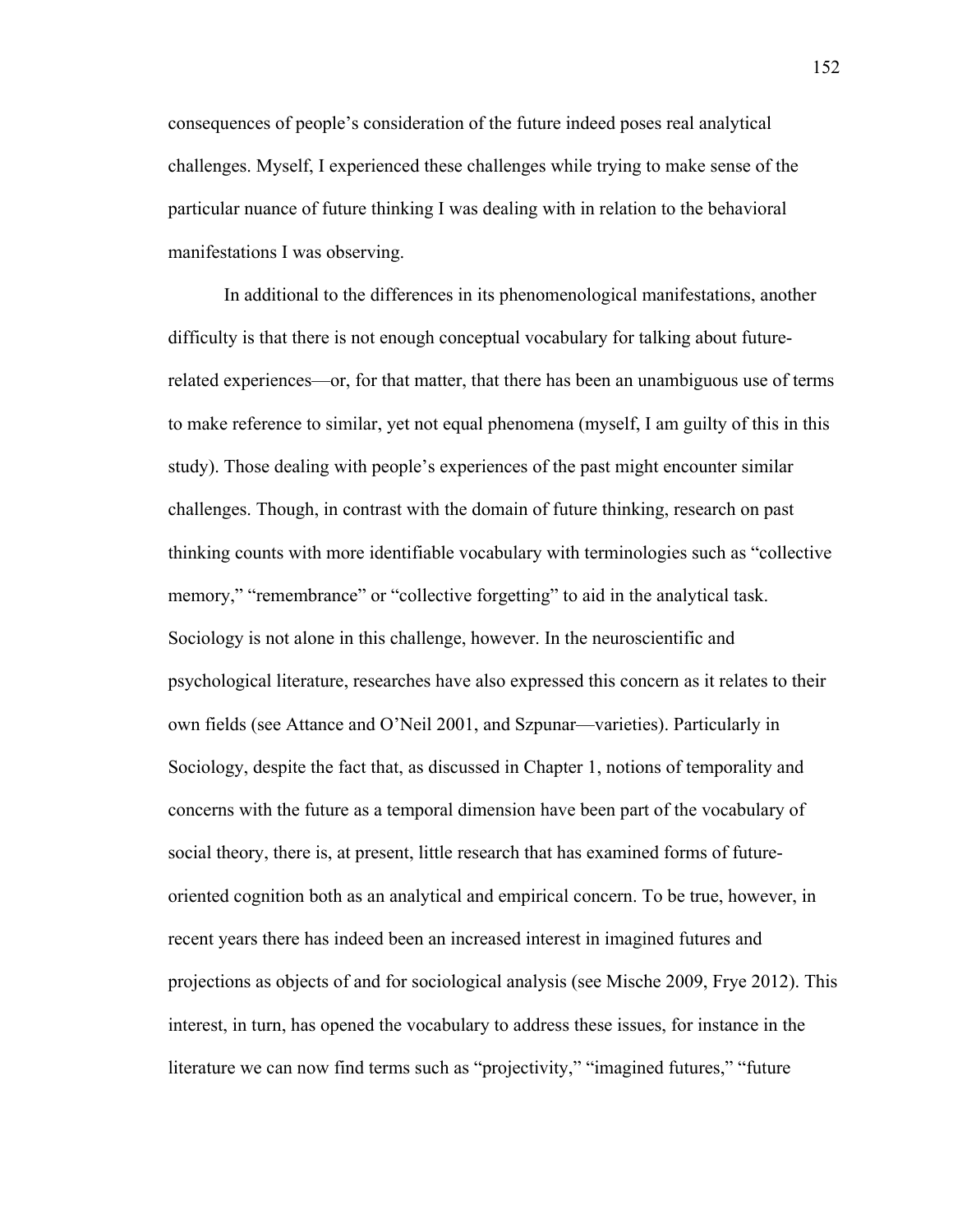projections," and "projected futures" (for examples, see Emirbayer and Mische 1998; Mische 2009; Frye 2012; Weigert 2012). Still, there is much more work to be done.

On a more practical level, this discussion points towards the importance of terminological development and clarity, as people's imaginative capacity for thinking about the future becomes an object of study in its own right for the sociological endeavor. If, as sociologists, we are to understand the experience of the temporally extended future and its impact in sociological phenomena, we need to have ways to talk and think about it in the many expressions and manifestations that seem consequential to social experience. The challenge associated with lacking a conceptual vocabulary was very clear for me, for instance, in Chapter 4. I struggled, first with trying to identify what exactly was what Patricia and Josefina were engaging with when they were considering "the future." To my understanding, this was not the same engagement with the future I dealt with in Chapter 3, where the future is more associated with scenario articulation and its related planning and execution. Second, I was not able to come up with a way to name what I was looking at—hence, my usage of the term "future" that at times might feel confusing. I though about which alternatives could be used, other than the word future. For instance, I played around with the term "projective capital," though I was not able to come up with a clear conceptualization for such a terminology. Perhaps employing, as others have done recently, the terms "imagined futures" or "projected future" might have worked here better—though it is not clear to me that those terms referred to the same issues I was looking at. Again, it is a problem of clarification.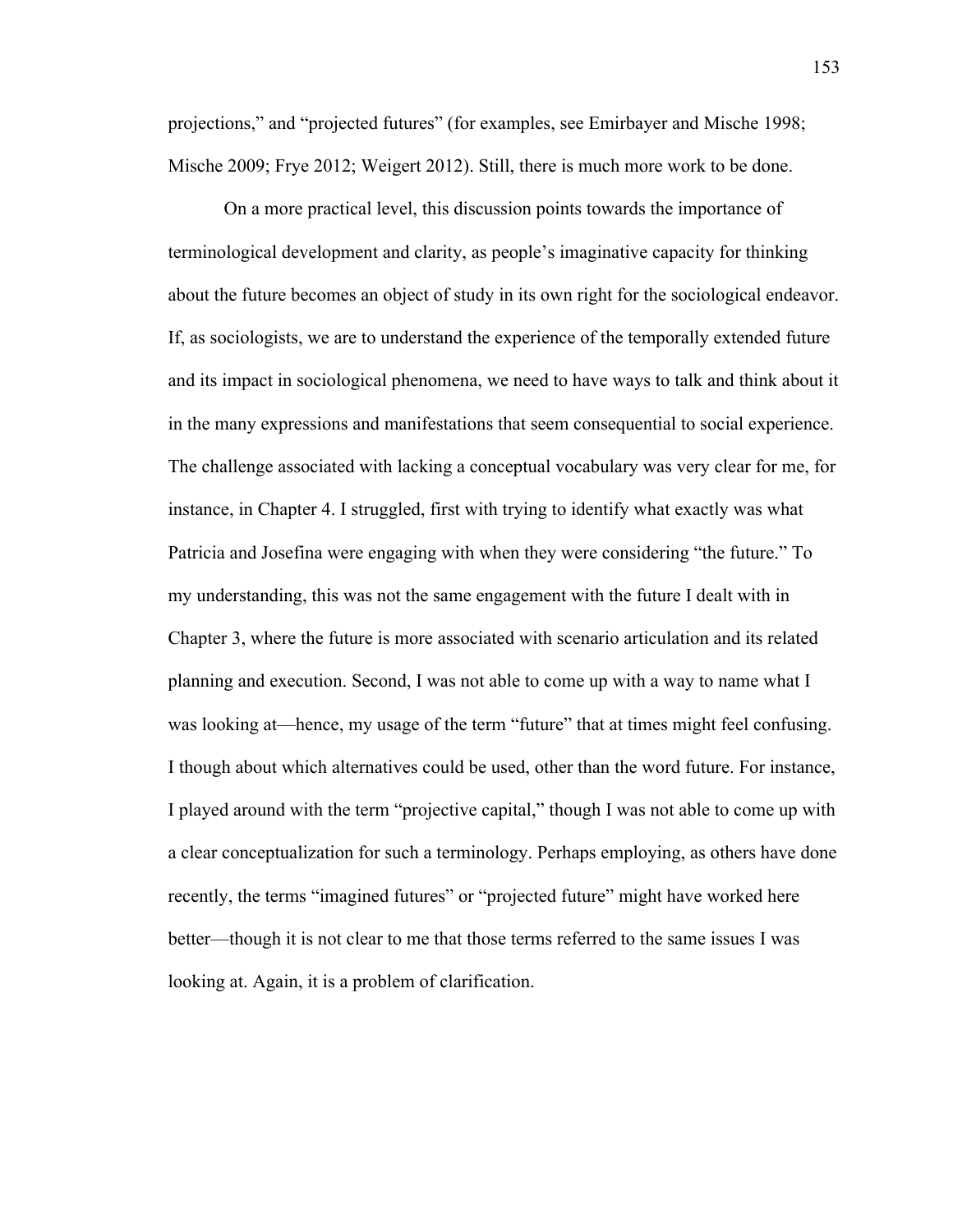Ann Mische (2009) has already been advancing this analytical enterprise by providing a vocabulary for apprehending people's consideration of the future. In her essay "Projects and Possibilities: Researching Futures in Action," Ann Mische proposes a set of cognitive dimensions that can serve as organizing principles for conducting research on future projections. Future projections have a shape and a feel to them—she repeatedly uses the very concrete metaphor of a rope—and, as such looking serve as organizing principles for conducting research. She suggests, for instance to look at future projections as temporal constructs that have form and content (a "shape and a feel," she says) and these can be organized around a set of dimensions that include degrees of clarity, range of possibilities, logic of connection between temporal elements, to mention a few. By proposing these dimensions for looking at the 'character' of people's future projections, she develops, both, a conceptualization of future projections as entailing certain intelligible characteristics, and a vocabulary for analyzing these projections. These dimensions, while useful for looking at certain aspects, are not applicable to all kinds of projective-related phenomena.

In this book, I also responded to this conceptual challenge. As can be seen in the preceding chapters, I developed my own vocabulary for analytically addressing the empirical puzzles encountered during my research. I attempted to build the necessary conceptual framework, in some occasions, with my own terminology, and, in others, by borrowing taxonomies from literature in other fields. Accordingly, in my analysis I introduce terms such as 'projective practices,' 'projective pathways for action,' 'system of projectivity' and 'episodic and semantic-like future scenario-building'. I am aware,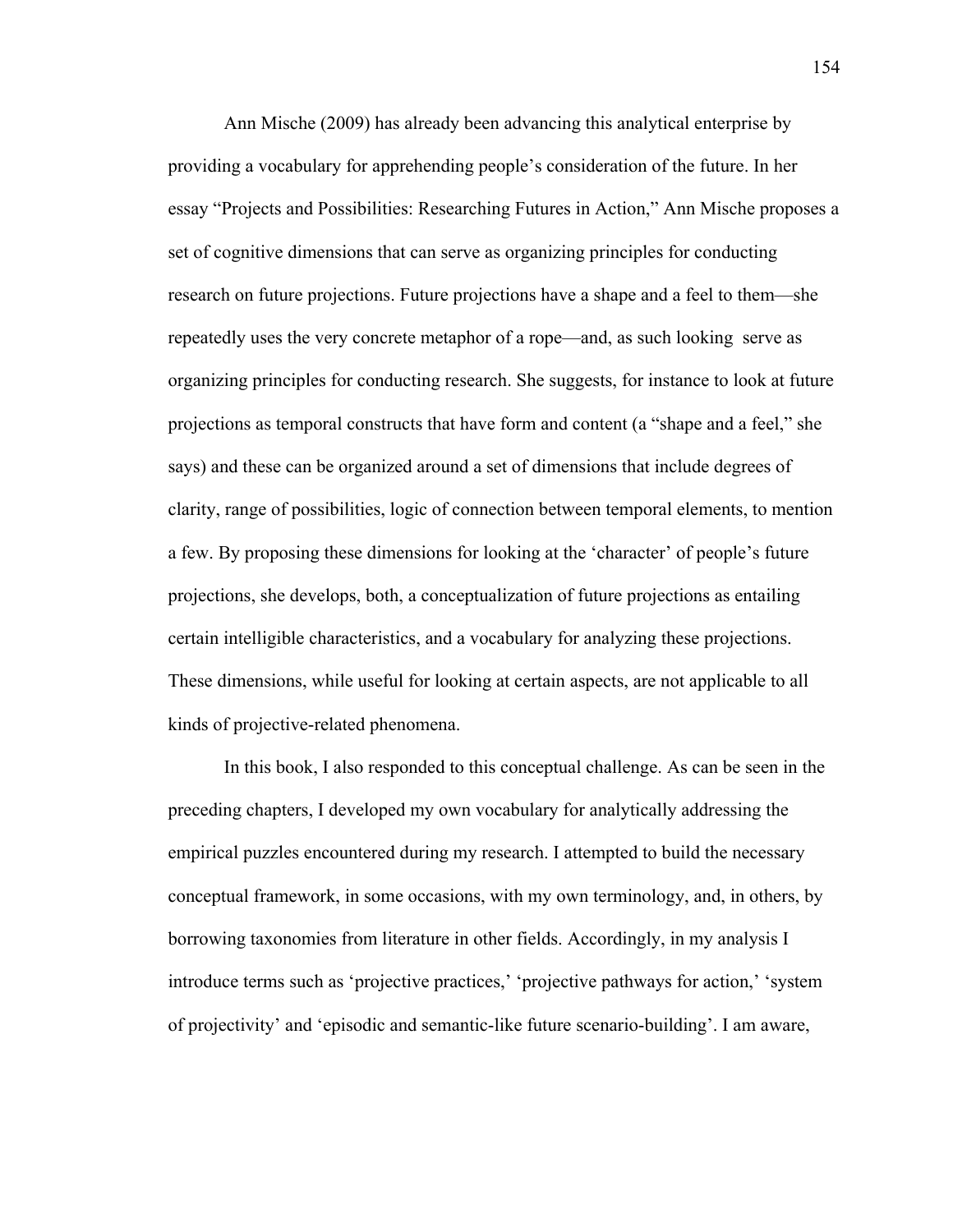however, that I accomplish this concept-building task with varying degrees of success. Further development, both conceptual and theoretical, needs to be done in the future.

In Chapter 3 and 4, I drew on vocabulary used in the neurosciences that addresses two distinct ways for articulating thoughts about the future—episodic future thinking and semantic future thinking. This dualism proved fruitful for pinpointing the meaningmaking processes I was interested in, particularly in Chapter 3. To begin, in my usage of this distinction I was not interested in reducing people's future-oriented cognition to one kind of future thought or another, and neither my goal in using them was simply to identify what kind of thinking social actors were doing. (In principle, to me this seemed an unnecessary and impossible task, as people often draw on both in the visualization of the future—in this sense, the distinction is merely analytical). As suggested in Chapter 3, I used these as heuristic tools for addressing larger questions that have to do with the positioning of social actors within frames of reference—both contextual and biographical—that function as sources for knowledge production about the future. Through elaborating on what marks the distinction between these two forms of cognition (i.e. scripted knowledge vs biographical specificities), and applied it as an analytical framework, I was able to get to the distinct modes of reflexivity the chapter is interested in. The distinction is appealing here because it allowed me to distinguish between forms of future-scenario building that draw upon different forms of information. This, in turn, renders different phenomenological experiences that translate in different forms of intervention in context (though, it could be argued, that future-scenario building through context is in itself a form of intervention). Thus, the semantic-episodic distinction served as heuristic mechanisms of analysis that allowed me to do interpretive work for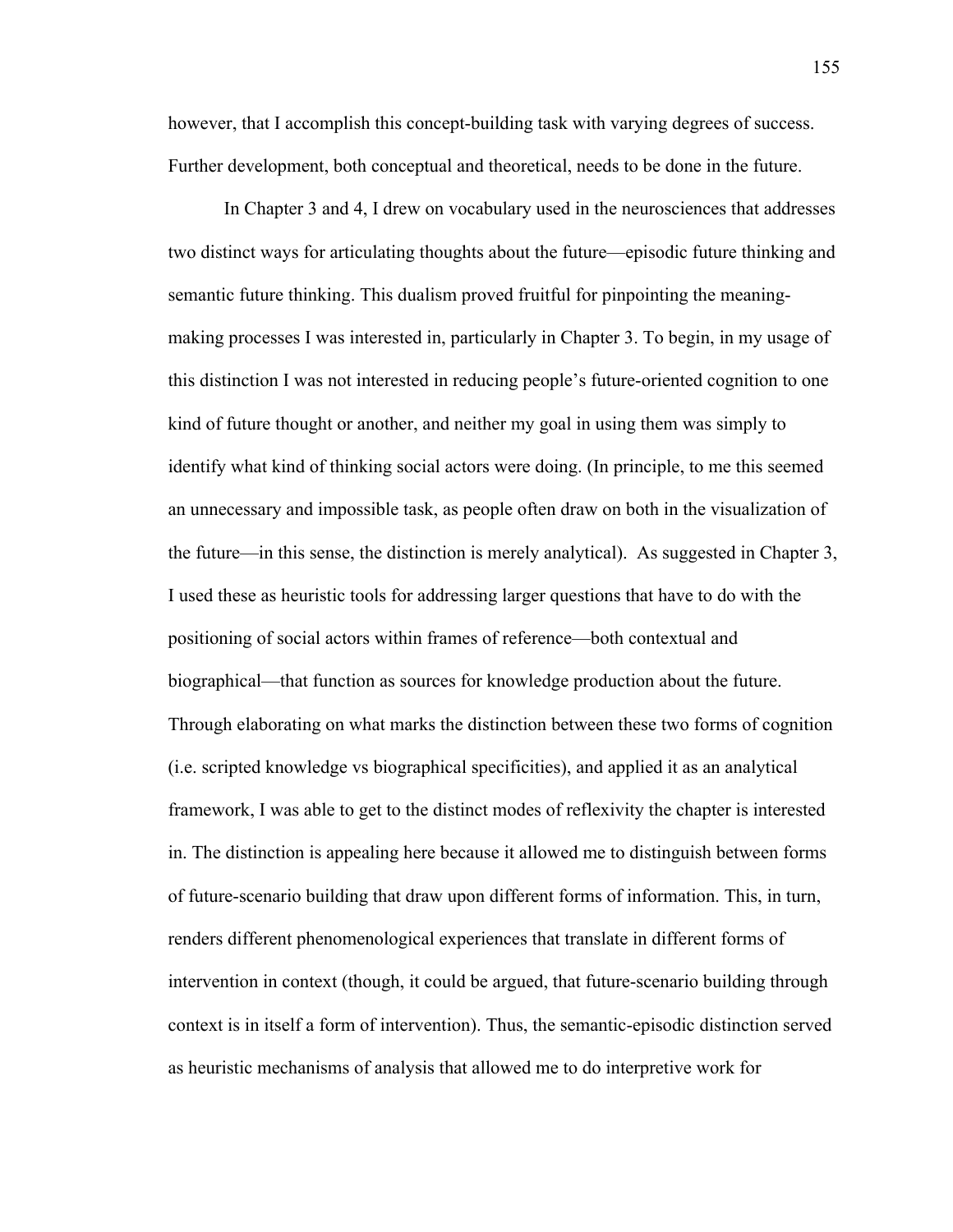conceiving and pin-pointing the reflexive and relational mechanisms through which I was observing social actors conduct their future-scenario building in *La Esperanza*. In this sense, this distinction allowed me to analyze actors' s consideration of and calculations about the future as an outcome of their reflexive engagement, both, with context and biographical experience.

There are some limitations to this analytical exercise, however. To begin with, the biggest limitation is the impossibility to grasp the duality of the episodic/semantic distinction in practice. I had problems fitting the behaviors and reflexive processes I was encountering into this dichotomy. Actions and reflexive practices may not be reduced to two dimensions exclusively. Further elaborating this framework with a more unified treatment of both, might be more productive and more conducive to theory development. Second, can the logic of future-oriented practices, which at the end is what I am looking at, be reduced to the episodic and semantic dualism? The answer is probably no. It seems that the episodic semantic dichotomy is better suited for categorizing models of cognition and thought than for analyzing logics of projective practices. To my knowledge, these models are not used for theorizing projective practice, but for understanding mental structures. Third, the distinction between episodic or semantic alone does not necessarily grasps the dynamic nature of how meaning making processes operates. Merely characterizing future scenario building as being semantic or episodic does not lead to getting to the processes underlying people's projective behaviors and, further less to theory development. This challenge was evident in Chapter 4, when applying the characterization to the ways in which Patricia and Josefina relate to and negotiate their respective futures with their changing contextual puzzles. This distinction has heuristic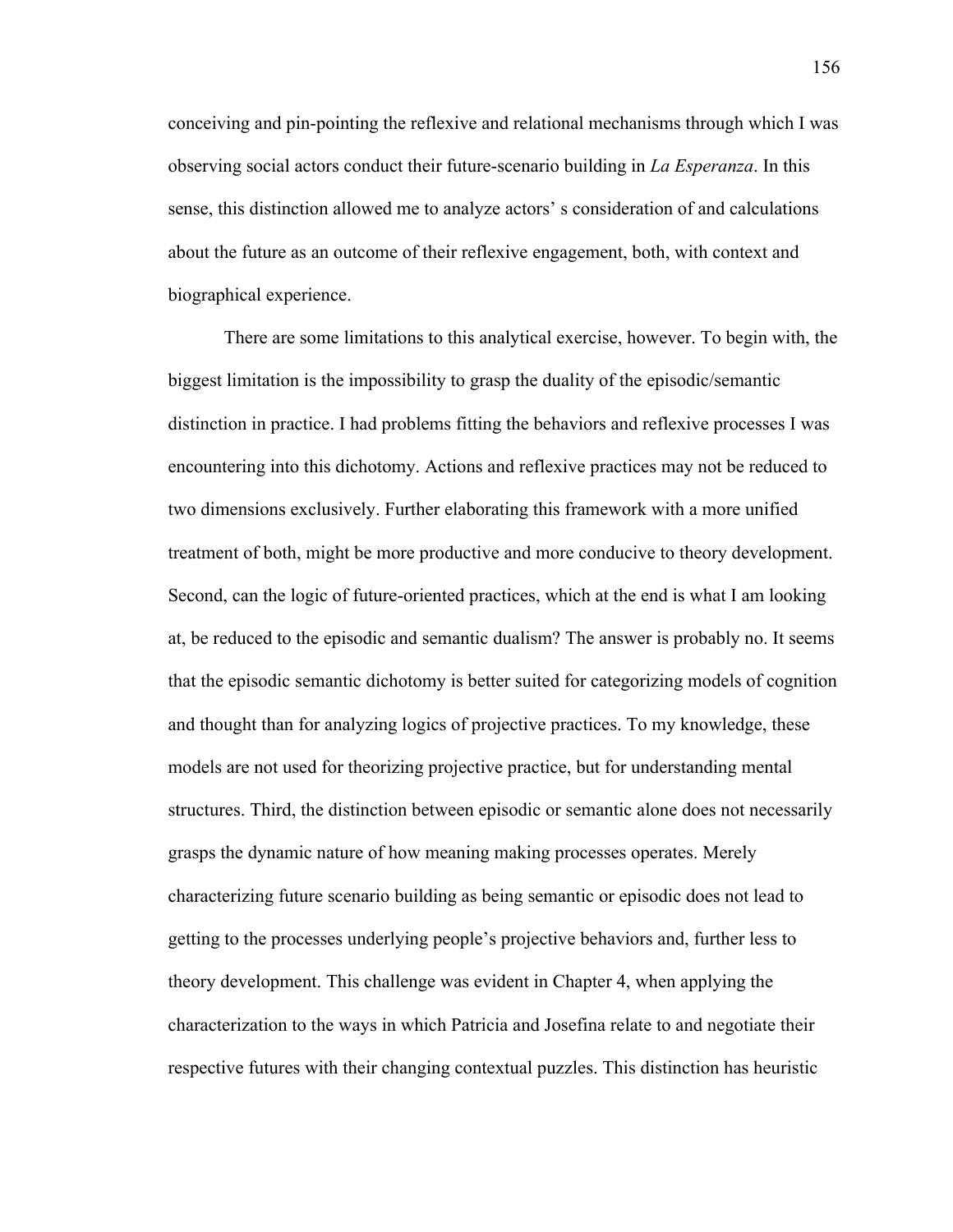value, but for the analytical purposes of chapter 4, further theoretical work might need to be done before this distinction can tackle the meaning-making processes I was interested to get to in the chapter.

In short, what is discussed in the previous paragraphs—i.e. the phenomenological complexity that results from people's imaginative capacity for thinking about the future, and the conceptual ambiguity about all things future in the discipline— turn into real epistemological issues in my dealing with the subject matter of this book at its different stages. I thought (and continue thinking) of these issues through two interconnected questions: how do you create knowledge of something when you cannot exactly pinpoint it? How do you talk about something when you cannot name it? This book was conceived within the awareness of this struggle.

### Empirical Issues

There is another set of questions at the heart of the sociological analysis presented in this book: how do you conduct research on something that you cannot see? There are two concerns to pin point here. First, how can the realm of the "not yet" be researched sociologically? And, second, how can we as sociologists access cognitions about the future? In other words, how do you see the future in the present? How do you see cognition about the future in present action? These are methodological questions.

Since the beginning of my research, it was clear to me that asking people to tell me about what they thought about for their future was not going to be analytically fruitful for the initial concerns of this study—particularly because this study is interested in future-oriented practice and processes of future-related meaning-making. Exclusively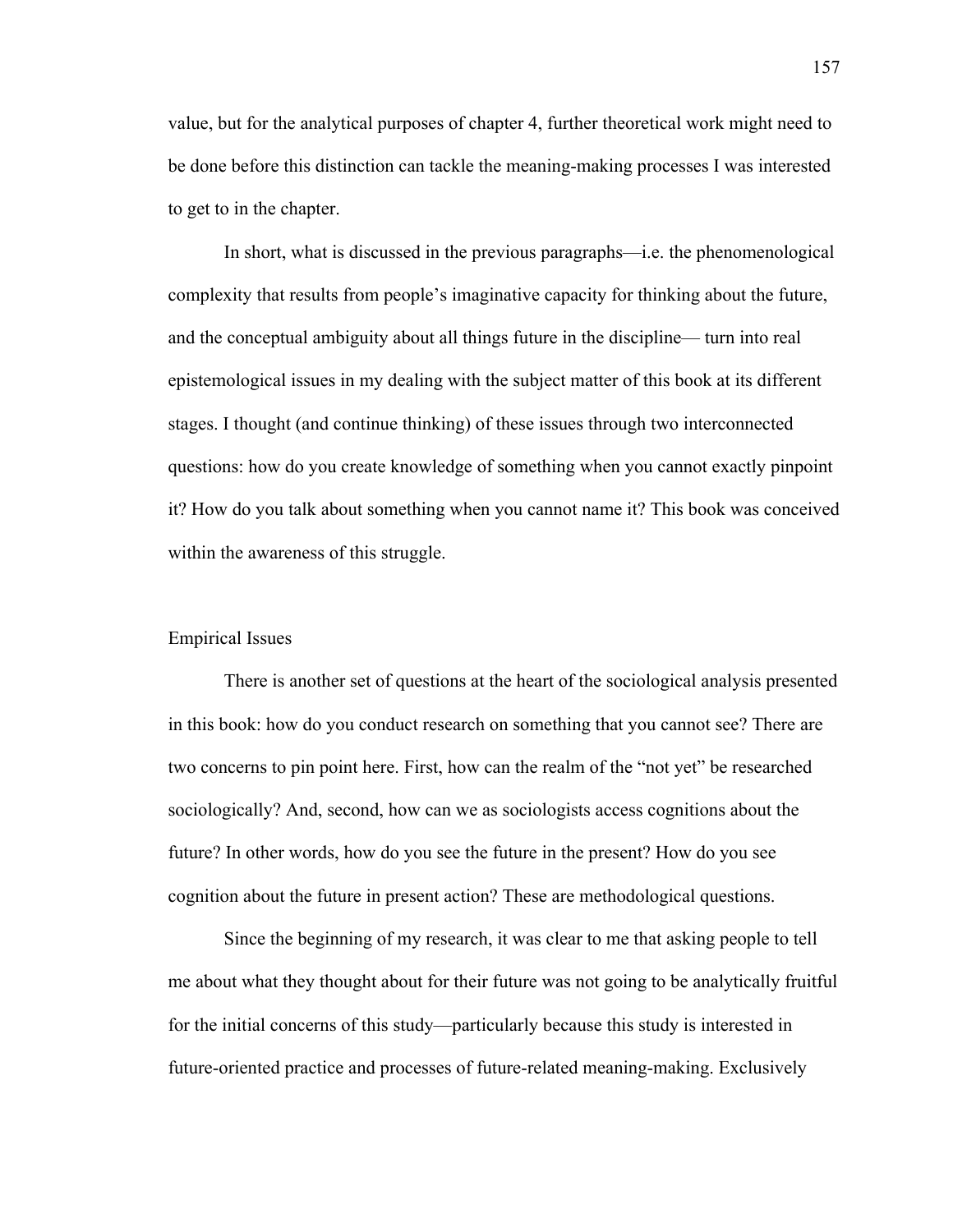asking people to talk about the futures proved methologically insipient to reach these goals. I initially realized about these challenges particularly during the earlier stages of my research in New Jersey when beginning inquiring about the topic with Mexican migrants. Sometimes people's answers to my inquiring about their plans and would lead me to answers about what they wanted for the future. As I later became aware of, wanting something is not the same as engaging in future-oriented practices. Other times, questions explicitly asking about the future would also sometimes turn into qualitative and moral evaluations about it. Finally, answers to a direct inquiry about their plans for the future would translate into me hearing about people's houses—and as this and other studies in migrant communities documents, wanting houses is not a surprising finding. While people's answers were helpful at beginning to explore the content of people's future scenarios, they were not necessarily conducive to the meaning-making and phenomenological processes I was interested in. In this sense, talk about the content of the future represented just a window for me to start considering processes that needed to be accessed through different means.

To reach the analytical concerns in this study, I pursued the identification of relevant data in two ways. First, I went backwards from the outcomes of people's projective practices and used completed, in progress of even unfulfilled projects as indicators of future-oriented cognitive processes. As it is transparent in the chapters of this book, I traced cognitive agency through its associated material components—in other words, I look at things that were recognizably outcomes of people's consideration of a time to come at a certain point (hence, the predominance of the material reality in *La Esperanza* in my analysis. I looked for manifestations of people having pursued a goal or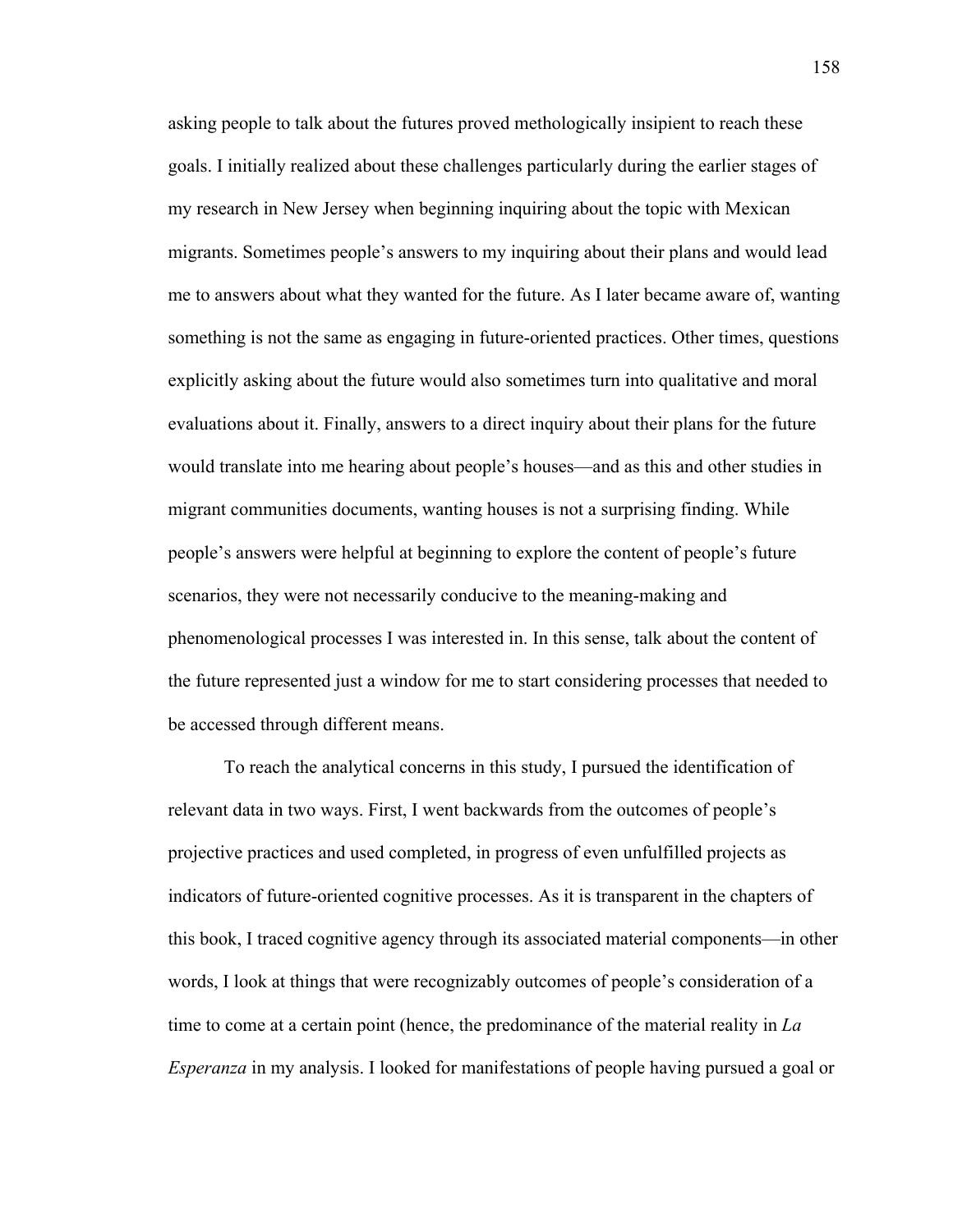a plan (like a house or a business) and assumed the presence of future-oriented cognition. In this sense I used what can be called a retrospective methodology. Second, I looked at behavioral cues. Instead of concentrating on material cues in context, I focused on people's actual practices as they were happening in the present. I was looking for what can be called as the contemporary future. Chapter 3 is an outcome of this approach. Overall, for the bulk of my research, I observed people "doing" their future and inquired about this doing rather than about the future alone. I looked at their future as a form of experience that is both articulated in the present and lived through it.

Both methods for constructing the data used in this study provided me with different, yet interconnected, types of information and gave me access to distinct types of processes. The retrospective methodology allowed me to get to the world of meanings underlying people's projections and facilitated me to visually identify cognition in relation to context. Also, often exploring the concrete manifestations of social actors' projective practices provided me, as well, with the opportunity to elicit conversations, serving as stimulus for articulating thoughts about abstract or taken for granted issues I would be interested in addressing.<sup>64</sup> On the other hand, looking at practice as cues allowed me to reach people's situated agency, something the retrospective methodology could not do for me alone. For instance as a researcher one can suggest the presence of

<sup>&</sup>lt;sup>64</sup> This research strategy for data collection draws from my initial experience in the field during the exploratory stage, as well as from insights from researchers who use visual materials to bring out people's reflexivity and generate a verbal response (see Harper 1984 on photo-elicitation). Pablo Vila (2000), for example, in his extensive research about life along the US-Mexico border employs a form of photointerviewing for exploring the process of identity formation for population groups living along this geographical region. In order to capture the experiences of persons living on both side of the border, he conducted focus groups where participants talked about photographs containing scenes of everyday activities (leisure, religion, social interaction) in Juarez, Mexico and El Paso, Texas. This methodology proved to be successful for eliciting responses that allowed Vila to approach issues as abstract as the process of identity formation and how this impacts the network of relations among distinct populations along and across the border.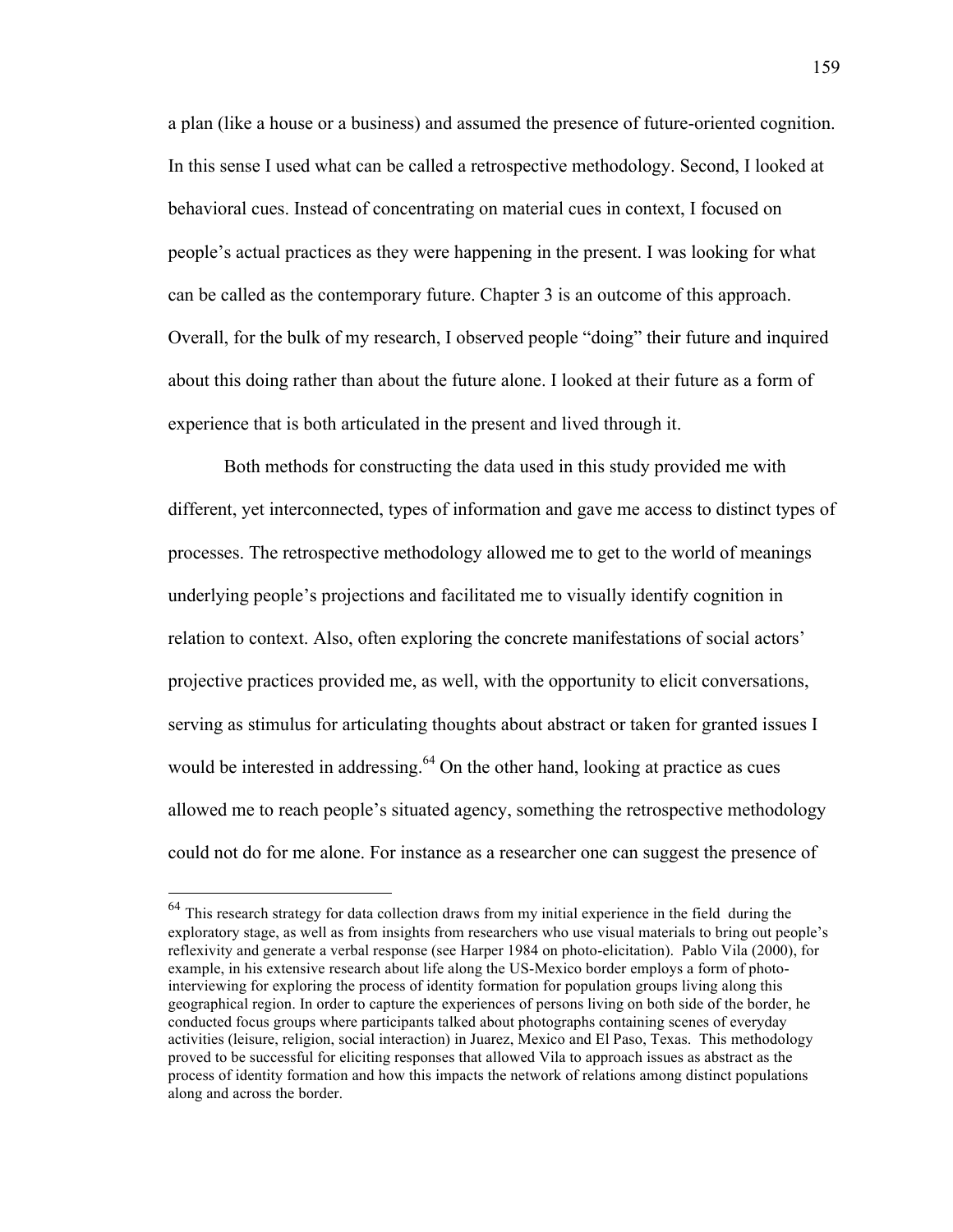future-oriented cognition by virtue of seeing concrete manifestations. Myself, I did this. When I arrived to *La Esperanza* and saw a lot of projects (the houses, the businesses), I took for granted that people in town were engaging the future in particular ways, but such observations did not get me to actual forms of agency or meaning-making practices.

Needless to say, there exist other ways to conduct research on the topic following Mische's (2009) cognitive dimensions of the future as methodological cues is another way, for instance. The key here is, like it is with any other kind of research, to acknowledge the need to identify what exactly is it that one is looking at and to find the appropriate means to get to it. As suggested already, as researchers we need to take responsibility for defining what exactly are we looking at when engaging in future-related research and design our research agendas accordingly.

#### **Reflections on Reflecting on the Future**

"… do not worry about it, the most important thing right now is you getting better. Concentrate on what you have to do now for your health; you'll have plenty of time to do other things later," so responded Rode to me when I asked her if we could have a conversation for my book. I had this interaction with Rode about three months after Josefina left to the United States. This was not the first time during that visit to town that I heard, in varied ways, such words. At their pharmacy, where I hung out most afternoons, Lupita and Tomas had already stressed to me in various occasions not to spend a lot of energy wondering about "*el mañana*" (the tomorrow*)* but to stay focused on "*el hoy*" (the today). Even people with whom I was not well acquainted, but that learned about me dealing with health issues, were giving me the same advice. Since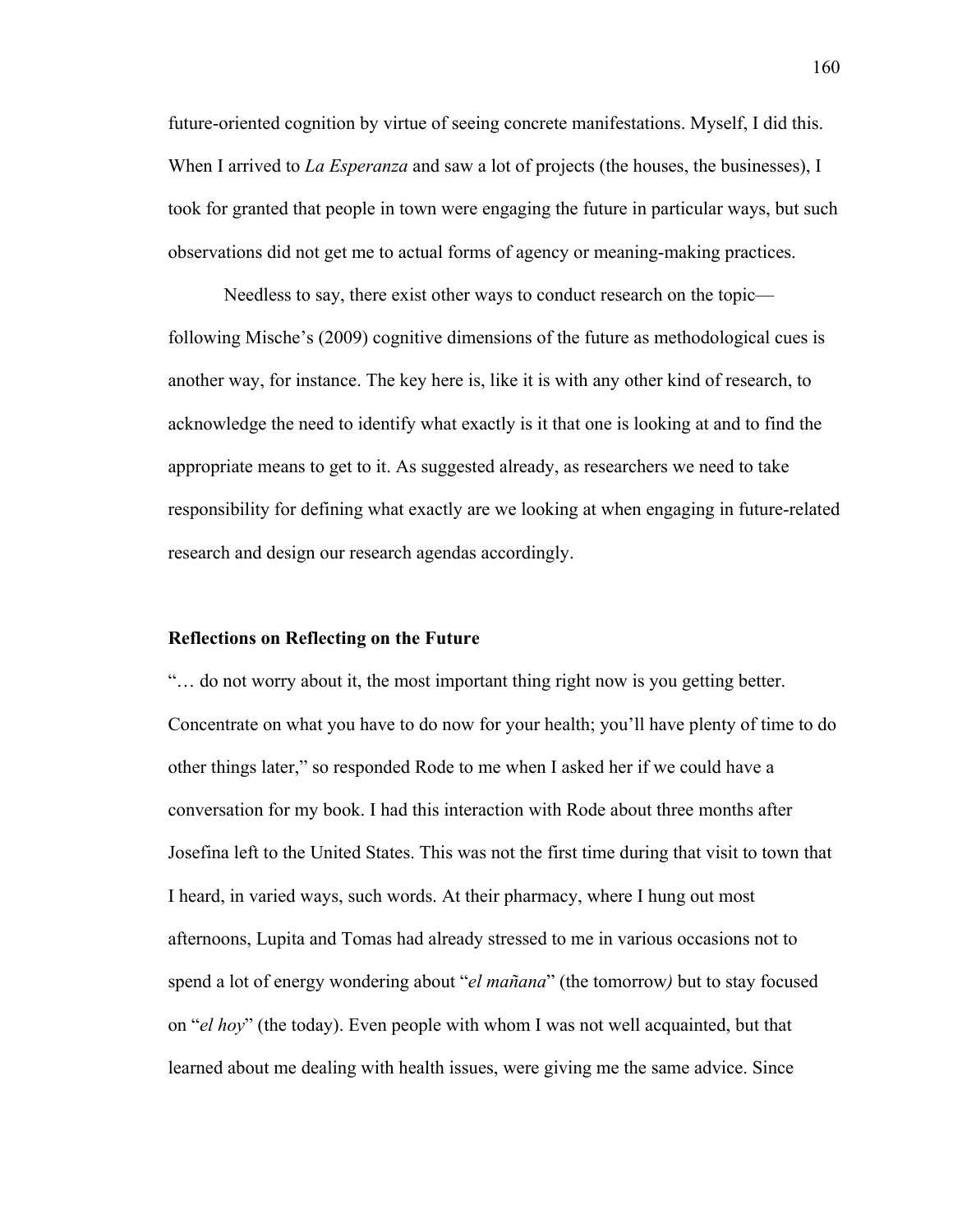meeting Marcela, my first acquaintance from *La Esperanza,* back in New Jersey, I had spent a lot of time thinking of how people in this town bridged their present and their future, wondering about the origin of their temporal focus and the ways this provided them with a meaningful framework for their experiences and practices. Strangely enough, this time around in town I was spending more time thinking about my own future and some in town were, in fact, spending more time thinking about it too. This was the first time I was back in *La Esperanza* after medical issues had forced me to take a hiatus from fieldwork.

A month after Josefina left to the United States, I was diagnosed with breast cancer. I discovered a lump in my breasts within a couple of weeks of having spoken to her. This happened towards the end of the second of many research stays I had originally envisioned for that year of formal fieldwork in *La Esperanza*. When I saw Josefina again in New Jersey, it had been two months since I had successfully completed the standard treatment protocol for the stage of cancer I had. It had been exactly one year since my diagnosis.

During the first six months of that year, I traveled between Mexico City—where I received oncological treatment—to *La Esperanza*. As I continued with my fieldwork in town at the times that my treatment schedule allowed me to, the substantive theme that had brought me to Josefina's town in the first place—i.e. how people dream, hope and plan for *el porvenir* and its consequences for action—became a central object of reflection in my own personal life. In addition to the obvious challenges posed by ten months of medical treatment, future planning and scenario building marked the time between my two encounters with Josefina. Along with my diagnosis came the constant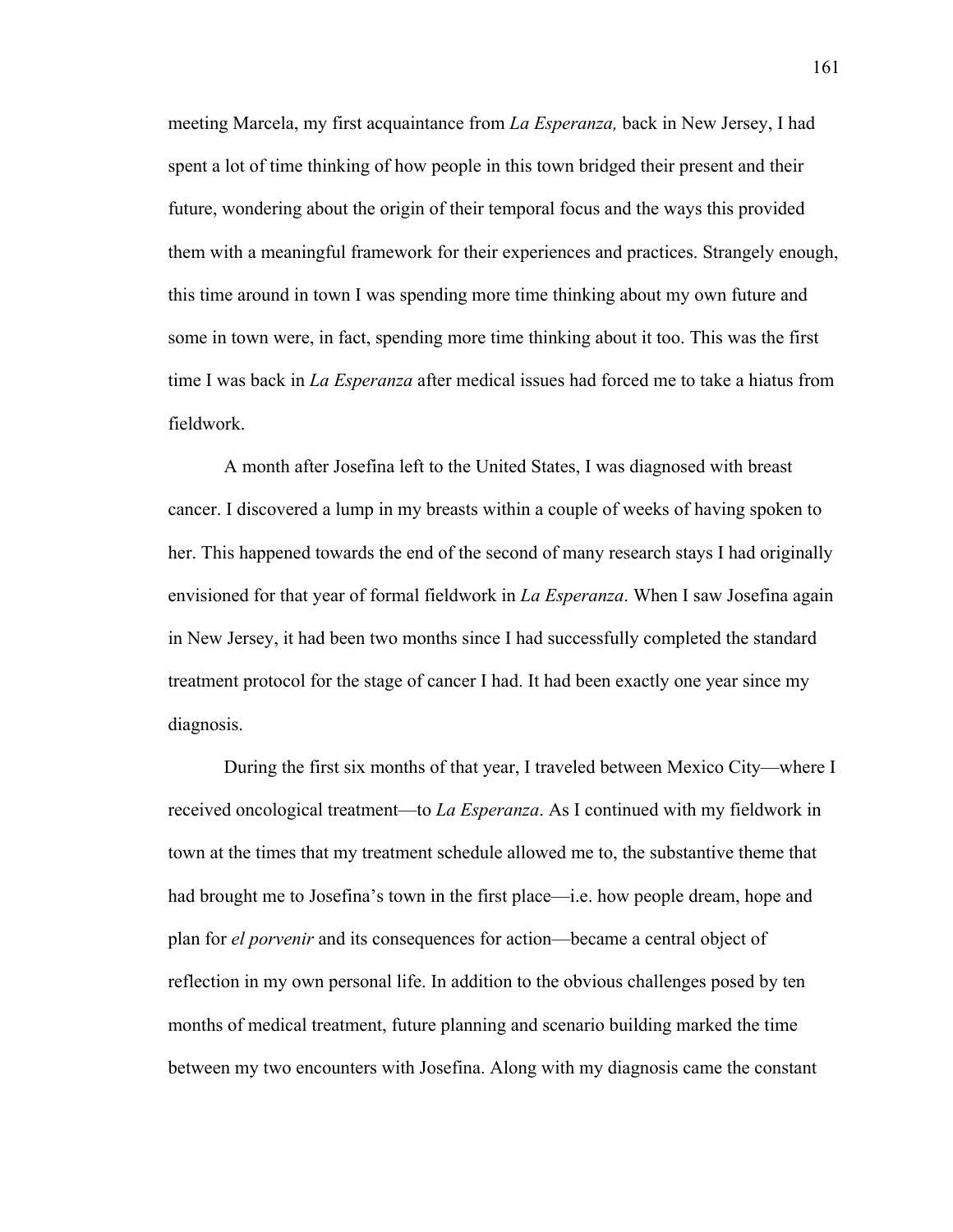consideration and negotiation of possibilities at different points ahead in time—from focusing on the short-term actions of the immediate future following each of my chemotherapies, to the tactical planning of my overall treatment protocol, to the visualization of long-term life goals, to the experiencing of the closing off and opening up of possible futures, some of which I had thought about before being diagnosed, like the writing of this book. My researching of people's forward-directed thinking thus began to overlap with my own considering of future possibilities in the wake of my diagnosis and with my own phenomenological experiences of time.

In many ways, this book is not written from the perspective of the naïve observer, but with the eye of someone who, because of personal circumstances, became very sensitized to "seeing" lived time and chronological time. Oncological treatment is both very temporal and timed. For the most part, everyday life seems to be organized around very defined temporal frames. For five months, for instance, I measured time in 21-day chunks—the length of my chemotherapy cycle—and within that period I learned to see smaller portions of "good" time. Though, as my treatment progresses, those temporal frames shifted into new ones along with the temporality of my treatment protocol. In this sense, I experienced different times that felt qualitatively distinct, from the time of waiting to have my surgery post chemo, to the weeks of daily radiations that defined my measuring of the passage of time during the last portion of my treatment. My medical treatment provided a temporal anchor for my everyday living. These experiences somehow forced in me an awareness of temporal existence that made me continuously reflect on time in symbolic, phenomenological and chronological terms.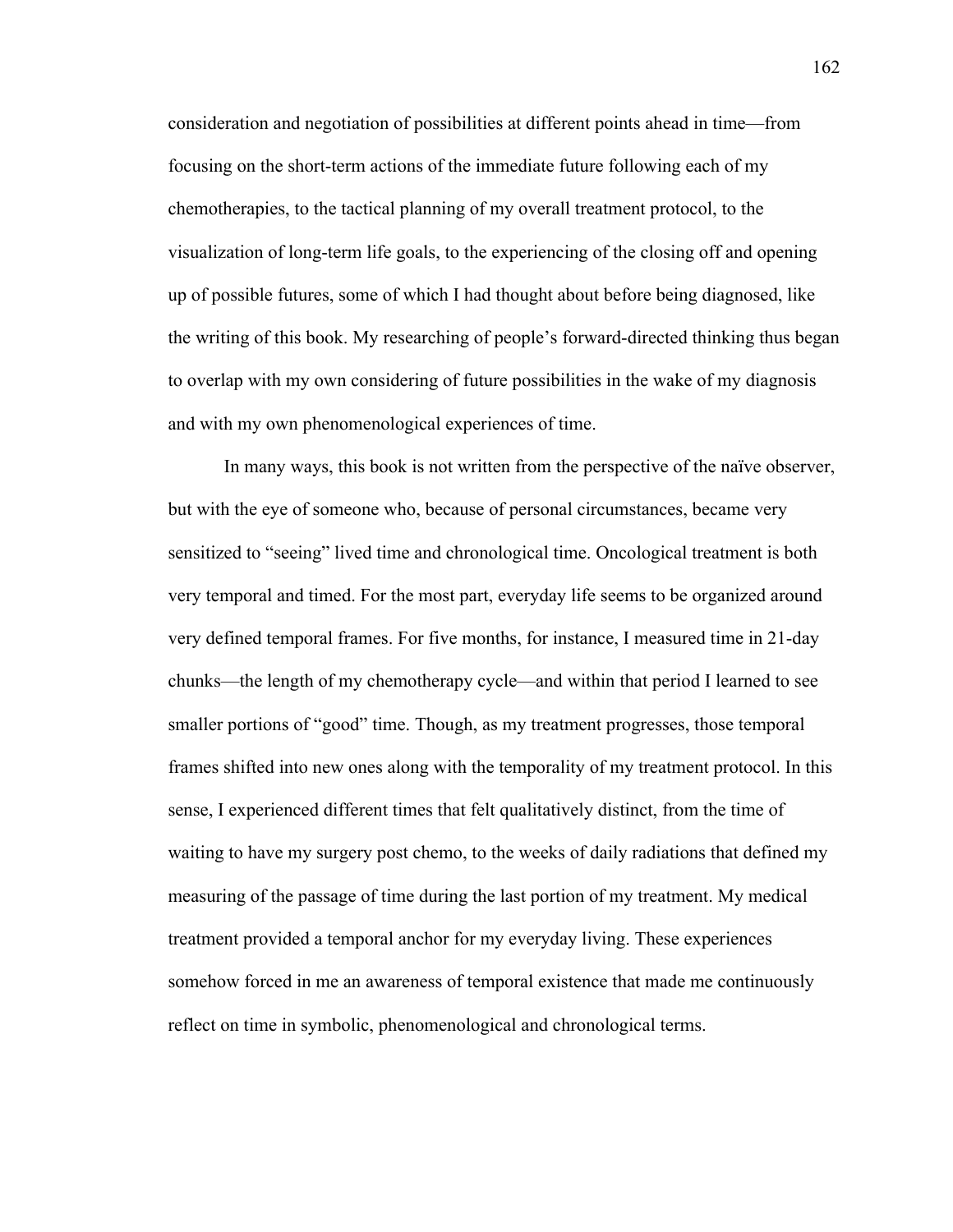Paradoxically, I thought about the future a lot and yet, sometimes I was not able to pin point it. During the length of my treatment, the future seemed always provisional and contingent, both short and long term. For instance, my doctors had a plan to follow, but it was always open to adjustments depending on my response to treatment. I would plan to go back to *La Esperanza* but would have to wait to make sure my blood cell count was good enough to travel. Accordingly, the meanings that I ascribed to the future changed. At moments, the future stopped being a temporal given—"would the treatment work?" "would I ever finished my fieldwork?" "can I even plan for six months from now?" Other times, it would acquire greater significance, like when I knew I had to reach certain milestones to move on to the next treatment steps. Sometimes it was hard to grasp; at points I had difficulty thinking about it, as the temporality of the treatment itself made me be very focused on the present and to concentrate on immediate action. And, very often, the future, as I had imagined and planned it, felt like if it was slipping through my fingers both for my personal and professional life—"I cannot do the research I had envisioned" "I will not finish the book within a year," "I need to postpone personal plans because I do not know if I'll be in the condition to pursue such plans." In this sense, the future also became the unknown. During the course of my treatment, I found myself engaging with a tension-filled dialogue between different temporal dimensions for my own life. In many ways, my diagnosis and subsequent treatment problematized temporality for me. It became an issue in ways it had not been before and all of a sudden I began seeing it everywhere in ways I had not before.

I conducted my research for this book, and subsequent analysis as I moved from patient to survivor, in the context of this on-going process of temporal meaning making.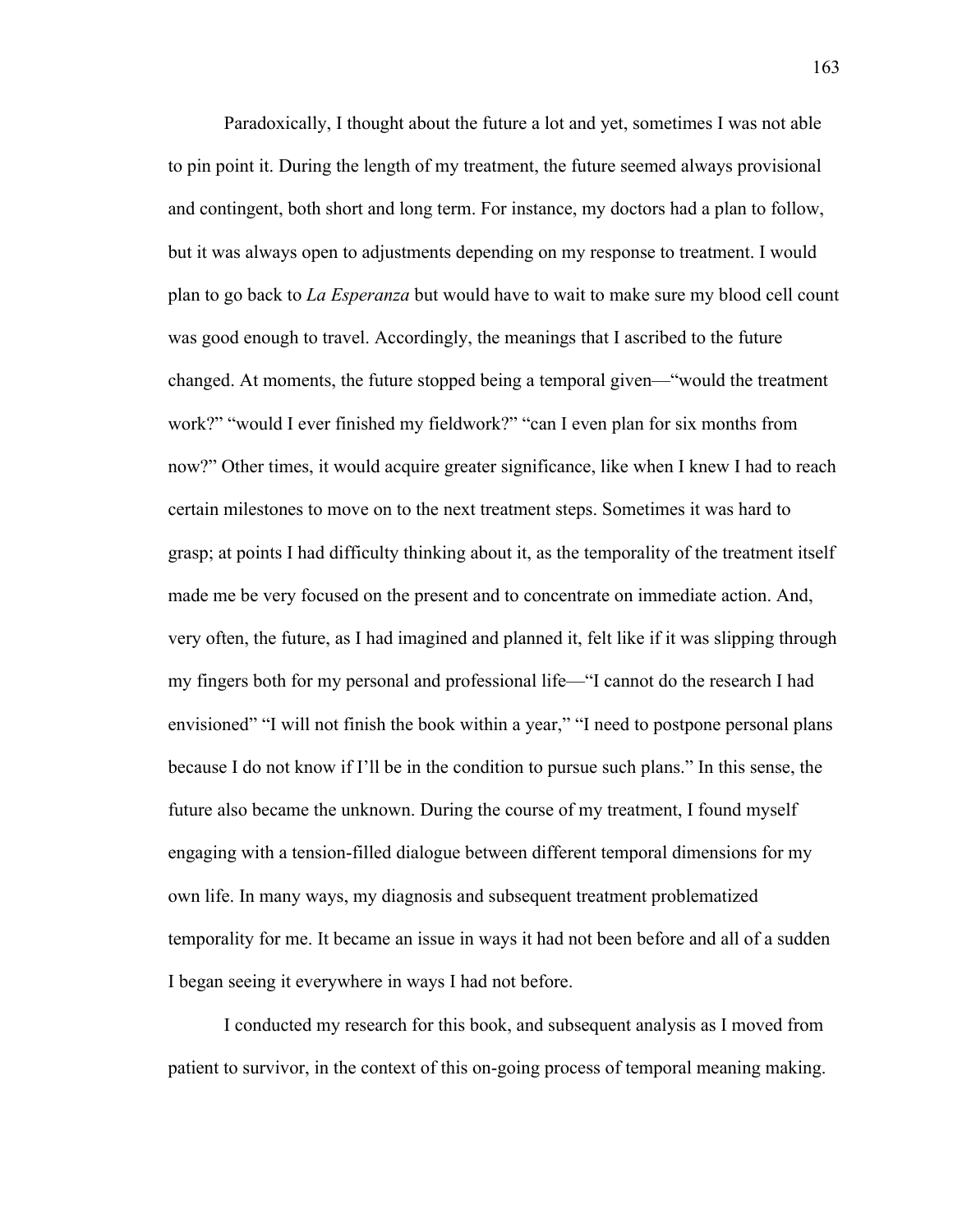In many ways—some more obvious than others—my research in *La Esperanza* and its related analytical work has evolved in conversation with my own personal experiences and concerns about time—and in particular my concern with the future—that have resulted from these experiences. In some way, during the course of the research and data analysis for this book, I became my own informant. My personal experiences negotiating different time horizons became part of my data for understanding the dynamics through which people engage the future. The analysis of this book was researched and reflected upon in the context of this conversation.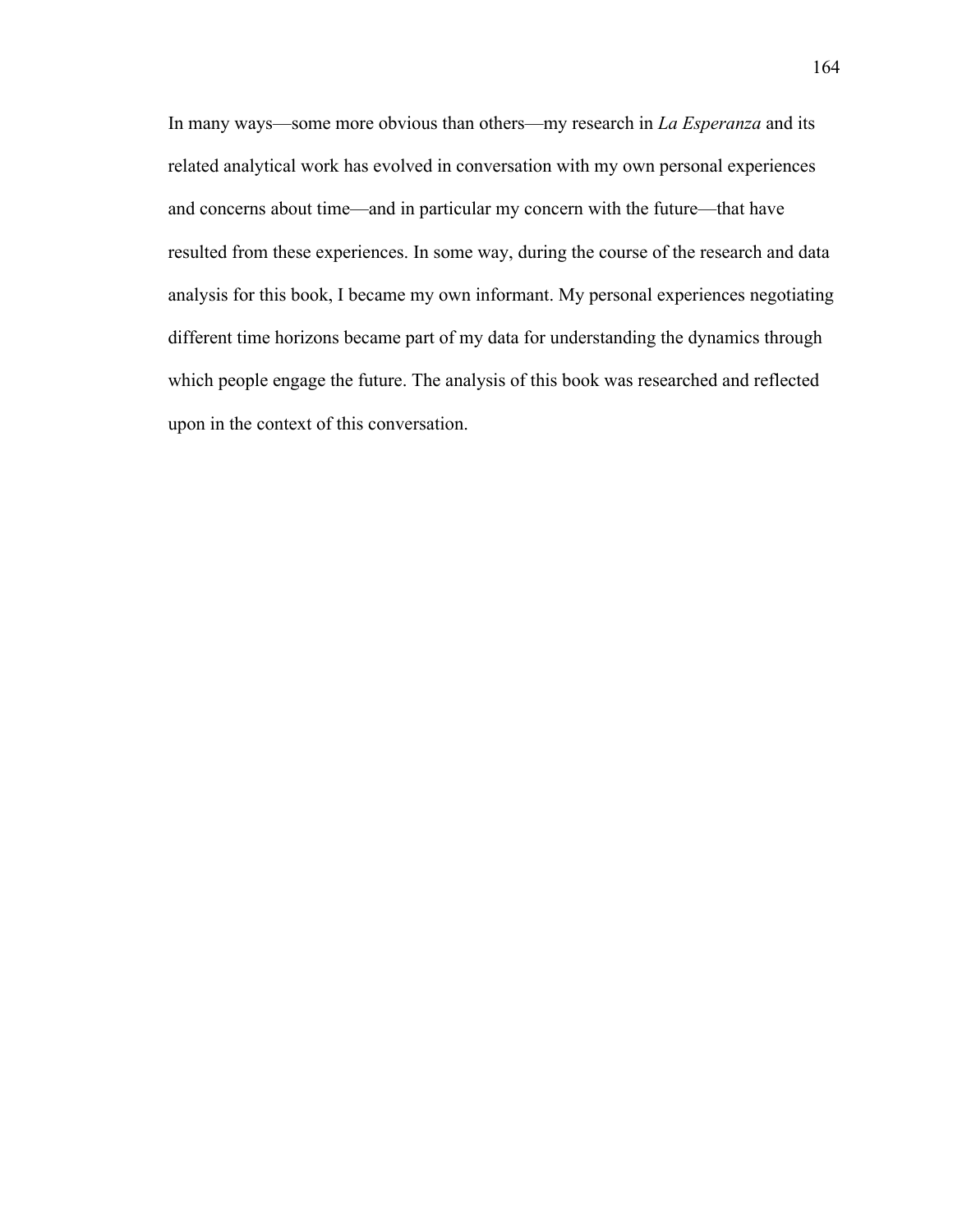### **APPENDIX**

### The *Corrido* of Felipe Tortilla

Version One

Felipe [last names here] is the name of the man of whom I'm going to talk about.

He is a native man from Oaxaca who travel around looking after his *porvenir*.

He was nicknamed "Lipe Charte".

In 1976 he imigrated from Tijuana to Los Angeles as a wetback, through the Continental Line he went to New York.

The *migra* [Border Patrol] was waiting for him just when he arrived,

since he was undocumented, his dream ended, after a few days he returned to Tijuana.

Felipe worked there as a bricklayer and a *pollero* [people smuggler helps people cross the border]

Six months later he came back again to California, there he found his friends and they went to Hermosillo.

In 1978 he returned to Los Angeles where he received a message from his girlfriend that said: "I am in New Jersey, do you come here or I get there?"

Immediatelly he moved to New Brownsville [mispronounced, stands for a city in New Jersey] and there he met her.

Once they were together they planned to work together selling tortillas, from house to house.

They worked together some years, everything was going well, there came two heirs [children] to join them.

In 1987, his wife betrayed him.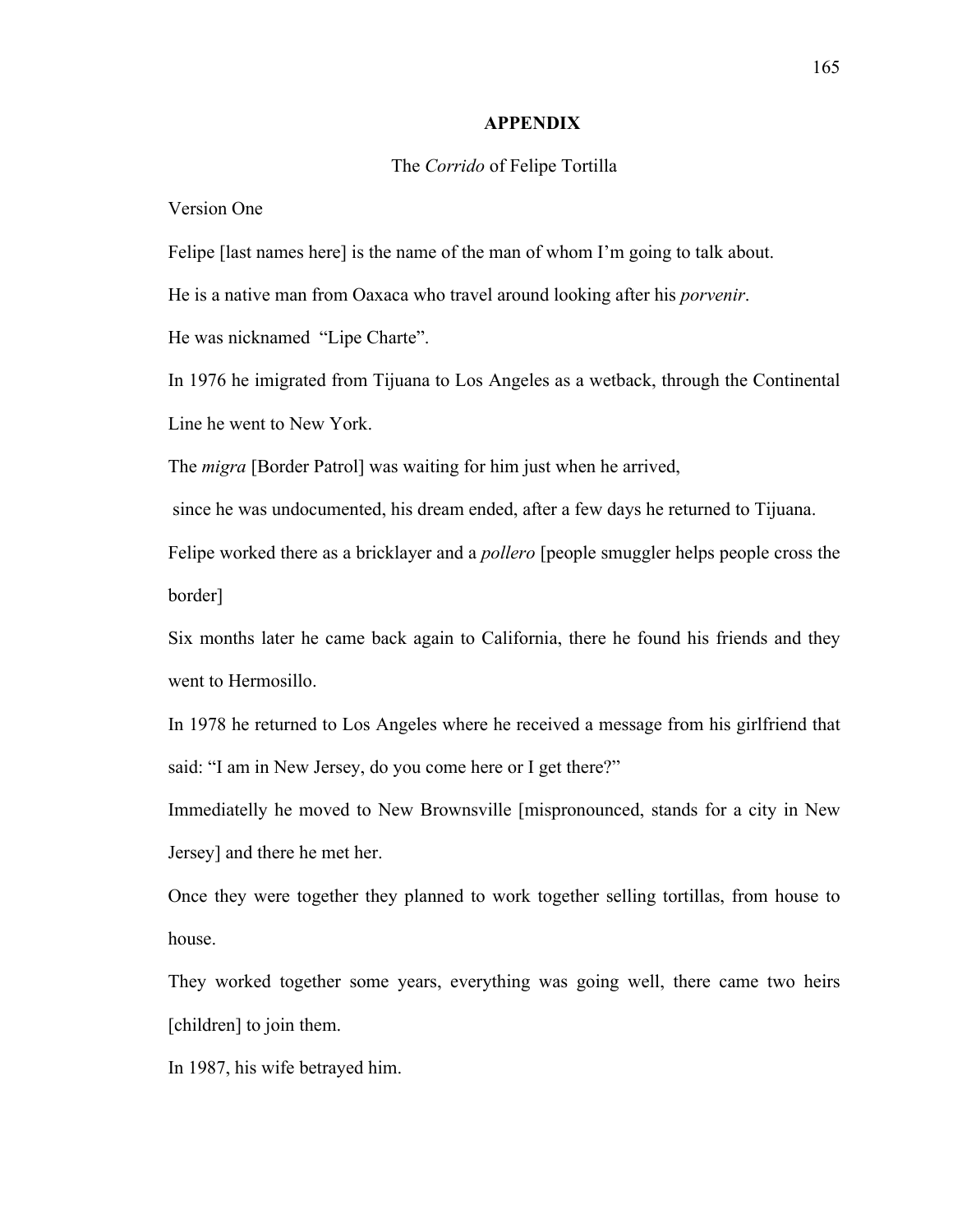It's never good to fall in love when there is not sincere love.

They [women, wives] live faking love for the love of money.

I would even give my life for true love.

He loved his sons but he hated his wife. "I pledge for God that if I saw her again, I would never forgive her, but I am smart, and I better keep up with my business."

With this, I say goodbye and stop singing. Let's always be alert because there are mean women around.

I had told you the story of "Don Felipe Tortilla".

## Version Two

I`m going to sing a *corrido* to all my people,

I'll let you know about Felipe Tortilla, he went to USA looking for a better life.

He left *La Esperanza* wanting to test his luck,

When he arrived he looked for a job, he began selling tortillas, a very honest job.

Time passed by and Don Felipe continued working.

The dollars he earned, little by little he saved them; now he has a patrimony, he accomplished it with his work.

To all mi "paisanos" (people from the same town) that have left as wetbacks, you must do what gave good results to Don Felipe, just from selling tortillas, luck has been with him.

I will send greetings to all my people and to Don Felipe and to all his family, and to the sate of Oaxaca, to *La Esperanza,* especially.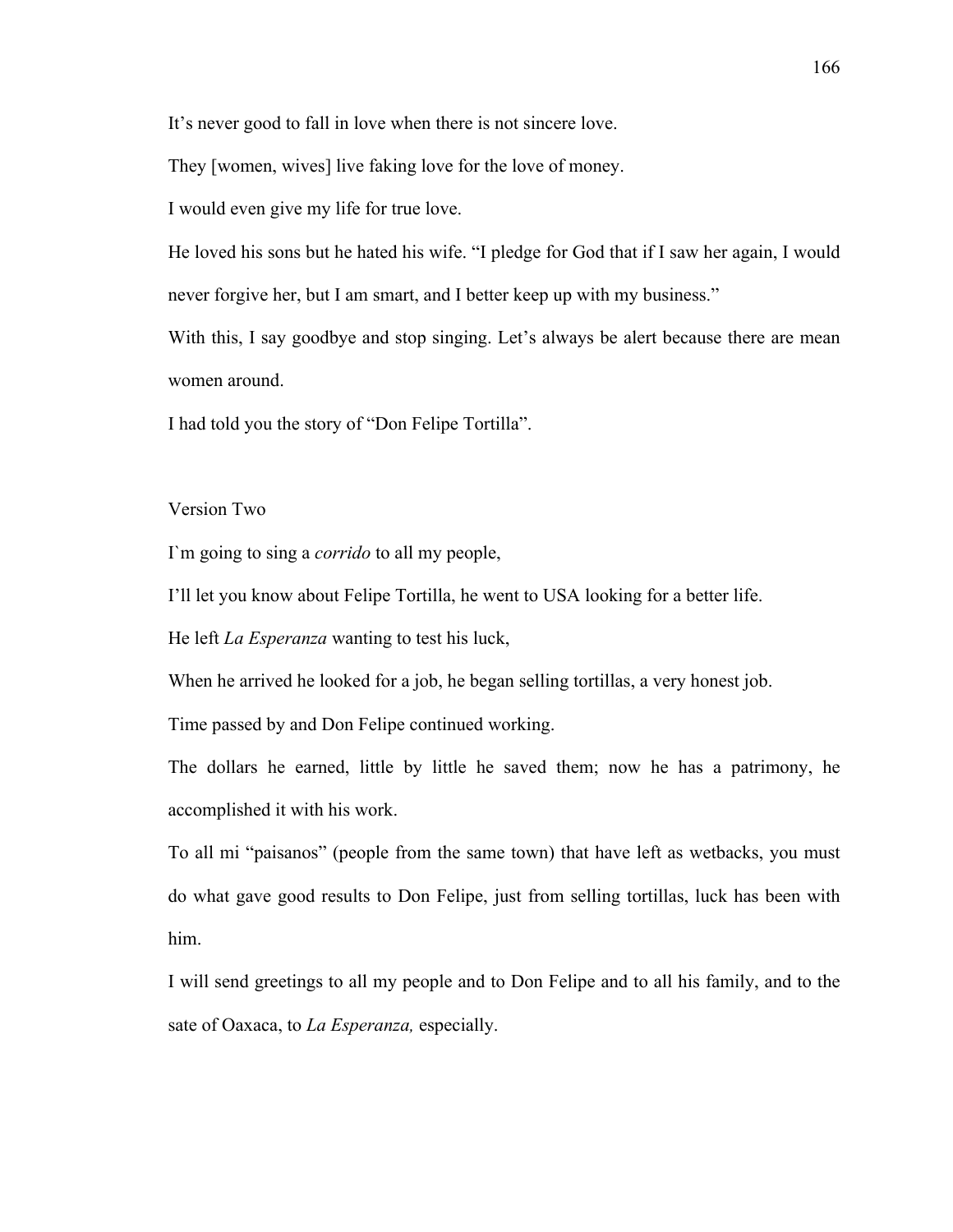The friends that you have will never forget you. A friend who cares about you is *Pinotepa Nacional* [a city in the region of *La Esperanza*]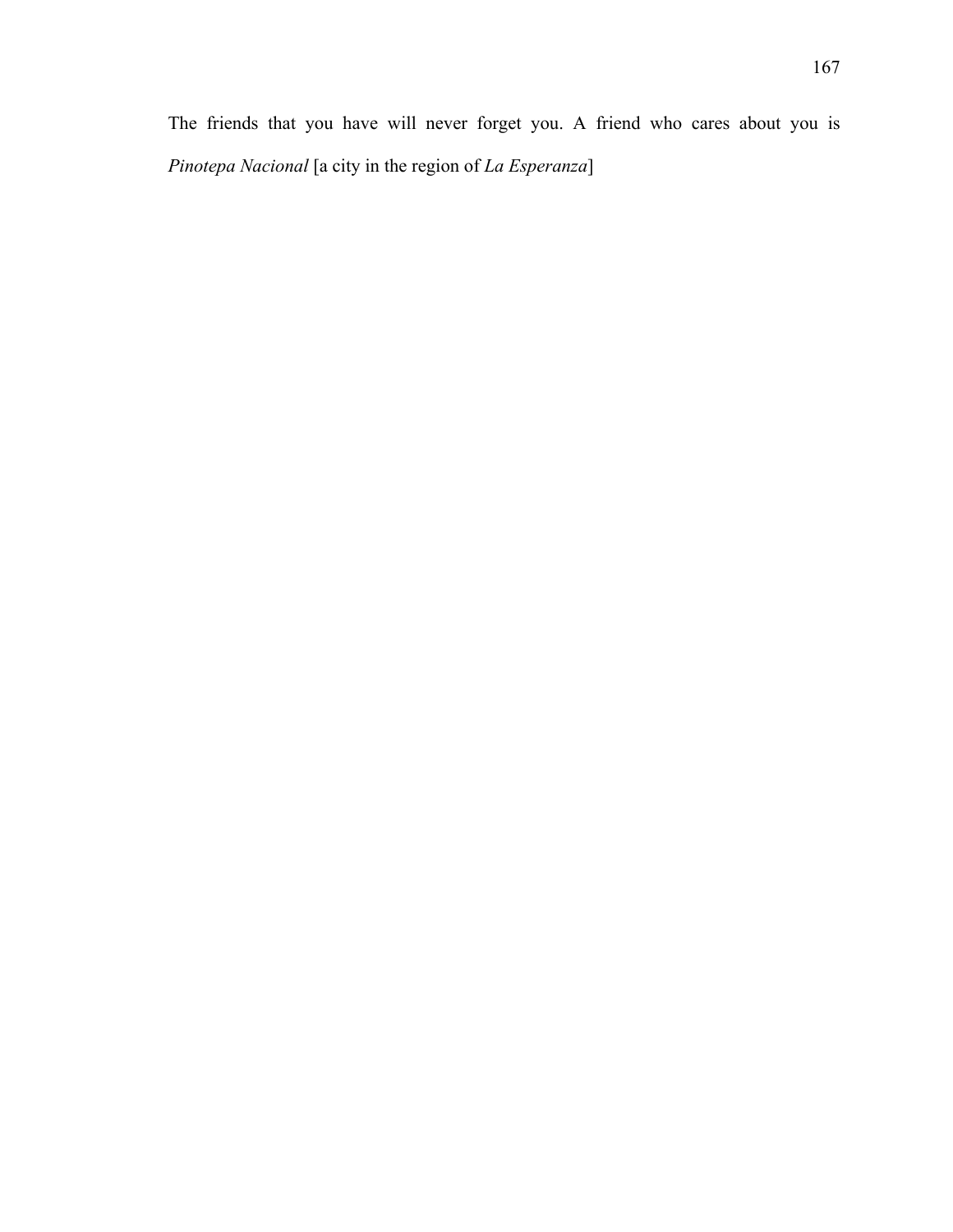## **BIBLIOGRAPHY**

- Adam, Barbara. 2005. "Futures in the Making: Contemporary Practices and Sociological Challenges." Presented at The American Sociological Association 2005 Annual convention, Thematic Session: *Sociology of the Future,* Aug 16, Philadelphia, PA.
- Addis, Donna, Alana Wong, and Danzel Schacter. 2007. "Remembering the Past and Imagining the Future: Common and Distinct Neurosubstrates During Event Construction and Elaboration." *Neuropsychologia*: 1363-1377.
- Anderson, Benedict. 1993. *Imagined Communities: Reflections on the Origin and Spread of Nationalism*. London: Verso.
- Aspinwall, Lisa G. 2005. *"*The Psychology of Future-Oriented Thinking: From Achievement to Proactive Coping, Adaptation, and Aging." *Motivation and Emotion* 29: 203-235.
- Atance, Christina. M. and Daniela K. O'Neill. 2001. "Episodic Future Thinking*." Trends in Cognitive Sciences* 5(12): 533–539.
	- \_\_\_\_\_\_\_\_\_\_\_\_\_\_\_\_\_\_\_\_ 2005. "The Emergence of Episodic Future Thinking in Humans." *Learning and Motivation* 36: 126-144.
- Bailey, Samuel L. and Franco Ramella. 1988. *One Family, Two Worlds: An Italian Family's Correspondence Across the Atlantic, 1901-1922.* New Brunswick, NJ: Rutgers University Press.
- Bell, Wendell. 1997. *Foundations of Future Studies: Human Science for a New Era*. Vol 1&2. New Brunswick, NJ: Transaction Publishers.
- Bell, Wendell and James Mau. eds. 1971 *The Sociology of the Future. Theory, Cases and Annotated Bibliography*, New York: Russell Sage Foundation.
- Benford, Robert and David Snow. 2000. "Framing Processes and Social Movements: An Overview and Assessment." *Annual Review of Sociology* 26: 611-639.
- Bertaux, Daniel and Catherine Delcroix. 2000. "Case Histories of Families and Social Processes: Enriching Sociology." Pp. 71-89 in *The Turn to Biographical Methods in Social Science: Comparative Issues and Examples*, edited by P. Chamberlayne, Jo. Bornat and T. Wengraf. London and New York: Routledge.
- Bertaux, Daniel and Paul Thompson. 1997. *Pathways to Social Class: A Qualitative Approach to Social Mobility.* Oxford, UK: Claredon Press.
- Besserer, Federico. 1999. "Estudios Transnacionales y Ciudadanía Transnacional." Pp. p. 215-38 in *Fronteras Fragmentadas*, edited by G. Mummert. Zamora, Mex.: El Colegio de Michoacán Cent. Investig. Desarrollo Estado Michoacán.
	- \_\_\_\_\_\_\_\_\_\_\_\_\_\_ 2004. *Topografías Transnacionales: Hacia una Geografía de la Vida Transnacional*. Mexico D.F: Universidada Autónoma Metropolitana.
- Bodemann, Y. Michal. 2005. *A Jewish Family in Germany Today: An Intimate Portrait*. Durham, NC. Duke University Press.
- Bourdieu, Pierre. 1984. *Distinction: A Social Critique of the Judgment of Taste*, trans. R. Nice. Cambridge, MA: Harvard University Press.
- Brown, Nik, Brian Rappert, and Andrew Webster. eds. 2000. *Contested Futures: A Sociology of Prospective Techno-Science*. Aldershot: Ashgate Pub Co.
- Castañeda, Ernesto with Lesley Buck. 2011. "Remittances, Transnational Parenting, and the Children Left Behind: Economic and Psychological Implications." *The Latin*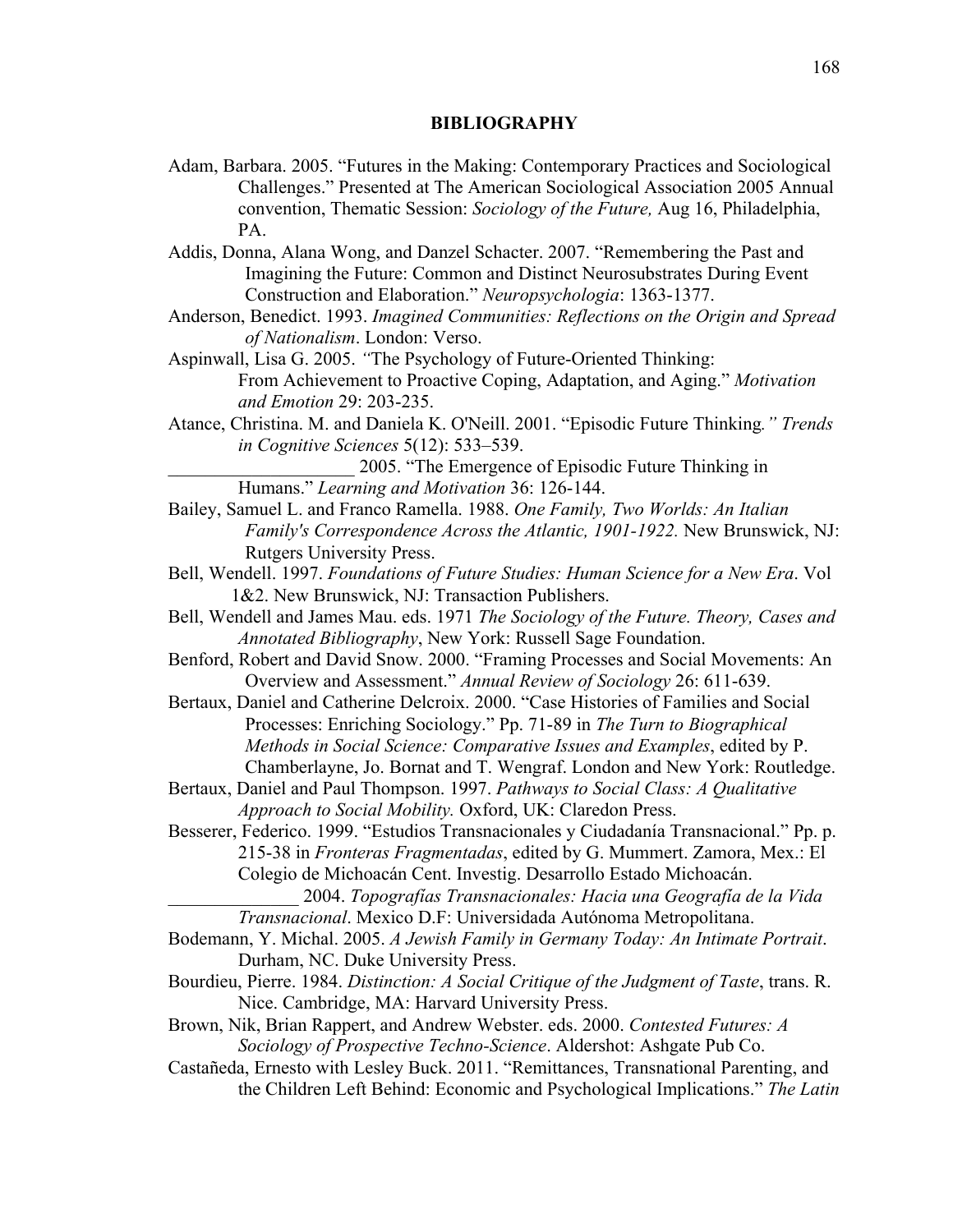*Americanist* 55 (4): 85-110.

- Castellanos, Bianet M. 2009. *"*Building Communities of Sentiment: Remittances and Emotions Among Maya Migrants." *Chicana/Latina Studies* 8(1/2):140-171.
- Cerulo, Karen A. 1998. *Deciphering Violence: The Cognitive Structure of Right and Wrong*. New York: Routledge.

\_\_\_\_\_\_\_\_\_\_\_\_\_\_\_\_ 2002. "Establishing a Sociology of Culture and Cognition." Pp 1-14 in *Culture in Mind: Toward a Sociology of Culture and Cognition*, edited by Karen A. Cerulo. New York & London: Routledge.

\_\_\_\_\_\_\_\_\_\_\_\_\_\_\_\_2006. *Never Saw It Coming: Cultural Challenges to Envisioning the Worst.* Chicago: University of Chicago Press.

\_\_\_\_\_\_\_\_\_\_\_\_\_\_\_\_\_\_ 2009. "Non-humans in Social Interaction." *Annual Review of Sociology* 35: 531-552.

\_\_\_\_\_\_\_\_\_\_\_\_\_\_\_\_\_\_\_\_2010. "Mining the Intersections of Cognitive Sociology and Neuroscience." Poetics 38 (2): 115-132.

- Clamcey, William J. 1997. *Situated Cognition: On Human Knowledge and Computer Representations.* Cambridge, Massachusetts: Cambridge University Press.
- Clark, Andy. 1997. *Being There: Putting Brain, Body and World Together Again.*  Cambridge, Massachusetts: MIT Press.

\_\_\_\_\_\_\_\_\_\_\_\_\_\_\_ 1999. "An Embodied Cognitive Science?" Trends in Cognitive Science 3(9): 345-351.

Cohen, Jeffrey H. 2004. *The Culture of Migration in Southern Mexico*. Austin: University of Texas Press.

\_\_\_\_\_\_\_\_\_\_\_\_\_\_\_2010. "Oaxacan Migration and Remittances as they relate to Mexican Migration patterns" *Journal of Ethnic and Migration Studies* 36(1): 149-161.

CONAPO (Consejo Nacional de Población). 2001. *Indices de Marginación 2000.*  (Marginality Indexes 2000). México: CONAPO. Retrieved from: www.conapo.gob.mx

- Cornelius, Wayne A. David FitzGerald, Jorge Hernández-Díaz, and Scott Borger. 2009. *Migration from the Mexican Mixteca: A Transnational Community in Oaxaca and California*. Boulder, Colorado: Lynne Rienner Publishers.
- D'Argembeau, A.,and M Van der Linden. 2012. "Predicting the Phenomenology of Episodic Future Thoughts." *Consciousness and Cognition* 21: 1198-1206.

Daipha, Phaedra. 2010. "Visual Perception at Work: Lessons from the World of Meteorology." *Poetics* 32 (8): 151-161.

- Danna-Lynch, Karen. 2010. "Switching Roles: The Process of Mental Weighing." *Poetics* 32 (8): 166-184.
- De Jong, Gordon F. 2000. "Expectations, Gender, and Norms in Migration Decision-Making." *Population Studies* 54 (3): 307-319.
- Dewey, John, 1922. *Human Nature and Conduct: An introduction to Social Psychology*. New York: Corton House.
- DiMaggio, Paul. 1997. "Culture and Cognition." *Annual Review of Sociology* 23: 263- 288.
- Dreby, Joanna. 2010. *Divided by Borders: Mexican Migrants and their Children*. Berkeley, Los Angeles and London: University of California Press.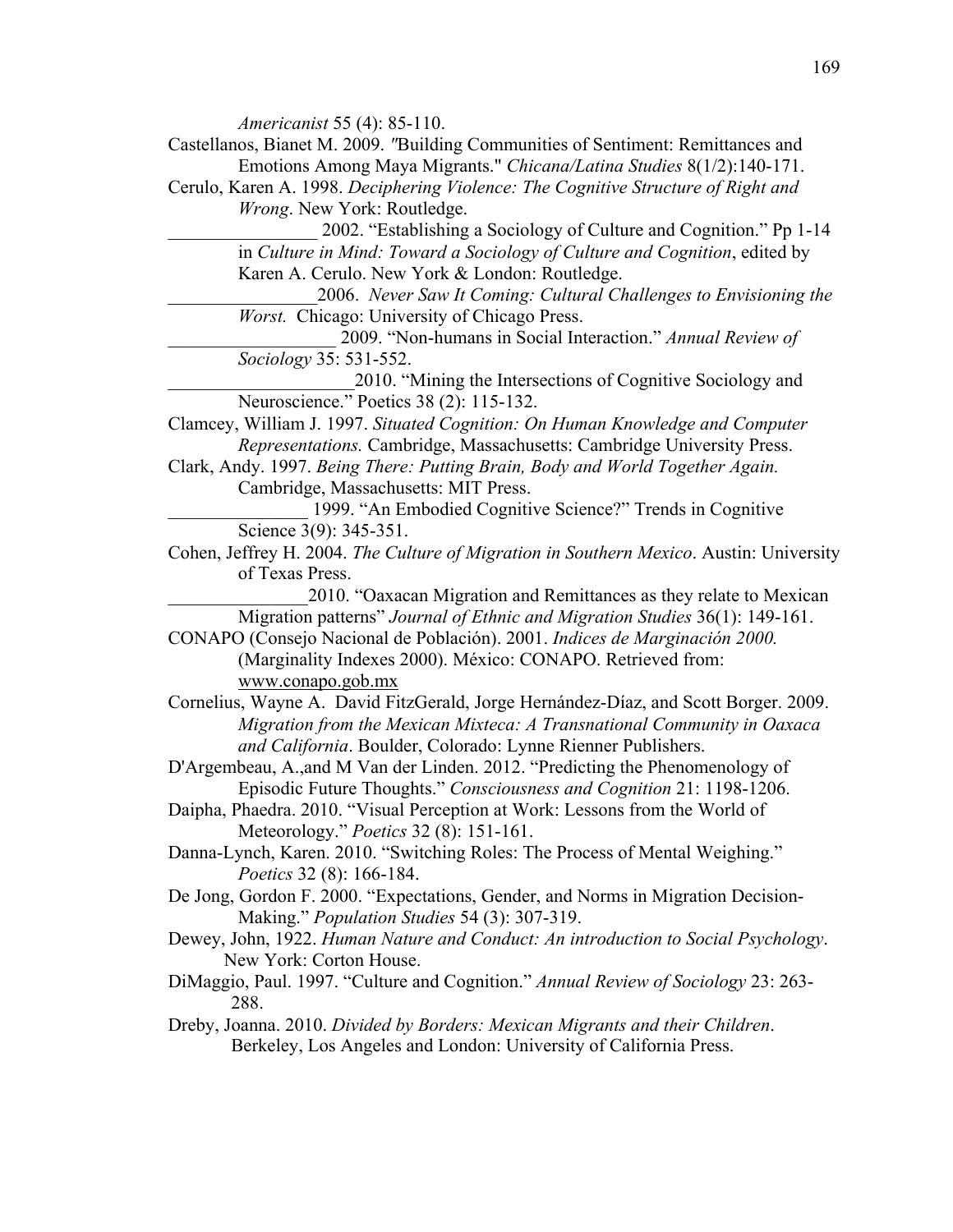Durand, Jorge and Douglas S. Massey. 2004. *Crossing the Border: Research from the Mexican Migration Project*. New York: Russell Sage Foundation Publications. \_\_\_\_\_\_\_\_\_\_\_\_\_\_\_\_\_\_\_\_\_\_\_\_\_\_\_\_\_\_\_ 2006. *Crossing the Border: Research from the* 

*Mexican Migration Project*. New York: Russel Sahe Foundation.

- Durand, Jorge; Douglas S. Massey, and René Zenteno. 2001. "Mexican Immigration to the United States: Continuities and Changes." *Latin American Research Review* 36: 107-127.
- Durand, Jorge, Nolan J. Malone, and Douglas S. Massey. 2003. *Beyond Smoke and Mirrors: Mexican Migration in the Era of Economic Integration*. New york: Russel Sage Foundation.
- Emirbayer, Mustafa and Ann Mische. 1998. "What is Agency?" *American Journal of Sociology* 103(4): 962-1023.
- Eyerman, Ron. 2006."Performing Opposition or, How Social Movements Move*."*  Pp.347-378 in *Social Performance. Symbolic Action, Cultural Pragmatics, and Ritual*, edited by Jeffrey C. Alexander, Bernhard Giesen and Jason L. Mast. Cambridge: Cambridge University Press.
- Eyerman Ron and Andrew Jamison. 1991. *Social Movements: A Cognitive Approach*. University Park, PA: Penn. State University Press.
- Faier, Lieba. 2013. "Affective investments in the Manila region: Filipina migrants in rural Japan and transnational urban development in the Philippines." *Transactions of the Institute of British Geographers:* 38 376–390.
- Fox, Jonathan. 2006. "Reframing Mexican Migration as a Multiethnic Process." *Latino Studies* 4: 39-61.
- Fox, Jonathan and Gaspar Rivera-Salgado. 2004. "Building Civil Society among Indigenous Migrants." in *Indigenous Mexican Migrants in the United States*, edited by Jonathan Fox and Gaspar Rivera-Salgado. San Diego, CA: Centers for U.S.-Mexican Studies and Comparative Studies, UCSD.
- Fox, Jonathan and Gaspar Rivera-Salgado eds. 2004b. *Indigenous Mexican Migrants in the United States*. San Diego, CA: Centers for U.S.-Mexican Studies and Comparative Studies, UCSD.
- Flaherty, M., and Gary Fine. 2001. "Present, Past, and Future Conjugating George Herbert Mead's Perspective on Time." *Time & Society* 10 (2-3): 147-161.
- Fletcher, Peri. 1997. *La Casa de Mis Sueños: Dreams of Home in a Transnational Migrant Community*. Boulder: Westview Press.
- Galvez, Alyshia. 2011. *Patient Citizens, Immigrant Mothers: Mexican Women, Public Prenatal Care and the Birth Weight Paradox*. New Brunswick, NJ: Rutgers University Press.
- Geertz, Clifford. 2000 [1973]. "Thick Description: Toward an interpretive Theory of Culture" Pp. 3-30 in *The Interpretation of Cultures*, by Clifford Geertz. USA: Basic Books.
- Golbert, Rebecca. 2001. "Transnational Orientations from Home: Constructions of Israel and Transnational Space among Ukranian Jewish Youth." *Journal of Ethnic and Migration Studies* 27(4): 713-31.
- Grimes, Kimberly M. 1998. *Crossing Borders. Changing Social Identities in Southern Mexico*. Tucson, AZ: The University of Arizona Press.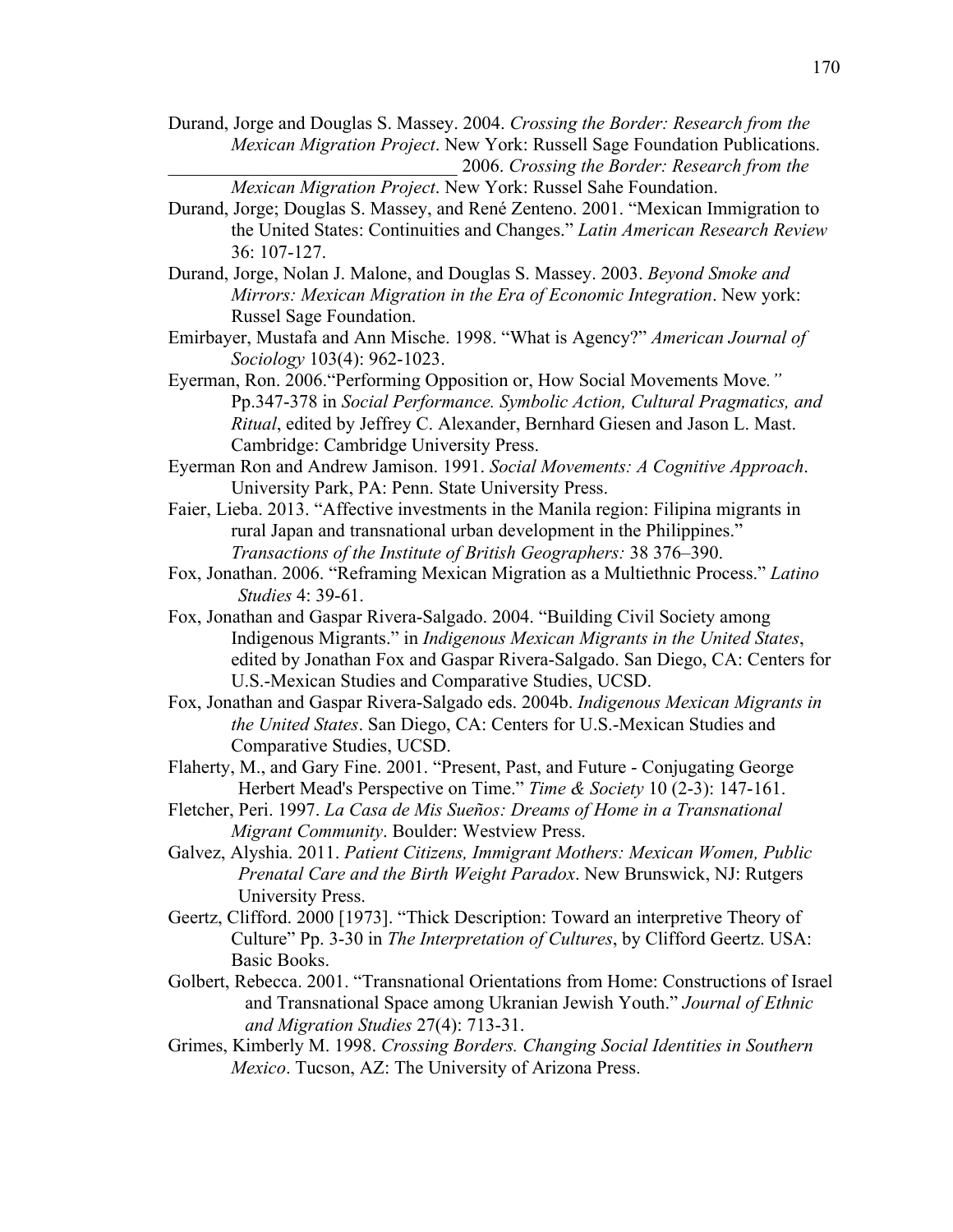- Harper, Douglas. 1984. "Meaning and Work: A Study in Photo Elicitation." *International Journal of Visual Sociology* 2(1): 20-43.
- Hellman, Judith Adler. 2008. *The World of Mexican Migrants: The Rock and the Hard Place*. New York: The New Press.
- Hirsch, Jenniffer S. 2003. *A Courtship After Marriage: Sexuality and Love in Mexican Transnational Families*. Berkeley: University of California Press.
- INEGI (Instituto Nacional de Estadística, Geografía e Informática) 2000. XIII Censo General de Población y Vivienda 2000. (General Census of Population and Dwelling) Oaxaca. Mexico: INEGI. Retrieved from http://www.inegi.gob.mx/
- INEGI (2005). II Conteo de Población y Vivienda 2005. (II Count of Population and Dwelling) Mexico: INEGI. Retrieved from http://www.inegi.gob.mx/
- Isaacson, Nicole. 2002. "Preterm Babies in the 'Mother Machine': Metaphoric Reasoning and Bureaucratic Rituals that Finish the 'Unfinished Infant'". Pp. 89-100 in *Culture in Mind: Toward a Sociology of Culture and Cognition*, edited by Karen A. Cerulo. New York & London: Routledge.
- Jasanoff, Sheila. 2005. *Designs on Nature: Science and Democracy in Europe and the United States*. Princeton, NJ: Princeton University Press.
- Kearney, Michael. 1995. "The Local and the Global: the Anthropology of Globalization and Transnationalism." *Annual Review of Anthropology* 24: 547-65.
- Kearney, Michael and Federico Besserer. 2004. "Oaxacan Municipal Governance in Transnational Context," Pp 449-466 in *Indigenous Mexican Migrants in the United States* edited by J. Fox and G. Rivera-Salgado. San Diego, CA: Centers for U.S.-Mexican Studies and Comparative Studies.
- Klein, S., J Loftus, and J Kihlstrom. 2002. "Memory and Temporal Experience: The Effects of Episodic Memory Loss on an Amnesic Patient's Ability to Remember the Past and Imagine the Future." *Social Cognition 20*: 353-379.
- Kyle, David and Saara Koikkalainen. 2011. "Cognitive Migration: The Role of Mental Simulation in the (Hot) Cultural Cognition of Migration Decisions." Presented at *Decision-making for a Social World online conference*. International Cognition and Culture Institute / London School of Economics.
- Levitt, Peggy. 2001. *The Transnational Villagers*. Berkeley and Los Angeles: University of California Press.
- \_\_\_\_\_\_\_\_\_\_\_\_\_\_\_2005. "Building Bridges: What Migration Scholarship and Cultural Sociology Have to Say to Each Other." *Poetics* 33: 49-62.
	- \_\_\_\_\_\_\_\_\_\_\_\_\_\_\_2012 "What's wrong with migration scholarship? A critique and a way forward." *Identities: Global Studies in Culture and Power.*
- Lewis, Oscar. 1961. *The Children Of Sanchez, Autobiography of a Mexican Family.* New York: Random House.
	- \_\_\_\_\_\_\_\_\_\_\_\_ 1959. *Five Families: Mexican Case Studies in the Culture of Poverty*. New York: Basic Books.
- Lizardo, Omar. 2004. "The Cognitive Origins of Bordieu's Habitus."
	- *Journal for the Theory of Social Behaviour* 34 (4): 375-401.
- Lowenstein, George and Richard H. Thaler. 1989. "Anomalies: Intertemporal Choice." *Journal of Economic Perspectives* 3 (4): 181-193.
- Luhnmann. Niklas. 1995. *Social Systems*, Stanford: Stanford University Press.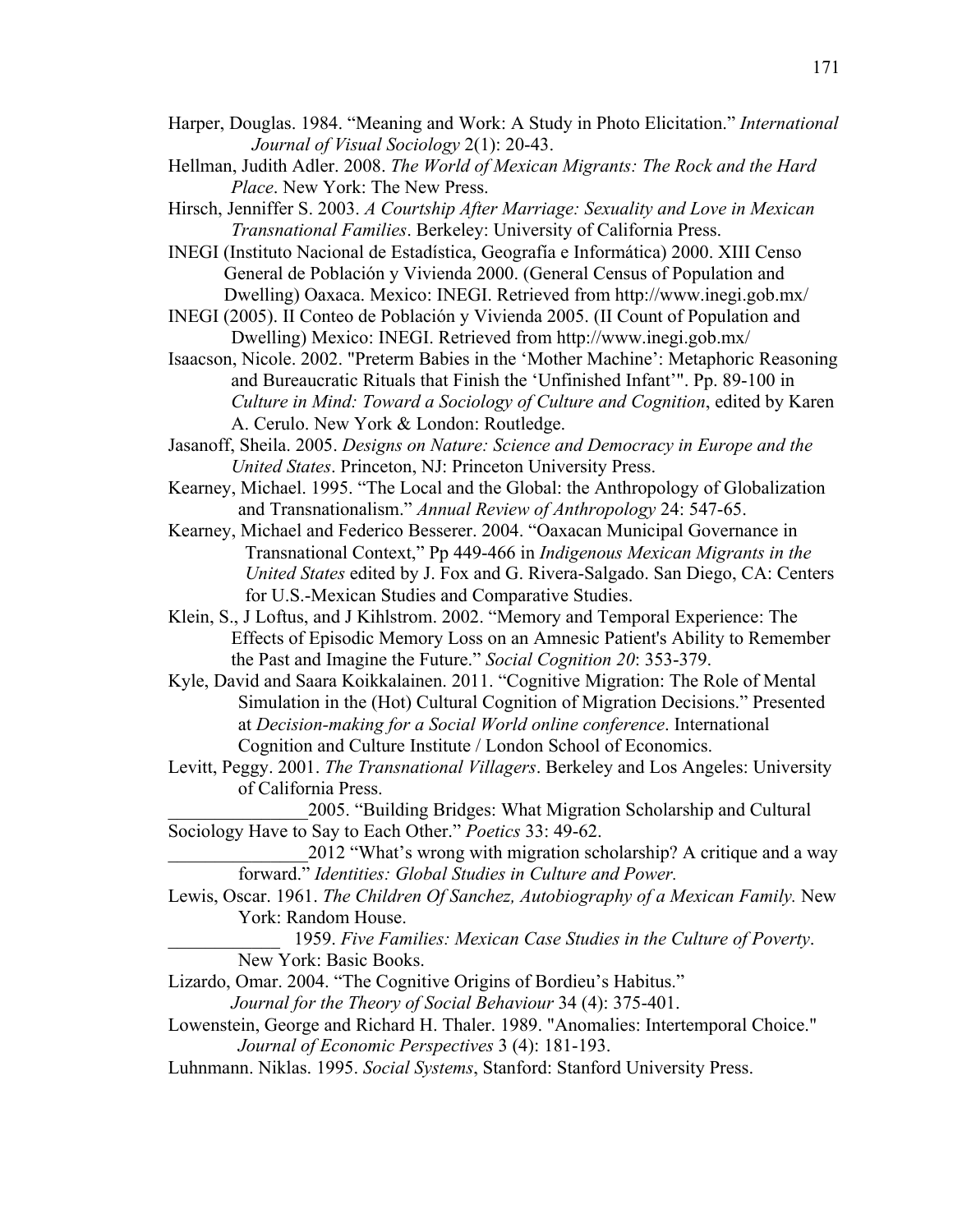- MacLeod, Andrew and Claire Conway. 2007. "Wellbeing and Positive Future Thinking for the Self vs Others." *Cognition & Emotion* 21: 1114-1124.
- Mahler, Sarah. 1999. "Engendering Transnational Migration: A case Study of Salvadorans." *American Behavioral Scientist* 42: 690-719.
- Maines, David R., Noreen M. Sugrue and Michael A. Katovich. 1983. "The Sociological Import of G. H. Mead's Theory of the Past." *American Sociological Review* 48: 161-173.
- Maloney, Christina P. 2002. "The Story of Transnational Migration between Mesones and Princeton." B.A. Thesis, Department of Sociology, Princeton University, Princeton, NJ.
- Massey, Douglas S. 1987. "Understanding Mexican Migration to the United States." *American Journal of Sociology* 92(6): 1372-1403.
- Mead. G. H. 1932. *The Philosophy of the Present*. Chicago: University of Chicago Press. 1934. *Mind, Self, and Society*. Chicago: University of Chicago Press.
- Meyrowitz, Joshua. 1996. "Shifting Worlds of Strangers: Medium Theory and Changes in "Them" versus "Us". *Sociological Inquiry* 67(4): 59-71.
- Miles, Ann. 2004. *From Cuenca to Queens An Anthropological Story of Transnational Migration*. Austin, Texas: University of Texas Press.
- Mills, C. Wright. 1979 [1959]. *The Sociological Imagination*. New York: Oxford University Press.
- Mische, Ann. 2009. "Projects and Possibilities: Researching Futures in Action." *Sociological Forum* 24: 694-704.
- McKenzie, Sean and Cecilia Menjivar. 2011. "The Meanings of Migration, Remittances and Gifts: the Views of Honduran Women Who Stay." *Global Networks: a Journal of Transnational Affairs* 11 (1): 63-81.
- Nippert-Eng, Christena E. 1996. *Home and Work. Negotiating Boundaries Through Everyday Life.* Chicago, IL: The University of Chicago Press.
- Nuttin, J.R. 1985. *Future Time Perspective and Motivation: Theory and Research Method*. Hillsdale, NJ: Lawrence Erlbaum Associates.
- Oettingen, G., and D Mayer. 2002. "The Motivating Function of Thinking about the Future: Expectations versus Fantasies." *Journal of Personality and Social Psychology* 83: 1198–1212.
- Oliver, Pamela E. and Hank Johnson. 2000. "What a Good Idea! Ideologies and Frames in Social Movement Research." *Movilization: An International Journal* 5(1): 37-54.
- Park, Keumjae. 2007. "Constructing Transnational Identities without Leaving Home: Korean Immigrant Women's Cognitive Border-crossing." *Sociological Forum*  22 (2): 200–218.
- Pessar, Patricia R. and Sarah J. Mahler. 2003. "Transnational Migration: Bringing Gender In." *International Migration Review* 37(3): 812-846.
- Piore, M.J. 1979. *Birds of Passage: Migrant Labor and Industrial Societies*. Cambridge: Cambridge University Press.
- Race E, Keane MM and Verfaellie. M. 2012. "Losing Sight of the Future: Impaired Semantic Prospection Following Medial Temporal Lobe Lesions" *Hippocampus* 29: 268-277.
- Risomena, Fernando and Douglas S. Massey. 2012. "Pathways to El Norte: Origins,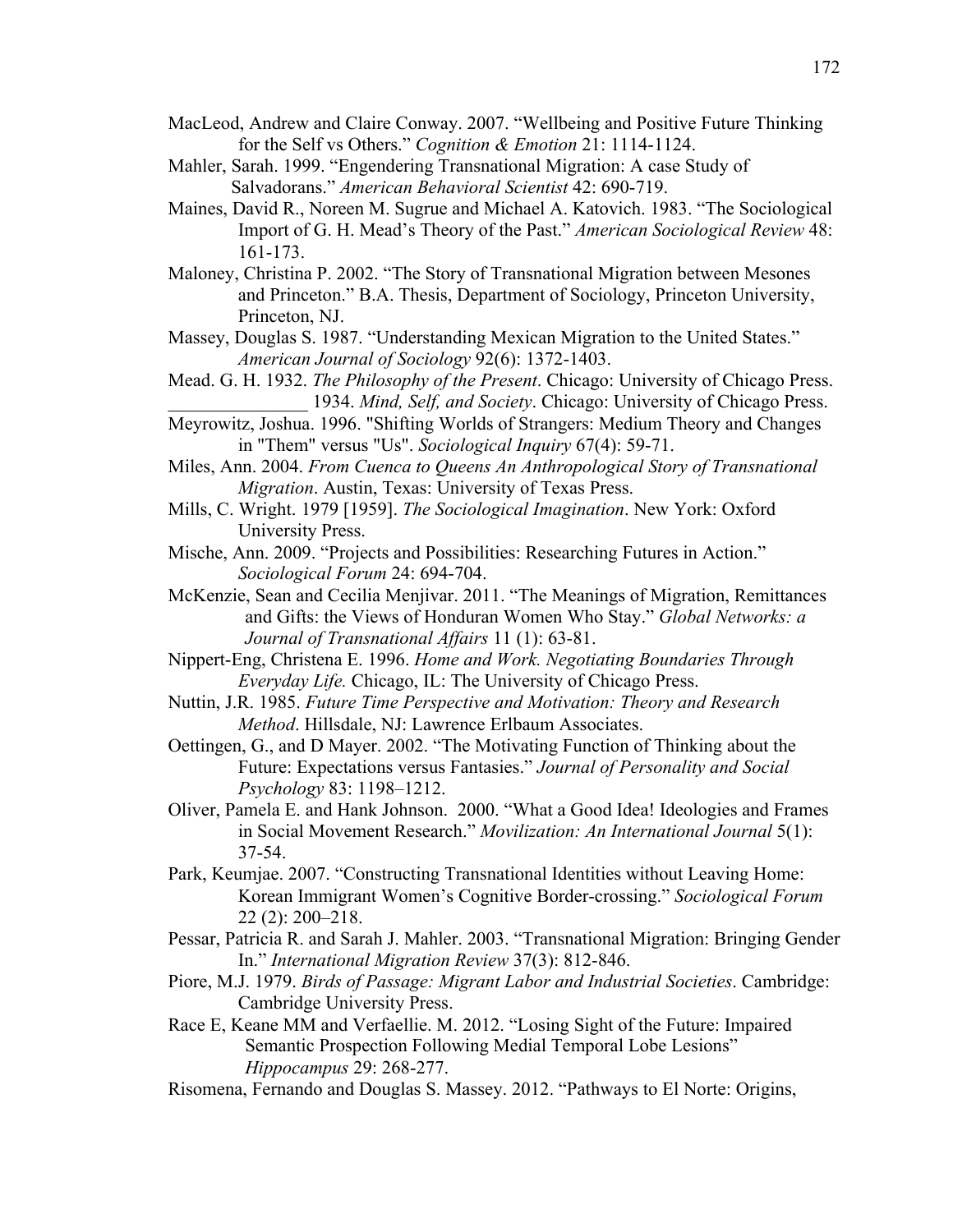destinations, and characteristics of Mexican migrants to the United States." *International Migration Review* 46(1): 3-36

- Rivera-Salgado, Gaspar and Luis Escala-Rabadán. 2002. "Collective Identity and Organizational Strategies among Indigenous and Mestizo Mexican Migrants." Presented at Indigenous Mexican Migrants in the US: Building Bridges between Researchers and Community Leaders, University of California Santa Cruz, October 11-12, Santa Cruz, CA.
- Roberts, B.R. 1995. "Socially Expected Durations and the Economic Adjustment of Immigrants." Pp. 42-86 in *The Economic Sociology of Immigration: Essays on Networks, Ethnicity, and Entrepeneurship*, edited by A. Portes. New York: Russell Sage Foundation.
- Romero Frizzi, Maria de los Ángeles.1990. *Economía y vida de los Españoles en la Mixteca Alta.*Mexico City, Mexico: Instituto Nacional de Antropología e Historia.
- Rouse, Roger. 1991. "Mexican Migration and the Social Space of Postmodernism." *Diaspora* 1(1): 8-23.
- Runsten, David and Michael Kearney. 1994. *A Survey of Oaxacan Village Networks in California Agriculture*. Davis, CA: California Institute for Rural Studies.
- Schudson, Michael. 1992. *Watergate in American Memory: How we Remember, Forget, and Reconstruct the Past*. New York: Basic Books.
- Schutz, Alfred. 1959. "Tiresias, or our Knowledge of Future Events." *Social Research* 26: 71-89.
- \_\_\_\_\_\_\_\_\_\_\_\_\_ 1964. *Collective Papers II: Studies in Social Theory*, edited by A. Brodersen. Hague: Martinus Nijoff.
- \_\_\_\_\_\_\_\_\_\_\_\_\_\_1967. *The Phenomenology of the Social World*. Evanston, Ill: Northwestern University Press.
- Smith, Robert C. 2006. *Mexican New York: Transnational Lives of New Immigrants*. Berkeley and Los Angeles: University of California Press.
- Snow, David A, E Burke Rochford Jr, Steven K Worden and Robert D. Benford. 1986. "Frame Alignment Processes, Micromobilization, and Movement Participation." *American Sociological Review* 51:464–481.
- Solomon, Miriam. 2006. "Situated Cognition," Pp 413-428 in *Philosophy of Psychology and Cognitive Science: A Volume of the Handbook of the Philosophy of Science Series*, edited by Paul Thagard, Dov Gabbay and John Woods. The Netherlands, Amsterdam: Elsevier.
- Somers, Margaret R. 1992. "Narrativity, Narrative Identity, and Social Action: Rethinking English Working-Class Formation." *Social Science History* 16 (4): 591-630.
- Suddendorf, T. and M.C Corballis. 2007. "The evolution of foresight: What is mental time travel and is it unique to humans?" *Behavioral and Brain Sciences* 30: 299- 313.
- Szpunar, K.K and K. Mcdermott. 2007. "Episodic Future Thought and its Relation to Remembering: Evidence From Ratings of Subjective Experience." *Consciousness and Connection* 17: 330-334.
- Szpunar, K.K. and E. Tulving. 2011. "Varieties of Future Experience". P. 3-12 in *Predications in the Brain: Using Our Past to Generate a Future,* edited by M.